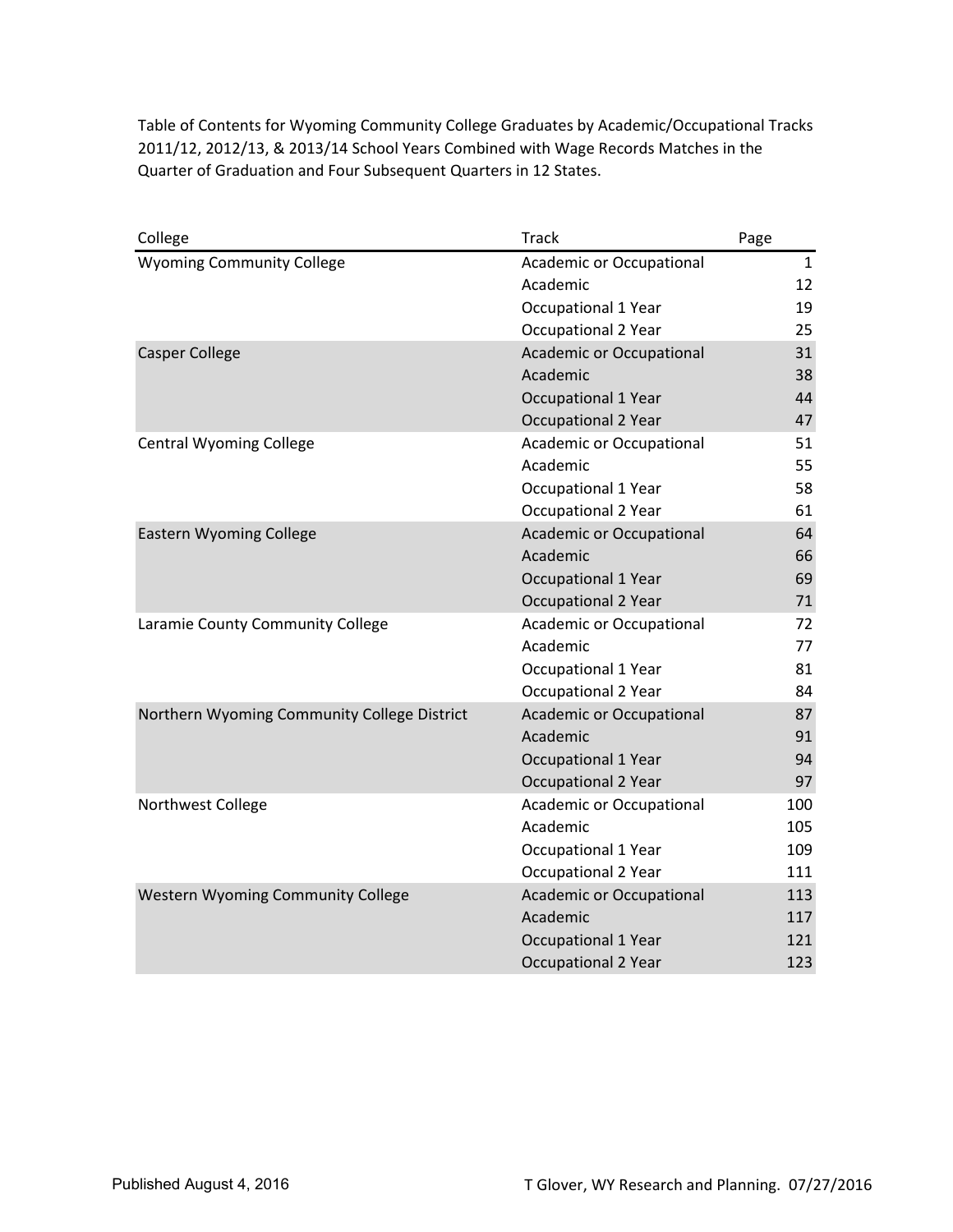<span id="page-1-0"></span>

|                             |                                                                      |                             |                                |       | <b>Graduation Quarter</b> |               |                            |                | <b>Graduation Quarter +1</b> |      |                            |                 | <b>Graduation Quarter +2</b> |       |                            |                 | <b>Graduation Quarter +3</b> |         |                      |             |     | <b>Graduation Quarter +4</b> |                     |
|-----------------------------|----------------------------------------------------------------------|-----------------------------|--------------------------------|-------|---------------------------|---------------|----------------------------|----------------|------------------------------|------|----------------------------|-----------------|------------------------------|-------|----------------------------|-----------------|------------------------------|---------|----------------------|-------------|-----|------------------------------|---------------------|
| <b>CIP Code &amp; Title</b> |                                                                      | Total<br><b>Individuals</b> | <b>Total</b><br><b>Degrees</b> | Ind   | Deg                       | %             | <b>Median</b><br>Wage (\$) | Ind            | Deg                          | %    | <b>Median</b><br>Wage (\$) | Ind             | Deg                          | %     | <b>Median</b><br>Wage (\$) | Ind             | Dea                          | %       | Median<br>Wage $($)$ | Ind         | Deg | $\frac{0}{0}$                | Median<br>Wage (\$) |
| All                         | <b>All CIP Codes</b>                                                 | 8.609                       | 10.431                         | 5,933 | 7.134                     | 68.4          | \$3,408                    | 6,121          | 7,375                        | 71.0 | \$5,024                    | 5.798           | 7.015                        | 67.0  | \$5.731                    | 5.808           | 7.014 67.0                   |         | \$5.928              | 5.953 7.193 |     | 69.0                         | \$6.106             |
| 01                          | AGRICULTURE, AGRICULTURE OPERATIONS.<br><b>AND RELATED SCIENCES.</b> | 377                         | 417                            | 195   | 207                       | 49.6          | \$2,392                    | 182            | 190                          | 46.0 | \$3.746                    | 162             | 174                          | 42.0  | \$3,682                    | 161             | 178                          | 43.0    | \$3,969              | 179         | 199 | 48.0                         | \$3,550             |
| 0101                        | <b>Agricultural Business and Management.</b>                         | 101                         | 103                            | 46    | 46                        | 44.7          | \$2.769                    | 47             | 47                           | 46.0 | \$4.282                    | 44              | 44                           | 43.0  | \$5,415                    | 46              |                              | 46 45.0 | \$3,668              | 48          | 48  | 47.0                         | \$3,358             |
| 010101                      | Agricultural Business and Management, General.                       | 43                          | 43                             | 25    | 25                        | 58.1          | \$2,979                    | 25             | 25                           | 58.0 | \$4,565                    | 21              | 21                           | 49.0  | \$5,045                    | <b>20</b>       |                              | 20 47.0 | \$3,921              | 24          | 24  | 56.0                         | \$2,688             |
| 010102                      | Agribusiness/Agricultural Business Operations.                       | 31                          | 31                             | 15    | 15                        | 48.4          | \$1,688                    | 15             | 15                           | 48.0 | \$4,282                    | 16              | 16                           | 52.0  | \$4,450                    | 18              |                              | 18 58.0 | \$3,608              | 18          | 18  | 58.0                         | \$3,219             |
| 010104                      | Farm/Farm and Ranch Management.                                      | 24                          | 24                             |       |                           | $6\quad 25.0$ | \$2,296                    | $\overline{7}$ |                              | 29.0 | \$3,940                    | $\overline{7}$  |                              | 29.0  | \$5,850                    | 8               |                              | 8 33.0  | \$3,963              | 6           |     | 25.0                         | \$7,122             |
| 010106                      | <b>Agricultural Business Technology.</b>                             | 5                           | 5                              |       |                           |               |                            |                |                              |      |                            |                 |                              |       |                            |                 |                              |         |                      |             |     |                              |                     |
| 0103                        | <b>Agricultural Production Operations.</b>                           | 65                          | 65                             |       | 8                         | 12.3          | \$1,956                    | 15             | 15                           | 23.0 | \$2,068                    | 15              | 15                           | 23.0  | \$3,477                    | 24              |                              | 24 37.0 | \$3,757              | 22          | 22  | 34.0                         | \$4,739             |
| 010301                      | <b>Agricultural Production Operations, General.</b>                  | $\overline{7}$              | $\overline{7}$                 |       |                           |               |                            |                |                              |      |                            |                 |                              |       |                            |                 |                              |         |                      |             |     |                              |                     |
| 010303                      | Aquaculture.                                                         | 24                          | 24                             |       |                           |               |                            | 6              | 6                            | 25.0 | \$1,492                    | 8               | 8                            | 33.0  | \$3,577                    | 12 <sup>2</sup> |                              | 12 50.0 | \$5.511              | 14          | 14  | 58.0                         | \$4,968             |
| 010304                      | <b>Crop Production.</b>                                              | - 6                         | 6                              |       |                           |               |                            |                |                              |      |                            |                 |                              |       |                            | 5               |                              | 5 83.0  | \$2.356              |             |     |                              |                     |
| 010307                      | Horse Husbandry/Equine Science and<br>Management.                    | 28                          | 28                             |       |                           | 8 28.6        | \$1,956                    | 9              |                              | 32.0 | \$3,215                    | $\overline{7}$  |                              | 25.0  | \$3,400                    | $\overline{7}$  |                              | 725.0   | \$4,086              | 8           |     | 29.0                         | \$3,291             |
| 0105                        | <b>Agricultural and Domestic Animal Services.</b>                    | 82                          | 103                            | 48    | 56                        | 54.4          | \$2,566                    | 41             | 45                           | 44.0 | \$3.753                    | 35              | 44                           | 43.0  | \$2.859                    | 36              |                              | 47 46.0 | \$3.560              | 40          | 56  | 54.0                         | \$3,696             |
| 010507                      | <b>Equestrian/Equine Studies.</b>                                    | 74                          | 95                             | 42    | 50                        | 52.6          | \$2,558                    | 36             | 40                           | 42.0 | \$3,212                    | 32              | 41                           | 43.0  | \$3,098                    | 32 <sup>2</sup> |                              | 43 45.0 | \$3,560              | 37          | 53  | 56.0                         | \$2,956             |
| 010599                      | Agricultural and Domestic Animal Services, Other.                    | 10                          | 10                             | -7    | $\mathbf{7}$              | 70.0          | \$2,482                    | 5              | -5                           | 50.0 | \$4,551                    |                 |                              |       |                            |                 |                              |         |                      | -5          | 5   | 50.0                         | \$5,232             |
| 0109                        | <b>Animal Sciences.</b>                                              | 54                          | 54                             | 29    | 29                        | 53.7          | \$1,684                    | 23             | 23                           | 43.0 | \$4,358                    | 18              | 18                           | 33.0  | \$5,162                    | 13              |                              | 13 24.0 | \$3,054              | 19          | 19  | 35.0                         | \$2,542             |
| 010901                      | Animal Sciences, General                                             | 54                          | 54                             | 29    | 29                        | 53.7          | \$1,684                    | 23             | 23                           | 43.0 | \$4,358                    | 18              | 18                           | 33.0  | \$5,162                    | 13              |                              | 13 24.0 | \$3,054              | 19          | 19  | 35.0                         | \$2,542             |
| 0111                        | <b>Plant Sciences.</b>                                               | 22                          | 22                             | 6     |                           | $6\quad 27.3$ | \$2,974                    | 5              | -5                           | 23.0 | \$3,827                    | 11              | 11                           | 50.0  | \$4.361                    | 6               |                              | 6 27.0  | \$4.583              | 11          | 11  | 50.0                         | \$3,387             |
| 011103                      | <b>Horticultural Science.</b>                                        | 6                           | -6                             | -6    |                           | 6 100.0       | \$2.974                    | 5              | -5                           | 83.0 | \$3,827                    | 6               | 6.                           | 100.0 | \$3,811                    | 6               |                              | 6 100.0 | \$4.583              | -6          | 6   | 100.0                        | \$4,229             |
| 011106                      | <b>Range Science and Management.</b>                                 | 16                          | 16                             |       |                           |               |                            |                |                              |      |                            | $5\phantom{.0}$ |                              | 31.0  | \$4,485                    |                 |                              |         |                      | -5          |     | 31.0                         | \$2,409             |
| 0199                        | Agriculture, Agriculture Operations, and Related<br>Sciences, Other. | 56                          | 56                             | 32    | 32 <sub>2</sub>           | 57.1          | \$2,183                    | 27             | 27                           | 48.0 | \$2.709                    | 28              | 28                           | 50.0  | \$3,746                    | 26              |                              | 26 46.0 | \$3,491              | 27          | 27  | 48.0                         | \$2,717             |
| 019999                      | Agriculture, Agriculture Operations, and Related<br>Sciences, Other. | 56                          | 56                             | 32    | 32 <sub>2</sub>           | 57.1          | \$2,183                    | 27             | 27                           | 48.0 | \$2.709                    | 28              | 28                           | 50.0  | \$3,746                    | 26              |                              | 26 46.0 | \$3.491              | 27          | 27  | 48.0                         | \$2,717             |
| 03                          | NATURAL RESOURCES AND CONSERVATION.                                  | 35                          | 35                             | 21    | 21                        | 60.0          | \$3.020                    | 21             | 21                           | 60.0 | \$4.853                    | 14              | 14                           | 40.0  | \$5.091                    | 14              |                              | 14 40.0 | \$3.679              | 15          | 15  | 43.0                         | \$4,706             |
| 0302                        | Natural Resources Management and Policy.                             | 20                          | 20                             | 14    | 14                        | 70.0          | \$2,899                    | 14             | 14                           | 70.0 | \$4,758                    | 8               | 8                            | 40.0  | \$5.091                    | 8               |                              | 840.0   | \$4,006              | 10          | 10  | 50.0                         | \$4,279             |
| 030201                      | <b>Natural Resources Management and Policy.</b>                      | 20                          | 20                             | 14    | 14                        | 70.0          | \$2,899                    | 14             | 14                           | 70.0 | \$4.758                    | 8               | 8                            | 40.0  | \$5.091                    | 8               |                              | 8 40.0  | \$4.006              | 10          | 10  | 50.0                         | \$4,279             |
| 0306                        | Wildlife and Wildlands Science and Management.                       | 14                          | 14                             | -7    | $\overline{7}$            | 50.0          | \$3,108                    | $\overline{7}$ |                              | 50.0 | \$4,853                    | 6               | 6                            | 43.0  | \$5,581                    | 6               |                              | 6 43.0  | \$3,559              | -5          |     | 36.0                         | \$5,259             |
| 030601                      | Wildlife, Fish and Wildlands Science and<br>Management.              | 14                          | 14                             | -7    | $\overline{7}$            | 50.0          | \$3,108                    | $\overline{7}$ |                              | 50.0 | \$4.853                    | 6               | 6                            | 43.0  | \$5,581                    | 6               |                              | 6 43.0  | \$3,559              | 5           | 5   | 36.0                         | \$5,259             |
| 05                          | AREA, ETHNIC, CULTURAL, GENDER, AND<br><b>GROUP STUDIES.</b>         | 8                           | 8                              |       |                           |               |                            |                |                              |      |                            |                 |                              |       |                            |                 |                              |         |                      |             |     |                              |                     |
| 0501                        | Area Studies.                                                        | 6                           | 6                              |       |                           |               |                            |                |                              |      |                            |                 |                              |       |                            |                 |                              |         |                      |             |     |                              |                     |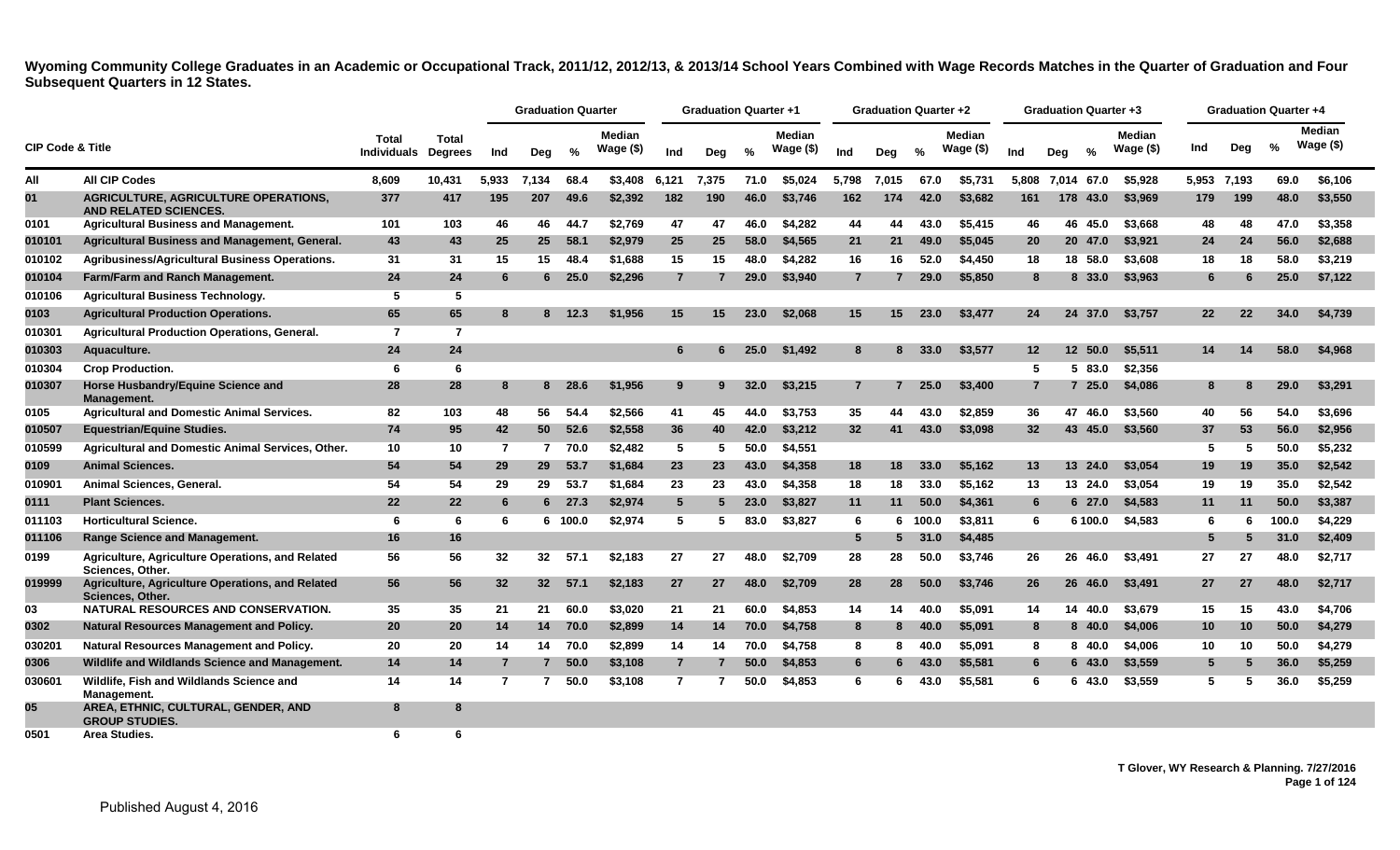|                             |                                                                                          |                             |                         |     | <b>Graduation Quarter</b> |       |                            |                 | <b>Graduation Quarter +1</b> |               |                            |                 | <b>Graduation Quarter +2</b> |         |                            |                 |     | <b>Graduation Quarter +3</b> |                            |                |                | <b>Graduation Quarter +4</b> |                             |
|-----------------------------|------------------------------------------------------------------------------------------|-----------------------------|-------------------------|-----|---------------------------|-------|----------------------------|-----------------|------------------------------|---------------|----------------------------|-----------------|------------------------------|---------|----------------------------|-----------------|-----|------------------------------|----------------------------|----------------|----------------|------------------------------|-----------------------------|
| <b>CIP Code &amp; Title</b> |                                                                                          | Total<br><b>Individuals</b> | Total<br><b>Degrees</b> | Ind | Deg                       | %     | <b>Median</b><br>Wage (\$) | Ind             | Deg                          | $\frac{0}{0}$ | <b>Median</b><br>Wage (\$) | Ind             | Deg                          | %       | <b>Median</b><br>Wage (\$) | Ind             | Deg | %                            | <b>Median</b><br>Wage (\$) | Ind            | Deg            | %                            | <b>Median</b><br>Wage $($)$ |
| 050199                      | Area Studies, Other.                                                                     | $6\phantom{1}6$             | 6                       |     |                           |       |                            |                 |                              |               |                            |                 |                              |         |                            |                 |     |                              |                            |                |                |                              |                             |
| 09                          | <b>COMMUNICATION, JOURNALISM, AND RELATED</b><br><b>PROGRAMS.</b>                        | 135                         | 138                     | 85  | 86                        | 62.3  | \$2,718                    | 87              | 89                           | 65.0          | \$3,171                    | 79              | 81                           | 59.0    | \$3,720                    | 82              |     | 84<br>61.0                   | \$4,054                    | 85             | 88             | 64.0                         | \$4,062                     |
| 0901                        | <b>Communication and Media Studies.</b>                                                  | 100                         | 100                     | 63  | 63                        | 63.0  | \$2,683                    | 64              | 64                           | 64.0          | \$2,572                    | 54              | 54                           | 54.0    | \$3,352                    | 57              |     | 57 57.0                      | \$3,814                    | 60             | 60             | 60.0                         | \$4,487                     |
| 090101                      | Speech Communication and Rhetoric.                                                       | 85                          | 85                      | 49  | 49                        | 57.6  | \$2,804                    | 53              | 53                           | 62.0          | \$2,497                    | 45              | 45                           | 53.0    | \$3,014                    | 48              |     | 48 57.0                      | \$3,655                    | 50             | 50             | 59.0                         | \$4,695                     |
| 090102                      | <b>Mass Communication/Media Studies.</b>                                                 | 15                          | 15                      | 14  | 14                        | 93.3  | \$2,503                    | $\overline{7}$  |                              | 47.0          | \$3,171                    | $5\overline{5}$ | 5                            | 33.0    | \$3,685                    | 5               |     | 5 33.0                       | \$4,718                    | 6              | 6              | 40.0                         | \$4,613                     |
| 0904                        | Journalism.                                                                              | 16                          | 16                      | -6  | 6                         | 37.5  | \$1,543                    | 6               |                              | 38.0          | \$3,275                    | 12              | 12                           | 75.0    | \$3,845                    | 6               |     | 6 38.0                       | \$4,007                    | 6              | 6              | 38.0                         | \$2,889                     |
| 090401                      | Journalism.                                                                              | 14                          | 14                      |     |                           |       |                            | $5\phantom{.0}$ | 5                            | 36.0          | \$2,108                    | 10 <sup>°</sup> | 10 <sup>°</sup>              | 71.0    | \$3,509                    | 5               |     | $5\,36.0$                    | \$3,572                    | 5              | 5              | 36.0                         | \$2,714                     |
| 0907                        | Radio, Television, and Digital Communication.                                            | 18                          | 20                      | 12  | 12                        | 60.0  | \$3.071                    | 12              | 13                           | 65.0          | \$4.562                    | 8               | 9                            | 45.0    | \$3.351                    | 14              |     | 15 75.0                      | \$4,405                    | 14             | 16             | 80.0                         | \$3,847                     |
| 090701                      | <b>Radio and Television.</b>                                                             | 11                          | 13                      | 6   | 6.                        | 46.2  | \$2,000                    | $\overline{7}$  | -8                           | 62.0          | \$3,483                    | 8               | 9                            | 69.0    | \$3,351                    | 7               |     | 8 62.0                       | \$4,423                    |                | 9              | 69.0                         | \$2,415                     |
| 090702                      | Digital Communication and Media/Multimedia.                                              | $\overline{7}$              | $\overline{7}$          | -6  | 6                         | 85.7  | \$5,300                    | 5               | -5                           | 71.0          | \$5,538                    |                 |                              |         |                            | $\overline{7}$  |     | 7 100.0                      | \$4,404                    | $\overline{7}$ | $\overline{7}$ | 100.0                        | \$3,971                     |
| 10 <sup>°</sup>             | <b>COMMUNICATIONS</b><br><b>TECHNOLOGIES/TECHNICIANS AND SUPPORT</b><br><b>SERVICES.</b> | $\overline{7}$              | $\overline{7}$          |     |                           |       |                            | $5\phantom{1}$  |                              | 71.0          | \$2,787                    | 6               |                              | 86.0    | \$4,442                    | 6               |     | 686.0                        | \$5,950                    |                |                | 86.0                         | \$4,377                     |
| 1002                        | <b>Audiovisual Communications</b><br>Technologies/Technicians.                           | 5                           | 5                       |     |                           |       |                            |                 |                              |               |                            | 5               |                              | 5 100.0 | \$3.542                    | -5              |     | 5 100.0                      | \$5.250                    | -5             | 5.             | 100.0                        | \$5.223                     |
| 100202                      | <b>Radio and Television Broadcasting</b><br>Technology/Technician.                       | 5                           | 5                       |     |                           |       |                            |                 |                              |               |                            | 5               |                              | 5 100.0 | \$3,542                    | $5\phantom{.0}$ |     | 5 100.0                      | \$5,250                    | 5              | 5.             | 100.0                        | \$5,223                     |
| 11                          | <b>COMPUTER AND INFORMATION SCIENCES AND</b><br><b>SUPPORT SERVICES.</b>                 | 154                         | 203                     | 113 | 145                       | 71.4  | \$5,325                    | 105             | 136                          | 67.0          | \$6,965                    | 102             | 134                          | 66.0    | \$7,163                    | 104             |     | 136<br>67.0                  | \$7,418                    | 106            | 136            | 67.0                         | \$7,225                     |
| 1101                        | <b>Computer and Information Sciences, General.</b>                                       | $5\phantom{.0}$             | 5                       |     |                           |       |                            |                 |                              |               |                            |                 |                              |         |                            |                 |     |                              |                            |                |                |                              |                             |
| 110101                      | <b>Computer and Information Sciences, General.</b>                                       | 5                           | 5                       |     |                           |       |                            |                 |                              |               |                            |                 |                              |         |                            |                 |     |                              |                            |                |                |                              |                             |
| 1102                        | <b>Computer Programming.</b>                                                             | 73                          | 92                      | 53  | 65                        | 70.7  | \$4,296                    | 49              | -61                          | 66.0          | \$6,334                    | 49              | 61                           | 66.0    | \$6,931                    | 47              |     | 59<br>-64.0                  | \$7,177                    | 46             | 58             | 63.0                         | \$7,222                     |
| 110201                      | Computer Programming/Programmer, General.                                                | 73                          | 87                      | 53  | 61                        | 70.1  | \$4,042                    | 49              | 57                           | 66.0          | \$6,267                    | 48              | 56                           | 64.0    | \$7,156                    | 47              |     | 56 64.0                      | \$7,312                    | 46             | 55             | 63.0                         | \$7,222                     |
| 1104                        | <b>Information Science/Studies.</b>                                                      | 15                          | 15                      | 10  | 10 <sup>1</sup>           | 66.7  | \$4,848                    | 12              | 12                           | 80.0          | \$4,021                    | 11              | 11                           | 73.0    | \$3,991                    | 10              |     | 10 67.0                      | \$4,328                    | 9              | 9              | 60.0                         | \$5,034                     |
| 110401                      | <b>Information Science/Studies.</b>                                                      | 15                          | 15                      | 10  | 10                        | 66.7  | \$4,848                    | 12              | 12                           | 80.0          | \$4,021                    | 11              | 11                           | 73.0    | \$3,991                    | 10              |     | 10 67.0                      | \$4,328                    | 9              | 9              | 60.0                         | \$5,034                     |
| 1105                        | <b>Computer Systems Analysis.</b>                                                        | 22                          | 31                      | 21  | 29                        | 93.5  | \$4,988                    | 18              | 25                           | 81.0          | \$6,746                    | 19              | 27                           | 87.0    | \$6,931                    | 20              |     | 28 90.0                      | \$6,874                    | 19             | -26            | 84.0                         | \$7,151                     |
| 110501                      | <b>Computer Systems Analysis/Analyst.</b>                                                | 22                          | 31                      | 21  | 29                        | 93.5  | \$4,988                    | 18              | 25                           | 81.0          | \$6,746                    | 19              | 27                           | 87.0    | \$6,931                    | 20              |     | 28 90.0                      | \$6,874                    | 19             | 26             | 84.0                         | \$7,151                     |
| 1107                        | <b>Computer Science.</b>                                                                 | 8                           | 8                       | 6   |                           | 675.0 | \$1,200                    |                 |                              |               |                            |                 |                              |         |                            |                 |     |                              |                            |                |                |                              |                             |
| 110701                      | <b>Computer Science.</b>                                                                 | 8                           | 8                       | 6   | 6                         | 75.0  | \$1,200                    |                 |                              |               |                            |                 |                              |         |                            |                 |     |                              |                            |                |                |                              |                             |
| 1108                        | <b>Computer Software and Media Applications.</b>                                         | 59                          | 61                      | 38  | 39                        | 63.9  | \$3,991                    | 35              | 35                           | 57.0          | \$4,032                    | 38              | 38                           | 62.0    | \$5,314                    | 36              |     | 37 61.0                      | \$5,175                    | 39             | 39             | 64.0                         | \$5,490                     |
| 110801                      | Web Page, Digital/Multimedia and Information<br><b>Resources Design.</b>                 | 59                          | 61                      | 38  | 39                        | 63.9  | \$3,991                    | 35              | 35                           | 57.0          | \$4,032                    | 38              | 38                           | 62.0    | \$5,314                    | 36              |     | 37 61.0                      | \$5,175                    | 39             | 39             | 64.0                         | \$5,490                     |
| 1110                        | <b>Computer/Information Technology Administration</b><br>and Management.                 | 5                           | 5                       |     |                           |       |                            | 5               | 5.                           | 100.0         | \$5,010                    | $5^{\circ}$     | 5.                           | 100.0   | \$5,790                    |                 |     |                              |                            |                |                |                              |                             |
| 12                          | <b>PERSONAL AND CULINARY SERVICES.</b>                                                   | 120                         | 145                     | 97  | 118                       | 81.4  | \$2.612                    | 103             | 125                          | 86.0          | \$3,850                    | 98              | 116.                         | 80.0    | \$4,000                    | 92              |     | 75.0<br>108                  | \$4.411                    | 93             | 108            | 75.0                         | \$4.266                     |

**T Glover, WY Research & Planning. 7/27/2016 Page 2 of 124**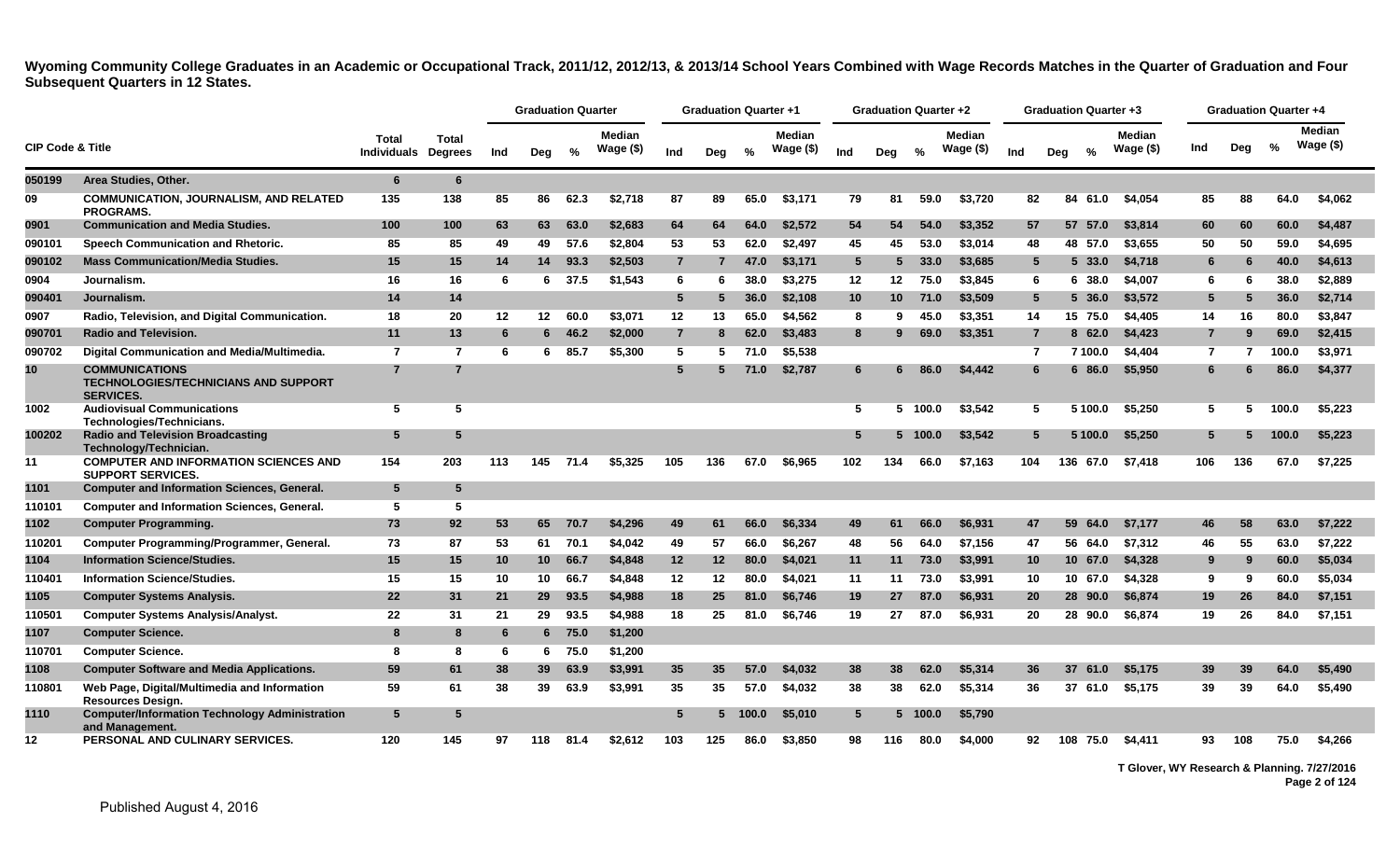|                             |                                                                                        |                             |                         |     | <b>Graduation Quarter</b> |      |                            |                | <b>Graduation Quarter +1</b> |               |                            |     | <b>Graduation Quarter +2</b> |               |                      |                   | Graduation Quarter +3 |               |                             |     | <b>Graduation Quarter +4</b> |      |                             |
|-----------------------------|----------------------------------------------------------------------------------------|-----------------------------|-------------------------|-----|---------------------------|------|----------------------------|----------------|------------------------------|---------------|----------------------------|-----|------------------------------|---------------|----------------------|-------------------|-----------------------|---------------|-----------------------------|-----|------------------------------|------|-----------------------------|
| <b>CIP Code &amp; Title</b> |                                                                                        | Total<br><b>Individuals</b> | Total<br><b>Degrees</b> | Ind | Deg                       | %    | <b>Median</b><br>Wage (\$) | Ind            | Deg                          | $\frac{9}{6}$ | <b>Median</b><br>Wage (\$) | Ind | Deg                          | $\frac{0}{0}$ | Median<br>Wage $($)$ | Ind               | Deg                   | $\frac{0}{2}$ | <b>Median</b><br>Wage $($)$ | Ind | Deg                          | $\%$ | <b>Median</b><br>Wage $($)$ |
| 1204                        | <b>Cosmetology and Related Personal Grooming</b><br>Services.                          | 35                          | 35                      | 23  | 23 <sub>2</sub>           | 65.7 | \$1,813                    | 26             | 26                           | 74.0          | \$3,417                    | 26  | 26                           | 74.0          | \$3.788              | $22 \overline{ }$ | 22                    | 63.0          | \$4.923                     | 23  | 23                           | 66.0 | \$4,442                     |
| 120401                      | Cosmetology/Cosmetologist, General.                                                    | 25                          | 25                      | 17  | 17                        | 68.0 | \$1,813                    | 18             | 18                           | 72.0          | \$3,652                    | 19  | 19                           | 76.0          | \$3,948              | 15                |                       | 15 60.0       | \$5,237                     | 16  | 16                           | 64.0 | \$5,125                     |
| 120407                      | Hair Styling/Stylist and Hair Design.                                                  | -5                          | 5                       |     |                           |      |                            |                |                              |               |                            |     |                              |               |                      |                   |                       |               |                             |     |                              |      |                             |
| 1205                        | <b>Culinary Arts and Related Services.</b>                                             | 85                          | 110                     | 74  | 95                        | 86.4 | \$2,969                    | 77             | 99                           | 90.0          | \$3,957                    | 72  | 90                           | 82.0          | \$4,037              | 70                |                       | 86 78.0       | \$4,271                     | 70  | 85                           | 77.0 | \$4,251                     |
| 120503                      | <b>Culinary Arts/Chef Training.</b>                                                    | 85                          | 110                     | 74  | 95                        | 86.4 | \$2,969                    | 77             | 99                           | 90.0          | \$3,957                    | 72  | 90                           | 82.0          | \$4,037              | 70                |                       | 86 78.0       | \$4,271                     | 70  | 85                           | 77.0 | \$4,251                     |
| 13                          | <b>EDUCATION.</b>                                                                      | 722                         | 739                     | 526 | 537                       | 72.7 | \$2,721                    | 510            | 522                          | 71.0          | \$3,194                    | 466 | 480                          | 65.0          | \$3.283              | 481               |                       | 494 67.0      | \$3,236                     | 510 | 524                          | 71.0 | \$3,444                     |
| 1301                        | <b>Education, General,</b>                                                             | 157                         | 157                     | 126 | 126                       | 80.3 | \$2,956                    | 118            | 118                          | 75.0          | \$2,999                    | 104 | 104                          | 66.0          | \$2,992              | 110               |                       | 110 70.0      | \$3,073                     | 114 | 114                          | 73.0 | \$2,973                     |
| 130101                      | <b>Education, General.</b>                                                             | 157                         | 157                     | 126 | 126                       | 80.3 | \$2,956                    | 118            | 118                          | 75.0          | \$2,999                    | 104 | 104                          | 66.0          | \$2,992              | 110               |                       | 110 70.0      | \$3,073                     | 114 | 114                          | 73.0 | \$2,973                     |
| 1312                        | <b>Teacher Education and Professional</b><br>Development, Specific Levels and Methods. | 506                         | 519                     | 365 | 374                       | 72.1 | \$2,607                    | 353            | 363                          | 70.0          | \$3,214                    | 325 | 336                          | 65.0          | \$3,448              | 331               |                       | 342 66.0      | \$3,254                     | 360 | 371                          | 72.0 | \$3,447                     |
| 131202                      | <b>Elementary Education and Teaching.</b>                                              | 330                         | 332                     | 242 | 243                       | 73.2 | \$2,479                    | 233            | 233                          | 70.0          | \$3.110                    | 222 | 223                          | 67.0          | \$3,089              | 224               |                       | 226 68.0      | \$3.052                     | 234 | 236                          | 71.0 | \$3,336                     |
| 131205                      | <b>Secondary Education and Teaching.</b>                                               | 104                         | 106                     | 70  | 70                        | 66.0 | \$2,005                    | 69             | 71                           | 67.0          | \$2,463                    | 51  | 53                           | 50.0          | \$3,037              | 54                |                       | 56 53.0       | \$2,702                     | 70  | 72                           | 68.0 | \$2,613                     |
| 131209                      | Kindergarten/Preschool Education and Teaching.                                         | 39                          | 39                      | 29  | 29                        | 74.4 | \$5.114                    | 26             | 26                           | 67.0          | \$5,070                    | 27  | 27                           | 69.0          | \$5,818              | 28                |                       | 28 72.0       | \$5.496                     | 30  | 30                           | 77.0 | \$5,500                     |
| 131210                      | Early Childhood Education and Teaching.                                                | 51                          | 51                      | 39  | 39 <sup>°</sup>           | 76.5 | \$2,654                    | 38             | 38                           | 75.0          | \$3,922                    | 38  | 38                           | 75.0          | \$4,413              | 36                |                       | 36 71.0       | \$4,091                     | 40  | 40                           | 78.0 | \$3,776                     |
| 1313                        | <b>Teacher Education and Professional</b><br>Development, Specific Subject Areas.      | 57                          | 57                      | 35  | 35                        | 61.4 | \$3.209                    | 39             | 39                           | 68.0          | \$3.936                    | 37  | 37                           | 65.0          | \$2.739              | 40                |                       | 40 70.0       | \$4.045                     | 36  | 36                           | 63.0 | \$5.285                     |
| 131302                      | <b>Art Teacher Education.</b>                                                          | 11                          | 11                      | 6   | 6.                        | 54.5 | \$3,849                    | $\overline{7}$ |                              | 64.0          | \$4,490                    | 6   |                              | 55.0          | \$3,471              | $\overline{7}$    |                       | 64.0          | \$4,467                     | 6   | 6                            | 55.0 | \$3,864                     |
| 131309                      | <b>Technology Teacher Education/Industrial Arts</b><br><b>Teacher Education.</b>       | 10                          | 10                      |     |                           |      |                            | -5             | 5                            | 50.0          | \$1,391                    | 8   |                              | 80.0          | \$2,394              | 9                 | 9                     | 90.0          | \$5,537                     | 8   | 8                            | 80.0 | \$10,895                    |
| 131312                      | <b>Music Teacher Education.</b>                                                        | 6                           | 6                       |     |                           |      |                            | 5              |                              | 83.0          | \$1,592                    |     |                              |               |                      |                   |                       |               |                             |     |                              |      |                             |
| 131314                      | <b>Physical Education Teaching and Coaching.</b>                                       | 27                          | 27                      | 19  | 19                        | 70.4 | \$2,938                    | 19             | 19                           | 70.0          | \$4.172                    | 19  | 19                           | 70.0          | \$2.856              | 20                |                       | 20 74.0       | \$4.367                     | 19  | 19                           | 70.0 | \$5,029                     |
| 14                          | <b>ENGINEERING.</b>                                                                    | 124                         | 124                     | 86  | 86                        | 69.4 | \$3,383                    | 89             | 89                           | 72.0          | \$4,641                    | 55  | 55                           | 44.0          | \$6,553              | 60                |                       | 60 48.0       | \$5,289                     | 81  | 81                           | 65.0 | \$4,916                     |
| 1401                        | <b>Engineering, General.</b>                                                           | 112                         | 112                     | 76  | 76                        | 67.9 | \$3,222                    | 78             | 78                           | 70.0          | \$4,479                    | 44  | 44                           | 39.0          | \$5.197              | 49                |                       | 49 44.0       | \$4.900                     | 70  | 70                           | 63.0 | \$4.130                     |
| 140101                      | <b>Engineering, General.</b>                                                           | 112                         | 112                     | 76  | 76                        | 67.9 | \$3,222                    | 78             | 78                           | 70.0          | \$4,479                    | 44  | 44                           | 39.0          | \$5,197              | 49                |                       | 49 44.0       | \$4,900                     | 70  | 70                           | 63.0 | \$4,130                     |
| 1414                        | Environmental/Environmental Health Engineering.                                        | 12                          | 12                      | 10  | 10                        | 83.3 | \$6,217                    | 11             | 11                           | 92.0          | \$8.976                    | 11  | 11                           | 92.0          | \$8,773              | 11                |                       | 11 92.0       | \$9,452                     | 11  | 11                           | 92.0 | \$10.530                    |
| 141401                      | Environmental/Environmental Health Engineering.                                        | 12                          | 12                      | 10  | 10                        | 83.3 | \$6,217                    | 11             | 11                           | 92.0          | \$8,976                    | 11  | 11                           | 92.0          | \$8,773              | 11                | 11                    | 92.0          | \$9,452                     | 11  | 11                           | 92.0 | \$10,530                    |
| 15                          | <b>ENGINEERING TECHNOLOGIES AND</b><br><b>ENGINEERING-RELATED FIELDS.</b>              | 314                         | 463                     | 262 | 383                       | 82.7 | \$7,423                    | 265            | 384                          |               | 83.0 \$11,507              | 267 | 386                          | 83.0          | \$11,973             | 249               |                       |               | 363 78.0 \$13,123           | 252 | 370                          |      | 80.0 \$13,488               |
| 1503                        | <b>Electrical Engineering Technologies/Technicians.</b>                                | 90                          | 159                     | 83  | 145                       | 91.2 | \$12.955                   | 80             | 139                          |               | 87.0 \$15.881              | 79  | 136                          | 86.0          | \$17.434             | 78                |                       |               | 137 86.0 \$16.373           | 79  | 140                          |      | 88.0 \$18.325               |
| 150303                      | <b>Electrical, Electronic and Communications</b><br>Engineering Technology/Technician. | 22                          | 40                      | 18  | 33                        | 82.5 | \$5,128                    | 17             | -31                          |               | 78.0 \$10,472              | 17  | 30                           | 75.0          | \$13,045             | 16                |                       |               | 30 75.0 \$10,328            | 17  | -31                          |      | 78.0 \$11,200               |
| 150399                      | <b>Electrical and Electronic Engineering</b><br>Technologies/Technicians, Other.       | 68                          | 119                     | 65  | 112                       | 94.1 | \$13,333                   | 63             | 108                          |               | 91.0 \$16,380              | 62  | 106                          | 89.0          | \$18,294             | 62                | 107                   |               | 90.0 \$17,656               | 62  | 109                          |      | 92.0 \$19,245               |
| 1504                        | <b>Electromechanical Instrumentation and</b>                                           | 5                           | 10                      |     |                           |      |                            |                |                              |               |                            |     |                              |               |                      |                   |                       |               |                             |     |                              |      |                             |

**Maintenance Technologies/Technicians.**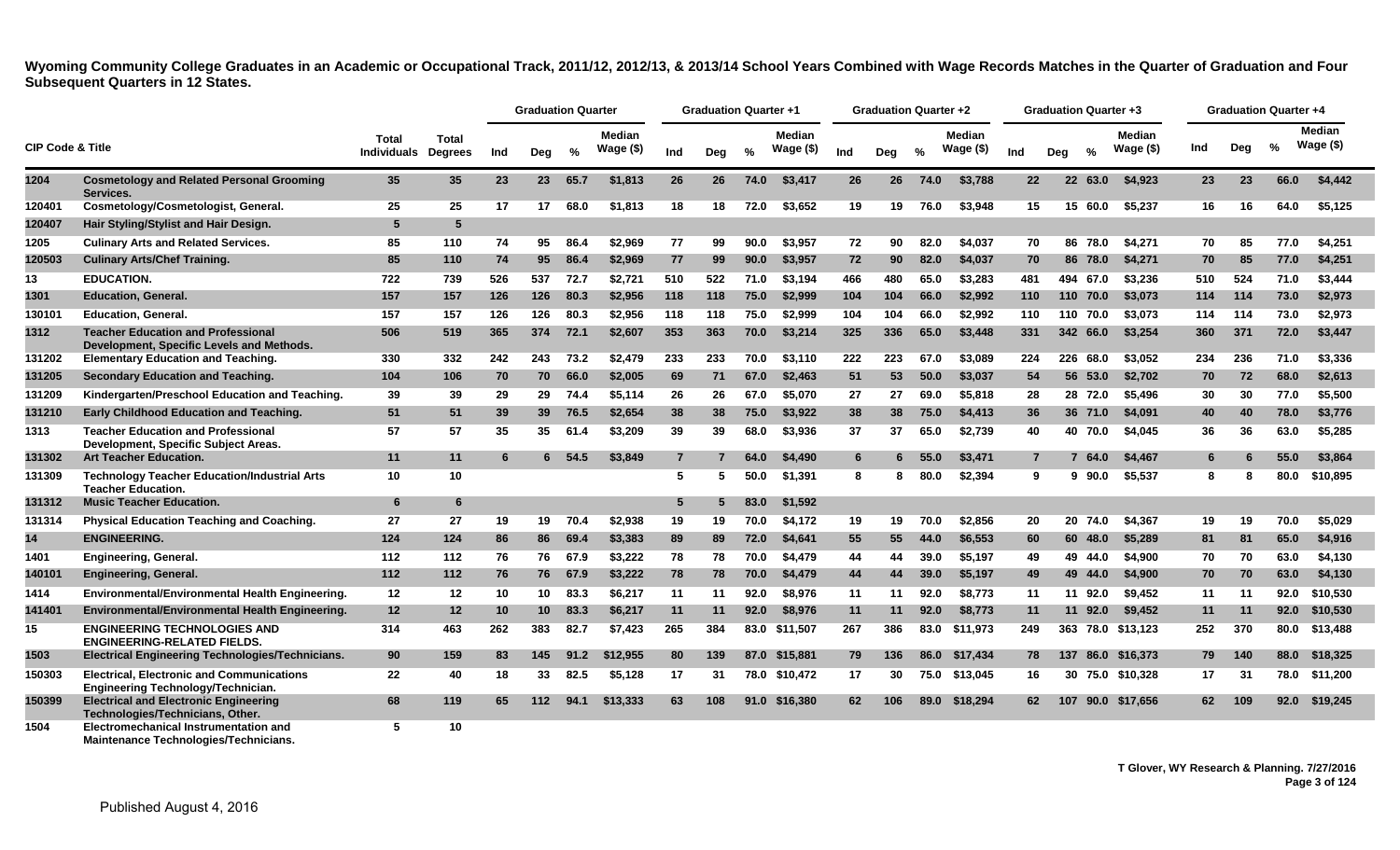|                             |                                                                                                            |                                     |                |     |                 | <b>Graduation Quarter</b> |                             |                |                | <b>Graduation Quarter +1</b> |                            |                 | <b>Graduation Quarter +2</b> |          |                            |                |     | <b>Graduation Quarter +3</b> |                      |     | <b>Graduation Quarter +4</b> |       |                      |
|-----------------------------|------------------------------------------------------------------------------------------------------------|-------------------------------------|----------------|-----|-----------------|---------------------------|-----------------------------|----------------|----------------|------------------------------|----------------------------|-----------------|------------------------------|----------|----------------------------|----------------|-----|------------------------------|----------------------|-----|------------------------------|-------|----------------------|
| <b>CIP Code &amp; Title</b> |                                                                                                            | Total<br><b>Individuals Degrees</b> | <b>Total</b>   | Ind | Deg             | %                         | <b>Median</b><br>Wage $($)$ | Ind            | Deg            | $\frac{0}{2}$                | <b>Median</b><br>Wage (\$) | Ind             | Deg                          | %        | <b>Median</b><br>Wage (\$) | Ind            | Deg | $\frac{0}{2}$                | Median<br>Wage $($)$ | Ind | Deg                          | %     | Median<br>Wage $($)$ |
| 150405                      | Robotics Technology/Technician.                                                                            | $5\phantom{.0}$                     | 10             |     |                 |                           |                             |                |                |                              |                            |                 |                              |          |                            |                |     |                              |                      |     |                              |       |                      |
| 1505                        | Environmental Control Technologies/Technicians.                                                            | 74                                  | 90             | 65  | 79              | 87.8                      | \$6.286                     | 64             | 78             | 87.0                         | \$10.855                   | 69              | 83                           | 92.0     | \$10.749                   | 61             |     |                              | 76 84.0 \$12.235     | 58  | 73                           | 81.0  | \$12.175             |
| 150503                      | <b>Energy Management and Systems</b><br>Technology/Technician.                                             | 68                                  | 81             | 59  | 70              | 86.4                      | \$5.167                     | 58             | 69             |                              | 85.0 \$10.427              | 63              | 74                           | 91.0     | \$10.459                   | 55             |     |                              | 67 83.0 \$11.464     | 52  | 64                           |       | 79.0 \$12,055        |
| 150506                      | <b>Water Quality and Wastewater Treatment</b><br><b>Management and Recycling</b><br>Technology/Technician. | 6                                   | 7              | 6   |                 | 7 100.0                   | \$13,958                    | 6              |                |                              | 100.0 \$13,854             | 6               |                              |          | 100.0 \$14,483             | 6              |     |                              | 7 100.0 \$14,542     | 6   |                              | 100.0 | \$14,483             |
| 1507                        | <b>Quality Control and Safety</b><br><b>Technologies/Technicians</b>                                       | 16                                  | 20             | 12  | 14              | 70.0                      | \$7.187                     | 13             | 17             | 85.0                         | \$6,410                    | 12 <sub>2</sub> | 15                           | 75.0     | \$6,124                    | 13             |     | 16.<br>80.0                  | \$8,274              | 14  | 17                           | 85.0  | \$9,136              |
| 150701                      | <b>Occupational Safety and Health</b><br>Technology/Technician.                                            | 16                                  | 20             | 12  | 14              | 70.0                      | \$7,187                     | 13             | 17             | 85.0                         | \$6,410                    | 12              | 15                           | 75.0     | \$6,124                    | 13             |     | 16 80.0                      | \$8,274              | 14  | 17                           | 85.0  | \$9,136              |
| 1509                        | Mining and Petroleum Technologies/Technicians.                                                             | 38                                  | 43             | 33  | 38              | 88.4                      | \$15,310                    | 35             | 35             | 81.0                         | \$18,810                   | 36              | 36                           | 84.0     | \$18,174                   | 33             |     | 33 77.0                      | \$21,227             | 32  | 32                           | 74.0  | \$18,258             |
| 150901                      | Mining Technology/Technician.                                                                              | 20                                  | 20             | 20  |                 | 20 100.0                  | \$20.459                    | 20             | 20             |                              | 100.0 \$20.989             | 20              |                              | 20 100.0 | \$21.724                   | 19             |     |                              | 19 95.0 \$22.974     | 18  | 18                           | 90.0  | \$22.127             |
| 150903                      | Petroleum Technology/Technician.                                                                           | 18                                  | 23             | 13  |                 | 18 78.3                   | \$5,426                     | 15             | 15             | 65.0                         | \$13,557                   | 16              | 16                           | 70.0     | \$15,091                   | 14             |     | 14 61.0                      | \$18,070             | 14  | 14                           |       | 61.0 \$16,739        |
| 1511                        | <b>Engineering-Related Technologies.</b>                                                                   | $\overline{7}$                      | 7              | 6   | 6               | 85.7                      | \$13,639                    | $\overline{7}$ | $\overline{7}$ |                              | 100.0 \$16,624             | $\overline{7}$  |                              |          | 7 100.0 \$15,634           | $\overline{7}$ |     |                              | 7 100.0 \$12,105     | 6   | 6                            |       | 86.0 \$16,740        |
| 151102                      | <b>Surveying Technology/Surveying.</b>                                                                     | $\overline{7}$                      | $\overline{7}$ | -6  | 6.              | 85.7                      | \$13,639                    | $\overline{7}$ |                | 7 100.0                      | \$16,624                   | $\overline{7}$  |                              | 7 100.0  | \$15,634                   | $\overline{7}$ |     | 7 100.0                      | \$12,105             | 6   | 6                            | 86.0  | \$16,740             |
| 1512                        | <b>Computer Engineering Technologies/Technicians.</b>                                                      | 14                                  | 19             | -9  | 11              | 57.9                      | \$9,526                     | 9              | 11             | 58.0                         | \$9,748                    | 9               | 11                           | 58.0     | \$10,138                   | 9              |     | 58.0<br>11                   | \$9,748              | 11  | 13                           | 68.0  | \$8,813              |
| 151202                      | <b>Computer Technology/Computer Systems</b><br>Technology.                                                 | 14                                  | 19             | -9  | 11              | 57.9                      | \$9,526                     | 9              | 11             | 58.0                         | \$9,748                    | 9               | 11                           | 58.0     | \$10,138                   | 9              |     | 11<br>58.0                   | \$9,748              | 11  | 13                           | 68.0  | \$8,813              |
| 1513                        | <b>Drafting/Design Engineering</b><br>Technologies/Technicians.                                            | 60                                  | 102            | 44  | 76              | 74.5                      | \$3,605                     | 44             | 75             | 74.0                         | \$6,202                    | 43              | 76                           | 75.0     | \$6,563                    | 37             |     | 64 63.0                      | \$8,274              | 40  | 69                           | 68.0  | \$8,069              |
| 151301                      | Drafting and Design Technology/Technician,<br>General.                                                     | 37                                  | 47             | 30  | 39              | 83.0                      | \$4,205                     | 28             | 35             | 75.0                         | \$6,202                    | 28              | 36                           | 77.0     | \$6,406                    | 24             |     | 30, 64.0                     | \$7,495              | 26  | 33                           | 70.0  | \$7,136              |
| 151302                      | <b>CAD/CADD Drafting and/or Design</b><br>Technology/Technician.                                           | 23                                  | 41             | 14  | 25              | 61.0                      | \$2,628                     | 16             | 28             | 68.0                         | \$4,968                    | 15              | 27                           | 66.0     | \$5,461                    | 13             |     | 23 56.0                      | \$6,475              | 14  | 25                           | 61.0  | \$9,156              |
| 151306                      | <b>Mechanical Drafting and Mechanical Drafting</b><br><b>CAD/CADD.</b>                                     | 13                                  | 13             | 11  | 11              | 84.6                      | \$6,297                     | 11             | 11             | 85.0                         | \$10,082                   | 12 <sub>2</sub> | 12 <sup>°</sup>              | 92.0     | \$10,319                   | 10             |     |                              | 10 77.0 \$10.342     | 10  | 10                           | 77.0  | \$10,099             |
| 16                          | FOREIGN LANGUAGES, LITERATURES, AND<br><b>LINGUISTICS.</b>                                                 | 34                                  | 34             | 22  | 22              | 64.7                      | \$3,898                     | 17             | 17             | 50.0                         | \$4,104                    | 16              | 16                           | 47.0     | \$3,185                    | 16             |     | 16 47.0                      | \$3,621              | 20  | 20                           | 59.0  | \$3,033              |
| 1601                        | Linguistic, Comparative, and Related Language<br><b>Studies and Services.</b>                              | 12                                  | 12             | 9   |                 | 975.0                     | \$3,495                     | 9              |                | 75.0                         | \$3,454                    | 8               | 8                            | 67.0     | \$2,512                    | 9              |     | 975.0                        | \$3,578              |     | 9                            | 75.0  | \$3,256              |
| 160101                      | Foreign Languages and Literatures, General.                                                                | 12                                  | 12             | -9  | 9               | 75.0                      | \$3,495                     | 9              | 9              | 75.0                         | \$3,454                    | 8               | 8                            | 67.0     | \$2,512                    | 9              |     | 9 75.0                       | \$3,578              | 9   | 9                            | 75.0  | \$3,256              |
| 1609                        | Romance Languages, Literatures, and Linguistics.                                                           | 22                                  | 22             | 13  | 13 <sup>7</sup> | 59.1                      | \$4,383                     | 8              | 8              | 36.0                         | \$5,158                    | 8               | 8                            | 36.0     | \$3,735                    | $\overline{7}$ |     | 732.0                        | \$5,408              | 11  | 11                           | 50.0  | \$2,810              |
| 160905                      | Spanish Language and Literature.                                                                           | 21                                  | 21             | -8  | 8               | 38.1                      | \$4,489                     | 8              | 8              | 38.0                         | \$5.158                    | 8               | 8                            | 38.0     | \$3.735                    | $\overline{7}$ |     | 7 33.0                       | \$5,408              | 6   | 6                            | 29.0  | \$9,535              |
| 22                          | <b>LEGAL PROFESSIONS AND STUDIES.</b>                                                                      | 64                                  | 64             | 41  | 41              | 64.1                      | \$5,017                     | 41             | 41             | 64.0                         | \$5,606                    | 37              | 37                           | 58.0     | \$6,048                    | 37             |     | 37 58.0                      | \$6,391              | 42  | 42                           | 66.0  | \$6,345              |
| 2200                        | <b>Non-Professional General Legal Studies</b><br>(Undergraduate).                                          | 27                                  | 27             | 10  | 10 <sup>1</sup> | 37.0                      | \$4,671                     | 15             | 15             | 56.0                         | \$3,813                    | 9               | 9                            | 33.0     | \$5.942                    | 8              |     | 8 30.0                       | \$6,430              | 14  | 14                           | 52.0  | \$5,269              |
| 220001                      | <b>Pre-Law Studies.</b>                                                                                    | 27                                  | 27             | 10  | 10 <sup>1</sup> | 37.0                      | \$4,671                     | 15             | 15             | 56.0                         | \$3,813                    | 9               |                              | 33.0     | \$5,942                    | 8              |     | 8 30.0                       | \$6,430              | 14  | 14                           | 52.0  | \$5,269              |
| 2203                        | <b>Legal Support Services.</b>                                                                             | 37                                  | 37             | 27  | 27              | 73.0                      | \$5,056                     | 23             | 23             | 62.0                         | \$5,888                    | 26              | 26                           | 70.0     | \$6.111                    | 25             |     | 25<br>68.0                   | \$6,603              | 25  | 25                           | 68.0  | \$7.163              |

**T Glover, WY Research & Planning. 7/27/2016 Page 4 of 124**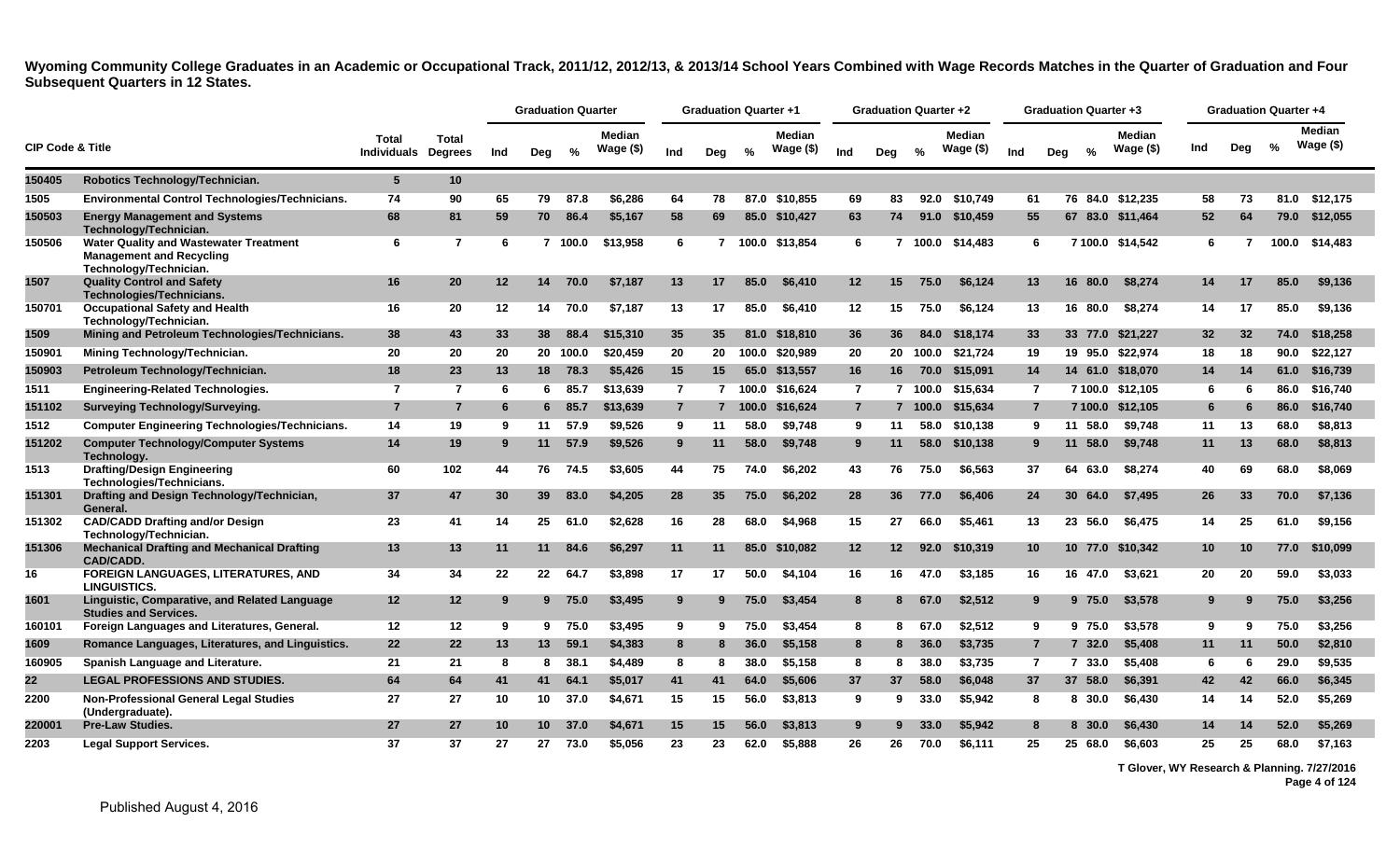|                             |                                                                             |                             |                                |       | <b>Graduation Quarter</b> |         |                            |       | <b>Graduation Quarter +1</b> |               |                            |       | Graduation Quarter +2 |               |                            |       |                  |               | Graduation Quarter +3      |                |             | <b>Graduation Quarter +4</b> |                            |
|-----------------------------|-----------------------------------------------------------------------------|-----------------------------|--------------------------------|-------|---------------------------|---------|----------------------------|-------|------------------------------|---------------|----------------------------|-------|-----------------------|---------------|----------------------------|-------|------------------|---------------|----------------------------|----------------|-------------|------------------------------|----------------------------|
| <b>CIP Code &amp; Title</b> |                                                                             | Total<br><b>Individuals</b> | <b>Total</b><br><b>Degrees</b> | Ind   | Deg                       | %       | <b>Median</b><br>Wage (\$) | Ind   | Dea                          | $\frac{6}{6}$ | <b>Median</b><br>Wage (\$) | Ind   | Dea                   | $\frac{6}{6}$ | <b>Median</b><br>Wage (\$) | Ind   | Dea              | $\frac{6}{6}$ | <b>Median</b><br>Wage (\$) | Ind            | Deg         | %                            | <b>Median</b><br>Wage (\$) |
| 220302                      | Legal Assistant/Paralegal.                                                  | 37                          | 37                             | 27    |                           | 27 73.0 | \$5,056                    | 23    | 23                           | 62.0          | \$5,888                    | 26    | 26                    | 70.0          | \$6,111                    | 25    |                  | 25 68.0       | \$6,603                    | 25             | 25          | 68.0                         | \$7,163                    |
| 23                          | <b>ENGLISH LANGUAGE AND</b><br><b>LITERATURE/LETTERS.</b>                   | 85                          | 87                             | 45    | 45                        | 51.7    | \$3,300                    | 45    | 45                           | 52.0          | \$3,318                    | 39    | 39                    | 45.0          | \$3.459                    | 42    |                  | 42 48.0       | \$3,122                    | 47             | 47          | 54.0                         | \$3.542                    |
| 2301                        | <b>English Language and Literature, General.</b>                            | 82                          | 82                             | 45    | 45                        | 54.9    | \$3,300                    | 45    | 45                           | 55.0          | \$3,318                    | 39    | 39                    | 48.0          | \$3,459                    | 42    |                  | 42 51.0       | \$3,122                    | 47             | 47          | 57.0                         | \$3,542                    |
| 230101                      | English Language and Literature, General.                                   | 82                          | 82                             | 45    | 45                        | 54.9    | \$3,300                    | 45    | 45                           | 55.0          | \$3,318                    | 39    | 39                    | 48.0          | \$3,459                    | 42    |                  | 42 51.0       | \$3,122                    | 47             | 47          | 57.0                         | \$3,542                    |
| 2313                        | <b>Rhetoric and Composition/Writing Studies.</b>                            | 5                           | 5                              |       |                           |         |                            |       |                              |               |                            |       |                       |               |                            |       |                  |               |                            |                |             |                              |                            |
| 231302                      | <b>Creative Writing.</b>                                                    | 5                           | 5                              |       |                           |         |                            |       |                              |               |                            |       |                       |               |                            |       |                  |               |                            |                |             |                              |                            |
| 24                          | <b>LIBERAL ARTS AND SCIENCES, GENERAL</b><br><b>STUDIES AND HUMANITIES.</b> | 1,786                       | 1,810                          | 1,212 | 1.221                     | 67.5    | \$3,046                    | 1.192 | 1.204                        | 67.0          | \$3,992                    | 1.094 | 1.105                 | 61.0          | \$4,509                    | 1,110 | 1.121            | 62.0          | \$4,484                    |                | 1,130 1,140 | 63.0                         | \$4,607                    |
| 2401                        | Liberal Arts and Sciences, General Studies and<br><b>Humanities.</b>        | 1,786                       | 1,810                          | 1,212 | 1,221                     | 67.5    | \$3.046                    | 1,192 | 1,204                        | 67.0          | \$3.992                    | 1,094 | 1.105                 | 61.0          | \$4,509                    |       | 1.110 1.121 62.0 |               | \$4,484                    |                | 1,130 1,140 | 63.0                         | \$4,607                    |
| 240101                      | <b>Liberal Arts and Sciences/Liberal Studies.</b>                           | 113                         | 114                            | 64    | 64.                       | 56.1    | \$2,669                    | 59    | 59                           | 52.0          | \$2.970                    | 53    | 53                    | 47.0          | \$4.759                    | 59    | 59               | 52.0          | \$3,177                    | 64             | 64          | 56.0                         | \$2,611                    |
| 240102                      | <b>General Studies.</b>                                                     | 1,658                       | 1.679                          | 1,135 | 1.143                     | 68.1    | \$3.071                    | 1,118 | 1,129                        | 67.0          | \$4.051                    | 1,027 | 1.037                 | 62.0          | \$4,526                    | 1.038 |                  | 1.048 62.0    | \$4,534                    | 1,054          | 1.063       | 63.0                         | \$4,677                    |
| 240103                      | <b>Humanities/Humanistic Studies.</b>                                       | 16                          | 16                             | 10    | 10                        | 62.5    | \$2,559                    | 12    | 12                           | 75.0          | \$1,814                    | 11    | 11                    | 69.0          | \$1,800                    | 11    |                  | 11 69.0       | \$2,123                    | 10             | 10          | 63.0                         | \$3,372                    |
| 26                          | <b>BIOLOGICAL AND BIOMEDICAL SCIENCES.</b>                                  | 89                          | 89                             | 63    | 63                        | 70.8    | \$2.731                    | 61    | 61                           | 69.0          | \$4,009                    | 33    | 33                    | 37.0          | \$3.558                    | 37    |                  | 37 42.0       | \$3,639                    | 48             | 48          | 54.0                         | \$3,540                    |
| 2601                        | Biology, General.                                                           | 89                          | 89                             | 63    | 63                        | 70.8    | \$2,731                    | 61    | 61                           | 69.0          | \$4,009                    | 33    | 33 <sub>o</sub>       | 37.0          | \$3,558                    | 37    |                  | 37 42.0       | \$3,639                    | 48             | 48          | 54.0                         | \$3,540                    |
| 260101                      | <b>Biology/Biological Sciences, General.</b>                                | 89                          | 89                             | 63    | 63                        | 70.8    | \$2.731                    | 61    | 61                           | 69.0          | \$4,009                    | 33    | 33                    | 37.0          | \$3.558                    | 37    |                  | 37 42.0       | \$3.639                    | 48             | 48          | 54.0                         | \$3.540                    |
| 27                          | <b>MATHEMATICS AND STATISTICS.</b>                                          | 64                          | 64                             | 46    |                           | 46 71.9 | \$2,156                    | 42    | 42                           | 66.0          | \$2,947                    | 22    | 22 <sub>2</sub>       | 34.0          | \$1,820                    | 24    |                  | 24 38.0       | \$1,727                    | 35             | 35          | 55.0                         | \$3,200                    |
| 2701                        | <b>Mathematics.</b>                                                         | 57                          | 57                             | 40    | 40                        | 70.2    | \$2.156                    | 38    | 38                           | 67.0          | \$2.791                    | 18    | 18                    | 32.0          | \$1.820                    | 17    |                  | 17 30.0       | \$1.683                    | 31             | 31          | 54.0                         | \$3.200                    |
| 270101                      | <b>Mathematics, General.</b>                                                | 57                          | 57                             | 40    |                           | 40 70.2 | \$2,156                    | 38    | 38                           | 67.0          | \$2.791                    | 18    | 18                    | 32.0          | \$1.820                    | 17    |                  | 17 30.0       | \$1.683                    | 31             | 31          | 54.0                         | \$3,200                    |
| 2705                        | Statistics.                                                                 | $\overline{7}$              | 7                              | -6    | 6                         | 85.7    | \$2,457                    |       |                              |               |                            |       |                       |               |                            |       |                  |               |                            |                |             |                              |                            |
| 270599                      | <b>Statistics, Other.</b>                                                   | $\overline{7}$              | $\overline{7}$                 | 6     | 6                         | 85.7    | \$2,457                    |       |                              |               |                            |       |                       |               |                            |       |                  |               |                            |                |             |                              |                            |
| 30                          | <b>MULTI/INTERDISCIPLINARY STUDIES.</b>                                     | 137                         | 137                            | 88    | 88                        | 64.2    | \$3,510                    | 93    | 93                           | 68.0          | \$3,408                    | 75    | 75                    | 55.0          | \$2.887                    | 79    | 79               | 58.0          | \$3,430                    | 81             | 81          | 59.0                         | \$3,842                    |
| 3001                        | <b>Biological and Physical Sciences.</b>                                    | 117                         | 117                            | 75    | 75                        | 64.1    | \$3,517                    | 76    | 76                           | 65.0          | \$3,449                    | 64    | 64                    | 55.0          | \$3,626                    | 65    |                  | 65 56.0       | \$3.783                    | 66             | 66          | 56.0                         | \$3,802                    |
| 300101                      | <b>Biological and Physical Sciences.</b>                                    | 117                         | 117                            | 75    | 75                        | 64.1    | \$3,517                    | 76    | 76                           | 65.0          | \$3,449                    | 64    | 64                    | 55.0          | \$3,626                    | 65    |                  |               | 65 56.0 \$3,783            | 66             | 66          | 56.0                         | \$3,802                    |
| 3014                        | Museology/Museum Studies.                                                   | $\overline{7}$              | 7                              |       |                           |         |                            |       |                              |               |                            |       |                       |               |                            |       |                  |               |                            |                |             |                              |                            |
| 301401                      | <b>Museology/Museum Studies.</b>                                            | $\overline{7}$              | $\overline{7}$                 |       |                           |         |                            |       |                              |               |                            |       |                       |               |                            |       |                  |               |                            |                |             |                              |                            |
| 3099                        | Multi/Interdisciplinary Studies, Other.                                     | 9                           | 9                              |       | 8                         | 88.9    | \$2,251                    | 9     |                              | 9 100.0       | \$2,345                    | 5     |                       | 56.0          | \$2,767                    | 6     |                  | 6 67.0        | \$2,575                    |                |             | 78.0                         | \$3,354                    |
| 309999                      | Multi-/Interdisciplinary Studies, Other.                                    | 9                           | 9                              | -8    | 8                         | 88.9    | \$2.251                    | 9     |                              | 9 100.0       | \$2.345                    | 5     | 5.                    | 56.0          | \$2.767                    | 6     |                  | 6 67.0        | \$2,575                    | $\overline{7}$ | 7           | 78.0                         | \$3,354                    |
| 31                          | PARKS, RECREATION, LEISURE, AND FITNESS<br><b>STUDIES.</b>                  | 93                          | 112                            | 57    | 70                        | 62.5    | \$2,310                    | 58    | 71                           | 63.0          | \$3,733                    | 46    | 51                    | 46.0          | \$4,108                    | 48    |                  | 54 48.0       | \$3,242                    | 51             | 59          | 53.0                         | \$3,378                    |
| 3101                        | Parks, Recreation and Leisure Studies.                                      | 18                          | 26                             | 15    | 21                        | 80.8    | \$2,324                    | 14    | 19                           | 73.0          | \$3,844                    | 13    | 18                    | 69.0          | \$4,359                    | 14    |                  | 20 77.0       | \$3,053                    | 15             | 21          | 81.0                         | \$3,755                    |
| 310101                      | Parks, Recreation and Leisure Studies.                                      | 18                          | 26                             | 15    | 21                        | 80.8    | \$2,324                    | 14    | 19                           | 73.0          | \$3,844                    | 13    | 18                    | 69.0          | \$4,359                    | 14    |                  | 20 77.0       | \$3,053                    | 15             | 21          | 81.0                         | \$3,755                    |
| 3103                        | Parks, Recreation and Leisure Facilities<br>Management.                     | 35                          | 35                             | 11    | 11                        | 31.4    | \$1.258                    | 14    | 14                           | 40.0          | \$3.698                    | 15    | 15                    | 43.0          | \$2.705                    | 15    |                  | 15 43.0       | \$4,196                    | 18             | 18          | 51.0                         | \$2.032                    |

**T Glover, WY Research & Planning. 7/27/2016 Page 5 of 124**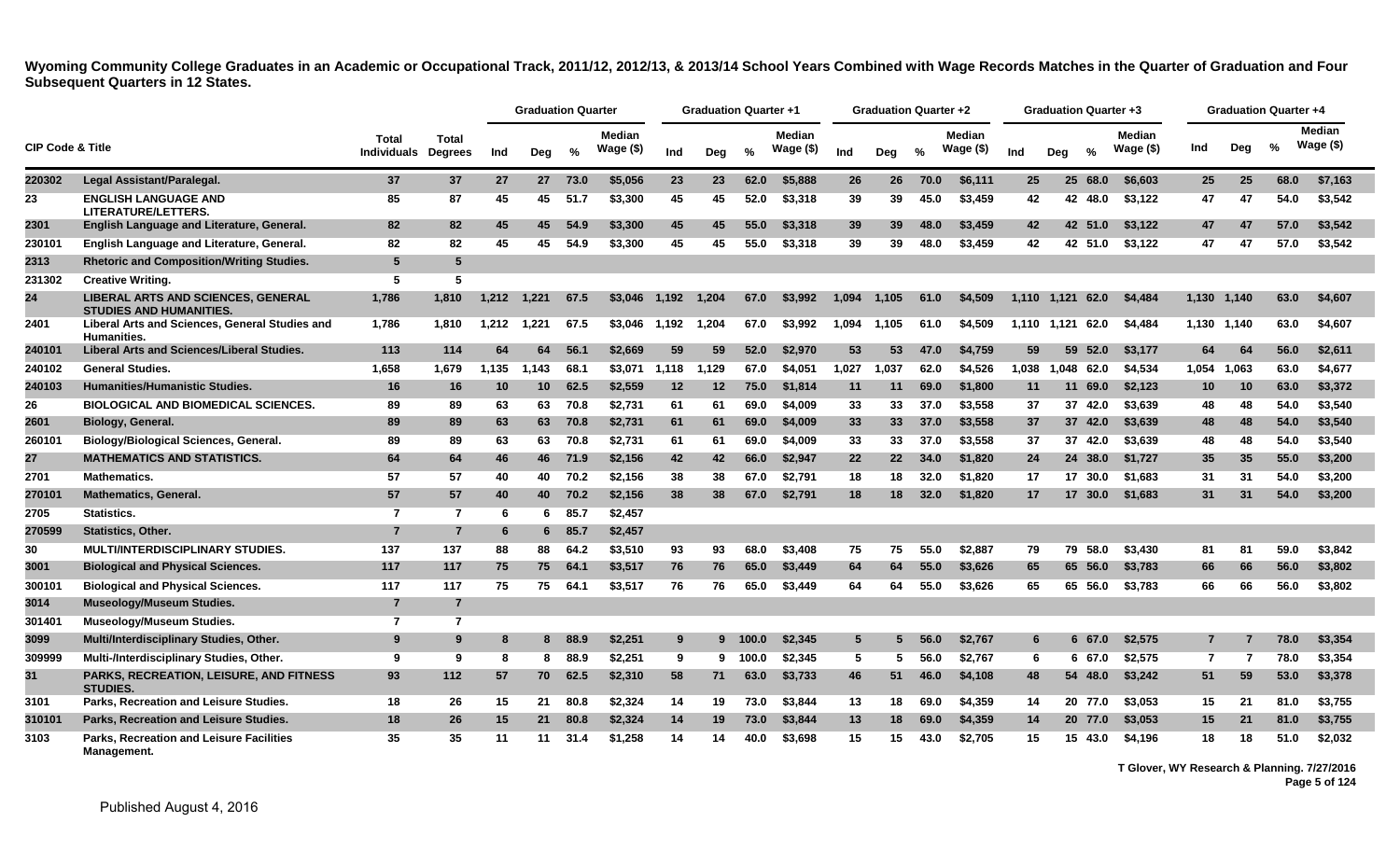|                             |                                                                                                       |                             |                                |     | <b>Graduation Quarter</b> |         |                             |                 | <b>Graduation Quarter +1</b> |      |                      |                | <b>Graduation Quarter +2</b> |      |                      |                 | Graduation Quarter +3 |                      |                 | <b>Graduation Quarter +4</b> |               |                             |
|-----------------------------|-------------------------------------------------------------------------------------------------------|-----------------------------|--------------------------------|-----|---------------------------|---------|-----------------------------|-----------------|------------------------------|------|----------------------|----------------|------------------------------|------|----------------------|-----------------|-----------------------|----------------------|-----------------|------------------------------|---------------|-----------------------------|
| <b>CIP Code &amp; Title</b> |                                                                                                       | <b>Total</b><br>Individuals | <b>Total</b><br><b>Degrees</b> | Ind | Deg                       | %       | <b>Median</b><br>Wage $($)$ | Ind             | Deg                          | $\%$ | Median<br>Wage $($)$ | Ind            | Deg                          | $\%$ | Median<br>Wage $($)$ | Ind             | $\frac{1}{2}$<br>Deg  | Median<br>Wage $($)$ | Ind             | Dea                          | $\frac{0}{2}$ | <b>Median</b><br>Wage $($)$ |
| 310301                      | <b>Parks, Recreation and Leisure Facilities</b><br><b>Management, General.</b>                        | 35                          | 35 <sub>5</sub>                | 11  | 11                        | 31.4    | \$1,258                     | 14              | 14                           | 40.0 | \$3,698              | 15             | 15                           | 43.0 | \$2,705              | 15              | 15<br>43.0            | \$4,196              | 18              | 18                           | 51.0          | \$2,032                     |
| 3105                        | <b>Health and Physical Education/Fitness.</b>                                                         | 42                          | 52                             | 32  | 39                        | 75.0    | \$2,343                     | 31              | 39                           | 75.0 | \$3,014              | 16             | 16                           | 31.0 | \$1,971              | 16              | 16 31.0               | \$1,921              | 17              | 17                           | 33.0          | \$3,038                     |
| 310501                      | Health and Physical Education/Fitness, General.                                                       | 16                          | 18                             | 11  | 13                        | 72.2    | \$3,131                     | 10              | 12                           | 67.0 | \$5,336              | 5              | 5                            | 28.0 | \$2,062              | 6               | 33.0<br>6             | \$1,204              | 6               | 6                            | 33.0          | \$2,076                     |
| 310505                      | Kinesiology and Exercise Science.                                                                     | 21                          | 29                             | 16  | 21                        | 72.4    | \$2,309                     | 16              | 22                           | 76.0 | \$2,481              | 11             | 11                           | 38.0 | \$1.879              | 10              | 10 35.0               | \$3,158              | 11              | 11                           | 38.0          | \$4,003                     |
| 40                          | PHYSICAL SCIENCES.                                                                                    | 33                          | 35                             | 22  | 22 <sub>2</sub>           | 62.9    | \$3,010                     | 19              | 19                           | 54.0 | \$4,733              | 19             | 19                           | 54.0 | \$3,989              | 17              | 17 49.0               | \$4,358              | 18              | 18                           | 51.0          | \$5,103                     |
| 4005                        | Chemistry.                                                                                            | 12                          | 12                             |     |                           |         |                             | -5              | 5                            | 42.0 | \$4,904              | 5              | -5                           | 42.0 | \$4.732              | 5               | 42.0<br>5             | \$4,218              | 5               | 5                            | 42.0          | \$6,355                     |
| 400501                      | Chemistry, General.                                                                                   | 12                          | 12                             |     |                           |         |                             | 5               |                              | 42.0 | \$4,904              | $5^{\circ}$    | 5                            | 42.0 | \$4,732              | $5^{\circ}$     | $5\,42.0$             | \$4,218              | 5.              | 5                            | 42.0          | \$6,355                     |
| 4006                        | Geological and Earth Sciences/Geosciences.                                                            | 14                          | 14                             | -5  |                           | 5, 35.7 | \$2,736                     | 5               | 5                            | 36.0 | \$2,079              | 11             | 11                           | 79.0 | \$1,171              | 10              | 10 71.0               | \$4,163              |                 |                              |               |                             |
| 400601                      | Geology/Earth Science, General.                                                                       | 14                          | 14                             | 5   |                           | 535.7   | \$2,736                     | $5\phantom{.0}$ | 5                            | 36.0 | \$2,079              | 11             | 11                           | 79.0 | \$1,171              | 10 <sup>°</sup> | 10 71.0               | \$4,163              |                 |                              |               |                             |
| 41                          | <b>SCIENCE TECHNOLOGIES/TECHNICIANS.</b>                                                              | 45                          | 45                             | 33  | 33                        | 73.3    | \$3.621                     | 34              | 34                           | 76.0 | \$9.147              | 34             | 34                           | 76.0 | \$12,005             | 33              |                       | 33 73.0 \$12.220     | 29              | 29                           | 64.0          | \$13.179                    |
| 4103                        | Physical Science Technologies/Technicians.                                                            | 45                          | 45                             | 33  | 33 <sup>3</sup>           | 73.3    | \$3,621                     | 34              | 34                           | 76.0 | \$9,147              | 34             | 34                           | 76.0 | \$12,005             | 33              |                       | 33 73.0 \$12,220     | 29              | 29                           | 64.0          | \$13,179                    |
| 410303                      | <b>Chemical Process Technology.</b>                                                                   | 45                          | 45                             | 33  | 33                        | 73.3    | \$3.621                     | 34              | 34                           | 76.0 | \$9.147              | 34             | 34                           | 76.0 | \$12,005             | 33              |                       | 33 73.0 \$12,220     | 29              | 29                           | 64.0          | \$13.179                    |
| 42                          | <b>PSYCHOLOGY.</b>                                                                                    | 227                         | 227                            | 152 | 152                       | 67.0    | \$3,120                     | 149             | 149                          | 66.0 | \$3.228              | 138            | 138                          | 61.0 | \$3,186              | 134             | 134 59.0              | \$3,635              | 132             | 132                          | 58.0          | \$4,170                     |
| 4201                        | Psychology, General.                                                                                  | 227                         | 227                            | 152 | 152                       | 67.0    | \$3,120                     | 149             | 149                          | 66.0 | \$3,228              | 138            | 138                          | 61.0 | \$3,186              | 134             | 134 59.0              | \$3,635              | 132             | 132                          | 58.0          | \$4,170                     |
| 420101                      | Psychology, General.                                                                                  | 227                         | 227                            | 152 | 152                       | 67.0    | \$3,120                     | 149             | 149                          | 66.0 | \$3,228              | 138            | 138                          | 61.0 | \$3,186              | 134             | 134 59.0              | \$3,635              | 132             | 132                          | 58.0          | \$4,170                     |
| 43                          | HOMELAND SECURITY, LAW ENFORCEMENT,<br><b>FIREFIGHTING AND RELATED PROTECTIVE</b><br><b>SERVICES.</b> | 357                         | 459                            | 268 | 349                       | 76.0    | \$4,162                     | 266             | 345                          | 75.0 | \$5,749              | 246            | 322                          | 70.0 | \$6,324              | 250             | 322 70.0              | \$6.599              | 257             | 330                          | 72.0          | \$7,134                     |
| 4301                        | <b>Criminal Justice and Corrections.</b>                                                              | 238                         | 255                            | 177 | 194                       | 76.1    | \$3,837                     | 172             | 188                          | 74.0 | \$4,992              | 158            | 173                          | 68.0 | \$5,371              | 167             | 181 71.0              | \$5,800              | 174             | 190                          | 75.0          | \$5,394                     |
| 430102                      | Corrections.                                                                                          | 10                          | 10                             | 8   | 8                         | 80.0    | \$2,970                     | 8               | -8                           | 80.0 | \$4,026              | 6              | -6                           | 60.0 | \$4,429              | 8               | 8 80.0                | \$2,325              | $\overline{7}$  | 7                            | 70.0          | \$4,061                     |
| 430103                      | <b>Criminal Justice/Law Enforcement Administration.</b>                                               | 149                         | 150                            | 104 | 105                       | 70.0    | \$3,388                     | 100             | 100                          | 67.0 | \$5,104              | 93             | 94                           | 63.0 | \$5,280              | 99              | 100 67.0              | \$5,236              | 107             | 108                          | 72.0          | \$5,004                     |
| 430104                      | <b>Criminal Justice/Safety Studies.</b>                                                               | 66                          | 82                             | 56  | 72                        | 87.8    | \$4.007                     | 54              | 70                           | 85.0 | \$4,552              | 48             | 62                           | 76.0 | \$5.792              | 49              | 62 76.0               | \$6.522              | 50              | 65                           | 79.0          | \$6,137                     |
| 430106                      | <b>Forensic Science and Technology.</b>                                                               | 8                           | 8                              | 6   | 6                         | 75.0    | \$4,818                     | $6\phantom{.}6$ |                              | 75.0 | \$5,422              | $\overline{7}$ |                              | 88.0 | \$4,570              | $\overline{7}$  | 7 88.0                | \$5,751              | $\overline{7}$  | 7                            | 88.0          | \$5,655                     |
| 430113                      | <b>Corrections Administration.</b>                                                                    | 5                           | 5                              |     |                           |         |                             |                 |                              |      |                      |                |                              |      |                      |                 |                       |                      |                 |                              |               |                             |
| 4302                        | <b>Fire Protection.</b>                                                                               | 111                         | 196                            | 85  | 149                       | 76.0    | \$5,158                     | 84              | 146                          | 75.0 | \$6,911              | 82             | 143                          | 73.0 | \$7,684              | 76              | 134<br>68.0           | \$9,065              | 77              | 134                          | 68.0          | \$10,309                    |
| 430203                      | Fire Science/Fire-fighting.                                                                           | 111                         | 196                            | 85  | 149                       | 76.0    | \$5,158                     | 84              | 146                          | 75.0 | \$6,911              | 82             | 143                          | 73.0 | \$7,684              | 76              | 134 68.0              | \$9,065              | 77              | 134                          | 68.0          | \$10,309                    |
| 44                          | PUBLIC ADMINISTRATION AND SOCIAL SERVICE<br><b>PROFESSIONS.</b>                                       | 56                          | 56                             | 33  | 33                        | 58.9    | \$3,388                     | 38              | 38                           | 68.0 | \$3,528              | 36             | 36                           | 64.0 | \$3,565              | 31              | 31 55.0               | \$4,078              | 35              | 35                           | 63.0          | \$4,304                     |
| 4407                        | <b>Social Work.</b>                                                                                   | 27                          | 27                             | 11  | 11                        | 40.7    | \$3.561                     | 16              | 16                           | 59.0 | \$3,110              | 17             | 17                           | 63.0 | \$3.822              | 16              | 16 59.0               | \$4,229              | 18              | 18                           | 67.0          | \$4,304                     |
| 440701                      | <b>Social Work.</b>                                                                                   | 27                          | 27                             | 11  | 11                        | 40.7    | \$3,561                     | 16              | 16                           | 59.0 | \$3,110              | 17             | 17                           | 63.0 | \$3,822              | 16              | 16 59.0               | \$4,229              | 18              | 18                           | 67.0          | \$4,304                     |
| 4499                        | <b>Public Administration and Social Service</b><br>Professions, Other.                                | 28                          | 28                             | 21  | 21                        | 75.0    | \$3,388                     | 21              | 21                           | 75.0 | \$3,865              | 19             | 19                           | 68.0 | \$3,332              | 15              | 15 54.0               | \$4.078              | 17              | 17                           | 61.0          | \$3.543                     |
| 449999                      | <b>Public Administration and Social Service</b><br><b>Professions, Other,</b>                         | 28                          | 28                             | 21  | 21                        | 75.0    | \$3,388                     | 21              | 21                           | 75.0 | \$3,865              | 19             | 19                           | 68.0 | \$3.332              | 15              | 15 54.0               | \$4,078              | 17 <sup>2</sup> | 17                           | 61.0          | \$3.543                     |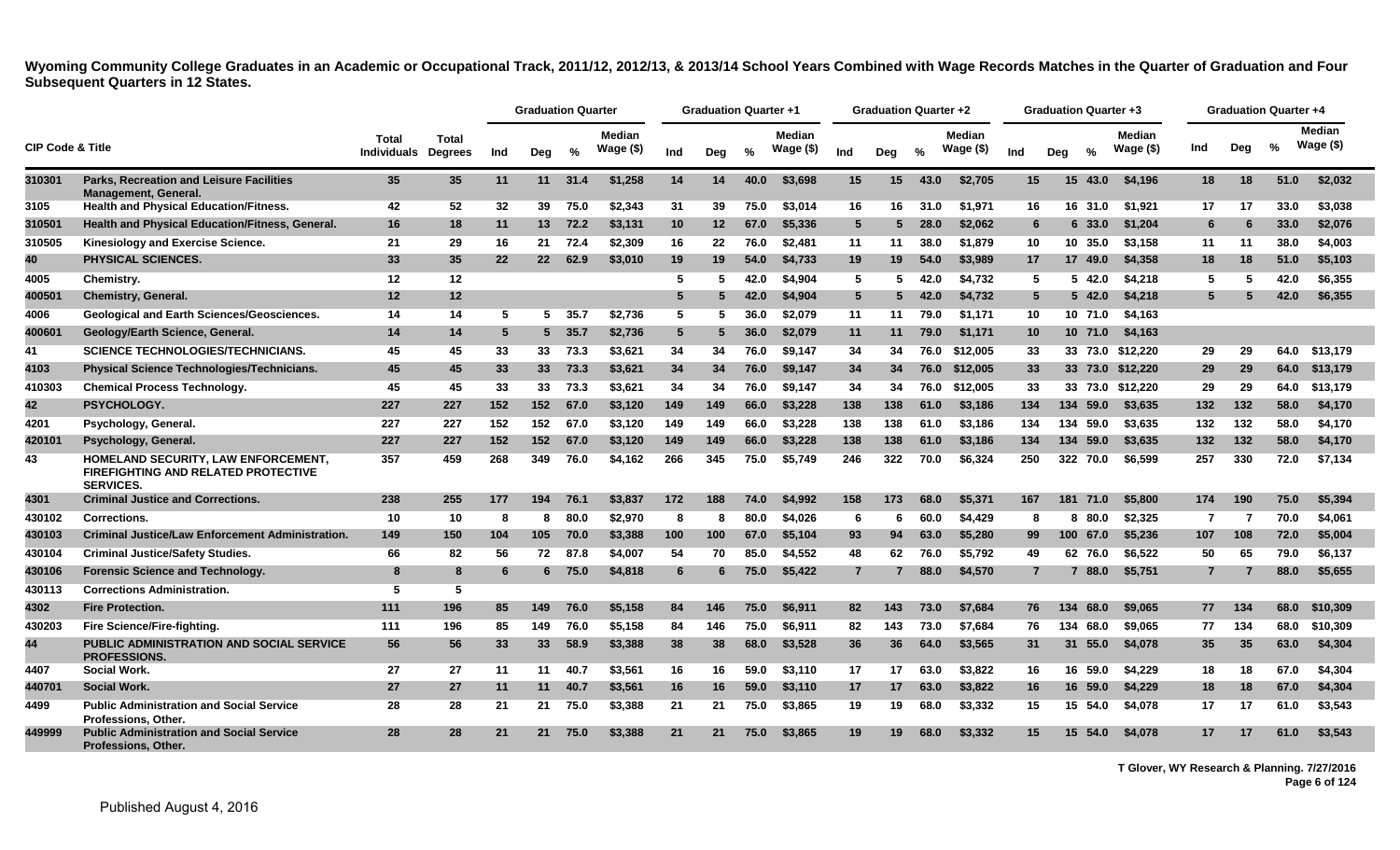|                             |                                                                                               |                             |                         |     | <b>Graduation Quarter</b> |          |                             |                 | <b>Graduation Quarter +1</b> |               |                            |                | <b>Graduation Quarter +2</b> |         |                      |                | <b>Graduation Quarter +3</b> |               |                             |                | <b>Graduation Quarter +4</b> |               |                     |
|-----------------------------|-----------------------------------------------------------------------------------------------|-----------------------------|-------------------------|-----|---------------------------|----------|-----------------------------|-----------------|------------------------------|---------------|----------------------------|----------------|------------------------------|---------|----------------------|----------------|------------------------------|---------------|-----------------------------|----------------|------------------------------|---------------|---------------------|
| <b>CIP Code &amp; Title</b> |                                                                                               | Total<br><b>Individuals</b> | Total<br><b>Degrees</b> | Ind | Deg                       | %        | <b>Median</b><br>Wage $($)$ | Ind             | Deg                          | $\frac{9}{6}$ | <b>Median</b><br>Wage (\$) | Ind            | Dea                          | $\%$    | Median<br>Wage $($)$ | Ind            | Deg                          | $\frac{9}{6}$ | <b>Median</b><br>Wage $($)$ | Ind            | Deg                          | $\frac{0}{0}$ | Median<br>Wage (\$) |
| 45                          | <b>SOCIAL SCIENCES.</b>                                                                       | 223                         | 247                     | 150 | 167                       | 67.6     | \$3.062                     | 159             | 180                          | 73.0          | \$3.627                    | 135            | 155                          | 63.0    | \$4.248              | 144            |                              | 164 66.0      | \$4.520                     | 143            | 164                          | 66.0          | \$4,418             |
| 4501                        | Social Sciences, General.                                                                     | 64                          | 64                      | 31  | 31                        | 48.4     | \$2,984                     | 32              | 32                           | 50.0          | \$3,468                    | 25             | 25                           | 39.0    | \$3,434              | 29             |                              | 29 45.0       | \$3,157                     | 27             | 27                           | 42.0          | \$3,740             |
| 450101                      | Social Sciences, General,                                                                     | 64                          | 64                      | 31  | 31                        | 48.4     | \$2.984                     | 32              | 32                           | 50.0          | \$3,468                    | 25             | 25                           | 39.0    | \$3,434              | 29             |                              | 29 45.0       | \$3.157                     | 27             | 27                           | 42.0          | \$3,740             |
| 4502                        | Anthropology.                                                                                 | 33                          | 33                      | 19  | 19                        | 57.6     | \$2,754                     | 18              | 18                           | 55.0          | \$2,768                    | 15             | 15                           | 46.0    | \$2,628              | 16             |                              | 16 49.0       | \$3,542                     | 17             | 17                           | 52.0          | \$2,456             |
| 450201                      | Anthropology.                                                                                 | 33                          | 33                      | 19  | 19                        | 57.6     | \$2.754                     | 18              | 18                           | 55.0          | \$2.768                    | 15             | 15                           | 46.0    | \$2.628              | 16             |                              | 16 49.0       | \$3.542                     | 17             | 17                           | 52.0          | \$2,456             |
| 4506                        | <b>Economics.</b>                                                                             | 10                          | 10 <sup>°</sup>         | 10  |                           | 10 100.0 | \$3,565                     | 10 <sub>1</sub> | 10 <sup>1</sup>              | 100.0         | \$5,028                    | $\overline{7}$ |                              | 70.0    | \$6,589              | $\overline{7}$ |                              | 7 70.0        | \$6,656                     | $\overline{7}$ |                              | 70.0          | \$6,962             |
| 450601                      | <b>Economics, General.</b>                                                                    | 10                          | 10                      | 10  |                           | 10 100.0 | \$3.565                     | 10              | 10                           | 100.0         | \$5.028                    | $\overline{7}$ | $\overline{7}$               | 70.0    | \$6.589              | $\overline{7}$ |                              | 7 70.0        | \$6.656                     | $\overline{7}$ | 7                            | 70.0          | \$6,962             |
| 4507                        | Geography and Cartography.                                                                    | 37                          | 60                      | 26  | 43                        | 71.7     | \$4,579                     | 29              | 50                           | 83.0          | \$5,819                    | 27             | 47                           | 78.0    | \$7,940              | 29             |                              | 49 82.0       | \$8,103                     | 31             | 52                           | 87.0          | \$8,063             |
| 450702                      | Geographic Information Science and Cartography.                                               | 37                          | 60                      | 26  | 43                        | 71.7     | \$4.579                     | 29              | 50                           | 83.0          | \$5,819                    | 27             | 47                           | 78.0    | \$7.940              | 29             |                              | 49 82.0       | \$8.103                     | 31             | 52                           | 87.0          | \$8,063             |
| 4510                        | <b>Political Science and Government.</b>                                                      | 8                           | 8                       | 5   | 5 <sup>5</sup>            | 62.5     | \$1,954                     | $5\phantom{.0}$ | 5                            | 63.0          | \$3,168                    |                |                              |         |                      |                |                              |               |                             | -5             |                              | 63.0          | \$3,274             |
| 451001                      | <b>Political Science and Government, General.</b>                                             | 8                           | 8                       | 5   | 5                         | 62.5     | \$1.954                     | 5               | 5                            | 63.0          | \$3.168                    |                |                              |         |                      |                |                              |               |                             | 5              |                              | 63.0          | \$3,274             |
| 4511                        | Sociology.                                                                                    | 51                          | 51                      | 38  | 38                        | 74.5     | \$2,632                     | 40              | 40                           | 78.0          | \$3,935                    | 37             | 37                           | 73.0    | \$3,685              | 36             |                              | 36 71.0       | \$4,353                     | 34             | 34                           | 67.0          | \$4,704             |
| 451101                      | Sociology.                                                                                    | 51                          | 51                      | 38  | 38                        | 74.5     | \$2.632                     | 40              | 40                           | 78.0          | \$3,935                    | 37             | 37                           | 73.0    | \$3.685              | 36             |                              | 36 71.0       | \$4,353                     | 34             | 34                           | 67.0          | \$4,704             |
| 46                          | <b>CONSTRUCTION TRADES.</b>                                                                   | 43                          | 54                      | 28  | 37                        | 68.5     | \$3,098                     | 21              | 25                           | 46.0          | \$4,827                    | 18             | 21                           | 39.0    | \$6,109              | 29             |                              | 32 59.0       | \$4,017                     | 22             | 26                           | 48.0          | \$7,647             |
| 4602                        | Carpenters.                                                                                   | 6                           | 6                       |     |                           |          |                             |                 |                              |               |                            |                |                              |         |                      |                |                              |               |                             |                |                              |               |                     |
| 460201                      | Carpentry/Carpenter.                                                                          | 6                           | 6                       |     |                           |          |                             |                 |                              |               |                            |                |                              |         |                      |                |                              |               |                             |                |                              |               |                     |
| 4603                        | <b>Electrical and Power Transmission Installers.</b>                                          | $\overline{7}$              | $\overline{7}$          | 7   |                           | 7 100.0  | \$11.251                    | $\overline{7}$  | 7                            | 100.0         | \$11.085                   | $\overline{7}$ |                              | 7 100.0 | \$18.192             | $\overline{7}$ |                              | 7 100.0       | \$14.049                    | 7              |                              | 100.0         | \$14,742            |
| 460302                      | Electrician.                                                                                  | $\overline{7}$              | $\overline{7}$          | 7   |                           | 7 100.0  | \$11,251                    | $\overline{7}$  |                              | 100.0         | \$11,085                   | $\overline{7}$ |                              | 100.0   | \$18,192             | $\overline{7}$ |                              | 7 100.0       | \$14,049                    |                |                              | 100.0         | \$14,742            |
| 4604                        | <b>Building/Construction Finishing, Management,</b><br>and Inspection.                        | 16                          | 21                      | 15  | 20                        | 95.2     | \$1.922                     | 14              | 18                           | 86.0          | \$4,292                    | 11             | 14                           | 67.0    | \$2.068              | 11             |                              | 14 67.0       | \$3,659                     | 10             | 14                           | 67.0          | \$5,263             |
| 460415                      | <b>Building Construction Technology.</b>                                                      | 16                          | 21                      | 15  | 20 <sub>2</sub>           | 95.2     | \$1,922                     | 14              | 18                           | 86.0          | \$4.292                    | 11             | 14                           | 67.0    | \$2,068              | 11             |                              | 14 67.0       | \$3,659                     | 10             | 14                           | 67.0          | \$5,263             |
| 4699                        | <b>Construction Trades, Other.</b>                                                            | 10                          | 16                      | 6   | 10                        | 62.5     | \$3,186                     |                 |                              |               |                            |                |                              |         |                      | 5              |                              | 5, 31.0       | \$4,472                     | 5              | 5                            | 31.0          | \$8,565             |
| 469999                      | <b>Construction Trades, Other.</b>                                                            | 10                          | 16                      | 6   | 10                        | 62.5     | \$3.186                     |                 |                              |               |                            |                |                              |         |                      | 5              |                              | 5, 31.0       | \$4.472                     | 5              |                              | 31.0          | \$8,565             |
| 47                          | <b>MECHANIC AND REPAIR</b><br>TECHNOLOGIES/TECHNICIANS.                                       | 457                         | 621                     | 369 | 501                       | 80.7     | \$6.187                     | 382             | 518                          | 83.0          | \$9.217                    | 379            | 515                          | 83.0    | \$10.517             | 376            |                              | 510 82.0      | \$10.818                    | 375            | 504                          | 81.0          | \$12,176            |
| 4701                        | <b>Electrical/Electronics Maintenance and Repair</b><br>Technology.                           | 99                          | 110                     | 80  | 88                        | 80.0     | \$8,239                     | 85              | 95                           | 86.0          | \$12.698                   | 86             | 96                           | 87.0    | \$17.067             | 84             |                              | 93 85.0       | \$15,889                    | 88             | 98                           | 89.0          | \$15,972            |
| 470101                      | <b>Electrical/Electronics Equipment Installation and</b><br>Repair, General.                  | 74                          | 85                      | 63  | 71                        | 83.5     | \$15,237                    | 69              | 79                           |               | 93.0 \$14,481              | 69             | 79                           | 93.0    | \$18,226             | 68             |                              |               | 77 91.0 \$17,368            | 71             | 81                           | 95.0          | \$18,275            |
| 470104                      | <b>Computer Installation and Repair</b><br>Technology/Technician.                             | 25                          | 25                      | 17  | 17                        | 68.0     | \$4,025                     | 16              | 16                           | 64.0          | \$6,324                    | 17             | 17                           | 68.0    | \$6,870              | 16             |                              | 16 64.0       | \$7,150                     | 17             | 17                           | 68.0          | \$7,222             |
| 4702                        | Heating, Air Conditioning, Ventilation and<br>Refrigeration Maintenance Technology/Technician | 6                           | 6                       | -6  |                           | 6 100.0  | \$2.461                     | 6               | 6                            | 100.0         | \$7,314                    | 6              | 6                            | 100.0   | \$8.611              | 5.             |                              | 5 83.0        | \$5.727                     | -5             |                              | 83.0          | \$7,429             |

**(HAC, HACR, HVAC, HVACR).**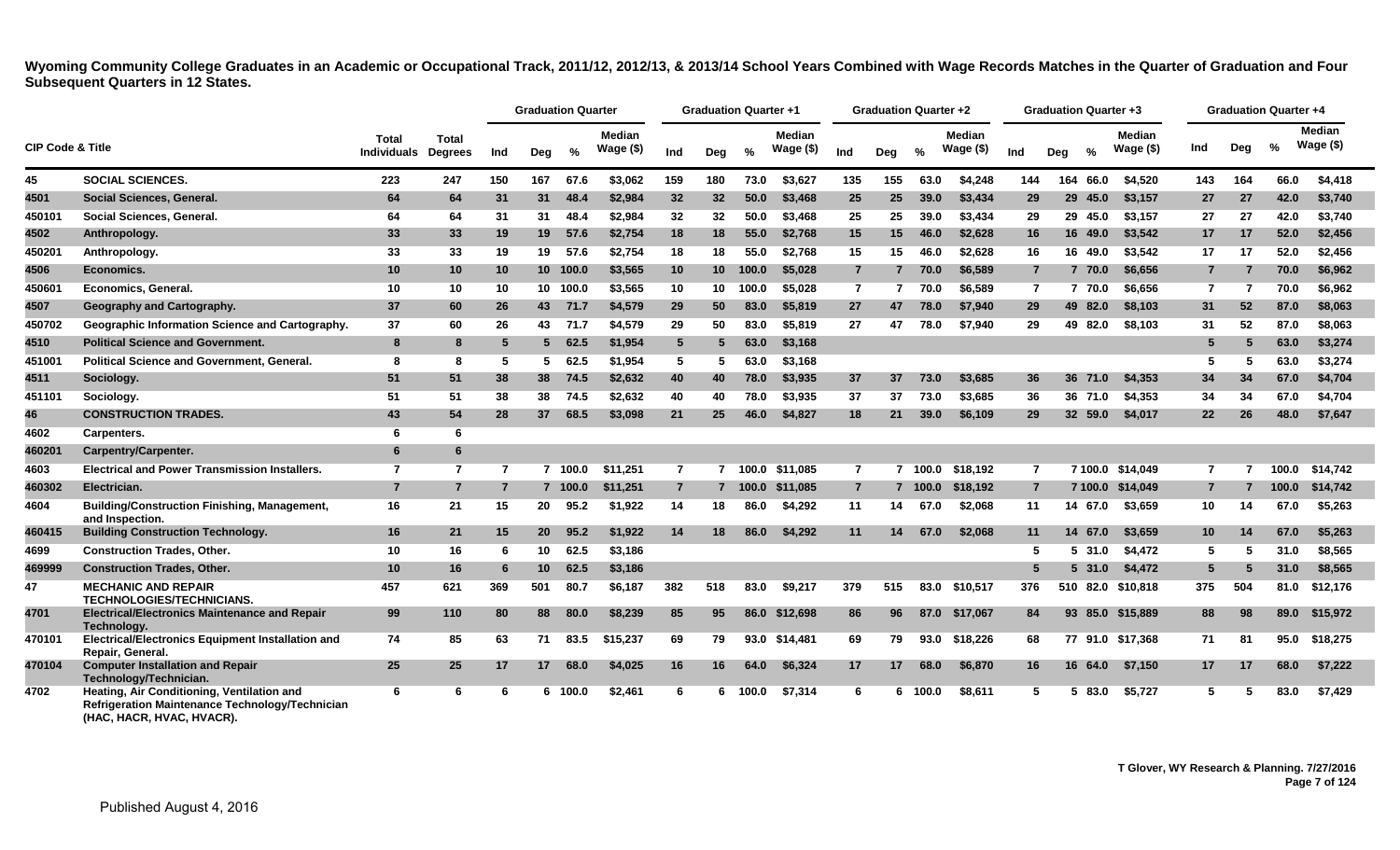|                             |                                                                                                          |                             |                         |     | <b>Graduation Quarter</b> |         |                            |     | <b>Graduation Quarter +1</b> |         |                            |                 | <b>Graduation Quarter +2</b> |               |                     |                 |     | <b>Graduation Quarter +3</b> |                            |     | <b>Graduation Quarter +4</b> |      |                            |
|-----------------------------|----------------------------------------------------------------------------------------------------------|-----------------------------|-------------------------|-----|---------------------------|---------|----------------------------|-----|------------------------------|---------|----------------------------|-----------------|------------------------------|---------------|---------------------|-----------------|-----|------------------------------|----------------------------|-----|------------------------------|------|----------------------------|
| <b>CIP Code &amp; Title</b> |                                                                                                          | Total<br><b>Individuals</b> | Total<br><b>Degrees</b> | Ind | Deg                       | %       | <b>Median</b><br>Wage (\$) | Ind | Deg                          | $\%$    | <b>Median</b><br>Wage (\$) | Ind             | Deg                          | $\frac{9}{6}$ | Median<br>Wage (\$) | Ind             | Dea | $\frac{6}{6}$                | <b>Median</b><br>Wage (\$) | Ind | Deg                          | %    | <b>Median</b><br>Wage (\$) |
| 470201                      | Heating, Air Conditioning, Ventilation and<br><b>Refrigeration Maintenance</b><br>Technology/Technician. | 6                           | 6                       | 6   |                           | 6 100.0 | \$2,461                    | 6   |                              | 6 100.0 | \$7,314                    | 6               |                              | 6 100.0       | \$8,611             | 5               |     | 5 83.0                       | \$5,727                    | 5   |                              | 83.0 | \$7,429                    |
| 4703                        | <b>Heavy/Industrial Equipment Maintenance</b><br>Technologies.                                           | 52                          | 60                      | 45  | 49                        | 81.7    | \$17,692                   | 47  | 52                           |         | 87.0 \$19,452              | 45              | 50                           | 83.0          | \$19.657            | 45              |     |                              | 51 85.0 \$17.929           | 46  | 52                           | 87.0 | \$20,176                   |
| 470303                      | <b>Industrial Mechanics and Maintenance</b><br>Technology.                                               | 52                          | 60                      | 45  | 49                        | 81.7    | \$17,692                   | 47  | 52                           |         | 87.0 \$19,452              | 45              | 50                           | 83.0          | \$19,657            | 45              |     |                              | 51 85.0 \$17,929           | 46  | 52                           | 87.0 | \$20,176                   |
| 4706                        | Vehicle Maintenance and Repair Technologies.                                                             | 291                         | 433                     | 232 | 349                       | 80.6    | \$5.527                    | 238 | 356                          | 82.0    | \$7,864                    | 235             | 353                          | 82.0          | \$9.059             | 234             |     | 350 81.0                     | \$8,623                    | 230 | 340                          | 79.0 | \$9,884                    |
| 470603                      | Autobody/Collision and Repair<br>Technology/Technician.                                                  | 34                          | 41                      | 23  | 28                        | 68.3    | \$3,583                    | 27  | 33                           | 81.0    | \$4,781                    | 27              | 33                           | 81.0          | \$5,435             | 26              |     | 32 78.0                      | \$5,709                    | 24  | 30                           | 73.0 | \$6,640                    |
| 470604                      | <b>Automobile/Automotive Mechanics</b><br>Technology/Technician.                                         | 69                          | 96                      | 53  | 74                        | 77.1    | \$4,026                    | 53  | 75                           | 78.0    | \$5,330                    | 55              | 78                           | 81.0          | \$6.191             | 54              |     | 74 77.0                      | \$5.883                    | 53  | 73                           | 76.0 | \$6.494                    |
| 470605                      | Diesel Mechanics Technology/Technician.                                                                  | 193                         | 291                     | 160 | 243                       | 83.5    | \$6,681                    | 163 | 245                          |         | 84.0 \$10,465              | 157             | 236                          | 81.0          | \$11,373            | 158             |     | 238 82.0                     | \$11,680                   | 154 | 230                          | 79.0 | \$13,241                   |
| 4799                        | <b>Mechanic and Repair Technologies/Technicians,</b><br>Other.                                           | 25                          | 25                      | 21  | 21                        | 84.0    | \$25,187                   | 22  | 22                           |         | 88.0 \$23,051              | 22              | 22                           | 88.0          | \$22,538            | 23              |     |                              | 23 92.0 \$24,597           | 23  | 23                           | 92.0 | \$23,941                   |
| 479999                      | <b>Mechanic and Repair Technologies/Technicians,</b><br>Other.                                           | 25                          | 25                      | 21  | 21                        | 84.0    | \$25,187                   | 22  | 22                           |         | 88.0 \$23,051              | 22              | $22 \overline{ }$            | 88.0          | \$22,538            | 23              |     |                              | 23 92.0 \$24,597           | 23  | 23                           | 92.0 | \$23,941                   |
| 48                          | <b>PRECISION PRODUCTION.</b>                                                                             | 388                         | 524                     | 211 | 302                       | 57.6    | \$3,869                    | 257 | 365                          | 70.0    | \$7,350                    | 249             | 344                          | 66.0          | \$8,238             | 255             | 351 | 67.0                         | \$8,000                    | 257 | 356                          | 68.0 | \$8,066                    |
| 4805                        | <b>Precision Metal Working.</b>                                                                          | 387                         | 523                     | 210 | 301                       | 57.6    | \$3,898                    | 256 | 364                          | 70.0    | \$7,425                    | 248             | 343                          | 66.0          | \$8,257             | 254             |     | 350 67.0                     | \$8,025                    | 257 | 356                          | 68.0 | \$8,066                    |
| 480501                      | <b>Machine Tool Technology/Machinist.</b>                                                                | 40                          | 67                      | 28  | 45                        | 67.2    | \$4,940                    | 31  | 52                           | 78.0    | \$8,915                    | 29              | 46                           | 69.0          | \$11,407            | 35              |     | 59 88.0                      | \$8,693                    | 30  | 49                           | 73.0 | \$9,480                    |
| 480503                      | <b>Machine Shop Technology/Assistant.</b>                                                                | 23                          | 23                      | 14  | 14                        | 60.9    | \$3,234                    | 19  | 19                           | 83.0    | \$9,994                    | 19              | 19                           | 83.0          | \$9,835             | 17              |     |                              | 17 74.0 \$10,272           | 15  | 15                           | 65.0 | \$11,188                   |
| 480508                      | Welding Technology/Welder.                                                                               | 351                         | 435                     | 186 | 244                       | 56.1    | \$3,709                    | 229 | 295                          | 68.0    | \$7.002                    | 223             | 280                          | 64.0          | \$7.792             | 222             |     | 276 63.0                     | \$7.508                    | 231 | 294                          | 68.0 | \$7.512                    |
| 50                          | VISUAL AND PERFORMING ARTS.                                                                              | 440                         | 468                     | 286 | 304                       | 65.0    | \$1,833                    | 289 | 306                          | 65.0    | \$3,301                    | 250             | 264                          | 56.0          | \$3,499             | 258             |     | 273 58.0                     | \$3,611                    | 266 | 281                          | 60.0 | \$3,551                    |
| 5003                        | Dance.                                                                                                   | 20                          | 20                      | 18  | 18                        | 90.0    | \$794                      | 14  | 14                           | 70.0    | \$3,373                    | 10              | 10                           | 50.0          | \$2,735             | 5               |     | 525.0                        | \$5,533                    | 5   | 5                            | 25.0 | \$5,557                    |
| 500301                      | Dance, General.                                                                                          | 20                          | 20                      | 18  | 18                        | 90.0    | \$794                      | 14  | 14                           | 70.0    | \$3,373                    | 10              | 10                           | 50.0          | \$2,735             | 5               |     | $5\,25.0$                    | \$5,533                    | 5   | 5                            | 25.0 | \$5,557                    |
| 5004                        | Design and Applied Arts.                                                                                 | 118                         | 135                     | 71  | 81                        | 60.0    | \$2,189                    | 74  | 85                           | 63.0    | \$3,650                    | 68              | 76                           | 56.0          | \$3,982             | 71              |     | 80 59.0                      | \$4,153                    | 66  | 75                           | 56.0 | \$4,422                    |
| 500402                      | <b>Commercial and Advertising Art.</b>                                                                   | 21                          | 21                      | 13  | 13                        | 61.9    | \$2,593                    | 14  | 14                           | 67.0    | \$3,594                    | 11              | 11                           | 52.0          | \$2,856             | 12 <sub>2</sub> |     | 12 57.0                      | \$4,282                    | 12  | 12                           | 57.0 | \$4,565                    |
| 500406                      | <b>Commercial Photography.</b>                                                                           | 83                          | 100                     | 42  | 52                        | 52.0    | \$1,549                    | 49  | 60                           | 60.0    | \$3,458                    | 46              | 54                           | 54.0          | \$3,511             | 49              |     | 58 58.0                      | \$3,902                    | 42  | 51                           | 51.0 | \$4,315                    |
| 500409                      | <b>Graphic Design.</b>                                                                                   | 18                          | 18                      | 10  | 10 <sup>°</sup>           | 55.6    | \$5,170                    | 9   | 9                            | 50.0    | \$5,176                    | 14              | 14                           | 78.0          | \$4,625             | 13              |     | 13 72.0                      | \$5,374                    | 10  | 10                           | 56.0 | \$5,078                    |
| 5005                        | Drama/Theatre Arts and Stagecraft.                                                                       | 97                          | 100                     | 65  | 67                        | 67.0    | \$1.251                    | 70  | 72                           | 72.0    | \$2.422                    | 58              | 58                           | 58.0          | \$2.890             | 54              |     | 55 55.0                      | \$3,563                    | 61  | 62                           | 62.0 | \$3,266                    |
| 500501                      | Drama and Dramatics/Theatre Arts, General.                                                               | 59                          | 62                      | 40  | 42                        | 67.7    | \$1,156                    | 43  | 45                           | 73.0    | \$2,398                    | 34              | 34                           | 55.0          | \$2,597             | 32              |     | 33 53.0                      | \$3,108                    | 34  | 35                           | 57.0 | \$3,159                    |
| 500506                      | Acting.                                                                                                  | 25                          | 25                      | 15  | 15                        | 60.0    | \$2,377                    | 15  | 15                           | 60.0    | \$3,566                    | 14              | 14                           | 56.0          | \$4,677             | 15              |     | 15 60.0                      | \$4,353                    | 15  | 15                           | 60.0 | \$4,492                    |
| 500509                      | <b>Musical Theatre.</b>                                                                                  | 8                           | 8                       | -8  |                           | 8 100.0 | \$1,162                    | 8   |                              | 8 100.0 | \$1,919                    | $5\phantom{.0}$ | -5                           | 63.0          | \$1,839             |                 |     |                              |                            | 6   | 6                            | 75.0 | \$1,679                    |
| 5006                        | Film/Video and Photographic Arts.                                                                        | 21                          | 21                      | 17  | 17                        | 81.0    | \$2,970                    | 12  | 12                           | 57.0    | \$5,273                    | 17              | 17                           | 81.0          | \$5,442             | 16              |     | 16 76.0                      | \$5,046                    | 16  | 16                           | 76.0 | \$5,312                    |
| 500602                      | Cinematography and Film/Video Production.                                                                | 6                           | 6                       | 5   | 5                         | 83.3    | \$1,076                    |     |                              |         |                            | $5\phantom{.0}$ | 5                            | 83.0          | \$4,911             | 5               |     | 5 83.0                       | \$4,843                    | 5   |                              | 83.0 | \$4,945                    |
| 500605                      | Photography.                                                                                             | 15                          | 15                      | 12  | 12                        | 80.0    | \$5,067                    | 12  | 12                           | 80.0    | \$5,273                    | 12              | 12                           | 80.0          | \$5.683             | 11              |     | 11 73.0                      | \$5.459                    | 11  | 11                           | 73.0 | \$5.553                    |

**T Glover, WY Research & Planning. 7/27/2016 Page 8 of 124**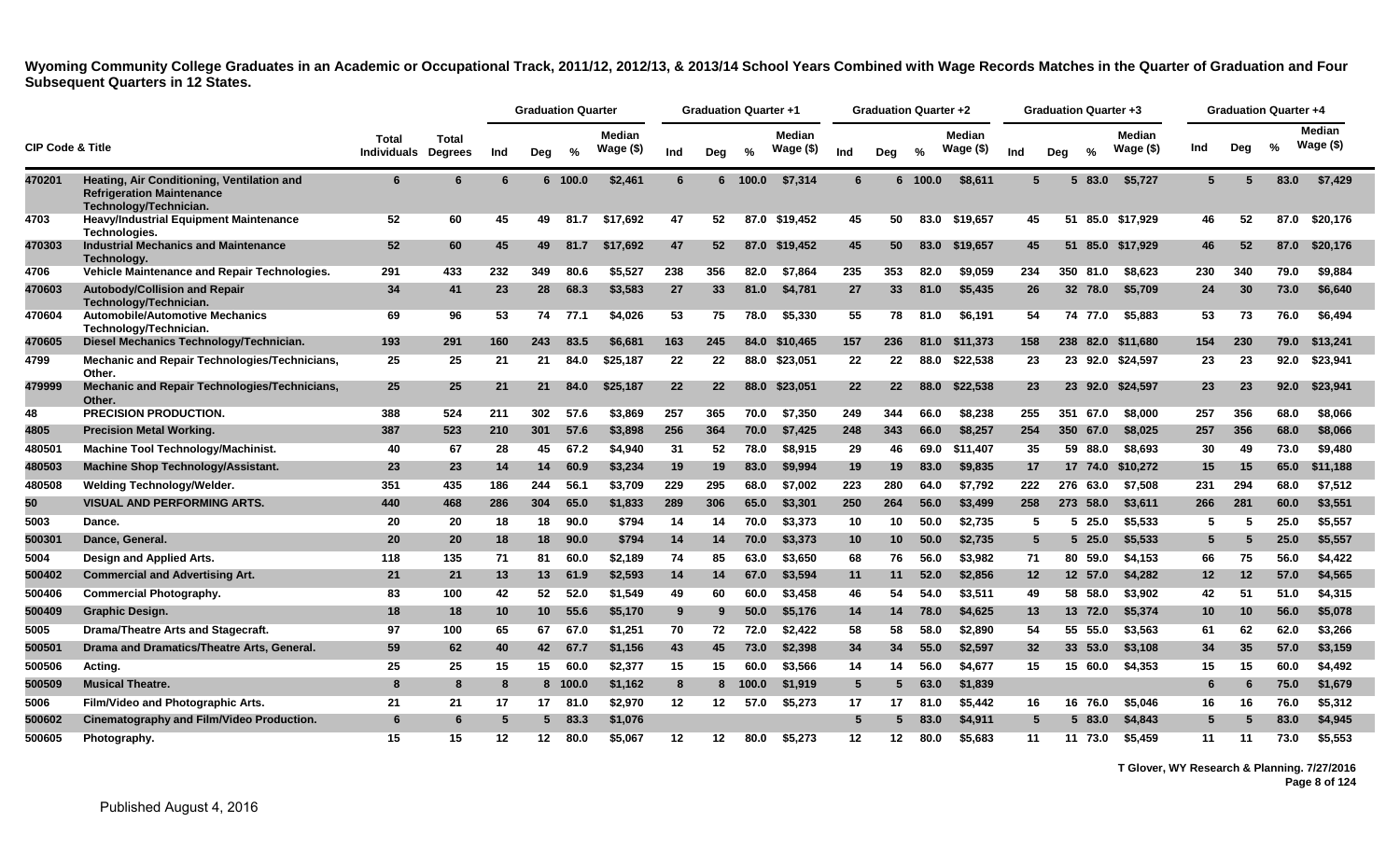|                             |                                                                               |                                    |                                |       | <b>Graduation Quarter</b> |          |                             |                | <b>Graduation Quarter +1</b> |               |                            |                 | <b>Graduation Quarter +2</b> |               |                             |                 |     | <b>Graduation Quarter +3</b> |                            |       | <b>Graduation Quarter +4</b> |               |                             |
|-----------------------------|-------------------------------------------------------------------------------|------------------------------------|--------------------------------|-------|---------------------------|----------|-----------------------------|----------------|------------------------------|---------------|----------------------------|-----------------|------------------------------|---------------|-----------------------------|-----------------|-----|------------------------------|----------------------------|-------|------------------------------|---------------|-----------------------------|
| <b>CIP Code &amp; Title</b> |                                                                               | <b>Total</b><br><b>Individuals</b> | <b>Total</b><br><b>Degrees</b> | Ind   | Deg                       | %        | <b>Median</b><br>Wage $($)$ | Ind            | Dea                          | $\frac{0}{0}$ | <b>Median</b><br>Wage (\$) | Ind             | Deg                          | $\frac{9}{6}$ | <b>Median</b><br>Wage $($)$ | Ind             | Deg | $\frac{0}{0}$                | <b>Median</b><br>Wage (\$) | Ind   | Dea                          | $\frac{9}{6}$ | <b>Median</b><br>Wage $($)$ |
| 5007                        | <b>Fine and Studio Arts.</b>                                                  | 98                                 | 99                             | 52    | 52 <sub>2</sub>           | 52.5     | \$2,410                     | 57             | 57                           | 58.0          | \$3,351                    | 45              | 46                           | 47.0          | \$3,421                     | 56              |     | 57 58.0                      | \$3,267                    | 64    | 65                           | 66.0          | \$2,997                     |
| 500701                      | Art/Art Studies, General.                                                     | 81                                 | 81                             | 38    | 38                        | 46.9     | \$2,708                     | 40             | 40                           | 49.0          | \$3,873                    | 33              | 33                           | 41.0          | \$4,070                     | 48              |     | 48 59.0                      | \$3,283                    | 52    | 52                           | 64.0          | \$3,640                     |
| 500702                      | Fine/Studio Arts, General.                                                    | 17                                 | 17                             | 10    | 10 <sup>1</sup>           | 58.8     | \$1,940                     | 12             | 12                           | 71.0          | \$3,240                    | 10              | 10 <sup>°</sup>              | 59.0          | \$2,142                     | 9               |     | $9\;\;53.0$                  | \$3,267                    | 13    | 13                           | 77.0          | \$1,738                     |
| 5009                        | Music.                                                                        | 74                                 | 79                             | 50    | 55                        | 69.6     | \$1,688                     | 46             | 50                           | 63.0          | \$2,955                    | 37              | 42                           | 53.0          | \$3,066                     | 40              |     | 44 56.0                      | \$2,800                    | 43    | 47                           | 60.0          | \$2,892                     |
| 500901                      | Music, General.                                                               | 59                                 | 63                             | 41    | 45                        | 71.4     | \$1,626                     | 37             | 40                           | 64.0          | \$3,086                    | 32 <sub>2</sub> | 36                           | 57.0          | \$3,209                     | 33              |     | 36 57.0                      | \$2,817                    | 37    | 40                           | 64.0          | \$2,926                     |
| 500903                      | Music Performance, General.                                                   | 14                                 | 14                             | -8    | 8                         | 57.1     | \$1,784                     | 9              | 9                            | 64.0          | \$1,878                    | 5               | 5                            | 36.0          | \$2.646                     | $\overline{7}$  |     | 7 50.0                       | \$2,317                    | 6     | 6                            | 43.0          | \$2,089                     |
| 5099                        | Visual and Performing Arts, Other.                                            | 13                                 | 13                             | 10    | 10 <sup>1</sup>           | 76.9     | \$2,443                     | 12             | 12                           | 92.0          | \$3,225                    | 9               | 9                            | 69.0          | \$3,816                     | 8               |     | 8 62.0                       | \$2,347                    | -6    | 6                            | 46.0          | \$6,700                     |
| 509999                      | Visual and Performing Arts, Other.                                            | 13                                 | 13                             | 10    | 10                        | 76.9     | \$2,443                     | 12             | 12                           | 92.0          | \$3,225                    | 9               | 9                            | 69.0          | \$3,816                     | 8               |     | 62.0<br>8                    | \$2,347                    | -6    | -6                           | 46.0          | \$6,700                     |
| 51                          | <b>HEALTH PROFESSIONS AND RELATED</b><br><b>PROGRAMS.</b>                     | 2,042                              | 2,474                          | 1,356 | 1,614                     | 65.2     | \$3,248                     | 1,535          | 1,816                        | 73.0          | \$6,272                    | 1,580           | 1,868                        | 76.0          | \$8,002                     |                 |     | 1,574 1,854 75.0             | \$8,454                    | 1,575 | 1,883                        | 76.0          | \$9,400                     |
| 5106                        | <b>Dental Support Services and Allied Professions.</b>                        | 143                                | 143                            | 74    | 74                        | 51.7     | \$1,596                     | 92             | 92                           | 64.0          | \$6,006                    | 107             | 107                          | 75.0          | \$10.035                    | 103             | 103 | 72.0                         | \$9.065                    | 90    | 90                           | 63.0          | \$11,612                    |
| 510601                      | <b>Dental Assisting/Assistant.</b>                                            | 21                                 | 21                             | 12    | 12 <sup>2</sup>           | 57.1     | \$4,837                     | 12             | 12                           | 57.0          | \$5,040                    | 15              | 15                           | 71.0          | \$5,281                     | 14              | 14  | 67.0                         | \$5,472                    | 13    | 13                           | 62.0          | \$4,271                     |
| 510602                      | Dental Hygiene/Hygienist.                                                     | 122                                | 122                            | 62    | 62                        | 50.8     | \$1,367                     | 80             | 80                           | 66.0          | \$6,627                    | 92              | 92                           | 75.0          | \$10,980                    | 89              |     |                              | 89 73.0 \$10,080           | 77    | 77                           | 63.0          | \$11,854                    |
| 5107                        | <b>Health and Medical Administrative Services.</b>                            | 38                                 | 47                             | 20    | 21                        | 44.7     | \$4,228                     | 23             | 28                           | 60.0          | \$5,248                    | 25              | 30                           | 64.0          | \$6,490                     | 25              |     | 29 62.0                      | \$6,489                    | 23    | 26                           | 55.0          | \$6,441                     |
| 510708                      | <b>Medical Transcription/Transcriptionist.</b>                                | 9                                  | 9                              | -5    | 5                         | 55.6     | \$4,200                     | 5              | 5                            | 56.0          | \$4,575                    | 6               | 6                            | 67.0          | \$4,370                     | 6               |     | 6 67.0                       | \$4,842                    | -5    | -5                           | 56.0          | \$5,867                     |
| 510710                      | <b>Medical Office Assistant/Specialist.</b>                                   | 13                                 | 16                             | -7    | 8                         | 50.0     | \$4,123                     | $\overline{7}$ | 8                            | 50.0          | \$5,936                    | $\overline{7}$  | 8                            | 50.0          | \$6,555                     | $6\phantom{1}6$ |     | 638.0                        | \$6,209                    | 6     | 6                            | 38.0          | \$5,843                     |
| 510716                      | Medical Administrative/Executive Assistant and<br><b>Medical Secretary.</b>   | 16                                 | 22                             | 8     | 8                         | 36.4     | \$5,386                     | 11             | 15                           | 68.0          | \$3,879                    | 12              | 16                           | 73.0          | \$6,567                     | 13              |     | 17 77.0                      | \$6,973                    | 12    | 15                           | 68.0          | \$7,345                     |
| 5108                        | <b>Allied Health and Medical Assisting Services.</b>                          | 208                                | 217                            | 121   | 130                       | 59.9     | \$1,978                     | 151            | 159                          | 73.0          | \$5,059                    | 170             | 178                          | 82.0          | \$6,003                     | 167             |     | 175 81.0                     | \$7,110                    | 162   | 170                          | 78.0          | \$7,368                     |
| 510803                      | <b>Occupational Therapist Assistant.</b>                                      | 60                                 | 60                             | 24    | 24                        | 40.0     | \$1,155                     | 41             | 41                           | 68.0          | \$4,498                    | 50              | 50                           | 83.0          | \$6.115                     | 52              |     | 52 87.0                      | \$8,532                    | 51    | 51                           | 85.0          | \$8,923                     |
| 510805                      | <b>Pharmacy Technician/Assistant.</b>                                         | 10                                 | 19                             | 10    |                           | 19 100.0 | \$4,893                     | 9              | 17                           | 90.0          | \$5,635                    | 9               | 17                           | 90.0          | \$5,886                     | 9               |     | 17 90.0                      | \$6,813                    |       | -17                          | 90.0          | \$6,268                     |
| 510806                      | Physical Therapy Technician/Assistant.                                        | 48                                 | 48                             | 24    | 24                        | 50.0     | \$1,801                     | 34             | 34                           | 71.0          | \$4,637                    | 36              | 36                           | 75.0          | \$7,347                     | 33              |     | 33 69.0                      | \$7,424                    | 33    | 33                           | 69.0          | \$7,821                     |
| 510808                      | Veterinary/Animal Health Technology/Technician<br>and Veterinary Assistant.   | 58                                 | 58                             | 42    | 42                        | 72.4     | \$1,280                     | 42             | 42                           | 72.0          | \$4,834                    | 47              | 47                           | 81.0          | \$5,386                     | 46              |     | 46 79.0                      | \$6,051                    | 41    | 41                           | 71.0          | \$6,337                     |
| 510899                      | Allied Health and Medical Assisting Services,<br>Other.                       | 32                                 | 32                             | 21    | 21                        | 65.6     | \$5,008                     | 25             | 25                           | 78.0          | \$8.174                    | 28              | 28                           | 88.0          | \$7.280                     | 27              | 27  | 84.0                         | \$8.778                    | 28    | 28                           | 88.0          | \$9.168                     |
| 5109                        | Allied Health Diagnostic, Intervention, and<br><b>Treatment Professions.</b>  | 292                                | 298                            | 193   | 198                       | 66.4     | \$4,096                     | 214            | 219                          | 74.0          | \$7,891                    | 215             | 220                          | 74.0          | \$9,916                     | 210             |     | 214 72.0                     | \$9,603                    | 218   | 223                          | 75.0          | \$9,648                     |
| 510904                      | Emergency Medical Technology/Technician (EMT<br>Paramedic).                   | 85                                 | 88                             | 48    | 50                        | 56.8     | \$6,701                     | 52             | 54                           | 61.0          | \$6,940                    | 58              | 60                           | 68.0          | \$6,132                     | 59              |     | 61 69.0                      | \$6,801                    | 58    | 61                           | 69.0          | \$8,045                     |
| 510907                      | <b>Medical Radiologic Technology/Science -</b><br><b>Radiation Therapist.</b> | 24                                 | 24                             | 20    | 20 <sub>2</sub>           | 83.3     | \$2,548                     | 20             | 20                           | 83.0          | \$5,380                    | 17              | 17                           | 71.0          | \$5,365                     | 19              |     | 19 79.0                      | \$5,406                    | 19    | 19                           | 79.0          | \$5,357                     |
| 510908                      | <b>Respiratory Care Therapy/Therapist.</b>                                    | 27                                 | 27                             | 20    | 20                        | 74.1     | \$3,367                     | 26             | 26                           | 96.0          | \$9,639                    | 27              |                              | 27 100.0      | \$11,321                    | 27              |     | 27 100.0                     | \$10,933                   | 26    | 26                           | 96.0          | \$11,163                    |
| 510909                      | Surgical Technology/Technologist.                                             | 22                                 | 22                             | 15    | 15                        | 68.2     | \$4,954                     | 14             | 14                           | 64.0          | \$8,178                    | 15              | 15 <sub>1</sub>              | 68.0          | \$9,296                     | 16              |     | 16 73.0                      | \$9,656                    | 18    | 18                           | 82.0          | \$9,188                     |
| 510910                      | Diagnostic Medical Sonography/Sonographer and<br>Ultrasound Technician.       | 23                                 | 23                             | 14    | 14                        | 60.9     | \$5,621                     | 16             | 16                           | 70.0          | \$14,349                   | 19              | 19                           | 83.0          | \$17,549                    | 15              |     |                              | 15 65.0 \$13,689           | 14    | 14                           | 61.0          | \$16,816                    |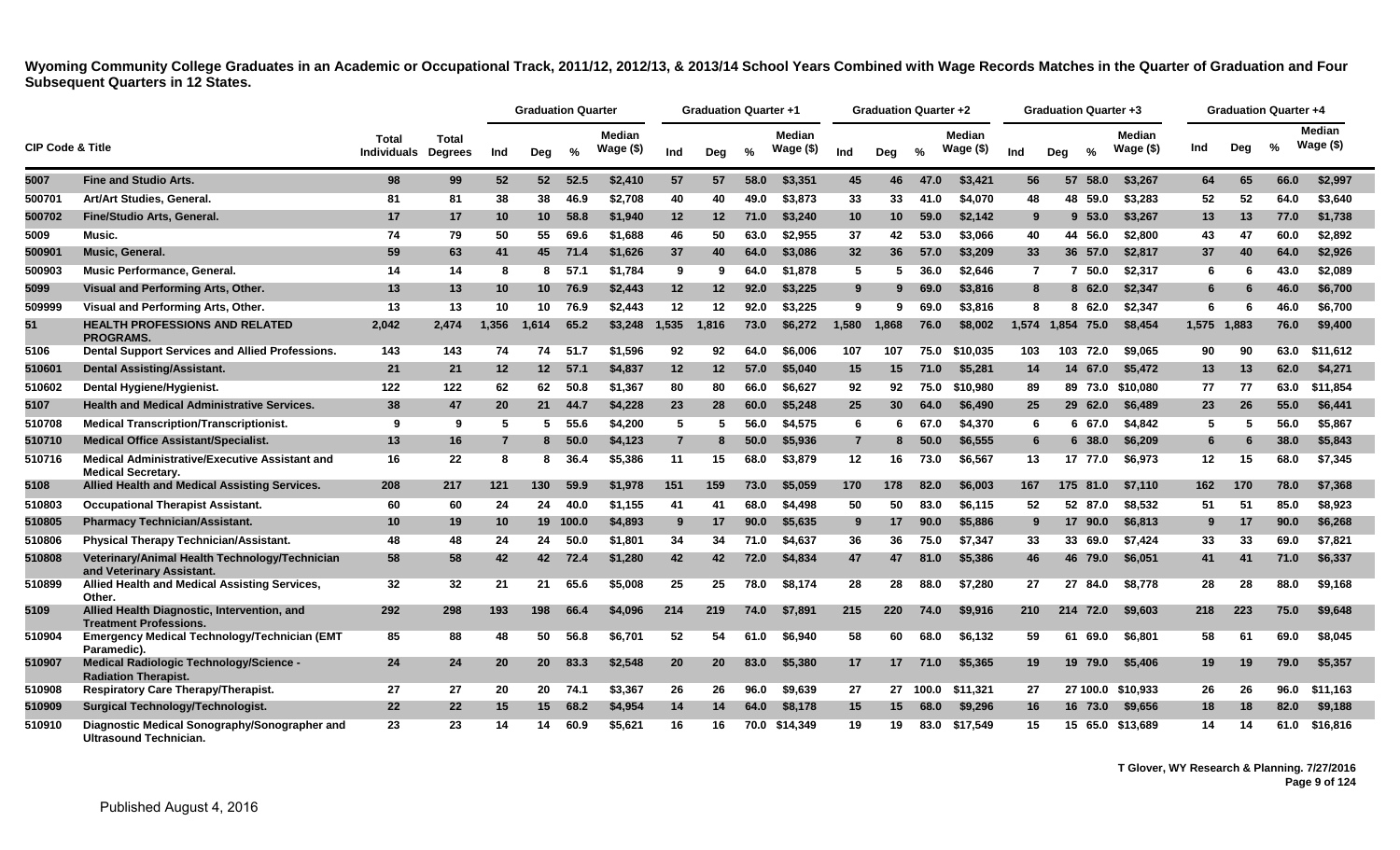|                             |                                                                                                     |                                     |              |     | <b>Graduation Quarter</b> |         |                            |     | <b>Graduation Quarter +1</b> |               |                            |                | <b>Graduation Quarter +2</b> |       |                     |                 | <b>Graduation Quarter +3</b> |          |                            |     | <b>Graduation Quarter +4</b> |               |                             |
|-----------------------------|-----------------------------------------------------------------------------------------------------|-------------------------------------|--------------|-----|---------------------------|---------|----------------------------|-----|------------------------------|---------------|----------------------------|----------------|------------------------------|-------|---------------------|-----------------|------------------------------|----------|----------------------------|-----|------------------------------|---------------|-----------------------------|
| <b>CIP Code &amp; Title</b> |                                                                                                     | Total<br><b>Individuals Degrees</b> | <b>Total</b> | Ind | Deg                       | %       | <b>Median</b><br>Wage (\$) | Ind | Dea                          | $\frac{0}{0}$ | <b>Median</b><br>Wage (\$) | Ind            | Deg                          | %     | Median<br>Wage (\$) | Ind             | Dea                          | %        | <b>Median</b><br>Wage (\$) | Ind | Dea                          | $\frac{0}{2}$ | <b>Median</b><br>Wage $($)$ |
| 510911                      | Radiologic Technology/Science - Radiographer.                                                       | 83                                  | 83           | 57  | 57                        | 68.7    | \$3.528                    | 67  | 67                           | 81.0          | \$8,186                    | 65             | 65                           | 78.0  | \$9.720             | 62              |                              | 62 75.0  | \$9.514                    | 64  | 64                           | 77.0          | \$10,338                    |
| 510913                      | <b>Athletic Training/Trainer.</b>                                                                   | 21                                  | 21           | 12  | 12                        | 57.1    | \$863                      | 12  | 12                           | 57.0          | \$2.149                    | 8              | 8                            | 38.0  | \$5,556             | -6              |                              | 629.0    | \$6,118                    | 13  | 13                           | 62.0          | \$2,818                     |
| 510920                      | <b>Magnetic Resonance Imaging (MRI)</b><br>Technology/Technician.                                   | 6                                   | 6            | -6  |                           | 6 100.0 | \$9,035                    | 6   | 6                            | 100.0         | \$11,815                   | 6              | 6                            | 100.0 | \$11,576            | $5\overline{5}$ |                              | 5 83.0   | \$13,720                   | 5   | 5                            | 83.0          | \$11,470                    |
| 5110                        | <b>Clinical/Medical Laboratory Science/Research and</b><br><b>Allied Professions.</b>               | 78                                  | 117          | 60  | 88                        | 75.2    | \$4,069                    | 61  | 91                           | 78.0          | \$7,804                    | 67             | 101                          | 86.0  | \$8,406             | 65              |                              | 96 82.0  | \$8,457                    | 68  | 103                          | 88.0          | \$8,207                     |
| 511004                      | <b>Clinical/Medical Laboratory Technician.</b>                                                      | 41                                  | 41           | 31  | 31                        | 75.6    | \$4,787                    | 32  | 32                           | 78.0          | \$9,008                    | 36             | 36                           | 88.0  | \$10,002            | 33              |                              | 33 81.0  | \$9,823                    | 37  | -37                          | 90.0          | \$9,869                     |
| 511009                      | <b>Phlebotomy Technician/Phlebotomist.</b>                                                          | 76                                  | 76           | 57  | 57                        | 75.0    | \$4.066                    | 59  | 59                           | 78.0          | \$6,777                    | 65             | 65                           | 86.0  | \$6,538             | 63              |                              | 63 83.0  | \$6,933                    | 66  | 66                           | 87.0          | \$6,818                     |
| 5111                        | <b>Health/Medical Preparatory Programs.</b>                                                         | 146                                 | 147          | 103 | 104                       | 70.7    | \$2,130                    | 101 | 102                          | 69.0          | \$3,487                    | 77             | 78                           | 53.0  | \$3,468             | 86              |                              | 87 59.0  | \$3,204                    | 94  | 95                           | 65.0          | \$3,847                     |
| 511101                      | <b>Pre-Dentistry Studies.</b>                                                                       | 10                                  | 10           | -6  | 6.                        | 60.0    | \$3,872                    | 6   | -6                           | 60.0          | \$2.201                    | 5              | 5                            | 50.0  | \$2.091             | $\overline{7}$  |                              | 7 70.0   | \$1.510                    | -8  | 8                            | 80.0          | \$3.657                     |
| 511102                      | <b>Pre-Medicine/Pre-Medical Studies.</b>                                                            | 28                                  | 28           | 23  | 23                        | 82.1    | \$3,390                    | 21  | 21                           | 75.0          | \$5,107                    | 17             | 17                           | 61.0  | \$4,600             | 20              |                              | 20 71.0  | \$3,544                    | 21  | 21                           | 75.0          | \$4,801                     |
| 511103                      | <b>Pre-Pharmacy Studies.</b>                                                                        | 26                                  | 26           | 16  | 16                        | 61.5    | \$2,034                    | 16  | 16                           | 62.0          | \$4,026                    | 10             | 10                           | 39.0  | \$4,738             | 18              |                              | 18 69.0  | \$2,821                    | 20  | 20                           | 77.0          | \$2,992                     |
| 511104                      | <b>Pre-Veterinary Studies.</b>                                                                      | 6                                   | 6            |     |                           |         |                            |     |                              |               |                            |                |                              |       |                     |                 |                              |          |                            |     |                              |               |                             |
| 511107                      | <b>Pre-Occupational Therapy Studies.</b>                                                            | 16                                  | 16           | 12  |                           | 12 75.0 | \$1.590                    | 12  | 12                           | 75.0          | \$2.482                    | 11             | 11                           | 69.0  | \$3.015             | 9               |                              | 9,56.0   | \$2.014                    | 11  | 11                           | 69.0          | \$3.191                     |
| 511109                      | <b>Pre-Physical Therapy Studies.</b>                                                                | 16                                  | 16           | 11  | 11                        | 68.8    | \$1,304                    | 13  | 13                           | 81.0          | \$2,672                    | $\overline{7}$ |                              | 44.0  | \$3,645             | $\overline{7}$  |                              | 7 44.0   | \$4,959                    |     | 8                            | 50.0          | \$3,845                     |
| 511199                      | Health/Medical Preparatory Programs, Other.                                                         | 35                                  | 36           | 14  | 15                        | 41.7    | \$1.881                    | 15  | 16                           | 44.0          | \$4,495                    | 15             | 16                           | 44.0  | \$3,626             | 10              |                              | 11 31.0  | \$4,067                    | 12  | 13                           | 36.0          | \$3,951                     |
| 5115                        | <b>Mental and Social Health Services and Allied</b><br><b>Professions.</b>                          | 31                                  | 33           | 22  | 23                        | 69.7    | \$4,033                    | 21  | 22                           | 67.0          | \$5,236                    | 21             | 22 <sub>2</sub>              | 67.0  | \$4,973             | 20              |                              | 21 64.0  | \$5,677                    | 23  | 25                           | 76.0          | \$4,690                     |
| 511501                      | <b>Substance Abuse/Addiction Counseling.</b>                                                        | 31                                  | 33           | 22  | 23                        | 69.7    | \$4.033                    | 21  | 22                           | 67.0          | \$5.236                    | 21             | 22                           | 67.0  | \$4,973             | 20              |                              | 21 64.0  | \$5.677                    | 23  | 25                           | 76.0          | \$4,690                     |
| 5123                        | Rehabilitation and Therapeutic Professions.                                                         | 44                                  | 46           | 28  | 29                        | 63.0    | \$3,917                    | 29  | 30 <sup>°</sup>              | 65.0          | \$3,333                    | 26             | 27                           | 59.0  | \$4,227             | 28              |                              | 29 63.0  | \$4,930                    | 33  | 34                           | 74.0          | \$4,261                     |
| 512312                      | Assistive/Augmentative Technology and<br><b>Rehabilitation Engineering.</b>                         | 15                                  | 15           | 10  | 10                        | 66.7    | \$2,843                    | 11  | 11                           | 73.0          | \$2,134                    | 10             | 10                           | 67.0  | \$4,342             | 10              |                              | 10 67.0  | \$4,498                    | 12  | 12                           | 80.0          | \$3,007                     |
| 512313                      | <b>Animal-Assisted Therapy.</b>                                                                     | 20                                  | 20           | 13  | 13 <sup>13</sup>          | 65.0    | \$1,950                    | 10  | 10                           | 50.0          | \$1.166                    | 11             | 11                           | 55.0  | \$2.500             | $12 \,$         |                              | 12 60.0  | \$4,548                    | 14  | 14                           | 70.0          | \$6,503                     |
| 512399                      | <b>Rehabilitation and Therapeutic Professions,</b><br>Other.                                        | 14                                  | 15           | -9  | 9                         | 60.0    | \$4,393                    | 12  | 12                           | 80.0          | \$4,329                    | 9              | 9                            | 60.0  | \$5,096             | 10              |                              | 10 67.0  | \$4,811                    | 11  | 11                           | 73.0          | \$4,330                     |
| 5135                        | <b>Somatic Bodywork and Related Therapeutic</b><br>Services.                                        | 37                                  | 45           | 28  | 34                        | 75.6    | \$1,854                    | 31  | 37                           | 82.0          | \$2,877                    | 29             | 35                           | 78.0  | \$2,692             | 27              |                              | 33 73.0  | \$2,701                    | 24  | 31                           | 69.0          | \$3,367                     |
| 513501                      | Massage Therapy/Therapeutic Massage.                                                                | 37                                  | 45           | 28  | 34                        | 75.6    | \$1.854                    | 31  | 37                           | 82.0          | \$2,877                    | 29             | 35                           | 78.0  | \$2.692             | 27              |                              | 33 73.0  | \$2,701                    | 24  | 31                           | 69.0          | \$3,367                     |
| 5138                        | Registered Nursing, Nursing Administration,<br><b>Nursing Research and Clinical Nursing.</b>        | 789                                 | 789          | 525 | 525                       | 66.5    | \$3,748                    | 626 | 626                          | 79.0          | \$9,332                    | 667            | 667                          | 85.0  | \$12,359            | 654             |                              | 654 83.0 | \$11,871                   | 649 | 649                          | 82.0          | \$12,679                    |
| 513801                      | <b>Registered Nursing/Registered Nurse.</b>                                                         | 781                                 | 781          | 519 | 519                       | 66.5    | \$3.770                    | 620 | 620                          | 79.0          | \$9,374                    | 661            | 661                          | 85.0  | \$12,381            | 647             | 647                          | 83.0     | \$11.952                   | 643 | 643                          | 82.0          | \$12,686                    |
| 513899                      | <b>Registered Nursing, Nursing Administration,</b><br>Nursing Research and Clinical Nursing, Other. | 8                                   | 8            | -6  | 6.                        | 75.0    | \$1,512                    | 6   | 6                            | 75.0          | \$3,653                    | 6              | 6                            | 75.0  | \$3,308             | 7               | 7                            | 88.0     | \$3,468                    | 6   | 6                            | 75.0          | \$944                       |
| 5139                        | <b>Practical Nursing, Vocational Nursing and Nursing</b><br><b>Assistants.</b>                      | 511                                 | 511          | 321 | 321                       | 62.8    | \$3,211                    | 341 | 341                          | 67.0          | \$4,367                    | 346            | 346                          | 68.0  | \$4,139             | 349             | 349                          | 68.0     | \$4,504                    | 377 | 377                          | 74.0          | \$5,307                     |
| 513901                      | <b>Licensed Practical/Vocational Nurse Training.</b>                                                | 501                                 | 501          | 315 | 315                       | 62.9    | \$3.189                    | 335 | 335                          | 67.0          | \$4,345                    | 341            | 341                          | 68.0  | \$4.101             | 343             | 343                          | 69.0     | \$4,569                    | 372 | 372                          | 74.0          | \$5,386                     |
| 513902                      | Nursing Assistant/Aide and Patient Care<br>Assistant/Aide.                                          | 10                                  | 10           | -6  | 6                         | 60.0    | \$3.992                    | 6   | 6                            | 60.0          | \$4.492                    | 5              | 5                            | 50.0  | \$4.755             | 6               | 6                            | 60.0     | \$629                      | 5   | 5                            | 50.0          | \$3.992                     |

**T Glover, WY Research & Planning. 7/27/2016 Page 10 of 124**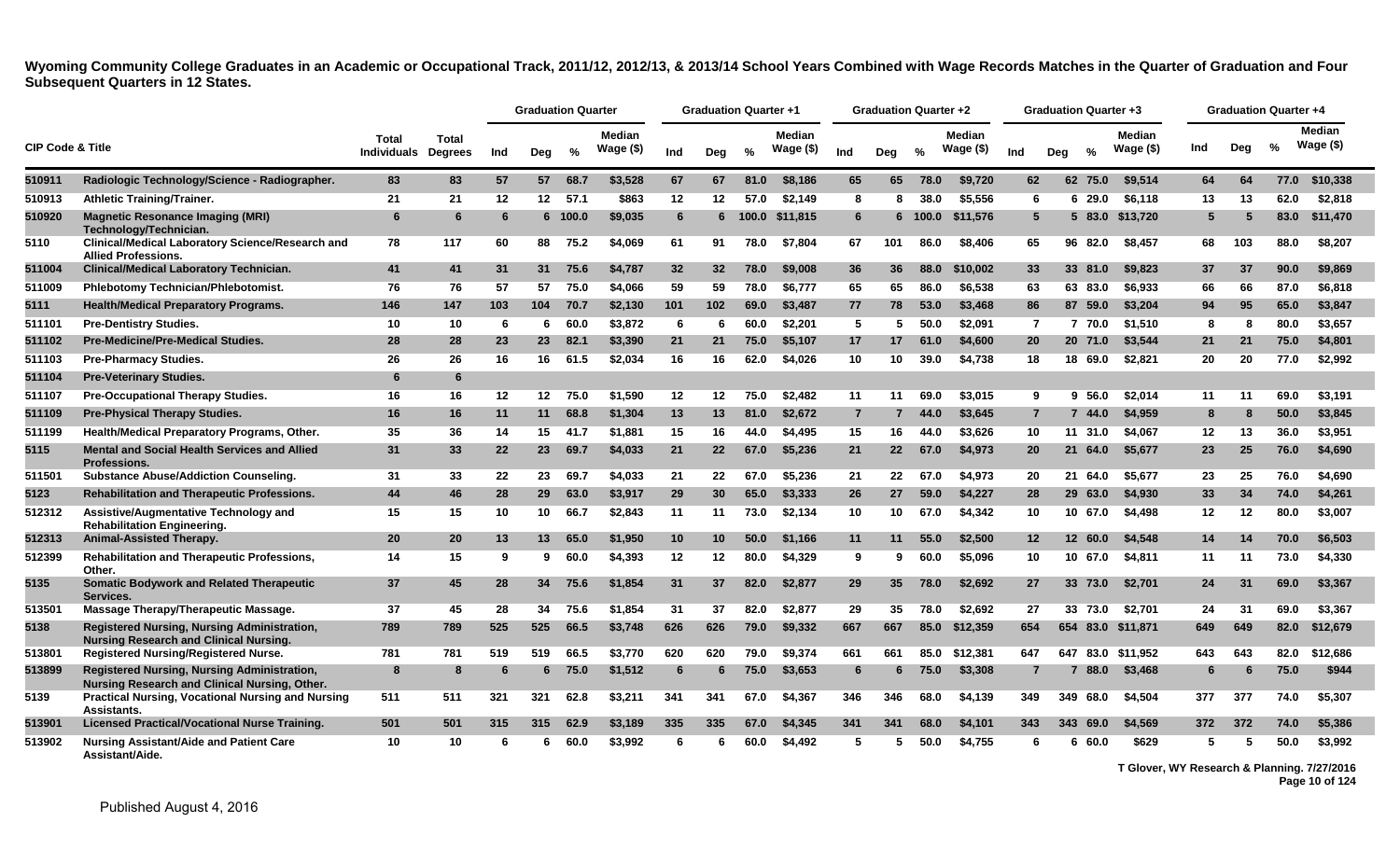|                             |                                                                                 |                             |                         |     | <b>Graduation Quarter</b> |         |                             |     | <b>Graduation Quarter +1</b> |               |                             |     | Graduation Quarter +2 |               |                             |     | <b>Graduation Quarter +3</b> |      |                            |                 |     | <b>Graduation Quarter +4</b> |                            |
|-----------------------------|---------------------------------------------------------------------------------|-----------------------------|-------------------------|-----|---------------------------|---------|-----------------------------|-----|------------------------------|---------------|-----------------------------|-----|-----------------------|---------------|-----------------------------|-----|------------------------------|------|----------------------------|-----------------|-----|------------------------------|----------------------------|
| <b>CIP Code &amp; Title</b> |                                                                                 | Total<br><b>Individuals</b> | Total<br><b>Degrees</b> | Ind | Deg                       | $\%$    | <b>Median</b><br>Wage $($)$ | Ind | Dea                          | $\frac{0}{0}$ | <b>Median</b><br>Wage $($)$ | Ind | Dea                   | $\frac{0}{2}$ | <b>Median</b><br>Wage $($)$ | Ind | $\frac{1}{2}$<br>Dea         |      | <b>Median</b><br>Wage (\$) | Ind             | Deg | $\%$                         | <b>Median</b><br>Wage (\$) |
| 5199                        | <b>Health Professions and Related Clinical Sciences,</b><br>Other.              | 78                          | 78                      | 58  |                           | 58 74.4 | \$3.492                     | 63  | 63                           | 81.0          | \$4,013                     | 52  | 52                    | 67.0          | \$4,269                     | 53  | 53 68.0                      |      | \$4,082                    | 57              | 57  | 73.0                         | \$4,144                    |
| 519999                      | <b>Health Professions and Related Clinical Sciences,</b><br>Other.              | 78                          | 78                      | 58  | 58                        | 74.4    | \$3,492                     | 63  | 63                           | 81.0          | \$4,013                     | 52  | 52                    | 67.0          | \$4,269                     | 53  | 53                           | 68.0 | \$4,082                    | 57              | 57  | 73.0                         | \$4,144                    |
| 52                          | <b>BUSINESS, MANAGEMENT, MARKETING, AND</b><br><b>RELATED SUPPORT SERVICES.</b> | 621                         | 671                     | 415 | 448                       | 66.8    | \$4,619                     | 430 | 465                          | 69.0          | \$5,209                     | 422 | 457                   | 68.0          | \$5,838                     | 414 | 445 66.0                     |      | \$6,080                    | 421             | 449 | 67.0                         | \$6,227                    |
| 5201                        | <b>Business/Commerce, General.</b>                                              | 105                         | 105                     | 77  | 77                        | 73.3    | \$4,151                     | 79  | 79                           | 75.0          | \$5,806                     | 80  | 80                    | 76.0          | \$6,019                     | 80  | 80 76.0                      |      | \$6,330                    | 80              | 80  | 76.0                         | \$6,280                    |
| 520101                      | <b>Business/Commerce, General.</b>                                              | 105                         | 105                     | 77  | 77                        | 73.3    | \$4,151                     | 79  | 79                           | 75.0          | \$5,806                     | 80  | 80                    | 76.0          | \$6,019                     | 80  | 80 76.0                      |      | \$6,330                    | 80              | 80  | 76.0                         | \$6,280                    |
| 5202                        | <b>Business Administration, Management and</b><br>Operations.                   | 233                         | 234                     | 169 | 170                       | 72.6    | \$5,126                     | 171 | 172                          | 74.0          | \$5,415                     | 169 | 170                   | 73.0          | \$5,803                     | 162 | 163 70.0                     |      | \$6,080                    | 158             | 159 | 68.0                         | \$6,225                    |
| 520201                      | <b>Business Administration and Management,</b><br>General.                      | 214                         | 215                     | 154 | 155                       | 72.1    | \$4,947                     | 153 | 154                          | 72.0          | \$5,242                     | 151 | 152                   | 71.0          | \$5,695                     | 147 | 148 69.0                     |      | \$5,979                    | 142             | 143 | 67.0                         | \$6,412                    |
| 520204                      | <b>Office Management and Supervision.</b>                                       | 19                          | 19                      | 15  | 15                        | 78.9    | \$6.551                     | 18  | 18                           | 95.0          | \$6.454                     | 18  | 18                    | 95.0          | \$6,339                     | 15  | 15 79.0                      |      | \$9.232                    | 16              | 16  | 84.0                         | \$6.211                    |
| 5203                        | <b>Accounting and Related Services.</b>                                         | 132                         | 132                     | 81  | 81                        | 61.4    | \$3,941                     | 88  | 88                           | 67.0          | \$3,680                     | 73  | 73                    | 55.0          | \$4,596                     | 86  | 86 65.0                      |      | \$4,956                    | 90              | 90  | 68.0                         | \$5,843                    |
| 520301                      | Accounting.                                                                     | 119                         | 119                     | 81  | 81                        | 68.1    | \$3,941                     | 88  | 88                           | 74.0          | \$3,680                     | 73  | 73                    | 61.0          | \$4.596                     | 81  | 81                           | 68.0 | \$4.865                    | 84              | 84  | 71.0                         | \$5.843                    |
| 520302                      | <b>Accounting Technology/Technician and</b><br>Bookkeeping.                     | 13                          | 13                      |     |                           |         |                             |     |                              |               |                             |     |                       |               |                             | 5   | 5 39.0                       |      | \$5,818                    | 6               | 6   | 46.0                         | \$5,719                    |
| 5204                        | <b>Business Operations Support and Assistant</b><br>Services.                   | 114                         | 122                     | 47  | 51                        | 41.8    | \$3,783                     | 52  | 55                           | 45.0          | \$5,470                     | 55  | 58                    | 48.0          | \$5,838                     | 52  | 55 45.0                      |      | \$6,173                    | 59              | 62  | 51.0                         | \$6,128                    |
| 520401                      | Administrative Assistant and Secretarial Science,<br>General.                   | 55                          | 62                      | 36  | 40                        | 64.5    | \$3,721                     | 39  | 42                           | 68.0          | \$5,622                     | 41  | 44                    | 71.0          | \$6.002                     | 40  | 43 69.0                      |      | \$6,173                    | 36              | 39  | 63.0                         | \$6,157                    |
| 520407                      | <b>Business/Office Automation/Technology/Data</b><br>Entry.                     | 16                          | 16                      | -9  | 9                         | 56.3    | \$6,401                     | 10  | 10                           | 63.0          | \$4,362                     | 11  | 11                    | 69.0          | \$4,400                     | 9   | 9,56.0                       |      | \$5,780                    | 10              | 10  | 63.0                         | \$4,866                    |
| 520499                      | <b>Business Operations Support and Secretarial</b><br>Services. Other.          | 38                          | 38                      |     |                           |         |                             |     |                              |               |                             |     |                       |               |                             |     |                              |      |                            |                 |     |                              |                            |
| 5209                        | <b>Hospitality Administration/Management.</b>                                   | 29                          | 46                      | 25  | 38                        | 82.6    | \$3,638                     | 27  | 41                           | 89.0          | \$4,307                     | 24  | 37                    | 80.0          | \$5.031                     | 22  | 32 70.0                      |      | \$4,631                    | 22              | 31  | 67.0                         | \$6,208                    |
| 520901                      | Hospitality Administration/Management, General.                                 | 29                          | 46                      | 25  | 38 <sup>°</sup>           | 82.6    | \$3,638                     | 27  | 41                           | 89.0          | \$4,307                     | 24  | 37                    | 80.0          | \$5,031                     | 22  | 32 70.0                      |      | \$4,631                    | 22              | 31  | 67.0                         | \$6,208                    |
| 5214                        | Marketing.                                                                      | -5                          | 5                       | -5  |                           | 5 100.0 | \$3.094                     |     |                              |               |                             |     |                       |               |                             |     |                              |      |                            | 5               | -5  | 100.0                        | \$2.085                    |
| 521401                      | Marketing/Marketing Management, General.                                        | 5                           | 5                       | -5  |                           | 5 100.0 | \$3,094                     |     |                              |               |                             |     |                       |               |                             |     |                              |      |                            | 5               | 5   | 100.0                        | \$2,085                    |
| 5220                        | <b>Construction Management.</b>                                                 | -8                          | 8                       |     |                           |         |                             |     |                              |               |                             |     |                       |               |                             | 5   |                              | 63.0 | \$3.567                    | 6               |     | 75.0                         | \$8,484                    |
| 522001                      | <b>Construction Management.</b>                                                 | -8                          | 8                       |     |                           |         |                             |     |                              |               |                             |     |                       |               |                             | 5   | 5 63.0                       |      | \$3,567                    | 6               | 6   | 75.0                         | \$8,484                    |
| 54                          | <b>HISTORY.</b>                                                                 | 34                          | 34                      | 11  | 11                        | 32.4    | \$1,815                     | 12  | 12                           | 35.0          | \$3,033                     | 8   | 8                     | 24.0          | \$2,525                     | 9   | 9 27.0                       |      | \$2,835                    | $12 \,$         | 12  | 35.0                         | \$1,438                    |
| 5401                        | History.                                                                        | 34                          | 34                      | 11  | 11                        | 32.4    | \$1,815                     | 12  | 12                           | 35.0          | \$3,033                     | 8   | 8                     | 24.0          | \$2,525                     | 9   | 927.0                        |      | \$2,835                    | 12 <sub>2</sub> | 12  | 35.0                         | \$1,438                    |
| 54010٬                      | History, General.                                                               | 34                          | 34                      | 11  | 11                        | 32.4    | \$1,815                     | 12  | 12                           | 35.0          | \$3,033                     | 8   | 8                     | 24.0          | \$2,525                     | 9   | 9 27.0                       |      | \$2,835                    | 12              | 12  | 35.0                         | \$1,438                    |
| ND2Dxx                      |                                                                                 | 119                         | 125                     | 160 | 166                       |         | \$3,406                     | 155 | 167                          |               | \$4,559                     | 165 | 176                   |               | \$4,607                     | 147 | 155                          |      | \$4,791                    | 157             | 164 |                              | \$4,874                    |
| ND4Dxx                      |                                                                                 | 301                         | 315                     | 359 | 374                       |         | \$3,538                     | 373 | 393                          |               | \$4,610                     | 358 | 378                   |               | \$5,023                     | 357 | 372                          |      | \$4,829                    | 342             | 359 |                              | \$5,079                    |
| ND6Dxx                      |                                                                                 | 380                         | 403                     | 455 | 478                       |         | \$3.185                     | 460 | 489                          |               | \$4.512                     | 439 | 464                   |               | \$4.802                     | 435 | 455                          |      | \$4.817                    | 429             | 453 |                              | \$5.065                    |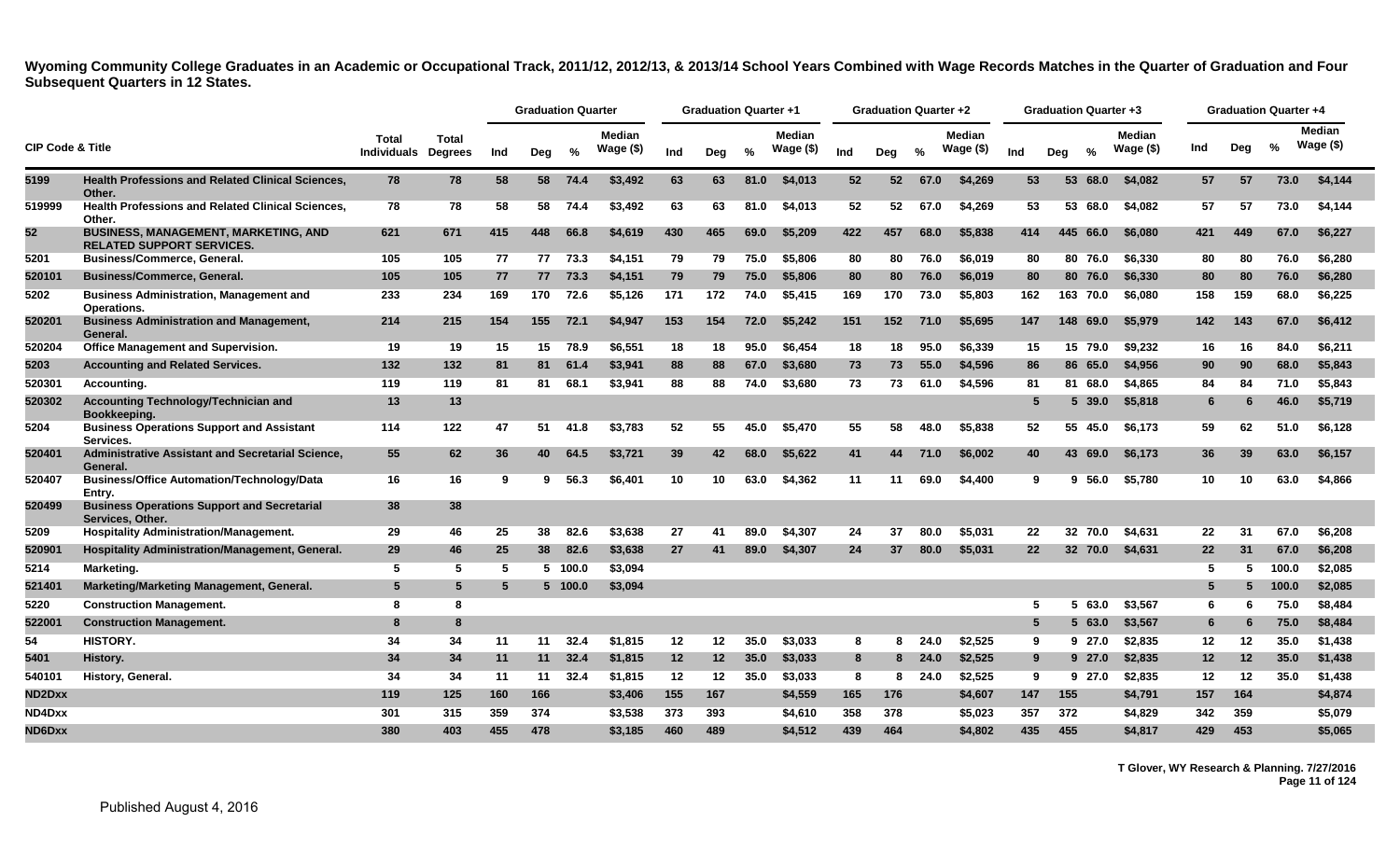<span id="page-12-0"></span>

|                             |                                                                      |                             |                                |                | <b>Graduation Quarter</b> |       |                     |                | <b>Graduation Quarter +1</b> |      |                            |                 | <b>Graduation Quarter +2</b> |      |                            |       | <b>Graduation Quarter +3</b> |         |                     |             | <b>Graduation Quarter +4</b> |      |                     |
|-----------------------------|----------------------------------------------------------------------|-----------------------------|--------------------------------|----------------|---------------------------|-------|---------------------|----------------|------------------------------|------|----------------------------|-----------------|------------------------------|------|----------------------------|-------|------------------------------|---------|---------------------|-------------|------------------------------|------|---------------------|
| <b>CIP Code &amp; Title</b> |                                                                      | Total<br><b>Individuals</b> | <b>Total</b><br><b>Degrees</b> | Ind            | Deg                       | %     | Median<br>Wage (\$) | Ind            | Deg                          | %    | <b>Median</b><br>Wage (\$) | Ind             | Deg                          | %    | <b>Median</b><br>Wage (\$) | Ind   | Dea                          | %       | Median<br>Wage (\$) | Ind         | Deg                          | %    | Median<br>Wage (\$) |
| All                         | <b>All CIP Codes</b>                                                 | 4.993                       | 5.246                          | 3.466          | 3.613                     | 68.9  | \$2,977             | 3,425          | 3,571                        | 68.0 | \$3.813                    | 3.047           | 3.172                        | 61.0 | \$4.096                    | 3.112 | 3.243                        | 62.0    | \$4,107             | 3.258 3.393 |                              | 65.0 | \$4,114             |
| 01                          | AGRICULTURE, AGRICULTURE OPERATIONS,<br><b>AND RELATED SCIENCES.</b> | 210                         | 216                            | 122            | 123                       | 56.9  | \$2,381             | 106            | 107                          | 50.0 | \$3,770                    | 90              | 90                           | 42.0 | \$3,830                    | 93    | 94                           | 44.0    | \$3,564             | 108         | 110                          | 51.0 | \$2,978             |
| 0101                        | <b>Agricultural Business and Management.</b>                         | 74                          | 74                             | 40             | 40                        | 54.1  | \$2.793             | 40             | 40                           | 54.0 | \$4.389                    | 37              | 37                           | 50.0 | \$5.045                    | 38    |                              | 38 51.0 | \$3.668             | 42          | -42                          | 57.0 | \$3,025             |
| 010101                      | Agricultural Business and Management, General.                       | 43                          | 43                             | 25             | 25                        | 58.1  | \$2,979             | 25             | 25                           | 58.0 | \$4,565                    | 21              | 21                           | 49.0 | \$5,045                    | 20    |                              | 20 47.0 | \$3,921             | 24          | 24                           | 56.0 | \$2,688             |
| 010102                      | Agribusiness/Agricultural Business Operations.                       | 31                          | 31                             | 15             | 15                        | 48.4  | \$1,688             | 15             | 15                           | 48.0 | \$4,282                    | 16              | 16                           | 52.0 | \$4,450                    | 18    |                              | 18 58.0 | \$3,608             | 18          | 18                           | 58.0 | \$3,219             |
| 0103                        | <b>Agricultural Production Operations.</b>                           | 6                           | 6                              |                |                           |       |                     |                |                              |      |                            |                 |                              |      |                            |       |                              | 5 83.0  | \$2,356             |             |                              |      |                     |
| 010304                      | <b>Crop Production.</b>                                              | 6                           | 6                              |                |                           |       |                     |                |                              |      |                            |                 |                              |      |                            | 5     |                              | 5 83.0  | \$2.356             |             |                              |      |                     |
| 0105                        | <b>Agricultural and Domestic Animal Services.</b>                    | 27                          | 28                             | 16             | 16                        | .57.1 | \$2.854             | 10             | 10                           | 36.0 | \$4,036                    | 10              | 10                           | 36.0 | \$2,144                    | 9     |                              | 10 36.0 | \$2,346             | 13          | 14                           | 50.0 | \$2,910             |
| 010507                      | <b>Equestrian/Equine Studies.</b>                                    | 27                          | 28                             | 16             | 16                        | 57.1  | \$2.854             | 10             | 10                           | 36.0 | \$4.036                    | 10              | 10                           | 36.0 | \$2,144                    | 9     |                              | 10 36.0 | \$2.346             | 13          | 14                           | 50.0 | \$2,910             |
| 0109                        | <b>Animal Sciences.</b>                                              | 44                          | 44                             | 23             | 23                        | 52.3  | \$1,660             | 18             | 18                           | 41.0 | \$4,320                    | 13              | 13                           | 30.0 | \$5,570                    | 13    |                              | 13 30.0 | \$3,054             | 19          | 19                           | 43.0 | \$2,542             |
| 010901                      | Animal Sciences, General.                                            | 44                          | 44                             | 23             | 23                        | 52.3  | \$1,660             | 18             | 18                           | 41.0 | \$4,320                    | 13              | 13                           | 30.0 | \$5,570                    | 13    |                              | 13 30.0 | \$3.054             | 19          | 19                           | 43.0 | \$2,542             |
| 0111                        | <b>Plant Sciences.</b>                                               | 16                          | 16                             |                |                           |       |                     |                |                              |      |                            | 5               | 5.                           | 31.0 | \$4,485                    |       |                              |         |                     | 5           |                              | 31.0 | \$2,409             |
| 011106                      | <b>Range Science and Management.</b>                                 | 16                          | 16                             |                |                           |       |                     |                |                              |      |                            | 5               |                              | 31.0 | \$4,485                    |       |                              |         |                     | 5           |                              | 31.0 | \$2.409             |
| 0199                        | Agriculture, Agriculture Operations, and Related<br>Sciences, Other. | 50                          | 50                             | 27             | 27                        | 54.0  | \$2.022             | 27             | 27                           | 54.0 | \$2.709                    | 23              | 23                           | 46.0 | \$3,686                    | 21    |                              | 21 42.0 | \$3.578             | 27          | 27                           | 54.0 | \$2,717             |
| 019999                      | Agriculture, Agriculture Operations, and Related<br>Sciences, Other. | 50                          | 50                             | 27             | 27                        | 54.0  | \$2.022             | 27             | 27                           | 54.0 | \$2.709                    | 23              | 23                           | 46.0 | \$3,686                    | 21    |                              | 21 42.0 | \$3.578             | 27          | 27                           | 54.0 | \$2,717             |
| 03                          | <b>NATURAL RESOURCES AND CONSERVATION.</b>                           | 35                          | 35                             | 21             | 21                        | 60.0  | \$3,020             | 21             | 21                           | 60.0 | \$4,853                    | 14              | 14                           | 40.0 | \$5,091                    | 14    |                              | 14 40.0 | \$3,679             | 15          | 15                           | 43.0 | \$4,706             |
| 0302                        | <b>Natural Resources Management and Policy.</b>                      | 20                          | 20                             | 14             | 14                        | 70.0  | \$2.899             | 14             | 14                           | 70.0 | \$4.758                    | 8               | 8                            | 40.0 | \$5.091                    | 8     |                              | 8 40.0  | \$4.006             | 10          | 10                           | 50.0 | \$4,279             |
| 030201                      | Natural Resources Management and Policy.                             | 20                          | 20                             | 14             | 14                        | 70.0  | \$2,899             | 14             | 14                           | 70.0 | \$4.758                    | 8               | 8                            | 40.0 | \$5,091                    | 8     |                              | 8 40.0  | \$4,006             | 10          | 10                           | 50.0 | \$4,279             |
| 0306                        | Wildlife and Wildlands Science and Management.                       | 14                          | 14                             | 7              |                           | 50.0  | \$3,108             | $\overline{7}$ | 7                            | 50.0 | \$4,853                    | 6               | 6                            | 43.0 | \$5,581                    | 6     |                              | 6 43.0  | \$3,559             | 5           | 5                            | 36.0 | \$5,259             |
| 030601                      | Wildlife, Fish and Wildlands Science and<br>Management.              | 14                          | 14                             | $\overline{7}$ |                           | 50.0  | \$3,108             | $\overline{7}$ |                              | 50.0 | \$4,853                    | 6               |                              | 43.0 | \$5,581                    | 6     |                              | 6 43.0  | \$3,559             |             |                              | 36.0 | \$5,259             |
| 05                          | AREA, ETHNIC, CULTURAL, GENDER, AND<br><b>GROUP STUDIES.</b>         | 8                           | 8                              |                |                           |       |                     |                |                              |      |                            |                 |                              |      |                            |       |                              |         |                     |             |                              |      |                     |
| 0501                        | Area Studies.                                                        | 6                           | 6                              |                |                           |       |                     |                |                              |      |                            |                 |                              |      |                            |       |                              |         |                     |             |                              |      |                     |
| 050199                      | Area Studies, Other.                                                 | 6                           | 6                              |                |                           |       |                     |                |                              |      |                            |                 |                              |      |                            |       |                              |         |                     |             |                              |      |                     |
| 09                          | <b>COMMUNICATION, JOURNALISM, AND RELATED</b><br><b>PROGRAMS.</b>    | 124                         | 125                            | 79             | 80                        | 64.0  | \$2,779             | 80             | 81                           | 65.0 | \$2,882                    | 71              | 72                           | 58.0 | \$3,725                    | 75    |                              | 76 61.0 | \$3,863             | 78          | 79                           | 63.0 | \$4,352             |
| 0901                        | <b>Communication and Media Studies.</b>                              | 100                         | 100                            | 63             | 63                        | 63.0  | \$2.683             | 64             | 64                           | 64.0 | \$2,572                    | 54              | 54                           | 54.0 | \$3,352                    | 57    |                              | 57 57.0 | \$3,814             | 60          | 60                           | 60.0 | \$4,487             |
| 090101                      | Speech Communication and Rhetoric.                                   | 85                          | 85                             | 49             | 49                        | 57.6  | \$2,804             | 53             | 53                           | 62.0 | \$2,497                    | 45              | 45                           | 53.0 | \$3,014                    | 48    |                              | 48 57.0 | \$3,655             | 50          | 50                           | 59.0 | \$4,695             |
| 090102                      | <b>Mass Communication/Media Studies.</b>                             | 15                          | 15                             | 14             | 14                        | 93.3  | \$2,503             | $\overline{7}$ | 7                            | 47.0 | \$3,171                    | 5               | 5                            | 33.0 | \$3,685                    | -5    |                              | 5 33.0  | \$4,718             | 6           | 6                            | 40.0 | \$4,613             |
| 0904                        | Journalism.                                                          | 16                          | 16                             | 6              | 6.                        | 37.5  | \$1.543             | 6              | 6                            | 38.0 | \$3,275                    | 12 <sub>2</sub> | $12 \,$                      | 75.0 | \$3,845                    | 6     |                              | 6 38.0  | \$4,007             | -6          |                              | 38.0 | \$2,889             |
| 090401                      | Journalism.                                                          | 14                          | 14                             |                |                           |       |                     | 5              | 5.                           | 36.0 | \$2,108                    | 10              | 10                           | 71.0 | \$3.509                    | 5     |                              | 5 36.0  | \$3.572             | 5           | 5                            | 36.0 | \$2.714             |

**T Glover, WY Research & Planning. 7/27/2016 Page 12 of 124**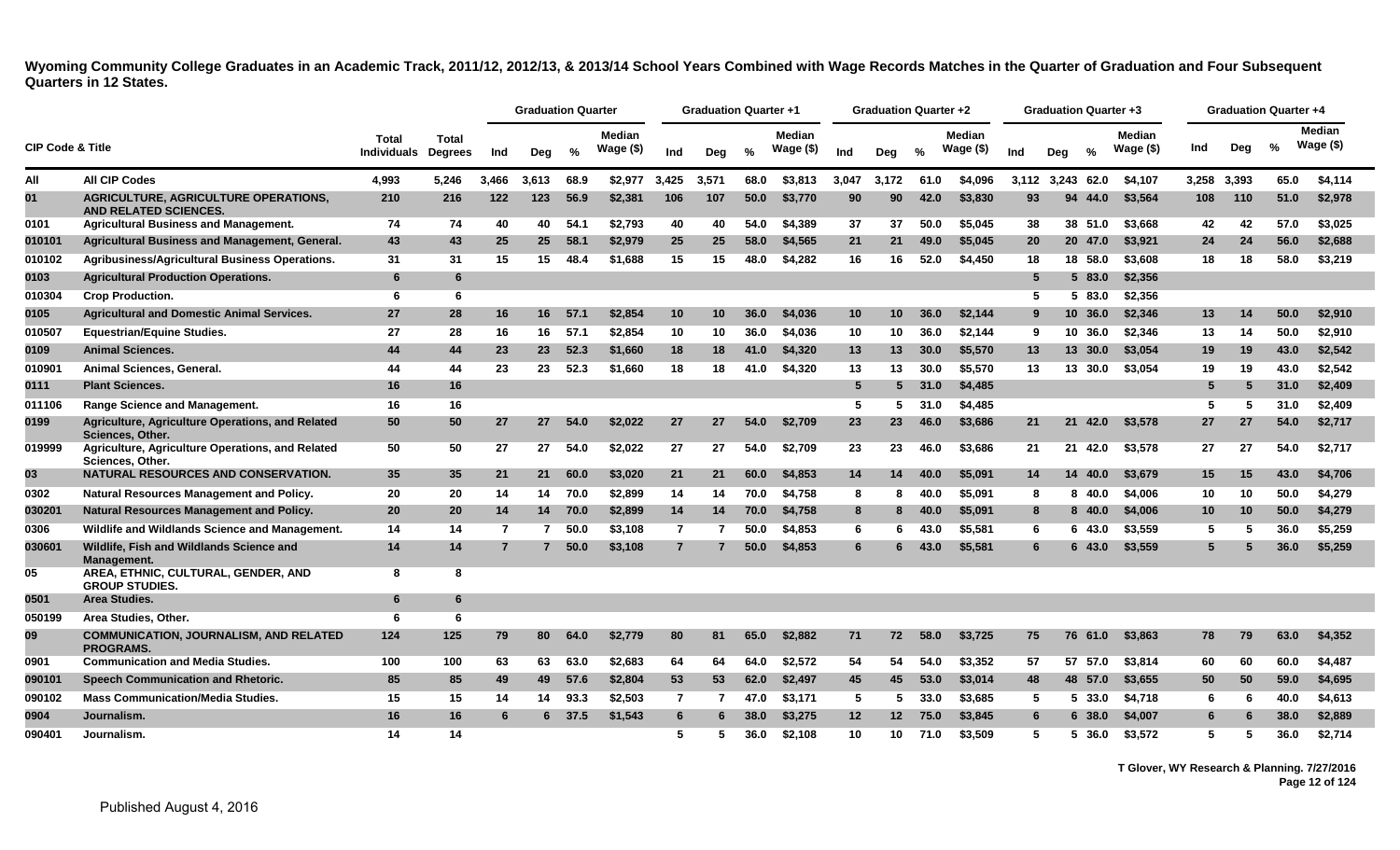|                             |                                                                                        |                                     |                |     | <b>Graduation Quarter</b> |        |                            |                 | <b>Graduation Quarter +1</b> |      |                            |                | <b>Graduation Quarter +2</b> |       |                               |                | <b>Graduation Quarter +3</b> |                            |                | <b>Graduation Quarter +4</b> |       |                              |
|-----------------------------|----------------------------------------------------------------------------------------|-------------------------------------|----------------|-----|---------------------------|--------|----------------------------|-----------------|------------------------------|------|----------------------------|----------------|------------------------------|-------|-------------------------------|----------------|------------------------------|----------------------------|----------------|------------------------------|-------|------------------------------|
| <b>CIP Code &amp; Title</b> |                                                                                        | Total<br><b>Individuals Degrees</b> | <b>Total</b>   | Ind | Deg                       | %      | <b>Median</b><br>Wage (\$) | Ind             | Deg                          | $\%$ | <b>Median</b><br>Wage (\$) | Ind            | Deg                          | %     | <b>Median</b><br>Wage $($ \$) | Ind            | $\frac{0}{0}$<br>Deg         | <b>Median</b><br>Wage (\$) | Ind            | Deg                          | $\%$  | <b>Median</b><br>Wage $(\$)$ |
| 0907                        | Radio, Television, and Digital Communication.                                          | $\overline{7}$                      | $\overline{7}$ | 6   | 6                         | 85.7   | \$5,300                    | $5\overline{ }$ | 5                            | 71.0 | \$5,538                    |                |                              |       |                               | $\overline{7}$ | 7 100.0                      | \$4,404                    | $\overline{7}$ | $\overline{7}$               | 100.0 | \$3,971                      |
| 090702                      | Digital Communication and Media/Multimedia.                                            | $\overline{7}$                      | $\overline{7}$ | 6   | 6.                        | 85.7   | \$5,300                    | 5               | 5                            | 71.0 | \$5,538                    |                |                              |       |                               | 7              | 7 100.0                      | \$4,404                    | $\overline{7}$ | 7                            | 100.0 | \$3,971                      |
| 11                          | <b>COMPUTER AND INFORMATION SCIENCES AND</b><br><b>SUPPORT SERVICES.</b>               | 43                                  | 43             | 28  | 28                        | 65.1   | \$3,537                    | 27              | 27                           | 63.0 | \$3,991                    | 18             | 18                           | 42.0  | \$4.135                       | 22             | 22 51.0                      | \$4,328                    | 22             | 22                           | 51.0  | \$5,243                      |
| 1102                        | <b>Computer Programming.</b>                                                           | 18                                  | 18             | 10  | 10                        | 55.6   | \$3,427                    | 10              | 10                           | 56.0 | \$2,794                    | $\overline{7}$ | 7                            | 39.0  | \$4.345                       | $\overline{7}$ | 7 39.0                       | \$3,850                    | 7              | 7                            | 39.0  | \$5.452                      |
| 110201                      | Computer Programming/Programmer, General.                                              | 18                                  | 18             | 10  | 10 <sup>°</sup>           | 55.6   | \$3,427                    | 10              | 10                           | 56.0 | \$2,794                    | $\overline{7}$ |                              | 39.0  | \$4,345                       | $\overline{7}$ | 7 39.0                       | \$3,850                    |                | $\overline{7}$               | 39.0  | \$5,452                      |
| 1104                        | <b>Information Science/Studies.</b>                                                    | 15                                  | 15             | 10  | 10                        | 66.7   | \$4,848                    | 12              | 12                           | 80.0 | \$4,021                    | 11             | 11                           | 73.0  | \$3.991                       | 10             | 10 67.0                      | \$4,328                    | 9              | 9                            | 60.0  | \$5,034                      |
| 110401                      | <b>Information Science/Studies.</b>                                                    | 15                                  | 15             | 10  | 10 <sup>°</sup>           | 66.7   | \$4,848                    | 12 <sub>2</sub> | 12                           | 80.0 | \$4,021                    | 11             | 11                           | 73.0  | \$3,991                       | 10             | 10 67.0                      | \$4,328                    |                |                              | 60.0  | \$5,034                      |
| 1107                        | <b>Computer Science.</b>                                                               | 8                                   | 8              | -6  | 6.                        | 75.0   | \$1,200                    |                 |                              |      |                            |                |                              |       |                               |                |                              |                            |                |                              |       |                              |
| 110701                      | <b>Computer Science.</b>                                                               | 8                                   | 8              | 6   |                           | 6 75.0 | \$1,200                    |                 |                              |      |                            |                |                              |       |                               |                |                              |                            |                |                              |       |                              |
| 13                          | <b>EDUCATION.</b>                                                                      | 706                                 | 719            | 514 | 523                       | 72.7   | \$2.721                    | 498             | 508                          | 71.0 | \$3.182                    | 454            | 465                          | 65.0  | \$3.276                       | 470            | 481<br>67.0                  | \$3.174                    | 496            | 507                          | 71.0  | \$3,447                      |
| 1301                        | <b>Education, General.</b>                                                             | 157                                 | 157            | 126 | 126                       | 80.3   | \$2,956                    | 118             | 118                          | 75.0 | \$2,999                    | 104            | 104                          | 66.0  | \$2,992                       | 110            | 110 70.0                     | \$3,073                    | 114            | 114                          | 73.0  | \$2,973                      |
| 130101                      | <b>Education, General.</b>                                                             | 157                                 | 157            | 126 | 126                       | 80.3   | \$2,956                    | 118             | 118                          | 75.0 | \$2,999                    | 104            | 104                          | 66.0  | \$2.992                       | 110            | 110 70.0                     | \$3,073                    | 114            | 114                          | 73.0  | \$2,973                      |
| 1312                        | <b>Teacher Education and Professional</b><br>Development, Specific Levels and Methods. | 501                                 | 512            | 362 | 369                       | 72.1   | \$2,564                    | 350             | 358                          | 70.0 | \$3,192                    | 321            | 330                          | 65.0  | \$3,392                       | 328            | 337 66.0                     | \$3,174                    | 355            | 364                          | 71.0  | \$3,448                      |
| 131202                      | <b>Elementary Education and Teaching.</b>                                              | 330                                 | 332            | 242 | 243                       | 73.2   | \$2,479                    | 233             | 233                          | 70.0 | \$3.110                    | 222            | 223                          | 67.0  | \$3.089                       | 224            | 226 68.0                     | \$3.052                    | 234            | 236                          | 71.0  | \$3,336                      |
| 131205                      | Secondary Education and Teaching.                                                      | 104                                 | 106            | 70  | 70                        | 66.0   | \$2,005                    | 69              | 71                           | 67.0 | \$2,463                    | 51             | 53                           | 50.0  | \$3,037                       | 54             | 56 53.0                      | \$2,702                    | 70             | 72                           | 68.0  | \$2,613                      |
| 131209                      | Kindergarten/Preschool Education and Teaching.                                         | 39                                  | 39             | 29  | 29                        | 74.4   | \$5.114                    | 26              | 26                           | 67.0 | \$5,070                    | 27             | 27                           | 69.0  | \$5.818                       | 28             | 28 72.0                      | \$5.496                    | 30             | 30                           | 77.0  | \$5.500                      |
| 131210                      | <b>Early Childhood Education and Teaching.</b>                                         | 44                                  | 44             | 34  | 34                        | 77.3   | \$2,518                    | 33              | 33                           | 75.0 | \$3,785                    | 32             | 32 <sub>2</sub>              | 73.0  | \$4,083                       | 31             | 31 71.0                      | \$3,981                    | 33             | 33                           | 75.0  | \$3,812                      |
| 1313                        | <b>Teacher Education and Professional</b><br>Development, Specific Subject Areas.      | 45                                  | 45             | 26  | 26                        | 57.8   | \$3,286                    | 30              | 30                           | 67.0 | \$4,014                    | 29             | 29                           | 64.0  | \$2,739                       | 32             | 32 71.0                      | \$4.094                    | 27             | 27                           | 60.0  | \$5,633                      |
| 131302                      | <b>Art Teacher Education.</b>                                                          | 11                                  | 11             | 6   | 6.                        | 54.5   | \$3,849                    | $\overline{7}$  |                              | 64.0 | \$4,490                    | 6              | 6                            | 55.0  | \$3,471                       | 7              | 7<br>64.0                    | \$4,467                    | 6              |                              | 55.0  | \$3,864                      |
| 131309                      | <b>Technology Teacher Education/Industrial Arts</b><br><b>Teacher Education.</b>       | 10                                  | 10             |     |                           |        |                            | 5               | 5                            | 50.0 | \$1,391                    | 8              | 8                            | 80.0  | \$2.394                       | 9              | $9\ 90.0$                    | \$5,537                    | 8              | 8                            | 80.0  | \$10,895                     |
| 131312                      | <b>Music Teacher Education.</b>                                                        | 6                                   | 6              |     |                           |        |                            | 5               |                              | 83.0 | \$1,592                    |                |                              |       |                               |                |                              |                            |                |                              |       |                              |
| 131314                      | <b>Physical Education Teaching and Coaching.</b>                                       | 15                                  | 15             | 10  | 10                        | 66.7   | \$4,630                    | 10              | 10                           | 67.0 | \$5.382                    | 11             | 11                           | 73.0  | \$3.113                       | $12 \,$        | 12 80.0                      | \$5.625                    | 10             | 10                           | 67.0  | \$5,876                      |
| 14                          | <b>ENGINEERING.</b>                                                                    | 112                                 | 112            | 76  | 76                        | 67.9   | \$3,222                    | 78              | 78                           | 70.0 | \$4,479                    | 44             | 44                           | 39.0  | \$5,197                       | 49             | 49 44.0                      | \$4,900                    | 70             | 70                           | 63.0  | \$4,130                      |
| 1401                        | Engineering, General.                                                                  | 112                                 | 112            | 76  | 76                        | 67.9   | \$3.222                    | 78              | 78                           | 70.0 | \$4,479                    | 44             | 44                           | 39.0  | \$5.197                       | 49             | 49 44.0                      | \$4.900                    | 70             | 70                           | 63.0  | \$4.130                      |
| 140101                      | <b>Engineering, General.</b>                                                           | 112                                 | 112            | 76  | 76                        | 67.9   | \$3,222                    | 78              | 78                           | 70.0 | \$4,479                    | 44             | 44                           | 39.0  | \$5,197                       | 49             | 49 44.0                      | \$4,900                    | 70             | 70                           | 63.0  | \$4,130                      |
| 15                          | <b>ENGINEERING TECHNOLOGIES AND</b><br><b>ENGINEERING-RELATED FIELDS.</b>              | 11                                  | 11             | 10  | 10                        | 90.9   | \$9,327                    | 10              | 10                           |      | 91.0 \$11.966              | 11             | 11                           | 100.0 | \$11.813                      | 10             |                              | 10 91.0 \$11.565           | 9              | ാ                            | 82.0  | \$12,548                     |
| 1505                        | Environmental Control Technologies/Technicians.                                        | 11                                  | 11             | 10  | 10 <sup>1</sup>           | 90.9   | \$9,327                    | 10              | 10                           | 91.0 | \$11,966                   | 11             | 11                           | 100.0 | \$11,813                      | 10             |                              | 10 91.0 \$11,565           | 9              |                              | 82.0  | \$12,548                     |
| 150503                      | <b>Energy Management and Systems</b><br>Technology/Technician.                         | 11                                  | 11             | 10  | 10                        | 90.9   | \$9,327                    | 10              | 10                           |      | 91.0 \$11,966              | 11             | 11                           | 100.0 | \$11,813                      | 10             |                              | 10 91.0 \$11,565           | 9              | 9                            | 82.0  | \$12,548                     |
| 16                          | <b>FOREIGN LANGUAGES, LITERATURES, AND</b><br>LINGUISTICS.                             | 34                                  | 34             | 22  | 22 <sub>2</sub>           | 64.7   | \$3,898                    | 17              | 17                           | 50.0 | \$4.104                    | 16             | 16                           | 47.0  | \$3.185                       | 16             | 16 47.0                      | \$3.621                    | <b>20</b>      | <b>20</b>                    | 59.0  | \$3,033                      |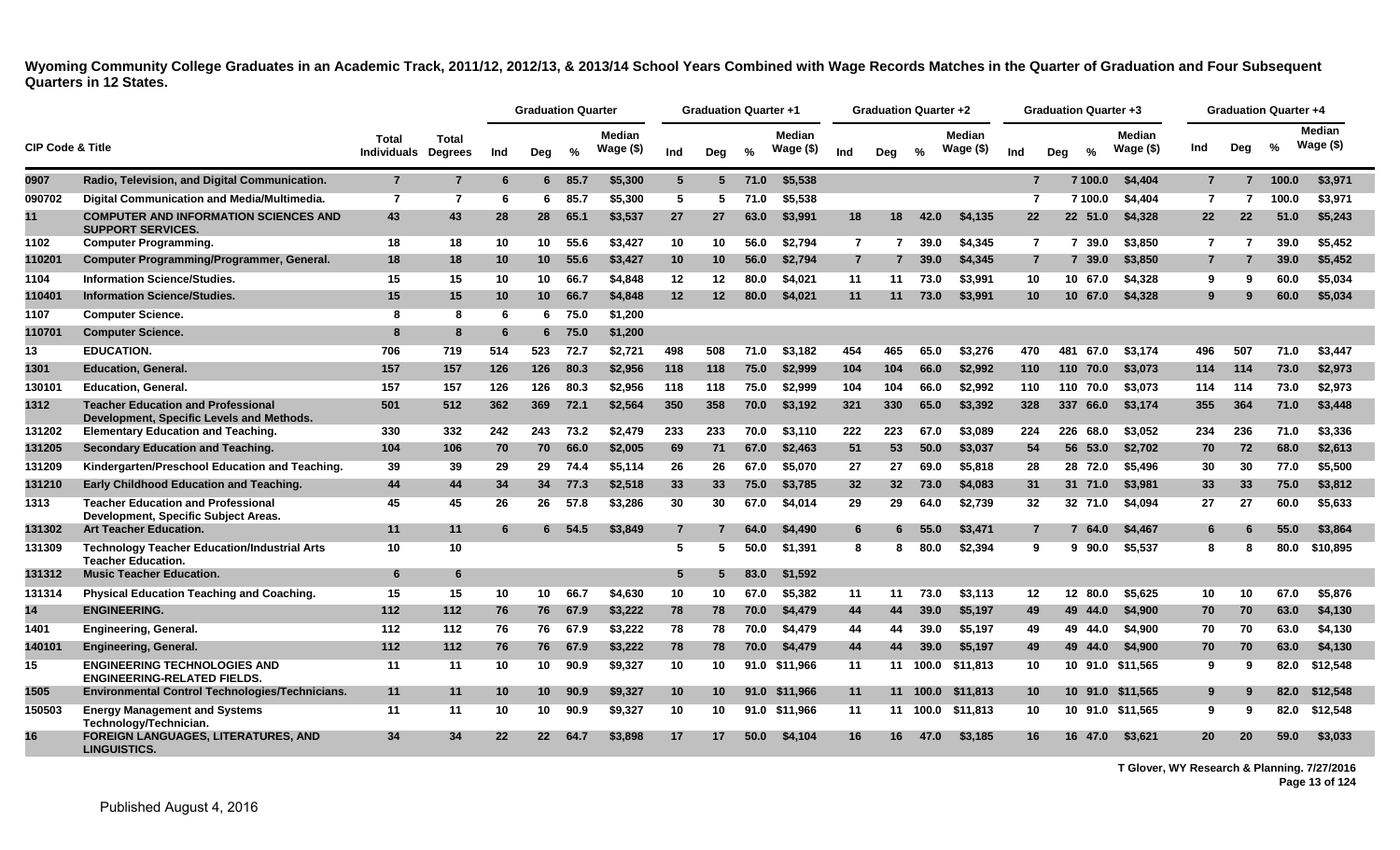|        |                                                                               |                |                                            |       | <b>Graduation Quarter</b> |         |                            |         | <b>Graduation Quarter +1</b> |      |                      |       | <b>Graduation Quarter +2</b> |      |                            |                | <b>Graduation Quarter +3</b> |            |                               |             |       | <b>Graduation Quarter +4</b> |                     |
|--------|-------------------------------------------------------------------------------|----------------|--------------------------------------------|-------|---------------------------|---------|----------------------------|---------|------------------------------|------|----------------------|-------|------------------------------|------|----------------------------|----------------|------------------------------|------------|-------------------------------|-------------|-------|------------------------------|---------------------|
|        | <b>CIP Code &amp; Title</b>                                                   |                | <b>Total</b><br><b>Individuals Degrees</b> | Ind   | Deg                       | %       | <b>Median</b><br>Wage (\$) | Ind     | Deg                          | %    | Median<br>Wage $($)$ | Ind   | Deg                          | $\%$ | <b>Median</b><br>Wage (\$) | Ind            | Deg                          | %          | <b>Median</b><br>Wage $($ \$) | Ind         | Deg   | %                            | Median<br>Wage (\$) |
| 1601   | Linguistic, Comparative, and Related Language<br><b>Studies and Services.</b> | 12             | 12                                         | 9     |                           | 9 75.0  | \$3,495                    | 9       | 9                            | 75.0 | \$3,454              | 8     | 8                            | 67.0 | \$2,512                    | 9              |                              | 9 75.0     | \$3,578                       | 9           | 9     | 75.0                         | \$3,256             |
| 160101 | Foreign Languages and Literatures, General.                                   | 12             | 12                                         | 9     | 9                         | 75.0    | \$3,495                    | 9       | 9                            | 75.0 | \$3,454              | 8     | 8                            | 67.0 | \$2,512                    | 9              |                              | 9 75.0     | \$3,578                       | 9           | 9     | 75.0                         | \$3,256             |
| 1609   | Romance Languages, Literatures, and Linguistics.                              | 22             | 22                                         | 13    | 13                        | 59.1    | \$4.383                    | 8       | 8                            | 36.0 | \$5.158              | 8     | 8                            | 36.0 | \$3.735                    | $\overline{7}$ |                              | 732.0      | \$5.408                       | 11          | 11    | 50.0                         | \$2,810             |
| 160905 | Spanish Language and Literature.                                              | 21             | 21                                         | 8     | 8                         | 38.1    | \$4,489                    | 8       | 8                            | 38.0 | \$5,158              | 8     | 8                            | 38.0 | \$3,735                    | $\overline{7}$ |                              | 7, 33.0    | \$5,408                       | -6          |       | 29.0                         | \$9,535             |
| 22     | <b>LEGAL PROFESSIONS AND STUDIES.</b>                                         | 41             | 41                                         | 24    | 24                        | 58.5    | \$4,004                    | 28      | 28                           | 68.0 | \$4,896              | 20    | 20                           | 49.0 | \$5,995                    | 22             |                              | 22 54.0    | \$5.804                       | 27          | 27    | 66.0                         | \$6,207             |
| 2200   | <b>Non-Professional General Legal Studies</b><br>(Undergraduate).             | 27             | 27                                         | 10    | 10 <sup>1</sup>           | 37.0    | \$4,671                    | 15      | 15                           | 56.0 | \$3,813              | 9     | 9                            | 33.0 | \$5,942                    | 8              |                              | 8 30.0     | \$6,430                       | 14          | 14    | 52.0                         | \$5,269             |
| 220001 | <b>Pre-Law Studies.</b>                                                       | 27             | 27                                         | 10    |                           | 10 37.0 | \$4.671                    | 15      | 15                           | 56.0 | \$3,813              | 9     | 9                            | 33.0 | \$5.942                    | 8              |                              | 8 30.0     | \$6.430                       | 14          | 14    | 52.0                         | \$5,269             |
| 2203   | <b>Legal Support Services.</b>                                                | 14             | 14                                         | 10    |                           | 10 71.4 | \$3.917                    | 10      | 10 <sup>°</sup>              | 71.0 | \$5.897              | 9     | 9                            | 64.0 | \$6,048                    | 10             |                              | 10 71.0    | \$6,104                       | 10          | 10    | 71.0                         | \$6,970             |
| 220302 | Legal Assistant/Paralegal.                                                    | 14             | 14                                         | 10    |                           | 10 71.4 | \$3.917                    | 10      | 10                           | 71.0 | \$5.897              | 9     | 9                            | 64.0 | \$6,048                    | 10             |                              | 10 71.0    | \$6,104                       | 10          | 10    | 71.0                         | \$6,970             |
| 23     | <b>ENGLISH LANGUAGE AND</b><br><b>LITERATURE/LETTERS.</b>                     | 82             | 82                                         | 45    | 45                        | 54.9    | \$3,300                    | 45      | 45                           | 55.0 | \$3,318              | 39    | 39                           | 48.0 | \$3,459                    | 42             |                              | 42 51.0    | \$3,122                       | 47          | 47    | 57.0                         | \$3,542             |
| 2301   | English Language and Literature, General.                                     | 82             | 82                                         | 45    | 45                        | 54.9    | \$3.300                    | 45      | 45                           | 55.0 | \$3,318              | 39    | 39                           | 48.0 | \$3,459                    | 42             |                              | 42 51.0    | \$3.122                       | 47          | 47    | 57.0                         | \$3,542             |
| 230101 | English Language and Literature, General.                                     | 82             | 82                                         | 45    | 45                        | 54.9    | \$3,300                    | 45      | 45                           | 55.0 | \$3,318              | 39    | 39                           | 48.0 | \$3,459                    | 42             |                              | 42 51.0    | \$3,122                       | 47          | 47    | 57.0                         | \$3,542             |
| 24     | LIBERAL ARTS AND SCIENCES, GENERAL<br><b>STUDIES AND HUMANITIES.</b>          | 1,767          | 1,789                                      | 1,207 | 1,215                     | 67.9    | \$3,060                    | 1,187   | 1,198                        | 67.0 | \$3,995              | 1,089 | 1,099                        | 61.0 | \$4,526                    | 1,104          |                              | 1,114 62.0 | \$4,493                       | 1,124       | 1,133 | 63.0                         | \$4,616             |
| 2401   | Liberal Arts and Sciences, General Studies and<br><b>Humanities.</b>          | 1,767          | 1,789                                      | 1,207 | 1.215                     | 67.9    | \$3,060                    | 1,187   | 1,198                        | 67.0 | \$3,995              | 1,089 | 1,099                        | 61.0 | \$4,526                    | 1.104          | 1.114                        | 62.0       | \$4,493                       | 1,124 1,133 |       | 63.0                         | \$4,616             |
| 240101 | <b>Liberal Arts and Sciences/Liberal Studies.</b>                             | 93             | 94                                         | 59    | 59                        | 62.8    | \$2,768                    | 54      | 54                           | 57.0 | \$3.028              | 48    | 48                           | 51.0 | \$5,114                    | 53             |                              | 53 56.0    | \$3,821                       | 58          | 58    | 62.0                         | \$2,553             |
| 240102 | <b>General Studies.</b>                                                       | 1,658          | 1,679                                      | 1,135 | 1.143                     | 68.1    | \$3,071                    | 1,118   | 1,129                        | 67.0 | \$4,051              | 1,027 | 1,037                        | 62.0 | \$4,526                    | 1,038          | 1.048                        | 62.0       | \$4,534                       | 1,054       | 1,063 | 63.0                         | \$4,677             |
| 240103 | <b>Humanities/Humanistic Studies.</b>                                         | 16             | 16                                         | 10    | 10                        | 62.5    | \$2.559                    | $12 \,$ | 12                           | 75.0 | \$1.814              | 11    | 11                           | 69.0 | \$1.800                    | 11             |                              | 11 69.0    | \$2.123                       | 10          | 10    | 63.0                         | \$3,372             |
| 26     | <b>BIOLOGICAL AND BIOMEDICAL SCIENCES.</b>                                    | 89             | 89                                         | 63    | 63                        | 70.8    | \$2,731                    | 61      | 61                           | 69.0 | \$4,009              | 33    | 33                           | 37.0 | \$3,558                    | 37             |                              | 37 42.0    | \$3,639                       | 48          | 48    | 54.0                         | \$3,540             |
| 2601   | Biology, General.                                                             | 89             | 89                                         | 63    | 63                        | 70.8    | \$2.731                    | 61      | 61                           | 69.0 | \$4,009              | 33    | 33                           | 37.0 | \$3.558                    | 37             |                              | 37 42.0    | \$3.639                       | 48          | 48    | 54.0                         | \$3,540             |
| 260101 | <b>Biology/Biological Sciences, General.</b>                                  | 89             | 89                                         | 63    | 63                        | 70.8    | \$2,731                    | 61      | 61                           | 69.0 | \$4,009              | 33    | 33                           | 37.0 | \$3,558                    | 37             |                              | 37 42.0    | \$3,639                       | 48          | 48    | 54.0                         | \$3,540             |
| 27     | <b>MATHEMATICS AND STATISTICS.</b>                                            | 64             | 64                                         | 46    | 46                        | 71.9    | \$2,156                    | 42      | 42                           | 66.0 | \$2.947              | 22    | 22                           | 34.0 | \$1,820                    | 24             |                              | 24 38.0    | \$1,727                       | 35          | 35    | 55.0                         | \$3,200             |
| 2701   | <b>Mathematics.</b>                                                           | 57             | 57                                         | 40    | 40                        | 70.2    | \$2,156                    | 38      | 38                           | 67.0 | \$2.791              | 18    | 18                           | 32.0 | \$1,820                    | 17             |                              | 17 30.0    | \$1,683                       | 31          | 31    | 54.0                         | \$3,200             |
| 270101 | <b>Mathematics, General.</b>                                                  | 57             | 57                                         | 40    | 40                        | 70.2    | \$2.156                    | 38      | 38                           | 67.0 | \$2,791              | 18    | 18                           | 32.0 | \$1,820                    | 17             |                              | 17 30.0    | \$1,683                       | 31          | 31    | 54.0                         | \$3,200             |
| 2705   | <b>Statistics.</b>                                                            | $\overline{7}$ | $\overline{7}$                             | 6     |                           | 6 85.7  | \$2,457                    |         |                              |      |                      |       |                              |      |                            |                |                              |            |                               |             |       |                              |                     |
| 270599 | <b>Statistics, Other,</b>                                                     | $\overline{7}$ | $\overline{7}$                             | 6     | 6.                        | 85.7    | \$2.457                    |         |                              |      |                      |       |                              |      |                            |                |                              |            |                               |             |       |                              |                     |
| 30     | <b>MULTI/INTERDISCIPLINARY STUDIES.</b>                                       | 137            | 137                                        | 88    | 88                        | 64.2    | \$3,510                    | 93      | 93                           | 68.0 | \$3,408              | 75    | 75                           | 55.0 | \$2,887                    | 79             |                              | 79 58.0    | \$3,430                       | 81          | 81    | 59.0                         | \$3,842             |
| 3001   | <b>Biological and Physical Sciences</b>                                       | 117            | 117                                        | 75    | 75                        | 64.1    | \$3.517                    | 76      | 76                           | 65.0 | \$3,449              | 64    | 64                           | 55.0 | \$3,626                    | 65             |                              | 65 56.0    | \$3,783                       | 66          | 66    | 56.0                         | \$3,802             |
| 300101 | <b>Biological and Physical Sciences.</b>                                      | 117            | 117                                        | 75    | 75                        | 64.1    | \$3,517                    | 76      | 76                           | 65.0 | \$3,449              | 64    | 64                           | 55.0 | \$3,626                    | 65             |                              | 65 56.0    | \$3,783                       | 66          | 66    | 56.0                         | \$3,802             |
| 3014   | <b>Museology/Museum Studies.</b>                                              | $\overline{7}$ | 7                                          |       |                           |         |                            |         |                              |      |                      |       |                              |      |                            |                |                              |            |                               |             |       |                              |                     |
| 301401 | <b>Museology/Museum Studies.</b>                                              | $\overline{7}$ | $\overline{7}$                             |       |                           |         |                            |         |                              |      |                      |       |                              |      |                            |                |                              |            |                               |             |       |                              |                     |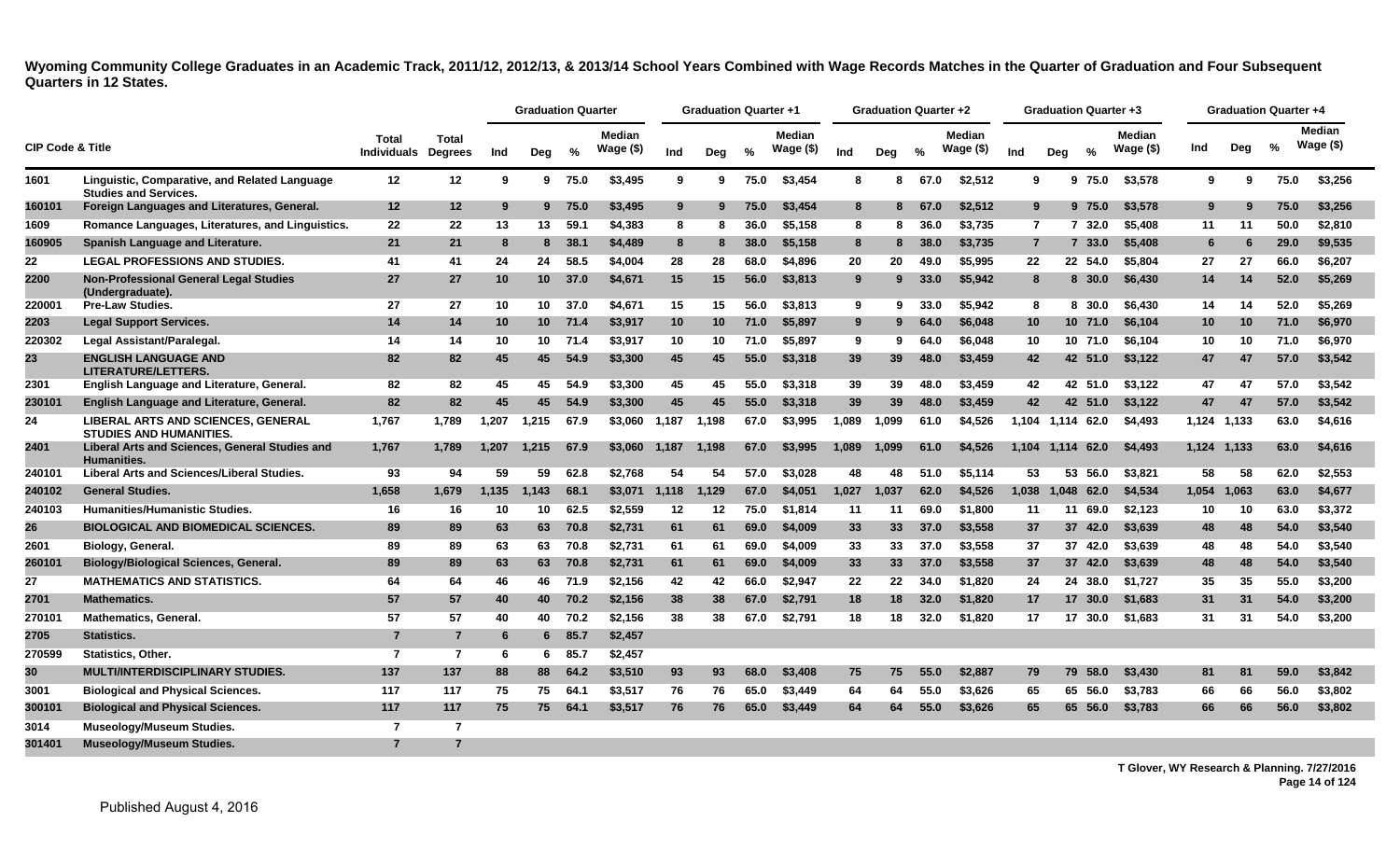|                             |                                                                                                       |                                            |              |     | <b>Graduation Quarter</b> |                 |                            |                 | <b>Graduation Quarter +1</b> |               |                            |                 | Graduation Quarter +2 |      |                             |                  | <b>Graduation Quarter +3</b> |               |                            |                |     | Graduation Quarter +4 |                      |
|-----------------------------|-------------------------------------------------------------------------------------------------------|--------------------------------------------|--------------|-----|---------------------------|-----------------|----------------------------|-----------------|------------------------------|---------------|----------------------------|-----------------|-----------------------|------|-----------------------------|------------------|------------------------------|---------------|----------------------------|----------------|-----|-----------------------|----------------------|
| <b>CIP Code &amp; Title</b> |                                                                                                       | <b>Total</b><br><b>Individuals Degrees</b> | <b>Total</b> | Ind | Deg                       | %               | <b>Median</b><br>Wage (\$) | Ind             | Dea                          | $\frac{0}{0}$ | <b>Median</b><br>Wage (\$) | Ind             | Deg                   | $\%$ | <b>Median</b><br>Wage $($)$ | Ind              | Dea                          | $\frac{0}{n}$ | <b>Median</b><br>Wage (\$) | Ind            | Deg | %                     | Median<br>Wage $($)$ |
| 3099                        | Multi/Interdisciplinary Studies, Other.                                                               | 9                                          | 9            | 8   | 8                         | 88.9            | \$2,251                    | 9               |                              | $9 - 100.0$   | \$2,345                    | 5               | 5                     | 56.0 | \$2.767                     | 6                | 6                            | 67.0          | \$2,575                    | $\overline{7}$ | 7   | 78.0                  | \$3,354              |
| 309999                      | Multi-/Interdisciplinary Studies, Other.                                                              | 9                                          | 9            | -8  | 8                         | 88.9            | \$2,251                    | 9               |                              | 9 100.0       | \$2,345                    | $5^{\circ}$     | -5                    | 56.0 | \$2,767                     | 6                |                              | 6 67.0        | \$2,575                    | $\overline{7}$ | 7   | 78.0                  | \$3,354              |
| 31                          | <b>PARKS, RECREATION, LEISURE, AND FITNESS</b><br><b>STUDIES.</b>                                     | 87                                         | 87           | 52  | 52                        | 59.8            | \$2,317                    | 53              | 53                           | 61.0          | \$3,733                    | 42              | 42                    | 48.0 | \$3,298                     | 43               |                              | 43 49.0       | \$3,161                    | 46             | 46  | 53.0                  | \$2,529              |
| 3101                        | Parks. Recreation and Leisure Studies.                                                                | 14                                         | 14           | 12  |                           | 12 85.7         | \$2.305                    | 11              | 11                           | 79.0          | \$3.794                    | 11              | 11                    | 79.0 | \$4.732                     | 12               |                              | 12 86.0       | \$3,416                    | 11             | 11  | 79.0                  | \$3.755              |
| 310101                      | Parks, Recreation and Leisure Studies.                                                                | 14                                         | 14           | 12  | $12 \,$                   | 85.7            | \$2,305                    | 11              | 11                           | 79.0          | \$3,794                    | 11              | 11                    | 79.0 | \$4.732                     | 12 <sup>12</sup> |                              | 12 86.0       | \$3,416                    | 11             | 11  | 79.0                  | \$3,755              |
| 3103                        | <b>Parks, Recreation and Leisure Facilities</b><br>Management.                                        | 35                                         | 35           | 11  |                           | $11 \quad 31.4$ | \$1,258                    | 14              | 14                           | 40.0          | \$3,698                    | 15              | 15                    | 43.0 | \$2,705                     | 15               |                              | 15, 43.0      | \$4,196                    | 18             | 18  | 51.0                  | \$2,032              |
| 310301                      | <b>Parks, Recreation and Leisure Facilities</b><br>Management, General.                               | 35                                         | 35           | 11  | 11                        | 31.4            | \$1,258                    | 14              | 14                           | 40.0          | \$3.698                    | 15              | 15                    | 43.0 | \$2.705                     | 15               |                              | 15 43.0       | \$4.196                    | 18             | 18  | 51.0                  | \$2,032              |
| 3105                        | <b>Health and Physical Education/Fitness.</b>                                                         | 38                                         | 38           | 29  | <b>29</b>                 | 76.3            | \$2,528                    | 28              | 28                           | 74.0          | \$3,170                    | 16              | 16                    | 42.0 | \$1.971                     | 16               |                              | 16 42.0       | \$1.921                    | 17             | 17  | 45.0                  | \$3,038              |
| 310501                      | Health and Physical Education/Fitness, General.                                                       | 12                                         | 12           | 8   | 8                         | 66.7            | \$2,712                    | $\overline{7}$  | $\overline{7}$               | 58.0          | \$3.014                    | 5               | -5                    | 42.0 | \$2.062                     | 6                |                              | $6\,50.0$     | \$1,204                    | 6              | 6   | 50.0                  | \$2.076              |
| 310505                      | Kinesiology and Exercise Science.                                                                     | 21                                         | 21           | 16  | 16                        | 76.2            | \$2,327                    | 16              | 16                           | 76.0          | \$2,974                    | 11              | 11                    | 52.0 | \$1,879                     | 10 <sup>°</sup>  | 10 <sup>°</sup>              | 48.0          | \$3,158                    | 11             | 11  | 52.0                  | \$4,003              |
| 40                          | <b>PHYSICAL SCIENCES.</b>                                                                             | 33                                         | 35           | 22  | 22                        | 62.9            | \$3,010                    | 19              | 19                           | 54.0          | \$4,733                    | 19              | 19                    | 54.0 | \$3.989                     | 17               | 17                           | 49.0          | \$4,358                    | 18             | 18  | 51.0                  | \$5,103              |
| 4005                        | <b>Chemistry.</b>                                                                                     | 12                                         | 12           |     |                           |                 |                            | $5\phantom{.0}$ | 5                            | 42.0          | \$4,904                    | $5\phantom{.0}$ | 5                     | 42.0 | \$4,732                     | $5^{\circ}$      |                              | $5\,42.0$     | \$4,218                    | 5              | 5   | 42.0                  | \$6,355              |
| 400501                      | Chemistry, General.                                                                                   | 12                                         | 12           |     |                           |                 |                            | 5               | 5                            | 42.0          | \$4,904                    | 5               | 5                     | 42.0 | \$4.732                     | 5                |                              | 5 42.0        | \$4,218                    | 5              | 5   | 42.0                  | \$6,355              |
| 4006                        | <b>Geological and Earth Sciences/Geosciences.</b>                                                     | 14                                         | 14           | -5  | 5                         | 35.7            | \$2,736                    | $5\phantom{.0}$ |                              | 36.0          | \$2,079                    | 11              | 11                    | 79.0 | \$1,171                     | 10 <sup>°</sup>  |                              | 10, 71.0      | \$4,163                    |                |     |                       |                      |
| 400601                      | Geology/Earth Science, General.                                                                       | 14                                         | 14           | -5  | 5                         | 35.7            | \$2,736                    | 5               | 5                            | 36.0          | \$2,079                    | 11              | 11                    | 79.0 | \$1,171                     | 10               |                              | 10 71.0       | \$4,163                    |                |     |                       |                      |
| 42                          | PSYCHOLOGY.                                                                                           | 227                                        | 227          | 152 | 152                       | 67.0            | \$3,120                    | 149             | 149                          | 66.0          | \$3,228                    | 138             | 138                   | 61.0 | \$3.186                     | 134              |                              | 134 59.0      | \$3,635                    | 132            | 132 | 58.0                  | \$4,170              |
| 4201                        | Psychology, General.                                                                                  | 227                                        | 227          | 152 | 152                       | 67.0            | \$3,120                    | 149             | 149                          | 66.0          | \$3,228                    | 138             | 138                   | 61.0 | \$3,186                     | 134              |                              | 134 59.0      | \$3,635                    | 132            | 132 | 58.0                  | \$4,170              |
| 420101                      | Psychology, General.                                                                                  | 227                                        | 227          | 152 | 152                       | 67.0            | \$3,120                    | 149             | 149                          | 66.0          | \$3,228                    | 138             | 138                   | 61.0 | \$3,186                     | 134              |                              | 134 59.0      | \$3,635                    | 132            | 132 | 58.0                  | \$4,170              |
| 43                          | HOMELAND SECURITY, LAW ENFORCEMENT,<br><b>FIREFIGHTING AND RELATED PROTECTIVE</b><br><b>SERVICES.</b> | 211                                        | 211          | 153 | 153                       | 72.5            | \$3,808                    | 151             | 151                          | 72.0          | \$5,110                    | 134             | 134                   | 64.0 | \$5.468                     | 143              |                              | 143 68.0      | \$5.659                    | 152            | 152 | 72.0                  | \$5,365              |
| 4301                        | <b>Criminal Justice and Corrections.</b>                                                              | 205                                        | 205          | 149 | 149                       | 72.7            | \$3,799                    | 146             | 146                          | 71.0          | \$5,084                    | 130             | 130                   | 63.0 | \$5.288                     | 138              | 138                          | 67.0          | \$5,503                    | 147            | 147 | 72.0                  | \$5,207              |
| 430102                      | <b>Corrections.</b>                                                                                   | 10                                         | 10           | -8  | 8                         | 80.0            | \$2,970                    | 8               |                              | 80.0          | \$4.026                    | 6               | 6                     | 60.0 | \$4.429                     | 8                |                              | 8 80.0        | \$2,325                    | 7              | 7   | 70.0                  | \$4,061              |
| 430103                      | <b>Criminal Justice/Law Enforcement Administration.</b>                                               | 144                                        | 144          | 100 | 100                       | 69.4            | \$3,457                    | 100             | 100                          | 69.0          | \$5,104                    | 89              | 89                    | 62.0 | \$5,388                     | 95               | 95                           | 66.0          | \$5,146                    | 103            | 103 | 72.0                  | \$5,041              |
| 430104                      | <b>Criminal Justice/Safety Studies.</b>                                                               | 38                                         | 38           | 32  | 32                        | 84.2            | \$4,486                    | 28              | 28                           | 74.0          | \$6,077                    | 24              | 24                    | 63.0 | \$6.802                     | 24               |                              | 24 63.0       | \$7,000                    | 27             | 27  | 71.0                  | \$5,605              |
| 430106                      | <b>Forensic Science and Technology.</b>                                                               | 8                                          | 8            | -6  |                           | 675.0           | \$4,818                    | 6               | 6                            | 75.0          | \$5,422                    | $\overline{7}$  | 7                     | 88.0 | \$4,570                     | $\overline{7}$   |                              | 7 88.0        | \$5,751                    | $\mathbf{7}$   | 7   | 88.0                  | \$5,655              |
| 430113                      | <b>Corrections Administration.</b>                                                                    | -5                                         | 5            |     |                           |                 |                            |                 |                              |               |                            |                 |                       |      |                             |                  |                              |               |                            |                |     |                       |                      |
| 44                          | <b>PUBLIC ADMINISTRATION AND SOCIAL SERVICE</b><br><b>PROFESSIONS.</b>                                | 56                                         | 56           | 33  | 33 <sup>°</sup>           | 58.9            | \$3,388                    | 38              | 38                           | 68.0          | \$3.528                    | 36              | 36                    | 64.0 | \$3.565                     | 31               | 31                           | 55.0          | \$4,078                    | 35             | 35  | 63.0                  | \$4,304              |
| 4407                        | <b>Social Work.</b>                                                                                   | 27                                         | 27           | 11  | 11                        | 40.7            | \$3.561                    | 16              | 16                           | 59.0          | \$3,110                    | 17              | 17                    | 63.0 | \$3.822                     | 16               |                              | 16 59.0       | \$4,229                    | 18             | 18  | 67.0                  | \$4,304              |
| 440701                      | <b>Social Work.</b>                                                                                   | 27                                         | 27           | 11  | 11                        | 40.7            | \$3,561                    | 16              | 16                           | 59.0          | \$3,110                    | 17              | 17                    | 63.0 | \$3,822                     | 16               |                              | 16 59.0       | \$4,229                    | 18             | 18  | 67.0                  | \$4,304              |
| 4499                        | <b>Public Administration and Social Service</b><br>Professions, Other.                                | 28                                         | 28           | 21  | 21                        | 75.0            | \$3,388                    | 21              | 21                           | 75.0          | \$3,865                    | 19              | 19                    | 68.0 | \$3,332                     | 15               |                              | 15 54.0       | \$4,078                    | 17             | 17  | 61.0                  | \$3,543              |

**T Glover, WY Research & Planning. 7/27/2016 Page 15 of 124**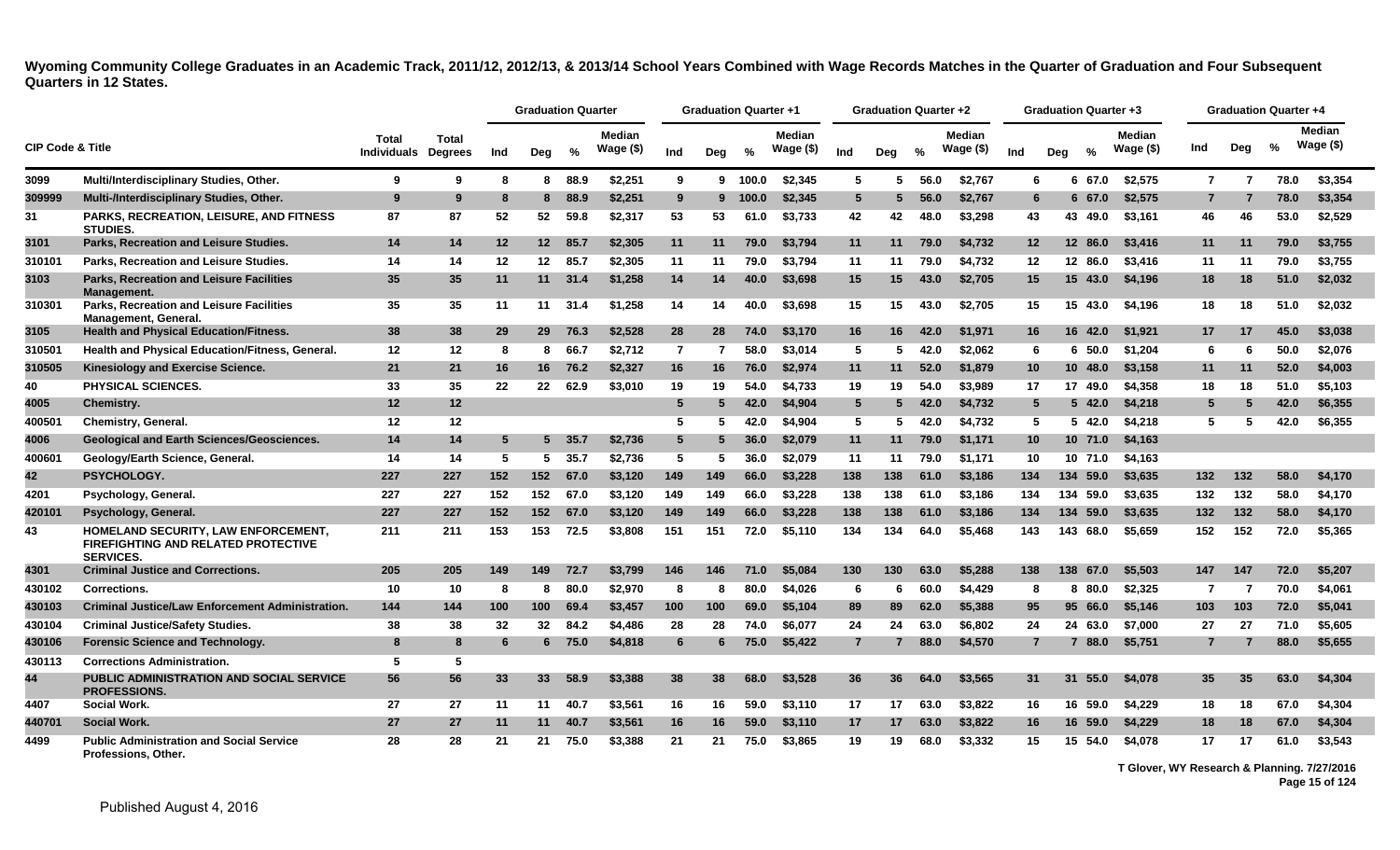|                             |                                                                        |                             |                         |     | <b>Graduation Quarter</b> |          |                            |     | <b>Graduation Quarter +1</b> |       |                            |                | Graduation Quarter +2 |      |                             |                 | <b>Graduation Quarter +3</b> |           |                            |                | <b>Graduation Quarter +4</b> |      |                            |
|-----------------------------|------------------------------------------------------------------------|-----------------------------|-------------------------|-----|---------------------------|----------|----------------------------|-----|------------------------------|-------|----------------------------|----------------|-----------------------|------|-----------------------------|-----------------|------------------------------|-----------|----------------------------|----------------|------------------------------|------|----------------------------|
| <b>CIP Code &amp; Title</b> |                                                                        | Total<br><b>Individuals</b> | Total<br><b>Degrees</b> | Ind | Deg                       | %        | <b>Median</b><br>Wage (\$) | Ind | Deg                          | %     | <b>Median</b><br>Wage (\$) | Ind            | Dea                   | %    | <b>Median</b><br>Wage $($)$ | Ind             | Dea                          | %         | <b>Median</b><br>Wage (\$) | Ind            | Deg                          | %    | <b>Median</b><br>Wage (\$) |
| 449999                      | <b>Public Administration and Social Service</b><br>Professions, Other. | 28                          | 28                      | 21  | 21                        | 75.0     | \$3,388                    | 21  | 21                           | 75.0  | \$3,865                    | 19             | 19                    | 68.0 | \$3,332                     | 15              | 15                           | 54.0      | \$4,078                    | 17             | 17                           | 61.0 | \$3,543                    |
| 45                          | <b>SOCIAL SCIENCES</b>                                                 | 209                         | 210                     | 141 | 141                       | 67.1     | \$2,921                    | 151 | 151                          | 72.0  | \$3.539                    | 128            | 128                   | 61.0 | \$3.757                     | 135             | 135                          | 64.0      | \$4.225                    | 133            | 133                          | 63.0 | \$4,113                    |
| 4501                        | Social Sciences, General.                                              | 64                          | 64                      | 31  | 31                        | 48.4     | \$2,984                    | 32  | 32                           | 50.0  | \$3,468                    | 25             | 25                    | 39.0 | \$3,434                     | 29              |                              | 29 45.0   | \$3,157                    | 27             | 27                           | 42.0 | \$3,740                    |
| 450101                      | Social Sciences, General.                                              | 64                          | 64                      | 31  | 31                        | 48.4     | \$2,984                    | 32  | 32                           | 50.0  | \$3,468                    | 25             | 25                    | 39.0 | \$3,434                     | 29              |                              | 29 45.0   | \$3,157                    | 27             | 27                           | 42.0 | \$3,740                    |
| 4502                        | Anthropology.                                                          | 33                          | 33                      | 19  | 19                        | 57.6     | \$2,754                    | 18  | 18                           | 55.0  | \$2,768                    | 15             | 15                    | 46.0 | \$2,628                     | 16              |                              | 16 49.0   | \$3,542                    | 17             | 17                           | 52.0 | \$2,456                    |
| 450201                      | Anthropology.                                                          | 33                          | 33                      | 19  | 19                        | 57.6     | \$2,754                    | 18  | 18                           | 55.0  | \$2,768                    | 15             | 15                    | 46.0 | \$2,628                     | 16              | 16                           | 49.0      | \$3,542                    | 17             | 17                           | 52.0 | \$2,456                    |
| 4506                        | Economics.                                                             | 10                          | 10                      | 10  |                           | 10 100.0 | \$3,565                    | 10  | 10 <sup>1</sup>              | 100.0 | \$5,028                    | $\overline{7}$ |                       | 70.0 | \$6,589                     | $\overline{7}$  |                              | 7 70.0    | \$6,656                    |                |                              | 70.0 | \$6,962                    |
| 450601                      | Economics, General.                                                    | 10                          | 10                      | 10  |                           | 10 100.0 | \$3,565                    | 10  | 10                           | 100.0 | \$5,028                    | $\overline{7}$ | 7                     | 70.0 | \$6,589                     | $\overline{7}$  |                              | 7 70.0    | \$6,656                    | $\overline{7}$ | $\overline{7}$               | 70.0 | \$6.962                    |
| 4507                        | Geography and Cartography.                                             | 23                          | 23                      | 17  |                           | 17 73.9  | \$4,704                    | 21  | 21                           | 91.0  | \$6,071                    | 20             | 20                    | 87.0 | \$8,207                     | 20              |                              | 20 87.0   | \$8,656                    | 21             | 21                           | 91.0 | \$8,240                    |
| 450702                      | Geographic Information Science and Cartography.                        | 23                          | 23                      | 17  | 17 <sup>2</sup>           | 73.9     | \$4,704                    | 21  | 21                           | 91.0  | \$6,071                    | 20             | 20                    | 87.0 | \$8,207                     | 20              |                              | 20 87.0   | \$8,656                    | 21             | 21                           | 91.0 | \$8,240                    |
| 4510                        | <b>Political Science and Government.</b>                               | -8                          | 8                       | -5  | 5.                        | 62.5     | \$1,954                    | 5   |                              | 63.0  | \$3,168                    |                |                       |      |                             |                 |                              |           |                            | 5              | 5                            | 63.0 | \$3,274                    |
| 451001                      | <b>Political Science and Government, General.</b>                      | 8                           | 8                       | -5  | 5                         | 62.5     | \$1,954                    | 5   | 5                            | 63.0  | \$3,168                    |                |                       |      |                             |                 |                              |           |                            | 5              | 5                            | 63.0 | \$3,274                    |
| 4511                        | Sociology.                                                             | 51                          | 51                      | 38  | 38                        | 74.5     | \$2,632                    | 40  | 40                           | 78.0  | \$3,935                    | 37             | 37                    | 73.0 | \$3,685                     | 36              |                              | 36 71.0   | \$4,353                    | 34             | 34                           | 67.0 | \$4,704                    |
| 451101                      | Sociology.                                                             | 51                          | 51                      | 38  | 38                        | 74.5     | \$2.632                    | 40  | 40                           | 78.0  | \$3,935                    | 37             | 37                    | 73.0 | \$3.685                     | 36              |                              | 36 71.0   | \$4,353                    | 34             | 34                           | 67.0 | \$4,704                    |
| 50                          | <b>VISUAL AND PERFORMING ARTS.</b>                                     | 323                         | 330                     | 216 | 220                       | 66.7     | \$1,691                    | 214 | 217                          | 66.0  | \$3,046                    | 183            | 185                   | 56.0 | \$3,421                     | 188             |                              | 191 58.0  | \$3,573                    | 205            | 208                          | 63.0 | \$3,176                    |
| 5003                        | Dance.                                                                 | 20                          | 20                      | 18  | 18                        | 90.0     | \$794                      | 14  | 14                           | 70.0  | \$3,373                    | 10             | 10                    | 50.0 | \$2,735                     | -5              |                              | 525.0     | \$5,533                    | 5              | 5                            | 25.0 | \$5,557                    |
| 500301                      | Dance, General.                                                        | 20                          | 20                      | 18  | 18                        | 90.0     | \$794                      | 14  | 14                           | 70.0  | \$3,373                    | 10             | 10                    | 50.0 | \$2,735                     | $5\overline{5}$ |                              | $5\,25.0$ | \$5,533                    | 5              | 5                            | 25.0 | \$5,557                    |
| 5004                        | Design and Applied Arts.                                               | 20                          | 20                      | 15  | 15                        | 75.0     | \$3.835                    | 15  | 15                           | 75.0  | \$3,605                    | 14             | 14                    | 70.0 | \$4,012                     | 13              |                              | 13 65.0   | \$4,929                    | 15             | 15                           | 75.0 | \$4.629                    |
| 500402                      | <b>Commercial and Advertising Art.</b>                                 | -8                          | 8                       | -5  | 5                         | 62.5     | \$1,976                    | 6   |                              | 75.0  | \$2,607                    | $5^{\circ}$    | 5                     | 63.0 | \$2,406                     | $5^{\circ}$     |                              | 5 63.0    | \$4,131                    | 5              | 5                            | 63.0 | \$3,916                    |
| 500409                      | <b>Graphic Design.</b>                                                 | 12                          | 12                      | 10  | 10                        | 83.3     | \$5,170                    | 9   | 9                            | 75.0  | \$5,176                    | 9              | 9                     | 75.0 | \$5,633                     | 8               |                              | 8 67.0    | \$6,455                    | 10             | 10                           | 83.0 | \$5.078                    |
| 5005                        | Drama/Theatre Arts and Stagecraft.                                     | 97                          | 100                     | 65  | 67                        | 67.0     | \$1,251                    | 70  | 72                           | 72.0  | \$2,422                    | 58             | 58                    | 58.0 | \$2,890                     | 54              |                              | 55 55.0   | \$3,563                    | 61             | 62                           | 62.0 | \$3,266                    |
| 500501                      | Drama and Dramatics/Theatre Arts, General.                             | 59                          | 62                      | 40  | 42                        | 67.7     | \$1,156                    | 43  | 45                           | 73.0  | \$2.398                    | 34             | 34                    | 55.0 | \$2.597                     | 32              |                              | 33 53.0   | \$3,108                    | 34             | 35                           | 57.0 | \$3.159                    |
| 500506                      | Acting.                                                                | 25                          | 25                      | 15  | 15                        | 60.0     | \$2,377                    | 15  | 15                           | 60.0  | \$3,566                    | 14             | 14                    | 56.0 | \$4,677                     | 15              |                              | 15 60.0   | \$4,353                    | 15             | 15                           | 60.0 | \$4,492                    |
| 500509                      | <b>Musical Theatre.</b>                                                | 8                           | 8                       | -8  |                           | 8 100.0  | \$1,162                    | 8   | 8                            | 100.0 | \$1,919                    | 5              | 5                     | 63.0 | \$1,839                     |                 |                              |           |                            | 6              | 6                            | 75.0 | \$1,679                    |
| 5006                        | Film/Video and Photographic Arts.                                      | 21                          | 21                      | 17  | 17 <sup>2</sup>           | 81.0     | \$2,970                    | 12  | 12 <sup>°</sup>              | 57.0  | \$5,273                    | 17             | 17                    | 81.0 | \$5,442                     | 16              |                              | 16 76.0   | \$5,046                    | 16             | 16                           | 76.0 | \$5,312                    |
| 500602                      | Cinematography and Film/Video Production.                              | 6                           | 6                       | -5  | 5                         | 83.3     | \$1,076                    |     |                              |       |                            | 5              | 5.                    | 83.0 | \$4,911                     | -5              |                              | 5 83.0    | \$4,843                    | 5              | 5                            | 83.0 | \$4,945                    |
| 500605                      | Photography.                                                           | 15                          | 15                      | 12  | 12 <sup>12</sup>          | 80.0     | \$5,067                    | 12  | 12                           | 80.0  | \$5,273                    | 12             | 12                    | 80.0 | \$5,683                     | 11              |                              | 11 73.0   | \$5,459                    | 11             | 11                           | 73.0 | \$5,553                    |
| 5007                        | <b>Fine and Studio Arts.</b>                                           | 98                          | 99                      | 52  | 52                        | 52.5     | \$2,410                    | 57  | 57                           | 58.0  | \$3,351                    | 45             | 46                    | 47.0 | \$3.421                     | 56              |                              | 57 58.0   | \$3,267                    | 64             | 65                           | 66.0 | \$2.997                    |
| 500701                      | Art/Art Studies, General.                                              | 81                          | 81                      | 38  | 38                        | 46.9     | \$2,708                    | 40  | 40                           | 49.0  | \$3,873                    | 33             | 33                    | 41.0 | \$4,070                     | 48              |                              | 48 59.0   | \$3,283                    | 52             | 52                           | 64.0 | \$3,640                    |
| 500702                      | Fine/Studio Arts, General.                                             | 17                          | 17                      | 10  | 10                        | 58.8     | \$1,940                    | 12  | 12                           | 71.0  | \$3,240                    | 10             | 10                    | 59.0 | \$2,142                     | 9               |                              | 9 53.0    | \$3,267                    | 13             | 13                           | 77.0 | \$1,738                    |
| 5009                        | Music.                                                                 | 68                          | 69                      | 46  | 47                        | 68.1     | \$1,562                    | 42  | 43                           | 62.0  | \$2,663                    | 33             | 34                    | 49.0 | \$2,811                     | 36              |                              | 37 54.0   | \$2,728                    | 39             | 40                           | 58.0 | \$2,728                    |
| 500901                      | Music, General.                                                        | 53                          | 53                      | 37  | 37                        | 69.8     | \$1.508                    | 33  | 33                           | 62.0  | \$2.725                    | 28             | 28                    | 53.0 | \$2.811                     | 29              | 29                           | 55.0      | \$2.728                    | 33             | 33                           | 62.0 | \$2,840                    |

**T Glover, WY Research & Planning. 7/27/2016**

**Page 16 of 124**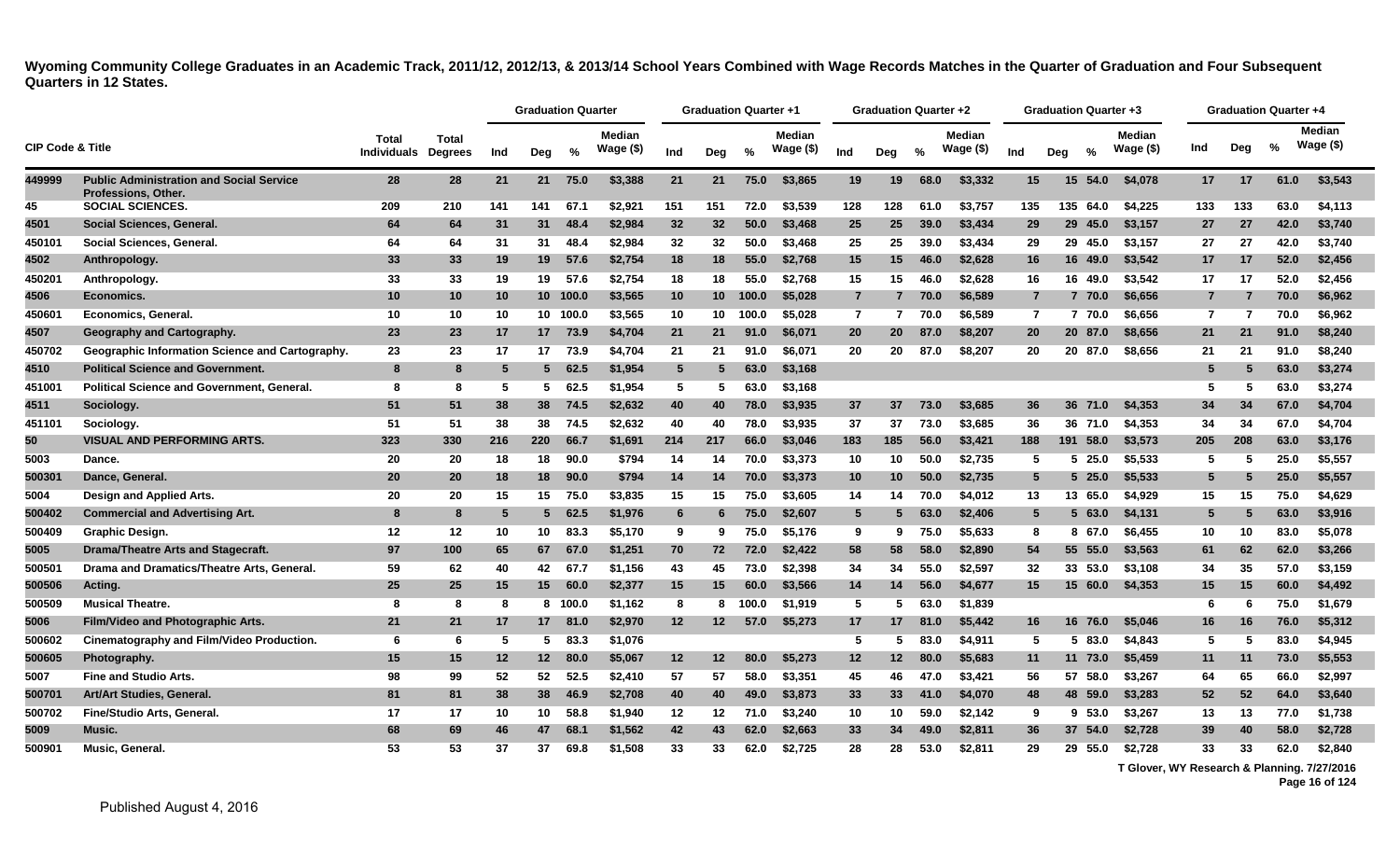|                             |                                                                                              |                                    |                         |     | <b>Graduation Quarter</b> |         |                            |     | <b>Graduation Quarter +1</b> |               |                     |                | <b>Graduation Quarter +2</b> |               |                     |                 |     | <b>Graduation Quarter +3</b> |                      |     |     | <b>Graduation Quarter +4</b> |                            |
|-----------------------------|----------------------------------------------------------------------------------------------|------------------------------------|-------------------------|-----|---------------------------|---------|----------------------------|-----|------------------------------|---------------|---------------------|----------------|------------------------------|---------------|---------------------|-----------------|-----|------------------------------|----------------------|-----|-----|------------------------------|----------------------------|
| <b>CIP Code &amp; Title</b> |                                                                                              | <b>Total</b><br><b>Individuals</b> | Total<br><b>Degrees</b> | Ind | Deg                       | %       | <b>Median</b><br>Wage (\$) | Ind | Deg                          | $\frac{0}{2}$ | Median<br>Wage (\$) | Ind            | Dea                          | $\frac{9}{6}$ | Median<br>Wage (\$) | Ind             | Deg | $\frac{6}{6}$                | Median<br>Wage $($)$ | Ind | Dea | $\frac{0}{2}$                | <b>Median</b><br>Wage (\$) |
| 500903                      | <b>Music Performance, General,</b>                                                           | 14                                 | 14                      | 8   | 8                         | 57.1    | \$1.784                    | 9   | 9                            | 64.0          | \$1,878             | 5              | 5                            | 36.0          | \$2.646             | $\overline{7}$  |     | 50.0                         | \$2.317              | 6.  | 6   | 43.0                         | \$2,089                    |
| 51                          | <b>HEALTH PROFESSIONS AND RELATED</b><br><b>PROGRAMS.</b>                                    | 332                                | 335                     | 238 | 240                       | 71.6    | \$2.865                    | 246 | 248                          | 74.0          | \$4.004             | 204            | 206                          | 62.0          | \$4.285             | 221             | 223 | 67.0                         | \$4.193              | 234 | 236 | 70.0                         | \$4.144                    |
| 5108                        | Allied Health and Medical Assisting Services.                                                | 32                                 | 32                      | 21  | 21                        | 65.6    | \$5,008                    | 25  | 25                           | 78.0          | \$8,174             | 28             | 28                           | 88.0          | \$7,280             | 27              |     | 27<br>84.0                   | \$8,778              | 28  | 28  | 88.0                         | \$9,168                    |
| 510899                      | Allied Health and Medical Assisting Services,<br>Other.                                      | 32                                 | 32                      | 21  | 21                        | 65.6    | \$5,008                    | 25  | 25                           | 78.0          | \$8,174             | 28             | 28                           | 88.0          | \$7,280             | 27              |     | 27 84.0                      | \$8,778              | 28  | 28  | 88.0                         | \$9,168                    |
| 5109                        | Allied Health Diagnostic, Intervention, and<br><b>Treatment Professions.</b>                 | 45                                 | 45                      | 32  |                           | 32 71.1 | \$2,069                    | 32  | 32 <sup>2</sup>              | 71.0          | \$3.995             | 25             | 25                           | 56.0          | \$5,365             | 25              |     | 25 56.0                      | \$5,622              | 32  | 32  | 71.0                         | \$4,983                    |
| 510907                      | Medical Radiologic Technology/Science -<br><b>Radiation Therapist.</b>                       | 24                                 | 24                      | 20  | 20                        | 83.3    | \$2,548                    | 20  | 20                           | 83.0          | \$5,380             | 17             | 17                           | 71.0          | \$5.365             | 19              |     | 19 79.0                      | \$5.406              | 19  | 19  | 79.0                         | \$5,357                    |
| 510913                      | <b>Athletic Training/Trainer.</b>                                                            | 21                                 | 21                      | 12  | 12 <sup>7</sup>           | 57.1    | \$863                      | 12  | $12 \,$                      | 57.0          | \$2.149             | 8              | 8                            | 38.0          | \$5.556             | 6               |     | 629.0                        | \$6,118              | 13  | 13  | 62.0                         | \$2,818                    |
| 5111                        | <b>Health/Medical Preparatory Programs.</b>                                                  | 146                                | 147                     | 103 | 104                       | 70.7    | \$2,130                    | 101 | 102                          | 69.0          | \$3.487             | 77             | 78                           | 53.0          | \$3,468             | 86              |     | 87<br>59.0                   | \$3.204              | 94  | 95  | 65.0                         | \$3.847                    |
| 511101                      | <b>Pre-Dentistry Studies.</b>                                                                | 10                                 | 10                      | -6  | 6                         | 60.0    | \$3,872                    | 6   | 6                            | 60.0          | \$2,201             | 5              | 5.                           | 50.0          | \$2,091             | $\overline{7}$  |     | 7 70.0                       | \$1,510              | 8   | 8   | 80.0                         | \$3,657                    |
| 511102                      | <b>Pre-Medicine/Pre-Medical Studies.</b>                                                     | 28                                 | 28                      | 23  | 23                        | 82.1    | \$3,390                    | 21  | 21                           | 75.0          | \$5,107             | 17             | 17                           | 61.0          | \$4,600             | 20              |     | 20 71.0                      | \$3,544              | 21  | 21  | 75.0                         | \$4,801                    |
| 511103                      | <b>Pre-Pharmacy Studies.</b>                                                                 | 26                                 | 26                      | 16  | 16                        | 61.5    | \$2,034                    | 16  | 16                           | 62.0          | \$4,026             | 10             | 10                           | 39.0          | \$4,738             | 18              |     | 18<br>69.0                   | \$2,821              | 20  | 20  | 77.0                         | \$2,992                    |
| 511104                      | <b>Pre-Veterinary Studies.</b>                                                               | 6                                  | 6                       |     |                           |         |                            |     |                              |               |                     |                |                              |               |                     |                 |     |                              |                      |     |     |                              |                            |
| 511107                      | <b>Pre-Occupational Therapy Studies.</b>                                                     | 16                                 | 16                      | 12  | 12 <sup>12</sup>          | 75.0    | \$1,590                    | 12  | 12                           | 75.0          | \$2,482             | 11             | 11                           | 69.0          | \$3,015             | 9               |     | 56.0                         | \$2,014              | 11  | 11  | 69.0                         | \$3,191                    |
| 511109                      | <b>Pre-Physical Therapy Studies.</b>                                                         | 16                                 | 16                      | 11  | 11                        | 68.8    | \$1,304                    | 13  | 13                           | 81.0          | \$2,672             | $\overline{7}$ | 7                            | 44.0          | \$3,645             | $\overline{7}$  |     | 744.0                        | \$4,959              | 8   | 8   | 50.0                         | \$3,845                    |
| 511199                      | Health/Medical Preparatory Programs, Other.                                                  | 35                                 | 36                      | 14  | 15                        | 41.7    | \$1,881                    | 15  | 16                           | 44.0          | \$4,495             | 15             | 16                           | 44.0          | \$3,626             | 10 <sup>1</sup> |     | 11 31.0                      | \$4,067              | 12  | 13  | 36.0                         | \$3,951                    |
| 5115                        | <b>Mental and Social Health Services and Allied</b><br><b>Professions.</b>                   | 22                                 | 22                      | 16  | 16                        | 72.7    | \$3,966                    | 15  | 15                           | 68.0          | \$4.911             | 14             | 14                           | 64.0          | \$4.973             | 14              |     | 14 64.0                      | \$5.454              | 16  | 16  | 73.0                         | \$4,183                    |
| 511501                      | <b>Substance Abuse/Addiction Counseling.</b>                                                 | 22                                 | 22 <sub>2</sub>         | 16  | 16                        | 72.7    | \$3,966                    | 15  | 15                           | 68.0          | \$4,911             | 14             | 14                           | 64.0          | \$4,973             | 14              |     | 14<br>64.0                   | \$5,454              | 16  | 16  | 73.0                         | \$4,183                    |
| 5138                        | Registered Nursing, Nursing Administration,<br><b>Nursing Research and Clinical Nursing.</b> | 8                                  | 8                       | -6  | 6.                        | 75.0    | \$1.512                    | 6   | 6                            | 75.0          | \$3,653             | 6              | 6                            | 75.0          | \$3,308             | $\overline{7}$  |     | 88.0<br>7                    | \$3.468              | 6   | 6   | 75.0                         | \$944                      |
| 513899                      | Registered Nursing, Nursing Administration,<br>Nursing Research and Clinical Nursing, Other. | 8                                  | 8                       | 6   |                           | 6 75.0  | \$1,512                    | 6   |                              | 75.0          | \$3,653             | 6              |                              | 75.0          | \$3,308             | $\overline{7}$  |     | 88.0                         | \$3,468              | 6   |     | 75.0                         | \$944                      |
| 5199                        | Health Professions and Related Clinical Sciences,<br>Other.                                  | 78                                 | 78                      | 58  | 58                        | 74.4    | \$3.492                    | 63  | 63                           | 81.0          | \$4,013             | 52             | 52                           | 67.0          | \$4,269             | 53              |     | 53 68.0                      | \$4.082              | 57  | 57  | 73.0                         | \$4.144                    |
| 519999                      | <b>Health Professions and Related Clinical Sciences,</b><br>Other.                           | 78                                 | 78                      | 58  | 58                        | 74.4    | \$3,492                    | 63  | 63                           | 81.0          | \$4,013             | 52             | 52                           | 67.0          | \$4.269             | 53              |     | 53 68.0                      | \$4,082              | 57  | 57  | 73.0                         | \$4,144                    |
| 52                          | BUSINESS, MANAGEMENT, MARKETING, AND<br><b>RELATED SUPPORT SERVICES.</b>                     | 333                                | 338                     | 239 | 242                       | 71.6    | \$4,708                    | 246 | 249                          | 74.0          | \$5,130             | 233            | 236                          | 70.0          | \$5,465             | 232             |     | 235 70.0                     | \$5,882              | 235 | 237 | 70.0                         | \$6,308                    |
| 5201                        | <b>Business/Commerce, General.</b>                                                           | 58                                 | 58                      | 42  |                           | 42 72.4 | \$4,258                    | 42  | 42                           | 72.0          | \$6,253             | 42             | 42                           | 72.0          | \$6,315             | 42              |     | 42 72.0                      | \$6,131              | 44  | 44  | 76.0                         | \$6,156                    |
| 520101                      | <b>Business/Commerce, General.</b>                                                           | 58                                 | 58                      | 42  | 42                        | 72.4    | \$4,258                    | 42  | 42                           | 72.0          | \$6,253             | 42             | 42                           | 72.0          | \$6,315             | 42              |     | 42 72.0                      | \$6,131              | 44  | 44  | 76.0                         | \$6,156                    |
| 5202                        | <b>Business Administration, Management and</b><br>Operations.                                | 175                                | 175                     | 121 | 121                       | 69.1    | \$5,162                    | 122 | $122$                        | 70.0          | \$5,294             | 123            | 123                          | 70.0          | \$5,517             | 118             |     | 118 67.0                     | \$5,901              | 114 | 114 | 65.0                         | \$6,652                    |
| 520201                      | <b>Business Administration and Management,</b><br>General.                                   | 175                                | 175                     | 121 | 121                       | 69.1    | \$5,162                    | 122 | 122                          | 70.0          | \$5.294             | 123            | 123                          | 70.0          | \$5,517             | 118             | 118 | 67.0                         | \$5.901              | 114 | 114 | 65.0                         | \$6.652                    |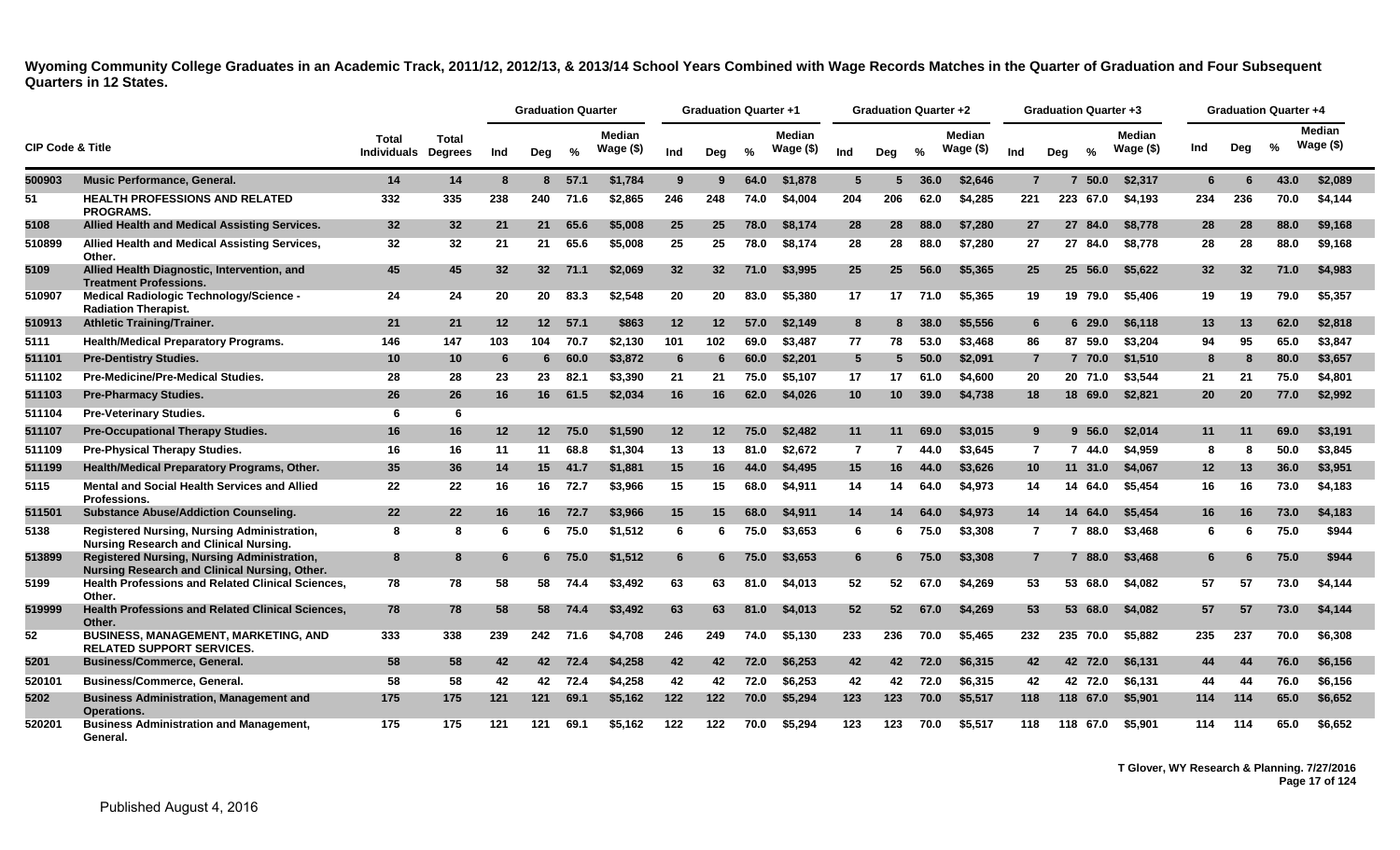|                             |                                          |                                    |                         |     | <b>Graduation Quarter</b> |         |                            |     | <b>Graduation Quarter +1</b> |      |                     |     | <b>Graduation Quarter +2</b> |      |                            |              | <b>Graduation Quarter +3</b> |               |                            |                 | <b>Graduation Quarter +4</b> |       |                     |
|-----------------------------|------------------------------------------|------------------------------------|-------------------------|-----|---------------------------|---------|----------------------------|-----|------------------------------|------|---------------------|-----|------------------------------|------|----------------------------|--------------|------------------------------|---------------|----------------------------|-----------------|------------------------------|-------|---------------------|
| <b>CIP Code &amp; Title</b> |                                          | <b>Total</b><br><b>Individuals</b> | Total<br><b>Degrees</b> | Ind | Deg                       | %       | <b>Median</b><br>Wage (\$) | Ind | Deg                          | %    | Median<br>Wage (\$) | Ind | Deg                          | %    | <b>Median</b><br>Wage (\$) | Ind          | Deg                          | $\frac{0}{0}$ | <b>Median</b><br>Wage (\$) | Ind             | Deg                          | %     | Median<br>Wage (\$) |
| 5203                        | <b>Accounting and Related Services.</b>  | 112                                | 112                     | 81  | 81                        | 72.3    | \$3,941                    | 88  | 88                           | 79.0 | \$3,680             | 73  | 73                           | 65.0 | \$4,596                    | 81           |                              | 81 72.0       | \$4,865                    | 79              | 79                           | 71.0  | \$6,006             |
| 520301                      | Accounting.                              | 112                                | 112                     | 81  | 81                        | 72.3    | \$3,941                    | 88  | 88                           | 79.0 | \$3,680             | 73  | 73                           | 65.0 | \$4,596                    | 81           |                              | 81 72.0       | \$4,865                    | 79              | 79                           | 71.0  | \$6,006             |
| 5214                        | Marketing.                               |                                    | 5                       |     |                           | 5 100.0 | \$3,094                    |     |                              |      |                     |     |                              |      |                            |              |                              |               |                            |                 |                              | 100.0 | \$2,085             |
| 521401                      | Marketing/Marketing Management, General. | C                                  |                         |     |                           | 5 100.0 | \$3,094                    |     |                              |      |                     |     |                              |      |                            |              |                              |               |                            |                 |                              | 100.0 | \$2,085             |
| 5220                        | <b>Construction Management.</b>          | 8                                  | 8                       |     |                           |         |                            |     |                              |      |                     |     |                              |      |                            | $\mathbf{a}$ |                              | 63.0          | \$3,567                    | 6.              | b                            | 75.0  | \$8,484             |
| 522001                      | <b>Construction Management.</b>          | -8                                 | 8                       |     |                           |         |                            |     |                              |      |                     |     |                              |      |                            | -5.          |                              | 63.0          | \$3,567                    | 6               |                              | 75.0  | \$8,484             |
| 54                          | HISTORY.                                 | 34                                 | 34                      | 11  | 11                        | 32.4    | \$1,815                    | 12  | 12 <sub>1</sub>              | 35.0 | \$3,033             | 8   | 8                            | 24.0 | \$2,525                    | 9            |                              | 927.0         | \$2,835                    | 12 <sub>2</sub> | 12 <sup>2</sup>              | 35.0  | \$1,438             |
| 5401                        | History.                                 | 34                                 | 34                      | 11  | 11                        | 32.4    | \$1,815                    | 12  | 12                           | 35.0 | \$3,033             | 8   |                              | 24.0 | \$2,525                    | 9            |                              | 9 27.0        | \$2,835                    | $12 \,$         | 12                           | 35.0  | \$1,438             |
| 540101                      | History, General.                        | 34                                 | 34                      | 11  | 11                        | 32.4    | \$1,815                    | 12  | 12                           | 35.0 | \$3,033             | 8   | 8                            | 24.0 | \$2,525                    | 9            |                              | 927.0         | \$2,835                    | 12 <sub>2</sub> | 12 <sup>1</sup>              | 35.0  | \$1,438             |
| ND2Dxx                      |                                          | 55                                 | 55                      | 90  | 90                        |         | \$3,371                    | 81  | 81                           |      | \$4,233             | 100 | 100                          |      | \$4,198                    | 85           | 85                           |               | \$3,764                    | 87              | 87                           |       | \$3,803             |
| ND4Dxx                      |                                          | 142                                | 142                     | 201 | 201                       |         | \$3,081                    | 197 | 197                          |      | \$3,958             | 192 | 192                          |      | \$4,028                    | 197          | 197                          |               | \$3,704                    | 186             | 187                          |       | \$3,731             |
| ND6Dxx                      |                                          | 181                                | 181                     | 265 | 265                       |         | \$2,753                    | 248 | 248                          |      | \$3,753             | 233 | 233                          |      | \$3,685                    | 239          | 239                          |               | \$3,628                    | 229             | 230                          |       | \$3,361             |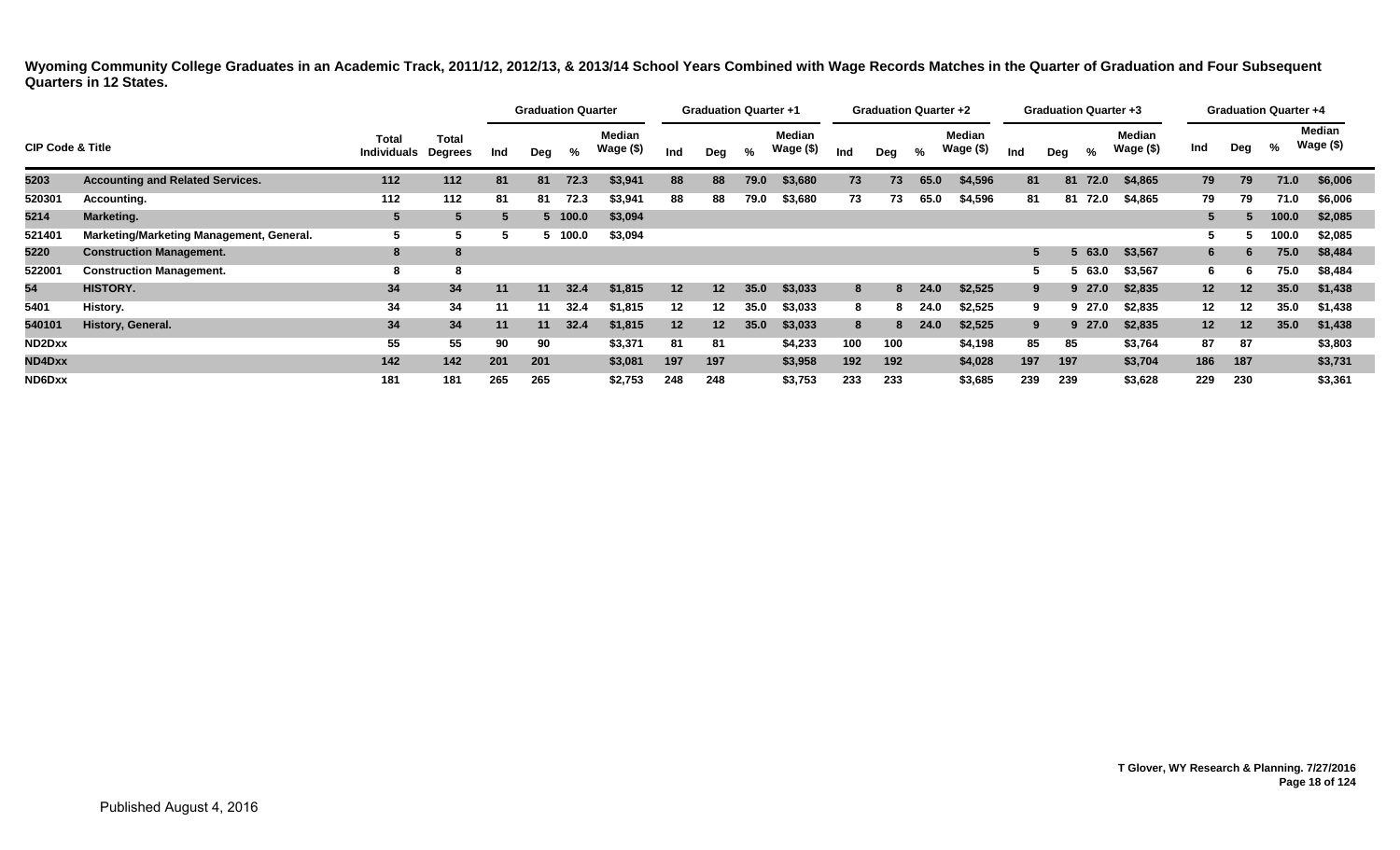<span id="page-19-0"></span>

|                             |                                                                                        |                             |                         |                | <b>Graduation Quarter</b> |        |                     |                 | <b>Graduation Quarter +1</b> |      |                     |                | <b>Graduation Quarter +2</b> |               |                     |                |     |               | Graduation Quarter +3 |              | <b>Graduation Quarter +4</b> |      |                             |
|-----------------------------|----------------------------------------------------------------------------------------|-----------------------------|-------------------------|----------------|---------------------------|--------|---------------------|-----------------|------------------------------|------|---------------------|----------------|------------------------------|---------------|---------------------|----------------|-----|---------------|-----------------------|--------------|------------------------------|------|-----------------------------|
| <b>CIP Code &amp; Title</b> |                                                                                        | Total<br><b>Individuals</b> | Total<br><b>Degrees</b> | Ind            | Deg                       | %      | Median<br>Wage (\$) | Ind             | Deg                          | %    | Median<br>Wage (\$) | Ind            | Dea                          | $\frac{0}{2}$ | Median<br>Wage (\$) | Ind            | Dea | $\frac{6}{6}$ | Median<br>Wage (\$)   | Ind          | Deg                          | %    | <b>Median</b><br>Wage $($)$ |
| All                         | <b>All CIP Codes</b>                                                                   | 2,346                       | 2,424                   | 1,555          | 1.605                     | 66.2   | \$4,055             | 1,637           | 1,688                        | 70.0 | \$5,665             | 1,625          | 1,672                        | 69.0          | \$5,843             | 1,614          |     | 1,663 69.0    | \$6,342               | 1,672 1,723  |                              | 71.0 | \$6,789                     |
| 01                          | AGRICULTURE, AGRICULTURE OPERATIONS,<br>AND RELATED SCIENCES.                          | 85                          | 90                      | 22             | 25                        | 27.8   | \$2.212             | 31              | 33                           | 37.0 | \$2,358             | 26             | 29                           | 32.0          | \$3,400             | 32             | 36  | 40.0          | \$4,298               | 39           | 44                           | 49.0 | \$4,474                     |
| 0103                        | <b>Agricultural Production Operations.</b>                                             | 52                          | 52                      | -8             |                           | 8 15.4 | \$1,956             | 15              | 15                           | 29.0 | \$2,068             | 15             | 15                           | 29.0          | \$3,477             | 19             |     | 19 37.0       | \$4,544               | 22           | 22                           | 42.0 | \$4,739                     |
| 010303                      | Aquaculture.                                                                           | 24                          | 24                      |                |                           |        |                     | 6               | 6                            | 25.0 | \$1,492             | 8              | 8                            | 33.0          | \$3,577             | 12             |     | 12 50.0       | \$5,511               | 14           | 14                           | 58.0 | \$4,968                     |
| 010307                      | Horse Husbandry/Equine Science and<br>Management.                                      | 28                          | 28                      | 8              |                           | 8 28.6 | \$1.956             | 9               | 9                            | 32.0 | \$3,215             | $\overline{7}$ | 7                            | 25.0          | \$3,400             | $\overline{7}$ |     | 725.0         | \$4,086               | 8            | 8                            | 29.0 | \$3,291                     |
| 0105                        | <b>Agricultural and Domestic Animal Services.</b>                                      | 24                          | 29                      | 14             | 17                        | 58.6   | \$2,311             | 15              | 17                           | 59.0 | \$2,455             | 9              | 12                           | 41.0          | \$3,098             | 11             |     | 15 52.0       | \$3.472               | 14           | 19                           | 66.0 | \$4,283                     |
| 010507                      | <b>Equestrian/Equine Studies.</b>                                                      | 16                          | 21                      | 8              | 11                        | 52.4   | \$400               | 10 <sup>1</sup> | $12 \,$                      | 57.0 | \$1,862             | 6              |                              | 43.0          | \$3,098             | $\overline{7}$ | 11  | 52.0          | \$2,184               | 11           | 16                           | 76.0 | \$2,410                     |
| 010599                      | Agricultural and Domestic Animal Services, Other.                                      | 10                          | 10                      | $\overline{7}$ | $\overline{7}$            | 70.0   | \$2,482             | 5               | -5                           | 50.0 | \$4,551             |                |                              |               |                     |                |     |               |                       | 5            | 5                            | 50.0 | \$5,232                     |
| 11                          | <b>COMPUTER AND INFORMATION SCIENCES AND</b><br><b>SUPPORT SERVICES.</b>               | 89                          | 94                      | 64             | 66                        | 70.2   | \$5,774             | 59              | 60                           | 64.0 | \$7,405             | 63             | 65                           | 69.0          | \$7,593             | 60             |     | 63 67.0       | \$7,177               | 62           | 64                           | 68.0 | \$7,113                     |
| 1102                        | <b>Computer Programming.</b>                                                           | 24                          | 24                      | 16             | 16                        | 66.7   | \$4.169             | 16              | 16                           | 67.0 | \$6.846             | 17             | 17                           | 71.0          | \$6.931             | 15             |     | 15 63.0       | \$7.124               | 15           | 15                           | 63.0 | \$7,914                     |
| 110201                      | Computer Programming/Programmer, General.                                              | 20                          | 20                      | 13             | 13                        | 65.0   | \$3,798             | 13              | 13                           | 65.0 | \$6,947             | 13             | 13                           | 65.0          | \$7,897             | 13             | 13  | 65.0          | \$7,124               | 13           | 13                           | 65.0 | \$7,914                     |
| 1105                        | <b>Computer Systems Analysis.</b>                                                      | 18                          | 18                      | 17             | 17                        | 94.4   | \$4,988             | 15              | 15                           | 83.0 | \$6.947             | 16             | 16                           | 89.0          | \$7,635             | 17             |     | 17 94.0       | \$7,124               | 16           | 16                           | 89.0 | \$7,689                     |
| 110501                      | <b>Computer Systems Analysis/Analyst.</b>                                              | 18                          | 18                      | 17             | 17 <sup>2</sup>           | 94.4   | \$4,988             | 15              | 15                           | 83.0 | \$6,947             | 16             | 16                           | 89.0          | \$7,635             | 17             |     | 17 94.0       | \$7,124               | 16           | 16                           | 89.0 | \$7,689                     |
| 1108                        | <b>Computer Software and Media Applications.</b>                                       | 59                          | 61                      | 38             | 39                        | 63.9   | \$3,991             | 35              | 35                           | 57.0 | \$4,032             | 38             | 38                           | 62.0          | \$5,314             | 36             |     | 37 61.0       | \$5,175               | 39           | 39                           | 64.0 | \$5,490                     |
| 110801                      | Web Page, Digital/Multimedia and Information<br><b>Resources Design.</b>               | 59                          | 61                      | 38             | 39 <sup>°</sup>           | 63.9   | \$3,991             | 35              | 35                           | 57.0 | \$4,032             | 38             | 38                           | 62.0          | \$5,314             | 36             |     | 37 61.0       | \$5,175               | 39           | 39                           | 64.0 | \$5,490                     |
| 12                          | PERSONAL AND CULINARY SERVICES.                                                        | 84                          | 84                      | 69             | 69                        | 82.1   | \$2.599             | 76              | 76                           | 91.0 | \$3.670             | 70             | 70                           | 83.0          | \$3.865             | 68             |     | 68 81.0       | \$4.158               | 68           | 68                           | 81.0 | \$4.000                     |
| 1204                        | <b>Cosmetology and Related Personal Grooming</b><br>Services.                          | 10                          | 10                      | 6              | 6.                        | 60.0   | \$1,649             | 8               | 8                            | 80.0 | \$2,703             | $\overline{7}$ | 7                            | 70.0          | \$3,782             | $\overline{7}$ |     | 7 70.0        | \$3,070               | $\mathbf{7}$ | 7                            | 70.0 | \$3,561                     |
| 120407                      | Hair Styling/Stylist and Hair Design.                                                  | 5                           | 5                       |                |                           |        |                     |                 |                              |      |                     |                |                              |               |                     |                |     |               |                       |              |                              |      |                             |
| 1205                        | <b>Culinary Arts and Related Services.</b>                                             | 74                          | 74                      | 63             | 63                        | 85.1   | \$2,624             | 68              | 68                           | 92.0 | \$3,846             | 63             | 63                           | 85.0          | \$3,945             | 61             | 61  | 82.0          | \$4,176               | 61           | 61                           | 82.0 | \$4,072                     |
| 120503                      | <b>Culinary Arts/Chef Training.</b>                                                    | 74                          | 74                      | 63             | 63                        | 85.1   | \$2.624             | 68              | 68                           | 92.0 | \$3,846             | 63             | 63                           | 85.0          | \$3.945             | 61             |     | 61 82.0       | \$4.176               | 61           | 61                           | 82.0 | \$4,072                     |
| 13                          | <b>EDUCATION.</b>                                                                      | 13                          | 13                      | -9             | 9                         | 69.2   | \$1,274             | 9               |                              | 69.0 | \$2,229             | 9              | 9                            | 69.0          | \$1,071             | 8              |     | 862.0         | \$4,045               | 10           | 10                           | 77.0 | \$3,317                     |
| 1313                        | <b>Teacher Education and Professional</b><br>Development, Specific Subject Areas.      | 12                          | 12                      | -9             | 9                         | 75.0   | \$1,274             | 9               | 9                            | 75.0 | \$2,229             | 8              | 8                            | 67.0          | \$1,943             | 8              |     | 8 67.0        | \$4,045               | 9            | 9                            | 75.0 | \$4,451                     |
| 131314                      | <b>Physical Education Teaching and Coaching.</b>                                       | 12                          | 12                      | -9             |                           | 9 75.0 | \$1,274             | 9               | 9                            | 75.0 | \$2,229             | 8              |                              | 67.0          | \$1,943             | 8              |     | 8 67.0        | \$4,045               | 9            | 9                            | 75.0 | \$4,451                     |
| 15                          | <b>ENGINEERING TECHNOLOGIES AND</b><br><b>ENGINEERING-RELATED FIELDS.</b>              | 194                         | 199                     | 160            | 163                       | 81.9   | \$6,345             | 158             | 162                          |      | 81.0 \$10,014       | 158            | 161                          | 81.0          | \$10,296            | 150            |     |               | 153 77.0 \$11,288     | 157          | 160                          | 80.0 | \$12,214                    |
| 1503                        | <b>Electrical Engineering Technologies/Technicians.</b>                                | 87                          | 87                      | 80             | 80                        | 92.0   | \$11,944            | 77              | 77                           |      | 89.0 \$14,200       | 73             | 73                           | 84.0          | \$14,353            | 73             |     |               | 73 84.0 \$15,969      | 76           | 76                           |      | 87.0 \$16,946               |
| 150303                      | <b>Electrical, Electronic and Communications</b><br>Engineering Technology/Technician. | 22                          | 22                      | 18             | 18                        | 81.8   | \$5.459             | 17              | 17                           |      | 77.0 \$10,472       | 17             | 17                           | 77.0          | \$12.833            | 16             |     |               | 16 73.0 \$10,328      | 17           | 17                           |      | 77.0 \$11.200               |
| 150399                      | <b>Electrical and Electronic Engineering</b><br>Technologies/Technicians, Other.       | 65                          | 65                      | 62             | 62                        | 95.4   | \$12.429            | 60              | 60                           | 92.0 | \$15,613            | 56             | 56                           | 86.0          | \$15,767            | 57             |     |               | 57 88.0 \$16,993      | 59           | 59                           | 91.0 | \$18,330                    |
| 1504                        | Electromechanical Instrumentation and<br>Maintenance Technologies/Technicians.         | 5                           | 5                       |                |                           |        |                     |                 |                              |      |                     |                |                              |               |                     |                |     |               |                       |              |                              |      |                             |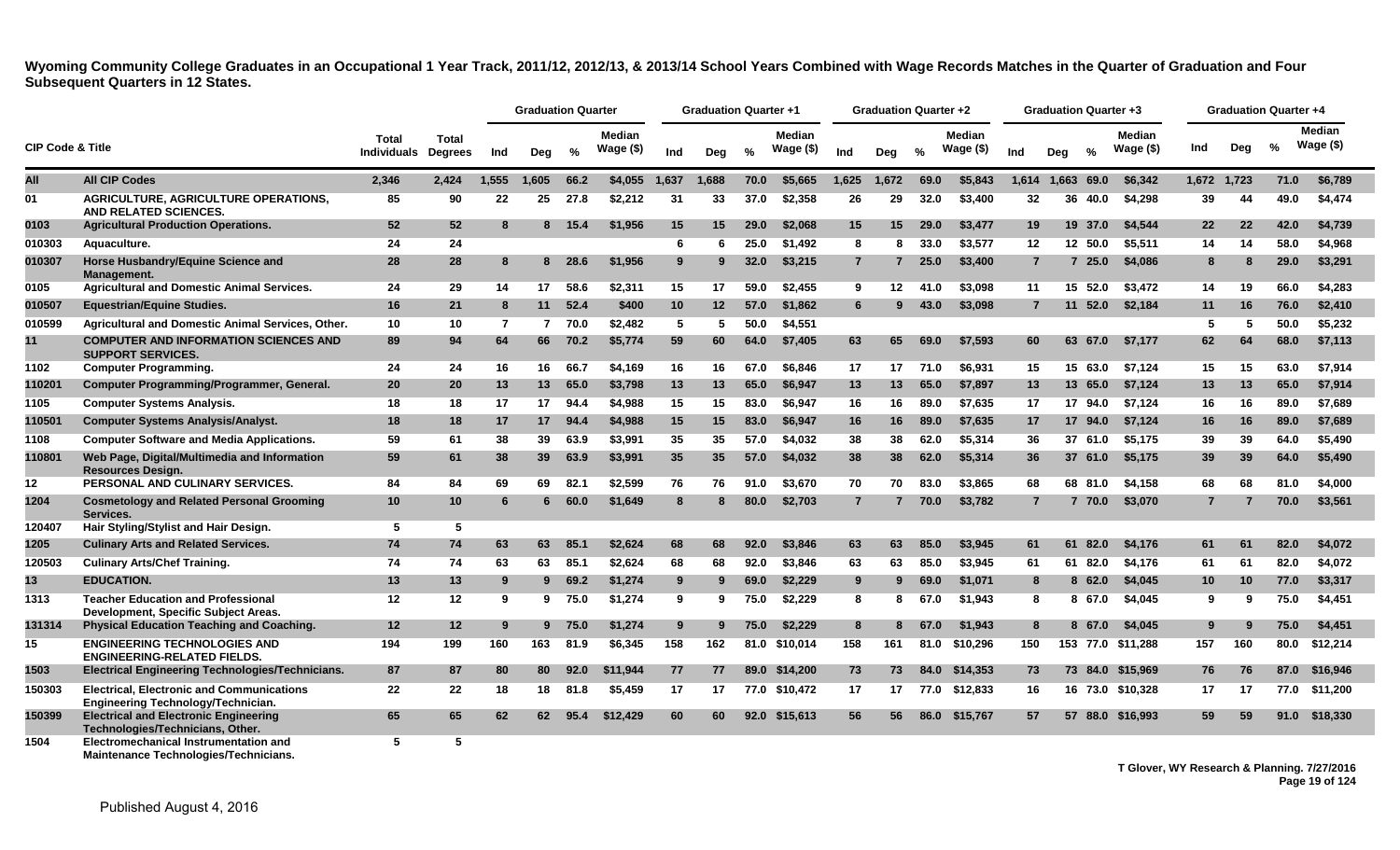|                             |                                                                                                            |                             |                         |     |     | <b>Graduation Quarter</b> |                            |                 | <b>Graduation Quarter +1</b> |               |                            |                 | <b>Graduation Quarter +2</b> |               |                             |     |                | <b>Graduation Quarter +3</b> |                             |                | <b>Graduation Quarter +4</b> |       |                      |
|-----------------------------|------------------------------------------------------------------------------------------------------------|-----------------------------|-------------------------|-----|-----|---------------------------|----------------------------|-----------------|------------------------------|---------------|----------------------------|-----------------|------------------------------|---------------|-----------------------------|-----|----------------|------------------------------|-----------------------------|----------------|------------------------------|-------|----------------------|
| <b>CIP Code &amp; Title</b> |                                                                                                            | <b>Total</b><br>Individuals | Total<br><b>Degrees</b> | Ind | Deg | %                         | <b>Median</b><br>Wage (\$) | Ind             | Deg                          | $\frac{0}{2}$ | <b>Median</b><br>Wage (\$) | Ind             | Deg                          | $\frac{1}{2}$ | <b>Median</b><br>Wage $($)$ | Ind | Deg            | $\frac{6}{6}$                | <b>Median</b><br>Wage $($)$ | Ind            | Dea                          | %     | Median<br>Wage $($)$ |
| 150405                      | Robotics Technology/Technician.                                                                            | $5\phantom{.0}$             | $5\phantom{1}$          |     |     |                           |                            |                 |                              |               |                            |                 |                              |               |                             |     |                |                              |                             |                |                              |       |                      |
| 1505                        | <b>Environmental Control Technologies/Technicians.</b>                                                     | 25                          | 26                      | 22  | 23  | 88.5                      | \$6.269                    | 21              | 22                           | 85.0          | \$9.742                    | 24              | 25                           | 96.0          | \$8,976                     | 23  |                | 24<br>92.0                   | \$12.294                    | 23             | -24                          | 92.0  | \$10,365             |
| 150503                      | <b>Energy Management and Systems</b><br>Technology/Technician.                                             | 19                          | 19                      | 16  | 16  | 84.2                      | \$3,712                    | 15              | 15                           | 79.0          | \$6,814                    | 18              | 18                           | 95.0          | \$5,890                     | 17  |                | 17 90.0                      | \$6,654                     | 17             | 17                           | 90.0  | \$7,820              |
| 150506                      | <b>Water Quality and Wastewater Treatment</b><br><b>Management and Recycling</b><br>Technology/Technician. | 6                           | $\overline{7}$          | -6  |     | 7 100.0                   | \$13,958                   | 6               |                              |               | 7 100.0 \$13,854           | 6               |                              | 7 100.0       | \$14,483                    | 6   |                |                              | 7 100.0 \$14,542            | 6              |                              | 100.0 | \$14,483             |
| 1507                        | <b>Quality Control and Safety</b><br>Technologies/Technicians.                                             | 11                          | 13                      | -8  | 9   | 69.2                      | \$7,795                    | 9               | 11                           | 85.0          | \$6,410                    | 8               | 9                            | 69.0          | \$4,194                     | 8   |                |                              | 9 69.0 \$13,260             | 9              | 10                           | 77.0  | \$13,962             |
| 150701                      | <b>Occupational Safety and Health</b><br>Technology/Technician.                                            | 11                          | 13                      | 8   | 9   | 69.2                      | \$7,795                    | 9               | 11                           | 85.0          | \$6.410                    | 8               | 9                            | 69.0          | \$4.194                     | 8   |                |                              | 9 69.0 \$13.260             | 9              | 10                           | 77.0  | \$13,962             |
| 1509                        | Mining and Petroleum Technologies/Technicians.                                                             | 6                           | 6                       | 6   |     | 6 100.0                   | \$5,206                    |                 |                              |               |                            |                 |                              |               |                             |     |                |                              |                             |                |                              |       |                      |
| 150903                      | Petroleum Technology/Technician.                                                                           | 6                           | 6                       | 6   |     | 6 100.0                   | \$5,206                    |                 |                              |               |                            |                 |                              |               |                             |     |                |                              |                             |                |                              |       |                      |
| 1512                        | <b>Computer Engineering Technologies/Technicians.</b>                                                      | 10                          | 11                      | 6   | 6.  | 54.5                      | \$9,058                    | 6               |                              | 55.0          | \$9,169                    | 6               |                              | 55.0          | \$9,364                     |     |                | 46.0                         | \$9,748                     |                |                              | 55.0  | \$9,496              |
| 151202                      | <b>Computer Technology/Computer Systems</b><br>Technology.                                                 | 10                          | 11                      | 6   |     | 6, 54.5                   | \$9,058                    | 6               | 6                            | 55.0          | \$9,169                    | 6               | 6                            | 55.0          | \$9,364                     | -5  |                | 5 46.0                       | \$9,748                     | 6              |                              | 55.0  | \$9,496              |
| 1513                        | <b>Drafting/Design Engineering</b><br>Technologies/Technicians.                                            | 45                          | 46                      | 32  |     | 33 71.7                   | \$3,354                    | 33              | 34                           | 74.0          | \$5,816                    | 35              | 36                           | 78.0          | \$6,563                     | 29  |                | 30 65.0                      | \$8,274                     | 31             | 32                           | 70.0  | \$8,140              |
| 151301                      | Drafting and Design Technology/Technician,<br>General.                                                     | 11                          | 11                      | 9   | 9   | 81.8                      | \$3,088                    | $\overline{7}$  |                              | 64.0          | \$5,530                    | 8               | 8                            | 73.0          | \$6,020                     | 6   |                | 6 55.0                       | \$5,810                     | $\overline{7}$ |                              | 64.0  | \$5,409              |
| 151302                      | <b>CAD/CADD Drafting and/or Design</b><br>Technology/Technician.                                           | 21                          | 21                      | 12  |     | 12 57.1                   | \$2,514                    | 15              | 15                           | 71.0          | \$5,184                    | 15              | 15                           | 71.0          | \$5,461                     | 13  |                | 13 62.0                      | \$6,790                     | 14             | 14                           | 67.0  | \$6,796              |
| 151306                      | <b>Mechanical Drafting and Mechanical Drafting</b><br>CAD/CADD.                                            | 13                          | 13                      | 11  | 11  | 84.6                      | \$6,297                    | 11              | 11                           | 85.0          | \$10,082                   | $12 \,$         | 12 <sub>2</sub>              | 92.0          | \$10,319                    | 10  |                | 10 77.0                      | \$10,342                    | 10             | 10                           | 77.0  | \$10,099             |
| 22                          | <b>LEGAL PROFESSIONS AND STUDIES.</b>                                                                      | $\overline{7}$              | $\overline{7}$          | -5  |     | $5$ 71.4                  | \$5,232                    |                 |                              |               |                            | $5^{\circ}$     | 5.                           | 71.0          | \$8,400                     | 5   |                | 5 71.0                       | \$8,400                     | 6              |                              | 86.0  | \$3,498              |
| 2203                        | <b>Legal Support Services.</b>                                                                             | $\overline{7}$              | $\overline{7}$          | -5  |     | $5$ 71.4                  | \$5,232                    |                 |                              |               |                            | 5               | 5.                           | 71.0          | \$8,400                     | -5  |                | 5 71.0                       | \$8,400                     | 6              | 6                            | 86.0  | \$3,498              |
| 220302                      | Legal Assistant/Paralegal.                                                                                 | $\overline{7}$              | $\overline{7}$          | -5  |     | 5 71.4                    | \$5,232                    |                 |                              |               |                            | $5^{\circ}$     | 5                            | 71.0          | \$8,400                     |     | 5              | 5 71.0                       | \$8,400                     | 6              | 6                            | 86.0  | \$3,498              |
| 23                          | <b>ENGLISH LANGUAGE AND</b><br><b>LITERATURE/LETTERS.</b>                                                  | 5                           | 5                       |     |     |                           |                            |                 |                              |               |                            |                 |                              |               |                             |     |                |                              |                             |                |                              |       |                      |
| 2313                        | <b>Rhetoric and Composition/Writing Studies.</b>                                                           | 5                           | 5                       |     |     |                           |                            |                 |                              |               |                            |                 |                              |               |                             |     |                |                              |                             |                |                              |       |                      |
| 231302                      | <b>Creative Writing.</b>                                                                                   | 5                           | 5                       |     |     |                           |                            |                 |                              |               |                            |                 |                              |               |                             |     |                |                              |                             |                |                              |       |                      |
| 24                          | <b>LIBERAL ARTS AND SCIENCES, GENERAL</b><br><b>STUDIES AND HUMANITIES.</b>                                | 21                          | 21                      | 6   |     | $6\quad 28.6$             | \$2,375                    | 6               | 6                            | 29.0          | \$2,861                    | 6               | 6                            | 29.0          | \$2,799                     |     |                | 33.0<br>7                    | \$2,326                     |                |                              | 33.0  | \$4,331              |
| 2401                        | Liberal Arts and Sciences, General Studies and<br><b>Humanities.</b>                                       | 21                          | 21                      | -6  |     | $6\quad 28.6$             | \$2,375                    | 6               | 6                            | 29.0          | \$2,861                    | 6               | 6.                           | 29.0          | \$2,799                     |     | $\overline{7}$ | 7 33.0                       | \$2,326                     | $\overline{7}$ |                              | 33.0  | \$4,331              |
| 240101                      | <b>Liberal Arts and Sciences/Liberal Studies.</b>                                                          | 20                          | 20                      | -5  |     | 525.0                     | \$2,318                    | $5\phantom{.0}$ |                              | 25.0          | \$2,412                    | $5\phantom{.0}$ | 5                            | 25.0          | \$2,604                     | 6   |                | 630.0                        | \$1,616                     | 6              |                              | 30.0  | \$3,962              |
| 31                          | PARKS, RECREATION, LEISURE, AND FITNESS<br><b>STUDIES.</b>                                                 | 25                          | 25                      | 18  | 18  | 72.0                      | \$2,262                    | 18              | 18                           | 72.0          | \$3,993                    | 9               | 9                            | 36.0          | \$4,359                     | 11  |                | 11 44.0                      | \$3,294                     | 13             | 13                           | 52.0  | \$4,378              |
| 3101                        | Parks, Recreation and Leisure Studies.                                                                     | 12                          | 12                      | 9   | 9   | 75.0                      | \$2,324                    | 8               |                              | 67.0          | \$4,261                    | $\overline{7}$  |                              | 58.0          | \$4,211                     | 8   |                | 8 67.0                       | \$2,786                     | 10             | 10                           | 83.0  | \$3,686              |

**T Glover, WY Research & Planning. 7/27/2016 Page 20 of 124**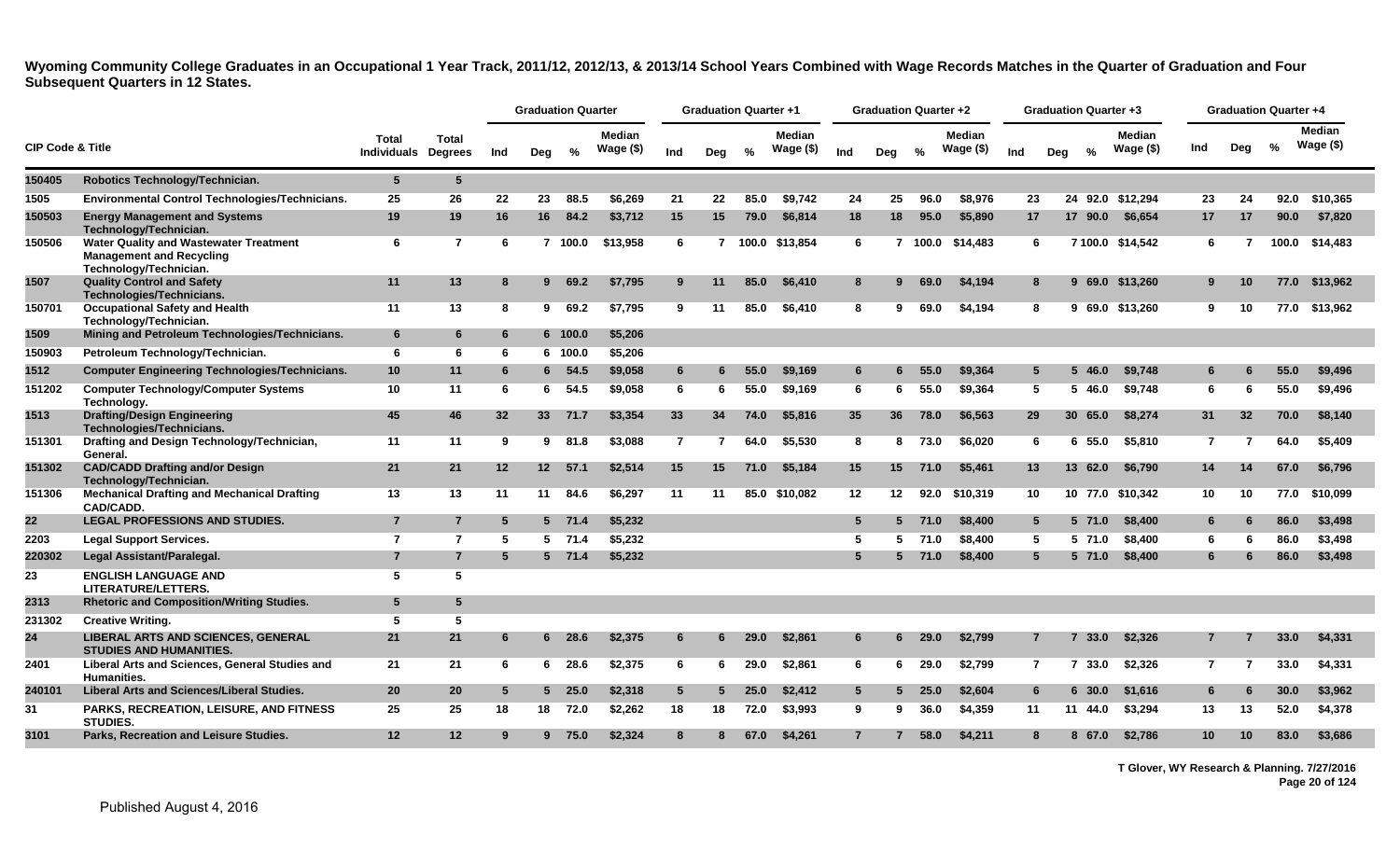|                             |                                                                                                       |                             |                                |     | <b>Graduation Quarter</b> |          |                            |                | <b>Graduation Quarter +1</b> |         |                            |                | <b>Graduation Quarter +2</b> |          |                            |     |                | <b>Graduation Quarter +3</b> |                            |                 | <b>Graduation Quarter +4</b> |       |                            |
|-----------------------------|-------------------------------------------------------------------------------------------------------|-----------------------------|--------------------------------|-----|---------------------------|----------|----------------------------|----------------|------------------------------|---------|----------------------------|----------------|------------------------------|----------|----------------------------|-----|----------------|------------------------------|----------------------------|-----------------|------------------------------|-------|----------------------------|
| <b>CIP Code &amp; Title</b> |                                                                                                       | Total<br><b>Individuals</b> | <b>Total</b><br><b>Degrees</b> | Ind | Deg                       | %        | <b>Median</b><br>Wage (\$) | Ind            | Dea                          | $\%$    | <b>Median</b><br>Wage (\$) | Ind            | Deg                          | $\%$     | <b>Median</b><br>Wage (\$) | Ind | Dea            | $\%$                         | <b>Median</b><br>Wage (\$) | Ind             | Deg                          | %     | <b>Median</b><br>Wage (\$) |
| 310101                      | Parks, Recreation and Leisure Studies.                                                                | 12                          | 12                             | 9   |                           | 975.0    | \$2,324                    | 8              | 8                            | 67.0    | \$4,261                    | $\overline{7}$ | $\overline{7}$               | 58.0     | \$4,211                    | 8   |                | 67.0<br>8                    | \$2,786                    | 10 <sup>1</sup> | 10                           | 83.0  | \$3,686                    |
| 3105                        | <b>Health and Physical Education/Fitness.</b>                                                         | 14                          | 14                             | 10  | 10 <sup>1</sup>           | 71.4     | \$2,024                    | 11             | 11                           | 79.0    | \$2,622                    |                |                              |          |                            |     |                |                              |                            |                 |                              |       |                            |
| 310501                      | <b>Health and Physical Education/Fitness, General.</b>                                                | 6                           | 6                              | 5   | 5.                        | 83.3     | \$3,131                    | 5              | 5                            | 83.0    | \$7.567                    |                |                              |          |                            |     |                |                              |                            |                 |                              |       |                            |
| 310505                      | Kinesiology and Exercise Science.                                                                     | -8                          | 8                              | -5  | $5^{\circ}$               | 62.5     | \$1,348                    | 6              | 6                            | 75.0    | \$1,024                    |                |                              |          |                            |     |                |                              |                            |                 |                              |       |                            |
| 41                          | <b>SCIENCE TECHNOLOGIES/TECHNICIANS.</b>                                                              | 45                          | 45                             | 33  | 33                        | 73.3     | \$3,621                    | 34             | 34                           | 76.0    | \$9.147                    | 34             | 34                           | 76.0     | \$12.005                   | 33  |                |                              | 33 73.0 \$12.220           | 29              | 29                           | 64.0  | \$13,179                   |
| 4103                        | <b>Physical Science Technologies/Technicians.</b>                                                     | 45                          | 45                             | 33  | 33 <sup>2</sup>           | 73.3     | \$3,621                    | 34             | 34                           | 76.0    | \$9,147                    | 34             | 34                           | 76.0     | \$12,005                   | 33  |                |                              | 33 73.0 \$12,220           | 29              | 29                           | 64.0  | \$13,179                   |
| 410303                      | <b>Chemical Process Technology.</b>                                                                   | 45                          | 45                             | 33  | 33                        | 73.3     | \$3,621                    | 34             | 34                           | 76.0    | \$9,147                    | 34             | 34                           | 76.0     | \$12,005                   | 33  |                |                              | 33 73.0 \$12,220           | 29              | 29                           | 64.0  | \$13,179                   |
| 43                          | HOMELAND SECURITY, LAW ENFORCEMENT,<br><b>FIREFIGHTING AND RELATED PROTECTIVE</b><br><b>SERVICES.</b> | 107                         | 107                            | 85  | 85                        | 79.4     | \$4,546                    | 84             | 84                           | 79.0    | \$6.417                    | 80             | 80                           | 75.0     | \$6.602                    | 77  |                | 77 72.0                      | \$7,760                    | 78              | 78                           | 73.0  | \$9,003                    |
| 4301                        | <b>Criminal Justice and Corrections.</b>                                                              | 16                          | 16                             | 16  |                           | 16 100.0 | \$3,891                    | 16             | 16                           | 100.0   | \$3,461                    | 14             | 14                           | 88.0     | \$5,055                    | 14  |                | 14 88.0                      | \$5,389                    | 15              | 15                           | 94.0  | \$4,609                    |
| 430104                      | <b>Criminal Justice/Safety Studies.</b>                                                               | 16                          | 16                             | 16  |                           | 16 100.0 | \$3,891                    | 16             | 16                           | 100.0   | \$3,461                    | 14             | 14                           | 88.0     | \$5,055                    | 14  |                | 14 88.0                      | \$5,389                    | 15              | 15                           | 94.0  | \$4,609                    |
| 4302                        | <b>Fire Protection.</b>                                                                               | 91                          | 91                             | 69  | 69                        | 75.8     | \$5.158                    | 68             | 68                           | 75.0    | \$7.314                    | 66             | 66                           | 73.0     | \$7.890                    | 63  |                | 63 69.0                      | \$9.065                    | 63              | 63                           | 69.0  | \$10,270                   |
| 430203                      | Fire Science/Fire-fighting.                                                                           | 91                          | 91                             | 69  | 69                        | 75.8     | \$5,158                    | 68             | 68                           | 75.0    | \$7,314                    | 66             | 66                           | 73.0     | \$7,890                    | 63  |                | 63 69.0                      | \$9,065                    | 63              | 63                           | 69.0  | \$10,270                   |
| 45                          | <b>SOCIAL SCIENCES.</b>                                                                               | 37                          | 37                             | 26  | 26                        | 70.3     | \$4,563                    | 29             | 29                           | 78.0    | \$5,415                    | 27             | 27                           | 73.0     | \$6.604                    | 29  |                | 29 78.0                      | \$6.517                    | 31              | 31                           | 84.0  | \$6,748                    |
| 4507                        | Geography and Cartography.                                                                            | 37                          | 37                             | 26  | 26 <sup>2</sup>           | 70.3     | \$4,563                    | 29             | 29                           | 78.0    | \$5,415                    | 27             | 27                           | 73.0     | \$6,604                    | 29  |                | 29 78.0                      | \$6,517                    | 31              | 31                           | 84.0  | \$6,748                    |
| 450702                      | Geographic Information Science and Cartography.                                                       | 37                          | 37                             | -26 | 26                        | 70.3     | \$4,563                    | 29             | 29                           | 78.0    | \$5,415                    | 27             | 27                           | 73.0     | \$6,604                    | 29  |                | 29 78.0                      | \$6,517                    | 31              | 31                           | 84.0  | \$6,748                    |
| 46                          | <b>CONSTRUCTION TRADES.</b>                                                                           | 40                          | 40                             | 26  | 26 <sup>°</sup>           | 65.0     | \$3,900                    | 19             | 19                           | 48.0    | \$5,668                    | 16             | 16.                          | 40.0     | \$7,290                    | 27  |                | 27 68.0                      | \$4,017                    | 21              | 21                           | 53.0  | \$8,551                    |
| 4602                        | Carpenters.                                                                                           | -6                          | 6                              |     |                           |          |                            |                |                              |         |                            |                |                              |          |                            |     |                |                              |                            |                 |                              |       |                            |
| 460201                      | Carpentry/Carpenter.                                                                                  | 6                           | 6                              |     |                           |          |                            |                |                              |         |                            |                |                              |          |                            |     |                |                              |                            |                 |                              |       |                            |
| 4603                        | <b>Electrical and Power Transmission Installers.</b>                                                  | $\overline{7}$              | $\overline{7}$                 | -7  |                           | 7 100.0  | \$11,251                   | $\overline{7}$ |                              |         | 100.0 \$11,085             | $\overline{7}$ |                              | 7, 100.0 | \$18.192                   |     | $\overline{7}$ |                              | 7 100.0 \$14,049           | $\overline{7}$  |                              | 100.0 | \$14,742                   |
| 460302                      | Electrician.                                                                                          | $\overline{7}$              | $\overline{7}$                 | -7  |                           | 7 100.0  | \$11,251                   | $\overline{7}$ |                              | 7 100.0 | \$11,085                   | $\overline{7}$ |                              | 7 100.0  | \$18,192                   |     | $\overline{7}$ |                              | 7 100.0 \$14,049           | $\overline{7}$  |                              | 100.0 | \$14,742                   |
| 4604                        | <b>Building/Construction Finishing, Management,</b><br>and Inspection.                                | 14                          | 14                             | 14  |                           | 14 100.0 | \$2,788                    | 12             | 12                           | 86.0    | \$4,562                    | 9              | 9                            | 64.0     | \$1,645                    | 9   |                | 964.0                        | \$2,441                    | 9               | -9                           | 64.0  | \$5,601                    |
| 460415                      | <b>Building Construction Technology.</b>                                                              | 14                          | 14                             | 14  |                           | 14 100.0 | \$2,788                    | 12             | $12 \,$                      | 86.0    | \$4,562                    | 9              | 9                            | 64.0     | \$1,645                    |     | 9              | 64.0<br>9                    | \$2,441                    | 9               |                              | 64.0  | \$5,601                    |
| 4699                        | <b>Construction Trades, Other.</b>                                                                    | 9                           | 9                              | 5   | 5.                        | 55.6     | \$2,000                    |                |                              |         |                            |                |                              |          |                            | 5   |                | 56.0                         | \$4,472                    | 5               | 5                            | 56.0  | \$8,565                    |
| 469999                      | <b>Construction Trades, Other.</b>                                                                    | -9                          | 9                              |     | $5^{\circ}$               | 55.6     | \$2,000                    |                |                              |         |                            |                |                              |          |                            | 5   |                | 56.0                         | \$4,472                    | 5               |                              | 56.0  | \$8,565                    |
| 47                          | <b>MECHANIC AND REPAIR</b><br><b>TECHNOLOGIES/TECHNICIANS.</b>                                        | 346                         | 354                            | 277 | 284                       | 80.2     | \$5,816                    | 284            | 292                          | 83.0    | \$8,122                    | 283            | 291                          | 82.0     | \$9,440                    | 278 |                | 286 81.0                     | \$9,762                    | 278             | 285                          |       | 81.0 \$10,208              |
| 4701                        | <b>Electrical/Electronics Maintenance and Repair</b><br>Technology.                                   | 56                          | 56                             | 44  | 44                        | 78.6     | \$9,071                    | 46             | 46                           |         | 82.0 \$11,232              | 47             | 47                           | 84.0     | \$13,381                   | 45  |                |                              | 45 80.0 \$14,631           | 47              | 47                           | 84.0  | \$13,933                   |
| 470101                      | Electrical/Electronics Equipment Installation and<br>Repair, General.                                 | 31                          | 31                             | 27  | 27                        | 87.1     | \$16,677                   | 30             | 30                           |         | 97.0 \$19,329              | 30             | 30                           | 97.0     | \$18,838                   | 29  |                |                              | 29 94.0 \$17,226           | 30              | 30                           | 97.0  | \$19,768                   |
| 470104                      | <b>Computer Installation and Repair</b><br>Technology/Technician.                                     | 25                          | 25                             | 17  | 17 <sup>2</sup>           | 68.0     | \$4,025                    | 16             | 16.                          | 64.0    | \$6,324                    | 17             | 17                           | 68.0     | \$6,870                    | 16  |                | 16 64.0                      | \$7,150                    | 17              | 17                           | 68.0  | \$7,222                    |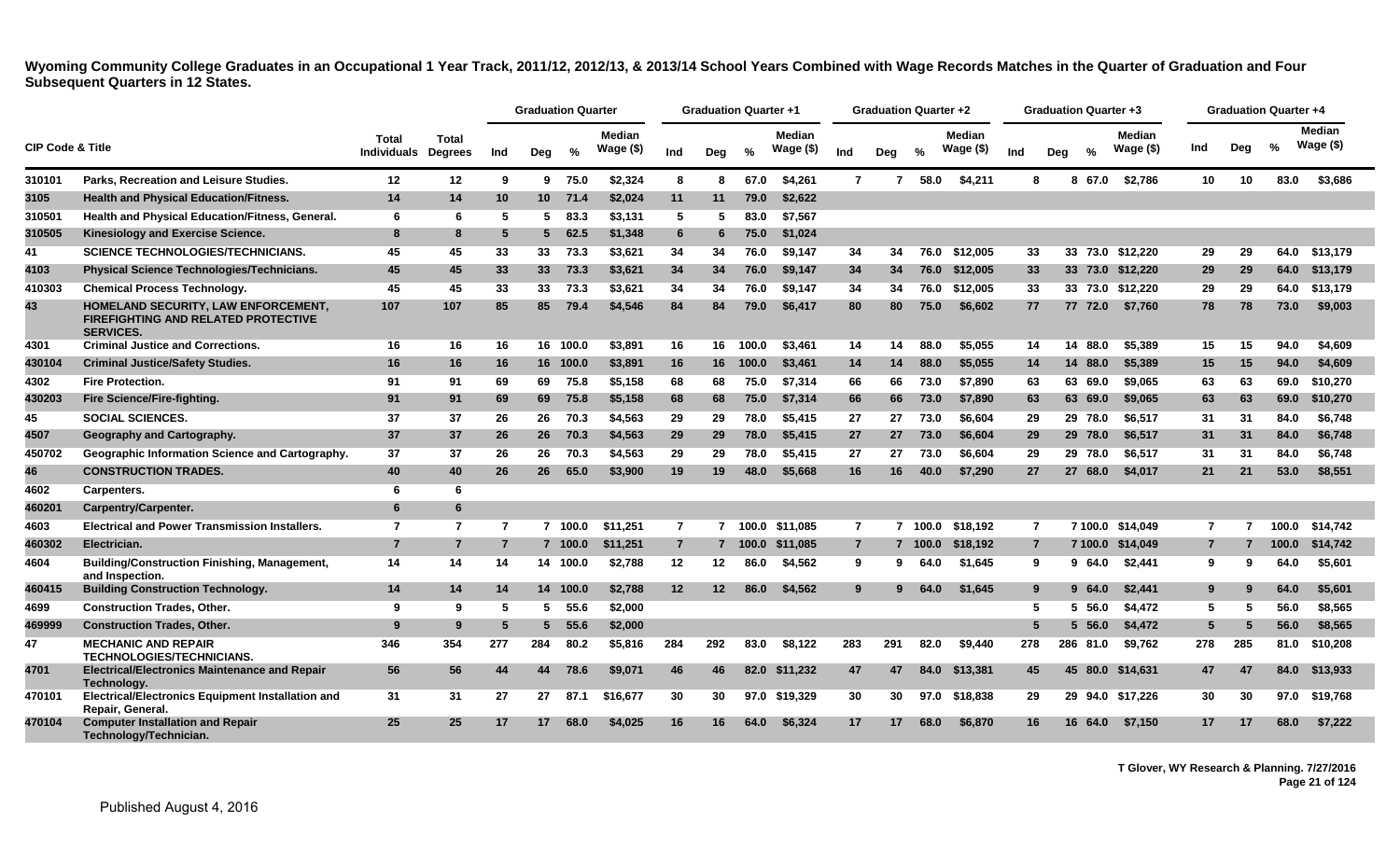|                             |                                                                                                                            |                                     |                 |                   | <b>Graduation Quarter</b> |         |                            |                | <b>Graduation Quarter +1</b> |       |                            |                | <b>Graduation Quarter +2</b> |         |                            |                | <b>Graduation Quarter +3</b> |          |                            |                | <b>Graduation Quarter +4</b> |      |                     |
|-----------------------------|----------------------------------------------------------------------------------------------------------------------------|-------------------------------------|-----------------|-------------------|---------------------------|---------|----------------------------|----------------|------------------------------|-------|----------------------------|----------------|------------------------------|---------|----------------------------|----------------|------------------------------|----------|----------------------------|----------------|------------------------------|------|---------------------|
| <b>CIP Code &amp; Title</b> |                                                                                                                            | Total<br><b>Individuals Degrees</b> | <b>Total</b>    | Ind               | Dea                       | %       | <b>Median</b><br>Wage (\$) | Ind            | Deg                          | %     | <b>Median</b><br>Wage (\$) | Ind            | Dea                          | $\%$    | <b>Median</b><br>Wage (\$) | Ind            | Dea                          | %        | <b>Median</b><br>Wage (\$) | Ind            | Deg                          | %    | Median<br>Wage (\$) |
| 4702                        | Heating, Air Conditioning, Ventilation and<br>Refrigeration Maintenance Technology/Technician<br>(HAC, HACR, HVAC, HVACR). | 6                                   | 6               | 6                 |                           | 6 100.0 | \$2,461                    | 6              | 6                            | 100.0 | \$7,314                    | 6              | 6                            | 100.0   | \$8,611                    | 5              |                              | 5 83.0   | \$5,727                    | 5              | 5                            | 83.0 | \$7,429             |
| 470201                      | Heating, Air Conditioning, Ventilation and<br><b>Refrigeration Maintenance</b><br>Technology/Technician.                   | 6                                   | 6               | 6                 |                           | 6 100.0 | \$2,461                    | 6              | 6.                           | 100.0 | \$7,314                    | 6              |                              | 6 100.0 | \$8,611                    | 5              |                              | 5 83.0   | \$5.727                    |                |                              | 83.0 | \$7,429             |
| 4703                        | <b>Heavy/Industrial Equipment Maintenance</b><br>Technologies.                                                             | 32                                  | $32\phantom{a}$ | 27                | 27                        | 84.4    | \$20,754                   | 29             | 29                           |       | 91.0 \$20,036              | 27             | 27                           | 84.0    | \$21,628                   | 28             |                              |          | 28 88.0 \$18,718           | 28             | 28                           | 88.0 | \$22,478            |
| 470303                      | <b>Industrial Mechanics and Maintenance</b><br>Technology.                                                                 | 32                                  | 32              | 27                | 27                        | 84.4    | \$20,754                   | 29             | 29                           | 91.0  | \$20,036                   | 27             | 27                           | 84.0    | \$21,628                   | 28             |                              | 28 88.0  | \$18,718                   | 28             | 28                           | 88.0 | \$22,478            |
| 4706                        | Vehicle Maintenance and Repair Technologies.                                                                               | 249                                 | 256             | 197               | 203                       | 79.3    | \$5.157                    | 201            | 208                          | 81.0  | \$7.357                    | 201            | 208                          | 81.0    | \$8.456                    | 197            |                              | 204 80.0 | \$8.135                    | 196            | 202                          | 79.0 | \$8,425             |
| 470603                      | <b>Autobody/Collision and Repair</b><br>Technology/Technician.                                                             | 33                                  | 33              | 23                | 23                        | 69.7    | \$3,637                    | 27             | 27                           | 82.0  | \$4,781                    | 27             | 27                           | 82.0    | \$4,753                    | 25             |                              | 25 76.0  | \$5,564                    | 24             | 24                           | 73.0 | \$6,056             |
| 470604                      | <b>Automobile/Automotive Mechanics</b><br>Technology/Technician.                                                           | 49                                  | 51              | 37                | 38                        | 74.5    | \$3.913                    | 38             | 40                           | 78.0  | \$5.118                    | 39             | 41                           | 80.0    | \$5.760                    | 35             |                              | 37 73.0  | \$5.564                    | 36             | 38                           | 75.0 | \$6.112             |
| 470605                      | Diesel Mechanics Technology/Technician.                                                                                    | 167                                 | 167             | 137               | 137                       | 82.0    | \$6,321                    | 138            | 138                          | 83.0  | \$9,610                    | 135            | 135                          | 81.0    | \$10.649                   | 137            |                              | 137 82.0 | \$10,866                   | 133            | 133                          | 80.0 | \$11,751            |
| 4799                        | Mechanic and Repair Technologies/Technicians,<br>Other.                                                                    | 16                                  | 16              | 15                | 15                        | 93.8    | \$25,379                   | 15             | 15                           | 94.0  | \$23,466                   | 14             | 14                           | 88.0    | \$22,538                   | 15             |                              | 15 94.0  | \$25,753                   | 15             | 15                           | 94.0 | \$23,956            |
| 479999                      | Mechanic and Repair Technologies/Technicians,<br>Other.                                                                    | 16                                  | 16              | 15                | 15                        | 93.8    | \$25,379                   | 15             | 15                           | 94.0  | \$23,466                   | 14             | 14                           | 88.0    | \$22.538                   | 15             |                              | 15 94.0  | \$25.753                   | 15             | 15                           | 94.0 | \$23,956            |
| 48                          | <b>PRECISION PRODUCTION.</b>                                                                                               | 320                                 | 336             | 160               | 173                       | 51.5    | \$3,542                    | 202            | 216                          | 64.0  | \$6,603                    | 192            | 204                          | 61.0    | \$7,616                    | 200            | 211                          | 63.0     | \$7,621                    | 205            | 219                          | 65.0 | \$7,097             |
| 4805                        | <b>Precision Metal Working.</b>                                                                                            | 320                                 | 336             | 160               | 173                       | 51.5    | \$3,542                    | 202            | 216                          | 64.0  | \$6,603                    | 192            | 204                          | 61.0    | \$7,616                    | 200            | 211                          | 63.0     | \$7,621                    | 205            | 219                          | 65.0 | \$7,097             |
| 480501                      | <b>Machine Tool Technology/Machinist.</b>                                                                                  | 38                                  | 38              | 26                | 26                        | 68.4    | \$4,592                    | 29             | 29                           | 76.0  | \$8,432                    | 26             | 26                           | 68.0    | \$10,880                   | 33             |                              | 33 87.0  | \$8,693                    | 28             | 28                           | 74.0 | \$9,444             |
| 480503                      | <b>Machine Shop Technology/Assistant.</b>                                                                                  | 23                                  | 23              | 14                | 14                        | 60.9    | \$3,234                    | 19             | 19                           | 83.0  | \$9,994                    | 19             | 19                           | 83.0    | \$9,835                    | 17             |                              | 17 74.0  | \$10,272                   | 15             | 15                           | 65.0 | \$11,188            |
| 480508                      | Welding Technology/Welder.                                                                                                 | 265                                 | 277             | 126               | 135                       | 48.7    | \$3,432                    | 160            | 170                          | 61.0  | \$6,212                    | 153            | 161                          | 58.0    | \$7,223                    | 155            |                              | 163 59.0 | \$7,289                    | 167            | 178                          | 64.0 | \$6,420             |
| 50                          | <b>VISUAL AND PERFORMING ARTS.</b>                                                                                         | 32                                  | 32              | 21                | 21                        | 65.6    | \$1,549                    | 22             | 22                           | 69.0  | \$3,492                    | 20             | 20                           | 63.0    | \$3,427                    | 20             |                              | 20 63.0  | \$3,285                    | 19             | 19                           | 59.0 | \$4,250             |
| 5004                        | Design and Applied Arts.                                                                                                   | 22                                  | 22              | 13                | 13                        | 59.1    | \$1,373                    | 15             | 15                           | 68.0  | \$3,098                    | 12             | 12                           | 55.0    | \$4,084                    | 13             |                              | 13 59.0  | \$3,220                    | 12             | 12                           | 55.0 | \$4,020             |
| 500406                      | <b>Commercial Photography.</b>                                                                                             | 21                                  | 21              | 12                |                           | 12 57.1 | \$1,365                    | 14             | 14                           | 67.0  | \$2,618                    | 11             | 11                           | 52.0    | \$3,399                    | 12             |                              | 12 57.0  | \$3,078                    | 11             | 11                           | 52.0 | \$3,617             |
| 5009                        | Music.                                                                                                                     | 10                                  | 10              | 8                 | 8                         | 80.0    | \$2,467                    | $\overline{7}$ | 7                            | 70.0  | \$4,215                    | 8              | 8                            | 80.0    | \$3,374                    | $\overline{7}$ |                              | 7 70.0   | \$3,351                    | 7              | -7                           | 70.0 | \$4,250             |
| 500901                      | Music, General.                                                                                                            | 10                                  | 10              | 8                 | 8                         | 80.0    | \$2,467                    | $\overline{7}$ | $\overline{7}$               | 70.0  | \$4,215                    | 8              | 8                            | 80.0    | \$3,374                    | $\overline{7}$ |                              | 7 70.0   | \$3,351                    | $\overline{7}$ |                              | 70.0 | \$4,250             |
| 51                          | <b>HEALTH PROFESSIONS AND RELATED</b><br><b>PROGRAMS.</b>                                                                  | 800                                 | 804             | 511               | 514                       | 63.9    | \$3,449                    | 536            | 539                          | 67.0  | \$4,531                    | 557            | 560                          | 70.0    | \$4,401                    | 554            |                              | 556 69.0 | \$5,041                    | 586            | 588                          | 73.0 | \$5,472             |
| 5106                        | <b>Dental Support Services and Allied Professions.</b>                                                                     | 21                                  | 21              | 12                | 12 <sup>12</sup>          | 57.1    | \$4,837                    | 12             | $12 \,$                      | 57.0  | \$5,040                    | 15             | 15                           | 71.0    | \$5,281                    | 14             |                              | 14 67.0  | \$5,472                    | 13             | 13                           | 62.0 | \$4,271             |
| 510601                      | <b>Dental Assisting/Assistant.</b>                                                                                         | 21                                  | -21             | $12 \,$           | 12                        | 57.1    | \$4.837                    | 12             | 12                           | 57.0  | \$5.040                    | 15             | 15                           | 71.0    | \$5,281                    | 14             |                              | 14 67.0  | \$5,472                    | 13             | 13                           | 62.0 | \$4,271             |
| 5107                        | <b>Health and Medical Administrative Services.</b>                                                                         | 25                                  | 26              | $12 \overline{ }$ | 13 <sup>13</sup>          | 50.0    | \$4,200                    | 17             | 18                           | 69.0  | \$5,248                    | 19             | 20                           | 77.0    | \$6,289                    | 18             |                              | 18 69.0  | \$5,987                    | 16             | 16                           | 62.0 | \$6,088             |
| 510708                      | <b>Medical Transcription/Transcriptionist.</b>                                                                             | 9                                   | 9               | 5                 | 5.                        | 55.6    | \$4.200                    | 5              | 5                            | 56.0  | \$4,575                    | 6              |                              | 67.0    | \$4,370                    | 6              |                              | 6 67.0   | \$4,842                    | 5              |                              | 56.0 | \$5,867             |
| 510710                      | <b>Medical Office Assistant/Specialist.</b>                                                                                | 8                                   | 9               |                   |                           | 88.9    | \$4,123                    | $\overline{7}$ | 8                            | 89.0  | \$5,936                    | $\overline{7}$ |                              | 89.0    | \$6,555                    |                |                              | 6 67.0   | \$6,209                    |                |                              | 67.0 | \$5,843             |

**T Glover, WY Research & Planning. 7/27/2016 Page 22 of 124**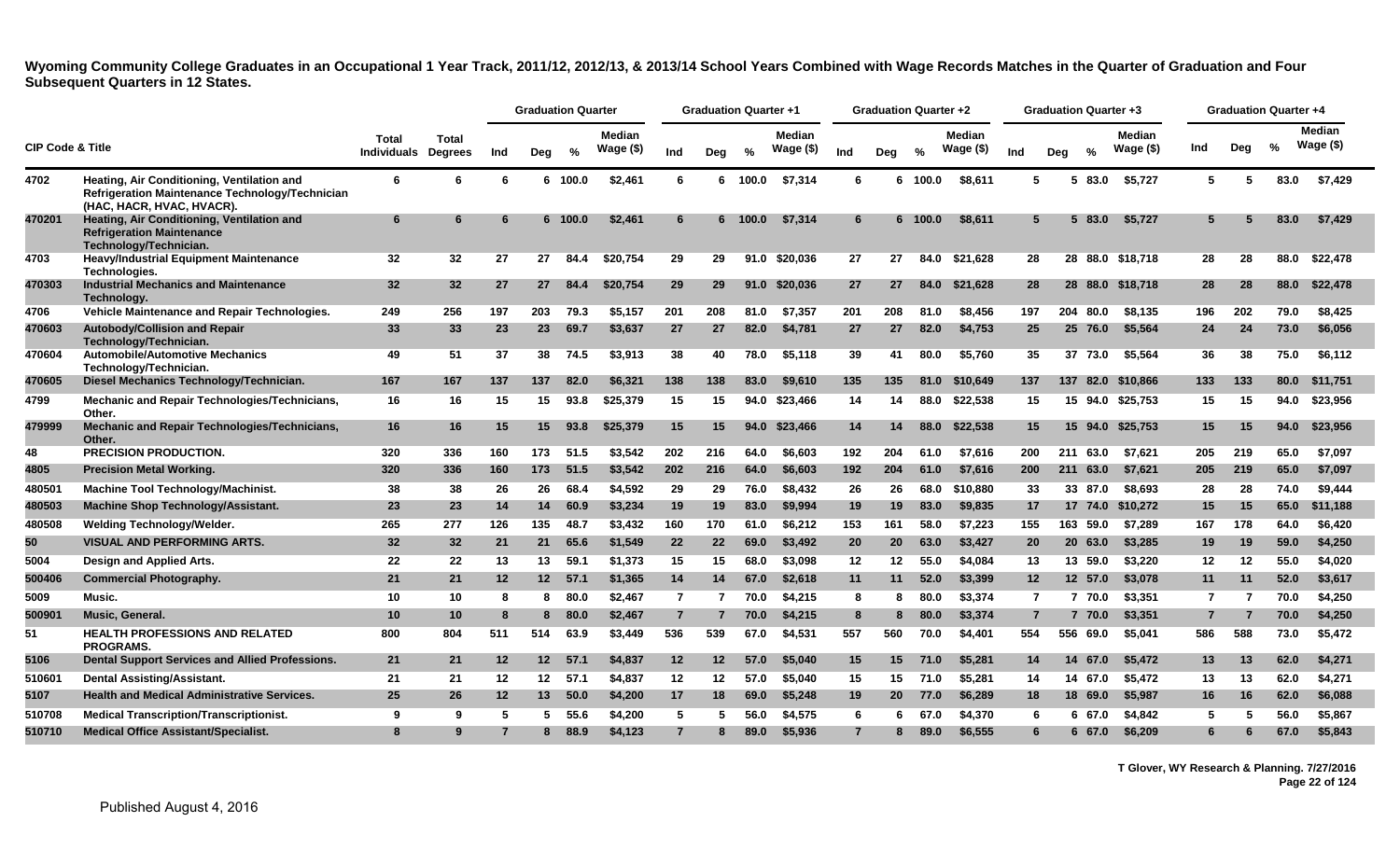|                             |                                                                                       |                                     |                |                | <b>Graduation Quarter</b> |               |                             |                 | <b>Graduation Quarter +1</b> |               |                            |                 | <b>Graduation Quarter +2</b> |                |                            |                 |     | <b>Graduation Quarter +3</b> |                            |     | <b>Graduation Quarter +4</b> |               |                             |
|-----------------------------|---------------------------------------------------------------------------------------|-------------------------------------|----------------|----------------|---------------------------|---------------|-----------------------------|-----------------|------------------------------|---------------|----------------------------|-----------------|------------------------------|----------------|----------------------------|-----------------|-----|------------------------------|----------------------------|-----|------------------------------|---------------|-----------------------------|
| <b>CIP Code &amp; Title</b> |                                                                                       | Total<br><b>Individuals Degrees</b> | Total          | Ind            | Dea                       | $\frac{9}{6}$ | <b>Median</b><br>Wage $($)$ | Ind             | Dea                          | $\frac{9}{6}$ | <b>Median</b><br>Wage (\$) | Ind             | Dea                          | $\frac{1}{2}$  | <b>Median</b><br>Wage (\$) | Ind             | Dea | $\frac{0}{0}$                | <b>Median</b><br>Wage (\$) | Ind | Dea                          | $\frac{0}{2}$ | <b>Median</b><br>Wage $($)$ |
| 510716                      | <b>Medical Administrative/Executive Assistant and</b><br><b>Medical Secretary.</b>    | 8                                   | 8              |                |                           |               |                             | 5               | 5.                           | 63.0          | \$3.259                    | 6               | 6                            | 75.0           | \$5.667                    | 6               |     | 6 75.0                       | \$6.562                    | -5  | 5                            | 63.0          | \$7,345                     |
| 5108                        | Allied Health and Medical Assisting Services.                                         | 10                                  | 10             | 10             |                           | 10 100.0      | \$5.213                     | 9               | 9                            | 90.0          | \$5,635                    | 9               | 9.                           | 90.0           | \$5,886                    | 9               |     | $9\,90.0$                    | \$6,813                    |     |                              | 90.0          | \$6,268                     |
| 510805                      | <b>Pharmacy Technician/Assistant.</b>                                                 | 10                                  | 10             | 10             |                           | 10 100.0      | \$5,213                     | 9               | 9                            | 90.0          | \$5,635                    | 9               | 9                            | 90.0           | \$5.886                    | 9               |     | $9\,90.0$                    | \$6,813                    | -9  | 9                            | 90.0          | \$6,268                     |
| 5109                        | Allied Health Diagnostic, Intervention, and<br><b>Treatment Professions.</b>          | 82                                  | 82             | 45             | 45                        | 54.9          | \$6,168                     | 48              | 48                           | 59.0          | \$5,960                    | 53              | 53                           | 65.0           | \$4,575                    | 53              |     | 53 65.0                      | \$5,752                    | 53  | 53                           | 65.0          | \$6,623                     |
| 510904                      | Emergency Medical Technology/Technician (EMT<br>Paramedic).                           | 72                                  | 72             | 35             | 35                        | 48.6          | \$3.363                     | 38              | 38                           | 53.0          | \$4.624                    | 44              | 44                           | 61.0           | \$3.012                    | 45              |     | 45 63.0                      | \$4.752                    | 45  | 45                           | 63.0          | \$5,558                     |
| 510920                      | <b>Magnetic Resonance Imaging (MRI)</b><br>Technology/Technician.                     | 6                                   | 6              | 6              |                           | 6 100.0       | \$9,035                     | 6               |                              |               | 6 100.0 \$11.815           | 6               |                              | $6\quad 100.0$ | \$11,576                   | 5               |     |                              | 5 83.0 \$13.720            | 5   |                              | 83.0          | \$11.470                    |
| 5110                        | <b>Clinical/Medical Laboratory Science/Research and</b><br><b>Allied Professions.</b> | 76                                  | 76             | 57             | 57                        | 75.0          | \$4,066                     | 59              | 59                           | 78.0          | \$6.777                    | 65              | 65                           | 86.0           | \$6.538                    | 63              |     | 63 83.0                      | \$6.933                    | 66  | 66                           | 87.0          | \$6,818                     |
| 511009                      | <b>Phlebotomy Technician/Phlebotomist.</b>                                            | 76                                  | 76             | 57             | 57                        | 75.0          | \$4,066                     | 59              | 59                           | 78.0          | \$6.777                    | 65              | 65                           | 86.0           | \$6.538                    | 63              |     | 63 83.0                      | \$6.933                    | 66  | 66                           | 87.0          | \$6,818                     |
| 5115                        | Mental and Social Health Services and Allied<br><b>Professions.</b>                   | 11                                  | 11             | $\overline{7}$ | $\overline{7}$            | 63.6          | \$6,563                     | $\overline{7}$  | 7                            | 64.0          | \$6,834                    | 8               | 8                            | 73.0           | \$5,521                    | $\overline{7}$  |     | 7 64.0                       | \$7,359                    | 9   | 9                            | 82.0          | \$6,278                     |
| 511501                      | <b>Substance Abuse/Addiction Counseling.</b>                                          | 11                                  | 11             | $\overline{7}$ | 7                         | 63.6          | \$6,563                     | $\overline{7}$  |                              | 64.0          | \$6,834                    | 8               | 8                            | 73.0           | \$5,521                    | $\overline{7}$  |     | 764.0                        | \$7,359                    | 9   |                              | 82.0          | \$6,278                     |
| 5123                        | <b>Rehabilitation and Therapeutic Professions.</b>                                    | 30                                  | 31             | 19             | 20                        | 64.5          | \$3.761                     | 17              | 18                           | 58.0          | \$2.543                    | 17              | 18                           | 58.0           | \$4.147                    | 18              |     | 19 61.0                      | \$5.079                    | 22  | 23                           | 74.0          | \$4,192                     |
| 512312                      | Assistive/Augmentative Technology and<br><b>Rehabilitation Engineering.</b>           | 15                                  | 15             | 10             | 10                        | 66.7          | \$2,843                     | 11              | 11                           | 73.0          | \$2,134                    | 10              | 10 <sup>°</sup>              | 67.0           | \$4,342                    | 10              |     | 10 67.0                      | \$4,498                    | 12  | $12 \,$                      | 80.0          | \$3,007                     |
| 512313                      | Animal-Assisted Therapy.                                                              | 20                                  | 20             | 13             | 13                        | 65.0          | \$1.950                     | 10              | 10                           | 50.0          | \$1,166                    | 11              | 11                           | 55.0           | \$2.500                    | 12              |     | 12 60.0                      | \$4,548                    | 14  | 14                           | 70.0          | \$6,503                     |
| 5135                        | <b>Somatic Bodywork and Related Therapeutic</b><br>Services.                          | 32                                  | 32             | 23             |                           | 23 71.9       | \$1,516                     | 25              | 25                           | 78.0          | \$2,763                    | 23              | 23                           | 72.0           | \$2,289                    | 22              |     | 22 69.0                      | \$2,301                    | 20  | 20                           | 63.0          | \$2,841                     |
| 513501                      | Massage Therapy/Therapeutic Massage.                                                  | 32                                  | 32             | 23             | 23                        | 71.9          | \$1.516                     | 25              | 25                           | 78.0          | \$2,763                    | 23              | 23                           | 72.0           | \$2.289                    | 22              |     | 22 69.0                      | \$2.301                    | 20  | 20                           | 63.0          | \$2.841                     |
| 5139                        | <b>Practical Nursing, Vocational Nursing and Nursing</b><br>Assistants.               | 511                                 | 511            | 321            | 321                       | 62.8          | \$3.211                     | 341             | 341                          | 67.0          | \$4,367                    | 346             | 346                          | 68.0           | \$4,139                    | 349             |     | 349 68.0                     | \$4,504                    | 377 | 377                          | 74.0          | \$5,307                     |
| 513901                      | Licensed Practical/Vocational Nurse Training.                                         | 501                                 | 501            | 315            | 315                       | 62.9          | \$3,189                     | 335             | 335                          | 67.0          | \$4,345                    | 341             | 341                          | 68.0           | \$4,101                    | 343             |     | 343 69.0                     | \$4,569                    | 372 | 372                          | 74.0          | \$5,386                     |
| 513902                      | <b>Nursing Assistant/Aide and Patient Care</b><br>Assistant/Aide.                     | 10                                  | 10             | 6              | 6.                        | 60.0          | \$3,992                     | 6               | 6                            | 60.0          | \$4.492                    | 5               | 5                            | 50.0           | \$4,755                    | 6               |     | 660.0                        | \$629                      | 5   | -5                           | 50.0          | \$3,992                     |
| 52                          | <b>BUSINESS, MANAGEMENT, MARKETING, AND</b><br><b>RELATED SUPPORT SERVICES.</b>       | 140                                 | 141            | 69             | 69                        | 48.9          | \$4.846                     | 72              | 72                           | 51.0          | \$5.222                    | 78              | 78                           | 55.0           | \$5.958                    | 74              |     | 74 53.0                      | \$6.163                    | 75  | 75                           | 53.0          | \$6.720                     |
| 5201                        | <b>Business/Commerce, General.</b>                                                    | $\overline{7}$                      | $\overline{7}$ | $\overline{7}$ |                           | 7 100.0       | \$6,347                     | 6               | 6                            | 86.0          | \$7,167                    | 6               | 6                            | 86.0           | \$8,377                    | 6               |     | 6 86.0                       | \$8,252                    | 6   |                              | 86.0          | \$9,483                     |
| 520101                      | <b>Business/Commerce, General.</b>                                                    | $\overline{7}$                      | $\overline{7}$ | $\overline{7}$ |                           | 7 100.0       | \$6,347                     | 6               | 6                            | 86.0          | \$7,167                    | 6               | 6                            | 86.0           | \$8,377                    | 6               |     | 6 86.0                       | \$8,252                    | 6   | 6                            | 86.0          | \$9,483                     |
| 5202                        | <b>Business Administration, Management and</b><br>Operations.                         | 11                                  | 11             | 8              |                           | 8 72.7        | \$19,523                    | 10 <sup>°</sup> | 10 <sup>°</sup>              |               | 91.0 \$17,929              | 10 <sup>°</sup> | 10 <sup>°</sup>              | 91.0           | \$19,104                   | 10 <sup>°</sup> |     |                              | 10 91.0 \$16,801           | 10  | 10                           | 91.0          | \$15,477                    |
| 520204                      | <b>Office Management and Supervision.</b>                                             | 11                                  | 11             | 8              |                           | 8 72.7        | \$19,523                    | 10              | 10                           |               | 91.0 \$17.929              | 10              | 10                           | 91.0           | \$19.104                   | 10              |     |                              | 10 91.0 \$16.801           | 10  | 10                           | 91.0          | \$15.477                    |
| 5204                        | <b>Business Operations Support and Assistant</b><br>Services.                         | 78                                  | 79             | 27             |                           | 27 34.2       | \$3,660                     | 28              | 28                           | 35.0          | \$3,785                    | 29              | 29                           | 37.0           | \$4,939                    | 27              |     | 27 34.0                      | \$5,526                    | 33  | 33                           | 42.0          | \$5,978                     |
| 520401                      | Administrative Assistant and Secretarial Science,<br>General.                         | 20                                  | 20             | 17             | 17                        | 85.0          | \$3,326                     | 16              | 16                           | 80.0          | \$3,785                    | 16              | 16                           | 80.0           | \$5,389                    | 16              |     | 16 80.0                      | \$5.495                    | 16  | 16                           | 80.0          | \$6,113                     |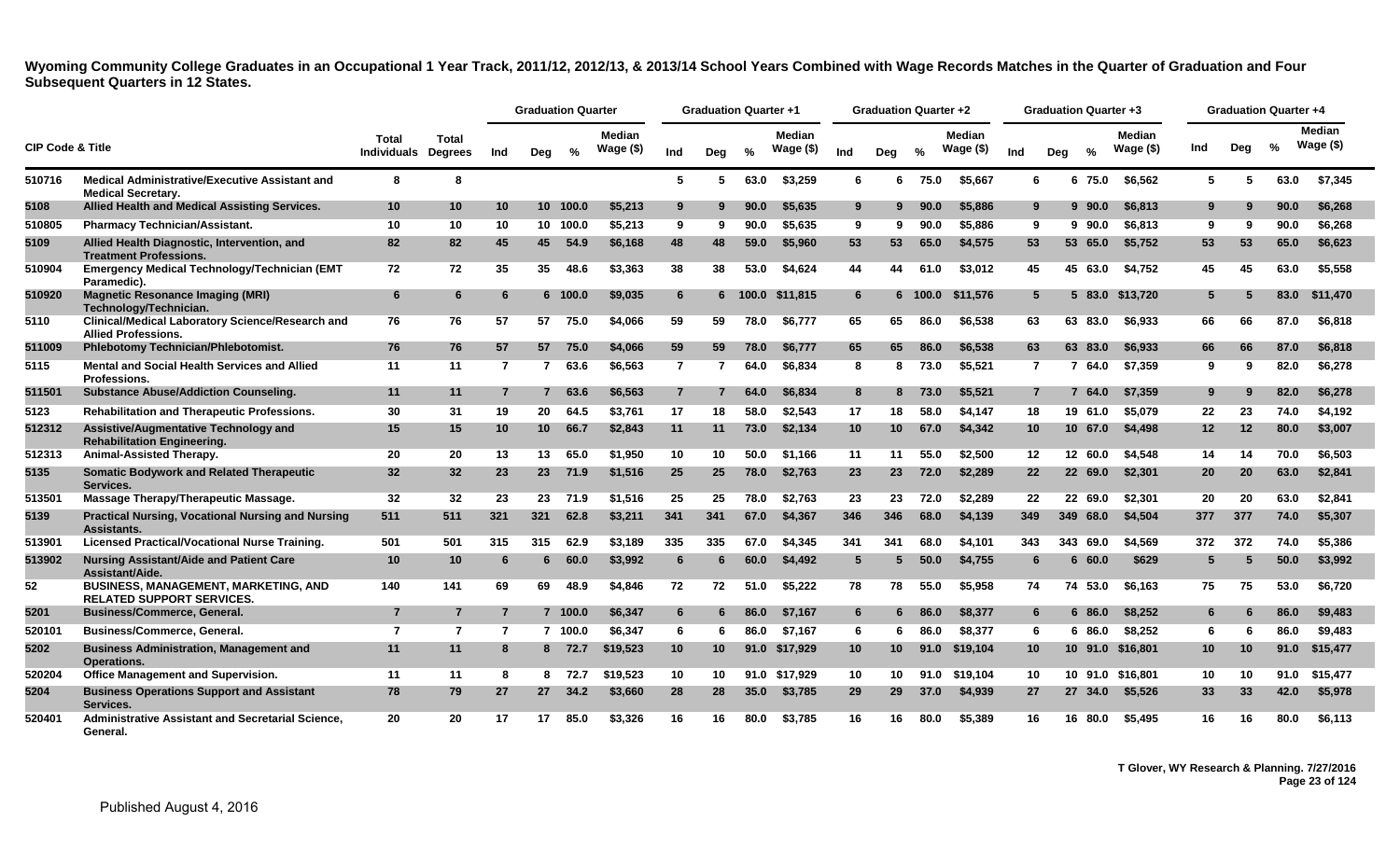|                                                                                                                                         |                                                                        |     |     |     | <b>Graduation Quarter</b> |      |                     |     | <b>Graduation Quarter +1</b> |      |                            |     | <b>Graduation Quarter +2</b> |      |                            |     |     | <b>Graduation Quarter +3</b> |                            |                 | <b>Graduation Quarter +4</b> |      |                            |
|-----------------------------------------------------------------------------------------------------------------------------------------|------------------------------------------------------------------------|-----|-----|-----|---------------------------|------|---------------------|-----|------------------------------|------|----------------------------|-----|------------------------------|------|----------------------------|-----|-----|------------------------------|----------------------------|-----------------|------------------------------|------|----------------------------|
| Total<br><b>CIP Code &amp; Title</b><br><b>Individuals Degrees</b><br><b>Business/Office Automation/Technology/Data</b><br>520407<br>16 |                                                                        |     |     | Ind | Deg                       | %    | Median<br>Wage (\$) | Ind | Dea                          | %    | <b>Median</b><br>Wage (\$) | Ind | Dea                          | %    | <b>Median</b><br>Wage (\$) | Ind | Dea | %                            | <b>Median</b><br>Wage (\$) | Ind             | Deg                          | %    | <b>Median</b><br>Wage (\$) |
|                                                                                                                                         | Entry.                                                                 |     | 16  |     | 9                         | 56.3 | \$6,401             | 10  | 10                           | 63.0 | \$4,362                    | 11  | 11                           | 69.0 | \$4,400                    | 9   |     | 56.0                         | \$5,780                    | 10 <sup>1</sup> | 10                           | 63.0 | \$4,866                    |
| 520499                                                                                                                                  | <b>Business Operations Support and Secretarial</b><br>Services, Other. | 38  | 38  |     |                           |      |                     |     |                              |      |                            |     |                              |      |                            |     |     |                              |                            |                 |                              |      |                            |
| 5209                                                                                                                                    | <b>Hospitality Administration/Management.</b>                          | 21  | 21  | 17  | 17                        | 81.0 | \$2,994             | 19  | 19                           | 91.0 | \$3,191                    | 17  | $17 \,$                      | 81.0 | \$4,765                    | 15  |     | 15 71.0                      | \$4,271                    | 14              | 14                           | 67.0 | \$6,175                    |
| 520901                                                                                                                                  | Hospitality Administration/Management, General.                        | 21  | 21  | 17  |                           | 81.0 | \$2,994             | 19  | 19                           | 91.0 | \$3,191                    | 17  | 17                           | 81.0 | \$4,765                    | 15  |     | 71.0<br>15                   | \$4.271                    | 14              | 14                           | 67.0 | \$6,175                    |
| ND2Dxx                                                                                                                                  |                                                                        | 44  | 47  | 49  | 52                        |      | \$3,116             | 57  | 61                           |      | \$5,188                    | 52  | 54                           |      | \$5,030                    | 41  | 43  |                              | \$5,280                    | 48              | 51                           |      | \$5,635                    |
| ND4Dxx                                                                                                                                  |                                                                        | 97  | 101 | 79  | 82                        |      | \$3,736             | 88  | 92                           |      | \$6,467                    | 94  | 97                           |      | \$5,942                    | 86  | 89  |                              | \$5,818                    | 86              | 90                           |      | \$6,340                    |
| ND6Dxx                                                                                                                                  |                                                                        | 132 | 137 | 107 | 111                       |      | \$3,876             | 116 | 122                          |      | \$6,520                    | 126 | 131                          |      | \$6,082                    | 119 | 123 |                              | \$6,029                    | 121             | 126                          |      | \$6,491                    |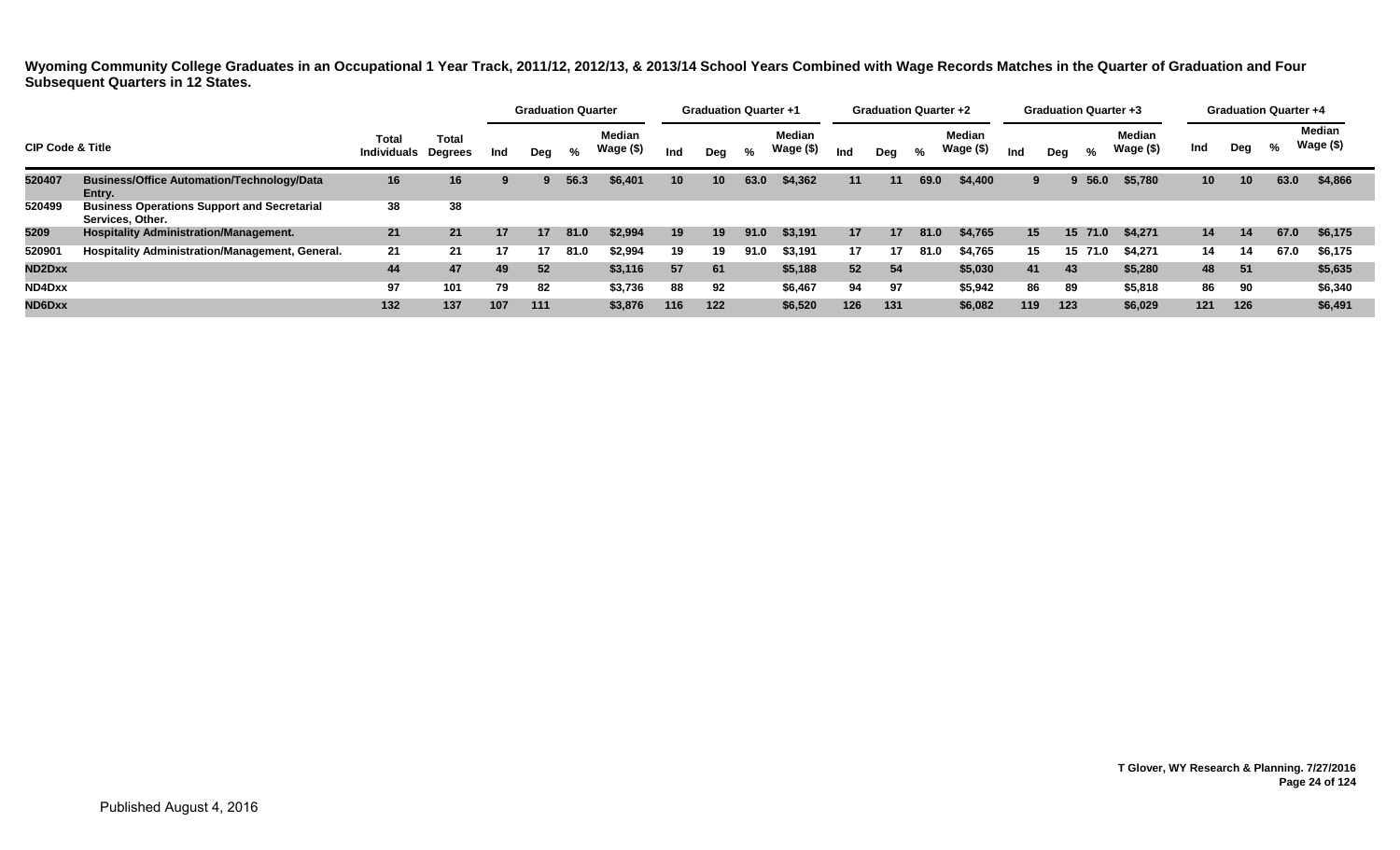<span id="page-25-0"></span>

|                             |                                                                                          |                             |                                |       | <b>Graduation Quarter</b> |         |                            |                 | <b>Graduation Quarter +1</b> |      |                            |                 | Graduation Quarter +2 |         |                            |                | <b>Graduation Quarter +3</b> |         |                            |                |       | <b>Graduation Quarter +4</b> |                             |
|-----------------------------|------------------------------------------------------------------------------------------|-----------------------------|--------------------------------|-------|---------------------------|---------|----------------------------|-----------------|------------------------------|------|----------------------------|-----------------|-----------------------|---------|----------------------------|----------------|------------------------------|---------|----------------------------|----------------|-------|------------------------------|-----------------------------|
| <b>CIP Code &amp; Title</b> |                                                                                          | Total<br><b>Individuals</b> | <b>Total</b><br><b>Degrees</b> | Ind   | Deg                       | %       | <b>Median</b><br>Wage (\$) | Ind             | Deg                          | %    | <b>Median</b><br>Wage (\$) | Ind             | Deg                   | %       | <b>Median</b><br>Wage (\$) | Ind            | Dea                          | %       | <b>Median</b><br>Wage (\$) | Ind            | Deg   | %                            | <b>Median</b><br>Wage $($)$ |
| All                         | <b>All CIP Codes</b>                                                                     | 2,759                       | 2,778                          | 1,917 | 1,929                     | 69.4    | \$4,073                    | 2,119           | 2,133                        | 77.0 | \$7,779                    | 2,174           | 2,188                 | 79.0    | \$10.101                   | 2,111          |                              |         | 2.124 77.0 \$10.003        | 2,080          | 2,093 | 75.0                         | \$10.737                    |
| 01                          | <b>AGRICULTURE, AGRICULTURE OPERATIONS,</b><br>AND RELATED SCIENCES.                     | 110                         | 111                            | 58    | 59                        | 53.2    | \$2,550                    | 49              | 50                           | 45.0 | \$4,025                    | 54              | 55                    | 50.0    | \$3,800                    | 47             | 48                           | 43.0    | \$4,390                    |                | 45    | 41.0                         | \$4,050                     |
| 0101                        | <b>Agricultural Business and Management.</b>                                             | 29                          | 29                             | -6    | 6.                        | 20.7    | \$2,296                    | $\overline{7}$  | 7                            | 24.0 | \$3,940                    | $\mathbf{7}$    | 7                     | 24.0    | \$5,850                    | 8              |                              | 8 28.0  | \$3,963                    | 6              | -6    | 21.0                         | \$7,122                     |
| 010104                      | Farm/Farm and Ranch Management.                                                          | 24                          | 24                             | 6     | 6                         | 25.0    | \$2,296                    | $\overline{7}$  |                              | 29.0 | \$3,940                    | $\overline{7}$  |                       | 29.0    | \$5,850                    | 8              |                              | 8 33.0  | \$3,963                    | 6              | 6     | 25.0                         | \$7,122                     |
| 010106                      | <b>Agricultural Business Technology.</b>                                                 | 5                           | 5                              |       |                           |         |                            |                 |                              |      |                            |                 |                       |         |                            |                |                              |         |                            |                |       |                              |                             |
| 0103                        | <b>Agricultural Production Operations.</b>                                               | $\overline{7}$              | $\overline{7}$                 |       |                           |         |                            |                 |                              |      |                            |                 |                       |         |                            |                |                              |         |                            |                |       |                              |                             |
| 010301                      | Agricultural Production Operations, General.                                             | $\overline{7}$              | $\overline{7}$                 |       |                           |         |                            |                 |                              |      |                            |                 |                       |         |                            |                |                              |         |                            |                |       |                              |                             |
| 0105                        | <b>Agricultural and Domestic Animal Services.</b>                                        | 46                          | 46                             | 23    | 23                        | 50.0    | \$2,467                    | 18              | 18                           | 39.0 | \$3,669                    | 22              | 22                    | 48.0    | \$2,778                    | 22             | 22                           | 48.0    | \$4,193                    | 23             | 23    | 50.0                         | \$3,898                     |
| 010507                      | <b>Equestrian/Equine Studies.</b>                                                        | 46                          | 46                             | 23    | 23                        | 50.0    | \$2,467                    | 18              | 18                           | 39.0 | \$3,669                    | 22              | 22                    | 48.0    | \$2,778                    | 22             |                              | 22 48.0 | \$4,193                    | 23             | 23    | 50.0                         | \$3,898                     |
| 0109                        | <b>Animal Sciences.</b>                                                                  | 10                          | 10                             | 6     | 6                         | 60.0    | \$3,259                    | $5\overline{5}$ | 5                            | 50.0 | \$7,575                    | $5\phantom{.0}$ | 5                     | 50.0    | \$4,753                    |                |                              |         |                            |                |       |                              |                             |
| 010901                      | Animal Sciences, General.                                                                | 10                          | 10                             | 6     | 6.                        | 60.0    | \$3.259                    | 5               | 5.                           | 50.0 | \$7,575                    | 5               | 5.                    | 50.0    | \$4.753                    |                |                              |         |                            |                |       |                              |                             |
| 0111                        | <b>Plant Sciences.</b>                                                                   | 6                           | 6                              | 6     |                           | 6 100.0 | \$2,974                    | $5\phantom{.0}$ | 5                            | 83.0 | \$3,827                    | $6\phantom{1}6$ |                       | 6 100.0 | \$3,811                    | 6              |                              | 6 100.0 | \$4,583                    | 6              |       | 100.0                        | \$4,229                     |
| 011103                      | <b>Horticultural Science.</b>                                                            | 6                           | 6                              | 6     |                           | 6 100.0 | \$2,974                    | 5               | 5                            | 83.0 | \$3,827                    | 6               |                       | 6 100.0 | \$3,811                    | 6              |                              | 6 100.0 | \$4,583                    | 6              | 6     | 100.0                        | \$4,229                     |
| 0199                        | Agriculture, Agriculture Operations, and Related<br>Sciences, Other.                     | 6                           | 6                              | 5     |                           | 583.3   | \$2,343                    |                 |                              |      |                            | $5\overline{)}$ |                       | 583.0   | \$4,050                    | 5              |                              | 5 83.0  | \$2,540                    |                |       |                              |                             |
| 019999                      | Agriculture, Agriculture Operations, and Related<br>Sciences, Other.                     | 6                           | 6                              | 5     | 5                         | 83.3    | \$2,343                    |                 |                              |      |                            | 5               | 5.                    | 83.0    | \$4,050                    | 5              |                              | 5 83.0  | \$2,540                    |                |       |                              |                             |
| 09                          | <b>COMMUNICATION, JOURNALISM, AND RELATED</b><br><b>PROGRAMS.</b>                        | 11                          | 13                             | 6     |                           | 646.2   | \$2,000                    | $\overline{7}$  | 8                            | 62.0 | \$3,483                    | 8               | 9                     | 69.0    | \$3,351                    | $\overline{7}$ |                              | 862.0   | \$4,423                    | $\overline{7}$ | 9     | 69.0                         | \$2,415                     |
| 0907                        | Radio, Television, and Digital Communication.                                            | 11                          | 13                             | 6     | 6.                        | 46.2    | \$2,000                    | $\overline{7}$  | 8                            | 62.0 | \$3,483                    | 8               | 9                     | 69.0    | \$3.351                    | $\overline{7}$ |                              | 862.0   | \$4,423                    | $\overline{7}$ | 9     | 69.0                         | \$2,415                     |
| 090701                      | <b>Radio and Television.</b>                                                             | 11                          | 13                             | 6     |                           | 646.2   | \$2,000                    | $\overline{7}$  | 8                            | 62.0 | \$3,483                    | 8               | 9                     | 69.0    | \$3,351                    | $\overline{7}$ |                              | 862.0   | \$4,423                    | $\overline{7}$ | 9     | 69.0                         | \$2,415                     |
| 10                          | <b>COMMUNICATIONS</b><br><b>TECHNOLOGIES/TECHNICIANS AND SUPPORT</b><br><b>SERVICES.</b> | $\overline{7}$              | $\overline{7}$                 |       |                           |         |                            | 5               | 5                            | 71.0 | \$2,787                    | 6               | -6                    | 86.0    | \$4,442                    | 6              |                              | 6 86.0  | \$5,950                    | 6              | 6     | 86.0                         | \$4,377                     |
| 1002                        | <b>Audiovisual Communications</b><br>Technologies/Technicians.                           | 5                           | 5                              |       |                           |         |                            |                 |                              |      |                            | $5\overline{5}$ |                       | 5 100.0 | \$3,542                    | 5              |                              | 5 100.0 | \$5,250                    | 5              |       | 100.0                        | \$5,223                     |
| 100202                      | <b>Radio and Television Broadcasting</b><br>Technology/Technician.                       | 5                           | 5                              |       |                           |         |                            |                 |                              |      |                            | 5               |                       | 5 100.0 | \$3,542                    | 5              |                              | 5 100.0 | \$5,250                    | 5              | 5.    | 100.0                        | \$5.223                     |
| 11                          | <b>COMPUTER AND INFORMATION SCIENCES AND</b><br><b>SUPPORT SERVICES.</b>                 | 65                          | 66                             | 50    |                           | 51 77.3 | \$6,475                    | 48              | 49                           | 74.0 | \$7,643                    | 50              | 51                    | 77.0    | \$8,222                    | 50             |                              | 51 77.0 | \$9,138                    | 49             | 50    | 76.0                         | \$8,876                     |
| 1101                        | <b>Computer and Information Sciences, General.</b>                                       | 5                           | 5                              |       |                           |         |                            |                 |                              |      |                            |                 |                       |         |                            |                |                              |         |                            |                |       |                              |                             |
| 110101                      | <b>Computer and Information Sciences, General.</b>                                       | 5                           | 5                              |       |                           |         |                            |                 |                              |      |                            |                 |                       |         |                            |                |                              |         |                            |                |       |                              |                             |
| 1102                        | <b>Computer Programming.</b>                                                             | 49                          | 50                             | 38    | 39                        | 78.0    | \$4,988                    | 34              | 35                           | 70.0 | \$6,947                    | 36              | 37                    | 74.0    | \$7,889                    | 36             |                              | 37 74.0 | \$8,143                    | 35             | 36    | 72.0                         | \$7,571                     |
| 110201                      | Computer Programming/Programmer, General.                                                | 49                          | 49                             | 38    | 38                        | 77.6    | \$4,849                    | 34              | 34                           | 69.0 | \$6,965                    | 36              | 36                    | 74.0    | \$7,893                    | 36             |                              | 36 74.0 | \$8,174                    | 35             | 35    | 71.0                         | \$7,914                     |
| 1105                        | <b>Computer Systems Analysis.</b>                                                        | 13                          | 13                             | 12    | 12                        | 92.3    | \$5,033                    | 10              | 10                           | 77.0 | \$6,623                    | 11              | 11                    | 85.0    | \$6,327                    | 11             |                              | 11 85.0 | \$6,311                    | 10             | 10    | 77.0                         | \$6,487                     |
| 110501                      | <b>Computer Systems Analysis/Analyst.</b>                                                | 13                          | 13                             | 12    | 12 <sup>2</sup>           | 92.3    | \$5,033                    | 10              | 10                           | 77.0 | \$6,623                    | 11              | 11                    | 85.0    | \$6,327                    | 11             | 11                           | 85.0    | \$6,311                    | 10             | 10    | 77.0                         | \$6,487                     |

**T Glover, WY Research & Planning. 7/27/2016 Page 25 of 124**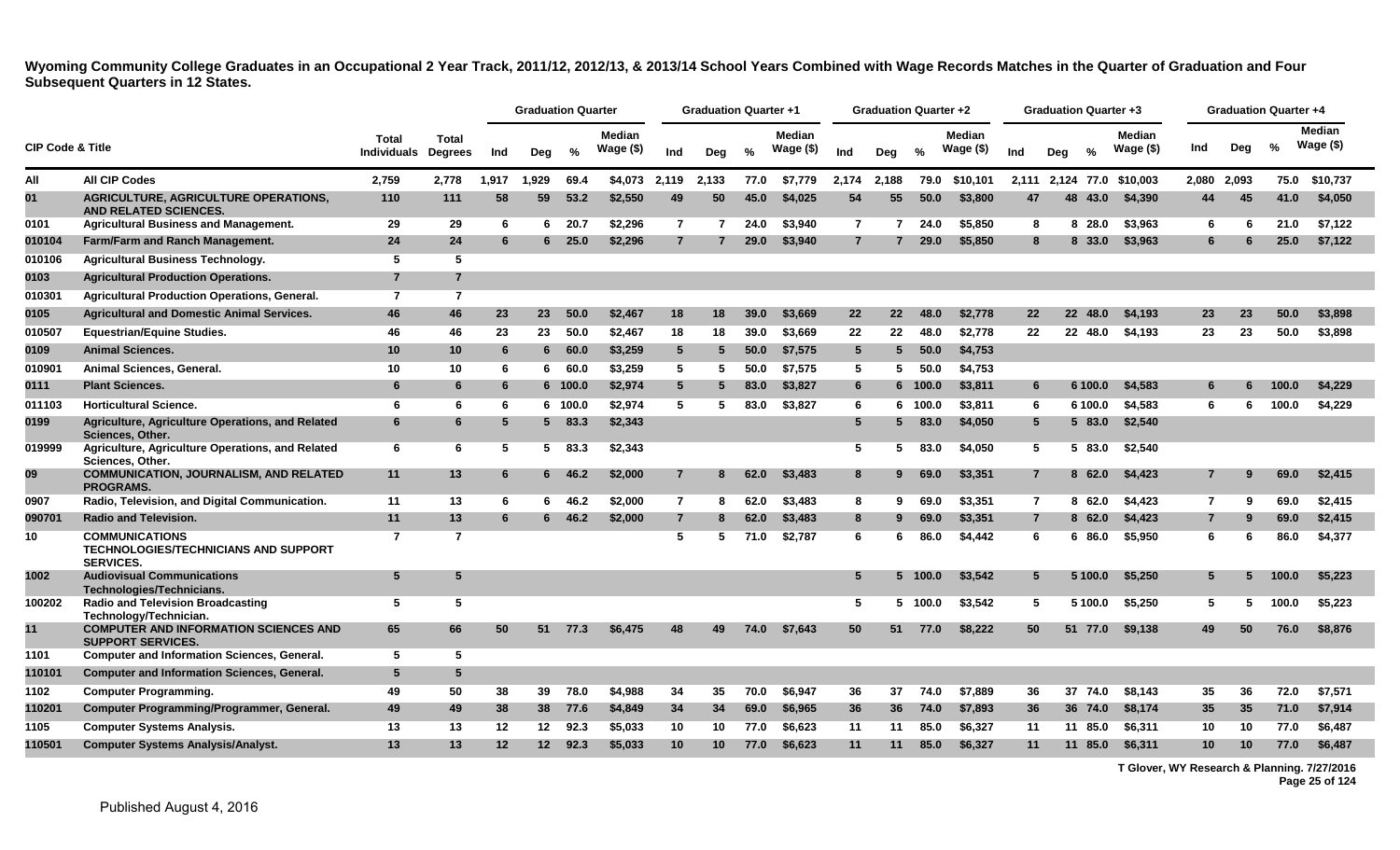|                             |                                                                                        |                                     |                 |     | <b>Graduation Quarter</b> |          |                            |                | <b>Graduation Quarter +1</b> |          |                            |                | <b>Graduation Quarter +2</b> |       |                     |                |     | <b>Graduation Quarter +3</b> |                     |     | <b>Graduation Quarter +4</b> |               |                      |
|-----------------------------|----------------------------------------------------------------------------------------|-------------------------------------|-----------------|-----|---------------------------|----------|----------------------------|----------------|------------------------------|----------|----------------------------|----------------|------------------------------|-------|---------------------|----------------|-----|------------------------------|---------------------|-----|------------------------------|---------------|----------------------|
| <b>CIP Code &amp; Title</b> |                                                                                        | Total<br><b>Individuals Degrees</b> | <b>Total</b>    | Ind | Deg                       | $\%$     | <b>Median</b><br>Wage (\$) | Ind            | Deg                          | $\%$     | <b>Median</b><br>Wage (\$) | Ind            | Deg                          | %     | Median<br>Wage (\$) | Ind            | Deg | %                            | Median<br>Wage (\$) | Ind | Deg                          | $\frac{0}{2}$ | Median<br>Wage $($)$ |
| 1110                        | <b>Computer/Information Technology Administration</b><br>and Management.               | 5                                   | 5               |     |                           |          |                            | 5              |                              | 5 100.0  | \$5,010                    | 5              | 5                            | 100.0 | \$5,790             |                |     |                              |                     |     |                              |               |                      |
| 12 <sub>2</sub>             | PERSONAL AND CULINARY SERVICES.                                                        | 61                                  | 61              | 49  | 49                        | 80.3     | \$2,735                    | 49             | 49                           | 80.0     | \$4,102                    | 46             | 46                           | 75.0  | \$4,282             | 40             |     | 40 66.0                      | \$5,150             | 40  | 40                           | 66.0          | \$5,734              |
| 1204                        | <b>Cosmetology and Related Personal Grooming</b><br>Services.                          | 25                                  | 25              | 17  | 17                        | 68.0     | \$1,813                    | 18             | 18                           | 72.0     | \$3,652                    | 19             | 19                           | 76.0  | \$3,948             | 15             |     | 15 60.0                      | \$5,237             | 16  | 16                           | 64.0          | \$5,125              |
| 120401                      | Cosmetology/Cosmetologist, General.                                                    | 25                                  | 25              | 17  | 17                        | 68.0     | \$1,813                    | 18             | 18                           | 72.0     | \$3.652                    | 19             | 19                           | 76.0  | \$3,948             | 15             |     | 15 60.0                      | \$5,237             | 16  | 16                           | 64.0          | \$5,125              |
| 1205                        | <b>Culinary Arts and Related Services.</b>                                             | 36                                  | 36              | 32  | 32                        | 88.9     | \$3,900                    | 31             | 31                           | 86.0     | \$4.307                    | 27             | 27                           | 75.0  | \$4,765             | 25             |     | 25 69.0                      | \$5,103             | 24  | 24                           | 67.0          | \$5,935              |
| 120503                      | <b>Culinary Arts/Chef Training.</b>                                                    | 36                                  | 36              | 32  | 32 <sup>2</sup>           | 88.9     | \$3,900                    | 31             | 31                           | 86.0     | \$4,307                    | 27             | <b>27</b>                    | 75.0  | \$4.765             | 25             |     | 25 69.0                      | \$5,103             | 24  | 24                           | 67.0          | \$5,935              |
| 13                          | <b>EDUCATION.</b>                                                                      | $\overline{7}$                      | $\overline{7}$  | 5   |                           | $5$ 71.4 | \$4,070                    | 5              | -5                           | 71.0     | \$4,944                    | 6              | 6                            | 86.0  | \$4.896             | 5              |     | 5 71.0                       | \$5,225             | -7  | 7                            | 100.0         | \$3,201              |
| 1312                        | <b>Teacher Education and Professional</b><br>Development, Specific Levels and Methods. | $\overline{7}$                      | $\overline{7}$  | 5   |                           | $5$ 71.4 | \$4,070                    | $5^{\circ}$    | 5                            | 71.0     | \$4,944                    | 6              | 6                            | 86.0  | \$4,896             | 5              |     | $5\,71.0$                    | \$5,225             | 7   | 7                            | 100.0         | \$3,201              |
| 131210                      | <b>Early Childhood Education and Teaching.</b>                                         | $\overline{7}$                      | $\overline{7}$  | -5  | 5.                        | 71.4     | \$4,070                    | 5              | -5                           | 71.0     | \$4.944                    | 6              | 6                            | 86.0  | \$4,896             | 5              |     | 571.0                        | \$5.225             | 7   | 7                            | 100.0         | \$3,201              |
| 14                          | <b>ENGINEERING.</b>                                                                    | 12                                  | 12              | 10  | 10 <sup>1</sup>           | 83.3     | \$6,217                    | 11             | 11                           | 92.0     | \$8,976                    | 11             | 11                           | 92.0  | \$8,773             | 11             |     | 11 92.0                      | \$9,452             | 11  | 11                           | 92.0          | \$10,530             |
| 1414                        | Environmental/Environmental Health Engineering.                                        | 12                                  | 12              | 10  | 10                        | 83.3     | \$6,217                    | 11             | 11                           | 92.0     | \$8,976                    | 11             | 11                           | 92.0  | \$8,773             | 11             |     | 11 92.0                      | \$9,452             | 11  | 11                           | 92.0          | \$10,530             |
| 141401                      | Environmental/Environmental Health Engineering.                                        | 12                                  | 12 <sup>2</sup> | 10  | 10                        | 83.3     | \$6,217                    | 11             | 11                           | 92.0     | \$8,976                    | 11             | 11                           | 92.0  | \$8,773             | 11             |     | 11 92.0                      | \$9,452             | 11  | 11                           | 92.0          | \$10,530             |
| 15                          | <b>ENGINEERING TECHNOLOGIES AND</b><br><b>ENGINEERING-RELATED FIELDS.</b>              | 253                                 | 253             | 210 | 210                       | 83.0     | \$8,668                    | 212            | 212                          |          | 84.0 \$12,133              | 214            | 214                          | 85.0  | \$14,058            | 200            |     |                              | 200 79.0 \$13,891   | 201 | 201                          |               | 79.0 \$13,987        |
| 1503                        | <b>Electrical Engineering Technologies/Technicians.</b>                                | 72                                  | 72              | 65  | 65                        | 90.3     | \$13,376                   | 62             | 62                           |          | 86.0 \$16,380              | 63             | 63                           | 88.0  | \$18,725            | 64             |     |                              | 64 89.0 \$16.766    | 64  | 64                           | 89.0          | \$19,132             |
| 150303                      | <b>Electrical, Electronic and Communications</b><br>Engineering Technology/Technician. | 18                                  | 18              | 15  | 15                        | 83.3     | \$5.128                    | 14             | 14                           |          | 78.0 \$10.594              | 13             | 13                           | 72.0  | \$13,577            | 14             |     |                              | 14 78.0 \$10,328    | 14  | 14                           | 78.0          | \$11,639             |
| 150399                      | <b>Electrical and Electronic Engineering</b><br>Technologies/Technicians, Other.       | 54                                  | 54              | 50  | 50                        | 92.6     | \$15,041                   | 48             | 48                           | 89.0     | \$17,201                   | 50             | 50                           | 93.0  | \$19.016            | 50             |     |                              | 50 93.0 \$18.202    | 50  | 50                           | 93.0          | \$19,807             |
| 1504                        | Electromechanical Instrumentation and<br>Maintenance Technologies/Technicians.         | 5                                   | 5               |     |                           |          |                            |                |                              |          |                            |                |                              |       |                     |                |     |                              |                     |     |                              |               |                      |
| 150405                      | Robotics Technology/Technician.                                                        | 5                                   | 5               |     |                           |          |                            |                |                              |          |                            |                |                              |       |                     |                |     |                              |                     |     |                              |               |                      |
| 1505                        | <b>Environmental Control Technologies/Technicians.</b>                                 | 53                                  | 53              | 46  | 46                        | 86.8     | \$5.729                    | 46             | 46                           | 87.0     | \$10.855                   | 47             | 47                           | 89.0  | \$11.078            | 42             |     |                              | 42 79.0 \$12.235    | 40  | 40                           | 76.0          | \$12,684             |
| 150503                      | <b>Energy Management and Systems</b><br>Technology/Technician.                         | 51                                  | 51              | 44  | 44                        | 86.3     | \$5,167                    | 44             | 44                           |          | 86.0 \$10,601              | 45             | 45                           | 88.0  | \$11,009            | 40             |     |                              | 40 78.0 \$11,826    | 38  | 38                           | 75.0          | \$12,359             |
| 1507                        | <b>Quality Control and Safety</b><br>Technologies/Technicians.                         | $\overline{7}$                      | $\overline{7}$  | 5   |                           | 5 71.4   | \$4.718                    | 6              | -6                           | 86.0     | \$6.335                    | 6              | 6                            | 86.0  | \$6,311             | $\overline{7}$ |     | 7 100.0                      | \$6.801             | 7   |                              | 100.0         | \$7,995              |
| 150701                      | <b>Occupational Safety and Health</b><br>Technology/Technician.                        | 7                                   | 7               |     |                           | 5 71.4   | \$4,718                    | 6              |                              | 86.0     | \$6.335                    | 6              | 6                            | 86.0  | \$6,311             | $\overline{7}$ |     | 7 100.0                      | \$6,801             |     |                              | 100.0         | \$7,995              |
| 1509                        | Mining and Petroleum Technologies/Technicians.                                         | 37                                  | 37              | 32  | 32 <sub>2</sub>           | 86.5     | \$16,871                   | 35             | 35                           |          | 95.0 \$18.810              | 36             | 36                           | 97.0  | \$18.174            | 33             |     |                              | 33 89.0 \$21.227    | 32  | 32                           | 87.0          | \$18.258             |
| 150901                      | Mining Technology/Technician.                                                          | 20                                  | 20              | 20  |                           | 20 100.0 | \$20,459                   | 20             |                              | 20 100.0 | \$20,989                   | 20             | 20 <sub>2</sub>              | 100.0 | \$21,724            | 19             |     |                              | 19 95.0 \$22,974    | 18  | 18                           | 90.0          | \$22,127             |
| 150903                      | Petroleum Technology/Technician.                                                       | 17                                  | 17              | 12  | 12                        | 70.6     | \$6,127                    | 15             | 15                           | 88.0     | \$13,557                   | 16             | 16                           | 94.0  | \$15,091            | 14             |     |                              | 14 82.0 \$18,070    | 14  | 14                           | 82.0          | \$16,739             |
| 1511                        | Engineering-Related Technologies.                                                      | $\overline{7}$                      | $\overline{7}$  | -6  | 6.                        | 85.7     | \$13,639                   | $\overline{7}$ |                              | 100.0    | \$16,624                   | $\overline{7}$ | 7                            | 100.0 | \$15,634            | $\overline{7}$ |     | 7 100.0                      | \$12,105            | 6   |                              | 86.0          | \$16,740             |
| 151102                      | <b>Surveying Technology/Surveying.</b>                                                 | $\overline{7}$                      | 7               | -6  | 6                         | 85.7     | \$13.639                   | $\overline{7}$ | $\overline{7}$               |          | 100.0 \$16.624             | $\overline{7}$ | $\overline{7}$               |       | 100.0 \$15.634      | $\overline{7}$ |     |                              | 7 100.0 \$12.105    | 6   | 6                            | 86.0          | \$16.740             |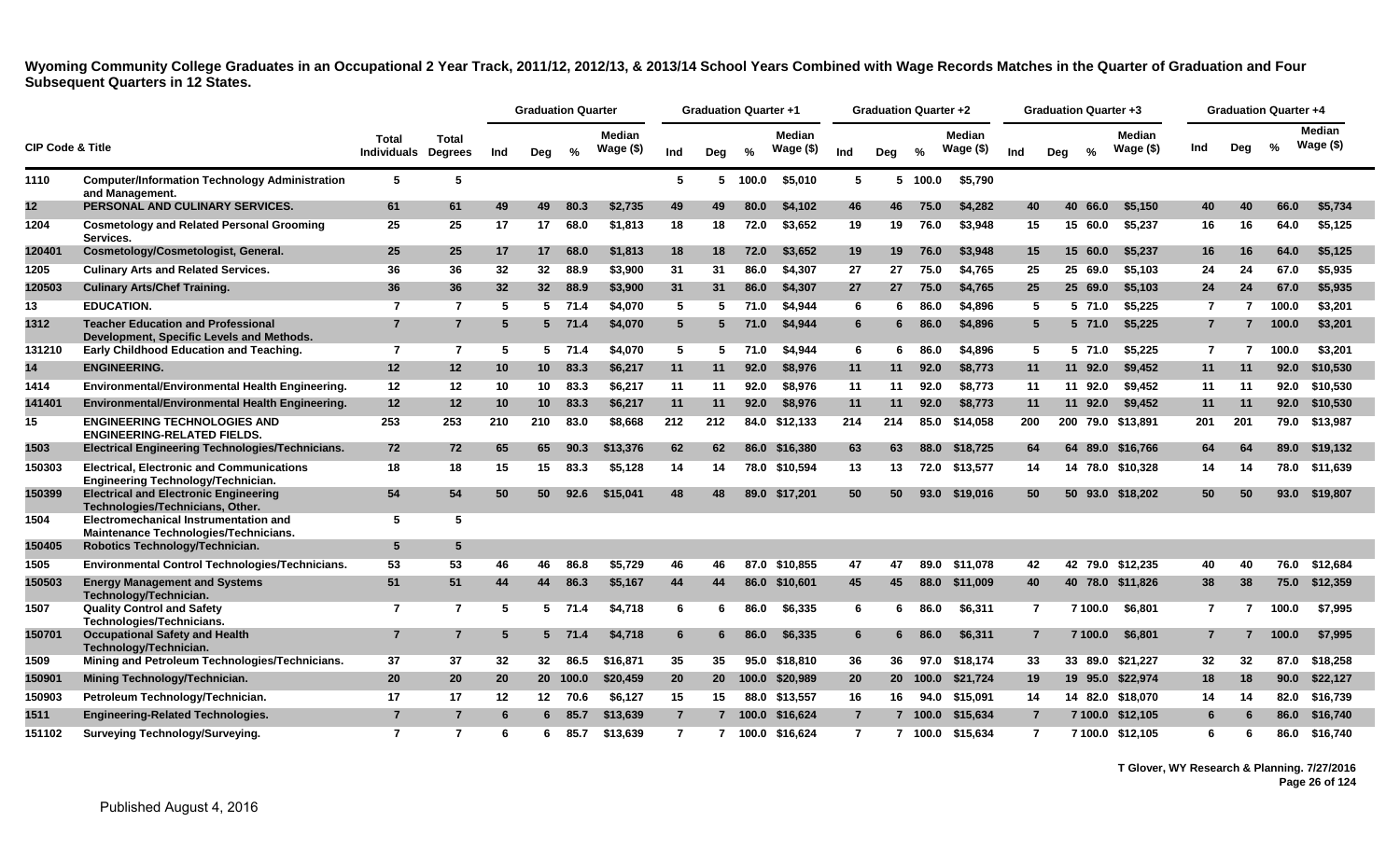|                             |                                                                                                       |                                            |                |     | <b>Graduation Quarter</b> |          |                            |     | <b>Graduation Quarter +1</b> |               |                            |                 | <b>Graduation Quarter +2</b> |               |                            |                  |     | Graduation Quarter +3 |                            |                | <b>Graduation Quarter +4</b> |      |                             |
|-----------------------------|-------------------------------------------------------------------------------------------------------|--------------------------------------------|----------------|-----|---------------------------|----------|----------------------------|-----|------------------------------|---------------|----------------------------|-----------------|------------------------------|---------------|----------------------------|------------------|-----|-----------------------|----------------------------|----------------|------------------------------|------|-----------------------------|
| <b>CIP Code &amp; Title</b> |                                                                                                       | <b>Total</b><br><b>Individuals Degrees</b> | <b>Total</b>   | Ind | Deg                       | %        | <b>Median</b><br>Wage (\$) | Ind | Deg                          | $\frac{6}{6}$ | <b>Median</b><br>Wage (\$) | Ind             | Dea                          | $\frac{0}{2}$ | <b>Median</b><br>Wage (\$) | Ind              | Deg | $\frac{6}{6}$         | <b>Median</b><br>Wage (\$) | Ind            | Deg                          | %    | <b>Median</b><br>Wage $($)$ |
| 1512                        | <b>Computer Engineering Technologies/Technicians.</b>                                                 | 8                                          | 8              | -5  |                           | 562.5    | \$11.192                   | 5   | 5.                           |               | 63.0 \$13,883              | $5^{\circ}$     | 5.                           | 63.0          | \$14,339                   | 6                |     |                       | 6 75.0 \$10,174            | $\overline{7}$ | 7                            | 88.0 | \$6,926                     |
| 151202                      | <b>Computer Technology/Computer Systems</b><br>Technology.                                            | 8                                          | 8              | -5  | 5                         | 62.5     | \$11,192                   | 5   | -5                           |               | 63.0 \$13,883              | 5               | 5                            | 63.0          | \$14,339                   | 6                |     |                       | 6 75.0 \$10,174            | $\overline{7}$ | 7                            | 88.0 | \$6,926                     |
| 1513                        | <b>Drafting/Design Engineering</b><br>Technologies/Technicians.                                       | 56                                         | 56             | 43  | 43                        | 76.8     | \$4,062                    | 41  | 41                           | 73.0          | \$6.282                    | 40              | 40                           | 71.0          | \$6.642                    | 34               |     | 34 61.0               | \$8.274                    | 37             | 37                           | 66.0 | \$8,069                     |
| 151301                      | Drafting and Design Technology/Technician,<br>General.                                                | 36                                         | 36             | 30  | 30                        | 83.3     | \$5.053                    | 28  | 28                           | 78.0          | \$6.941                    | 28              | 28                           | 78.0          | \$6.890                    | 24               |     | 24 67.0               | \$8,833                    | 26             | 26                           | 72.0 | \$7.943                     |
| 151302                      | <b>CAD/CADD Drafting and/or Design</b><br>Technology/Technician.                                      | 20                                         | 20             | 13  | 13 <sup>1</sup>           | 65.0     | \$2,628                    | 13  | 13                           | 65.0          | \$4,752                    | 12              | 12                           | 60.0          | \$5,940                    | 10 <sup>°</sup>  |     | 10, 50.0              | \$6,365                    | 11             | 11                           | 55.0 | \$9,156                     |
| 22                          | <b>LEGAL PROFESSIONS AND STUDIES.</b>                                                                 | 16                                         | 16             | 12  | 12 <sup>12</sup>          | 75.0     | \$5,744                    | 13  | 13                           | 81.0          | \$5,607                    | 12 <sub>2</sub> | $12 \,$                      | 75.0          | \$5,743                    | 10               |     | 10 63.0               | \$8,571                    | 9              | 9                            | 56.0 | \$8,519                     |
| 2203                        | <b>Legal Support Services.</b>                                                                        | 16                                         | 16             | 12  | 12 <sup>12</sup>          | 75.0     | \$5,744                    | 13  | 13                           | 81.0          | \$5,607                    | 12              | 12 <sub>2</sub>              | 75.0          | \$5,743                    | 10 <sup>°</sup>  |     | 10, 63.0              | \$8,571                    | 9              | 9                            | 56.0 | \$8,519                     |
| 220302                      | Legal Assistant/Paralegal.                                                                            | 16                                         | 16             | 12  | 12                        | 75.0     | \$5,744                    | 13  | 13                           | 81.0          | \$5,607                    | 12              | 12                           | 75.0          | \$5,743                    | 10               |     | 10 63.0               | \$8,571                    | 9              | 9                            | 56.0 | \$8,519                     |
| 43                          | HOMELAND SECURITY, LAW ENFORCEMENT,<br><b>FIREFIGHTING AND RELATED PROTECTIVE</b><br><b>SERVICES.</b> | 141                                        | 141            | 111 | 111                       | 78.7     | \$4,628                    | 110 | 110                          | 78.0          | \$6,231                    | 108             | 108                          | 77.0          | \$6.541                    | 102 <sub>1</sub> |     | 102 72.0              | \$7,586                    | 100            | 100                          | 71.0 | \$9,313                     |
| 4301                        | <b>Criminal Justice and Corrections.</b>                                                              | 34                                         | 34             | 29  | 29                        | 85.3     | \$4,053                    | 26  | 26                           | 77.0          | \$4,856                    | 29              | 29                           | 85.0          | \$5,515                    | 29               |     | 29 85.0               | \$6,544                    | 28             | 28                           | 82.0 | \$7,027                     |
| 430103                      | <b>Criminal Justice/Law Enforcement Administration.</b>                                               | $6\phantom{1}6$                            | 6              | 5   | $5^{\circ}$               | 83.3     | \$2,826                    |     |                              |               |                            | 5               | 5                            | 83.0          | \$5,171                    | $5\overline{5}$  |     | 583.0                 | \$7,104                    | 5              | 5                            | 83.0 | \$4,781                     |
| 430104                      | <b>Criminal Justice/Safety Studies.</b>                                                               | 28                                         | 28             | 24  | 24                        | 85.7     | \$4,081                    | 26  | 26                           | 93.0          | \$4,856                    | 24              | 24                           | 86.0          | \$5,792                    | 24               |     | 24 86.0               | \$6,472                    | 23             | 23                           | 82.0 | \$7,101                     |
| 4302                        | <b>Fire Protection.</b>                                                                               | 105                                        | 105            | 80  | 80                        | 76.2     | \$5,134                    | 78  | 78                           | 74.0          | \$6,904                    | 77              | 77                           | 73.0          | \$7,043                    | 71               |     | 71 68.0               | \$9,065                    | 71             | 71                           | 68.0 | \$10,347                    |
| 430203                      | Fire Science/Fire-fighting.                                                                           | 105                                        | 105            | 80  | 80                        | 76.2     | \$5,134                    | 78  | 78                           | 74.0          | \$6,904                    | 77              | 77                           | 73.0          | \$7,043                    | 71               |     | 71 68.0               | \$9,065                    | 71             | 71                           | 68.0 | \$10,347                    |
| 46                          | <b>CONSTRUCTION TRADES.</b>                                                                           | 14                                         | 14             | 11  | 11                        | 78.6     | \$1,658                    | 6   |                              | 43.0          | \$3,088                    | $5^{\circ}$     | 5.                           | 36.0          | \$4,140                    | $5\overline{5}$  |     | 5, 36.0               | \$4,017                    | 5              | 5                            | 36.0 | \$4,083                     |
| 4604                        | <b>Building/Construction Finishing, Management,</b><br>and Inspection.                                | $\overline{7}$                             | $\overline{7}$ | -6  | 6                         | 85.7     | \$1,168                    | 6   | 6                            | 86.0          | \$3,088                    | 5               | 5                            | 71.0          | \$4,140                    | 5                |     | 5 71.0                | \$4,017                    | 5              | 5                            | 71.0 | \$4,083                     |
| 460415                      | <b>Building Construction Technology.</b>                                                              | $\overline{7}$                             | $\overline{7}$ | 6   |                           | 6 85.7   | \$1,168                    | 6   |                              | 86.0          | \$3,088                    | $5^{\circ}$     |                              | 71.0          | \$4.140                    | $5^{\circ}$      |     | $5\,71.0$             | \$4,017                    | 5              |                              | 71.0 | \$4,083                     |
| 4699                        | <b>Construction Trades, Other.</b>                                                                    | $\overline{7}$                             | $\overline{7}$ | -5  |                           | $5$ 71.4 | \$4,373                    |     |                              |               |                            |                 |                              |               |                            |                  |     |                       |                            |                |                              |      |                             |
| 469999                      | <b>Construction Trades, Other.</b>                                                                    | $\overline{7}$                             | $\overline{7}$ | 5   |                           | $5$ 71.4 | \$4,373                    |     |                              |               |                            |                 |                              |               |                            |                  |     |                       |                            |                |                              |      |                             |
| 47                          | <b>MECHANIC AND REPAIR</b><br>TECHNOLOGIES/TECHNICIANS.                                               | 263                                        | 267            | 214 | 217                       | 81.3     | \$6,681                    | 223 | 226                          |               | 85.0 \$10,766              | 221             | 224                          |               | 84.0 \$11,684              | 221              |     |                       | 224 84.0 \$12,716          | 217            | 219                          |      | 82.0 \$14,264               |
| 4701                        | <b>Electrical/Electronics Maintenance and Repair</b><br>Technology.                                   | 54                                         | 54             | 44  | 44                        | 81.5     | \$8,070                    | 49  | 49                           |               | 91.0 \$13,549              | 49              | 49                           |               | 91.0 \$17,299              | 48               |     |                       | 48 89.0 \$17,444           | 51             | 51                           |      | 94.0 \$16,988               |
| 470101                      | Electrical/Electronics Equipment Installation and<br>Repair, General.                                 | 54                                         | 54             | 44  | 44                        | 81.5     | \$8,070                    | 49  | 49                           |               | 91.0 \$13,549              | 49              | 49                           |               | 91.0 \$17,299              | 48               |     |                       | 48 89.0 \$17,444           | 51             | 51                           |      | 94.0 \$16,988               |
| 4703                        | Heavy/Industrial Equipment Maintenance<br>Technologies.                                               | 28                                         | 28             | 22  | 22                        | 78.6     | \$13,940                   | 23  | 23                           |               | 82.0 \$16,624              | 23              | 23                           | 82.0          | \$16,245                   | 23               |     |                       | 23 82.0 \$17,929           | 24             | 24                           |      | 86.0 \$16,957               |
| 470303                      | <b>Industrial Mechanics and Maintenance</b><br>Technology.                                            | 28                                         | 28             | 22  | 22                        | 78.6     | \$13,940                   | 23  | 23                           |               | 82.0 \$16,624              | 23              | 23                           | 82.0          | \$16,245                   | 23               |     |                       | 23 82.0 \$17.929           | 24             | 24                           |      | 86.0 \$16,957               |
| 4706                        | <b>Vehicle Maintenance and Repair Technologies.</b>                                                   | 173                                        | 177            | 143 | 146                       | 82.5     | \$6,257                    | 145 | 148                          | 84.0          | \$8,877                    | 142             | 145                          | 82.0          | \$9,542                    | 143              |     | 146 83.0              | \$9,886                    | 136            | 138                          | 78.0 | \$12,279                    |
| 470603                      | Autobody/Collision and Repair<br>Technology/Technician.                                               | 8                                          | 8              | 5   | 5.                        | 62.5     | \$3.067                    | 6   | 6                            | 75.0          | \$4.718                    | 6               | 6                            | 75.0          | \$6.794                    | $\overline{7}$   |     | 88.0<br>7             | \$6.246                    | 6              |                              | 75.0 | \$7,794                     |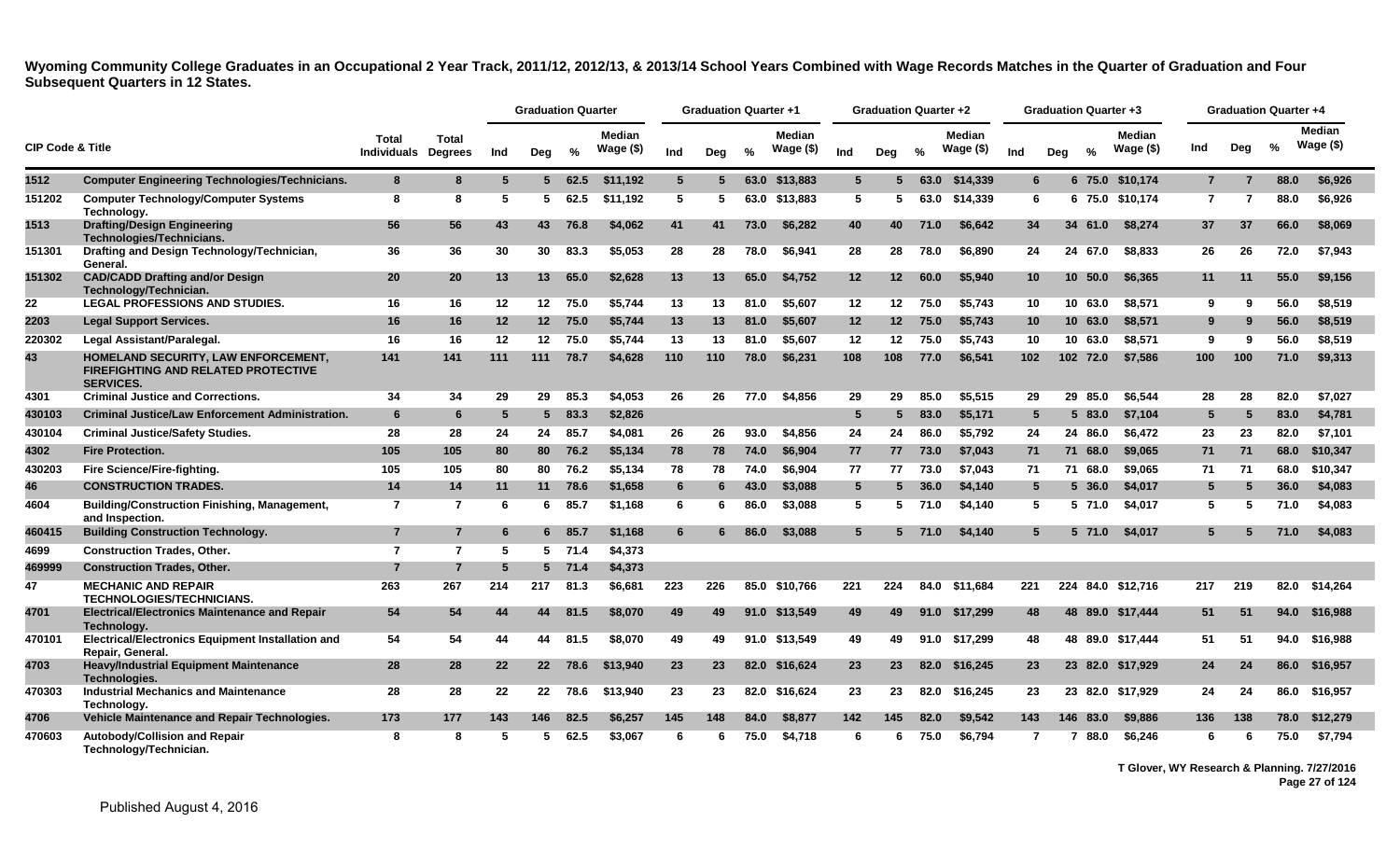|                             |                                                                                    |                             |                                |     | <b>Graduation Quarter</b> |         |                            |                | <b>Graduation Quarter +1</b> |               |                             |                 | <b>Graduation Quarter +2</b> |               |                             |                | <b>Graduation Quarter +3</b> |               |                            |                 |       | <b>Graduation Quarter +4</b> |                             |
|-----------------------------|------------------------------------------------------------------------------------|-----------------------------|--------------------------------|-----|---------------------------|---------|----------------------------|----------------|------------------------------|---------------|-----------------------------|-----------------|------------------------------|---------------|-----------------------------|----------------|------------------------------|---------------|----------------------------|-----------------|-------|------------------------------|-----------------------------|
| <b>CIP Code &amp; Title</b> |                                                                                    | Total<br><b>Individuals</b> | <b>Total</b><br><b>Dearees</b> | Ind | Deg                       | $\%$    | <b>Median</b><br>Wage (\$) | Ind            | Deg                          | $\frac{1}{2}$ | <b>Median</b><br>Wage $($)$ | Ind             | Deg                          | $\frac{6}{6}$ | <b>Median</b><br>Wage $($)$ | Ind            | Dea                          | $\frac{0}{2}$ | <b>Median</b><br>Wage (\$) | Ind             | Deg   | $\frac{6}{6}$                | <b>Median</b><br>Wage $($)$ |
| 470604                      | <b>Automobile/Automotive Mechanics</b><br>Technology/Technician.                   | 45                          | 45                             | 36  | 36                        | 80.0    | \$4,721                    | 35             | 35                           | 78.0          | \$6,067                     | 37              | 37                           | 82.0          | \$6,861                     | 37             |                              | 37 82.0       | \$6,264                    | 35 <sub>5</sub> | 35    | 78.0                         | \$7,448                     |
| 470605                      | Diesel Mechanics Technology/Technician.                                            | 124                         | 124                            | 106 | 106                       | 85.5    | \$7.261                    | 107            | 107                          |               | 86.0 \$10.775               | 101             | 101                          | 82.0          | \$12.741                    | 101            |                              |               | 101 82.0 \$12.935          | 97              | 97    | 78.0                         | \$14.128                    |
| 4799                        | Mechanic and Repair Technologies/Technicians,<br>Other.                            | 9                           | 9                              |     | 6                         | 66.7    | \$17,504                   | $\overline{7}$ |                              |               | 78.0 \$21,934               | 8               |                              | 89.0          | \$21,316                    | 8              |                              |               | 8 89.0 \$22,560            | 8               | -8    | 89.0                         | \$20,298                    |
| 479999                      | Mechanic and Repair Technologies/Technicians,<br>Other.                            | 9                           | 9                              | -6  | 6                         | 66.7    | \$17,504                   | $\overline{7}$ |                              |               | 78.0 \$21,934               | 8               | 8                            | 89.0          | \$21,316                    | 8              |                              |               | 8 89.0 \$22,560            | 8               | 8     | 89.0                         | \$20,298                    |
| 48                          | <b>PRECISION PRODUCTION.</b>                                                       | 188                         | 188                            | 129 | 129.                      | 68.6    | \$4,251                    | 149            | 149                          | 79.0          | \$8,436                     | 140             | 140                          | 75.0          | \$9,242                     | 140            | 140                          | 75.0          | \$9,048                    | 137             | 137   | 73.0                         | \$9,268                     |
| 4805                        | <b>Precision Metal Working.</b>                                                    | 187                         | 187                            | 128 | 128                       | 68.4    | \$4,274                    | 148            | 148                          | 79.0          | \$8,452                     | 139             | 139                          | 74.0          | \$9,274                     | 139            |                              | 139 74.0      | \$9,165                    | 137             | 137   | 73.0                         | \$9.268                     |
| 480501                      | <b>Machine Tool Technology/Machinist.</b>                                          | 29                          | 29                             | 19  | 19                        | 65.5    | \$4,945                    | 23             | 23                           | 79.0          | \$9,500                     | 20              | 20                           | 69.0          | \$11,618                    | 26             |                              | 26 90.0       | \$9,110                    | 21              | 21    | 72.0                         | \$10,148                    |
| 480508                      | Welding Technology/Welder.                                                         | 158                         | 158                            | 109 | 109                       | 69.0    | \$4.055                    | 125            | 125                          | 79.0          | \$8,231                     | 119             | 119                          | 75.0          | \$9,109                     | 113            |                              | 113 72.0      | \$9.165                    | 116             | 116   | 73.0                         | \$9.065                     |
| 50                          | <b>VISUAL AND PERFORMING ARTS.</b>                                                 | 106                         | 106                            | 63  | 63                        | 59.4    | \$2,189                    | 67             | 67                           | 63.0          | \$3,844                     | 59              | 59                           | 56.0          | \$3,816                     | 62             |                              | 62 59.0       | \$3,965                    | 54              | 54    | 51.0                         | \$4,580                     |
| 5004                        | Design and Applied Arts.                                                           | 93                          | 93                             | 53  | 53                        | 57.0    | \$2,189                    | 55             | 55                           | 59.0          | \$3,891                     | 50              | 50                           | 54.0          | \$3,840                     | 54             |                              | 54 58.0       | \$4,157                    | 48              | 48    | 52.0                         | \$4.443                     |
| 500402                      | <b>Commercial and Advertising Art.</b>                                             | 13                          | 13                             | -8  | 8                         | 61.5    | \$2,903                    | 8              | 8                            | 62.0          | \$4,462                     | 6               | 6                            | 46.0          | \$3,906                     | $\overline{7}$ |                              | 7 54.0        | \$4,725                    | $\overline{7}$  |       | 54.0                         | \$4,786                     |
| 500406                      | <b>Commercial Photography.</b>                                                     | 79                          | 79                             | 40  | 40                        | 50.6    | \$2,071                    | 46             | 46                           | 58.0          | \$3,529                     | 43              | 43                           | 54.0          | \$3.623                     | 46             |                              | 46 58.0       | \$3.965                    | 40              | 40    | 51.0                         | \$4.369                     |
| 500409                      | <b>Graphic Design.</b>                                                             | 6                           | 6                              |     |                           |         |                            |                |                              |               |                             | $5\phantom{.0}$ | 5                            | 83.0          | \$4,246                     | $5^{\circ}$    |                              | 5 83.0        | \$4,464                    |                 |       |                              |                             |
| 5099                        | Visual and Performing Arts, Other.                                                 | 13                          | 13                             | 10  | 10                        | 76.9    | \$2,443                    | 12             | 12                           | 92.0          | \$3.225                     | 9               | 9                            | 69.0          | \$3,816                     | 8              |                              | 8 62.0        | \$2,347                    | 6               | 6     | 46.0                         | \$6.700                     |
| 509999                      | Visual and Performing Arts, Other.                                                 | 13                          | 13                             | 10  | 10 <sup>1</sup>           | 76.9    | \$2,443                    | 12             | $12 \,$                      | 92.0          | \$3,225                     | 9               |                              | 69.0          | \$3,816                     | 8              |                              | 8 62.0        | \$2,347                    | 6               |       | 46.0                         | \$6,700                     |
| 51                          | <b>HEALTH PROFESSIONS AND RELATED</b><br><b>PROGRAMS.</b>                          | 1.340                       | 1,341                          | 865 | 865                       | 64.5    | \$3,249                    | 1,035          | 1,035                        | 77.0          | \$8,440                     | 1,108           | 1.108                        | 83.0          | \$11,367                    | 1,081          | 1.081                        |               | 81.0 \$10,912              | 1,065           | 1,065 | 79.0                         | \$11,811                    |
| 5106                        | Dental Support Services and Allied Professions.                                    | 122                         | 122                            | 62  | 62                        | 50.8    | \$1.367                    | 80             | 80                           | 66.0          | \$6.627                     | 92              | 92                           | 75.0          | \$10,980                    | 89             |                              |               | 89 73.0 \$10.080           | 77              | 77    | 63.0                         | \$11,854                    |
| 510602                      | Dental Hygiene/Hygienist.                                                          | 122                         | 122                            | 62  | 62                        | 50.8    | \$1,367                    | 80             | 80                           | 66.0          | \$6,627                     | 92              | 92                           | 75.0          | \$10,980                    | 89             |                              |               | 89 73.0 \$10,080           | 77              | 77    | 63.0                         | \$11,854                    |
| 5107                        | <b>Health and Medical Administrative Services.</b>                                 | 21                          | 21                             | 8   | 8                         | 38.1    | \$5,386                    | 10             | 10 <sup>1</sup>              | 48.0          | \$5.278                     | 10              | 10 <sup>°</sup>              | 48.0          | \$6.567                     | 11             |                              | 11 52.0       | \$6.973                    | 10 <sup>°</sup> | 10    | 48.0                         | \$7.290                     |
| 510710                      | <b>Medical Office Assistant/Specialist.</b>                                        | $\overline{7}$              | $\overline{7}$                 |     |                           |         |                            |                |                              |               |                             |                 |                              |               |                             |                |                              |               |                            |                 |       |                              |                             |
| 510716                      | <b>Medical Administrative/Executive Assistant and</b><br><b>Medical Secretary.</b> | 14                          | 14                             | -8  | 8                         | 57.1    | \$5,386                    | 10             | 10 <sup>°</sup>              | 71.0          | \$5,278                     | 10              | 10 <sup>°</sup>              | 71.0          | \$6.567                     | 11             |                              | 11 79.0       | \$6.973                    | 10 <sup>°</sup> | 10    | 71.0                         | \$7.290                     |
| 5108                        | Allied Health and Medical Assisting Services.                                      | 175                         | 175                            | 99  | 99                        | 56.6    | \$1,537                    | 125            | 125                          | 71.0          | \$4,800                     | 141             | 141                          | 81.0          | \$5,942                     | 139            |                              | 139 79.0      | \$7,059                    | 133             | 133   | 76.0                         | \$7,314                     |
| 510803                      | <b>Occupational Therapist Assistant.</b>                                           | 60                          | 60                             | 24  | 24                        | 40.0    | \$1,155                    | 41             | 41                           | 68.0          | \$4,498                     | 50              | 50                           | 83.0          | \$6,115                     | 52             |                              | 52 87.0       | \$8,532                    | 51              | 51    | 85.0                         | \$8,923                     |
| 510805                      | <b>Pharmacy Technician/Assistant.</b>                                              | 9                           | 9                              | 9   |                           | 9 100.0 | \$4,893                    | 8              | 8                            | 89.0          | \$5,600                     | 8               | 8                            | 89.0          | \$5,704                     | 8              |                              | 8 89.0        | \$6,307                    | 8               | 8     | 89.0                         | \$6,113                     |
| 510806                      | <b>Physical Therapy Technician/Assistant.</b>                                      | 48                          | 48                             | 24  | 24                        | 50.0    | \$1,801                    | 34             | 34                           | 71.0          | \$4,637                     | 36              | 36                           | 75.0          | \$7,347                     | 33             |                              | 33 69.0       | \$7,424                    | 33              | 33    | 69.0                         | \$7,821                     |
| 510808                      | Veterinary/Animal Health Technology/Technician<br>and Veterinary Assistant.        | 58                          | 58                             | 42  | 42                        | 72.4    | \$1,280                    | 42             | 42                           | 72.0          | \$4,834                     | 47              | 47                           | 81.0          | \$5,386                     | 46             |                              | 46 79.0       | \$6,051                    | 41              | 41    | 71.0                         | \$6,337                     |
| 5109                        | Allied Health Diagnostic, Intervention, and<br><b>Treatment Professions.</b>       | 171                         | 171                            | 121 | 121                       | 70.8    | \$4.227                    | 139            | 139                          |               | 81.0 \$10.100               | 142             | 142                          | 83.0          | \$11.186                    | 136            |                              |               | 136 80.0 \$10.539          | 138             | 138   | 81.0                         | \$11,343                    |
| 510904                      | <b>Emergency Medical Technology/Technician (EMT</b><br>Paramedic).                 | 16                          | 16                             | 15  | 15                        | 93.8    | \$18,345                   | 16             | 16                           |               | 100.0 \$15,996              | 16              | 16                           | 100.0         | \$18,255                    | 16             |                              |               | 16 100.0 \$16,867          | 16              | 16    | 100.0                        | \$18,515                    |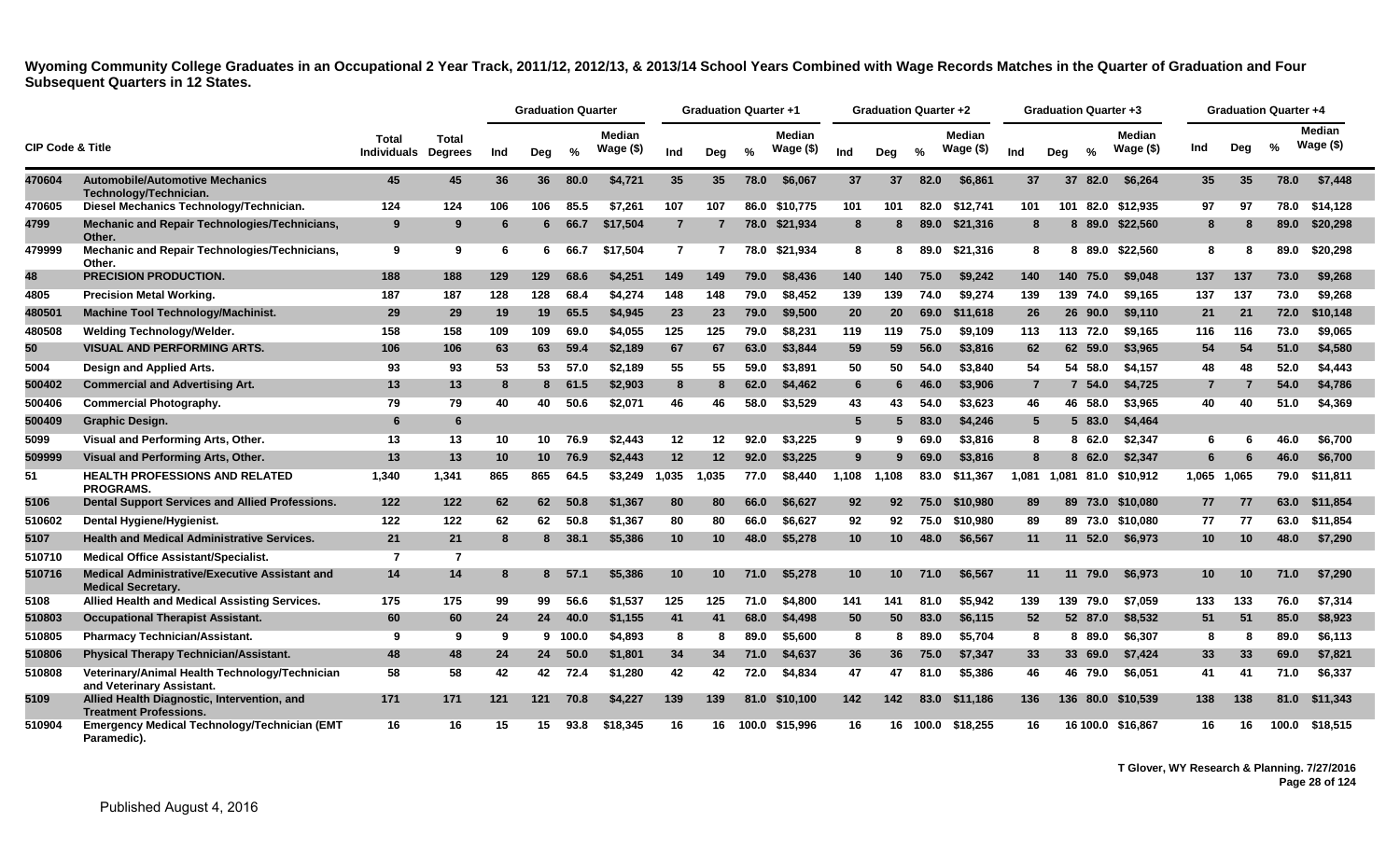|                             |                                                                                              |                             |                         |              | <b>Graduation Quarter</b> |      |                            |                 | <b>Graduation Quarter +1</b> |               |                            |     | <b>Graduation Quarter +2</b> |          |                            |     | <b>Graduation Quarter +3</b> |               |                             |     | <b>Graduation Quarter +4</b> |      |                      |
|-----------------------------|----------------------------------------------------------------------------------------------|-----------------------------|-------------------------|--------------|---------------------------|------|----------------------------|-----------------|------------------------------|---------------|----------------------------|-----|------------------------------|----------|----------------------------|-----|------------------------------|---------------|-----------------------------|-----|------------------------------|------|----------------------|
| <b>CIP Code &amp; Title</b> |                                                                                              | Total<br><b>Individuals</b> | Total<br><b>Degrees</b> | Ind          | Deg                       | %    | <b>Median</b><br>Wage (\$) | Ind             | Deg                          | $\frac{6}{6}$ | <b>Median</b><br>Wage (\$) | Ind | Deg                          | $\%$     | <b>Median</b><br>Wage (\$) | Ind | Deg                          | $\frac{6}{6}$ | <b>Median</b><br>Wage $($)$ | Ind | Deg                          | %    | Median<br>Wage $($)$ |
| 510908                      | <b>Respiratory Care Therapy/Therapist.</b>                                                   | 27                          | 27                      | 20           | 20 <sub>2</sub>           | 74.1 | \$3,367                    | 26              | 26                           | 96.0          | \$9,639                    | 27  |                              | 27 100.0 | \$11,321                   | 27  |                              |               | 27 100.0 \$10,933           | 26  | 26                           | 96.0 | \$11,163             |
| 510909                      | <b>Surgical Technology/Technologist.</b>                                                     | 22                          | 22                      | 15           | 15                        | 68.2 | \$4.954                    | 14              | 14                           | 64.0          | \$8,178                    | 15  | 15                           | 68.0     | \$9.296                    | 16  |                              | 16 73.0       | \$9,656                     | 18  | 18                           | 82.0 | \$9,188              |
| 510910                      | Diagnostic Medical Sonography/Sonographer and<br><b>Ultrasound Technician.</b>               | 23                          | 23                      | 14           | 14                        | 60.9 | \$5,621                    | 16              | 16                           | 70.0          | \$14,349                   | 19  | 19                           | 83.0     | \$17,549                   | 15  |                              |               | 15 65.0 \$13,689            | 14  | 14                           | 61.0 | \$16,816             |
| 510911                      | Radiologic Technology/Science - Radiographer.                                                | 83                          | 83                      | 57           | 57                        | 68.7 | \$3,528                    | 67              | 67                           | 81.0          | \$8.186                    | 65  | 65                           | 78.0     | \$9.720                    | 62  |                              | 62 75.0       | \$9.514                     | 64  | 64                           | 77.0 | \$10.338             |
| 5110                        | <b>Clinical/Medical Laboratory Science/Research and</b><br><b>Allied Professions.</b>        | 41                          | 41                      | 31           | 31                        | 75.6 | \$4,787                    | 32              | 32                           | 78.0          | \$9,008                    | 36  | 36                           | 88.0     | \$10,002                   | 33  |                              | 33 81.0       | \$9,823                     | 37  | 37                           | 90.0 | \$9,869              |
| 511004                      | <b>Clinical/Medical Laboratory Technician.</b>                                               | 41                          | 41                      | 31           | 31                        | 75.6 | \$4,787                    | 32              | 32                           | 78.0          | \$9,008                    | 36  | 36                           | 88.0     | \$10.002                   | 33  |                              | 33 81.0       | \$9.823                     | 37  | 37                           | 90.0 | \$9.869              |
| 5123                        | <b>Rehabilitation and Therapeutic Professions.</b>                                           | 14                          | 15                      | -9           | 9                         | 60.0 | \$4,393                    | 12 <sup>2</sup> | 12                           | 80.0          | \$4,329                    | 9   | 9                            | 60.0     | \$5,096                    | 10  |                              | 10 67.0       | \$4,811                     | 11  | 11                           | 73.0 | \$4,330              |
| 512399                      | <b>Rehabilitation and Therapeutic Professions,</b><br>Other.                                 | 14                          | 15                      | 9            | 9                         | 60.0 | \$4,393                    | 12              | 12                           | 80.0          | \$4,329                    | 9   | 9.                           | 60.0     | \$5,096                    | 10  |                              | 10 67.0       | \$4,811                     | 11  | 11                           | 73.0 | \$4,330              |
| 5135                        | <b>Somatic Bodywork and Related Therapeutic</b><br>Services.                                 | 13                          | 13                      | 11           | 11                        | 84.6 | \$2,476                    | 12              | 12                           | 92.0          | \$3,352                    | 12  | 12 <sub>2</sub>              | 92.0     | \$3,815                    | 11  |                              | 11 85.0       | \$3,414                     | 11  | -11                          | 85.0 | \$4,301              |
| 513501                      | Massage Therapy/Therapeutic Massage.                                                         | 13                          | 13                      | 11           | 11                        | 84.6 | \$2,476                    | 12              | 12                           | 92.0          | \$3,352                    | 12  | 12                           | 92.0     | \$3,815                    | 11  |                              | 11 85.0       | \$3,414                     | 11  | 11                           | 85.0 | \$4,301              |
| 5138                        | Registered Nursing, Nursing Administration,<br><b>Nursing Research and Clinical Nursing.</b> | 781                         | 781                     | 519          | 519                       | 66.5 | \$3,770                    | 620             | 620                          | 79.0          | \$9,374                    | 661 | 661                          | 85.0     | \$12,381                   | 647 |                              | 647 83.0      | \$11,952                    | 643 | 643                          | 82.0 | \$12,686             |
| 513801                      | <b>Registered Nursing/Registered Nurse.</b>                                                  | 781                         | 781                     | 519          | 519                       | 66.5 | \$3.770                    | 620             | 620                          | 79.0          | \$9,374                    | 661 | 661                          | 85.0     | \$12,381                   | 647 |                              | 647 83.0      | \$11,952                    | 643 | 643                          | 82.0 | \$12,686             |
| 52                          | <b>BUSINESS, MANAGEMENT, MARKETING, AND</b><br><b>RELATED SUPPORT SERVICES.</b>              | 191                         | 192                     | 137          | 137                       | 71.4 | \$4,178                    | 144             | 144                          | 75.0          | \$5,430                    | 143 | 143                          | 75.0     | \$5,838                    | 136 |                              | 136 71.0      | \$6,214                     | 137 | 137                          | 71.0 | \$6,188              |
| 5201                        | <b>Business/Commerce, General.</b>                                                           | 40                          | 40                      | 28           | 28                        | 70.0 | \$3,872                    | 31              | 31                           | 78.0          | \$4,395                    | 32  | 32                           | 80.0     | \$4,800                    | 32  |                              | 32 80.0       | \$6,080                     | 30  | 30                           | 75.0 | \$5,685              |
| 520101                      | <b>Business/Commerce, General.</b>                                                           | 40                          | 40                      | 28           | 28                        | 70.0 | \$3,872                    | 31              | 31                           | 78.0          | \$4,395                    | 32  | 32 <sub>2</sub>              | 80.0     | \$4,800                    | 32  |                              | 32 80.0       | \$6,080                     | 30  | 30                           | 75.0 | \$5,685              |
| 5202                        | <b>Business Administration, Management and</b><br>Operations.                                | 48                          | 48                      | 41           | 41                        | 85.4 | \$4,239                    | 40              | 40                           | 83.0          | \$4,679                    | 37  | 37                           | 77.0     | \$5.837                    | 35  |                              | 35 73.0       | \$6.080                     | 35  | 35                           | 73.0 | \$5,195              |
| 520201                      | <b>Business Administration and Management,</b><br>General.                                   | 40                          | 40                      | 34           | 34                        | 85.0 | \$4,570                    | 32              | 32                           | 80.0          | \$4,979                    | 29  | 29                           | 73.0     | \$6,462                    | 30  |                              | 30 75.0       | \$6,409                     | 29  | 29                           | 73.0 | \$6,137              |
| 520204                      | <b>Office Management and Supervision.</b>                                                    | 8                           | 8                       | $\mathbf{7}$ | 7                         | 87.5 | \$3,526                    | 8               | 8                            | 100.0         | \$3,548                    | 8   | 8.                           | 100.0    | \$3,624                    | 5   |                              | 5 63.0        | \$4,410                     | -6  | 6                            | 75.0 | \$4,791              |
| 5203                        | <b>Accounting and Related Services.</b>                                                      | 20                          | 20                      |              |                           |      |                            |                 |                              |               |                            |     |                              |          |                            | 5   |                              | $5\,25.0$     | \$5,818                     | 11  | 11                           | 55.0 | \$5,250              |
| 520301                      | Accounting.                                                                                  | $\overline{7}$              | $\overline{7}$          |              |                           |      |                            |                 |                              |               |                            |     |                              |          |                            |     |                              |               |                             |     | 5                            | 71.0 | \$4,992              |
| 520302                      | Accounting Technology/Technician and<br>Bookkeeping.                                         | 13                          | 13                      |              |                           |      |                            |                 |                              |               |                            |     |                              |          |                            | 5   | 5                            | 39.0          | \$5,818                     | 6   |                              | 46.0 | \$5,719              |
| 5204                        | <b>Business Operations Support and Assistant</b><br>Services.                                | 43                          | 43                      | 24           | 24                        | 55.8 | \$4,835                    | 27              | 27                           | 63.0          | \$6.161                    | 29  | 29                           | 67.0     | \$6.504                    | 28  |                              | 28 65.0       | \$6.769                     | 29  | 29                           | 67.0 | \$7.484              |
| 520401                      | <b>Administrative Assistant and Secretarial Science,</b><br>General.                         | 42                          | 42                      | 23           | 23                        | 54.8 | \$5,568                    | 26              | 26                           | 62.0          | \$6,340                    | 28  | 28                           | 67.0     | \$6,582                    | 27  |                              | 27 64.0       | \$6,652                     | 23  | 23                           | 55.0 | \$6,157              |
| 5209                        | <b>Hospitality Administration/Management.</b>                                                | 25                          | 25                      | 21           | 21                        | 84.0 | \$3,716                    | 22              | 22                           | 88.0          | \$4,445                    | 20  | 20                           | 80.0     | \$5,440                    | 17  |                              | 17 68.0       | \$4,728                     | 17  | 17                           | 68.0 | \$6,208              |
| 520901                      | Hospitality Administration/Management, General.                                              | 25                          | 25                      | 21           | 21                        | 84.0 | \$3,716                    | 22              | 22                           | 88.0          | \$4,445                    | 20  | 20                           | 80.0     | \$5,440                    | 17  |                              | 17 68.0       | \$4,728                     | 17  | 17                           | 68.0 | \$6,208              |
| ND2Dxx                      |                                                                                              | 22                          | 23                      | 23           | 24                        |      | \$3,800                    | 24              | 25                           |               | \$4,860                    | 21  | 22                           |          | \$7,021                    | 26  | 27                           |               | \$6,975                     | 25  | 26                           |      | \$7,448              |
| ND4Dxx                      |                                                                                              | 71                          | 72                      | 89           | 91                        |      | \$4,515                    | 102             | 104                          |               | \$5.549                    | 87  | 89                           |          | \$6,654                    | 84  | 86                           |               | \$6,720                     | 80  | 82                           |      | \$7,220              |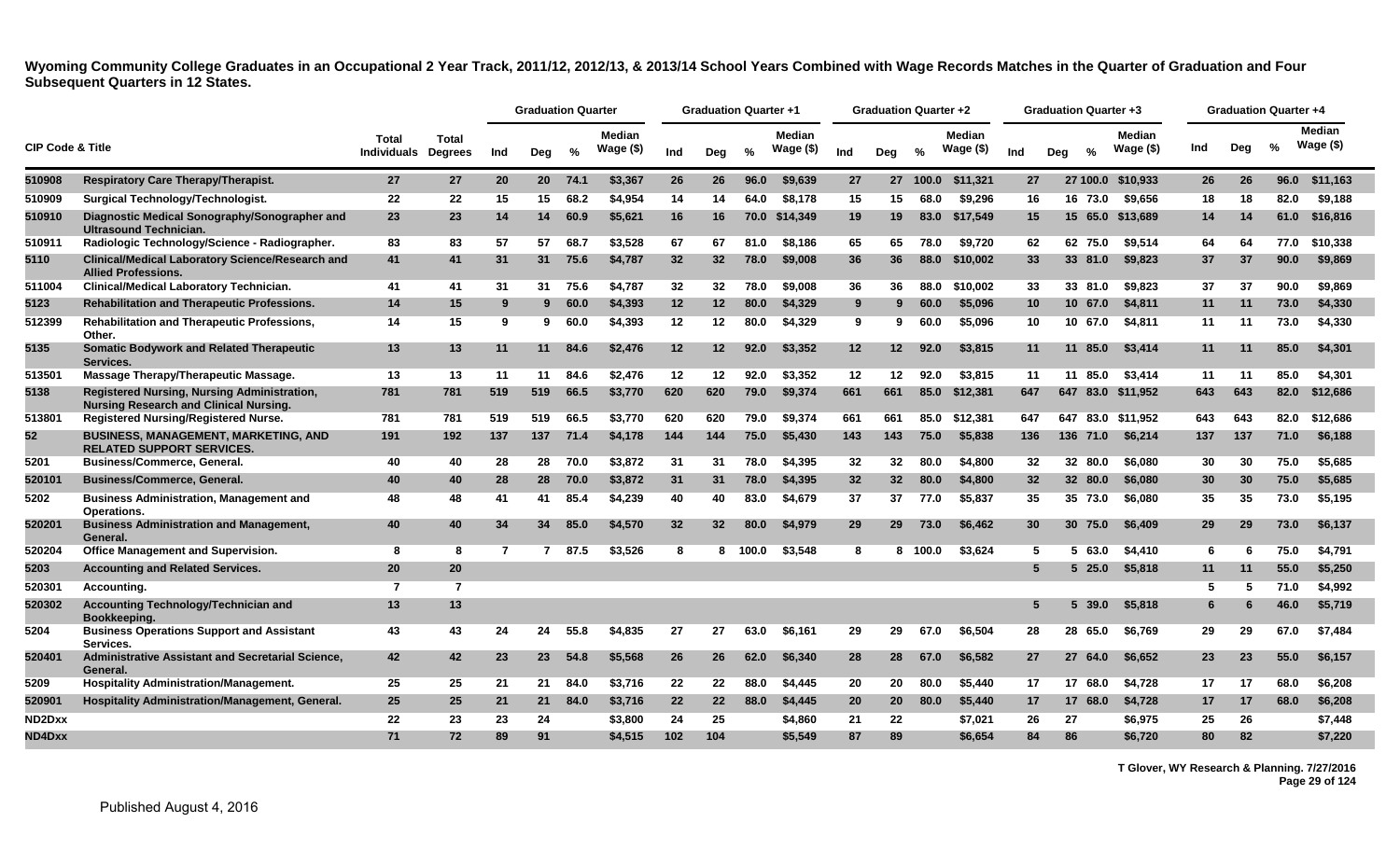|                             |                             |                         |     |     | <b>Graduation Quarter</b>          |     | <b>Graduation Quarter +1</b> |                            |     |     |            | <b>Graduation Quarter +2</b> |     |     |                         | <b>Graduation Quarter +3</b> |     |     | <b>Graduation Quarter +4</b> |  |
|-----------------------------|-----------------------------|-------------------------|-----|-----|------------------------------------|-----|------------------------------|----------------------------|-----|-----|------------|------------------------------|-----|-----|-------------------------|------------------------------|-----|-----|------------------------------|--|
| <b>CIP Code &amp; Title</b> | Total<br><b>Individuals</b> | Total<br><b>Dearees</b> | Ind | Deg | <b>Median</b><br>Wage (\$)<br>$\%$ | Ind | Deg                          | <b>Median</b><br>Wage (\$) | Ind | Deg | $^{\circ}$ | <b>Median</b><br>Wage (\$)   | Ind | Deg | $\mathbf{O}/\mathbf{L}$ | <b>Median</b><br>Wage (\$)   | Ind | Deg | <b>Median</b><br>Wage (\$)   |  |
| ND6Dxx                      | 84                          | 85                      | 100 | 102 | \$4.232                            | 117 | 119                          | \$5,610                    |     | 100 |            | \$6,609                      | 91  | 93  |                         | \$6,975                      | 95  | 97  | \$7,390                      |  |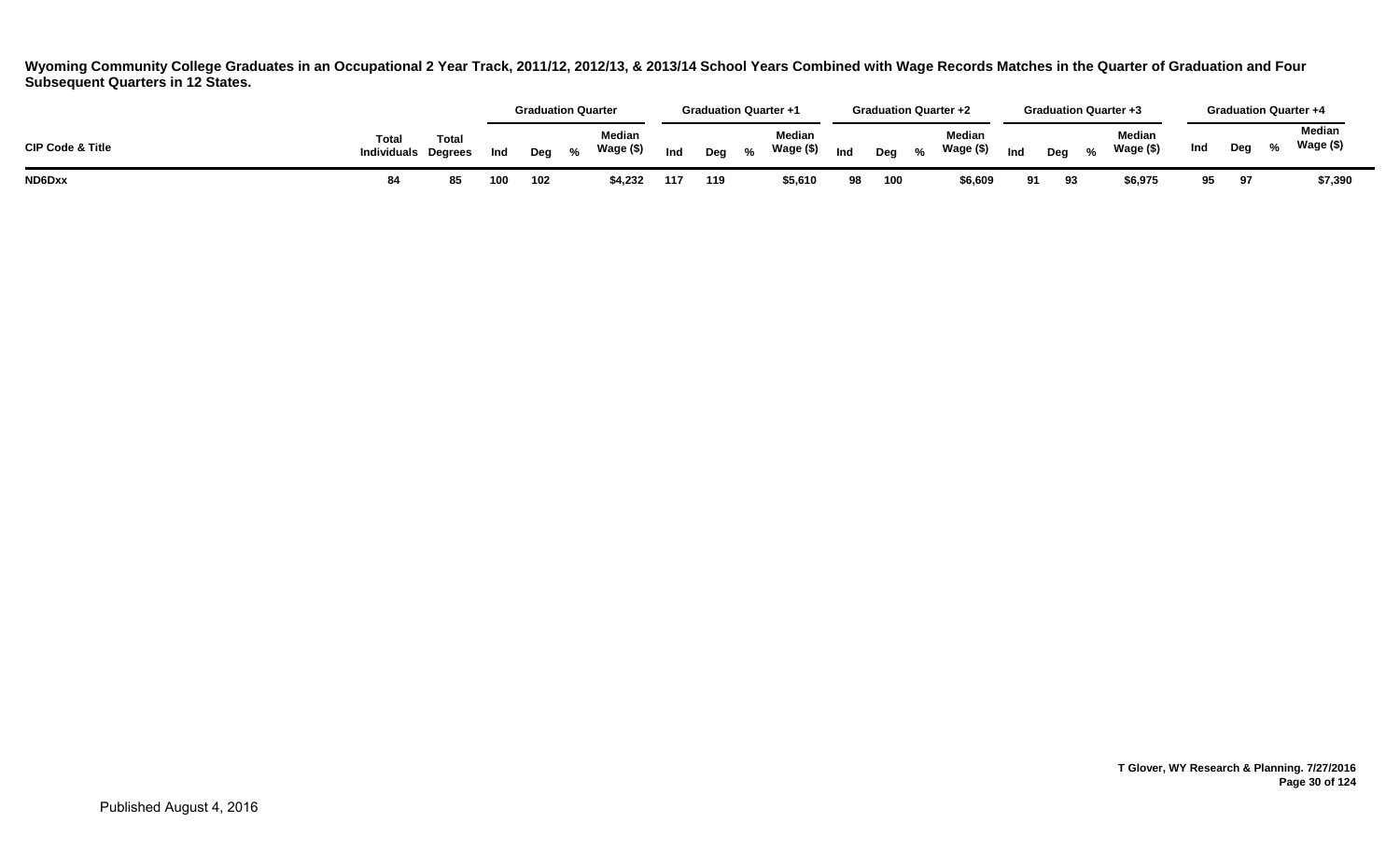<span id="page-31-0"></span>

|                             |                                                                                        |                             |                         |                | <b>Graduation Quarter</b> |      |                            |                | <b>Graduation Quarter +1</b> |             |                               |                | <b>Graduation Quarter +2</b> |      |                            |                 | <b>Graduation Quarter +3</b> |               |                     |                | <b>Graduation Quarter +4</b> |               |                             |
|-----------------------------|----------------------------------------------------------------------------------------|-----------------------------|-------------------------|----------------|---------------------------|------|----------------------------|----------------|------------------------------|-------------|-------------------------------|----------------|------------------------------|------|----------------------------|-----------------|------------------------------|---------------|---------------------|----------------|------------------------------|---------------|-----------------------------|
| <b>CIP Code &amp; Title</b> |                                                                                        | Total<br><b>Individuals</b> | Total<br><b>Degrees</b> | Ind            | Dea                       | %    | <b>Median</b><br>Wage (\$) | Ind            | Deg                          | %           | <b>Median</b><br>Wage $($ \$) | Ind            | Deg                          | %    | <b>Median</b><br>Wage (\$) | Ind             | Dea                          | $\frac{0}{2}$ | Median<br>Wage (\$) | Ind            | Dea                          | $\frac{6}{6}$ | <b>Median</b><br>Wage $($)$ |
| All                         | <b>All CIP Codes</b>                                                                   | 1,823                       | 2,317                   | 1,281          | 1,636                     | 70.6 | \$3,941                    | 1,334          | 1.700                        | 73.0        | \$5,370                       | 1,294          | 1,661                        | 72.0 | \$6,090                    | 1,301           |                              | 1,662 72.0    | \$6,411             | 1,322 1,686    |                              | 73.0          | \$6,900                     |
| 01                          | <b>AGRICULTURE, AGRICULTURE OPERATIONS,</b><br>AND RELATED SCIENCES.                   | 82                          | 86                      | 43             | 45                        | 52.3 | \$3,070                    | 40             | 42                           | 49.0        | \$3.790                       | 35             | 36                           | 42.0 | \$4.586                    | 26              | 26                           | 30.0          | \$4,806             | 36             | 37                           | 43.0          | \$2,842                     |
| 0101                        | <b>Agricultural Business and Management.</b>                                           | 30                          | 30                      | 16             | 16                        | 53.3 | \$3,131                    | 17             | 17                           | 57.0        | \$3,065                       | 13             | 13                           | 43.0 | \$5,045                    | 11              |                              | 11 37.0       | \$2,239             | 16             | 16                           | 53.0          | \$2,424                     |
| 010101                      | Agricultural Business and Management, General.                                         | 30                          | 30                      | 16             | 16                        | 53.3 | \$3,131                    | 17             | 17                           | 57.0        | \$3.065                       | 13             | 13                           | 43.0 | \$5.045                    | 11              |                              | 11 37.0       | \$2,239             | 16             | 16                           | 53.0          | \$2.424                     |
| 0109                        | <b>Animal Sciences.</b>                                                                | 35                          | 35                      | 19             | 19                        | 54.3 | \$2,370                    | 15             | 15                           | 43.0        | \$4,358                       | 11             | 11                           | 31.0 | \$6,585                    | $\overline{7}$  |                              | 720.0         | \$6,179             | 12             | 12                           | 34.0          | \$2,794                     |
| 01090 <sup>.</sup>          | Animal Sciences, General.                                                              | 35                          | 35                      | 19             | 19                        | 54.3 | \$2,370                    | 15             | 15                           | 43.0        | \$4,358                       | 11             | 11                           | 31.0 | \$6,585                    | $\overline{7}$  |                              | 720.0         | \$6,179             | 12             | 12                           | 34.0          | \$2,794                     |
| 0111                        | <b>Plant Sciences.</b>                                                                 | 5                           | 5                       |                |                           |      |                            |                |                              |             |                               |                |                              |      |                            |                 |                              |               |                     |                |                              |               |                             |
| 011106                      | <b>Range Science and Management.</b>                                                   | 5                           | 5                       |                |                           |      |                            |                |                              |             |                               |                |                              |      |                            |                 |                              |               |                     |                |                              |               |                             |
| 0199                        | Agriculture, Agriculture Operations, and Related<br>Sciences, Other.                   | 17                          | 17                      | 7              | $7^{\circ}$               | 41.2 | \$2,346                    | 8              |                              | <b>47.0</b> | \$3,519                       | 10             | 10                           | 59.0 | \$4,669                    | 9               | 9                            | 53.0          | \$4.742             | 13             | 13                           | 77.0          | \$2,717                     |
| 019999                      | Agriculture, Agriculture Operations, and Related<br>Sciences, Other.                   | 17                          | 17                      | $\overline{7}$ | $\overline{7}$            | 41.2 | \$2,346                    | 8              | 8                            | 47.0        | \$3.519                       | 10             | 10                           | 59.0 | \$4,669                    | 9               |                              | 9,53.0        | \$4.742             | 13             | 13                           | 77.0          | \$2,717                     |
| 03                          | NATURAL RESOURCES AND CONSERVATION.                                                    | 15                          | 15                      | 7              | $\overline{7}$            | 46.7 | \$3,108                    | $\overline{7}$ |                              | 47.0        | \$4,853                       | 6              | 6                            | 40.0 | \$5,581                    | 6               |                              | 6 40.0        | \$3,559             | 5              | 5                            | 33.0          | \$5,259                     |
| 0306                        | Wildlife and Wildlands Science and Management.                                         | 14                          | 14                      | $\overline{7}$ | $\overline{7}$            | 50.0 | \$3,108                    | $\overline{7}$ |                              | 50.0        | \$4,853                       | 6              | 6.                           | 43.0 | \$5.581                    | 6               |                              | 6 43.0        | \$3,559             | 5              | 5                            | 36.0          | \$5,259                     |
| 030601                      | Wildlife, Fish and Wildlands Science and<br>Management.                                | 14                          | 14                      | 7              | $\overline{7}$            | 50.0 | \$3,108                    | $\overline{7}$ |                              | 50.0        | \$4,853                       | $6\phantom{.}$ |                              | 43.0 | \$5,581                    | 6               |                              | 6 43.0        | \$3,559             | 5              |                              | 36.0          | \$5,259                     |
| 09                          | <b>COMMUNICATION, JOURNALISM, AND RELATED</b><br><b>PROGRAMS.</b>                      | 40                          | 40                      | 30             | 30                        | 75.0 | \$2,896                    | 30             | 30                           | 75.0        | \$3.708                       | 27             | 27                           | 68.0 | \$5,307                    | 28              |                              | 28 70.0       | \$3.624             | 29             | 29                           | 73.0          | \$4,987                     |
| 0901                        | <b>Communication and Media Studies.</b>                                                | 37                          | 37                      | 28             | 28                        | 75.7 | \$2,639                    | 27             | 27                           | 73.0        | \$3,665                       | 24             | 24                           | 65.0 | \$3,957                    | 25              |                              | 25 68.0       | \$3,433             | 26             | 26                           | 70.0          | \$4,932                     |
| 090101                      | Speech Communication and Rhetoric.                                                     | 30                          | 30                      | 22             | 22                        | 73.3 | \$2,639                    | 23             | 23                           | 77.0        | \$3,665                       | 20             | 20                           | 67.0 | \$4,514                    | 21              |                              |               | 21 70.0 \$3,814     | 22             | 22                           | 73.0          | \$5,242                     |
| 090102                      | <b>Mass Communication/Media Studies.</b>                                               | $\overline{7}$              | $\overline{7}$          | 6              | 6                         | 85.7 | \$2,237                    |                |                              |             |                               |                |                              |      |                            |                 |                              |               |                     |                |                              |               |                             |
| 11                          | <b>COMPUTER AND INFORMATION SCIENCES AND</b><br><b>SUPPORT SERVICES.</b>               | 18                          | 18                      | 10             | 10                        | 55.6 | \$3,427                    | 10             | 10                           | 56.0        | \$2,794                       | $\overline{7}$ | 7                            | 39.0 | \$4.345                    | $\mathbf{7}$    |                              | 7 39.0        | \$3,850             | 7              |                              | 39.0          | \$5,452                     |
| 1102                        | <b>Computer Programming.</b>                                                           | 18                          | 18                      | 10             | 10 <sup>°</sup>           | 55.6 | \$3,427                    | 10             | 10                           | 56.0        | \$2,794                       | $\overline{7}$ |                              | 39.0 | \$4,345                    | $\overline{7}$  |                              | 7 39.0        | \$3,850             | $\overline{7}$ |                              | 39.0          | \$5,452                     |
| 110201                      | Computer Programming/Programmer, General.                                              | 18                          | 18                      | 10             | 10                        | 55.6 | \$3,427                    | 10             | 10                           | 56.0        | \$2,794                       | $\overline{7}$ | 7                            | 39.0 | \$4,345                    | $\overline{7}$  |                              | 7 39.0        | \$3,850             | $\overline{7}$ | 7                            | 39.0          | \$5.452                     |
| 13                          | <b>EDUCATION.</b>                                                                      | 156                         | 161                     | 104            | 109                       | 67.7 | \$3,209                    | 105            | 110                          | 68.0        | \$3,788                       | 108            | 113                          | 70.0 | \$3.113                    | 112             |                              | 116 72.0      | \$3,377             | 106            | 110                          | 68.0          | \$4,468                     |
| 1312                        | <b>Teacher Education and Professional</b><br>Development, Specific Levels and Methods. | 112                         | 116                     | 79             | 83                        | 71.6 | \$3,034                    | 76             | 80                           | 69.0        | \$3,760                       | 80             | 84                           | 72.0 | \$3,288                    | 81              |                              | 84 72.0       | \$3,276             | 80             | 83                           | 72.0          | \$3,682                     |
| 131202                      | <b>Elementary Education and Teaching.</b>                                              | 92                          | 92                      | 65             | 65                        | 70.7 | \$3,034                    | 64             | 64                           | 70.0        | \$3,663                       | 68             | 68                           | 74.0 | \$2,986                    | 67              |                              | 67 73.0       | \$2,938             | 65             | 65                           | 71.0          | \$3,189                     |
| 131209                      | Kindergarten/Preschool Education and Teaching.                                         | 25                          | 25                      | 19             | 19                        | 76.0 | \$2,463                    | 16             | 16                           | 64.0        | \$4,516                       | 16             | 16                           | 64.0 | \$5,982                    | 17              |                              | 17 68.0       | \$6,320             | 19             | 19                           | 76.0          | \$5,604                     |
| 1313                        | <b>Teacher Education and Professional</b><br>Development, Specific Subject Areas.      | 45                          | 45                      | 26             | 26                        | 57.8 | \$3,286                    | 30             | 30                           | 67.0        | \$4,014                       | 29             | 29                           | 64.0 | \$2,739                    | 32 <sub>2</sub> |                              | 32 71.0       | \$4,094             | 27             | 27                           | 60.0          | \$5,633                     |
| 131302                      | <b>Art Teacher Education.</b>                                                          | 11                          | 11                      | 6              | 6.                        | 54.5 | \$3,849                    | $\overline{7}$ |                              | 64.0        | \$4,490                       | 6              |                              | 55.0 | \$3,471                    | 7               | 7                            | 64.0          | \$4.467             | 6              |                              | 55.0          | \$3,864                     |
| 131309                      | <b>Technology Teacher Education/Industrial Arts</b><br><b>Teacher Education.</b>       | 10                          | 10                      |                |                           |      |                            | 5              |                              | 50.0        | \$1,391                       | 8              | 8                            | 80.0 | \$2,394                    | 9               |                              | 90.0          | \$5,537             | 8              |                              | 80.0          | \$10,895                    |
| 131312                      | <b>Music Teacher Education.</b>                                                        | 6                           | 6                       |                |                           |      |                            | 5              | 5                            | 83.0        | \$1.592                       |                |                              |      |                            |                 |                              |               |                     |                |                              |               |                             |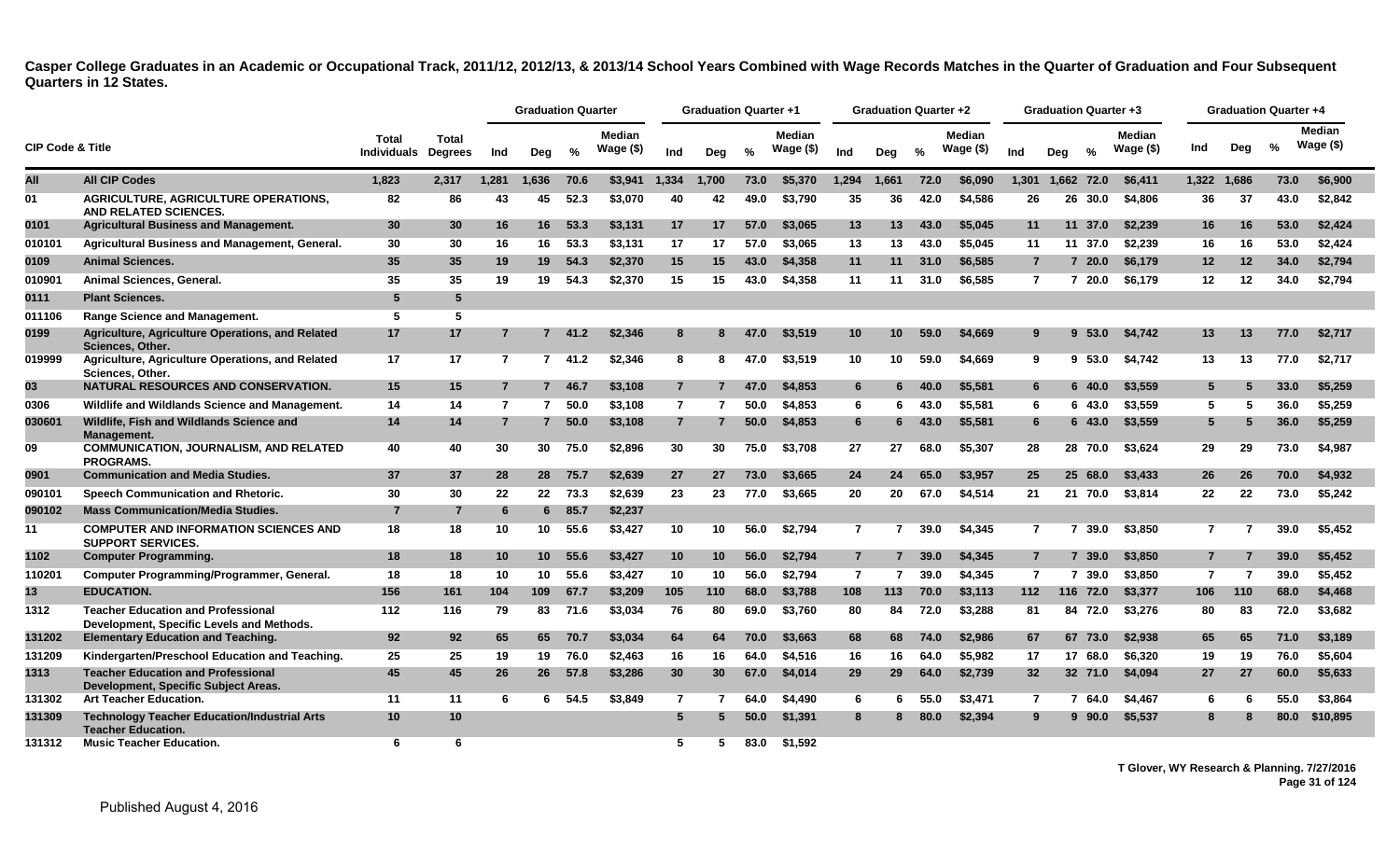|                             |                                                                                                                                 |                      |                                |     | <b>Graduation Quarter</b> |         |                             |                 | <b>Graduation Quarter +1</b> |      |                            |                 | <b>Graduation Quarter +2</b> |          |                             |                 | <b>Graduation Quarter +3</b> |         |                            |                 |                 | <b>Graduation Quarter +4</b> |                             |
|-----------------------------|---------------------------------------------------------------------------------------------------------------------------------|----------------------|--------------------------------|-----|---------------------------|---------|-----------------------------|-----------------|------------------------------|------|----------------------------|-----------------|------------------------------|----------|-----------------------------|-----------------|------------------------------|---------|----------------------------|-----------------|-----------------|------------------------------|-----------------------------|
| <b>CIP Code &amp; Title</b> |                                                                                                                                 | Total<br>Individuals | <b>Total</b><br><b>Degrees</b> | Ind | Deg                       | %       | <b>Median</b><br>Wage $($)$ | Ind             | Deg                          | %    | <b>Median</b><br>Wage (\$) | Ind             | Deg                          | %        | <b>Median</b><br>Wage $($)$ | Ind             | Deg                          | %       | <b>Median</b><br>Wage (\$) | Ind             | Dea             | $\frac{0}{0}$                | <b>Median</b><br>Wage $($)$ |
| 131314                      | <b>Physical Education Teaching and Coaching.</b>                                                                                | 15                   | 15                             | 10  | 10 <sub>1</sub>           | 66.7    | \$4,630                     | 10              | 10                           | 67.0 | \$5,382                    | 11              | 11                           | 73.0     | \$3,113                     | 12              |                              | 12 80.0 | \$5,625                    | 10              | 10 <sup>°</sup> | 67.0                         | \$5,876                     |
| 14                          | <b>ENGINEERING.</b>                                                                                                             | 32                   | 32                             | 24  | 24                        | 75.0    | \$3.107                     | 27              | 27                           | 84.0 | \$3,413                    | 17              | 17                           | 53.0     | \$5.142                     | 21              | 21                           | 66.0    | \$3,706                    | 20              | 20              | 63.0                         | \$4,270                     |
| 1401                        | <b>Engineering, General.</b>                                                                                                    | 32                   | 32 <sub>2</sub>                | 24  | 24                        | 75.0    | \$3,107                     | 27              | 27                           | 84.0 | \$3,413                    | 17              | 17                           | 53.0     | \$5.142                     | 21              |                              | 21 66.0 | \$3,706                    | 20              | <b>20</b>       | 63.0                         | \$4,270                     |
| 140101                      | <b>Engineering, General.</b>                                                                                                    | 32                   | 32                             | 24  | 24                        | 75.0    | \$3,107                     | 27              | 27                           | 84.0 | \$3,413                    | 17              | 17                           | 53.0     | \$5.142                     | 21              |                              | 21 66.0 | \$3,706                    | 20              | 20              | 63.0                         | \$4,270                     |
| 15                          | <b>ENGINEERING TECHNOLOGIES AND</b><br><b>ENGINEERING-RELATED FIELDS.</b>                                                       | 73                   | 124                            | 59  | 100                       | 80.6    | \$5,189                     | 57              | 98                           | 79.0 | \$9,652                    | 60              | 102                          | 82.0     | \$10,305                    | 56              |                              |         | 96 77.0 \$10,238           | 58              | 98              | 79.0                         | \$9,595                     |
| 1503                        | <b>Electrical Engineering Technologies/Technicians.</b>                                                                         | 22                   | 40                             | 18  | 33                        | 82.5    | \$5.128                     | 17              | 31                           | 78.0 | \$10,472                   | 17              | 30                           | 75.0     | \$13.045                    | 16              |                              |         | 30 75.0 \$10,328           | 17              | 31              | 78.0                         | \$11.200                    |
| 150303<br>1504              | <b>Electrical, Electronic and Communications</b><br>Engineering Technology/Technician.<br>Electromechanical Instrumentation and | 22<br>5              | 40<br>10                       | 18  | 33                        | 82.5    | \$5,128                     | 17              | 31                           | 78.0 | \$10,472                   | 17              | 30                           | 75.0     | \$13,045                    | 16              |                              |         | 30 75.0 \$10,328           | 17              | 31              | 78.0                         | \$11,200                    |
| 150405                      | Maintenance Technologies/Technicians.<br>Robotics Technology/Technician.                                                        | 5                    | 10                             |     |                           |         |                             |                 |                              |      |                            |                 |                              |          |                             |                 |                              |         |                            |                 |                 |                              |                             |
| 1505                        | Environmental Control Technologies/Technicians.                                                                                 | 19                   | 30                             | 17  | 27                        | 90.0    | \$4,709                     | 16              | 26                           | 87.0 | \$8,197                    | 19              |                              | 30 100.0 | \$7,467                     | 18              |                              | 29 97.0 | \$9.563                    | 18              | 29              | 97.0                         | \$8,193                     |
| 150503                      | <b>Energy Management and Systems</b><br>Technology/Technician.                                                                  | 13                   | 21                             | 11  |                           | 18 85.7 | \$2,878                     | 10 <sub>1</sub> | 17                           | 81.0 | \$5,264                    | 13              |                              | 21 100.0 | \$5,567                     | 12              |                              | 20 95.0 | \$5,418                    | 12 <sub>2</sub> | 20              | 95.0                         | \$7,221                     |
| 150506                      | <b>Water Quality and Wastewater Treatment</b><br><b>Management and Recycling</b><br>Technology/Technician.                      | 6                    | $\overline{7}$                 | 6   |                           | 7 100.0 | \$13,958                    | 6               |                              |      | 7 100.0 \$13,854           | 6               |                              | 7 100.0  | \$14,483                    | 6               |                              |         | 7 100.0 \$14.542           | 6               | 7               | 100.0                        | \$14,483                    |
| 1513                        | <b>Drafting/Design Engineering</b><br>Technologies/Technicians.                                                                 | 22                   | 36                             | 18  | 30 <sup>°</sup>           | 83.3    | \$6,297                     | 17              | 29                           | 81.0 | \$9,361                    | 17              | 30                           | 83.0     | \$10,305                    | 15              |                              | 26 72.0 | \$10,342                   | 16              | 27              | 75.0                         | \$9,589                     |
| 151301                      | Drafting and Design Technology/Technician,<br>General.                                                                          | 22                   | 22                             | 18  | 18                        | 81.8    | \$5,743                     | 17              | 17                           | 77.0 | \$9,361                    | 17              | 17                           | 77.0     | \$10,305                    | 15              |                              | 15 68.0 | \$9,821                    | 16              | 16              | 73.0                         | \$9,986                     |
| 151306                      | <b>Mechanical Drafting and Mechanical Drafting</b><br><b>CAD/CADD.</b>                                                          | 13                   | 13                             | 11  | 11                        | 84.6    | \$6,297                     | 11              | 11                           | 85.0 | \$10,082                   | 12 <sub>2</sub> | $12 \,$                      | 92.0     | \$10,319                    | 10 <sup>°</sup> |                              | 10 77.0 | \$10,342                   | 10 <sup>°</sup> | 10              | 77.0                         | \$10,099                    |
| 16                          | <b>FOREIGN LANGUAGES, LITERATURES, AND</b><br><b>LINGUISTICS.</b>                                                               | 12                   | 12                             | 9   | 9                         | 75.0    | \$3,495                     | 9               | 9                            | 75.0 | \$3,454                    | 8               | 8                            | 67.0     | \$2,512                     | 9               |                              | 9 75.0  | \$3,578                    | 9               | g               | 75.0                         | \$3,256                     |
| 1601                        | Linguistic, Comparative, and Related Language<br><b>Studies and Services.</b>                                                   | 12                   | 12                             | 9   |                           | 9 75.0  | \$3,495                     | 9               | 9                            | 75.0 | \$3,454                    | 8               | 8                            | 67.0     | \$2,512                     | 9               |                              | 9 75.0  | \$3,578                    | 9               | 9               | 75.0                         | \$3,256                     |
| 160101                      | Foreign Languages and Literatures, General.                                                                                     | 12                   | 12                             | 9   | 9                         | 75.0    | \$3,495                     | 9               | -9                           | 75.0 | \$3,454                    | 8               | 8                            | 67.0     | \$2,512                     | 9               |                              | 9 75.0  | \$3,578                    | 9               |                 | 75.0                         | \$3,256                     |
| 22                          | <b>LEGAL PROFESSIONS AND STUDIES.</b>                                                                                           | 20                   | 20                             | 14  | 14                        | 70.0    | \$3,917                     | 13              | 13                           | 65.0 | \$5,888                    | 11              | 11                           | 55.0     | \$6,048                     | 14              |                              | 14 70.0 | \$5,804                    | 13              | 13              | 65.0                         | \$6,777                     |
| 2200                        | <b>Non-Professional General Legal Studies</b><br>(Undergraduate).                                                               | 6                    | 6                              |     |                           |         |                             |                 |                              |      |                            |                 |                              |          |                             |                 |                              |         |                            |                 |                 |                              |                             |
| 220001                      | <b>Pre-Law Studies.</b>                                                                                                         | 6                    | 6                              |     |                           |         |                             |                 |                              |      |                            |                 |                              |          |                             |                 |                              |         |                            |                 |                 |                              |                             |
| 2203                        | <b>Legal Support Services.</b>                                                                                                  | 14                   | 14                             | 10  | 10                        | 71.4    | \$3,917                     | 10              | 10                           | 71.0 | \$5,897                    | 9               | 9                            | 64.0     | \$6.048                     | 10              |                              | 10 71.0 | \$6,104                    | 10              | 10              | 71.0                         | \$6,970                     |
| 220302                      | Legal Assistant/Paralegal.                                                                                                      | 14                   | 14                             | 10  |                           | 10 71.4 | \$3,917                     | 10              | 10                           | 71.0 | \$5,897                    | 9               | 9                            | 64.0     | \$6,048                     | 10              |                              | 10 71.0 | \$6,104                    | 10 <sup>°</sup> | 10 <sup>°</sup> | 71.0                         | \$6,970                     |
| 23                          | <b>ENGLISH LANGUAGE AND</b><br>LITERATURE/LETTERS.                                                                              | 26                   | 26                             | 19  | 19                        | 73.1    | \$4,370                     | 17              | 17                           | 65.0 | \$4,178                    | 15              | 15                           | 58.0     | \$3,987                     | 17              |                              | 17 65.0 | \$3,406                    | 20              | 20              | 77.0                         | \$3,812                     |
| 2301                        | English Language and Literature, General.                                                                                       | 26                   | 26                             | 19  | 19 <sup>°</sup>           | 73.1    | \$4,370                     | 17              | 17                           | 65.0 | \$4,178                    | 15              | 15                           | 58.0     | \$3,987                     | 17              |                              | 17 65.0 | \$3,406                    | 20              | <b>20</b>       | 77.0                         | \$3,812                     |
| 230101                      | English Language and Literature, General.                                                                                       | 26                   | 26                             | 19  | 19                        | 73.1    | \$4,370                     | 17              | 17                           | 65.0 | \$4.178                    | 15              | 15                           | 58.0     | \$3.987                     | 17              |                              | 17 65.0 | \$3,406                    | 20              | 20              | 77.0                         | \$3,812                     |

**T Glover, WY Research & Planning. 7/27/2016 Page 32 of 124**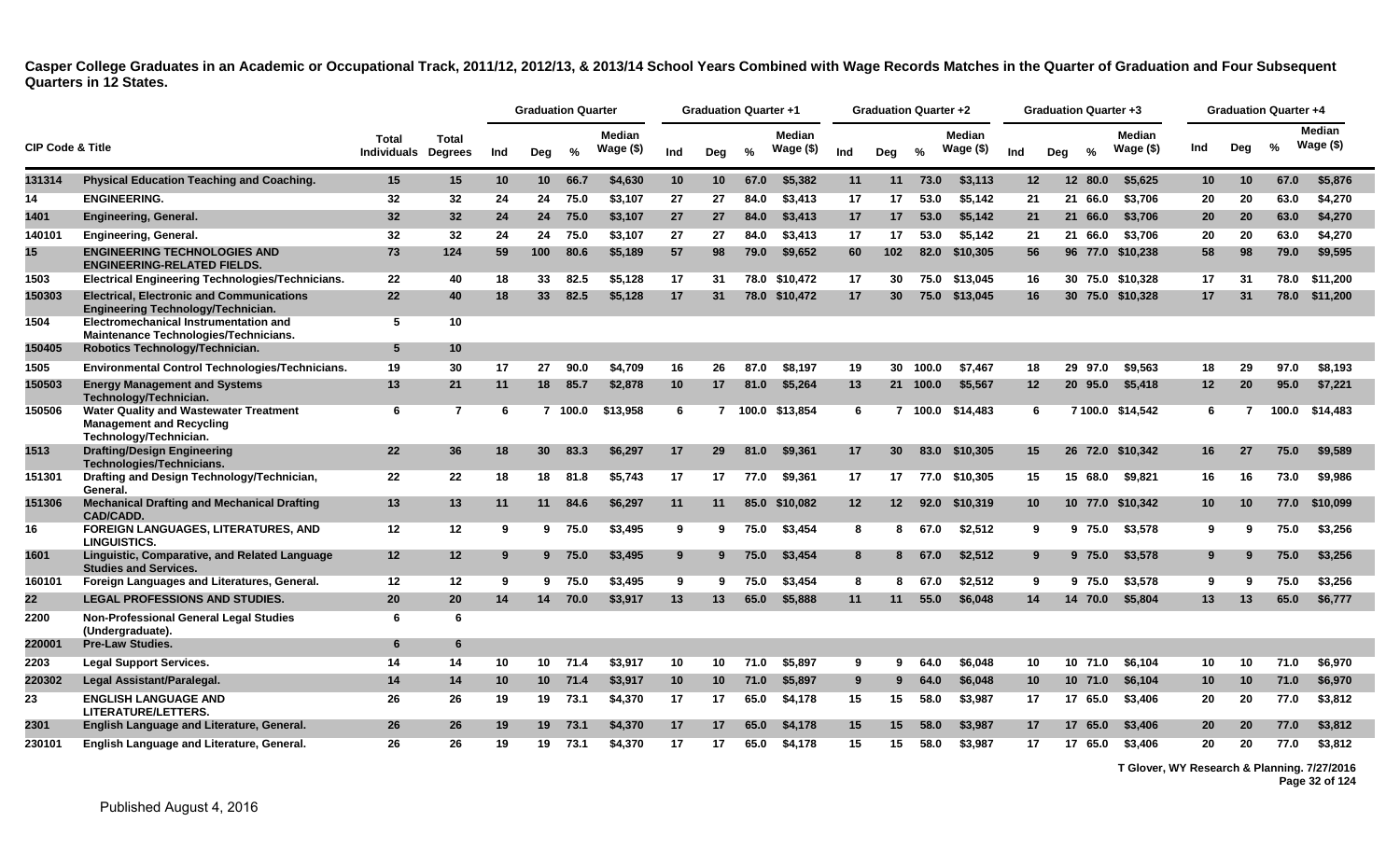|                             |                                                                                                       |                                    |                                |     | <b>Graduation Quarter</b> |          |                             |                | <b>Graduation Quarter +1</b> |      |                             |                 | Graduation Quarter +2 |      |                      |                 | <b>Graduation Quarter +3</b> |          |                     |                |     | <b>Graduation Quarter +4</b> |                             |
|-----------------------------|-------------------------------------------------------------------------------------------------------|------------------------------------|--------------------------------|-----|---------------------------|----------|-----------------------------|----------------|------------------------------|------|-----------------------------|-----------------|-----------------------|------|----------------------|-----------------|------------------------------|----------|---------------------|----------------|-----|------------------------------|-----------------------------|
| <b>CIP Code &amp; Title</b> |                                                                                                       | <b>Total</b><br><b>Individuals</b> | <b>Total</b><br><b>Degrees</b> | Ind | Deg                       | %        | <b>Median</b><br>Wage $($)$ | Ind            | Deg                          | %    | <b>Median</b><br>Wage $($)$ | Ind             | Deg                   | %    | Median<br>Wage $($)$ | Ind             | Deg                          | %        | Median<br>Wage $(\$ | Ind            | Dea | %                            | <b>Median</b><br>Wage $($)$ |
| 24                          | <b>LIBERAL ARTS AND SCIENCES, GENERAL</b><br><b>STUDIES AND HUMANITIES.</b>                           | 324                                | 324                            | 213 | 213                       | 65.7     | \$3,446                     | 222            | 222                          | 69.0 | \$3,959                     | 207             | 207                   | 64.0 | \$4,240              | 204             |                              | 204 63.0 | \$4,637             | 200            | 200 | 62.0                         | \$4,498                     |
| 2401                        | Liberal Arts and Sciences, General Studies and<br><b>Humanities.</b>                                  | 324                                | 324                            | 213 | 213                       | 65.7     | \$3,446                     | 222            | 222                          | 69.0 | \$3,959                     | 207             | 207                   | 64.0 | \$4,240              | 204             | 204                          | 63.0     | \$4,637             | 200            | 200 | 62.0                         | \$4,498                     |
| 240101                      | <b>Liberal Arts and Sciences/Liberal Studies.</b>                                                     | $5\phantom{1}$                     | 5                              |     |                           |          |                             |                |                              |      |                             |                 |                       |      |                      |                 |                              |          |                     |                |     |                              |                             |
| 240102                      | <b>General Studies.</b>                                                                               | 319                                | 319                            | 211 | 211                       | 66.1     | \$3,446                     | 219            | 219                          | 69.0 | \$3.960                     | 204             | 204                   | 64.0 | \$4.246              | 202             | 202                          | 63.0     | \$4.687             | 198            | 198 | 62.0                         | \$4,582                     |
| 26                          | <b>BIOLOGICAL AND BIOMEDICAL SCIENCES.</b>                                                            | 19                                 | 19                             | 11  | 11                        | 57.9     | \$3,703                     | 11             | 11                           | 58.0 | \$3,473                     | 11              | 11                    | 58.0 | \$2,945              | 10              |                              | 10, 53.0 | \$4,283             | 10             | 10  | 53.0                         | \$5,797                     |
| 2601                        | Biology, General.                                                                                     | 19                                 | 19                             | 11  | 11                        | 57.9     | \$3,703                     | 11             | 11                           | 58.0 | \$3,473                     | 11              | 11                    | 58.0 | \$2,945              | 10              |                              | 10 53.0  | \$4,283             | 10             | 10  | 53.0                         | \$5,797                     |
| 260101                      | <b>Biology/Biological Sciences, General.</b>                                                          | 19                                 | 19                             | 11  | 11                        | 57.9     | \$3,703                     | 11             | 11                           | 58.0 | \$3,473                     | 11              | 11                    | 58.0 | \$2,945              | 10 <sup>°</sup> |                              | 10, 53.0 | \$4,283             | 10             | 10  | 53.0                         | \$5,797                     |
| 27                          | <b>MATHEMATICS AND STATISTICS.</b>                                                                    | 20                                 | 20                             | 14  |                           | 14 70.0  | \$2,721                     | 14             | 14                           | 70.0 | \$3.462                     | 9               | 9                     | 45.0 | \$1.711              | $\overline{7}$  |                              | 7 35.0   | \$2,103             | 10             | 10  | 50.0                         | \$3,499                     |
| 2701                        | <b>Mathematics.</b>                                                                                   | 13                                 | 13                             | -8  |                           | 8 61.5   | \$3,691                     | 10             | 10                           | 77.0 | \$3,254                     | $5\phantom{.0}$ | 5                     | 39.0 | \$1,711              |                 |                              |          |                     | 6              | 6   | 46.0                         | \$4,496                     |
| 270101                      | <b>Mathematics, General.</b>                                                                          | 13                                 | 13                             | 8   |                           | 8 61.5   | \$3.691                     | 10             | 10                           | 77.0 | \$3.254                     | 5               | 5                     | 39.0 | \$1,711              |                 |                              |          |                     | 6              | 6   | 46.0                         | \$4,496                     |
| 2705                        | Statistics.                                                                                           | $\overline{7}$                     | $\overline{7}$                 | 6   |                           | $6$ 85.7 | \$2,457                     |                |                              |      |                             |                 |                       |      |                      |                 |                              |          |                     |                |     |                              |                             |
| 270599                      | <b>Statistics, Other.</b>                                                                             | $\overline{7}$                     | $\overline{7}$                 | 6   | 6.                        | 85.7     | \$2,457                     |                |                              |      |                             |                 |                       |      |                      |                 |                              |          |                     |                |     |                              |                             |
| 30                          | <b>MULTI/INTERDISCIPLINARY STUDIES.</b>                                                               | 11                                 | 11                             | 5   |                           | 5, 45.5  | \$4,723                     | 8              | 8.                           | 73.0 | \$2,859                     | 6               | 6                     | 55.0 | \$2,697              | 8               |                              | 8 73.0   | \$2,259             | 8              | 8   | 73.0                         | \$4,327                     |
| 3014                        | <b>Museology/Museum Studies.</b>                                                                      | $\overline{7}$                     | $\overline{7}$                 |     |                           |          |                             |                |                              |      |                             |                 |                       |      |                      |                 |                              |          |                     |                |     |                              |                             |
| 301401                      | <b>Museology/Museum Studies.</b>                                                                      | $\overline{7}$                     | $\overline{7}$                 |     |                           |          |                             |                |                              |      |                             |                 |                       |      |                      |                 |                              |          |                     |                |     |                              |                             |
| 40                          | <b>PHYSICAL SCIENCES.</b>                                                                             | 15                                 | 16                             | 9   | 9.                        | 56.3     | \$5,168                     | 11             | 11                           | 69.0 | \$4.904                     | 12 <sup>°</sup> | $12 \,$               | 75.0 | \$4.778              | 11              | 11                           | 69.0     | \$4.218             | 11             | 11  | 69.0                         | \$5.660                     |
| 4005                        | <b>Chemistry.</b>                                                                                     | 6                                  | 6                              |     |                           |          |                             | 5              |                              | 83.0 | \$4,904                     | $5\phantom{.0}$ | 5                     | 83.0 | \$4,732              | $5^{\circ}$     |                              | 583.0    | \$4,218             | 5              | 5   | 83.0                         | \$6,355                     |
| 400501                      | <b>Chemistry, General.</b>                                                                            | 6                                  | 6                              |     |                           |          |                             | 5              |                              | 83.0 | \$4,904                     | 5               | 5                     | 83.0 | \$4.732              | 5               | 5.                           | 83.0     | \$4,218             | 5              | 5   | 83.0                         | \$6,355                     |
| 4006                        | <b>Geological and Earth Sciences/Geosciences.</b>                                                     | 7                                  | $\overline{7}$                 |     |                           |          |                             |                |                              |      |                             | 6               | 6                     | 86.0 | \$3,117              | $5^{\circ}$     |                              | 5 71.0   | \$3,969             |                |     |                              |                             |
| 400601                      | Geology/Earth Science, General.                                                                       | $\overline{7}$                     | $\overline{7}$                 |     |                           |          |                             |                |                              |      |                             | 6               | 6                     | 86.0 | \$3,117              | 5               |                              | 5 71.0   | \$3,969             |                |     |                              |                             |
| 41                          | <b>SCIENCE TECHNOLOGIES/TECHNICIANS.</b>                                                              | 13                                 | 13                             |     | 8                         | 61.5     | \$2,600                     | $\overline{7}$ |                              | 54.0 | \$4,332                     | 8               | 8                     | 62.0 | \$3,350              | 10              |                              | 10 77.0  | \$4,619             | 8              | 8   | 62.0                         | \$5,551                     |
| 4103                        | Physical Science Technologies/Technicians.                                                            | 13                                 | 13                             | 8   | 8                         | 61.5     | \$2,600                     | $\overline{7}$ | -7                           | 54.0 | \$4,332                     | 8               | 8                     | 62.0 | \$3,350              | 10              |                              | 10 77.0  | \$4,619             | 8              | 8   | 62.0                         | \$5,551                     |
| 410303                      | <b>Chemical Process Technology.</b>                                                                   | 13                                 | 13                             | -8  |                           | 8 61.5   | \$2,600                     | $\overline{7}$ | 7                            | 54.0 | \$4,332                     | 8               | 8                     | 62.0 | \$3,350              | 10              |                              | 10 77.0  | \$4,619             | 8              | 8   | 62.0                         | \$5,551                     |
| 42                          | PSYCHOLOGY.                                                                                           | 29                                 | 29                             | 19  | 19                        | 65.5     | \$3,026                     | 17             | 17                           | 59.0 | \$3,570                     | 18              | 18                    | 62.0 | \$3.261              | 18              |                              | 18 62.0  | \$3,877             | 18             | 18  | 62.0                         | \$3,837                     |
| 4201                        | Psychology, General.                                                                                  | 29                                 | 29                             | 19  | 19                        | 65.5     | \$3,026                     | 17             | 17                           | 59.0 | \$3,570                     | 18              | 18                    | 62.0 | \$3,261              | 18              |                              | 18 62.0  | \$3,877             | 18             | 18  | 62.0                         | \$3,837                     |
| 420101                      | Psychology, General.                                                                                  | 29                                 | 29                             | 19  | 19                        | 65.5     | \$3,026                     | 17             | 17                           | 59.0 | \$3,570                     | 18              | 18                    | 62.0 | \$3,261              | 18              |                              | 18 62.0  | \$3,877             | 18             | 18  | 62.0                         | \$3,837                     |
| 43                          | HOMELAND SECURITY, LAW ENFORCEMENT,<br><b>FIREFIGHTING AND RELATED PROTECTIVE</b><br><b>SERVICES.</b> | 115                                | 193                            | 90  | 150                       | 77.7     | \$4,612                     | 89             | 147                          | 76.0 | \$6,862                     | 88              | 145                   | 75.0 | \$6.568              | 84              |                              | 138 72.0 | \$7.586             | 83             | 136 | 71.0                         | \$9,245                     |
| 4301                        | <b>Criminal Justice and Corrections.</b>                                                              | 30                                 | 30                             | 24  | 24                        | 80.0     | \$4.304                     | 24             | 24                           | 80.0 | \$6,551                     | 25              | 25                    | 83.0 | \$4.612              | 24              |                              | 24 80.0  | \$6.947             | 24             | 24  | 80.0                         | \$7,388                     |
| 430104                      | <b>Criminal Justice/Safety Studies.</b>                                                               | 22                                 | 22                             | 18  | 18                        | 81.8     | \$3,905                     | 18             | 18                           | 82.0 | \$7,223                     | 18              | 18                    | 82.0 | \$5,698              | 17              |                              | 17 77.0  | \$7,289             | 17             | 17  | 77.0                         | \$9,117                     |
| 430106                      | <b>Forensic Science and Technology.</b>                                                               | 8                                  | 8                              | 6   | 6                         | 75.0     | \$4,818                     | 6              | 6                            | 75.0 | \$5,422                     | $\overline{7}$  |                       | 88.0 | \$4.570              | $\overline{7}$  | 7                            | 88.0     | \$5,751             | $\overline{7}$ |     | 88.0                         | \$5.655                     |

**T Glover, WY Research & Planning. 7/27/2016 Page 33 of 124**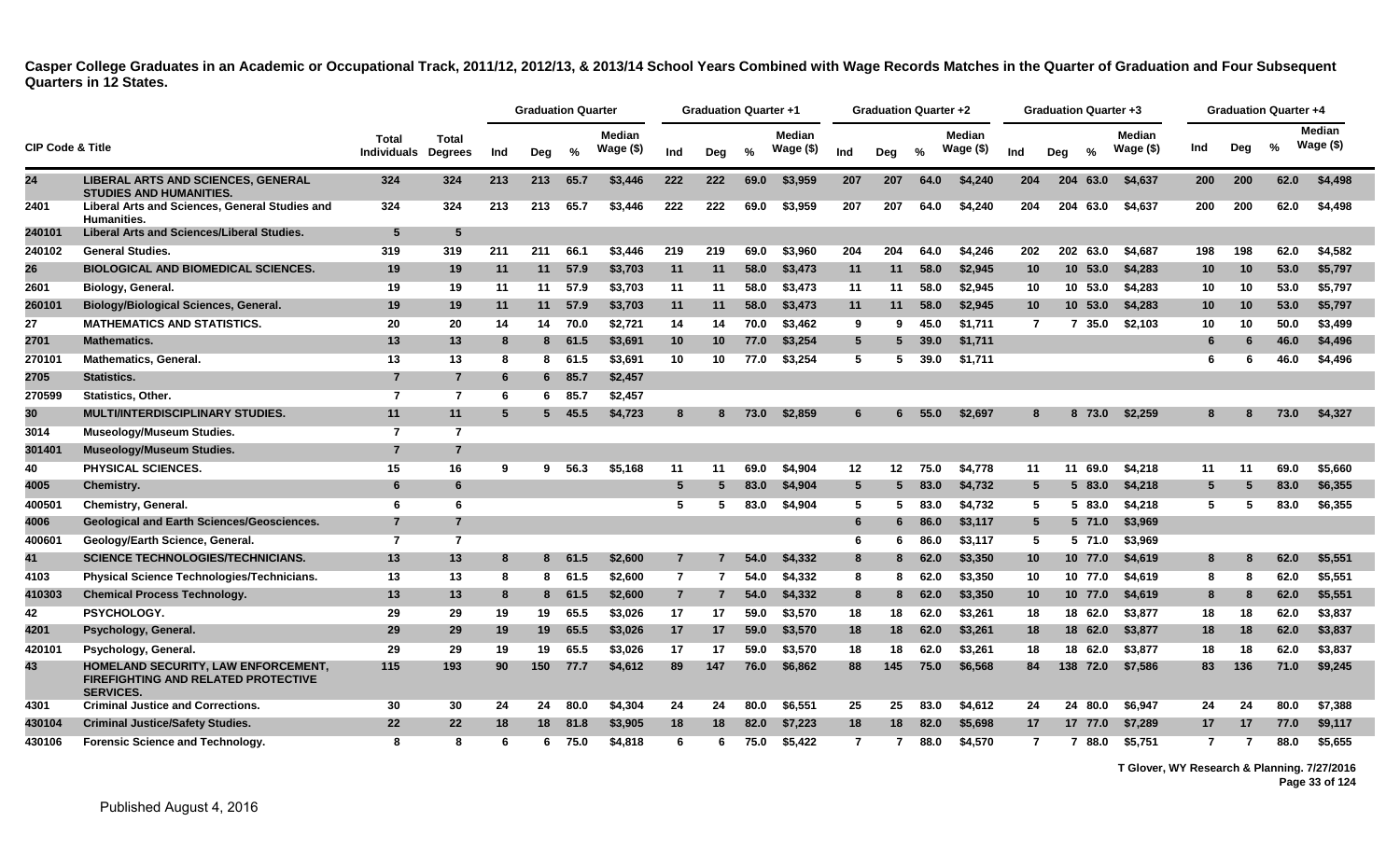|                             |                                                                        |                             |                         |     | <b>Graduation Quarter</b> |      |                            |                | Graduation Quarter +1 |      |                     |             | <b>Graduation Quarter +2</b> |      |                     |                 | Graduation Quarter +3 |               |                            |                   | <b>Graduation Quarter +4</b> |               |                             |
|-----------------------------|------------------------------------------------------------------------|-----------------------------|-------------------------|-----|---------------------------|------|----------------------------|----------------|-----------------------|------|---------------------|-------------|------------------------------|------|---------------------|-----------------|-----------------------|---------------|----------------------------|-------------------|------------------------------|---------------|-----------------------------|
| <b>CIP Code &amp; Title</b> |                                                                        | Total<br><b>Individuals</b> | Total<br><b>Degrees</b> | Ind | Deg                       | %    | <b>Median</b><br>Wage (\$) | Ind            | Deg                   | $\%$ | Median<br>Wage (\$) | Ind         | Deg                          | $\%$ | Median<br>Wage (\$) | Ind             | Deg                   | $\frac{6}{6}$ | <b>Median</b><br>Wage (\$) | Ind               | Dea                          | $\frac{0}{2}$ | <b>Median</b><br>Wage $($)$ |
| 4302                        | <b>Fire Protection.</b>                                                | 83                          | 161                     | 64  | 124                       | 77.0 | \$4,677                    | 63             | 121                   | 75.0 | \$6,908             | 61          | 118                          | 73.0 | \$7.043             | 58              | 112                   | 70.0          | \$7.964                    | 58                | 111                          | 69.0          | \$10,169                    |
| 430203                      | Fire Science/Fire-fighting.                                            | 83                          | 161                     | 64  | 124                       | 77.0 | \$4.677                    | 63             | 121                   | 75.0 | \$6.908             | 61          | 118                          | 73.0 | \$7.043             | 58              |                       | 112 70.0      | \$7.964                    | 58                | 111                          | 69.0          | \$10.169                    |
| 44                          | <b>PUBLIC ADMINISTRATION AND SOCIAL SERVICE</b><br><b>PROFESSIONS.</b> | 27                          | 27                      | 11  | 11                        | 40.7 | \$3,561                    | 16             | 16                    | 59.0 | \$3.110             | 17          | 17                           | 63.0 | \$3,822             | 16              |                       | 16 59.0       | \$4.229                    | 18                | 18                           | 67.0          | \$4,304                     |
| 4407                        | <b>Social Work.</b>                                                    | 27                          | 27                      | 11  | 11                        | 40.7 | \$3.561                    | 16             | 16                    | 59.0 | \$3.110             | 17          | 17                           | 63.0 | \$3,822             | 16              |                       | 16 59.0       | \$4.229                    | 18                | 18                           | 67.0          | \$4,304                     |
| 440701                      | <b>Social Work.</b>                                                    | 27                          | 27                      | 11  | 11                        | 40.7 | \$3,561                    | 16             | 16                    | 59.0 | \$3,110             | 17          | 17                           | 63.0 | \$3,822             | 16              |                       | 16 59.0       | \$4,229                    | 18                | 18                           | 67.0          | \$4,304                     |
| 45                          | <b>SOCIAL SCIENCES.</b>                                                | 48                          | 71                      | 34  | 51                        | 71.8 | \$4,579                    | 40             | 61                    | 86.0 | \$5,370             | 35          | 55                           | 78.0 | \$6,604             | 39              |                       | 59 83.0       | \$6,517                    | 39                | 60                           | 85.0          | \$6,499                     |
| 4507                        | Geography and Cartography.                                             | 37                          | 60                      | 26  | 43                        | 71.7 | \$4,579                    | 29             | 50                    | 83.0 | \$5,819             | 27          | 47                           | 78.0 | \$7,940             | 29              |                       | 49 82.0       | \$8,103                    | 31                | 52                           | 87.0          | \$8,063                     |
| 450702                      | <b>Geographic Information Science and Cartography.</b>                 | 37                          | 60                      | 26  | 43                        | 71.7 | \$4,579                    | 29             | 50                    | 83.0 | \$5,819             | 27          | 47                           | 78.0 | \$7.940             | 29              |                       | 49 82.0       | \$8.103                    | 31                | 52                           | 87.0          | \$8,063                     |
| 46                          | <b>CONSTRUCTION TRADES.</b>                                            | 10                          | 16                      | -6  | 10                        | 62.5 | \$3,186                    |                |                       |      |                     |             |                              |      |                     | 5               |                       | 5 31.0        | \$4,472                    | 5                 | 5                            | 31.0          | \$8,565                     |
| 4699                        | <b>Construction Trades, Other,</b>                                     | 10                          | 16                      | -6  | 10                        | 62.5 | \$3,186                    |                |                       |      |                     |             |                              |      |                     | 5               |                       | 531.0         | \$4.472                    | 5                 | 5                            | 31.0          | \$8,565                     |
| 469999                      | <b>Construction Trades, Other.</b>                                     | 10                          | 16                      | -6  | 10 <sup>1</sup>           | 62.5 | \$3,186                    |                |                       |      |                     |             |                              |      |                     | 5               | 5.                    | 31.0          | \$4,472                    | 5                 | 5                            | 31.0          | \$8,565                     |
| 47                          | <b>MECHANIC AND REPAIR</b><br><b>TECHNOLOGIES/TECHNICIANS.</b>         | 101                         | 140                     | 75  | 103                       | 73.6 | \$4,254                    | 78             | 107                   | 76.0 | \$6,497             | 79          | 109                          | 78.0 | \$7,207             | 80              | 109                   | 78.0          | \$7,991                    | 78                | 108                          | 77.0          | \$8,327                     |
| 4703                        | <b>Heavy/Industrial Equipment Maintenance</b><br>Technologies.         | 16                          | 24                      | 11  | 15 <sup>1</sup>           | 62.5 | \$3,469                    | 12             | 17                    | 71.0 | \$11.105            | 11          | 16                           | 67.0 | \$10,418            | 12 <sup>2</sup> |                       | 18 75.0       | \$13.714                   | $12 \overline{ }$ | 18                           | 75.0          | \$13,558                    |
| 470303                      | <b>Industrial Mechanics and Maintenance</b><br>Technology.             | 16                          | 24                      | 11  | 15                        | 62.5 | \$3.469                    | 12             | 17                    |      | 71.0 \$11,105       | 11          | 16                           | 67.0 | \$10,418            | $12 \,$         |                       |               | 18 75.0 \$13,714           | 12                | 18                           | 75.0          | \$13,558                    |
| 4706                        | Vehicle Maintenance and Repair Technologies.                           | 85                          | 116                     | 64  | 88                        | 75.9 | \$4,300                    | 66             | 90                    | 78.0 | \$6,414             | 68          | 93                           | 80.0 | \$7,207             | 68              |                       | 91 78.0       | \$7,692                    | 66                | 90                           | 78.0          | \$8,022                     |
| 470603                      | Autobody/Collision and Repair<br>Technology/Technician.                | 21                          | 28                      | 12  | 17 <sup>2</sup>           | 60.7 | \$3,528                    | 15             | 21                    | 75.0 | \$5,041             | 15          | 21                           | 75.0 | \$5,654             | 16              |                       | 22 79.0       | \$5,866                    | 16                | 22                           | 79.0          | \$6,056                     |
| 470604                      | <b>Automobile/Automotive Mechanics</b><br>Technology/Technician.       | 23                          | 33                      | 17  | 24                        | 72.7 | \$3,609                    | 17             | 23                    | 70.0 | \$6,086             | 18          | 25                           | 76.0 | \$6,780             | 16              |                       | 21 64.0       | \$6,926                    | 15                | 21                           | 64.0          | \$6,494                     |
| 470605                      | Diesel Mechanics Technology/Technician.                                | 44                          | 58                      | 37  | 48                        | 82.8 | \$4.906                    | 36             | 47                    | 81.0 | \$8.166             | 37          | 48                           | 83.0 | \$8,735             | 38              |                       | 49 85.0       | \$8,570                    | 36                | 47                           | 81.0          | \$10,212                    |
| 48                          | <b>PRECISION PRODUCTION.</b>                                           | 50                          | 84                      | 33  | 57                        | 67.9 | \$4,140                    | 37             | 65                    | 77.0 | \$8,227             | 35          | 62                           | 74.0 | \$8,610             | 40              |                       | 69 82.0       | \$8,000                    | 37                | 63                           | 75.0          | \$9,374                     |
| 4805                        | <b>Precision Metal Working.</b>                                        | 50                          | 84                      | 33  | 57                        | 67.9 | \$4,140                    | 37             | 65                    | 77.0 | \$8,227             | 35          | 62                           | 74.0 | \$8,610             | 40              |                       | 69 82.0       | \$8,000                    | 37                | 63                           | 75.0          | \$9,374                     |
| 480501                      | <b>Machine Tool Technology/Machinist.</b>                              | 15                          | 26                      | -8  | 13                        | 50.0 | \$9,066                    | 9              | 16                    | 62.0 | \$9,929             | 9           | 16                           | 62.0 | \$11,618            | 11              |                       | 20 77.0       | \$7,982                    | 8                 | 14                           | 54.0          | \$10,023                    |
| 480508                      | <b>Welding Technology/Welder.</b>                                      | 36                          | 58                      | 26  | 44                        | 75.9 | \$3,832                    | 29             | 49                    | 85.0 | \$6,940             | 27          | 46                           | 79.0 | \$8,469             | 30              |                       | 49 85.0       | \$8,420                    | 30                | 49                           | 85.0          | \$9,170                     |
| 50                          | <b>VISUAL AND PERFORMING ARTS.</b>                                     | 103                         | 105                     | 67  | 68                        | 64.8 | \$1,961                    | 71             | 72                    | 69.0 | \$3,147             | 58          | 60                           | 57.0 | \$3,702             | 57              |                       | 59 56.0       | \$4,245                    | 67                | 69                           | 66.0          | \$3,460                     |
| 5003                        | Dance.                                                                 | 10                          | 10                      | 8   | 8                         | 80.0 | \$1,212                    | $\overline{7}$ |                       | 70.0 | \$3,007             | 5           | 5                            | 50.0 | \$3,353             | 5               |                       | $5\,50.0$     | \$5,533                    | 5                 | 5                            | 50.0          | \$5,557                     |
| 500301                      | Dance, General.                                                        | 10                          | 10                      | -8  | 8                         | 80.0 | \$1,212                    | $\overline{7}$ |                       | 70.0 | \$3,007             | $5^{\circ}$ |                              | 50.0 | \$3,353             | $5^{\circ}$     |                       | $5\,50.0$     | \$5,533                    | 5                 | 5                            | 50.0          | \$5,557                     |
| 5004                        | Design and Applied Arts.                                               | 12                          | 12                      | 10  | 10                        | 83.3 | \$5,170                    | 9              | 9                     | 75.0 | \$5,176             | 9           | 9.                           | 75.0 | \$5.633             | 8               |                       | 8 67.0        | \$6,455                    | 10                | 10                           | 83.0          | \$5,078                     |
| 500409                      | <b>Graphic Design.</b>                                                 | 12                          | 12                      | 10  | 10 <sup>1</sup>           | 83.3 | \$5,170                    | 9              | 9                     | 75.0 | \$5,176             | 9           | 9                            | 75.0 | \$5,633             | 8               |                       | 8 67.0        | \$6,455                    | 10                | 10                           | 83.0          | \$5,078                     |
| 5005                        | Drama/Theatre Arts and Stagecraft.                                     | 28                          | 28                      | 16  | 16                        | 57.1 | \$1,635                    | 20             | 20                    | 71.0 | \$2,182             | 17          | 17                           | 61.0 | \$3.568             | 14              | 14                    | 50.0          | \$4,299                    | 18                | 18                           | 64.0          | \$4,074                     |
| 500506                      | Acting.                                                                | 16                          | 16                      | 8   | 8                         | 50.0 | \$2,310                    | 9              | 9                     | 56.0 | \$3,566             | 9           | 9                            | 56.0 | \$4,581             | 9               |                       | $9\,56.0$     | \$4,353                    | 9                 | 9                            | 56.0          | \$4,492                     |

**T Glover, WY Research & Planning. 7/27/2016 Page 34 of 124**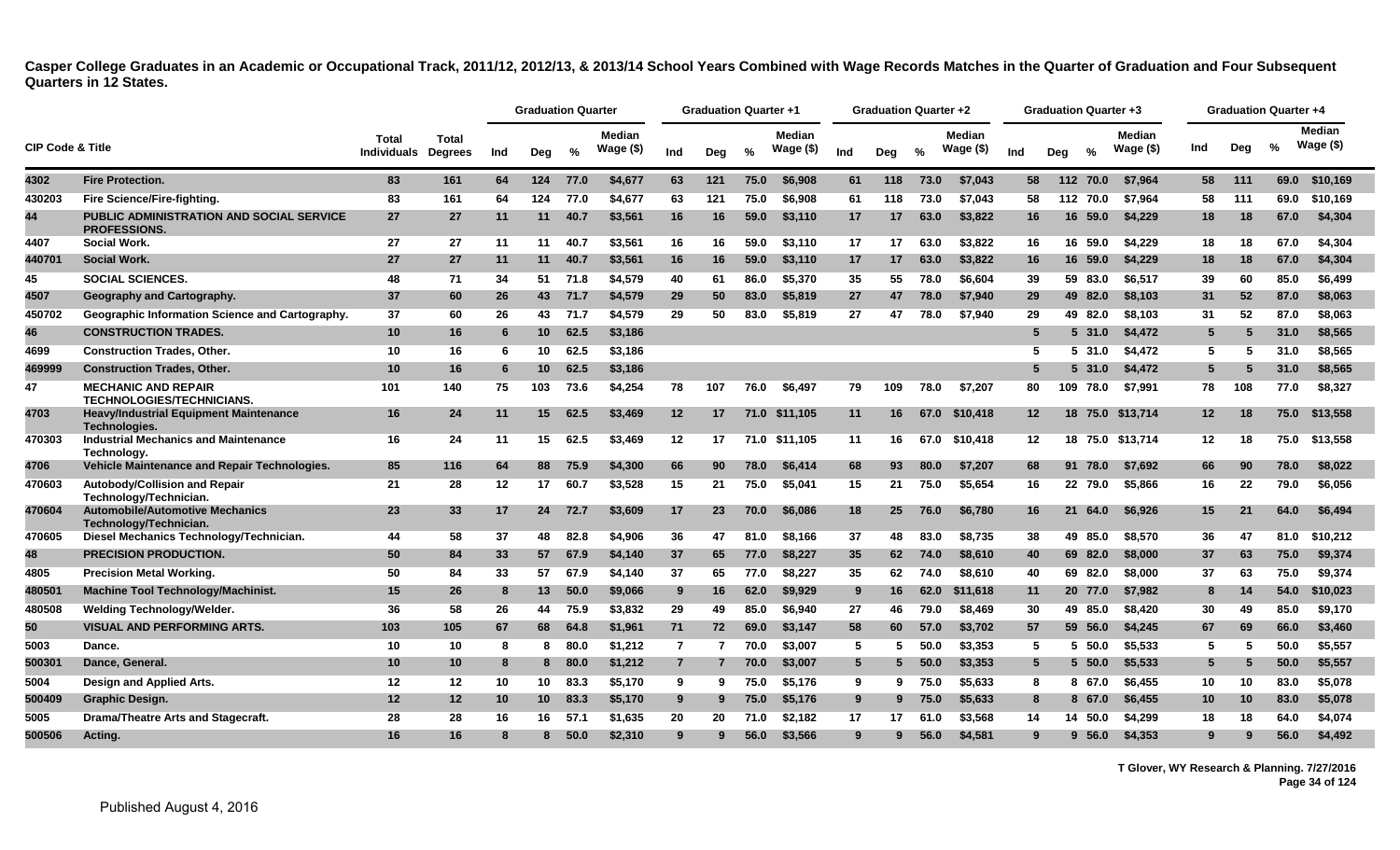|                             |                                                                                       |                             |                                |     | <b>Graduation Quarter</b> |          |                             |                 | <b>Graduation Quarter +1</b> |                |                             |                 | Graduation Quarter +2 |               |                             |                |     | <b>Graduation Quarter +3</b> |                            |                |                | <b>Graduation Quarter +4</b> |                            |
|-----------------------------|---------------------------------------------------------------------------------------|-----------------------------|--------------------------------|-----|---------------------------|----------|-----------------------------|-----------------|------------------------------|----------------|-----------------------------|-----------------|-----------------------|---------------|-----------------------------|----------------|-----|------------------------------|----------------------------|----------------|----------------|------------------------------|----------------------------|
| <b>CIP Code &amp; Title</b> |                                                                                       | Total<br><b>Individuals</b> | <b>Total</b><br><b>Degrees</b> | Ind | Deg                       | %        | <b>Median</b><br>Wage $($)$ | Ind             | Dea                          | $\frac{6}{6}$  | <b>Median</b><br>Wage $($)$ | Ind             | Dea                   | $\frac{0}{0}$ | <b>Median</b><br>Wage $($)$ | Ind            | Dea | $\frac{0}{2}$                | <b>Median</b><br>Wage (\$) | Ind            | Dea            | $\frac{9}{6}$                | <b>Median</b><br>Wage (\$) |
| 500509                      | <b>Musical Theatre.</b>                                                               | -8                          | 8                              | -8  |                           | 8 100.0  | \$1,162                     | 8               |                              | 8 100.0        | \$1,919                     | 5               | 5                     | 63.0          | \$1,839                     |                |     |                              |                            | 6              | -6             | 75.0                         | \$1,679                    |
| 5006                        | Film/Video and Photographic Arts.                                                     | 15                          | 15                             | 12  | 12 <sup>12</sup>          | 80.0     | \$5,067                     | 12              | 12                           | 80.0           | \$5,273                     | 12              | 12                    | 80.0          | \$5,683                     | 11             |     | 11<br>73.0                   | \$5,459                    | 11             | 11             | 73.0                         | \$5,553                    |
| 500605                      | Photography.                                                                          | 15                          | 15                             | 12  | 12                        | 80.0     | \$5,067                     | 12              | 12                           | 80.0           | \$5,273                     | 12              | 12                    | 80.0          | \$5.683                     | 11             |     | 11 73.0                      | \$5,459                    | 11             | 11             | 73.0                         | \$5,553                    |
| 5007                        | <b>Fine and Studio Arts.</b>                                                          | 25                          | 26                             | 14  | 14                        | 53.8     | \$1,940                     | 16              | 16                           | 62.0           | \$2,808                     | 12              | 13                    | 50.0          | \$2,592                     | 13             |     | 14 54.0                      | \$3,047                    | 18             | 19             | 73.0                         | \$1,738                    |
| 500701                      | Art/Art Studies, General.                                                             | 9                           | 9                              |     |                           |          |                             |                 |                              |                |                             |                 |                       |               |                             | 5              |     | 5 56.0                       | \$3,027                    | 6              | 6              | 67.0                         | \$2,187                    |
| 500702                      | <b>Fine/Studio Arts, General.</b>                                                     | 17                          | 17                             | 10  | 10 <sup>1</sup>           | 58.8     | \$1,940                     | 12              | 12                           | 71.0           | \$3,240                     | 10              | 10 <sup>1</sup>       | 59.0          | \$2,142                     | 9              |     | 9 53.0                       | \$3,267                    | 13             | 13             | 77.0                         | \$1,738                    |
| 5009                        | Music.                                                                                | 15                          | 16                             | 9   | 10                        | 62.5     | \$1,691                     | 9               | 10                           | 63.0           | \$2,271                     | 5               | -6                    | 38.0          | \$2,826                     | $\overline{7}$ |     | 8, 50.0                      | \$2,566                    | 6              | $\overline{7}$ | 44.0                         | \$2,035                    |
| 500903                      | <b>Music Performance, General.</b>                                                    | 14                          | 14                             | 8   | 8                         | 57.1     | \$1,784                     | 9               | 9                            | 64.0           | \$1,878                     | $5\phantom{.0}$ | -5                    | 36.0          | \$2,646                     | $\overline{7}$ |     | 7, 50.0                      | \$2,317                    | 6              | 6              | 43.0                         | \$2,089                    |
| 51                          | <b>HEALTH PROFESSIONS AND RELATED</b><br><b>PROGRAMS.</b>                             | 490                         | 630                            | 361 | 464                       | 73.7     | \$4,066                     | 397             | 508                          | 81.0           | \$6,979                     | 412             | 526                   | 84.0          | \$8,162                     | 412            |     | 523<br>83.0                  | \$8,672                    | 417            | 534            | 85.0                         | \$9,473                    |
| 5108                        | Allied Health and Medical Assisting Services.                                         | 70                          | 79                             | 34  | 43                        | 54.4     | \$2.039                     | 50              | 58                           | 73.0           | \$5,186                     | 59              | 67                    | 85.0          | \$5,886                     | 61             |     | 69 87.0                      | \$7,905                    | 60             | 68             | 86.0                         | \$8,068                    |
| 510803                      | <b>Occupational Therapist Assistant.</b>                                              | 60                          | 60                             | 24  | 24                        | 40.0     | \$1.155                     | 41              | 41                           | 68.0           | \$4,498                     | 50              | 50                    | 83.0          | \$6,115                     | 52             |     | 52 87.0                      | \$8,532                    | 51             | 51             | 85.0                         | \$8.923                    |
| 510805                      | <b>Pharmacy Technician/Assistant.</b>                                                 | 10                          | 19                             | 10  |                           | 19 100.0 | \$4,893                     | 9               | 17                           | 90.0           | \$5,635                     | 9               | 17                    | 90.0          | \$5,886                     | 9              |     | 17 90.0                      | \$6,813                    | 9              | 17             | 90.0                         | \$6,268                    |
| 5109                        | Allied Health Diagnostic, Intervention, and<br><b>Treatment Professions.</b>          | 89                          | 92                             | 63  |                           | 66 71.7  | \$4,192                     | 77              | 80                           | 87.0           | \$9,960                     | 76              | 79                    | 86.0          | \$11,285                    | 75             |     |                              | 77 84.0 \$10,840           | 77             | 79             | 86.0                         | \$11,105                   |
| 510904                      | Emergency Medical Technology/Technician (EMT<br>Paramedic).                           | 6                           | 6                              |     |                           | 6 100.0  | \$18,985                    | 6               |                              |                | 6 100.0 \$16,998            | $6\phantom{1}6$ |                       |               | 6 100.0 \$18,457            | 6              |     |                              | 6 100.0 \$17,057           | 6              | 6              | 100.0                        | \$19,464                   |
| 510908                      | <b>Respiratory Care Therapy/Therapist.</b>                                            | 27                          | 27                             | 20  | 20                        | 74.1     | \$3,367                     | 26              | 26                           | 96.0           | \$9,639                     | 27              |                       | 27 100.0      | \$11.321                    | 27             |     |                              | 27 100.0 \$10,933          | 26             | 26             | 96.0                         | \$11,163                   |
| 510911                      | Radiologic Technology/Science - Radiographer.                                         | 44                          | 44                             | 30  | 30 <sup>2</sup>           | 68.2     | \$2,630                     | 38              | 38                           | 86.0           | \$7,687                     | 37              | 37                    | 84.0          | \$9,720                     | 36             |     | 36 82.0                      | \$9,180                    | 34             | 34             | 77.0                         | \$10,339                   |
| 510913                      | <b>Athletic Training/Trainer.</b>                                                     | 5                           | 5                              |     |                           |          |                             |                 |                              |                |                             |                 |                       |               |                             |                |     |                              |                            | 5              | -5             | 100.0                        | \$2,054                    |
| 510920                      | <b>Magnetic Resonance Imaging (MRI)</b><br>Technology/Technician.                     | 6                           | 6                              | 6   |                           | 6 100.0  | \$9,035                     | 6               |                              |                | 6 100.0 \$11,815            | 6               |                       | $6 - 100.0$   | \$11,576                    | 5              |     |                              | 5 83.0 \$13,720            | 5              | 5              | 83.0                         | \$11,470                   |
| 5110                        | <b>Clinical/Medical Laboratory Science/Research and</b><br><b>Allied Professions.</b> | 78                          | 117                            | 60  | 88                        | 75.2     | \$4,069                     | 61              | 91                           | 78.0           | \$7,804                     | 67              | 101                   | 86.0          | \$8,406                     | 65             |     | 96 82.0                      | \$8,457                    | 68             | 103            | 88.0                         | \$8,207                    |
| 511004                      | <b>Clinical/Medical Laboratory Technician.</b>                                        | 41                          | 41                             | 31  | 31                        | 75.6     | \$4,787                     | 32              | 32                           | 78.0           | \$9,008                     | 36              | 36                    | 88.0          | \$10,002                    | 33             |     | 33 81.0                      | \$9,823                    | 37             | 37             | 90.0                         | \$9,869                    |
| 511009                      | Phlebotomy Technician/Phlebotomist.                                                   | 76                          | 76                             | 57  | 57                        | 75.0     | \$4,066                     | 59              | 59                           | 78.0           | \$6,777                     | 65              | 65                    | 86.0          | \$6,538                     | 63             |     | 63 83.0                      | \$6,933                    | 66             | 66             | 87.0                         | \$6,818                    |
| 5111                        | <b>Health/Medical Preparatory Programs.</b>                                           | 43                          | 43                             | 36  | 36                        | 83.7     | \$1,668                     | 35              | 35                           | 81.0           | \$3,367                     | 28              | 28                    | 65.0          | \$3,394                     | 30             |     | 30 70.0                      | \$2,755                    | 31             | 31             | 72.0                         | \$3,847                    |
| 511102                      | Pre-Medicine/Pre-Medical Studies.                                                     | 9                           | 9                              | 7   |                           | 7 77.8   | \$3,245                     | 6               | 6                            | 67.0           | \$3,849                     | 6               | 6                     | 67.0          | \$4,770                     | 8              |     | 8 89.0                       | \$4,171                    | 8              | 8              | 89.0                         | \$4,644                    |
| 511103                      | <b>Pre-Pharmacy Studies.</b>                                                          | 9                           | 9                              | -9  |                           | 9 100.0  | \$985                       | 8               |                              | 89.0           | \$4,513                     | $5\phantom{.0}$ |                       | 56.0          | \$6,431                     | $\overline{7}$ |     | 7 78.0                       | \$4,830                    | $\overline{7}$ |                | 78.0                         | \$4,845                    |
| 511107                      | <b>Pre-Occupational Therapy Studies.</b>                                              | 16                          | 16                             | 12  |                           | 12 75.0  | \$1,590                     | 12              | 12                           | 75.0           | \$2,482                     | 11              | 11                    | 69.0          | \$3,015                     | 9              |     | 9,56.0                       | \$2,014                    | 11             | 11             | 69.0                         | \$3,191                    |
| 511109                      | <b>Pre-Physical Therapy Studies.</b>                                                  | 5                           | 5                              | -5  |                           | 5 100.0  | \$731                       | $5\overline{5}$ |                              | $5\quad 100.0$ | \$2,672                     |                 |                       |               |                             |                |     |                              |                            |                |                |                              |                            |
| 5115                        | Mental and Social Health Services and Allied<br><b>Professions.</b>                   | 31                          | 33                             | 22  | 23                        | 69.7     | \$4,033                     | 21              | 22                           | 67.0           | \$5,236                     | 21              | 22                    | 67.0          | \$4,973                     | 20             |     | 21<br>64.0                   | \$5,677                    | 23             | 25             | 76.0                         | \$4,690                    |
| 511501                      | <b>Substance Abuse/Addiction Counseling.</b>                                          | 31                          | 33                             | 22  | 23                        | 69.7     | \$4,033                     | 21              | 22 <sub>2</sub>              | 67.0           | \$5.236                     | 21              | $22 \overline{ }$     | 67.0          | \$4.973                     | 20             |     | 21<br>64.0                   | \$5.677                    | 23             | 25             | 76.0                         | \$4,690                    |
| 5123                        | <b>Rehabilitation and Therapeutic Professions.</b>                                    | 30                          | 31                             | 19  | 20                        | 64.5     | \$3.761                     | 17              | 18                           | 58.0           | \$2.543                     | 17              | 18                    | 58.0          | \$4,147                     | 18             |     | 19<br>61.0                   | \$5.079                    | 22             | 23             | 74.0                         | \$4.192                    |

**T Glover, WY Research & Planning. 7/27/2016 Page 35 of 124**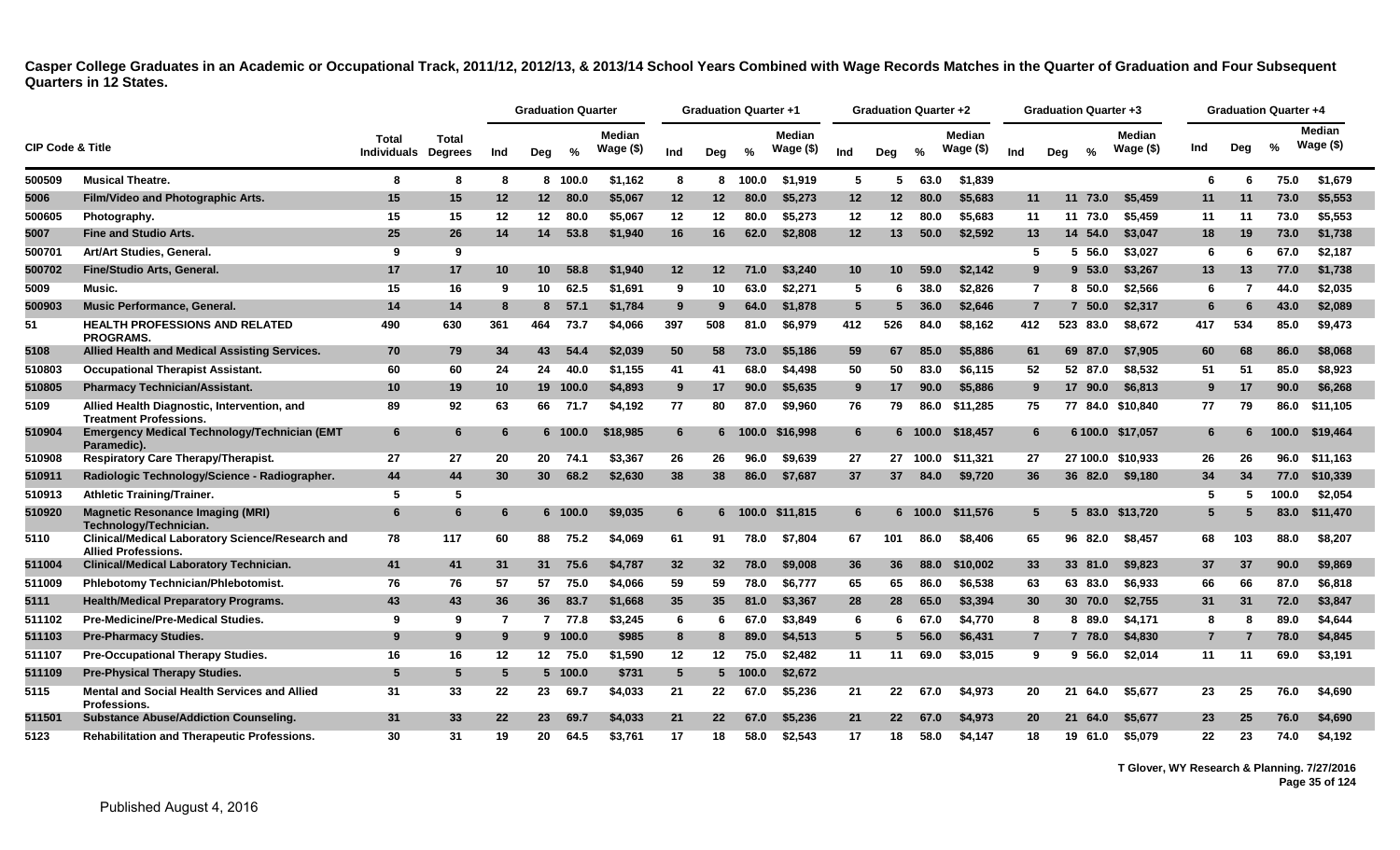|                             |                                                                                                     |                             |                                |     | <b>Graduation Quarter</b> |         |                            |     | <b>Graduation Quarter +1</b> |               |                            |                 | <b>Graduation Quarter +2</b> |               |                     |                 | Graduation Quarter +3 |               |                            |                  |     | <b>Graduation Quarter +4</b> |                            |
|-----------------------------|-----------------------------------------------------------------------------------------------------|-----------------------------|--------------------------------|-----|---------------------------|---------|----------------------------|-----|------------------------------|---------------|----------------------------|-----------------|------------------------------|---------------|---------------------|-----------------|-----------------------|---------------|----------------------------|------------------|-----|------------------------------|----------------------------|
| <b>CIP Code &amp; Title</b> |                                                                                                     | Total<br><b>Individuals</b> | <b>Total</b><br><b>Degrees</b> | Ind | Deg                       | %       | <b>Median</b><br>Wage (\$) | Ind | Dea                          | $\frac{0}{2}$ | <b>Median</b><br>Wage (\$) | Ind             | Dea                          | $\frac{9}{6}$ | Median<br>Wage (\$) | Ind             | Dea                   | $\frac{6}{6}$ | <b>Median</b><br>Wage (\$) | Ind              | Deg | $\%$                         | <b>Median</b><br>Wage (\$) |
| 512312                      | Assistive/Augmentative Technology and<br><b>Rehabilitation Engineering.</b>                         | 15                          | 15                             | 10  | 10 <sup>1</sup>           | 66.7    | \$2,843                    | 11  | 11                           | 73.0          | \$2,134                    | 10 <sup>°</sup> | 10 <sup>°</sup>              | 67.0          | \$4,342             | 10 <sup>1</sup> |                       | 10 67.0       | \$4,498                    | 12 <sup>12</sup> | 12  | 80.0                         | \$3,007                    |
| 512313                      | Animal-Assisted Therapy.                                                                            | 20                          | 20                             | 13  | 13                        | 65.0    | \$1,950                    | 10  | 10                           | 50.0          | \$1,166                    | 11              | 11                           | 55.0          | \$2,500             | 12              |                       | 12 60.0       | \$4,548                    | 14               | 14  | 70.0                         | \$6,503                    |
| 5138                        | <b>Registered Nursing, Nursing Administration,</b><br><b>Nursing Research and Clinical Nursing.</b> | 117                         | 117                            | 87  | 87                        | 74.4    | \$4,367                    | 99  | 99                           |               | 85.0 \$11,021              | 109             | 109                          | 93.0          | \$13,372            | 108             |                       |               | 108 92.0 \$12,429          | 105              | 105 | 90.0                         | \$13,869                   |
| 513801                      | <b>Registered Nursing/Registered Nurse.</b>                                                         | 117                         | 117                            | 87  | 87                        | 74.4    | \$4.367                    | 99  | 99                           |               | 85.0 \$11.021              | 109             | 109                          | 93.0          | \$13.372            | 108             |                       |               | 108 92.0 \$12.429          | 105              | 105 |                              | 90.0 \$13,869              |
| 5139                        | <b>Practical Nursing, Vocational Nursing and Nursing</b><br><b>Assistants</b>                       | 69                          | 69                             | 61  | 61                        | 88.4    | \$6,806                    | 64  | 64                           | 93.0          | \$6,534                    | 61              | 61                           | 88.0          | \$5,603             | 61              | 61                    | 88.0          | \$7,214                    | 64               | 64  |                              | 93.0 \$12,041              |
| 513901                      | Licensed Practical/Vocational Nurse Training.                                                       | 69                          | 69                             | 61  | 61                        | 88.4    | \$6,806                    | 64  | 64                           | 93.0          | \$6,534                    | 61              | 61                           | 88.0          | \$5.603             | 61              |                       | 61 88.0       | \$7,214                    | 64               | 64  | 93.0                         | \$12.041                   |
| 5199                        | <b>Health Professions and Related Clinical Sciences,</b><br>Other                                   | 52                          | 52                             | 41  | 41                        | 78.8    | \$3,493                    | 42  | 42                           | 81.0          | \$4,068                    | 42              | 42                           | 81.0          | \$4,041             | 43              |                       | 43 83.0       | \$4,136                    | 40               | 40  | 77.0                         | \$4,232                    |
| 519999                      | <b>Health Professions and Related Clinical Sciences,</b><br>Other                                   | 52                          | 52                             | 41  | 41                        | 78.8    | \$3.493                    | 42  | 42                           | 81.0          | \$4.068                    | 42              | 42                           | 81.0          | \$4,041             | 43              |                       | 43 83.0       | \$4.136                    | 40               | 40  | 77.0                         | \$4,232                    |
| 52                          | <b>BUSINESS, MANAGEMENT, MARKETING, AND</b><br><b>RELATED SUPPORT SERVICES.</b>                     | 118                         | 125                            | 92  | 97                        | 77.6    | \$4,800                    | 89  | 95                           | 76.0          | \$6,456                    | 85              | 91                           | 73.0          | \$6,660             | 86              |                       | 92 74.0       | \$7,076                    | 92               | 97  | 78.0                         | \$6,516                    |
| 5202                        | <b>Business Administration, Management and</b><br>Operations.                                       | 67                          | 68                             | 56  | 57                        | 83.8    | \$4,970                    | 55  | 56                           | 82.0          | \$6,096                    | 54              | 55                           | 81.0          | \$6,462             | 52              |                       | 53 78.0       | \$6,737                    | 51               | 52  | 77.0                         | \$7.504                    |
| 520201                      | <b>Business Administration and Management,</b><br>General.                                          | 67                          | 68                             | 56  | 57                        | 83.8    | \$4,970                    | 55  | 56                           | 82.0          | \$6,096                    | 54              | 55                           | 81.0          | \$6,462             | 52              |                       | 53 78.0       | \$6,737                    | 51               | 52  | 77.0                         | \$7,504                    |
| 5203                        | <b>Accounting and Related Services.</b>                                                             | 27                          | 27                             | 13  | 13                        | 48.1    | \$6.174                    | 13  | 13                           | 48.0          | \$3.596                    | 10              | 10                           | 37.0          | \$5.866             | 16              |                       | 16 59.0       | \$6.159                    | 20               | 20  | 74.0                         | \$5.719                    |
| 520301                      | Accounting.                                                                                         | 19                          | 19                             | 13  | 13                        | 68.4    | \$6,174                    | 13  | 13                           | 68.0          | \$3,596                    | 10 <sup>°</sup> | 10                           | 53.0          | \$5,866             | 11              |                       | 11 58.0       | \$6,188                    | 14               | 14  | 74.0                         | \$5,711                    |
| 520302                      | Accounting Technology/Technician and<br>Bookkeeping.                                                | 8                           | 8                              |     |                           |         |                            |     |                              |               |                            |                 |                              |               |                     | 5               | 5.                    | 63.0          | \$5,818                    | 6                | 6   | 75.0                         | \$5,719                    |
| 5204                        | <b>Business Operations Support and Assistant</b><br>Services.                                       | $\overline{7}$              | $\overline{7}$                 | 6   |                           | 6 85.7  | \$4,293                    | 6   |                              | 86.0          | \$6,465                    | 6               | 6                            | 86.0          | \$6,147             | 6               |                       | 6 86.0        | \$7,970                    | 6.               |     | 86.0                         | \$7,550                    |
| 520401                      | Administrative Assistant and Secretarial Science,<br>General.                                       | 6                           | 6                              | 5   |                           | 583.3   | \$5,568                    | 5   | 5.                           | 83.0          | \$6,769                    | 5               | -5                           | 83.0          | \$6,660             | 5               | 5.                    | 83.0          | \$7,732                    |                  |     |                              |                            |
| 5209                        | <b>Hospitality Administration/Management.</b>                                                       | 6                           | 6                              | -6  |                           | 6 100.0 | \$3,484                    | 6   |                              | 6 100.0       | \$6,016                    | $5\phantom{.0}$ | 5                            | 83.0          | \$8,641             | $5^{\circ}$     |                       | 5 83.0        | \$8,104                    | 6                | 6   | 100.0                        | \$4,724                    |
| 520901                      | Hospitality Administration/Management, General.                                                     | 6                           | 6                              | 6   |                           | 6 100.0 | \$3,484                    | 6   |                              | 6 100.0       | \$6,016                    | 5               | -5                           | 83.0          | \$8,641             | 5               |                       | 5 83.0        | \$8,104                    | 6                | 6   | 100.0                        | \$4,724                    |
| 5214                        | Marketing.                                                                                          | 5                           | $5\overline{5}$                | 5   |                           | 5 100.0 | \$3,094                    |     |                              |               |                            |                 |                              |               |                     |                 |                       |               |                            | 5                | 5   | 100.0                        | \$2,085                    |
| 521401                      | Marketing/Marketing Management, General.                                                            | -5                          | 5                              | 5   |                           | 5 100.0 | \$3,094                    |     |                              |               |                            |                 |                              |               |                     |                 |                       |               |                            | 5                | 5.  | 100.0                        | \$2,085                    |
| 5220                        | <b>Construction Management.</b>                                                                     | 8                           | 8                              |     |                           |         |                            |     |                              |               |                            |                 |                              |               |                     |                 |                       | 63.0          | \$3,567                    | 6                | 6   | 75.0                         | \$8,484                    |
| 522001                      | <b>Construction Management.</b>                                                                     | 8                           | 8                              |     |                           |         |                            |     |                              |               |                            |                 |                              |               |                     | 5               | 5.                    | 63.0          | \$3,567                    | 6                | 6   | 75.0                         | \$8,484                    |
| 54                          | <b>HISTORY.</b>                                                                                     | 5                           | $5\phantom{.0}$                |     |                           |         |                            |     |                              |               |                            |                 |                              |               |                     |                 |                       |               |                            |                  |     |                              |                            |
| 5401                        | History.                                                                                            | -5                          | 5                              |     |                           |         |                            |     |                              |               |                            |                 |                              |               |                     |                 |                       |               |                            |                  |     |                              |                            |
| 540101                      | History, General.                                                                                   | -5                          | 5                              |     |                           |         |                            |     |                              |               |                            |                 |                              |               |                     |                 |                       |               |                            |                  |     |                              |                            |
| ND2Dxx                      |                                                                                                     | 17                          | 18                             | 15  | 16                        |         | \$4,678                    | 20  | 24                           |               | \$5,024                    | 21              | 25                           |               | \$5,498             | 25              | 26                    |               | \$6,421                    | 26               | 27  |                              | \$5,871                    |
| ND4Dxx                      |                                                                                                     | 68                          | 72                             | 77  | 83                        |         | \$4,800                    | 93  | 103                          |               | \$4,997                    | 84              | 94                           |               | \$5,715             | 86              | 91                    |               | \$4,956                    | 78               | 83  |                              | \$5,660                    |

**T Glover, WY Research & Planning. 7/27/2016 Page 36 of 124**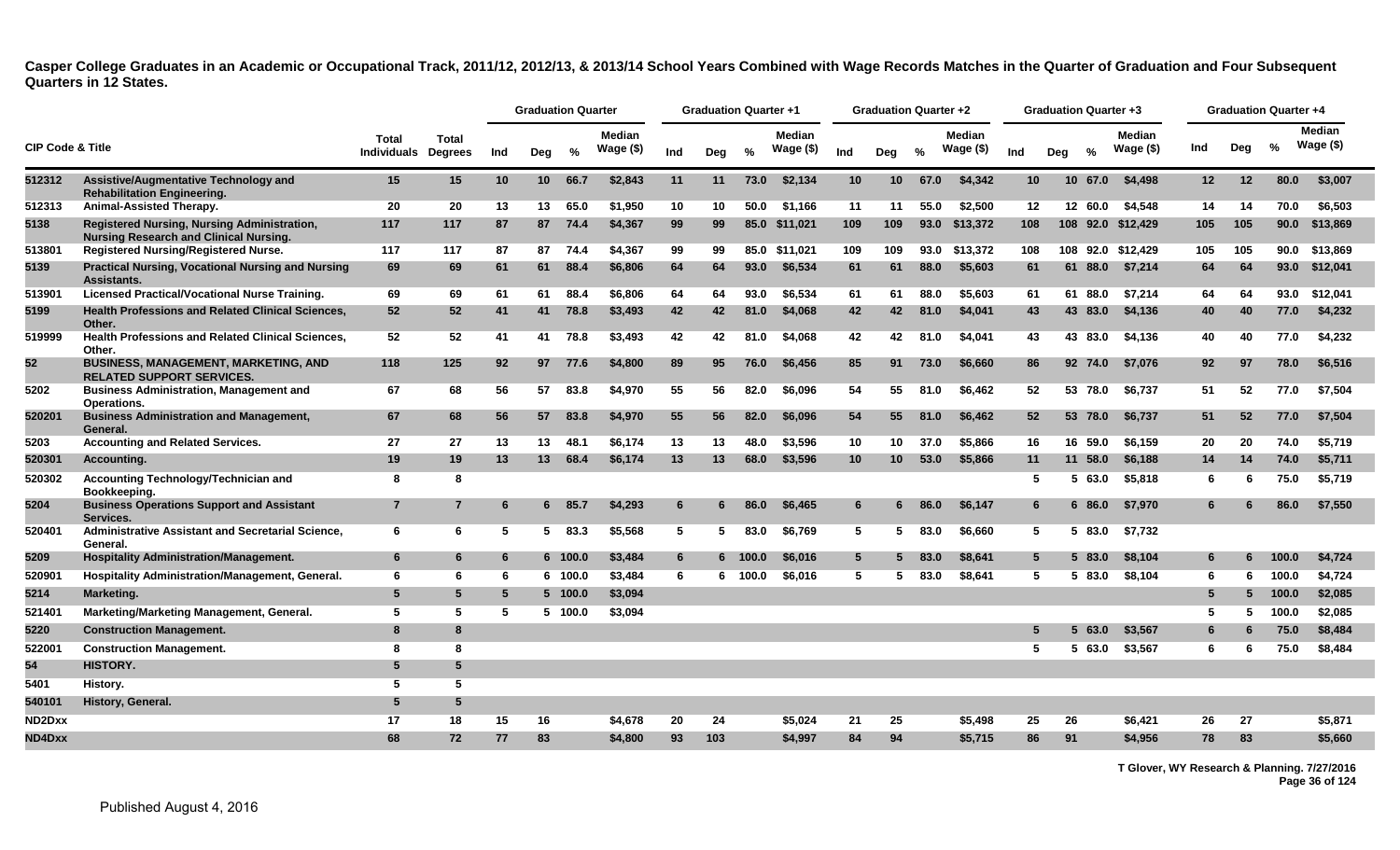|                             |                             |                        |     |     | <b>Graduation Quarter</b>                             |     | <b>Graduation Quarter +1</b> |                     |     | <b>Graduation Quarter +2</b> |                |                            |     |     | <b>Graduation Quarter +3</b> |     |     | <b>Graduation Quarter +4</b> |  |
|-----------------------------|-----------------------------|------------------------|-----|-----|-------------------------------------------------------|-----|------------------------------|---------------------|-----|------------------------------|----------------|----------------------------|-----|-----|------------------------------|-----|-----|------------------------------|--|
| <b>CIP Code &amp; Title</b> | Total<br><b>Individuals</b> | Tota<br><b>Dearees</b> | Ind | Deg | <b>Median</b><br>Wage (\$)<br>$\mathcal{O}'_{\alpha}$ | Ind | Deg                          | Median<br>Wage (\$) | Ind | Deg                          | $\mathcal{O}'$ | <b>Median</b><br>Wage (\$) | Ind | Dea | Median<br>Wage (\$)          | Ind | Deg | Median<br>Wage (\$)          |  |
| ND6Dxx                      |                             |                        | 108 | 115 | \$3,764                                               | 122 | 134                          | \$4,780             | 115 | 127                          |                | \$4,812                    | 115 | 122 | \$4,712                      | 106 | 115 | \$5,363                      |  |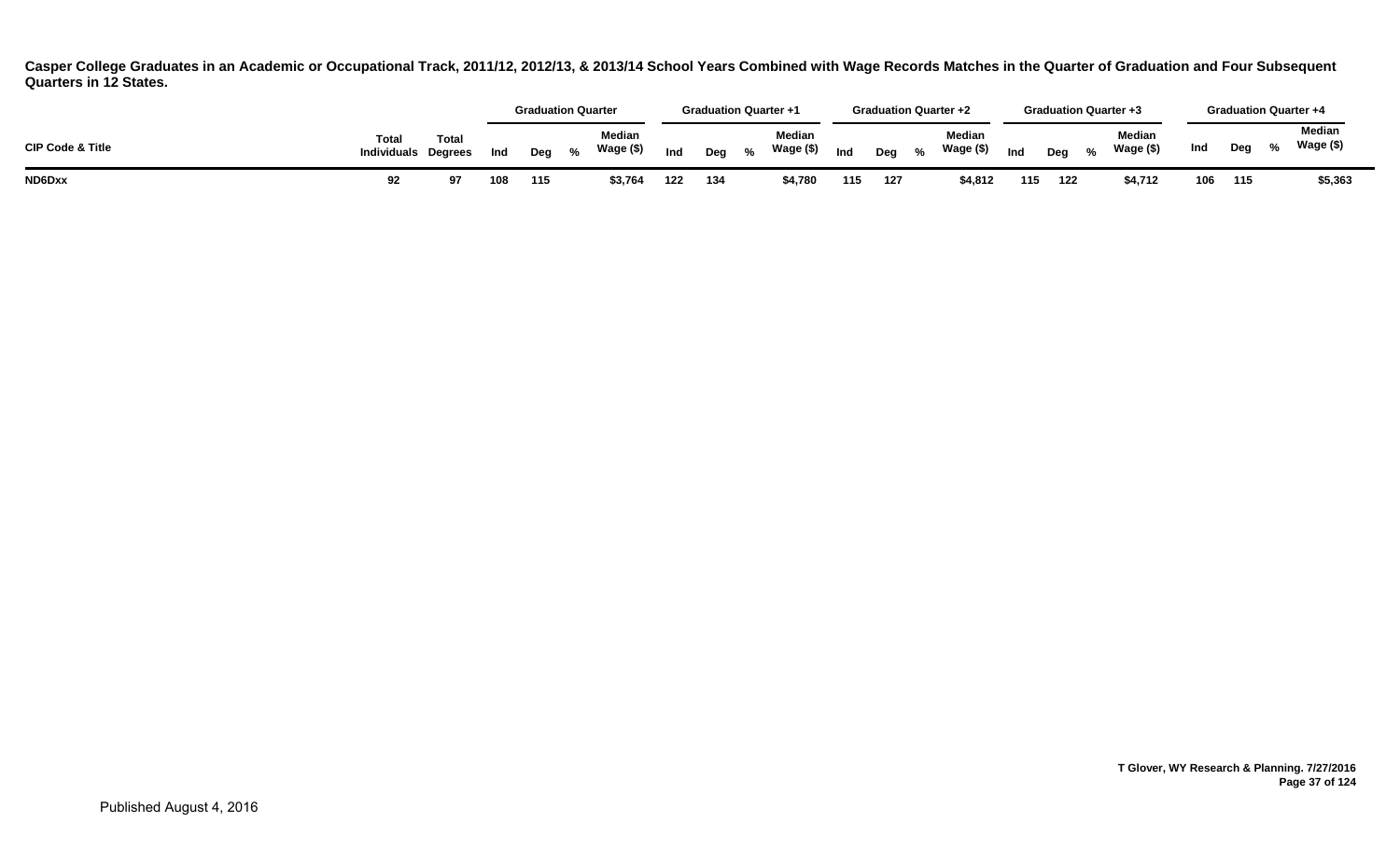|                             |                                                                          |                                    |                                |                | <b>Graduation Quarter</b> |         |                            |                | <b>Graduation Quarter +1</b> |               |                            |                 | <b>Graduation Quarter +2</b> |      |                            |                | <b>Graduation Quarter +3</b> |               |                             |                   |                   | <b>Graduation Quarter +4</b> |                            |  |
|-----------------------------|--------------------------------------------------------------------------|------------------------------------|--------------------------------|----------------|---------------------------|---------|----------------------------|----------------|------------------------------|---------------|----------------------------|-----------------|------------------------------|------|----------------------------|----------------|------------------------------|---------------|-----------------------------|-------------------|-------------------|------------------------------|----------------------------|--|
| <b>CIP Code &amp; Title</b> |                                                                          | <b>Total</b><br><b>Individuals</b> | <b>Total</b><br><b>Degrees</b> | Ind            | Deg                       | %       | <b>Median</b><br>Wage (\$) | Ind            | Deg                          | $\frac{0}{0}$ | <b>Median</b><br>Wage (\$) | Ind             | Deg                          | %    | <b>Median</b><br>Wage (\$) | Ind            | Deg                          | $\frac{0}{n}$ | <b>Median</b><br>Wage $($)$ | Ind               | Deg               | %                            | <b>Median</b><br>Wage (\$) |  |
| All                         | <b>All CIP Codes</b>                                                     | 1,106                              | 1,171                          | 749            | 789                       | 67.4    | \$3,311                    | 770            | 809                          | 69.0          | \$3,936                    | 713             | 747                          | 64.0 | \$4,204                    | 720            |                              | 754 64.0      | \$4,462                     | 739               | 774               | 66.0                         | \$4,507                    |  |
| 01                          | <b>AGRICULTURE, AGRICULTURE OPERATIONS,</b><br>AND RELATED SCIENCES.     | 69                                 | 72                             | 36             | 37                        | 51.4    | \$2,840                    | 35             | 36                           | 50.0          | \$3,532                    | 30              | 30                           | 42.0 | \$4,300                    | 26             |                              | 26 36.0       | \$4,806                     | 36                | 37                | 51.0                         | \$2,842                    |  |
| 0101                        | <b>Agricultural Business and Management.</b>                             | 30                                 | 30                             | 16             |                           | 16 53.3 | \$3,131                    | 17             | 17                           | 57.0          | \$3,065                    | 13              | 13                           | 43.0 | \$5,045                    | 11             |                              | 11 37.0       | \$2,239                     | 16                | 16                | 53.0                         | \$2,424                    |  |
| 010101                      | Agricultural Business and Management, General.                           | 30                                 | 30                             | 16             | 16                        | 53.3    | \$3.131                    | 17             | 17                           | 57.0          | \$3.065                    | 13              | 13                           | 43.0 | \$5.045                    | 11             |                              |               | 11 37.0 \$2.239             | 16                | 16                | 53.0                         | \$2,424                    |  |
| 0108                        | <b>Agricultural Public Services.</b>                                     |                                    |                                |                |                           |         |                            |                |                              |               |                            |                 |                              |      |                            |                |                              |               |                             |                   |                   |                              |                            |  |
| 010802                      | <b>Agricultural Communication/Journalism.</b>                            |                                    |                                |                |                           |         |                            |                |                              |               |                            |                 |                              |      |                            |                |                              |               |                             |                   |                   |                              |                            |  |
| 0109                        | <b>Animal Sciences.</b>                                                  | 25                                 | 25                             | 13             | 13                        | 52.0    | \$2,346                    | 10             | 10                           | 40.0          | \$3,968                    | 6               |                              | 24.0 | \$7,881                    | $\overline{7}$ |                              | 28.0          | \$6,179                     | 12                | 12                | 48.0                         | \$2,794                    |  |
| 010901                      | Animal Sciences, General.                                                | 25                                 | 25                             | 13             | 13                        | 52.0    | \$2,346                    | 10             | 10                           | 40.0          | \$3,968                    | 6               | 6                            | 24.0 | \$7.881                    | $\overline{7}$ |                              |               | 7 28.0 \$6,179              | 12                | 12                | 48.0                         | \$2,794                    |  |
| 0111                        | <b>Plant Sciences.</b>                                                   | $5\phantom{.0}$                    | $5\phantom{.0}$                |                |                           |         |                            |                |                              |               |                            |                 |                              |      |                            |                |                              |               |                             |                   |                   |                              |                            |  |
| 011106                      | <b>Range Science and Management.</b>                                     | 5                                  | 5                              |                |                           |         |                            |                |                              |               |                            |                 |                              |      |                            |                |                              |               |                             |                   |                   |                              |                            |  |
| 0199                        | Agriculture, Agriculture Operations, and Related<br>Sciences, Other.     | 17                                 | 17                             | $\overline{7}$ |                           | 741.2   | \$2,346                    | 8              |                              | 47.0          | \$3,519                    | 10 <sub>1</sub> | 10                           | 59.0 | \$4,669                    | 9              |                              | 9,53.0        | \$4,742                     | 13                | 13                | 77.0                         | \$2,717                    |  |
| 019999                      | Agriculture, Agriculture Operations, and Related<br>Sciences, Other.     | 17                                 | 17                             | $\overline{7}$ | $7^{\circ}$               | 41.2    | \$2,346                    | 8              | 8                            | 47.0          | \$3,519                    | 10              | 10                           | 59.0 | \$4.669                    | 9              |                              | 9,53.0        | \$4,742                     | 13                | 13                | 77.0                         | \$2,717                    |  |
| 03                          | NATURAL RESOURCES AND CONSERVATION.                                      | 15                                 | 15                             |                |                           | 7 46.7  | \$3,108                    | $\overline{7}$ |                              | 47.0          | \$4,853                    | 6               | 6                            | 40.0 | \$5.581                    | 6              |                              | $6\,40.0$     | \$3,559                     | 5                 | 5                 | 33.0                         | \$5,259                    |  |
| 0301                        | <b>Natural Resources Conservation and Research.</b>                      |                                    |                                |                |                           |         |                            |                |                              |               |                            |                 |                              |      |                            |                |                              |               |                             |                   |                   |                              |                            |  |
| 030104                      | <b>Environmental Science.</b>                                            |                                    |                                |                |                           |         |                            |                |                              |               |                            |                 |                              |      |                            |                |                              |               |                             |                   |                   |                              |                            |  |
| 0306                        | Wildlife and Wildlands Science and Management.                           | 14                                 | 14                             | 7              | 7                         | 50.0    | \$3,108                    | $\overline{7}$ |                              | 50.0          | \$4,853                    | 6               | 6                            | 43.0 | \$5.581                    | 6              | 6                            | 43.0          | \$3.559                     | 5                 |                   | 36.0                         | \$5,259                    |  |
| 030601                      | Wildlife, Fish and Wildlands Science and<br>Management.                  | 14                                 | 14                             | 7              | $7^{\circ}$               | 50.0    | \$3,108                    | $\overline{7}$ |                              | 50.0          | \$4,853                    | 6               |                              | 43.0 | \$5,581                    | 6              |                              | 6 43.0        | \$3,559                     | 5                 |                   | 36.0                         | \$5,259                    |  |
| 05                          | AREA, ETHNIC, CULTURAL, GENDER, AND<br><b>GROUP STUDIES.</b>             |                                    |                                |                |                           |         |                            |                |                              |               |                            |                 |                              |      |                            |                |                              |               |                             |                   |                   |                              |                            |  |
| 0502                        | Ethnic, Cultural Minority, Gender, and Group<br>Studies.                 |                                    |                                |                |                           |         |                            |                |                              |               |                            |                 |                              |      |                            |                |                              |               |                             |                   |                   |                              |                            |  |
| 050207                      | <b>Womens Studies.</b>                                                   |                                    |                                |                |                           |         |                            |                |                              |               |                            |                 |                              |      |                            |                |                              |               |                             |                   |                   |                              |                            |  |
| 09                          | <b>COMMUNICATION, JOURNALISM, AND RELATED</b><br><b>PROGRAMS.</b>        | 40                                 | 40                             | 30             | 30 <sup>°</sup>           | 75.0    | \$2,896                    | 30             | 30                           | 75.0          | \$3,708                    | 27              | 27                           | 68.0 | \$5,307                    | 28             |                              | 28 70.0       | \$3,624                     | 29                | 29                | 73.0                         | \$4,987                    |  |
| 0901                        | <b>Communication and Media Studies.</b>                                  | 37                                 | 37                             | 28             | 28                        | 75.7    | \$2.639                    | 27             | 27                           | 73.0          | \$3,665                    | 24              | 24                           | 65.0 | \$3.957                    | 25             |                              | 25 68.0       | \$3,433                     | 26                | 26                | 70.0                         | \$4,932                    |  |
| 090101                      | Speech Communication and Rhetoric.                                       | 30                                 | 30                             | 22             |                           | 22 73.3 | \$2,639                    | 23             | 23                           | 77.0          | \$3,665                    | 20              | 20 <sub>2</sub>              | 67.0 | \$4,514                    | 21             |                              | 21 70.0       | \$3,814                     | $22 \overline{ }$ | $22 \overline{ }$ | 73.0                         | \$5,242                    |  |
| 090102                      | <b>Mass Communication/Media Studies.</b>                                 | $\overline{7}$                     | $\overline{7}$                 | 6              | 6.                        | 85.7    | \$2,237                    |                |                              |               |                            |                 |                              |      |                            |                |                              |               |                             |                   |                   |                              |                            |  |
| 0904                        | Journalism.                                                              |                                    |                                |                |                           |         |                            |                |                              |               |                            |                 |                              |      |                            |                |                              |               |                             |                   |                   |                              |                            |  |
| 090401                      | Journalism.                                                              |                                    |                                |                |                           |         |                            |                |                              |               |                            |                 |                              |      |                            |                |                              |               |                             |                   |                   |                              |                            |  |
| 11                          | <b>COMPUTER AND INFORMATION SCIENCES AND</b><br><b>SUPPORT SERVICES.</b> | 18                                 | 18                             | 10             | 10                        | 55.6    | \$3,427                    | 10             | 10                           | 56.0          | \$2,794                    | 7               |                              | 39.0 | \$4,345                    | 7              |                              | 7 39.0        | \$3,850                     |                   |                   | 39.0                         | \$5,452                    |  |
| 1102                        | <b>Computer Programming.</b>                                             | 18                                 | 18                             | 10             | 10                        | 55.6    | \$3.427                    | 10             | 10                           | 56.0          | \$2.794                    | $\overline{7}$  | $\mathbf{7}$                 | 39.0 | \$4.345                    | $\overline{7}$ |                              | 7 39.0        | \$3,850                     | $\overline{7}$    | $\overline{7}$    | 39.0                         | \$5.452                    |  |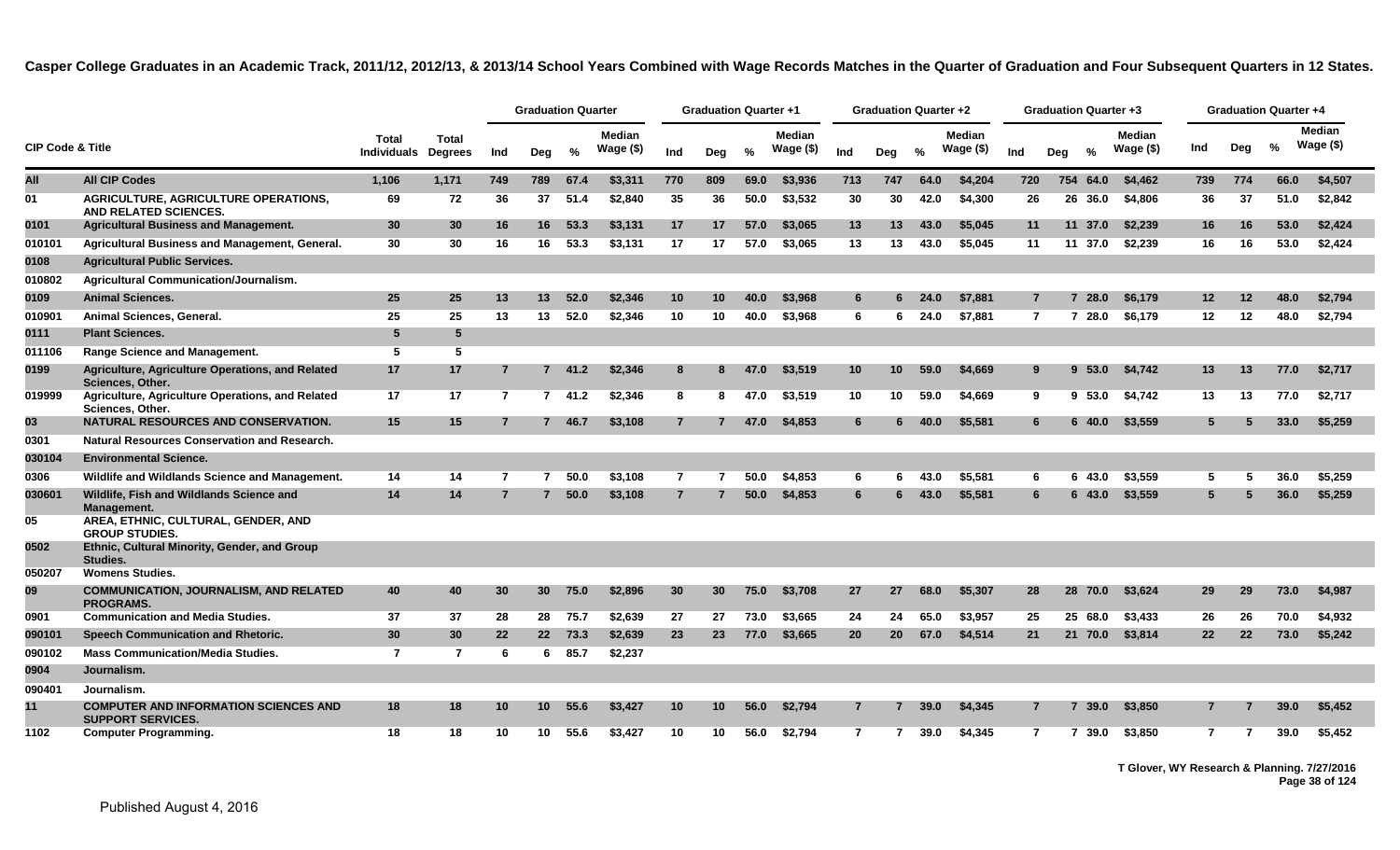|                             |                                                                                        |                             |                                |     | <b>Graduation Quarter</b> |         |                             |                 | <b>Graduation Quarter +1</b> |      |                             |                | <b>Graduation Quarter +2</b> |      |                            |                |     | Graduation Quarter +3 |                      |                |     | Graduation Quarter +4 |                            |  |
|-----------------------------|----------------------------------------------------------------------------------------|-----------------------------|--------------------------------|-----|---------------------------|---------|-----------------------------|-----------------|------------------------------|------|-----------------------------|----------------|------------------------------|------|----------------------------|----------------|-----|-----------------------|----------------------|----------------|-----|-----------------------|----------------------------|--|
| <b>CIP Code &amp; Title</b> |                                                                                        | Total<br><b>Individuals</b> | <b>Total</b><br><b>Degrees</b> | Ind | Dea                       | %       | <b>Median</b><br>Wage $($)$ | Ind             | Dea                          | %    | <b>Median</b><br>Wage $($)$ | Ind            | Dea                          | $\%$ | <b>Median</b><br>Wage (\$) | Ind            | Dea | $\frac{0}{n}$         | Median<br>Wage $($)$ | Ind            | Deg | %                     | <b>Median</b><br>Wage (\$) |  |
| 110201                      | Computer Programming/Programmer, General.                                              | 18                          | 18                             | 10  | 10 <sup>1</sup>           | 55.6    | \$3,427                     | 10 <sup>1</sup> | 10                           | 56.0 | \$2,794                     | $\overline{7}$ | 7                            | 39.0 | \$4,345                    | $\overline{7}$ |     | 7, 39.0               | \$3,850              | $\overline{7}$ | 7   | 39.0                  | \$5,452                    |  |
| 13                          | <b>EDUCATION.</b>                                                                      | 156                         | 161                            | 104 | 109                       | 67.7    | \$3,209                     | 105             | 110                          | 68.0 | \$3,788                     | 108            | 113                          | 70.0 | \$3,113                    | 112            | 116 | 72.0                  | \$3,377              | 106            | 110 | 68.0                  | \$4,468                    |  |
| 1312                        | <b>Teacher Education and Professional</b><br>Development, Specific Levels and Methods. | 112                         | 116                            | 79  | 83                        | 71.6    | \$3,034                     | 76              | 80                           | 69.0 | \$3,760                     | 80             | 84                           | 72.0 | \$3,288                    | 81             |     | 84 72.0               | \$3,276              | 80             | 83  | 72.0                  | \$3,682                    |  |
| 131202                      | <b>Elementary Education and Teaching.</b>                                              | 92                          | 92                             | 65  | 65                        | 70.7    | \$3,034                     | 64              | 64                           | 70.0 | \$3,663                     | 68             | 68                           | 74.0 | \$2,986                    | 67             |     | 67 73.0               | \$2,938              | 65             | 65  | 71.0                  | \$3,189                    |  |
| 131209                      | Kindergarten/Preschool Education and Teaching.                                         | 25                          | 25                             | 19  | 19                        | 76.0    | \$2,463                     | 16              | 16                           | 64.0 | \$4,516                     | 16             | 16                           | 64.0 | \$5,982                    | 17             |     | 17 68.0               | \$6,320              | 19             | 19  | 76.0                  | \$5,604                    |  |
| 1313                        | <b>Teacher Education and Professional</b><br>Development, Specific Subject Areas.      | 45                          | 45                             | 26  | 26                        | 57.8    | \$3,286                     | 30              | 30                           | 67.0 | \$4,014                     | 29             | 29                           | 64.0 | \$2.739                    | 32             |     | 32 71.0               | \$4.094              | 27             | 27  | 60.0                  | \$5,633                    |  |
| 131302                      | <b>Art Teacher Education.</b>                                                          | 11                          | 11                             | 6   |                           | 6, 54.5 | \$3,849                     | $\overline{7}$  |                              | 64.0 | \$4,490                     | 6              | 6                            | 55.0 | \$3,471                    | $\overline{7}$ |     | 64.0<br>7             | \$4,467              | 6              | 6   | 55.0                  | \$3,864                    |  |
| 131309                      | <b>Technology Teacher Education/Industrial Arts</b><br><b>Teacher Education.</b>       | 10                          | 10                             |     |                           |         |                             | 5               | 5                            | 50.0 | \$1,391                     | 8              | 8                            | 80.0 | \$2,394                    | 9              |     | 90.0<br>9.            | \$5,537              | 8              | 8   | 80.0                  | \$10,895                   |  |
| 131312                      | <b>Music Teacher Education.</b>                                                        | 6                           | 6                              |     |                           |         |                             | $5\phantom{.0}$ | 5                            | 83.0 | \$1,592                     |                |                              |      |                            |                |     |                       |                      |                |     |                       |                            |  |
| 131314                      | <b>Physical Education Teaching and Coaching.</b>                                       | 15                          | 15                             | 10  | 10                        | 66.7    | \$4,630                     | 10              | 10                           | 67.0 | \$5,382                     | 11             | 11                           | 73.0 | \$3,113                    | 12             |     | 12<br>80.0            | \$5.625              | 10             | 10  | 67.0                  | \$5,876                    |  |
| 131318                      | <b>Social Studies Teacher Education.</b>                                               |                             |                                |     |                           |         |                             |                 |                              |      |                             |                |                              |      |                            |                |     |                       |                      |                |     |                       |                            |  |
| 14                          | <b>ENGINEERING.</b>                                                                    | 32                          | 32                             | 24  | 24                        | 75.0    | \$3,107                     | 27              | 27                           | 84.0 | \$3,413                     | 17             | 17                           | 53.0 | \$5,142                    | 21             |     | 21 66.0               | \$3,706              | 20             | 20  | 63.0                  | \$4,270                    |  |
| 1401                        | Engineering, General.                                                                  | 32                          | 32                             | 24  | 24                        | 75.0    | \$3,107                     | 27              | 27                           | 84.0 | \$3,413                     | 17             | 17                           | 53.0 | \$5,142                    | 21             |     | 21 66.0               | \$3,706              | 20             | 20  | 63.0                  | \$4,270                    |  |
| 140101                      | Engineering, General.                                                                  | 32                          | 32                             | 24  | 24                        | 75.0    | \$3,107                     | 27              | 27                           | 84.0 | \$3,413                     | 17             | 17                           | 53.0 | \$5.142                    | 21             |     | 21 66.0               | \$3,706              | 20             | 20  | 63.0                  | \$4,270                    |  |
| 16                          | <b>FOREIGN LANGUAGES, LITERATURES, AND</b><br><b>LINGUISTICS.</b>                      | 12                          | 12                             | 9   |                           | 975.0   | \$3,495                     | 9               | 9                            | 75.0 | \$3,454                     | 8              | 8                            | 67.0 | \$2,512                    | 9              |     | 975.0                 | \$3,578              | 9              | 9   | 75.0                  | \$3,256                    |  |
| 1601                        | Linguistic, Comparative, and Related Language<br><b>Studies and Services.</b>          | 12                          | 12                             | 9   | 9                         | 75.0    | \$3,495                     | 9               | 9                            | 75.0 | \$3.454                     | 8              | 8                            | 67.0 | \$2,512                    | 9              |     | 9 75.0                | \$3.578              | 9              | 9   | 75.0                  | \$3,256                    |  |
| 160101                      | Foreign Languages and Literatures, General.                                            | 12                          | 12                             | 9   |                           | 975.0   | \$3,495                     | 9               | 9                            | 75.0 | \$3,454                     | 8              | 8                            | 67.0 | \$2,512                    | 9              |     | 9 75.0                | \$3,578              | 9              | 9   | 75.0                  | \$3,256                    |  |
| 22                          | <b>LEGAL PROFESSIONS AND STUDIES.</b>                                                  | 20                          | 20                             | 14  | 14                        | 70.0    | \$3,917                     | 13              | 13                           | 65.0 | \$5,888                     | 11             | 11                           | 55.0 | \$6.048                    | 14             |     | 14 70.0               | \$5,804              | 13             | 13  | 65.0                  | \$6,777                    |  |
| 2200                        | <b>Non-Professional General Legal Studies</b><br>(Undergraduate).                      | 6                           | 6                              |     |                           |         |                             |                 |                              |      |                             |                |                              |      |                            |                |     |                       |                      |                |     |                       |                            |  |
| 220001                      | <b>Pre-Law Studies.</b>                                                                | 6                           | 6                              |     |                           |         |                             |                 |                              |      |                             |                |                              |      |                            |                |     |                       |                      |                |     |                       |                            |  |
| 2203                        | <b>Legal Support Services.</b>                                                         | 14                          | 14                             | 10  | 10 <sup>1</sup>           | 71.4    | \$3,917                     | 10              | 10                           | 71.0 | \$5.897                     | 9              |                              | 64.0 | \$6,048                    | 10             |     | 10<br>71.0            | \$6,104              | 10             | 10  | 71.0                  | \$6,970                    |  |
| 220302                      | Legal Assistant/Paralegal.                                                             | 14                          | 14                             | 10  | 10                        | 71.4    | \$3.917                     | 10              | 10                           | 71.0 | \$5.897                     | 9              | 9                            | 64.0 | \$6,048                    | 10             |     | 10 71.0               | \$6.104              | 10             | 10  | 71.0                  | \$6,970                    |  |
| 23                          | <b>ENGLISH LANGUAGE AND</b><br>LITERATURE/LETTERS.                                     | 26                          | 26                             | 19  | 19                        | 73.1    | \$4,370                     | 17              | 17                           | 65.0 | \$4,178                     | 15             | 15                           | 58.0 | \$3,987                    | 17             |     | 17 65.0               | \$3,406              | 20             | 20  | 77.0                  | \$3,812                    |  |
| 2301                        | English Language and Literature, General.                                              | 26                          | 26                             | 19  | 19                        | 73.1    | \$4,370                     | 17              | 17                           | 65.0 | \$4.178                     | 15             | 15                           | 58.0 | \$3.987                    | 17             |     | 17<br>65.0            | \$3,406              | 20             | 20  | 77.0                  | \$3,812                    |  |
| 230101                      | English Language and Literature, General.                                              | 26                          | 26                             | 19  | 19                        | 73.1    | \$4,370                     | 17              | 17                           | 65.0 | \$4,178                     | 15             | 15                           | 58.0 | \$3,987                    | 17             |     | 17<br>65.0            | \$3,406              | 20             | 20  | 77.0                  | \$3,812                    |  |
| 24                          | LIBERAL ARTS AND SCIENCES, GENERAL<br><b>STUDIES AND HUMANITIES.</b>                   | 324                         | 324                            | 213 | 213                       | 65.7    | \$3,446                     | 222             | 222                          | 69.0 | \$3,959                     | 207            | 207                          | 64.0 | \$4,240                    | 204            |     | 204 63.0              | \$4,637              | 200            | 200 | 62.0                  | \$4,498                    |  |
| 2401                        | Liberal Arts and Sciences, General Studies and<br><b>Humanities.</b>                   | 324                         | 324                            | 213 | 213                       | 65.7    | \$3,446                     | 222             | 222                          | 69.0 | \$3,959                     | 207            | 207                          | 64.0 | \$4,240                    | 204            | 204 | 63.0                  | \$4.637              | 200            | 200 | 62.0                  | \$4,498                    |  |
| 240101                      | Liberal Arts and Sciences/Liberal Studies.                                             | 5                           | 5                              |     |                           |         |                             |                 |                              |      |                             |                |                              |      |                            |                |     |                       |                      |                |     |                       |                            |  |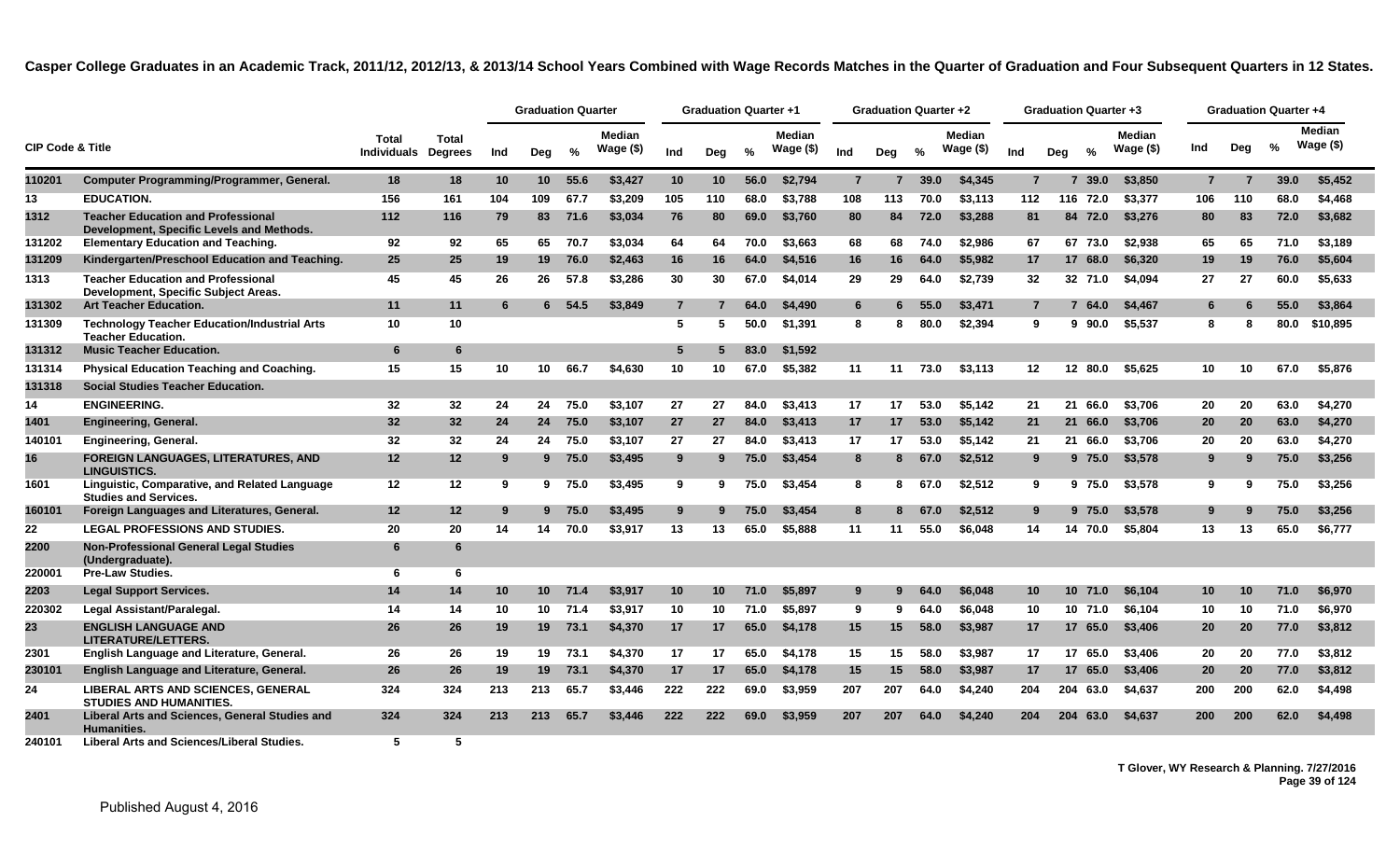|                             |                                                                                                       |                                    |                                |     | <b>Graduation Quarter</b> |          |                            |     | <b>Graduation Quarter +1</b> |      |                            |                 | Graduation Quarter +2 |      |                            |                |     | <b>Graduation Quarter +3</b> |                            |                |     | <b>Graduation Quarter +4</b> |                            |  |
|-----------------------------|-------------------------------------------------------------------------------------------------------|------------------------------------|--------------------------------|-----|---------------------------|----------|----------------------------|-----|------------------------------|------|----------------------------|-----------------|-----------------------|------|----------------------------|----------------|-----|------------------------------|----------------------------|----------------|-----|------------------------------|----------------------------|--|
| <b>CIP Code &amp; Title</b> |                                                                                                       | <b>Total</b><br><b>Individuals</b> | <b>Total</b><br><b>Degrees</b> | Ind | Deg                       | %        | <b>Median</b><br>Wage (\$) | Ind | Deg                          | %    | <b>Median</b><br>Wage (\$) | Ind             | Deg                   | %    | <b>Median</b><br>Wage (\$) | Ind            | Deg | %                            | <b>Median</b><br>Wage (\$) | Ind            | Deg | %                            | <b>Median</b><br>Wage (\$) |  |
| 240102                      | <b>General Studies.</b>                                                                               | 319                                | 319                            | 211 | 211                       | 66.1     | \$3,446                    | 219 | 219                          | 69.0 | \$3,960                    | 204             | 204                   | 64.0 | \$4,246                    | 202            |     | 202 63.0                     | \$4,687                    | 198            | 198 | 62.0                         | \$4,582                    |  |
| 26                          | <b>BIOLOGICAL AND BIOMEDICAL SCIENCES.</b>                                                            | 19                                 | 19                             | 11  | 11                        | 57.9     | \$3,703                    | 11  | 11                           | 58.0 | \$3,473                    | 11              | 11                    | 58.0 | \$2,945                    | 10             |     | 10 53.0                      | \$4,283                    | 10             | 10  | 53.0                         | \$5,797                    |  |
| 2601                        | <b>Biology, General.</b>                                                                              | 19                                 | 19                             | 11  | 11                        | 57.9     | \$3,703                    | 11  | 11                           | 58.0 | \$3,473                    | 11              | 11                    | 58.0 | \$2,945                    | 10             |     | 10, 53.0                     | \$4,283                    | 10             | 10  | 53.0                         | \$5,797                    |  |
| 260101                      | <b>Biology/Biological Sciences, General.</b>                                                          | 19                                 | 19                             | 11  | 11                        | 57.9     | \$3,703                    | 11  | 11                           | 58.0 | \$3,473                    | 11              | 11                    | 58.0 | \$2,945                    | 10             |     | 10 53.0                      | \$4,283                    | 10             | 10  | 53.0                         | \$5,797                    |  |
| 27                          | <b>MATHEMATICS AND STATISTICS.</b>                                                                    | 20                                 | 20                             | 14  | 14                        | 70.0     | \$2,721                    | 14  | 14                           | 70.0 | \$3,462                    | 9               | 9                     | 45.0 | \$1,711                    | $\overline{7}$ |     | 7, 35.0                      | \$2,103                    | 10             | 10  | 50.0                         | \$3,499                    |  |
| 2701                        | <b>Mathematics.</b>                                                                                   | 13                                 | 13                             | -8  | 8                         | 61.5     | \$3,691                    | 10  | 10                           | 77.0 | \$3,254                    | 5               | 5                     | 39.0 | \$1,711                    |                |     |                              |                            | 6              | 6   | 46.0                         | \$4,496                    |  |
| 270101                      | <b>Mathematics, General.</b>                                                                          | 13                                 | 13                             | 8   |                           | 8 61.5   | \$3,691                    | 10  | 10                           | 77.0 | \$3,254                    | $5\phantom{.0}$ |                       | 39.0 | \$1,711                    |                |     |                              |                            | 6              |     | 46.0                         | \$4,496                    |  |
| 2705                        | Statistics.                                                                                           | $\overline{7}$                     | 7                              | -6  | 6.                        | 85.7     | \$2,457                    |     |                              |      |                            |                 |                       |      |                            |                |     |                              |                            |                |     |                              |                            |  |
| 270599                      | <b>Statistics, Other.</b>                                                                             | $\overline{7}$                     | $\overline{7}$                 | -6  |                           | $6$ 85.7 | \$2,457                    |     |                              |      |                            |                 |                       |      |                            |                |     |                              |                            |                |     |                              |                            |  |
| 30                          | <b>MULTI/INTERDISCIPLINARY STUDIES.</b>                                                               | 11                                 | 11                             | -5  | 5.                        | 45.5     | \$4,723                    | 8   | 8                            | 73.0 | \$2,859                    | 6               | 6                     | 55.0 | \$2,697                    | 8              |     | 8 73.0                       | \$2,259                    | 8              | 8   | 73.0                         | \$4,327                    |  |
| 3014                        | <b>Museology/Museum Studies.</b>                                                                      | $\overline{7}$                     | $\overline{7}$                 |     |                           |          |                            |     |                              |      |                            |                 |                       |      |                            |                |     |                              |                            |                |     |                              |                            |  |
| 301401                      | <b>Museology/Museum Studies.</b>                                                                      | $\overline{7}$                     | $\overline{7}$                 |     |                           |          |                            |     |                              |      |                            |                 |                       |      |                            |                |     |                              |                            |                |     |                              |                            |  |
| 3019                        | <b>Nutrition Sciences.</b>                                                                            |                                    |                                |     |                           |          |                            |     |                              |      |                            |                 |                       |      |                            |                |     |                              |                            |                |     |                              |                            |  |
| 301901                      | <b>Nutrition Sciences.</b>                                                                            |                                    |                                |     |                           |          |                            |     |                              |      |                            |                 |                       |      |                            |                |     |                              |                            |                |     |                              |                            |  |
| 40                          | <b>PHYSICAL SCIENCES.</b>                                                                             | 15                                 | 16                             | -9  | 9                         | 56.3     | \$5,168                    | 11  | 11                           | 69.0 | \$4,904                    | $12 \,$         | $12 \,$               | 75.0 | \$4,778                    | 11             |     | 69.0<br>11                   | \$4,218                    | 11             | 11  | 69.0                         | \$5,660                    |  |
| 4005                        | Chemistry.                                                                                            | 6                                  | 6                              |     |                           |          |                            | 5   |                              | 83.0 | \$4,904                    | 5               | 5                     | 83.0 | \$4,732                    | 5              |     | 5 83.0                       | \$4,218                    | 5              | 5   | 83.0                         | \$6,355                    |  |
| 400501                      | <b>Chemistry, General.</b>                                                                            | 6                                  | 6                              |     |                           |          |                            | 5   |                              | 83.0 | \$4,904                    | 5               | -5                    | 83.0 | \$4,732                    | $5^{\circ}$    |     | 5 83.0                       | \$4,218                    | 5              |     | 83.0                         | \$6,355                    |  |
| 4006                        | <b>Geological and Earth Sciences/Geosciences.</b>                                                     | $\overline{7}$                     | $\overline{7}$                 |     |                           |          |                            |     |                              |      |                            | 6               | 6                     | 86.0 | \$3,117                    | 5              |     | 5 71.0                       | \$3,969                    |                |     |                              |                            |  |
| 400601                      | Geology/Earth Science, General.                                                                       | $\overline{7}$                     | $\overline{7}$                 |     |                           |          |                            |     |                              |      |                            | 6               | 6                     | 86.0 | \$3,117                    | $5^{\circ}$    |     | 5 71.0                       | \$3,969                    |                |     |                              |                            |  |
| 4008                        | Physics.                                                                                              |                                    |                                |     |                           |          |                            |     |                              |      |                            |                 |                       |      |                            |                |     |                              |                            |                |     |                              |                            |  |
| 400801                      | Physics, General.                                                                                     |                                    |                                |     |                           |          |                            |     |                              |      |                            |                 |                       |      |                            |                |     |                              |                            |                |     |                              |                            |  |
| 42                          | PSYCHOLOGY.                                                                                           | 29                                 | 29                             | 19  | 19                        | 65.5     | \$3,026                    | 17  | 17                           | 59.0 | \$3,570                    | 18              | 18                    | 62.0 | \$3,261                    | 18             |     | 18 62.0                      | \$3,877                    | 18             | 18  | 62.0                         | \$3,837                    |  |
| 4201                        | Psychology, General.                                                                                  | 29                                 | 29                             | 19  | 19                        | 65.5     | \$3,026                    | 17  | 17                           | 59.0 | \$3,570                    | 18              | 18                    | 62.0 | \$3,261                    | 18             |     | 18 62.0                      | \$3,877                    | 18             | 18  | 62.0                         | \$3,837                    |  |
| 420101                      | Psychology, General.                                                                                  | 29                                 | 29                             | 19  | 19                        | 65.5     | \$3,026                    | 17  | 17                           | 59.0 | \$3,570                    | 18              | 18                    | 62.0 | \$3,261                    | 18             |     | 18 62.0                      | \$3,877                    | 18             | 18  | 62.0                         | \$3,837                    |  |
| 43                          | HOMELAND SECURITY, LAW ENFORCEMENT,<br><b>FIREFIGHTING AND RELATED PROTECTIVE</b><br><b>SERVICES.</b> | 20                                 | 20                             | 16  | 16                        | 80.0     | \$4,818                    | 14  | 14                           | 70.0 | \$7,363                    | 16              | 16                    | 80.0 | \$4,822                    | 15             |     | 15 75.0                      | \$7,053                    | 16             | 16  | 80.0                         | \$6,587                    |  |
| 4301                        | <b>Criminal Justice and Corrections.</b>                                                              | 20                                 | 20                             | 16  | 16                        | 80.0     | \$4,818                    | 14  | 14                           | 70.0 | \$7,363                    | 16              | 16                    | 80.0 | \$4,822                    | 15             |     | 15 75.0                      | \$7,053                    | 16             | 16  | 80.0                         | \$6,587                    |  |
| 430104                      | <b>Criminal Justice/Safety Studies.</b>                                                               | 12                                 | $12 \,$                        | 10  | 10 <sup>1</sup>           | 83.3     | \$4,590                    | 8   | 8                            | 67.0 | \$8,184                    | 9               | 9                     | 75.0 | \$6,364                    | 8              |     | 8 67.0                       | \$9,034                    | 9              | 9   | 75.0                         | \$8,995                    |  |
| 430106                      | <b>Forensic Science and Technology.</b>                                                               | 8                                  | 8                              | -6  | 6.                        | 75.0     | \$4,818                    | 6   | 6                            | 75.0 | \$5,422                    | $\overline{7}$  |                       | 88.0 | \$4,570                    | $\overline{7}$ |     | 7 88.0                       | \$5,751                    | $\overline{7}$ | 7   | 88.0                         | \$5,655                    |  |
| 44                          | <b>PUBLIC ADMINISTRATION AND SOCIAL SERVICE</b><br><b>PROFESSIONS.</b>                                | 27                                 | 27                             | 11  | 11                        | 40.7     | \$3,561                    | 16  | 16                           | 59.0 | \$3,110                    | 17              | 17                    | 63.0 | \$3,822                    | 16             |     | 16 59.0                      | \$4,229                    | 18             | 18  | 67.0                         | \$4,304                    |  |
| 4407                        | Social Work.                                                                                          | 27                                 | 27                             | 11  | 11                        | 40.7     | \$3.561                    | 16  | 16                           | 59.0 | \$3.110                    | 17              | 17                    | 63.0 | \$3.822                    | 16             |     | 16 59.0                      | \$4.229                    | 18             | 18  | 67.0                         | \$4.304                    |  |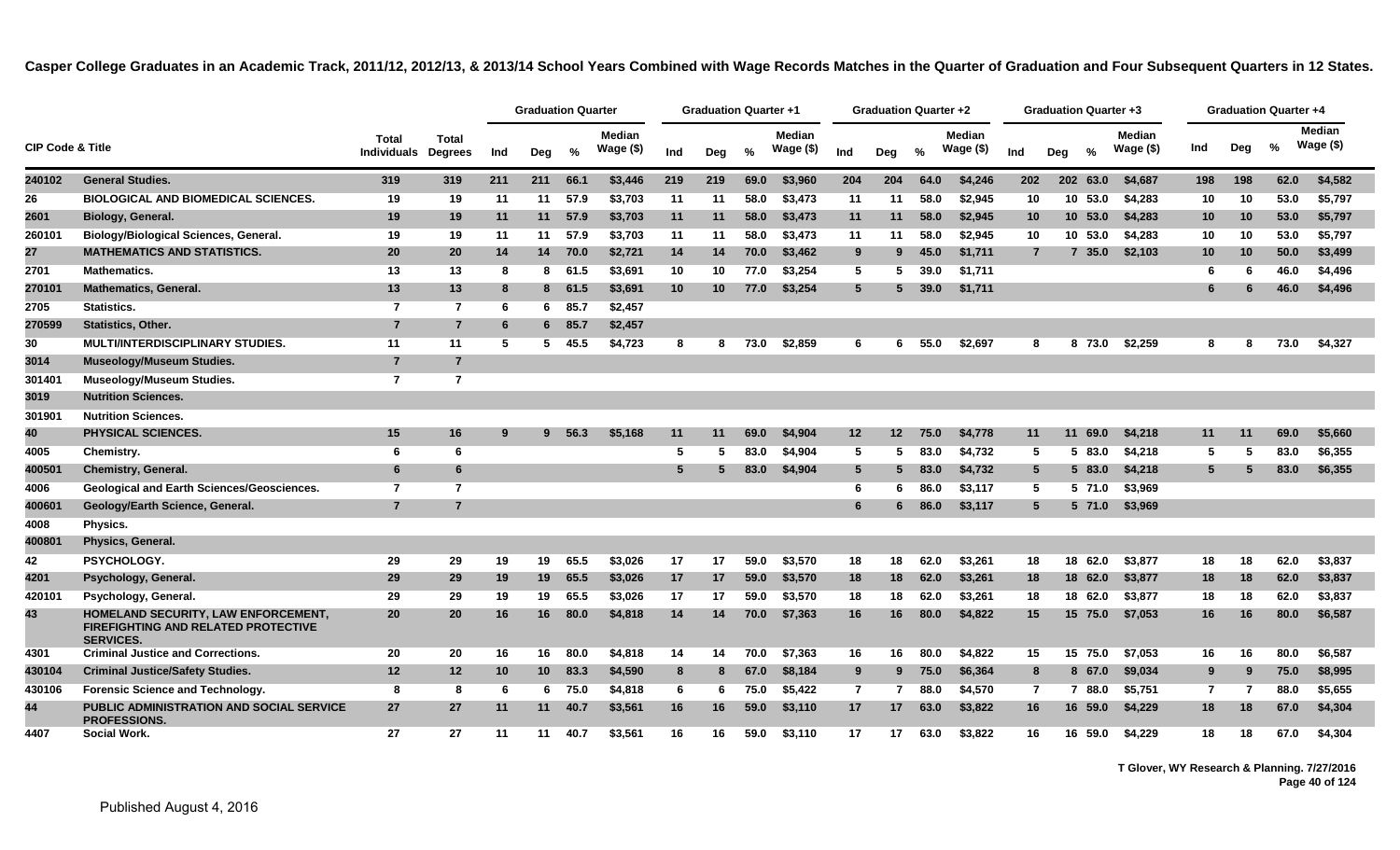|                  |                                                                  |                                    |                                |     | <b>Graduation Quarter</b> |         |                     |                | <b>Graduation Quarter +1</b> |       |                     |                 | <b>Graduation Quarter +2</b> |      |                            |                |     | Graduation Quarter +3 |                            |     |                | Graduation Quarter +4 |                      |  |
|------------------|------------------------------------------------------------------|------------------------------------|--------------------------------|-----|---------------------------|---------|---------------------|----------------|------------------------------|-------|---------------------|-----------------|------------------------------|------|----------------------------|----------------|-----|-----------------------|----------------------------|-----|----------------|-----------------------|----------------------|--|
| CIP Code & Title |                                                                  | <b>Total</b><br><b>Individuals</b> | <b>Total</b><br><b>Degrees</b> | Ind | Deg                       | %       | Median<br>Wage (\$) | Ind            | Deg                          | %     | Median<br>Wage (\$) | Ind             | Deg                          | $\%$ | <b>Median</b><br>Wage (\$) | Ind            | Dea | $\%$                  | <b>Median</b><br>Wage (\$) | Ind | Deg            | %                     | Median<br>Wage $($)$ |  |
| 440701           | <b>Social Work.</b>                                              | 27                                 | <b>27</b>                      | 11  |                           | 11 40.7 | \$3,561             | 16             | 16                           | 59.0  | \$3,110             | 17              | 17                           | 63.0 | \$3,822                    | 16.            |     | 16 59.0               | \$4,229                    | 18  | 18             | 67.0                  | \$4,304              |  |
| 45               | <b>SOCIAL SCIENCES.</b>                                          | 34                                 | 34                             | 25  | 25                        | 73.5    | \$4,579             | 32             | 32                           | 94.0  | \$4,559             | 28              | 28                           | 82.0 | \$7,272                    | 30             |     | 30 88.0               | \$7,230                    | 29  | 29             | 85.0                  | \$5,567              |  |
| 4502             | Anthropology.                                                    |                                    |                                |     |                           |         |                     |                |                              |       |                     |                 |                              |      |                            |                |     |                       |                            |     |                |                       |                      |  |
| 450201           | Anthropology.                                                    |                                    |                                |     |                           |         |                     |                |                              |       |                     |                 |                              |      |                            |                |     |                       |                            |     |                |                       |                      |  |
| 4506             | Economics.                                                       |                                    |                                |     |                           |         |                     |                |                              |       |                     |                 |                              |      |                            |                |     |                       |                            |     |                |                       |                      |  |
| 450601           | Economics, General.                                              |                                    |                                |     |                           |         |                     |                |                              |       |                     |                 |                              |      |                            |                |     |                       |                            |     |                |                       |                      |  |
| 4507             | Geography and Cartography.                                       | 23                                 | 23                             | 17  | 17                        | 73.9    | \$4,704             | 21             | 21                           | 91.0  | \$6,071             | 20              | 20 <sub>2</sub>              | 87.0 | \$8,207                    | 20             |     | 20 87.0               | \$8,656                    | 21  | 21             | 91.0                  | \$8,240              |  |
| 450702           | Geographic Information Science and Cartography.                  | 23                                 | 23                             | 17  | 17                        | 73.9    | \$4,704             | 21             | 21                           | 91.0  | \$6,071             | 20              | 20                           | 87.0 | \$8,207                    | 20             |     | 20 87.0               | \$8,656                    | 21  | 21             | 91.0                  | \$8,240              |  |
| 4509             | <b>International Relations and National Security</b><br>Studies. |                                    |                                |     |                           |         |                     |                |                              |       |                     |                 |                              |      |                            |                |     |                       |                            |     |                |                       |                      |  |
| 450901           | International Relations and Affairs.                             |                                    |                                |     |                           |         |                     |                |                              |       |                     |                 |                              |      |                            |                |     |                       |                            |     |                |                       |                      |  |
| 4510             | <b>Political Science and Government.</b>                         |                                    |                                |     |                           |         |                     |                |                              |       |                     |                 |                              |      |                            |                |     |                       |                            |     |                |                       |                      |  |
| 451001           | <b>Political Science and Government, General.</b>                |                                    |                                |     |                           |         |                     |                |                              |       |                     |                 |                              |      |                            |                |     |                       |                            |     |                |                       |                      |  |
| 4511             | Sociology.                                                       |                                    |                                |     |                           |         |                     |                |                              |       |                     |                 |                              |      |                            |                |     |                       |                            |     |                |                       |                      |  |
| 451101           | Sociology.                                                       |                                    |                                |     |                           |         |                     |                |                              |       |                     |                 |                              |      |                            |                |     |                       |                            |     |                |                       |                      |  |
| 50               | <b>VISUAL AND PERFORMING ARTS.</b>                               | 103                                | 105                            | 67  | 68                        | 64.8    | \$1,961             | 71             | 72                           | 69.0  | \$3,147             | 58              | 60                           | 57.0 | \$3,702                    | 57             |     | 59 56.0               | \$4,245                    | 67  | 69             | 66.0                  | \$3,460              |  |
| 5003             | Dance.                                                           | 10                                 | 10                             | 8   | 8                         | 80.0    | \$1,212             | $\mathbf{7}$   |                              | 70.0  | \$3,007             | 5               | 5.                           | 50.0 | \$3,353                    | -5             |     | $5\,50.0$             | \$5,533                    | 5   | 5              | 50.0                  | \$5,557              |  |
| 500301           | Dance, General.                                                  | 10                                 | 10                             | 8   | 8                         | 80.0    | \$1,212             | $\overline{7}$ |                              | 70.0  | \$3,007             | $5\phantom{.0}$ | 5                            | 50.0 | \$3,353                    | 5              |     | $5\,50.0$             | \$5,533                    | 5   | 5              | 50.0                  | \$5,557              |  |
| 5004             | Design and Applied Arts.                                         | 12                                 | 12                             | 10  | 10                        | 83.3    | \$5,170             | 9              | 9                            | 75.0  | \$5,176             | 9               | 9                            | 75.0 | \$5,633                    | 8              |     | 8 67.0                | \$6,455                    | 10  | 10             | 83.0                  | \$5,078              |  |
| 500409           | Graphic Design.                                                  | 12                                 | 12                             | 10  | 10 <sup>1</sup>           | 83.3    | \$5,170             | 9              | 9                            | 75.0  | \$5,176             | 9               | 9                            | 75.0 | \$5,633                    | 8              |     | 8 67.0                | \$6,455                    | 10  | 10             | 83.0                  | \$5,078              |  |
| 5005             | Drama/Theatre Arts and Stagecraft.                               | 28                                 | 28                             | 16  | 16                        | 57.1    | \$1,635             | 20             | 20                           | 71.0  | \$2,182             | 17              | 17                           | 61.0 | \$3,568                    | 14             |     | 14 50.0               | \$4.299                    | 18  | 18             | 64.0                  | \$4,074              |  |
| 500502           | <b>Technical Theatre/Theatre Design and</b><br>Technology.       |                                    |                                |     |                           |         |                     |                |                              |       |                     |                 |                              |      |                            |                |     |                       |                            |     |                |                       |                      |  |
| 500506           | Acting.                                                          | 16                                 | 16                             | 8   | 8                         | 50.0    | \$2,310             | 9              | 9                            | 56.0  | \$3,566             | 9               | 9                            | 56.0 | \$4,581                    | 9              |     | $9\,56.0$             | \$4,353                    | 9   | 9              | 56.0                  | \$4,492              |  |
| 500509           | <b>Musical Theatre.</b>                                          | 8                                  | 8                              | 8   |                           | 8 100.0 | \$1,162             | 8              | 8                            | 100.0 | \$1,919             | $5^{\circ}$     | 5                            | 63.0 | \$1,839                    |                |     |                       |                            | 6   | 6              | 75.0                  | \$1,679              |  |
| 5006             | Film/Video and Photographic Arts.                                | 15                                 | 15                             | 12  |                           | 12 80.0 | \$5,067             | 12             | 12                           | 80.0  | \$5,273             | 12              | 12                           | 80.0 | \$5,683                    | 11             |     | 11 73.0               | \$5,459                    | 11  | 11             | 73.0                  | \$5,553              |  |
| 500605           | Photography.                                                     | 15                                 | 15                             | 12  | 12 <sup>12</sup>          | 80.0    | \$5,067             | 12             | 12                           | 80.0  | \$5,273             | 12              | 12 <sup>2</sup>              | 80.0 | \$5,683                    | 11             |     | 11 73.0               | \$5,459                    | 11  | 11             | 73.0                  | \$5,553              |  |
| 5007             | <b>Fine and Studio Arts.</b>                                     | 25                                 | 26                             | 14  | 14                        | 53.8    | \$1,940             | 16             | 16                           | 62.0  | \$2,808             | 12              | 13                           | 50.0 | \$2,592                    | 13             |     | 14 54.0               | \$3,047                    | 18  | 19             | 73.0                  | \$1,738              |  |
| 500701           | Art/Art Studies, General.                                        | 9                                  | 9                              |     |                           |         |                     |                |                              |       |                     |                 |                              |      |                            | 5              |     | $5\,56.0$             | \$3,027                    | 6   | 6              | 67.0                  | \$2,187              |  |
| 500702           | Fine/Studio Arts, General.                                       | 17                                 | 17                             | 10  | 10                        | 58.8    | \$1,940             | 12             | 12                           | 71.0  | \$3,240             | 10              | 10                           | 59.0 | \$2,142                    | 9              |     | 9 53.0                | \$3,267                    | 13  | 13             | 77.0                  | \$1,738              |  |
| 5009             | Music.                                                           | 15                                 | 16                             | 9   | 10 <sup>°</sup>           | 62.5    | \$1,691             | 9              | 10                           | 63.0  | \$2,271             | $5\overline{5}$ | 6                            | 38.0 | \$2,826                    | $\overline{7}$ |     | 8, 50.0               | \$2,566                    | 6.  | $\overline{7}$ | 44.0                  | \$2,035              |  |
| 500901           | Music, General.                                                  |                                    |                                |     |                           |         |                     |                |                              |       |                     |                 |                              |      |                            |                |     |                       |                            |     |                |                       |                      |  |
| 500903           | Music Performance, General.                                      | 14                                 | 14                             | 8   | 8                         | 57.1    | \$1,784             | 9              |                              | 64.0  | \$1,878             | 5               | 5                            | 36.0 | \$2,646                    | $\overline{7}$ |     | 50.0                  | \$2,317                    | 6.  |                | 43.0                  | \$2,089              |  |
|                  |                                                                  |                                    |                                |     |                           |         |                     |                |                              |       |                     |                 |                              |      |                            |                |     |                       |                            |     |                |                       |                      |  |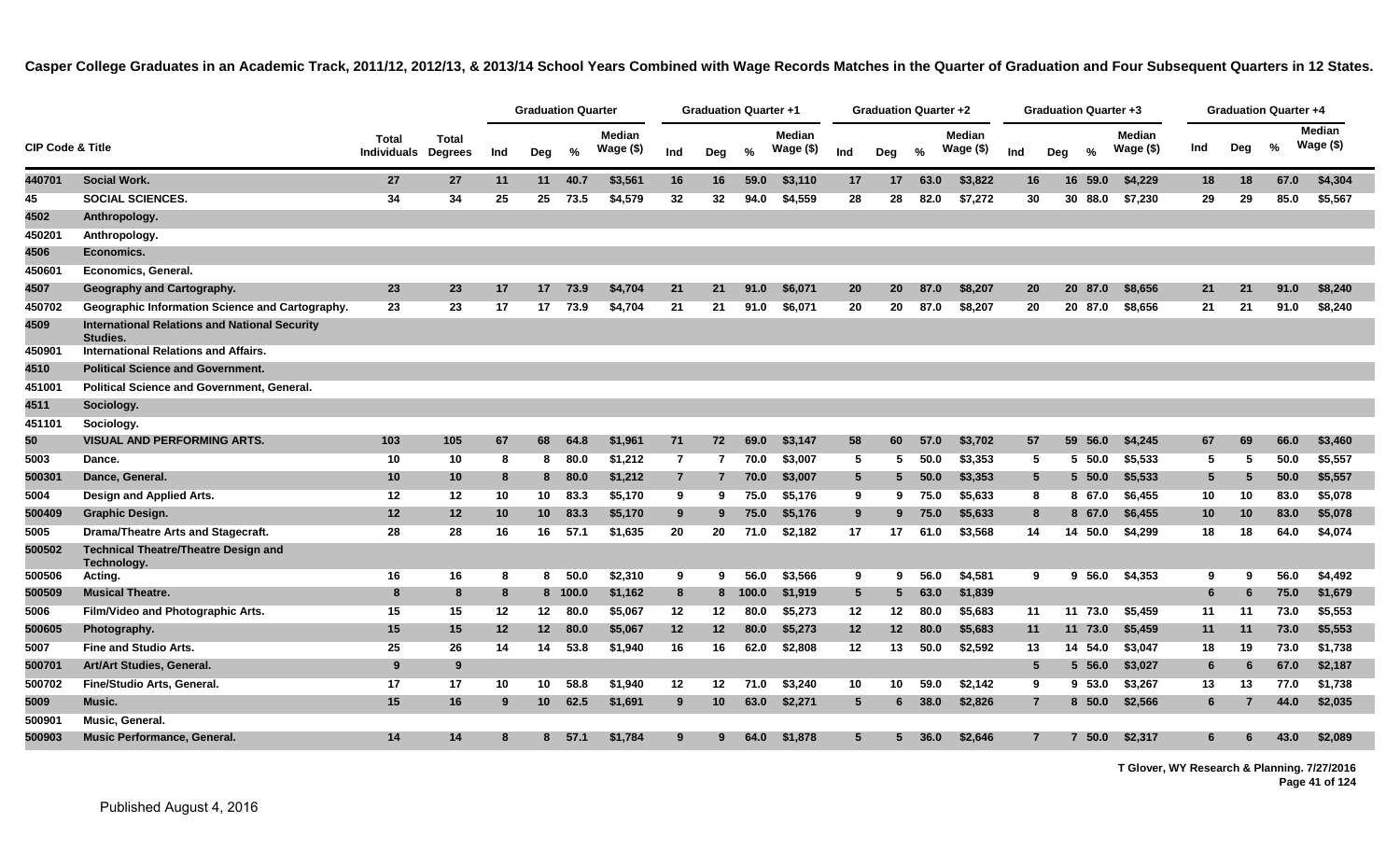|                             |                                                                                 |                                    |                         |     | <b>Graduation Quarter</b> |         |                     |                   | <b>Graduation Quarter +1</b> |         |                            |                 | Graduation Quarter +2 |         |                            |                |                 | Graduation Quarter +3 |                             |                 |     | <b>Graduation Quarter +4</b> |                      |
|-----------------------------|---------------------------------------------------------------------------------|------------------------------------|-------------------------|-----|---------------------------|---------|---------------------|-------------------|------------------------------|---------|----------------------------|-----------------|-----------------------|---------|----------------------------|----------------|-----------------|-----------------------|-----------------------------|-----------------|-----|------------------------------|----------------------|
| <b>CIP Code &amp; Title</b> |                                                                                 | <b>Total</b><br><b>Individuals</b> | Total<br><b>Degrees</b> | Ind | Deg                       | %       | Median<br>Wage (\$) | Ind               | Deg                          | $\%$    | <b>Median</b><br>Wage (\$) | Ind             | Deg                   | %       | <b>Median</b><br>Wage (\$) | Ind            | Deg             | $\frac{9}{6}$         | <b>Median</b><br>Wage $($)$ | Ind             | Deg | $\%$                         | Median<br>Wage $($)$ |
| 51                          | <b>HEALTH PROFESSIONS AND RELATED</b><br><b>PROGRAMS.</b>                       | 121                                | 122                     | 96  |                           | 96 78.7 | \$3,224             | 96                | 96                           | 79.0    | \$4,028                    | 87              |                       | 87 71.0 | \$3,967                    | 91             |                 | 91 75.0               | \$3,700                     | 92              | 92  | 75.0                         | \$4,144              |
| 5109                        | Allied Health Diagnostic, Intervention, and<br><b>Treatment Professions.</b>    | $5\phantom{.0}$                    | 5                       |     |                           |         |                     |                   |                              |         |                            |                 |                       |         |                            |                |                 |                       |                             | $5\overline{5}$ | 5   | 100.0                        | \$2,054              |
| 510913                      | <b>Athletic Training/Trainer.</b>                                               | 5                                  | 5                       |     |                           |         |                     |                   |                              |         |                            |                 |                       |         |                            |                |                 |                       |                             | 5               | 5   | 100.0                        | \$2,054              |
| 5111                        | <b>Health/Medical Preparatory Programs.</b>                                     | 43                                 | 43                      | 36  | 36 <sup>2</sup>           | 83.7    | \$1,668             | 35                | 35                           | 81.0    | \$3,367                    | 28              | 28                    | 65.0    | \$3,394                    | 30             | 30 <sup>°</sup> | 70.0                  | \$2,755                     | 31              | 31  | 72.0                         | \$3,847              |
| 511102                      | <b>Pre-Medicine/Pre-Medical Studies.</b>                                        | 9                                  | 9                       | -7  |                           | 7 77.8  | \$3,245             | 6                 | 6                            | 67.0    | \$3.849                    | -6              | 6                     | 67.0    | \$4,770                    | 8              |                 | 8 89.0                | \$4,171                     | 8               | 8   | 89.0                         | \$4,644              |
| 511103                      | <b>Pre-Pharmacy Studies.</b>                                                    | 9                                  | 9                       | 9   |                           | 9 100.0 | \$985               | 8                 | 8                            | 89.0    | \$4,513                    | $5\overline{5}$ | 5                     | 56.0    | \$6,431                    | $\overline{7}$ |                 | 7 78.0                | \$4,830                     | $\overline{7}$  | 7   | 78.0                         | \$4,845              |
| 511104                      | <b>Pre-Veterinary Studies.</b>                                                  |                                    |                         |     |                           |         |                     |                   |                              |         |                            |                 |                       |         |                            |                |                 |                       |                             |                 |     |                              |                      |
| 511107                      | <b>Pre-Occupational Therapy Studies.</b>                                        | 16                                 | 16                      | 12  | 12                        | 75.0    | \$1,590             | $12 \overline{ }$ | $12 \,$                      | 75.0    | \$2,482                    | 11              | 11                    | 69.0    | \$3,015                    | 9              |                 | 9,56.0                | \$2,014                     | 11              | 11  | 69.0                         | \$3,191              |
| 511109                      | <b>Pre-Physical Therapy Studies.</b>                                            | -5                                 | 5                       | -5  |                           | 5 100.0 | \$731               | 5                 |                              | 5 100.0 | \$2,672                    |                 |                       |         |                            |                |                 |                       |                             |                 |     |                              |                      |
| 511199                      | Health/Medical Preparatory Programs, Other.                                     |                                    |                         |     |                           |         |                     |                   |                              |         |                            |                 |                       |         |                            |                |                 |                       |                             |                 |     |                              |                      |
| 5115                        | Mental and Social Health Services and Allied<br><b>Professions.</b>             | 22                                 | 22                      | 16  | 16                        | 72.7    | \$3,966             | 15                | 15                           | 68.0    | \$4,911                    | 14              | 14                    | 64.0    | \$4.973                    | 14             | 14              | 64.0                  | \$5,454                     | 16              | 16  | 73.0                         | \$4,183              |
| 511501                      | <b>Substance Abuse/Addiction Counseling.</b>                                    | 22                                 | 22                      | 16  |                           | 16 72.7 | \$3,966             | 15                | 15                           | 68.0    | \$4,911                    | 14              | 14                    | 64.0    | \$4,973                    | 14             | 14              | 64.0                  | \$5,454                     | 16              | 16  | 73.0                         | \$4,183              |
| 5199                        | <b>Health Professions and Related Clinical Sciences,</b><br>Other.              | 52                                 | 52                      | 41  | 41                        | 78.8    | \$3,493             | 42                | 42                           | 81.0    | \$4,068                    | 42              | 42                    | 81.0    | \$4,041                    | 43             |                 | 43 83.0               | \$4,136                     | 40              | 40  | 77.0                         | \$4,232              |
| 519999                      | <b>Health Professions and Related Clinical Sciences,</b><br>Other.              | 52                                 | 52                      | 41  | 41                        | 78.8    | \$3,493             | 42                | 42                           | 81.0    | \$4.068                    | 42              | 42                    | 81.0    | \$4.041                    | 43             |                 | 43 83.0               | \$4.136                     | 40              | 40  | 77.0                         | \$4,232              |
| 52                          | <b>BUSINESS, MANAGEMENT, MARKETING, AND</b><br><b>RELATED SUPPORT SERVICES.</b> | 81                                 | 81                      | 61  | 61                        | 75.3    | \$5,162             | 61                | 61                           | 75.0    | \$6.456                    | 58              | 58                    | 72.0    | \$6,644                    | 57             |                 | 57 70.0               | \$6,907                     | 61              | 61  | 75.0                         | \$6,892              |
| 5202                        | <b>Business Administration, Management and</b><br><b>Operations.</b>            | 53                                 | 53                      | 43  | 43                        | 81.1    | \$5,162             | 44                | 44                           | 83.0    | \$6,096                    | 43              | 43                    | 81.0    | \$6,693                    | 40             |                 | 40 76.0               | \$7,391                     | 40              | 40  | 76.0                         | \$7,739              |
| 520201                      | <b>Business Administration and Management,</b><br>General.                      | 53                                 | 53                      | 43  | 43                        | 81.1    | \$5,162             | 44                | 44                           | 83.0    | \$6.096                    | 43              | 43                    | 81.0    | \$6,693                    | 40             |                 | 40 76.0               | \$7,391                     | 40              | 40  | 76.0                         | \$7,739              |
| 5203                        | <b>Accounting and Related Services.</b>                                         | 19                                 | 19                      | 13  | 13                        | 68.4    | \$6,174             | 13                | 13                           | 68.0    | \$3,596                    | 10              | 10                    | 53.0    | \$5,866                    | 11             | 11              | 58.0                  | \$6,188                     | 14              | 14  | 74.0                         | \$5,711              |
| 520301                      | Accounting.                                                                     | 19                                 | 19                      | 13  | 13                        | 68.4    | \$6,174             | 13                | 13                           | 68.0    | \$3,596                    | 10              | 10                    | 53.0    | \$5,866                    | 11             |                 | 11 58.0               | \$6,188                     | 14              | 14  | 74.0                         | \$5,711              |
| 5212                        | <b>Management Information Systems and Services.</b>                             |                                    |                         |     |                           |         |                     |                   |                              |         |                            |                 |                       |         |                            |                |                 |                       |                             |                 |     |                              |                      |
| 521201                      | <b>Management Information Systems, General.</b>                                 |                                    |                         |     |                           |         |                     |                   |                              |         |                            |                 |                       |         |                            |                |                 |                       |                             |                 |     |                              |                      |
| 5214                        | Marketing.                                                                      | $5\phantom{.0}$                    | 5                       | 5   |                           | 5 100.0 | \$3,094             |                   |                              |         |                            |                 |                       |         |                            |                |                 |                       |                             | 5               |     | 100.0                        | \$2,085              |
| 521401                      | Marketing/Marketing Management, General.                                        | 5                                  | 5                       | 5   |                           | 5 100.0 | \$3,094             |                   |                              |         |                            |                 |                       |         |                            |                |                 |                       |                             | 5               |     | 100.0                        | \$2,085              |
| 5220                        | <b>Construction Management.</b>                                                 | 8                                  | 8                       |     |                           |         |                     |                   |                              |         |                            |                 |                       |         |                            | 5              |                 | 63.0<br>5.            | \$3,567                     | 6               |     | 75.0                         | \$8,484              |
| 522001                      | <b>Construction Management.</b>                                                 | 8                                  | 8                       |     |                           |         |                     |                   |                              |         |                            |                 |                       |         |                            | -5             |                 | 63.0<br>5.            | \$3,567                     | 6               | 6   | 75.0                         | \$8,484              |
| 54                          | HISTORY.                                                                        | 5                                  | 5                       |     |                           |         |                     |                   |                              |         |                            |                 |                       |         |                            |                |                 |                       |                             |                 |     |                              |                      |
| 5401                        | History.                                                                        | -5                                 | 5                       |     |                           |         |                     |                   |                              |         |                            |                 |                       |         |                            |                |                 |                       |                             |                 |     |                              |                      |
| 540101                      | History, General.                                                               | 5                                  | 5                       |     |                           |         |                     |                   |                              |         |                            |                 |                       |         |                            |                |                 |                       |                             |                 |     |                              |                      |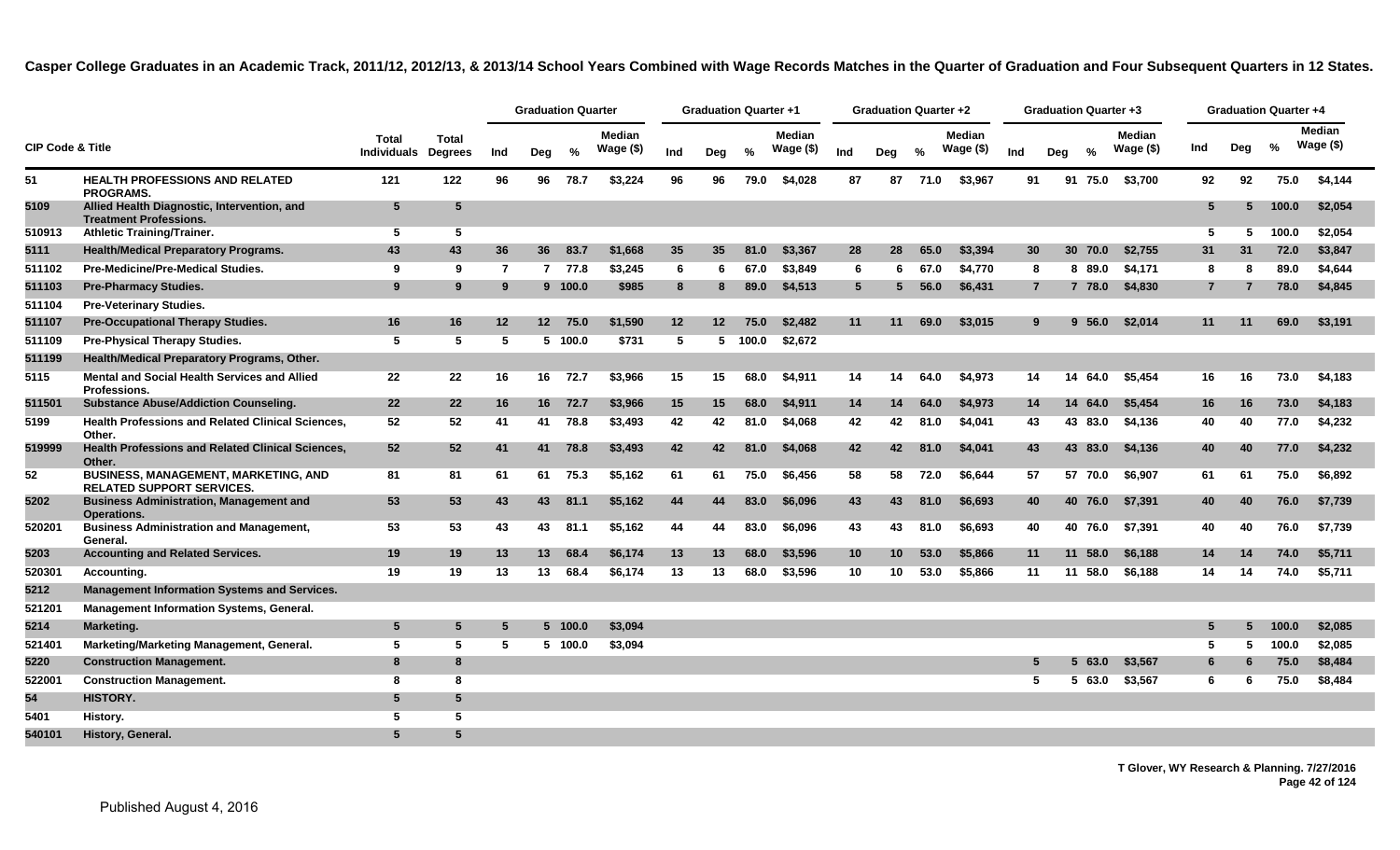|                             |                                     |              |     |     | <b>Graduation Quarter</b> |                 |     | <b>Graduation Quarter +1</b> |     | <b>Graduation Quarter +2</b> |                     |     | <b>Graduation Quarter +3</b> |   |                            |     |      |                           | <b>Graduation Quarter +4</b> |
|-----------------------------|-------------------------------------|--------------|-----|-----|---------------------------|-----------------|-----|------------------------------|-----|------------------------------|---------------------|-----|------------------------------|---|----------------------------|-----|------|---------------------------|------------------------------|
| <b>CIP Code &amp; Title</b> | Total<br><b>Individuals Degrees</b> | <b>Total</b> | Ind | Deg | Median<br>Wage (\$)<br>%  | Ind             | Deg | Median<br>Wage (\$)<br>%     | Ind | %<br>Deg                     | Median<br>Wage (\$) | Ind | Deg                          | % | <b>Median</b><br>Wage (\$) | Ind | Deg  | $\mathbf{Q}_{\mathbf{A}}$ | Median<br>Wage (\$)          |
| ND2Dxx                      |                                     |              |     |     | \$3,569                   |                 |     | \$5,747                      |     |                              | \$4,345             |     |                              |   | \$6,020                    |     |      |                           | \$4,821                      |
| <b>ND4Dxx</b>               | 29                                  | 29           | 44  | 44  | \$3,705                   | 55 <sub>5</sub> | 55  | \$3,727                      | 45  | 45                           | \$4,146             | 49  | 49                           |   | \$3,725                    | 40  | 40   |                           | \$4,117                      |
| ND6Dxx                      | 42                                  | 42           | 65  | 65  | \$3,240                   | 76              | 76  | \$3,268                      | 68  | 68                           | \$3,530             | 70  | - 70                         |   | \$2,990                    | 57  | - 57 |                           | \$3,848                      |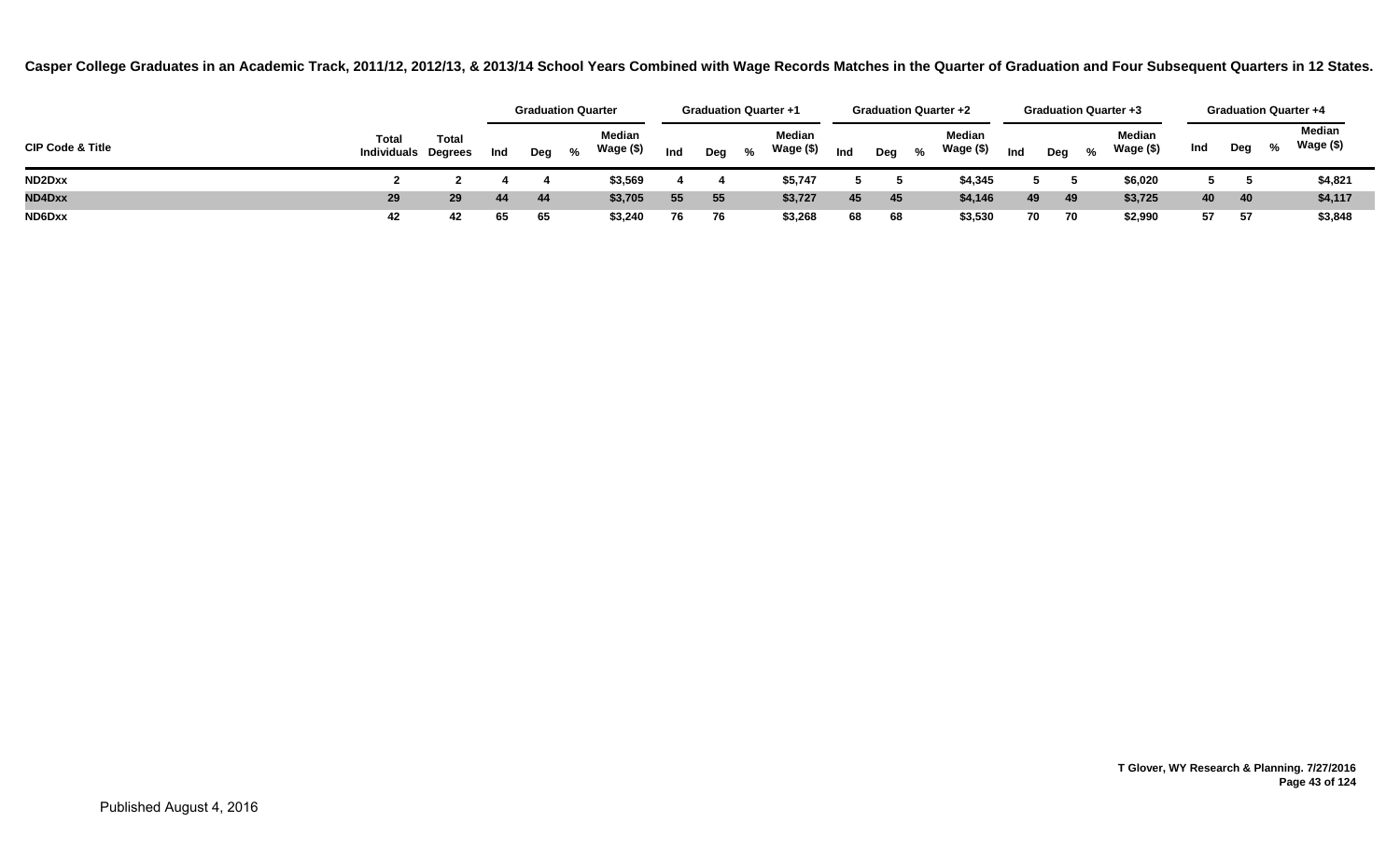|                             |                                                                                                            |                             |                         |     | <b>Graduation Quarter</b> |          |                     |                | <b>Graduation Quarter +1</b> |      |                            |         | Graduation Quarter +2 |          |                            |     |                 | Graduation Quarter +3 |                             |     |     | <b>Graduation Quarter +4</b> |                            |  |
|-----------------------------|------------------------------------------------------------------------------------------------------------|-----------------------------|-------------------------|-----|---------------------------|----------|---------------------|----------------|------------------------------|------|----------------------------|---------|-----------------------|----------|----------------------------|-----|-----------------|-----------------------|-----------------------------|-----|-----|------------------------------|----------------------------|--|
| <b>CIP Code &amp; Title</b> |                                                                                                            | <b>Total</b><br>Individuals | Total<br><b>Degrees</b> | Ind | Deg                       | %        | Median<br>Wage (\$) | Ind            | Deg                          | %    | <b>Median</b><br>Wage (\$) | Ind     | Deg                   | %        | <b>Median</b><br>Wage (\$) | Ind | Deg             | %                     | <b>Median</b><br>Wage $($)$ | Ind | Deg | %                            | <b>Median</b><br>Wage (\$) |  |
| All                         | <b>All CIP Codes</b>                                                                                       | 546                         | 557                     | 417 | 425                       | 76.3     | \$4,709             | 422            | 430                          | 77.0 | \$6,657                    | 426     | 434                   | 78.0     | \$6,723                    | 424 |                 | 432 78.0              | \$7,681                     | 435 | 443 | 80.0                         | \$8,358                    |  |
| 13                          | <b>EDUCATION.</b>                                                                                          |                             |                         |     |                           |          |                     |                |                              |      |                            |         |                       |          |                            |     |                 |                       |                             |     |     |                              |                            |  |
| 1315                        | <b>Teaching Assistants/Aides.</b>                                                                          |                             |                         |     |                           |          |                     |                |                              |      |                            |         |                       |          |                            |     |                 |                       |                             |     |     |                              |                            |  |
| 131501                      | Teacher Assistant/Aide.                                                                                    |                             |                         |     |                           |          |                     |                |                              |      |                            |         |                       |          |                            |     |                 |                       |                             |     |     |                              |                            |  |
| 15                          | <b>ENGINEERING TECHNOLOGIES AND</b><br><b>ENGINEERING-RELATED FIELDS.</b>                                  | 63                          | 65                      | 51  | 53                        | 81.5     | \$5.285             | 50             | 52                           |      | 80.0 \$10.014              | 54      | 56                    | 86.0     | \$10.298                   |     | 50              |                       | 52 80.0 \$10,255            | 51  | 53  | 82.0                         | \$9,589                    |  |
| 1503                        | <b>Electrical Engineering Technologies/Technicians.</b>                                                    | 22                          | $22 \,$                 | 18  |                           | 18 81.8  | \$5.459             | 17             | 17                           |      | 77.0 \$10.472              | 17      |                       | 17 77.0  | \$12.833                   |     | 16              |                       | 16 73.0 \$10.328            | 17  | 17  |                              | 77.0 \$11.200              |  |
| 150303                      | <b>Electrical, Electronic and Communications</b><br>Engineering Technology/Technician.                     | 22                          | 22                      | 18  | 18                        | 81.8     | \$5.459             | 17             | 17                           |      | 77.0 \$10,472              | 17      | 17                    |          | 77.0 \$12,833              |     | 16              |                       | 16 73.0 \$10,328            | 17  | 17  |                              | 77.0 \$11,200              |  |
| 1504                        | Electromechanical Instrumentation and<br>Maintenance Technologies/Technicians.                             | 5                           | 5                       |     |                           |          |                     |                |                              |      |                            |         |                       |          |                            |     |                 |                       |                             |     |     |                              |                            |  |
| 150405                      | Robotics Technology/Technician.                                                                            | $5\phantom{.0}$             | $5\phantom{.0}$         |     |                           |          |                     |                |                              |      |                            |         |                       |          |                            |     |                 |                       |                             |     |     |                              |                            |  |
| 150406                      | Automation Engineer Technology/Technician.                                                                 |                             |                         |     |                           |          |                     |                |                              |      |                            |         |                       |          |                            |     |                 |                       |                             |     |     |                              |                            |  |
| 1505                        | <b>Environmental Control Technologies/Technicians.</b>                                                     | 19                          | 20                      | 17  | 18                        | 90.0     | \$6,207             | 16             | 17                           | 85.0 | \$9,945                    | 19      | 20 <sup>°</sup>       | 100.0    | \$8,594                    |     | 18              | 19<br>95.0            | \$11,464                    | 18  | 19  | 95.0                         | \$9,390                    |  |
| 150503                      | <b>Energy Management and Systems</b><br>Technology/Technician.                                             | 13                          | 13                      | 11  | 11                        | 84.6     | \$2,878             | 10             | 10                           | 77.0 | \$5,552                    | 13      |                       | 13 100.0 | \$5,567                    |     | $12 \,$         | 12 92.0               | \$5,999                     | 12  | 12  | 92.0                         | \$7,520                    |  |
| 150506                      | <b>Water Quality and Wastewater Treatment</b><br><b>Management and Recycling</b><br>Technology/Technician. | 6                           | $\mathbf{z}$            | -6  |                           | 7, 100.0 | \$13,958            | 6              |                              |      | 7 100.0 \$13.854           | 6       |                       | 7, 100.0 | \$14.483                   |     | 6               |                       | 7 100.0 \$14,542            | 6   |     | 100.0                        | \$14,483                   |  |
| 1506                        | Industrial Production Technologies/Technicians.                                                            |                             |                         |     |                           |          |                     |                |                              |      |                            |         |                       |          |                            |     |                 |                       |                             |     |     |                              |                            |  |
| 150613                      | <b>Manufacturing Engineering</b><br>Technology/Technician.                                                 |                             |                         |     |                           |          |                     |                |                              |      |                            |         |                       |          |                            |     |                 |                       |                             |     |     |                              |                            |  |
| 1509                        | Mining and Petroleum Technologies/Technicians.                                                             |                             |                         |     |                           |          |                     |                |                              |      |                            |         |                       |          |                            |     |                 |                       |                             |     |     |                              |                            |  |
| 150901                      | Mining Technology/Technician.                                                                              |                             |                         |     |                           |          |                     |                |                              |      |                            |         |                       |          |                            |     |                 |                       |                             |     |     |                              |                            |  |
| 1513                        | <b>Drafting/Design Engineering</b><br>Technologies/Technicians.                                            | 13                          | 14                      | 11  | 12 <sup>12</sup>          | 85.7     | \$6,448             | 11             | 12                           | 86.0 | \$9,302                    | 12      | 13                    | 93.0     | \$10,305                   |     | 10              |                       | 11 79.0 \$10,793            | 10  | 11  | 79.0                         | \$9,589                    |  |
| 151303                      | <b>Architectural Drafting and Architectural</b><br><b>CAD/CADD.</b>                                        |                             |                         |     |                           |          |                     |                |                              |      |                            |         |                       |          |                            |     |                 |                       |                             |     |     |                              |                            |  |
| 151306                      | <b>Mechanical Drafting and Mechanical Drafting</b><br>CAD/CADD.                                            | 13                          | 13                      | 11  | 11                        | 84.6     | \$6,297             | 11             | 11                           |      | 85.0 \$10,082              | $12 \,$ | 12 <sup>12</sup>      | 92.0     | \$10,319                   |     | 10              |                       | 10 77.0 \$10,342            | 10  | 10  |                              | 77.0 \$10,099              |  |
| 22                          | <b>LEGAL PROFESSIONS AND STUDIES.</b>                                                                      |                             |                         |     |                           |          |                     |                |                              |      |                            |         |                       |          |                            |     |                 |                       |                             |     |     |                              |                            |  |
| 2203                        | <b>Legal Support Services.</b>                                                                             |                             |                         |     |                           |          |                     |                |                              |      |                            |         |                       |          |                            |     |                 |                       |                             |     |     |                              |                            |  |
| 220302                      | Legal Assistant/Paralegal.                                                                                 |                             |                         |     |                           |          |                     |                |                              |      |                            |         |                       |          |                            |     |                 |                       |                             |     |     |                              |                            |  |
| 41                          | SCIENCE TECHNOLOGIES/TECHNICIANS.                                                                          | 13                          | 13                      | -8  | 8                         | 61.5     | \$2,600             | $\overline{7}$ |                              | 54.0 | \$4,332                    | 8       | 8                     | 62.0     | \$3,350                    | 10  |                 | 10 77.0               | \$4,619                     | 8   | 8   | 62.0                         | \$5,551                    |  |
| 4103                        | <b>Physical Science Technologies/Technicians.</b>                                                          | 13                          | 13                      | 8   |                           | 8 61.5   | \$2,600             | $\overline{7}$ |                              | 54.0 | \$4,332                    | 8       | 8                     | 62.0     | \$3,350                    |     | 10 <sup>°</sup> | 10 77.0               | \$4,619                     | 8   | 8   | 62.0                         | \$5,551                    |  |
| 410303                      | <b>Chemical Process Technology.</b>                                                                        | 13                          | 13                      | 8   | 8                         | 61.5     | \$2.600             | $\overline{7}$ | $\overline{7}$               | 54.0 | \$4.332                    | 8       | 8                     | 62.0     | \$3,350                    |     | 10              | 10 77.0               | \$4.619                     | 8   | 8   | 62.0                         | \$5,551                    |  |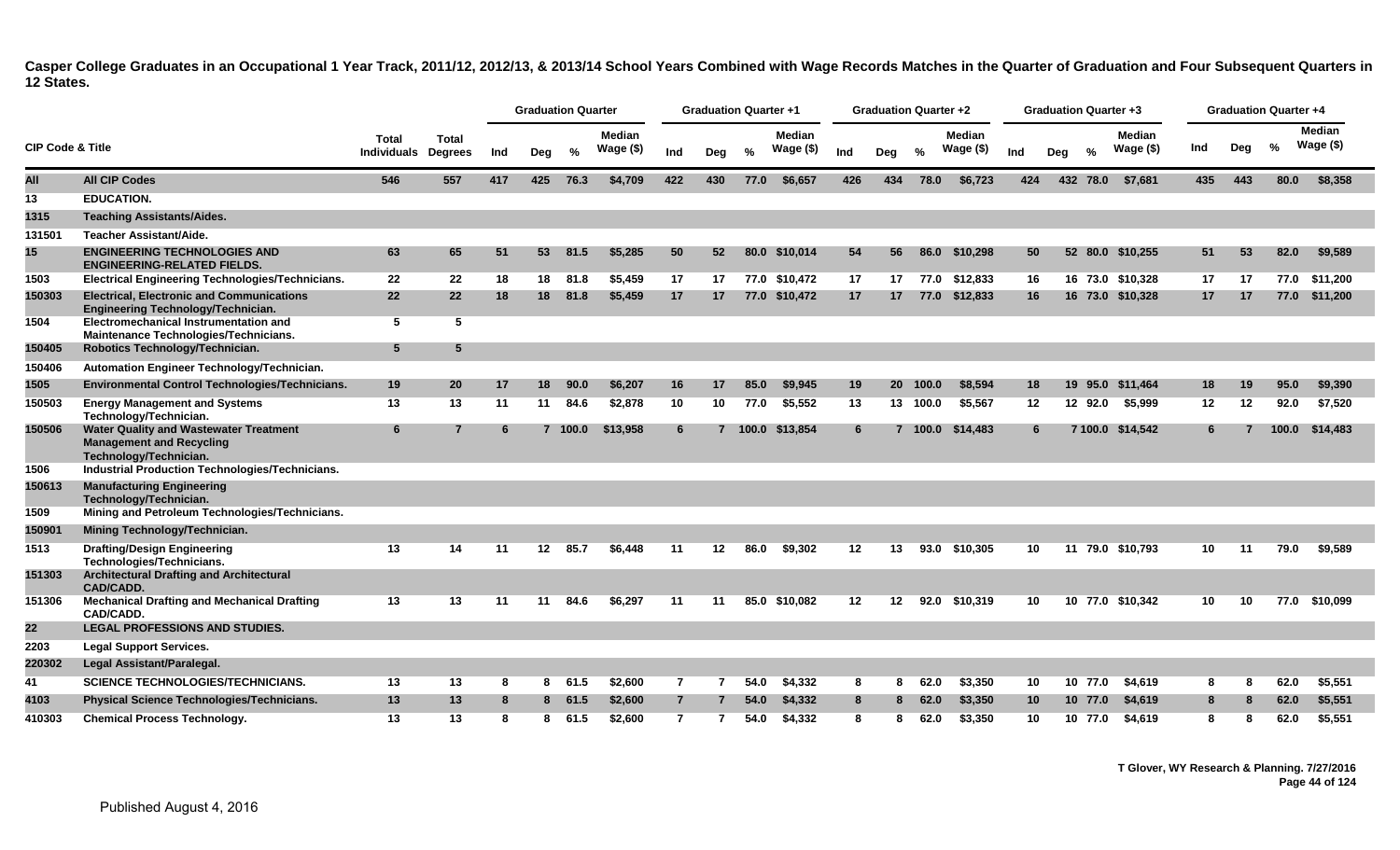|                             |                                                                                                                |                             |                                |     | <b>Graduation Quarter</b> |          |                             |     | <b>Graduation Quarter +1</b> |               |                             |                | <b>Graduation Quarter +2</b> |               |                             |     |     | Graduation Quarter +3 |                      |     | <b>Graduation Quarter +4</b> |      |                             |
|-----------------------------|----------------------------------------------------------------------------------------------------------------|-----------------------------|--------------------------------|-----|---------------------------|----------|-----------------------------|-----|------------------------------|---------------|-----------------------------|----------------|------------------------------|---------------|-----------------------------|-----|-----|-----------------------|----------------------|-----|------------------------------|------|-----------------------------|
| <b>CIP Code &amp; Title</b> |                                                                                                                | Total<br><b>Individuals</b> | <b>Total</b><br><b>Degrees</b> | Ind | Dea                       | %        | <b>Median</b><br>Wage $($)$ | Ind | Dea                          | $\frac{0}{0}$ | <b>Median</b><br>Wage $($)$ | Ind            | Deg                          | $\frac{6}{6}$ | <b>Median</b><br>Wage $($)$ | Ind | Deg | $\frac{0}{2}$         | Median<br>Wage $($)$ | Ind | Deg                          | %    | <b>Median</b><br>Wage $($)$ |
| 43                          | HOMELAND SECURITY, LAW ENFORCEMENT,<br><b>FIREFIGHTING AND RELATED PROTECTIVE</b><br><b>SERVICES.</b>          | 81                          | 81                             | 63  |                           | 63 77.8  | \$4,546                     | 61  | 61                           | 75.0          | \$6.908                     | 60             | 60                           | 74.0          | \$7.094                     | 57  |     | 57 70.0               | \$8,891              | 57  | 57                           |      | 70.0 \$10,169               |
| 4302                        | <b>Fire Protection.</b>                                                                                        | 81                          | 81                             | 63  | 63                        | 77.8     | \$4,546                     | 61  | 61                           | 75.0          | \$6,908                     | 60             | 60                           | 74.0          | \$7,094                     | 57  |     | 57 70.0               | \$8,891              | 57  | 57                           | 70.0 | \$10,169                    |
| 430203                      | Fire Science/Fire-fighting.                                                                                    | 81                          | 81                             | 63  | 63                        | 77.8     | \$4,546                     | 61  | 61                           | 75.0          | \$6,908                     | 60             | 60                           | 74.0          | \$7,094                     | 57  |     | 57 70.0               | \$8,891              | 57  | 57                           | 70.0 | \$10,169                    |
| 45                          | <b>SOCIAL SCIENCES.</b>                                                                                        | 37                          | 37                             | 26  | 26                        | 70.3     | \$4,563                     | 29  | 29                           | 78.0          | \$5,415                     | 27             | 27                           | 73.0          | \$6,604                     | 29  |     | 29 78.0               | \$6.517              | 31  | 31                           | 84.0 | \$6,748                     |
| 4507                        | Geography and Cartography.                                                                                     | 37                          | 37                             | 26  | 26                        | 70.3     | \$4.563                     | 29  | 29                           | 78.0          | \$5,415                     | 27             | 27                           | 73.0          | \$6,604                     | 29  |     | 29 78.0               | \$6.517              | 31  | 31                           | 84.0 | \$6.748                     |
| 450702                      | Geographic Information Science and Cartography.                                                                | 37                          | 37                             | 26  | 26                        | 70.3     | \$4,563                     | 29  | 29                           | 78.0          | \$5,415                     | 27             | 27                           | 73.0          | \$6,604                     | 29  |     | 29 78.0               | \$6,517              | 31  | 31                           | 84.0 | \$6,748                     |
| 46                          | <b>CONSTRUCTION TRADES.</b>                                                                                    | 9                           | 9                              | -5  | 5.                        | 55.6     | \$2,000                     |     |                              |               |                             |                |                              |               |                             | 5   |     | $5\,56.0$             | \$4,472              | 5   | 5                            | 56.0 | \$8,565                     |
| 4699                        | <b>Construction Trades, Other.</b>                                                                             | 9                           | 9                              | -5  | 5                         | 55.6     | \$2,000                     |     |                              |               |                             |                |                              |               |                             | 5   |     | 5, 56.0               | \$4,472              | 5   | 5                            | 56.0 | \$8.565                     |
| 469999                      | <b>Construction Trades, Other.</b>                                                                             | 9                           | 9                              | -5  | 5                         | 55.6     | \$2,000                     |     |                              |               |                             |                |                              |               |                             | 5   |     | $5\,56.0$             | \$4,472              | 5   | 5                            | 56.0 | \$8,565                     |
| 47                          | <b>MECHANIC AND REPAIR</b><br><b>TECHNOLOGIES/TECHNICIANS.</b>                                                 | 90                          | 91                             | 66  | 67                        | 73.6     | \$3,880                     | 69  | 70                           | 77.0          | \$5.952                     | 70             | 71                           | 78.0          | \$6.904                     | 69  |     | 70 77.0               | \$7.698              | 69  | 70                           | 77.0 | \$7.610                     |
| 4703                        | <b>Heavy/Industrial Equipment Maintenance</b><br>Technologies.                                                 | 11                          | 11                             | 7   | $\mathbf{7}$              | 63.6     | \$2,920                     | 8   | 8                            | 73.0          | \$6.119                     | $\overline{7}$ |                              | 64.0          | \$6.140                     | 8   |     | 8 73.0                | \$11.578             | 8   |                              | 73.0 | \$10,352                    |
| 470303                      | <b>Industrial Mechanics and Maintenance</b><br>Technology.                                                     | 11                          | 11                             | 7   | $\overline{7}$            | 63.6     | \$2,920                     | 8   | 8                            | 73.0          | \$6.119                     | $\overline{7}$ | 7                            | 64.0          | \$6.140                     | 8   |     |                       | 8 73.0 \$11.578      | 8   | 8                            | 73.0 | \$10.352                    |
| 4706                        | Vehicle Maintenance and Repair Technologies.                                                                   | 79                          | 80                             | 59  | 60                        | 75.0     | \$3,895                     | 61  | 62                           | 78.0          | \$5,836                     | 63             | 64                           | 80.0          | \$6,990                     | 61  |     | 62 78.0               | \$7,596              | 61  | 62                           | 78.0 | \$7,122                     |
| 470603                      | <b>Autobody/Collision and Repair</b><br>Technology/Technician.                                                 | 20                          | 20                             | 12  | 12 <sup>12</sup>          | 60.0     | \$3,583                     | 15  | 15                           | 75.0          | \$5,041                     | 15             | 15                           | 75.0          | \$5,606                     | 15  |     | 15 75.0               | \$5.564              | 16  | 16                           | 80.0 | \$4.687                     |
| 470604                      | <b>Automobile/Automotive Mechanics</b><br>Technology/Technician.                                               | 22                          | 22                             | 16  | 16                        | 72.7     | \$3,571                     | 16  | 16                           | 73.0          | \$5,572                     | 17             | 17                           | 77.0          | \$5,654                     | 14  |     | 14<br>64.0            | \$5,477              | 14  | 14                           | 64.0 | \$6,257                     |
| 470605                      | Diesel Mechanics Technology/Technician.                                                                        | 40                          | 40                             | 33  | 33                        | 82.5     | \$4,254                     | 32  | 32                           | 80.0          | \$7,490                     | 33             | 33                           | 83.0          | \$8,598                     | 34  |     | 85.0<br>34            | \$8,135              | 32  | 32                           | 80.0 | \$8,851                     |
| 48                          | <b>PRECISION PRODUCTION.</b>                                                                                   | 47                          | 48                             | 31  | 32 <sub>2</sub>           | 66.7     | \$4,188                     | 35  | 36                           | 75.0          | \$8,330                     | 33             | 34                           | 71.0          | \$8,925                     | 38  |     | 39 81.0               | \$8,050              | 35  | 36                           | 75.0 | \$8,961                     |
| 4805                        | <b>Precision Metal Working.</b>                                                                                | 47                          | 48                             | 31  | $32\,$                    | 66.7     | \$4,188                     | 35  | 36                           | 75.0          | \$8,330                     | 33             | 34                           | 71.0          | \$8.925                     | 38  |     | 39 81.0               | \$8,050              | 35  | 36                           | 75.0 | \$8,961                     |
| 480501                      | Machine Tool Technology/Machinist.                                                                             | 15                          | 15                             | 8   | 8                         | 53.3     | \$7,881                     | 9   | 9                            | 60.0          | \$10,212                    | 9              | 9                            | 60.0          | \$11,794                    | 11  |     | 11 73.0               | \$8,000              | 8   | 8                            | 53.0 | \$10,023                    |
| 480508                      | Welding Technology/Welder.                                                                                     | 33                          | 33                             | 24  | 24                        | 72.7     | \$3.968                     | 27  | 27                           | 82.0          | \$6.940                     | 25             | 25                           | 76.0          | \$8.469                     | 28  |     | 28 85.0               | \$8.235              | 28  | 28                           | 85.0 | \$7.704                     |
| 51                          | <b>HEALTH PROFESSIONS AND RELATED</b><br><b>PROGRAMS.</b>                                                      | 206                         | 208                            | 164 | 165                       | 79.3     | \$5,523                     | 166 | 167                          | 80.0          | \$6,503                     | 170            | 171                          | 82.0          | \$5,886                     | 166 |     | 167 80.0              | \$7,110              | 179 | 180                          | 87.0 | \$8,770                     |
| 5108                        | Allied Health and Medical Assisting Services.                                                                  | 10                          | 10                             | 10  |                           | 10 100.0 | \$5.213                     | 9   | q                            | 90.0          | \$5.635                     | 9              | 9                            | 90.0          | \$5.886                     | 9   |     | 90.0<br>9.            | \$6.813              | -9  | 9                            | 90.0 | \$6.268                     |
| 510805                      | <b>Pharmacy Technician/Assistant.</b>                                                                          | 10                          | 10                             | 10  |                           | 10 100.0 | \$5,213                     | 9   |                              | 90.0          | \$5,635                     | 9              | 9                            | 90.0          | \$5,886                     | 9   |     | $9\,90.0$             | \$6,813              | 9   | $\mathbf{Q}$                 | 90.0 | \$6,268                     |
| 5109                        | Allied Health Diagnostic, Intervention, and<br><b>Treatment Professions.</b>                                   | 10                          | 10                             | 10  |                           | 10 100.0 | \$10,708                    | 10  | 10                           | 100.0         | \$12,833                    | 9              | 9                            | 90.0          | \$11,868                    | 8   |     | 8 80.0                | \$13,690             | 8   | 8                            | 80.0 | \$11,614                    |
| 510920<br>EADDOO            | <b>Magnetic Resonance Imaging (MRI)</b><br>Technology/Technician.<br>Alliad Haalth Diagnactic Interception and | 6                           | 6                              |     |                           | 6 100.0  | \$9,035                     | 6   |                              | 100.0         | \$11.815                    | 6              | 6                            | 100.0         | \$11,576                    | 5   |     | 83.0                  | \$13,720             |     |                              | 83.0 | \$11,470                    |
|                             |                                                                                                                |                             |                                |     |                           |          |                             |     |                              |               |                             |                |                              |               |                             |     |     |                       |                      |     |                              |      |                             |

**Allied Health Diagnostic, Intervention, and Treatment Professions, Other. 510999**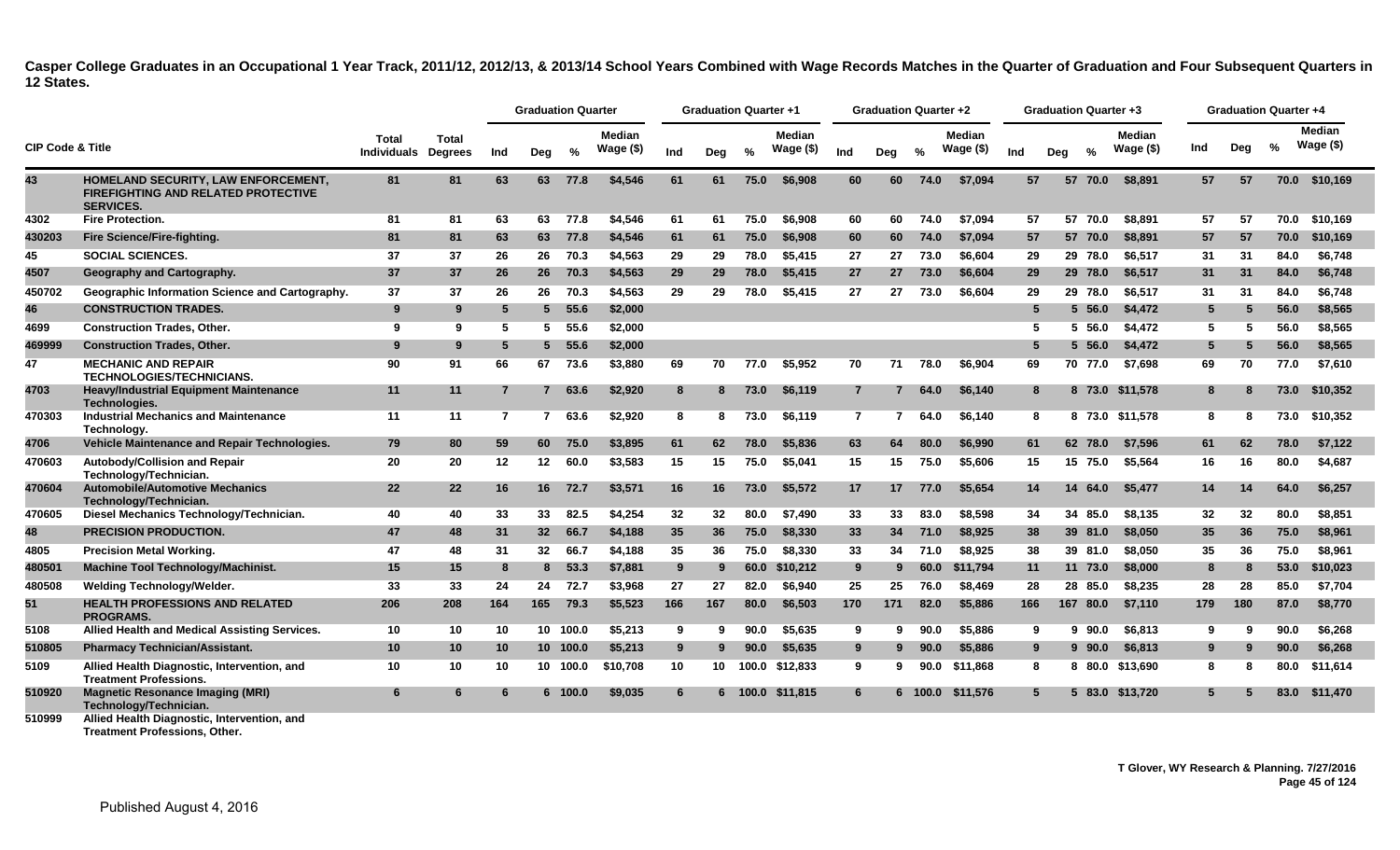|                             |                                                                                       |                             |                                |     | <b>Graduation Quarter</b> |         |                     |                | <b>Graduation Quarter +1</b> |      |                     |     | <b>Graduation Quarter +2</b> |      |                            |                 |                |               | <b>Graduation Quarter +3</b> |     | <b>Graduation Quarter +4</b> |      |                            |
|-----------------------------|---------------------------------------------------------------------------------------|-----------------------------|--------------------------------|-----|---------------------------|---------|---------------------|----------------|------------------------------|------|---------------------|-----|------------------------------|------|----------------------------|-----------------|----------------|---------------|------------------------------|-----|------------------------------|------|----------------------------|
| <b>CIP Code &amp; Title</b> |                                                                                       | Total<br><b>Individuals</b> | <b>Total</b><br><b>Degrees</b> | Ind | Deg                       | %       | Median<br>Wage (\$) | Ind            | Deg                          | %    | Median<br>Wage (\$) | Ind | Deg                          | %    | <b>Median</b><br>Wage (\$) | Ind             | Deg            | $\frac{0}{2}$ | <b>Median</b><br>Wage (\$)   | Ind | Deg                          | %    | <b>Median</b><br>Wage (\$) |
| 5110                        | <b>Clinical/Medical Laboratory Science/Research and</b><br><b>Allied Professions.</b> | 76                          | 76                             | 57  |                           | 57 75.0 | \$4,066             | 59             | 59                           | 78.0 | \$6,777             | 65  | 65                           | 86.0 | \$6,538                    | 63              |                | 63 83.0       | \$6,933                      | 66  | 66                           | 87.0 | \$6,818                    |
| 511009                      | Phlebotomy Technician/Phlebotomist.                                                   | 76                          | 76                             | 57  | 57                        | 75.0    | \$4.066             | 59             | 59                           | 78.0 | \$6.777             | 65  | 65                           | 86.0 | \$6,538                    | 63              |                | 63 83.0       | \$6,933                      | 66  | 66                           | 87.0 | \$6,818                    |
| 5115                        | Mental and Social Health Services and Allied<br><b>Professions.</b>                   | 11                          | 11                             | 7   | $\overline{7}$            | 63.6    | \$6,563             | $\overline{7}$ |                              | 64.0 | \$6,834             | 8   | 8                            | 73.0 | \$5,521                    |                 | $\overline{7}$ | 64.0<br>7     | \$7,359                      | 9   | 9                            | 82.0 | \$6,278                    |
| 511501                      | <b>Substance Abuse/Addiction Counseling.</b>                                          | 11                          | 11                             | -7  | 7                         | 63.6    | \$6,563             | $\overline{7}$ |                              | 64.0 | \$6,834             | 8   | 8                            | 73.0 | \$5,521                    |                 | $\overline{7}$ | 64.0<br>7     | \$7,359                      | 9   | 9                            | 82.0 | \$6,278                    |
| 5123                        | <b>Rehabilitation and Therapeutic Professions.</b>                                    | 30                          | 31                             | 19  | 20                        | 64.5    | \$3,761             | 17             | 18                           | 58.0 | \$2,543             | 17  | 18                           | 58.0 | \$4,147                    | 18              |                | 19 61.0       | \$5,079                      | 22  | 23                           | 74.0 | \$4,192                    |
| 512312                      | Assistive/Augmentative Technology and<br><b>Rehabilitation Engineering.</b>           | 15                          | 15                             | 10  | 10                        | 66.7    | \$2,843             | 11             | 11                           | 73.0 | \$2,134             | 10  | 10                           | 67.0 | \$4,342                    | 10              |                | 10 67.0       | \$4,498                      | 12  | 12                           | 80.0 | \$3,007                    |
| 512313                      | Animal-Assisted Therapy.                                                              | 20                          | 20                             | 13  | 13 <sup>1</sup>           | 65.0    | \$1,950             | 10             | 10                           | 50.0 | \$1,166             | 11  | 11                           | 55.0 | \$2,500                    | 12 <sup>2</sup> |                | 12 60.0       | \$4,548                      | 14  | 14                           | 70.0 | \$6,503                    |
| 512399                      | <b>Rehabilitation and Therapeutic Professions,</b><br>Other.                          |                             |                                |     |                           |         |                     |                |                              |      |                     |     |                              |      |                            |                 |                |               |                              |     |                              |      |                            |
| 5126                        | <b>Health Aides/Attendants/Orderlies.</b>                                             |                             |                                |     |                           |         |                     |                |                              |      |                     |     |                              |      |                            |                 |                |               |                              |     |                              |      |                            |
| 512601                      | <b>Health Aide.</b>                                                                   |                             |                                |     |                           |         |                     |                |                              |      |                     |     |                              |      |                            |                 |                |               |                              |     |                              |      |                            |
| 5139                        | <b>Practical Nursing, Vocational Nursing and Nursing</b><br>Assistants.               | 69                          | 69                             | 61  | 61                        | 88.4    | \$6,806             | 64             | 64                           | 93.0 | \$6,534             | 61  | 61                           | 88.0 | \$5,603                    | 61              |                | 61<br>88.0    | \$7,214                      | 64  | -64                          | 93.0 | \$12,041                   |
| 513901                      | <b>Licensed Practical/Vocational Nurse Training.</b>                                  | 69                          | 69                             | 61  | 61                        | 88.4    | \$6,806             | 64             | 64                           | 93.0 | \$6,534             | 61  | 61                           | 88.0 | \$5.603                    | 61              |                | 61 88.0       | \$7.214                      | 64  | 64                           | 93.0 | \$12,041                   |
| 52                          | <b>BUSINESS, MANAGEMENT, MARKETING, AND</b><br><b>RELATED SUPPORT SERVICES.</b>       | $\overline{7}$              | 7                              | -6  | 6.                        | 85.7    | \$6,766             | $5^{\circ}$    | 5                            | 71.0 | \$7,712             | 5   | 5                            | 71.0 | \$8,641                    |                 | 5              | $5\,71.0$     | \$7,545                      | -5  | 5                            | 71.0 | \$7,846                    |
| 5203                        | <b>Accounting and Related Services.</b>                                               |                             |                                |     |                           |         |                     |                |                              |      |                     |     |                              |      |                            |                 |                |               |                              |     |                              |      |                            |
| 520302                      | Accounting Technology/Technician and<br>Bookkeeping.                                  |                             |                                |     |                           |         |                     |                |                              |      |                     |     |                              |      |                            |                 |                |               |                              |     |                              |      |                            |
| 5204                        | <b>Business Operations Support and Assistant</b><br>Services.                         |                             |                                |     |                           |         |                     |                |                              |      |                     |     |                              |      |                            |                 |                |               |                              |     |                              |      |                            |
| 520401                      | Administrative Assistant and Secretarial Science,<br>General.                         |                             |                                |     |                           |         |                     |                |                              |      |                     |     |                              |      |                            |                 |                |               |                              |     |                              |      |                            |
| 520407                      | <b>Business/Office Automation/Technology/Data</b><br>Entry.                           |                             |                                |     |                           |         |                     |                |                              |      |                     |     |                              |      |                            |                 |                |               |                              |     |                              |      |                            |
| 5209                        | <b>Hospitality Administration/Management.</b>                                         |                             |                                |     |                           |         |                     |                |                              |      |                     |     |                              |      |                            |                 |                |               |                              |     |                              |      |                            |
| 520901                      | Hospitality Administration/Management, General.                                       |                             |                                |     |                           |         |                     |                |                              |      |                     |     |                              |      |                            |                 |                |               |                              |     |                              |      |                            |
| ND2Dxx                      |                                                                                       | 5                           | 5                              |     | 4                         |         | \$6.902             | 8              | -8                           |      | \$5,895             | 8   | 8                            |      | \$6,092                    |                 |                | 4             | \$6,697                      | 5   | 5                            |      | \$7,753                    |
| ND4Dxx                      |                                                                                       | 18                          | 18                             | 16  | 16                        |         | \$5,732             | 20             | 20                           |      | \$6,518             | 21  | 21                           |      | \$6,804                    | 15              |                | 15            | \$6,443                      | 17  | 17                           |      | \$6,560                    |
| ND6Dxx                      |                                                                                       | 27                          | 27                             | 24  | 24                        |         | \$5,356             | 26             | 27                           |      | \$6,824             | 27  | 28                           |      | \$6,847                    | 22              |                | 22            | \$7,545                      | 24  | 24                           |      | \$7,556                    |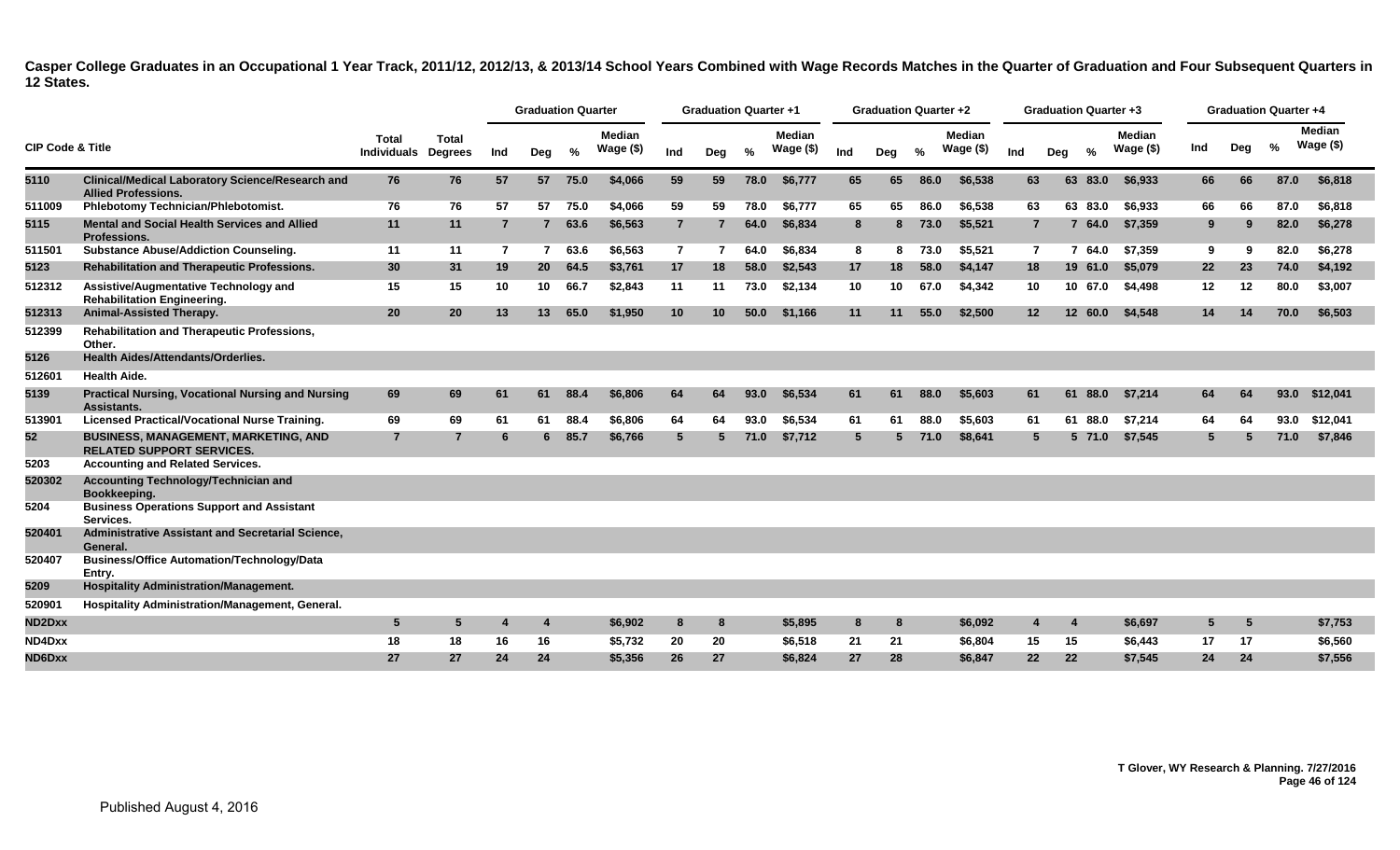|                             |                                                                                                                                          |                                            |                 |     | <b>Graduation Quarter</b> |          |                            |                | <b>Graduation Quarter +1</b> |      |                            |             | <b>Graduation Quarter +2</b> |         |                     |     |                 |          | <b>Graduation Quarter +3</b> |     | <b>Graduation Quarter +4</b> |       |                            |
|-----------------------------|------------------------------------------------------------------------------------------------------------------------------------------|--------------------------------------------|-----------------|-----|---------------------------|----------|----------------------------|----------------|------------------------------|------|----------------------------|-------------|------------------------------|---------|---------------------|-----|-----------------|----------|------------------------------|-----|------------------------------|-------|----------------------------|
| <b>CIP Code &amp; Title</b> |                                                                                                                                          | <b>Total</b><br><b>Individuals Degrees</b> | <b>Total</b>    | Ind | Deg                       | %        | <b>Median</b><br>Wage (\$) | Ind            | Deg                          | %    | <b>Median</b><br>Wage (\$) | Ind         | Deg                          | %       | Median<br>Wage (\$) | Ind | Deg             | %        | <b>Median</b><br>Wage (\$)   | Ind | Deg                          | %     | <b>Median</b><br>Wage (\$) |
| All                         | <b>All CIP Codes</b>                                                                                                                     | 599                                        | 606             | 430 |                           | 435 71.8 | \$4,205                    | 472            | 478                          | 79.0 | \$8,322                    | 491         | 497                          | 82.0    | \$9,820             | 486 |                 |          | 492 81.0 \$10,011            | 479 | 485                          |       | 80.0 \$10,532              |
| 01                          | <b>AGRICULTURE, AGRICULTURE OPERATIONS,</b><br><b>AND RELATED SCIENCES.</b>                                                              | 14                                         | 14              | -8  | 8                         | 57.1     | \$3,259                    | 6              | 6                            | 43.0 | \$8,227                    | 6           | 6.                           | 43.0    | \$5,669             |     |                 |          |                              |     |                              |       |                            |
| 0101                        | <b>Agricultural Business and Management.</b>                                                                                             |                                            |                 |     |                           |          |                            |                |                              |      |                            |             |                              |         |                     |     |                 |          |                              |     |                              |       |                            |
| 010101                      | Agricultural Business and Management, General.                                                                                           |                                            |                 |     |                           |          |                            |                |                              |      |                            |             |                              |         |                     |     |                 |          |                              |     |                              |       |                            |
| 0109                        | <b>Animal Sciences.</b>                                                                                                                  | 10                                         | 10              | -6  | 6.                        | 60.0     | \$3,259                    | 5              | 5                            | 50.0 | \$7,575                    | 5           | 5                            | 50.0    | \$4,753             |     |                 |          |                              |     |                              |       |                            |
| 010901                      | Animal Sciences, General.                                                                                                                | 10                                         | 10 <sup>°</sup> | 6   | 6                         | 60.0     | \$3,259                    | 5              | 5                            | 50.0 | \$7,575                    | $5^{\circ}$ | 5.                           | 50.0    | \$4,753             |     |                 |          |                              |     |                              |       |                            |
| 11                          | <b>COMPUTER AND INFORMATION SCIENCES AND</b><br><b>SUPPORT SERVICES.</b>                                                                 |                                            |                 |     |                           |          |                            |                |                              |      |                            |             |                              |         |                     |     |                 |          |                              |     |                              |       |                            |
| 1108                        | <b>Computer Software and Media Applications.</b>                                                                                         |                                            |                 |     |                           |          |                            |                |                              |      |                            |             |                              |         |                     |     |                 |          |                              |     |                              |       |                            |
| 110801                      | Web Page, Digital/Multimedia and Information<br><b>Resources Design.</b>                                                                 |                                            |                 |     |                           |          |                            |                |                              |      |                            |             |                              |         |                     |     |                 |          |                              |     |                              |       |                            |
| 13                          | <b>EDUCATION.</b>                                                                                                                        |                                            |                 |     |                           |          |                            |                |                              |      |                            |             |                              |         |                     |     |                 |          |                              |     |                              |       |                            |
| 1312                        | <b>Teacher Education and Professional</b><br>Development, Specific Levels and Methods.<br>Kindergarten/Preschool Education and Teaching. |                                            |                 |     |                           |          |                            |                |                              |      |                            |             |                              |         |                     |     |                 |          |                              |     |                              |       |                            |
| 131209                      |                                                                                                                                          |                                            |                 |     |                           |          |                            |                |                              |      |                            |             |                              |         |                     |     |                 |          |                              |     |                              |       |                            |
| 1315                        | <b>Teaching Assistants/Aides.</b><br><b>Teacher Assistant/Aide.</b>                                                                      |                                            |                 |     |                           |          |                            |                |                              |      |                            |             |                              |         |                     |     |                 |          |                              |     |                              |       |                            |
| 131501                      |                                                                                                                                          |                                            |                 |     |                           |          |                            |                |                              |      |                            |             |                              |         |                     |     |                 |          |                              |     |                              |       |                            |
| 15                          | <b>ENGINEERING TECHNOLOGIES AND</b><br><b>ENGINEERING-RELATED FIELDS.</b>                                                                | 59                                         | 59              | 47  | 47                        | 79.7     | \$4,916                    | 46             | 46                           | 78.0 | \$8,253                    | 46          | 46                           |         | 78.0 \$10,319       | 44  |                 |          | 44 75.0 \$10,056             | 45  | 45                           | 76.0  | \$9,602                    |
| 1503                        | <b>Electrical Engineering Technologies/Technicians.</b>                                                                                  | 18                                         | 18              | 15  | 15                        | 83.3     | \$5,128                    | 14             | 14                           |      | 78.0 \$10,594              | 13          | 13 <sup>7</sup>              |         | 72.0 \$13,577       | 14  |                 |          | 14 78.0 \$10,328             | 14  | 14                           | 78.0  | \$11,639                   |
| 150303                      | <b>Electrical, Electronic and Communications</b><br>Engineering Technology/Technician.                                                   | 18                                         | 18              | 15  | 15                        | 83.3     | \$5,128                    | 14             | 14                           |      | 78.0 \$10,594              | 13          | 13                           |         | 72.0 \$13,577       | 14  |                 |          | 14 78.0 \$10,328             | 14  | 14                           | 78.0  | \$11,639                   |
| 1504                        | <b>Electromechanical Instrumentation and</b><br>Maintenance Technologies/Technicians.                                                    | $5\phantom{.0}$                            | 5               |     |                           |          |                            |                |                              |      |                            |             |                              |         |                     |     |                 |          |                              |     |                              |       |                            |
| 150405                      | Robotics Technology/Technician.                                                                                                          | 5                                          | 5               |     |                           |          |                            |                |                              |      |                            |             |                              |         |                     |     |                 |          |                              |     |                              |       |                            |
| 1505                        | <b>Environmental Control Technologies/Technicians.</b>                                                                                   | 10                                         | 10 <sub>1</sub> | -9  | 9                         | 90.0     | \$4,547                    | 9              |                              | 90.0 | \$5,264                    | 10          | 10                           | 100.0   | \$6,347             |     | 10 <sup>1</sup> | 10 100.0 | \$5,999                      | 10  | 10                           | 100.0 | \$7,582                    |
| 150503                      | <b>Energy Management and Systems</b><br>Technology/Technician.                                                                           | 8                                          | 8               | 7   | $\mathbf{7}$              | 87.5     | \$2,878                    | $\overline{7}$ |                              | 88.0 | \$4,623                    | 8           |                              | 8 100.0 | \$5,769             |     | -8              | 8 100.0  | \$4,509                      | -8  |                              | 100.0 | \$5,929                    |
| 150506                      | <b>Water Quality and Wastewater Treatment</b><br><b>Management and Recycling</b><br>Technology/Technician.                               |                                            |                 |     |                           |          |                            |                |                              |      |                            |             |                              |         |                     |     |                 |          |                              |     |                              |       |                            |
| 1506                        | Industrial Production Technologies/Technicians.                                                                                          |                                            |                 |     |                           |          |                            |                |                              |      |                            |             |                              |         |                     |     |                 |          |                              |     |                              |       |                            |
| 150613                      | <b>Manufacturing Engineering</b><br>Technology/Technician.                                                                               |                                            |                 |     |                           |          |                            |                |                              |      |                            |             |                              |         |                     |     |                 |          |                              |     |                              |       |                            |
| 1509<br>150901              | Mining and Petroleum Technologies/Technicians.<br>Mining Technology/Technician.                                                          |                                            |                 |     |                           |          |                            |                |                              |      |                            |             |                              |         |                     |     |                 |          |                              |     |                              |       |                            |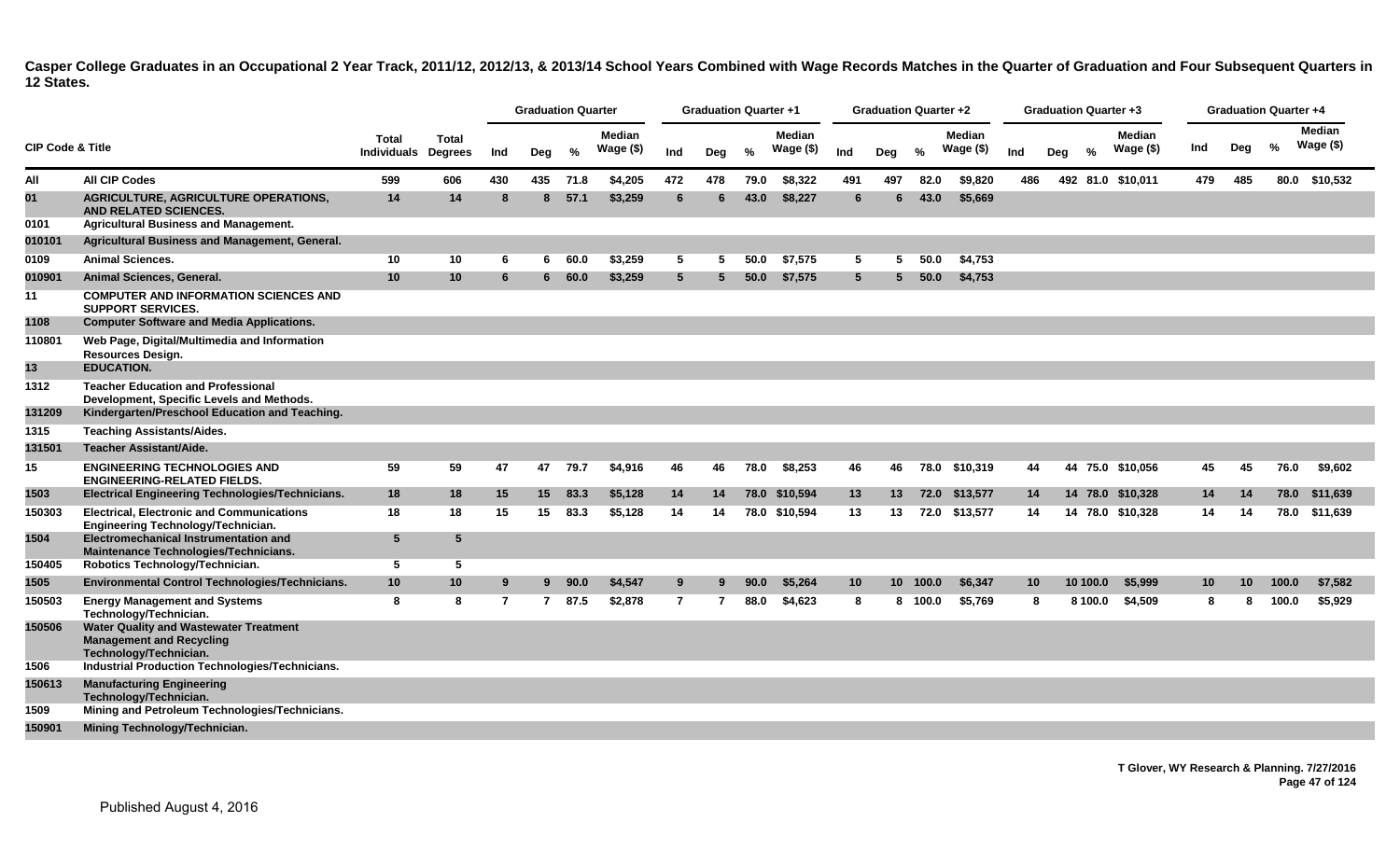|                             |                                                                                                       |                                     |                |     | <b>Graduation Quarter</b> |          |                            |                | <b>Graduation Quarter +1</b> |       |                            |     | <b>Graduation Quarter +2</b> |      |                            |                |     | <b>Graduation Quarter +3</b> |                      |     | <b>Graduation Quarter +4</b> |      |                            |
|-----------------------------|-------------------------------------------------------------------------------------------------------|-------------------------------------|----------------|-----|---------------------------|----------|----------------------------|----------------|------------------------------|-------|----------------------------|-----|------------------------------|------|----------------------------|----------------|-----|------------------------------|----------------------|-----|------------------------------|------|----------------------------|
| <b>CIP Code &amp; Title</b> |                                                                                                       | Total<br><b>Individuals Degrees</b> | <b>Total</b>   | Ind | Deg                       | %        | <b>Median</b><br>Wage (\$) | Ind            | Deg                          | $\%$  | <b>Median</b><br>Wage (\$) | Ind | Deg                          | $\%$ | <b>Median</b><br>Wage (\$) | Ind            | Deg | $\frac{0}{2}$                | Median<br>Wage $($)$ | Ind | Deg                          | $\%$ | <b>Median</b><br>Wage (\$) |
| 1513                        | <b>Drafting/Design Engineering</b><br>Technologies/Technicians.                                       | 22                                  | 22             | 18  | 18                        | 81.8     | \$5.743                    | 17             | 17                           | 77.0  | \$9.361                    | 17  | 17                           |      | 77.0 \$10.305              | 15             |     | 15 68.0                      | \$9.821              | 16  | 16                           | 73.0 | \$9,986                    |
| 151301                      | Drafting and Design Technology/Technician,<br>General.                                                | 22                                  | 22             | 18  | 18                        | 81.8     | \$5,743                    | 17             | 17                           | 77.0  | \$9,361                    | 17  | 17                           |      | 77.0 \$10,305              | 15             |     | 15 68.0                      | \$9,821              | 16  | 16                           | 73.0 | \$9,986                    |
| 22                          | <b>LEGAL PROFESSIONS AND STUDIES.</b>                                                                 |                                     |                |     |                           |          |                            |                |                              |       |                            |     |                              |      |                            |                |     |                              |                      |     |                              |      |                            |
| 2203                        | <b>Legal Support Services.</b>                                                                        |                                     |                |     |                           |          |                            |                |                              |       |                            |     |                              |      |                            |                |     |                              |                      |     |                              |      |                            |
| 220302                      | Legal Assistant/Paralegal.                                                                            |                                     |                |     |                           |          |                            |                |                              |       |                            |     |                              |      |                            |                |     |                              |                      |     |                              |      |                            |
| 24                          | <b>LIBERAL ARTS AND SCIENCES, GENERAL</b><br><b>STUDIES AND HUMANITIES.</b>                           |                                     |                |     |                           |          |                            |                |                              |       |                            |     |                              |      |                            |                |     |                              |                      |     |                              |      |                            |
| 2401                        | Liberal Arts and Sciences, General Studies and<br><b>Humanities.</b>                                  |                                     |                |     |                           |          |                            |                |                              |       |                            |     |                              |      |                            |                |     |                              |                      |     |                              |      |                            |
| 240102                      | <b>General Studies.</b>                                                                               |                                     |                |     |                           |          |                            |                |                              |       |                            |     |                              |      |                            |                |     |                              |                      |     |                              |      |                            |
| 43                          | HOMELAND SECURITY, LAW ENFORCEMENT,<br><b>FIREFIGHTING AND RELATED PROTECTIVE</b><br><b>SERVICES.</b> | 92                                  | 92             | 71  | 71                        | 77.2     | \$4,546                    | 72             | 72                           | 78.0  | \$6,430                    | 69  | 69                           | 75.0 | \$6,568                    | 66             |     | 66 72.0                      | \$7,407              | 63  | 63                           | 69.0 | \$10,005                   |
| 4301                        | <b>Criminal Justice and Corrections.</b>                                                              | 10                                  | 10             | 8   | 8                         | 80.0     | \$3,822                    | 10             | 10 <sup>1</sup>              | 100.0 | \$5,345                    | 9   | 9                            | 90.0 | \$3,911                    | 9              |     | $9\,90.0$                    | \$6,655              | 8   | 8                            | 80.0 | \$9,245                    |
| 430104                      | <b>Criminal Justice/Safety Studies.</b>                                                               | 10                                  | 10             | 8   | 8                         | 80.0     | \$3,822                    | 10             | 10                           | 100.0 | \$5,345                    | 9   | 9                            | 90.0 | \$3,911                    | 9              |     | $9\,90.0$                    | \$6,655              | 8   | -8                           | 80.0 | \$9,245                    |
| 4302                        | <b>Fire Protection.</b>                                                                               | 80                                  | 80             | 61  | 61                        | 76.3     | \$5,110                    | 60             | 60                           | 75.0  | \$6.765                    | 58  | 58                           | 73.0 | \$6,839                    | 55             |     | 55 69.0                      | \$7,647              | 54  | 54                           | 68.0 | \$10,087                   |
| 430203                      | Fire Science/Fire-fighting.                                                                           | 80                                  | 80             | 61  | 61                        | 76.3     | \$5,110                    | 60             | 60                           | 75.0  | \$6,765                    | 58  | 58                           | 73.0 | \$6,839                    | 55             |     | 55 69.0                      | \$7.647              | 54  | 54                           | 68.0 | \$10,087                   |
| 4303                        | <b>Homeland Security.</b>                                                                             |                                     |                |     |                           |          |                            |                |                              |       |                            |     |                              |      |                            |                |     |                              |                      |     |                              |      |                            |
| 430302                      | Crisis/Emergency/Disaster Management.                                                                 |                                     |                |     |                           |          |                            |                |                              |       |                            |     |                              |      |                            |                |     |                              |                      |     |                              |      |                            |
| 46                          | <b>CONSTRUCTION TRADES.</b>                                                                           | $\overline{7}$                      | 7              | -5  |                           | $5$ 71.4 | \$4,373                    |                |                              |       |                            |     |                              |      |                            |                |     |                              |                      |     |                              |      |                            |
| 4699                        | <b>Construction Trades, Other.</b>                                                                    | $\overline{7}$                      | $\overline{7}$ | 5   |                           | $5$ 71.4 | \$4,373                    |                |                              |       |                            |     |                              |      |                            |                |     |                              |                      |     |                              |      |                            |
| 469999                      | <b>Construction Trades, Other.</b>                                                                    | $\overline{7}$                      | $\overline{7}$ | 5   |                           | $5$ 71.4 | \$4,373                    |                |                              |       |                            |     |                              |      |                            |                |     |                              |                      |     |                              |      |                            |
| 47                          | <b>MECHANIC AND REPAIR</b><br><b>TECHNOLOGIES/TECHNICIANS.</b>                                        | 48                                  | 49             | 35  | 36                        | 73.5     | \$4,927                    | 36             | 37                           | 76.0  | \$9.047                    | 37  | 38                           | 78.0 | \$8.842                    | 38             |     | 39 80.0                      | \$8.606              | 37  | 38                           | 78.0 | \$11,183                   |
| 4703                        | <b>Heavy/Industrial Equipment Maintenance</b><br>Technologies.                                        | 13                                  | 13             | 8   |                           | 8 61.5   | \$4,437                    | 9              | 9                            |       | 69.0 \$14,584              | 9   | 9                            | 69.0 | \$11,003                   | 10             |     |                              | 10 77.0 \$14,157     | 10  | 10                           |      | 77.0 \$16,062              |
| 470303                      | <b>Industrial Mechanics and Maintenance</b><br>Technology.                                            | 13                                  | 13             | 8   | 8                         | 61.5     | \$4,437                    | 9              | 9                            |       | 69.0 \$14.584              | 9   | 9                            |      | 69.0 \$11.003              | 10             |     |                              | 10 77.0 \$14,157     | 10  | 10                           | 77.0 | \$16,062                   |
| 4706                        | <b>Vehicle Maintenance and Repair Technologies.</b>                                                   | 35                                  | 36             | 27  | 28                        | 77.8     | \$4,927                    | 27             | 28                           | 78.0  | \$7,622                    | 28  | 29                           | 81.0 | \$7,621                    | 28             |     | 29 81.0                      | \$7.991              | 27  | 28                           | 78.0 | \$9,793                    |
| 470603                      | Autobody/Collision and Repair<br>Technology/Technician.                                               | 8                                   | 8              | 5   | 5                         | 62.5     | \$3,067                    | 6              | 6                            | 75.0  | \$4,718                    | 6   | 6                            | 75.0 | \$6,794                    | $\overline{7}$ |     | 7 88.0                       | \$6,246              | 6   | 6                            | 75.0 | \$7,794                    |
| 470604                      | <b>Automobile/Automotive Mechanics</b><br>Technology/Technician.                                      | 11                                  | 11             | 8   |                           | 8 72.7   | \$4,372                    | $\overline{7}$ | 7                            | 64.0  | \$6.497                    | 8   | 8                            | 73.0 | \$7,357                    | $\overline{7}$ |     | 7 64.0                       | \$7,380              | 7   |                              | 64.0 | \$8,283                    |
| 470605                      | Diesel Mechanics Technology/Technician.                                                               | 18                                  | 18             | 15  | 15                        | 83.3     | \$7.987                    | 15             | 15                           | 83.0  | \$10.127                   | 15  | 15                           | 83.0 | \$9.193                    | 15             |     | 15 83.0                      | \$9,790              | 15  | 15                           | 83.0 | \$12,176                   |
| 48                          | <b>PRECISION PRODUCTION.</b>                                                                          | 36                                  | 36             | 25  | 25                        | 69.4     | \$3,980                    | 29             | 29                           | 81.0  | \$8,227                    | 28  | 28                           | 78.0 | \$8,602                    | 30             |     | 30 83.0                      | \$7,982              | 27  | 27                           | 75.0 | \$9,480                    |
| 4805                        | <b>Precision Metal Working.</b>                                                                       | 36                                  | 36             | 25  | 25                        | 69.4     | \$3,980                    | 29             | 29                           | 81.0  | \$8,227                    | 28  | 28                           | 78.0 | \$8,602                    | 30             |     | 30 83.0                      | \$7,982              | 27  | 27                           | 75.0 | \$9,480                    |

**T Glover, WY Research & Planning. 7/27/2016 Page 48 of 124**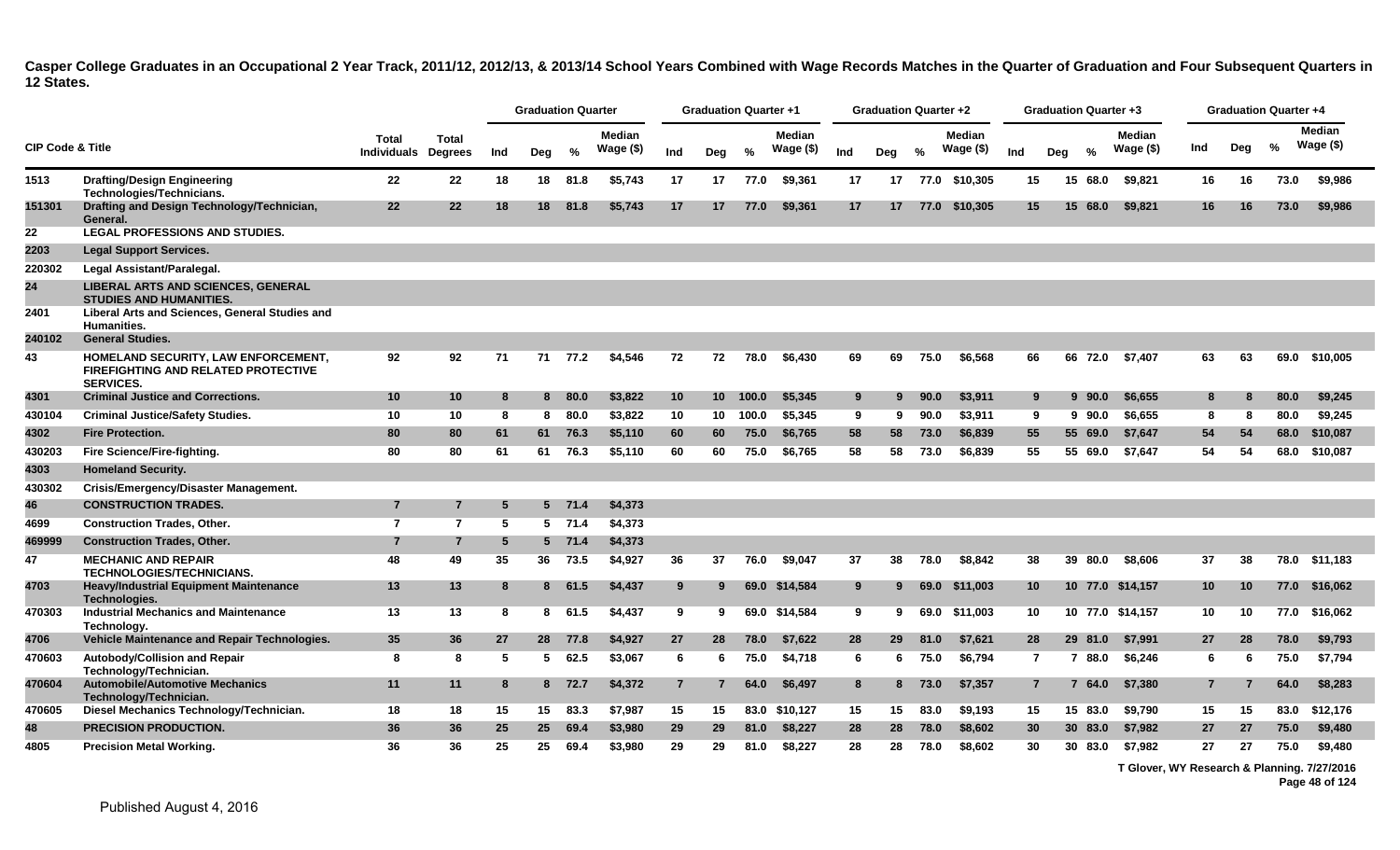|                             |                                                                                              |                             |                         |     |                 | <b>Graduation Quarter</b> |                     |                | <b>Graduation Quarter +1</b> |               |                      |                 | Graduation Quarter +2 |       |                            |     |     | <b>Graduation Quarter +3</b> |                             |     | <b>Graduation Quarter +4</b> |               |                            |
|-----------------------------|----------------------------------------------------------------------------------------------|-----------------------------|-------------------------|-----|-----------------|---------------------------|---------------------|----------------|------------------------------|---------------|----------------------|-----------------|-----------------------|-------|----------------------------|-----|-----|------------------------------|-----------------------------|-----|------------------------------|---------------|----------------------------|
| <b>CIP Code &amp; Title</b> |                                                                                              | Total<br><b>Individuals</b> | Total<br><b>Degrees</b> | Ind | Deg             | %                         | Median<br>Wage $(\$ | Ind            | Deg                          | $\frac{0}{n}$ | Median<br>Wage $($)$ | Ind             | Deg                   | %     | <b>Median</b><br>Wage (\$) | Ind | Dea | $\frac{0}{6}$                | <b>Median</b><br>Wage $($)$ | Ind | Deg                          | $\frac{0}{0}$ | <b>Median</b><br>Wage (\$) |
| 480501                      | Machine Tool Technology/Machinist.                                                           | 11                          | 11                      | 5   |                 | 545.5                     | \$9,808             | $\overline{7}$ |                              | 64.0          | \$9,645              | $\overline{7}$  |                       | 64.0  | \$11.442                   | 9   |     | 982.0                        | \$7.964                     | 6   |                              | 55.0          | \$10,023                   |
| 480508                      | Welding Technology/Welder.                                                                   | 25                          | 25                      | 20  | 20              | 80.0                      | \$3,578             | 22             | 22                           | 88.0          | \$7,511              | 21              | 21                    | 84.0  | \$8,469                    | 21  | 21  | 84.0                         | \$8,420                     | 21  | 21                           | 84.0          | \$9,374                    |
| 49                          | <b>TRANSPORTATION AND MATERIALS MOVING.</b>                                                  |                             |                         |     |                 |                           |                     |                |                              |               |                      |                 |                       |       |                            |     |     |                              |                             |     |                              |               |                            |
| 4901                        | Air Transportation.                                                                          |                             |                         |     |                 |                           |                     |                |                              |               |                      |                 |                       |       |                            |     |     |                              |                             |     |                              |               |                            |
| 490102                      | Airline/Commercial/Professional Pilot and Flight<br>Crew.                                    |                             |                         |     |                 |                           |                     |                |                              |               |                      |                 |                       |       |                            |     |     |                              |                             |     |                              |               |                            |
| 51                          | <b>HEALTH PROFESSIONS AND RELATED</b><br><b>PROGRAMS.</b>                                    | 306                         | 306                     | 208 | 208             | 68.0                      | \$3.885             | 251            | 251                          | 82.0          | \$9.253              | 274             | 274                   | 90.0  | \$11.198                   | 271 | 271 |                              | 89.0 \$11.025               | 268 | 268                          | 88.0          | \$11.511                   |
| 5108                        | Allied Health and Medical Assisting Services.                                                | 69                          | 69                      | 33  | 33 <sup>°</sup> | 47.8                      | \$1.632             | 49             | 49                           | 71.0          | \$4.567              | 58              | 58                    | 84.0  | \$5.950                    | 60  |     | 60 87.0                      | \$8,062                     | 59  | 59                           | 86.0          | \$8,416                    |
| 510803                      | <b>Occupational Therapist Assistant.</b>                                                     | 60                          | 60                      | 24  | 24              | 40.0                      | \$1,155             | 41             | 41                           | 68.0          | \$4,498              | 50              | 50                    | 83.0  | \$6,115                    | 52  |     | 52 87.0                      | \$8,532                     | 51  | 51                           | 85.0          | \$8,923                    |
| 510805                      | <b>Pharmacy Technician/Assistant.</b>                                                        | 9                           | 9                       | -9  |                 | 9 100.0                   | \$4,893             | 8              | 8                            | 89.0          | \$5,600              | 8               | 8                     | 89.0  | \$5,704                    | 8   |     | 8 89.0                       | \$6,307                     | 8   | 8                            | 89.0          | \$6,113                    |
| 5109                        | Allied Health Diagnostic, Intervention, and<br><b>Treatment Professions.</b>                 | 77                          | 77                      | 56  | 56              | 72.7                      | \$3,414             | 70             | 70                           | 91.0          | \$8,885              | 70              | 70                    | 91.0  | \$11.131                   | 69  |     |                              | 69 90.0 \$10,397            | 66  | 66                           | 86.0          | \$11,340                   |
| 510904                      | <b>Emergency Medical Technology/Technician (EMT</b><br>Paramedic).                           | 6                           | 6                       | -6  |                 | 6 100.0                   | \$18,985            | 6              |                              |               | 6 100.0 \$16,998     | $6\phantom{1}6$ |                       |       | 6 100.0 \$18.457           | 6   |     |                              | 6 100.0 \$17,057            | 6   | 6                            | 100.0         | \$19,464                   |
| 510908                      | <b>Respiratory Care Therapy/Therapist.</b>                                                   | 27                          | 27                      | 20  | 20              | 74.1                      | \$3,367             | 26             | 26                           | 96.0          | \$9,639              | 27              | 27                    | 100.0 | \$11,321                   | 27  |     |                              | 27 100.0 \$10,933           | 26  | 26                           | 96.0          | \$11,163                   |
| 510911                      | Radiologic Technology/Science - Radiographer.                                                | 44                          | 44                      | 30  | 30 <sup>°</sup> | 68.2                      | \$2,630             | 38             | 38                           | 86.0          | \$7,687              | 37              | 37                    | 84.0  | \$9,720                    | 36  |     | 36 82.0                      | \$9,180                     | 34  | 34                           | 77.0          | \$10,339                   |
| 5110                        | <b>Clinical/Medical Laboratory Science/Research and</b><br><b>Allied Professions.</b>        | 41                          | 41                      | 31  | 31              | 75.6                      | \$4,787             | 32             | 32                           | 78.0          | \$9,008              | 36              | 36                    | 88.0  | \$10,002                   | 33  |     | 33 81.0                      | \$9,823                     | 37  | 37                           | 90.0          | \$9,869                    |
| 511004                      | <b>Clinical/Medical Laboratory Technician.</b>                                               | 41                          | 41                      | 31  |                 | 31 75.6                   | \$4,787             | 32             | 32                           | 78.0          | \$9,008              | 36              | 36                    |       | 88.0 \$10.002              | 33  |     | 33 81.0                      | \$9,823                     | 37  | 37                           | 90.0          | \$9.869                    |
| 5123                        | <b>Rehabilitation and Therapeutic Professions.</b>                                           |                             |                         |     |                 |                           |                     |                |                              |               |                      |                 |                       |       |                            |     |     |                              |                             |     |                              |               |                            |
| 512399                      | Rehabilitation and Therapeutic Professions,<br>Other.                                        |                             |                         |     |                 |                           |                     |                |                              |               |                      |                 |                       |       |                            |     |     |                              |                             |     |                              |               |                            |
| 5138                        | Registered Nursing, Nursing Administration,<br><b>Nursing Research and Clinical Nursing.</b> | 117                         | 117                     | 87  | 87              | 74.4                      | \$4,367             | 99             | 99                           |               | 85.0 \$11,021        | 109             | 109                   |       | 93.0 \$13,372              | 108 |     |                              | 108 92.0 \$12.429           | 105 | 105                          | 90.0          | \$13,869                   |
| 513801                      | <b>Registered Nursing/Registered Nurse.</b>                                                  | 117                         | 117                     | 87  | 87              | 74.4                      | \$4,367             | 99             | 99                           |               | 85.0 \$11,021        | 109             | 109                   | 93.0  | \$13,372                   | 108 |     |                              | 108 92.0 \$12,429           | 105 | 105                          | 90.0          | \$13,869                   |
| 52                          | <b>BUSINESS, MANAGEMENT, MARKETING, AND</b><br><b>RELATED SUPPORT SERVICES.</b>              | 37                          | 37                      | 30  | 30              | 81.1                      | \$3,840             | 29             | 29                           | 78.0          | \$6,161              | 28              | 28                    | 76.0  | \$6,377                    | 30  |     | 30 81.0                      | \$7,194                     | 31  | 31                           | 84.0          | \$6,188                    |
| 5202                        | <b>Business Administration, Management and</b><br><b>Operations.</b>                         | 15                          | 15                      | 14  | 14              | 93.3                      | \$3,550             | 12             | $12$                         | 80.0          | \$5,815              | 12              | 12 <sup>2</sup>       | 80.0  | \$5,865                    | 13  |     | 13 87.0                      | \$6,357                     | 12  | 12                           | 80.0          | \$5,735                    |
| 520201                      | <b>Business Administration and Management,</b><br>General.                                   | 15                          | 15                      | 14  | 14              | 93.3                      | \$3,550             | 12             | 12                           | 80.0          | \$5,815              | 12              | 12                    | 80.0  | \$5,865                    | 13  |     | 13 87.0                      | \$6,357                     | 12  | 12                           | 80.0          | \$5,735                    |
| 5203                        | <b>Accounting and Related Services.</b>                                                      | 8                           | 8                       |     |                 |                           |                     |                |                              |               |                      |                 |                       |       |                            | 5   |     | 563.0                        | \$5,818                     | 6   | 6                            | 75.0          | \$5,719                    |
| 520302                      | Accounting Technology/Technician and<br>Bookkeeping.                                         | 8                           | 8                       |     |                 |                           |                     |                |                              |               |                      |                 |                       |       |                            | 5   |     | 563.0                        | \$5,818                     | 6   | 6                            | 75.0          | \$5,719                    |
| 5204                        | <b>Business Operations Support and Assistant</b><br>Services.                                | $\overline{7}$              | $\overline{7}$          | 6   | 6.              | 85.7                      | \$4,293             | 6              |                              | 86.0          | \$6,465              | 6               |                       | 86.0  | \$6,147                    | 6   |     | 6 86.0                       | \$7,970                     |     |                              | 86.0          | \$7,550                    |
| 520401                      | Administrative Assistant and Secretarial Science,<br>General.                                | 6                           | 6                       | 5   | 5.              | 83.3                      | \$5,568             | 5              | 5                            | 83.0          | \$6,769              | 5               | 5                     | 83.0  | \$6,660                    | 5   |     | 5 83.0                       | \$7,732                     |     |                              |               |                            |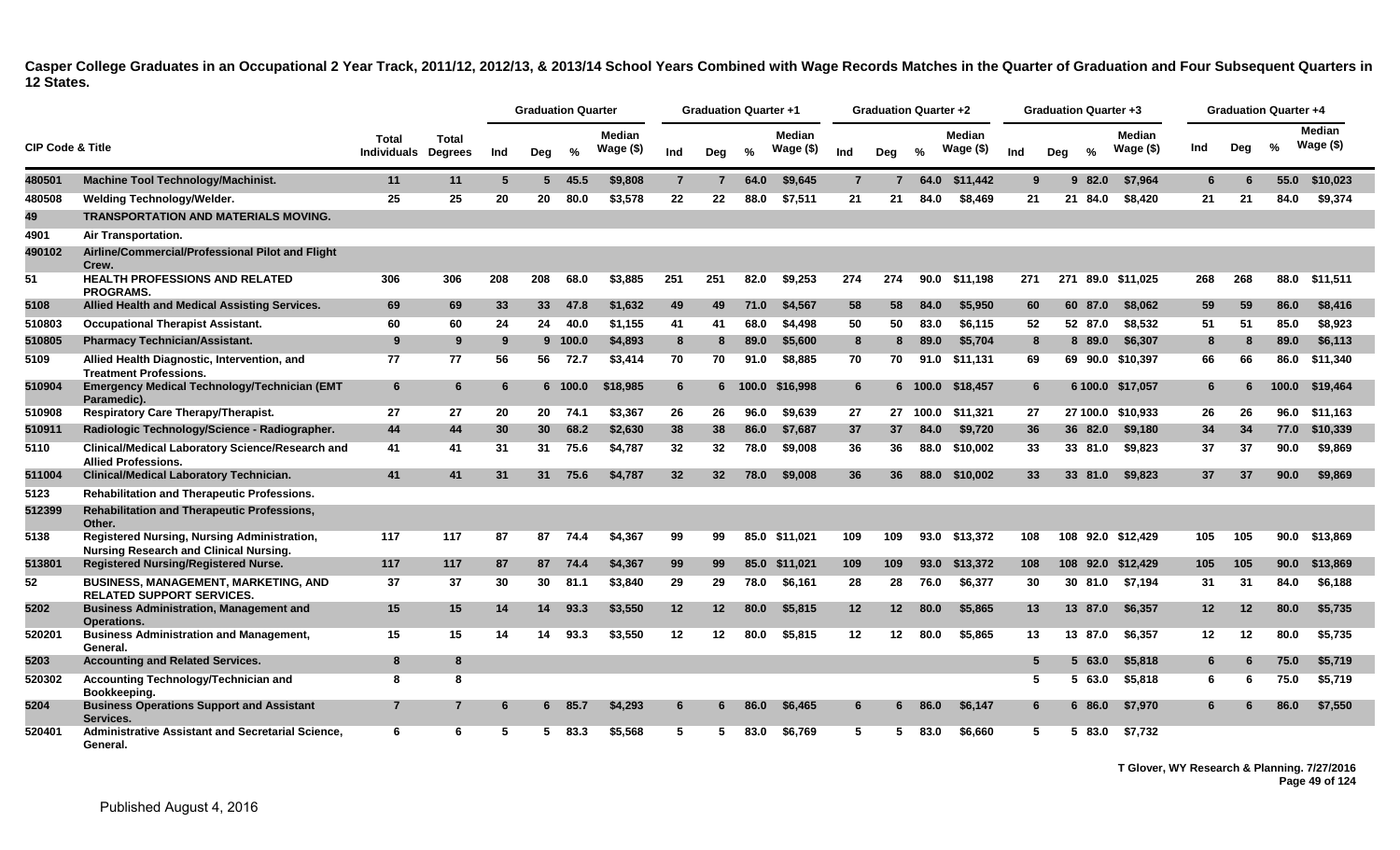|                             |                                                                          |                                    |                         | <b>Graduation Quarter</b> |     |         |                            | <b>Graduation Quarter +1</b> |     |         |                            | <b>Graduation Quarter +2</b> |              |      |                     |     | <b>Graduation Quarter +3</b> |      |                     | <b>Graduation Quarter +4</b> |     |       |                            |
|-----------------------------|--------------------------------------------------------------------------|------------------------------------|-------------------------|---------------------------|-----|---------|----------------------------|------------------------------|-----|---------|----------------------------|------------------------------|--------------|------|---------------------|-----|------------------------------|------|---------------------|------------------------------|-----|-------|----------------------------|
| <b>CIP Code &amp; Title</b> |                                                                          | <b>Total</b><br><b>Individuals</b> | Total<br><b>Degrees</b> | Ind                       | Deg | %       | <b>Median</b><br>Wage (\$) | Ind                          | Deg | %       | <b>Median</b><br>Wage (\$) | Ind                          | Deg          | %    | Median<br>Wage (\$) | Ind | Deg                          | %    | Median<br>Wage (\$) | Ind                          | Deg | %     | <b>Median</b><br>Wage (\$) |
| 520407                      | <b>Business/Office Automation/Technology/Data</b><br>Entry.              |                                    |                         |                           |     |         |                            |                              |     |         |                            |                              |              |      |                     |     |                              |      |                     |                              |     |       |                            |
| 5207                        | <b>Entrepreneurial and Small Business Operations.</b>                    |                                    |                         |                           |     |         |                            |                              |     |         |                            |                              |              |      |                     |     |                              |      |                     |                              |     |       |                            |
| 520701                      | <b>Entrepreneurship/Entrepreneurial Studies.</b>                         |                                    |                         |                           |     |         |                            |                              |     |         |                            |                              |              |      |                     |     |                              |      |                     |                              |     |       |                            |
| 5209                        | <b>Hospitality Administration/Management.</b>                            | 6                                  | 6                       | 'n                        |     | 6 100.0 | \$3,484                    | 6                            |     | 100.0   | \$6,016                    | 5.                           |              | 83.0 | \$8,641             | b.  |                              | 83.0 | \$8,104             | 6.                           | n   | 100.0 | \$4,724                    |
| 520901                      | Hospitality Administration/Management, General.                          | 6                                  | 6                       | -6                        |     | 6 100.0 | \$3,484                    | 6                            |     | 6 100.0 | \$6,016                    | 5 <sup>5</sup>               | $\mathbf{b}$ | 83.0 | \$8,641             |     | 5 <sup>5</sup>               | 83.0 | \$8,104             | 6                            | 6   | 100.0 | \$4,724                    |
| 5218                        | General Sales, Merchandising and Related<br><b>Marketing Operations.</b> |                                    |                         |                           |     |         |                            |                              |     |         |                            |                              |              |      |                     |     |                              |      |                     |                              |     |       |                            |
| 521803                      | <b>Retailing and Retail Operations.</b>                                  |                                    |                         |                           |     |         |                            |                              |     |         |                            |                              |              |      |                     |     |                              |      |                     |                              |     |       |                            |
| ND2Dxx                      |                                                                          | 11                                 | 11                      | -8                        | 8   |         | \$3,820                    | 12                           | 12  |         | \$4,769                    | $12 \,$                      | $12 \,$      |      | \$6,018             | 17  | 17                           |      | \$6,398             | 17                           | 17  |       | \$5,795                    |
| ND4Dxx                      |                                                                          | 25                                 | 25 <sup>1</sup>         | 23                        | 23  |         | \$4,800                    | 28                           | 28  |         | \$5,877                    | 28                           | 28           |      | \$6,847             | 27  | 27                           |      | \$6,443             | 26                           | 26  |       | \$6,494                    |
| ND6Dxx                      |                                                                          | 28                                 | 28                      | 26                        | 26  |         | \$4,885                    | 31                           | 31  |         | \$5,975                    | 31                           | 31           |      | \$6,890             | 30  | 30                           |      | \$7,421             | 34                           | 34  |       | \$7,514                    |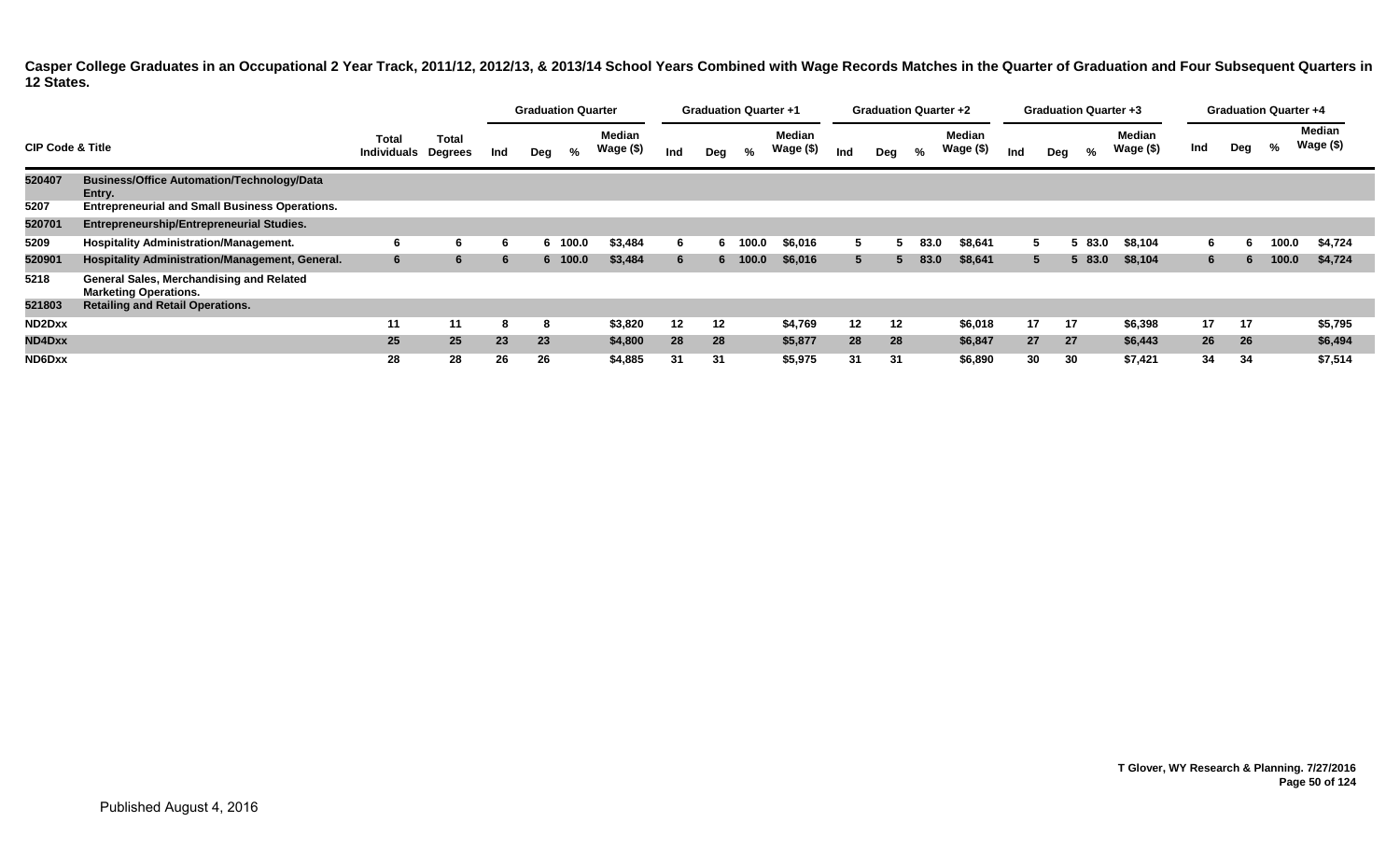|                             |                                                                                        |                                     |                 |                 | <b>Graduation Quarter</b> |          |                            |                 | <b>Graduation Quarter +1</b> |      |                            |                 | <b>Graduation Quarter +2</b> |      |                             |                | <b>Graduation Quarter +3</b> |           |                            |                | <b>Graduation Quarter +4</b> |      |                            |
|-----------------------------|----------------------------------------------------------------------------------------|-------------------------------------|-----------------|-----------------|---------------------------|----------|----------------------------|-----------------|------------------------------|------|----------------------------|-----------------|------------------------------|------|-----------------------------|----------------|------------------------------|-----------|----------------------------|----------------|------------------------------|------|----------------------------|
| <b>CIP Code &amp; Title</b> |                                                                                        | Total<br><b>Individuals Degrees</b> | <b>Total</b>    | Ind             | Deg                       | %        | <b>Median</b><br>Wage (\$) | Ind             | Deg                          | %    | <b>Median</b><br>Wage (\$) | Ind             | Deg                          | $\%$ | <b>Median</b><br>Wage $($)$ | Ind            | Deg                          | $\%$      | <b>Median</b><br>Wage (\$) | Ind            | Deg                          | %    | <b>Median</b><br>Wage (\$) |
| All                         | <b>All CIP Codes</b>                                                                   | 749                                 | 888             | 489             | 565                       | 63.6     | \$3,300                    | 502             | 581                          | 65.0 | \$4,784                    | 470             | 551                          | 62.0 | \$5,110                     | 474            | 556                          | 63.0      | \$5,539                    | 503            | 592                          | 67.0 | \$5,356                    |
| 01                          | <b>AGRICULTURE, AGRICULTURE OPERATIONS,</b><br>AND RELATED SCIENCES.                   | 27                                  | 42              | 17              | 23                        | 54.8     | \$2,554                    | 15              | 17                           | 41.0 | \$2,455                    | 10              | 17                           | 41.0 | \$3,098                     | 14             | 25                           | 60.0      | \$2,151                    | 17             | 30                           | 71.0 | \$3,619                    |
| 0105                        | <b>Agricultural and Domestic Animal Services.</b>                                      | 26                                  | 41              | 16              | 22                        | 53.7     | \$2,566                    | 15              | 17                           | 42.0 | \$2,455                    | 10 <sup>°</sup> | 17                           | 42.0 | \$3,098                     | 12             |                              | 20 49.0   | \$2,828                    | 16             | 29                           | 71.0 | \$2,956                    |
| 010507                      | <b>Equestrian/Equine Studies.</b>                                                      | 18                                  | 33              | 10              | 16                        | 48.5     | \$2,296                    | 10              | 12                           | 36.0 | \$1,862                    | $\overline{7}$  | 14                           | 42.0 | \$3.098                     | 8              | 16                           | 49.0      | \$2,107                    | 13             | 26                           | 79.0 | \$2,487                    |
| 010599                      | Agricultural and Domestic Animal Services, Other.                                      | 10                                  | 10 <sub>1</sub> | $\overline{7}$  | $7^{\circ}$               | 70.0     | \$2,482                    | $5\phantom{.0}$ | -5                           | 50.0 | \$4,551                    |                 |                              |      |                             |                |                              |           |                            | 5              |                              | 50.0 | \$5,232                    |
| 05                          | AREA, ETHNIC, CULTURAL, GENDER, AND<br><b>GROUP STUDIES.</b>                           | 8                                   | 8               |                 |                           |          |                            |                 |                              |      |                            |                 |                              |      |                             |                |                              |           |                            |                |                              |      |                            |
| 0501                        | Area Studies.                                                                          | 6                                   | 6               |                 |                           |          |                            |                 |                              |      |                            |                 |                              |      |                             |                |                              |           |                            |                |                              |      |                            |
| 050199                      | Area Studies, Other.                                                                   | 6                                   | 6               |                 |                           |          |                            |                 |                              |      |                            |                 |                              |      |                             |                |                              |           |                            |                |                              |      |                            |
| 09                          | <b>COMMUNICATION, JOURNALISM, AND RELATED</b><br><b>PROGRAMS.</b>                      | 11                                  | 13              | 6               | 6                         | 46.2     | \$2,000                    | 7               | 8                            | 62.0 | \$3,483                    | 8               | 9                            | 69.0 | \$3,351                     | 7              |                              | 8<br>62.0 | \$4,423                    |                |                              | 69.0 | \$2,415                    |
| 0907                        | Radio, Television, and Digital Communication.                                          | 11                                  | 13              | 6               | 6.                        | 46.2     | \$2,000                    | $\overline{7}$  | я                            | 62.0 | \$3,483                    | 8               | 9                            | 69.0 | \$3.351                     | $\overline{7}$ |                              | 862.0     | \$4,423                    | $\overline{7}$ | 9                            | 69.0 | \$2,415                    |
| 090701                      | <b>Radio and Television.</b>                                                           | 11                                  | 13              | 6               | 6                         | 46.2     | \$2,000                    | $\overline{7}$  | 8                            | 62.0 | \$3,483                    | 8               | 9                            | 69.0 | \$3,351                     | $\overline{7}$ |                              | 862.0     | \$4,423                    | $\overline{7}$ | 9                            | 69.0 | \$2,415                    |
| 12                          | PERSONAL AND CULINARY SERVICES.                                                        | 10                                  | 10              | 10              |                           | 10 100.0 | \$3.183                    | 8               | 8                            | 80.0 | \$6.753                    | 8               | 8                            | 80.0 | \$3.925                     | $\overline{7}$ |                              | 7 70.0    | \$5,410                    | $\overline{7}$ | 7                            | 70.0 | \$6,010                    |
| 1205                        | <b>Culinary Arts and Related Services.</b>                                             | 10                                  | 10              | 10              |                           | 10 100.0 | \$3,183                    | 8               | 8                            | 80.0 | \$6,753                    | 8               | 8                            | 80.0 | \$3,925                     | $\overline{7}$ |                              | 7 70.0    | \$5,410                    | $\overline{7}$ | $\overline{7}$               | 70.0 | \$6,010                    |
| 120503                      | <b>Culinary Arts/Chef Training.</b>                                                    | 10                                  | 10              | 10              |                           | 10 100.0 | \$3,183                    | 8               | -8                           | 80.0 | \$6,753                    | 8               | 8                            | 80.0 | \$3.925                     | $\overline{7}$ |                              | 7 70.0    | \$5,410                    | $\overline{7}$ | -7                           | 70.0 | \$6.010                    |
| 13                          | <b>EDUCATION.</b>                                                                      | 36                                  | 36              | 26              | 26                        | 72.2     | \$1,919                    | 26              | 26                           | 72.0 | \$3,369                    | 22              | 22                           | 61.0 | \$5,441                     | 23             |                              | 23 64.0   | \$4,779                    | 28             | 28                           | 78.0 | \$4,074                    |
| 1312                        | <b>Teacher Education and Professional</b><br>Development, Specific Levels and Methods. | 36                                  | 36              | 26              | 26                        | 72.2     | \$1,919                    | 26              | 26                           | 72.0 | \$3,369                    | 22              | 22                           | 61.0 | \$5.441                     | 23             |                              | 23 64.0   | \$4,779                    | 28             | 28                           | 78.0 | \$4,074                    |
| 131202                      | <b>Elementary Education and Teaching.</b>                                              | 10                                  | 10              | 8               | 8.                        | 80.0     | \$1,890                    | $\overline{7}$  |                              | 70.0 | \$4.227                    | 8               | 8                            | 80.0 | \$2.643                     | 9              |                              | $9\,90.0$ | \$3,412                    | -9             | 9                            | 90.0 | \$4,572                    |
| 131205                      | Secondary Education and Teaching.                                                      | 16                                  | 16              | 10              | 10                        | 62.5     | \$2,087                    | 11              | 11                           | 69.0 | \$2,796                    | $\overline{7}$  |                              | 44.0 | \$5,447                     | $\overline{7}$ |                              | 7 44.0    | \$4,779                    | 11             | -11                          | 69.0 | \$2,752                    |
| 131210                      | Early Childhood Education and Teaching.                                                | 10                                  | 10              | 8               | 8                         | 80.0     | \$1,844                    | 8               | 8                            | 80.0 | \$3,629                    | $\overline{7}$  | 7                            | 70.0 | \$5,600                     | $\overline{7}$ |                              | 7 70.0    | \$5,903                    | 8              | 8                            | 80.0 | \$5,095                    |
| 14                          | <b>ENGINEERING.</b>                                                                    | 21                                  | 21              | 18              | 18                        | 85.7     | \$3,909                    | 16              | 16                           | 76.0 | \$8,216                    | 11              | 11                           | 52.0 | \$8.773                     | 11             |                              | 11 52.0   | \$9,452                    | 11             | -11                          | 52.0 | \$10,530                   |
| 1401                        | <b>Engineering, General.</b>                                                           | 9                                   | 9               | 8               | 8                         | 88.9     | \$1,479                    | $5\phantom{.0}$ | 5                            | 56.0 | \$3,884                    |                 |                              |      |                             |                |                              |           |                            |                |                              |      |                            |
| 140101                      | Engineering, General.                                                                  | 9                                   | 9               | 8               | 8                         | 88.9     | \$1,479                    | 5               | 5                            | 56.0 | \$3,884                    |                 |                              |      |                             |                |                              |           |                            |                |                              |      |                            |
| 1414                        | Environmental/Environmental Health Engineering.                                        | 12                                  | 12 <sub>2</sub> | 10              | 10 <sup>°</sup>           | 83.3     | \$6,217                    | 11              | 11                           | 92.0 | \$8,976                    | 11              | 11                           | 92.0 | \$8,773                     | 11             | 11                           | 92.0      | \$9,452                    | 11             | -11                          | 92.0 | \$10,530                   |
| 141401                      | Environmental/Environmental Health Engineering.                                        | 12                                  | 12              | 10              | 10                        | 83.3     | \$6,217                    | 11              | 11                           | 92.0 | \$8,976                    | 11              | 11                           | 92.0 | \$8,773                     | 11             |                              | 11 92.0   | \$9.452                    | 11             | 11                           | 92.0 | \$10,530                   |
| 15                          | <b>ENGINEERING TECHNOLOGIES AND</b><br><b>ENGINEERING-RELATED FIELDS.</b>              | 30                                  | 39              | 21              | 25                        | 64.1     | \$7,795                    | 22              | 28                           | 72.0 | \$7,362                    | 21              | 26                           | 67.0 | \$6,526                     | 22             |                              | 27 69.0   | \$8,813                    | 25             | 30                           | 77.0 | \$8,974                    |
| 1507                        | <b>Quality Control and Safety</b><br>Technologies/Technicians.                         | 16                                  | 20              | 12              | 14                        | 70.0     | \$7,187                    | 13              | 17                           | 85.0 | \$6,410                    | 12              | 15                           | 75.0 | \$6,124                     | 13             |                              | 16 80.0   | \$8,274                    | 14             | 17                           | 85.0 | \$9,136                    |
| 150701                      | <b>Occupational Safety and Health</b><br>Technology/Technician.                        | 16                                  | 20              | 12 <sup>2</sup> | 14                        | 70.0     | \$7.187                    | 13              | 17                           | 85.0 | \$6.410                    | 12              | 15                           | 75.0 | \$6.124                     | 13             |                              | 16 80.0   | \$8,274                    | 14             | -17                          | 85.0 | \$9,136                    |
| 1512                        | <b>Computer Engineering Technologies/Technicians.</b>                                  | 14                                  | 19              | -9              | 11                        | 57.9     | \$9,526                    | 9               | 11                           | 58.0 | \$9.748                    | 9               | 11                           | 58.0 | \$10.138                    | 9              | 11                           | 58.0      | \$9.748                    | 11             | 13                           | 68.0 | \$8,813                    |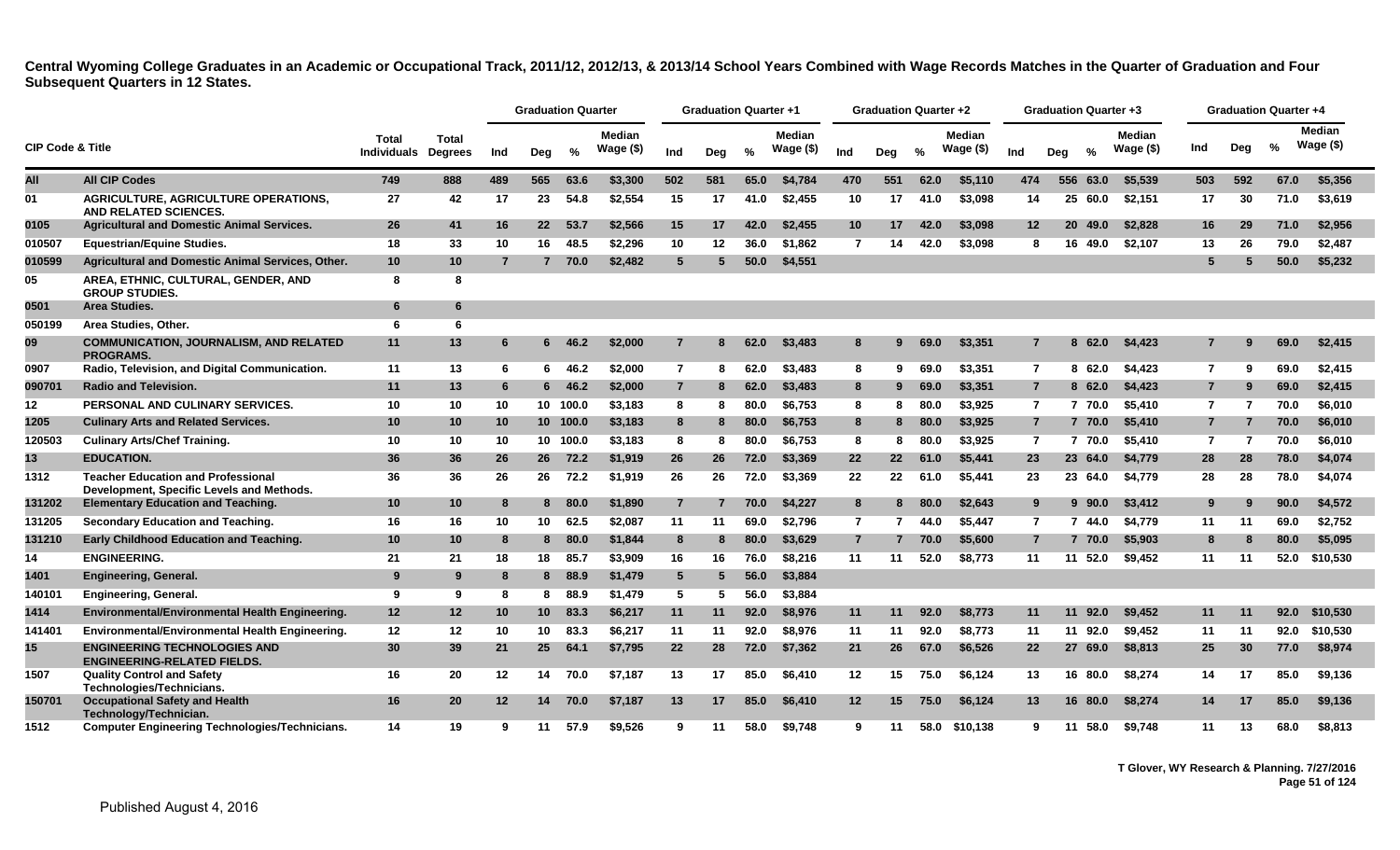|                             |                                                                                                              |                      |                                |     | <b>Graduation Quarter</b> |                 |                            |                 | <b>Graduation Quarter +1</b> |      |                            |                 | <b>Graduation Quarter +2</b> |      |                            |     |     | <b>Graduation Quarter +3</b> |                               |         |     | <b>Graduation Quarter +4</b> |                            |
|-----------------------------|--------------------------------------------------------------------------------------------------------------|----------------------|--------------------------------|-----|---------------------------|-----------------|----------------------------|-----------------|------------------------------|------|----------------------------|-----------------|------------------------------|------|----------------------------|-----|-----|------------------------------|-------------------------------|---------|-----|------------------------------|----------------------------|
| <b>CIP Code &amp; Title</b> |                                                                                                              | Total<br>Individuals | <b>Total</b><br><b>Degrees</b> | Ind | Deg                       | %               | <b>Median</b><br>Wage (\$) | Ind             | Deg                          | %    | <b>Median</b><br>Wage (\$) | Ind             | Deg                          | $\%$ | <b>Median</b><br>Wage (\$) | Ind | Deg | $\frac{0}{6}$                | <b>Median</b><br>Wage $($ \$) | Ind     | Deg | $\%$                         | <b>Median</b><br>Wage (\$) |
| 151202                      | <b>Computer Technology/Computer Systems</b><br>Technology.                                                   | 14                   | 19                             | 9   |                           | 11 57.9         | \$9.526                    | 9               | 11                           | 58.0 | \$9.748                    | 9 <sup>°</sup>  | 11                           |      | 58.0 \$10.138              |     | 9   | 11<br>58.0                   | \$9.748                       | 11      | 13  | 68.0                         | \$8,813                    |
| 23                          | <b>ENGLISH LANGUAGE AND</b><br>LITERATURE/LETTERS.                                                           | 14                   | 14                             | 9   | 9                         | 64.3            | \$1,308                    | 8               | 8                            | 57.0 | \$2,300                    | $\overline{7}$  | 7                            | 50.0 | \$3,098                    |     | 8   | 8 57.0                       | \$2,105                       | 8       | 8   | 57.0                         | \$3,209                    |
| 2301                        | English Language and Literature, General.                                                                    | 14                   | 14                             | 9   |                           | 964.3           | \$1,308                    | 8               |                              | 57.0 | \$2,300                    | $\overline{7}$  | $\overline{7}$               | 50.0 | \$3,098                    |     | 8   | 8 57.0                       | \$2.105                       | 8       | 8   | 57.0                         | \$3.209                    |
| 230101                      | English Language and Literature, General.                                                                    | 14                   | 14                             | 9   | 9                         | 64.3            | \$1,308                    | 8               | 8                            | 57.0 | \$2,300                    | $\overline{7}$  | 7                            | 50.0 | \$3,098                    | 8   |     | 8 57.0                       | \$2,105                       | 8       | 8   | 57.0                         | \$3,209                    |
| 24                          | <b>LIBERAL ARTS AND SCIENCES, GENERAL</b><br><b>STUDIES AND HUMANITIES.</b>                                  | 195                  | 195                            | 114 | 114                       | 58.5            | \$3,384                    | 115             | 115                          | 59.0 | \$4,422                    | 106             | 106                          | 54.0 | \$4,173                    | 108 |     | 108 55.0                     | \$4,114                       | 110     | 110 | 56.0                         | \$4,199                    |
| 2401                        | Liberal Arts and Sciences, General Studies and<br><b>Humanities.</b>                                         | 195                  | 195                            | 114 | 114                       | 58.5            | \$3,384                    | 115             | 115                          | 59.0 | \$4,422                    | 106             | 106                          | 54.0 | \$4,173                    | 108 |     | 108 55.0                     | \$4.114                       | 110     | 110 | 56.0                         | \$4,199                    |
| 240102                      | <b>General Studies.</b>                                                                                      | 195                  | 195                            | 114 | 114                       | 58.5            | \$3,384                    | 115             | 115                          | 59.0 | \$4,422                    | 106             | 106                          | 54.0 | \$4,173                    | 108 |     | 108 55.0                     | \$4,114                       | 110     | 110 | 56.0                         | \$4,199                    |
| 26                          | <b>BIOLOGICAL AND BIOMEDICAL SCIENCES.</b>                                                                   | 16                   | 16                             | 13  | 13                        | 81.3            | \$855                      | 11              | 11                           | 69.0 | \$2,578                    |                 |                              |      |                            |     |     |                              |                               | ۰Q      | 9   | 56.0                         | \$1,070                    |
| 2601                        | Biology, General.                                                                                            | 16                   | 16                             | 13  | 13                        | 81.3            | \$855                      | 11              | 11                           | 69.0 | \$2,578                    |                 |                              |      |                            |     |     |                              |                               |         | 9   | 56.0                         | \$1,070                    |
| 260101                      | <b>Biology/Biological Sciences, General.</b>                                                                 | 16                   | 16                             | 13  | 13                        | 81.3            | \$855                      | 11              | 11                           | 69.0 | \$2,578                    |                 |                              |      |                            |     |     |                              |                               | 9       | 9   | 56.0                         | \$1,070                    |
| 31                          | PARKS, RECREATION, LEISURE, AND FITNESS<br><b>STUDIES.</b>                                                   | 35                   | 35                             | 11  | 11                        | 31.4            | \$1,258                    | 14              | 14                           | 40.0 | \$3,698                    | 15              | 15 <sub>1</sub>              | 43.0 | \$2.705                    | 15  |     | 15 <sub>1</sub><br>43.0      | \$4,196                       | 18      | 18  | 51.0                         | \$2,032                    |
| 3103                        | <b>Parks, Recreation and Leisure Facilities</b><br>Management.                                               | 35                   | 35                             | 11  | 11                        | 31.4            | \$1,258                    | 14              | 14                           | 40.0 | \$3,698                    | 15              | 15                           | 43.0 | \$2,705                    | 15  |     | 15 43.0                      | \$4,196                       | 18      | 18  | 51.0                         | \$2,032                    |
| 310301                      | <b>Parks, Recreation and Leisure Facilities</b><br><b>Management, General.</b>                               | 35                   | 35 <sub>5</sub>                | 11  |                           | $11 \quad 31.4$ | \$1.258                    | 14              | 14                           | 40.0 | \$3,698                    | 15              | 15                           | 43.0 | \$2.705                    | 15  |     | 15, 43.0                     | \$4,196                       | 18      | 18  | 51.0                         | \$2,032                    |
| 42                          | <b>PSYCHOLOGY.</b>                                                                                           | 24                   | 24                             | 20  | 20                        | 83.3            | \$3.064                    | 18              | 18                           | 75.0 | \$2,701                    | 17              | 17 <sup>2</sup>              | 71.0 | \$3,874                    | 17  |     | 17 71.0                      | \$3,212                       | 17      | 17  | 71.0                         | \$3.776                    |
| 4201                        | Psychology, General.                                                                                         | 24                   | 24                             | 20  | 20 <sub>2</sub>           | 83.3            | \$3,064                    | 18              | 18                           | 75.0 | \$2,701                    | 17              | 17                           | 71.0 | \$3,874                    | 17  |     | 17 71.0                      | \$3,212                       | 17      | 17  | 71.0                         | \$3,776                    |
| 420101                      | Psychology, General.                                                                                         | 24                   | 24                             | 20  | 20                        | 83.3            | \$3,064                    | 18              | 18                           | 75.0 | \$2,701                    | 17              | 17                           | 71.0 | \$3,874                    | 17  |     | 17 71.0                      | \$3,212                       | 17      | 17  | 71.0                         | \$3,776                    |
| 43                          | <b>HOMELAND SECURITY, LAW ENFORCEMENT,</b><br><b>FIREFIGHTING AND RELATED PROTECTIVE</b><br><b>SERVICES.</b> | 44                   | 52                             | 32  | 37 <sup>2</sup>           | 71.2            | \$5,201                    | 31              | 36                           | 69.0 | \$6,321                    | 30              | 35 <sub>1</sub>              | 67.0 | \$5,799                    | 30  |     | 35 67.0                      | \$7,104                       | 31      | 36  | 69.0                         | \$7,108                    |
| 4301                        | <b>Criminal Justice and Corrections.</b>                                                                     | 25                   | 26                             | 20  | 21                        | 80.8            | \$3,181                    | 15              | 15                           | 58.0 | \$4,025                    | 18              | 19                           | 73.0 | \$4,801                    | 19  |     | 20 77.0                      | \$4,695                       | 19      | 20  | 77.0                         | \$4,810                    |
| 430103                      | <b>Criminal Justice/Law Enforcement Administration.</b>                                                      | 25                   | 26                             | 20  | 21                        | 80.8            | \$3,181                    | 15              | 15                           | 58.0 | \$4,025                    | 18              | 19                           | 73.0 | \$4,801                    | 19  |     | 20 77.0                      | \$4,695                       | 19      | 20  | 77.0                         | \$4,810                    |
| 4302                        | <b>Fire Protection.</b>                                                                                      | 19                   | 26                             | 12  | 16                        | 61.5            | \$15,971                   | 13              | 17                           |      | 65.0 \$16,251              | 12              | 16                           | 62.0 | \$15,632                   | 11  |     |                              | 15 58.0 \$16,013              | 12      | 16  | 62.0                         | \$15,490                   |
| 430203                      | Fire Science/Fire-fighting.                                                                                  | 19                   | 26                             | 12  | 16                        | 61.5            | \$15,971                   | 13              | 17                           |      | 65.0 \$16,251              | 12 <sub>2</sub> | 16                           | 62.0 | \$15,632                   | 11  |     |                              | 15 58.0 \$16,013              | $12 \,$ | -16 |                              | 62.0 \$15,490              |
| 45                          | <b>SOCIAL SCIENCES.</b>                                                                                      | $\overline{7}$       | $\overline{7}$                 |     |                           |                 |                            | 5               | 5                            | 71.0 | \$3,125                    |                 |                              |      |                            |     |     |                              |                               |         |     |                              |                            |
| 4501                        | Social Sciences, General.                                                                                    | $\overline{7}$       | $\overline{7}$                 |     |                           |                 |                            | $5\phantom{.0}$ | 5                            | 71.0 | \$3,125                    |                 |                              |      |                            |     |     |                              |                               |         |     |                              |                            |
| 450101                      | Social Sciences, General.                                                                                    | $\overline{7}$       | $\overline{7}$                 |     |                           |                 |                            | -5              | 5                            | 71.0 | \$3,125                    |                 |                              |      |                            |     |     |                              |                               |         |     |                              |                            |
| 46                          | <b>CONSTRUCTION TRADES.</b>                                                                                  | 10                   | 10                             |     |                           |                 |                            |                 |                              |      |                            |                 |                              |      |                            |     |     | 60.0<br>6                    | \$2,360                       |         |     |                              |                            |
| 4602                        | Carpenters.                                                                                                  | 6                    | 6                              |     |                           |                 |                            |                 |                              |      |                            |                 |                              |      |                            |     |     |                              |                               |         |     |                              |                            |
| 460201                      | Carpentry/Carpenter.                                                                                         | 6                    | 6                              |     |                           |                 |                            |                 |                              |      |                            |                 |                              |      |                            |     |     |                              |                               |         |     |                              |                            |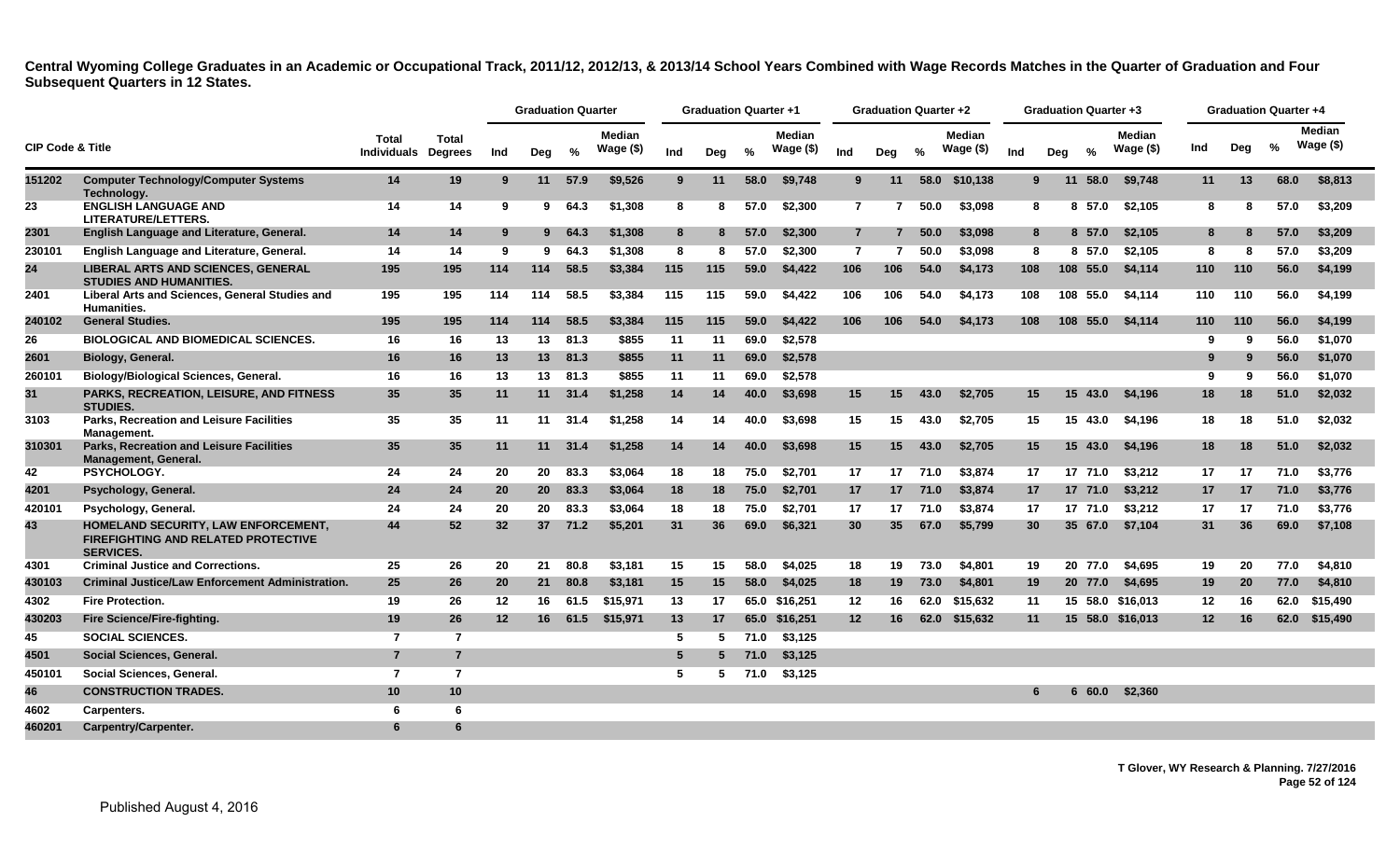|                             |                                                                                       |                                            |                 |                | <b>Graduation Quarter</b> |          |                            |                | <b>Graduation Quarter +1</b> |               |                            |                 | <b>Graduation Quarter +2</b> |      |                            |                 | <b>Graduation Quarter +3</b> |          |                             |     | <b>Graduation Quarter +4</b> |               |                             |
|-----------------------------|---------------------------------------------------------------------------------------|--------------------------------------------|-----------------|----------------|---------------------------|----------|----------------------------|----------------|------------------------------|---------------|----------------------------|-----------------|------------------------------|------|----------------------------|-----------------|------------------------------|----------|-----------------------------|-----|------------------------------|---------------|-----------------------------|
| <b>CIP Code &amp; Title</b> |                                                                                       | <b>Total</b><br><b>Individuals Degrees</b> | <b>Total</b>    | Ind            | Deg                       | %        | <b>Median</b><br>Wage (\$) | Ind            | Deg                          | $\frac{1}{2}$ | <b>Median</b><br>Wage (\$) | Ind             | Deg                          | $\%$ | <b>Median</b><br>Wage (\$) | Ind             | Deg                          | $\%$     | <b>Median</b><br>Wage $($)$ | Ind | Deg                          | $\frac{9}{6}$ | <b>Median</b><br>Wage $($)$ |
| 47                          | <b>MECHANIC AND REPAIR</b><br><b>TECHNOLOGIES/TECHNICIANS.</b>                        | 14                                         | 22              | 9              | 14                        | 63.6     | \$5,211                    | 11             | 18                           | 82.0          | \$4,975                    | 11              | 19                           | 86.0 | \$5,559                    | 10              |                              | 17 77.0  | \$6.088                     | 11  | 17                           | 77.0          | \$7,448                     |
| 4706                        | <b>Vehicle Maintenance and Repair Technologies.</b>                                   | 14                                         | 22              | 9              | 14                        | 63.6     | \$5,211                    | 11             | 18                           | 82.0          | \$4,975                    | 11              | 19                           | 86.0 | \$5,559                    | 10 <sup>°</sup> |                              | 17 77.0  | \$6,088                     | 11  | 17                           | 77.0          | \$7,448                     |
| 470604                      | <b>Automobile/Automotive Mechanics</b><br>Technology/Technician.                      | 14                                         | 22              | 9              | 14                        | 63.6     | \$5,211                    | 11             | 18                           | 82.0          | \$4,975                    | 11              | 19                           | 86.0 | \$5,559                    | 10              |                              | 17 77.0  | \$6.088                     | 11  | 17                           | 77.0          | \$7.448                     |
| 48                          | <b>PRECISION PRODUCTION.</b>                                                          | 19                                         | 30              | 12             | 19                        | 63.3     | \$2.492                    | 14             | $22 \,$                      | 73.0          | \$5.476                    | 15              | 24                           | 80.0 | \$7,519                    | 15              |                              | 24 80.0  | \$6,884                     | 17  | 28                           | 93.0          | \$7,793                     |
| 4805                        | <b>Precision Metal Working.</b>                                                       | 19                                         | 30              | 12             | 19                        | 63.3     | \$2,492                    | 14             | 22                           | 73.0          | \$5,476                    | 15              | 24                           | 80.0 | \$7.519                    | 15              |                              | 24 80.0  | \$6.884                     | 17  | 28                           | 93.0          | \$7,793                     |
| 480508                      | <b>Welding Technology/Welder.</b>                                                     | 19                                         | 30              | 12             | 19                        | 63.3     | \$2,492                    | 14             | $22 \overline{ }$            | 73.0          | \$5,476                    | 15              | 24                           | 80.0 | \$7,519                    | 15              |                              | 24 80.0  | \$6,884                     | 17  | 28                           | 93.0          | \$7,793                     |
| 50                          | <b>VISUAL AND PERFORMING ARTS.</b>                                                    | 39                                         | 39              | 24             | 24                        | 61.5     | \$2,399                    | 24             | 24                           | 62.0          | \$4,643                    | 23              | 23                           | 59.0 | \$4,126                    | 24              |                              | 24 62.0  | \$4,544                     | 24  | 24                           | 62.0          | \$3,958                     |
| 5004                        | Design and Applied Arts.                                                              | 11                                         | 11              | 5              | 5 <sub>5</sub>            | 45.5     | \$2,590                    | $\overline{7}$ |                              | 64.0          | \$5,879                    | 8               | 8                            | 73.0 | \$3,299                    | 8               |                              | 8 73.0   | \$4,313                     |     |                              | 64.0          | \$4,204                     |
| 500406                      | <b>Commercial Photography.</b>                                                        | 9                                          | 9               |                |                           |          |                            | 6              | 6                            | 67.0          | \$3.681                    | $\overline{7}$  | 7                            | 78.0 | \$2.541                    | $\overline{7}$  |                              | 7 78.0   | \$4.162                     | 6   | 6                            | 67.0          | \$3,454                     |
| 500409                      | Graphic Design.                                                                       | 6                                          | 6               |                |                           |          |                            |                |                              |               |                            | $5\overline{5}$ | 5                            | 83.0 | \$4,246                    | $5^{\circ}$     |                              | 583.0    | \$4,464                     |     |                              |               |                             |
| 5005                        | <b>Drama/Theatre Arts and Stagecraft.</b>                                             | 14                                         | 14              | 8              | 8                         | 57.1     | \$3,000                    | $\mathbf{7}$   | 7                            | 50.0          | \$3.460                    | $\overline{7}$  | $\overline{7}$               | 50.0 | \$4,680                    | $\overline{7}$  |                              | 7,50.0   | \$5.623                     | 8   | 8                            | 57.0          | \$3,948                     |
| 500501                      | Drama and Dramatics/Theatre Arts, General.                                            | 5                                          | 5               |                |                           |          |                            |                |                              |               |                            |                 |                              |      |                            |                 |                              |          |                             |     |                              |               |                             |
| 500506                      | Acting.                                                                               | 9                                          | 9               | $\overline{7}$ |                           | $7$ 77.8 | \$2,418                    | 6              | 6                            | 67.0          | \$3,948                    | 5               | 5                            | 56.0 | \$4,772                    | 6               |                              | 6 67.0   | \$4.949                     | 6   | 6                            | 67.0          | \$4,014                     |
| 5007                        | <b>Fine and Studio Arts.</b>                                                          | 12                                         | 12              | 10             | 10 <sup>1</sup>           | 83.3     | \$2,044                    | 9              | 9                            | 75.0          | \$3,351                    | 9               | 9                            | 75.0 | \$2,412                    | 8               |                              | 8 67.0   | \$4,679                     | 8   | 8                            | 67.0          | \$4,868                     |
| 500701                      | Art/Art Studies, General.                                                             | 12                                         | 12              | 10             | 10                        | 83.3     | \$2,044                    | 9              | 9                            | 75.0          | \$3,351                    | 9               | 9                            | 75.0 | \$2,412                    | 8               |                              | 8 67.0   | \$4,679                     | 8   | 8                            | 67.0          | \$4,868                     |
| 51                          | <b>HEALTH PROFESSIONS AND RELATED</b><br><b>PROGRAMS.</b>                             | 214                                        | 218             | 141            | 143                       | 65.6     | \$3,473                    | 151            | 153                          | 70.0          | \$6,401                    | 142             | 144                          | 66.0 | \$7,451                    | 151             |                              | 152 70.0 | \$7,918                     | 155 | 156                          | 72.0          | \$8,932                     |
| 5106                        | Dental Support Services and Allied Professions.                                       | 21                                         | -21             | 12             | 12                        | 57.1     | \$4,837                    | 12             | 12                           | 57.0          | \$5.040                    | 15              | 15                           | 71.0 | \$5,281                    | 14              |                              | 14 67.0  | \$5.472                     | 13  | 13                           | 62.0          | \$4,271                     |
| 510601                      | <b>Dental Assisting/Assistant.</b>                                                    | 21                                         | 21              | 12             | 12 <sup>12</sup>          | 57.1     | \$4,837                    | 12             | $12 \,$                      | 57.0          | \$5.040                    | 15              | 15                           | 71.0 | \$5.281                    | 14              |                              | 14 67.0  | \$5,472                     | 13  | 13                           | 62.0          | \$4,271                     |
| 5107                        | <b>Health and Medical Administrative Services.</b>                                    | 13                                         | 16              | 7              | 8                         | 50.0     | \$4,123                    | $\overline{7}$ | 8                            | 50.0          | \$5,936                    | $\overline{7}$  | 8                            | 50.0 | \$6.555                    | 6               |                              | 6 38.0   | \$6,209                     | 6   | 6                            | 38.0          | \$5,843                     |
| 510710                      | <b>Medical Office Assistant/Specialist.</b>                                           | 13                                         | 16              | $\overline{7}$ | 8.                        | 50.0     | \$4,123                    | $\overline{7}$ | 8                            | 50.0          | \$5.936                    | $\overline{7}$  | 8                            | 50.0 | \$6,555                    | 6               |                              | 6 38.0   | \$6,209                     | -6  |                              | 38.0          | \$5,843                     |
| 5109                        | Allied Health Diagnostic, Intervention, and<br><b>Treatment Professions.</b>          | 55                                         | 55              | 23             | 23                        | 41.8     | \$2,544                    | 25             | 25                           | 46.0          | \$3,916                    | 32              | 32 <sub>2</sub>              | 58.0 | \$2,422                    | 34              |                              | 34 62.0  | \$4,137                     | 32  | 32                           | 58.0          | \$4,280                     |
| 510904                      | Emergency Medical Technology/Technician (EMT<br>Paramedic).                           | 55                                         | 55              | 23             | 23                        | 41.8     | \$2,544                    | 25             | 25                           | 46.0          | \$3,916                    | 32              | 32 <sub>2</sub>              | 58.0 | \$2,422                    | 34              |                              | 34 62.0  | \$4,137                     | 32  | 32                           | 58.0          | \$4,280                     |
| 5123                        | Rehabilitation and Therapeutic Professions.                                           | 14                                         | 15              | 9              | 9.                        | 60.0     | \$4,393                    | 12             | 12                           | 80.0          | \$4,329                    | 9               | 9                            | 60.0 | \$5,096                    | 10              |                              | 10 67.0  | \$4,811                     | 11  | 11                           | 73.0          | \$4,330                     |
| 512399                      | Rehabilitation and Therapeutic Professions,<br>Other.                                 | 14                                         | 15              | 9              | $9^{\circ}$               | 60.0     | \$4,393                    | 12             | 12                           | 80.0          | \$4,329                    | 9               | 9                            | 60.0 | \$5,096                    | 10              |                              | 10 67.0  | \$4,811                     | 11  | 11                           | 73.0          | \$4,330                     |
| 5138                        | Registered Nursing, Nursing Administration,<br>Nursing Research and Clinical Nursing. | 96                                         | 96              | 79             | 79                        | 82.3     | \$3,247                    | 83             | 83                           | 87.0          | \$9,885                    | 76              | 76                           | 79.0 | \$12,784                   | 78              |                              |          | 78 81.0 \$11,289            | 81  | 81                           | 84.0          | \$13,404                    |
| 513801                      | <b>Registered Nursing/Registered Nurse.</b>                                           | 96                                         | 96              | 79             | 79                        | 82.3     | \$3,247                    | 83             | 83                           | 87.0          | \$9,885                    | 76              | 76                           | 79.0 | \$12,784                   | 78              |                              |          | 78 81.0 \$11,289            | 81  | 81                           | 84.0          | \$13,404                    |
| 5199                        | <b>Health Professions and Related Clinical Sciences,</b><br>Other.                    | 12                                         | 12              | 8              | 8                         | 66.7     | \$2,466                    | 8              | 8                            | 67.0          | \$3,938                    |                 |                              |      |                            |                 |                              |          |                             | 7   | -7                           | 58.0          | \$1,968                     |
| 519999                      | <b>Health Professions and Related Clinical Sciences.</b><br>Other.                    | 12                                         | 12 <sup>2</sup> |                | 8                         | 66.7     | \$2,466                    | 8              | 8                            | 67.0          | \$3,938                    |                 |                              |      |                            |                 |                              |          |                             |     |                              | 58.0          | \$1,968                     |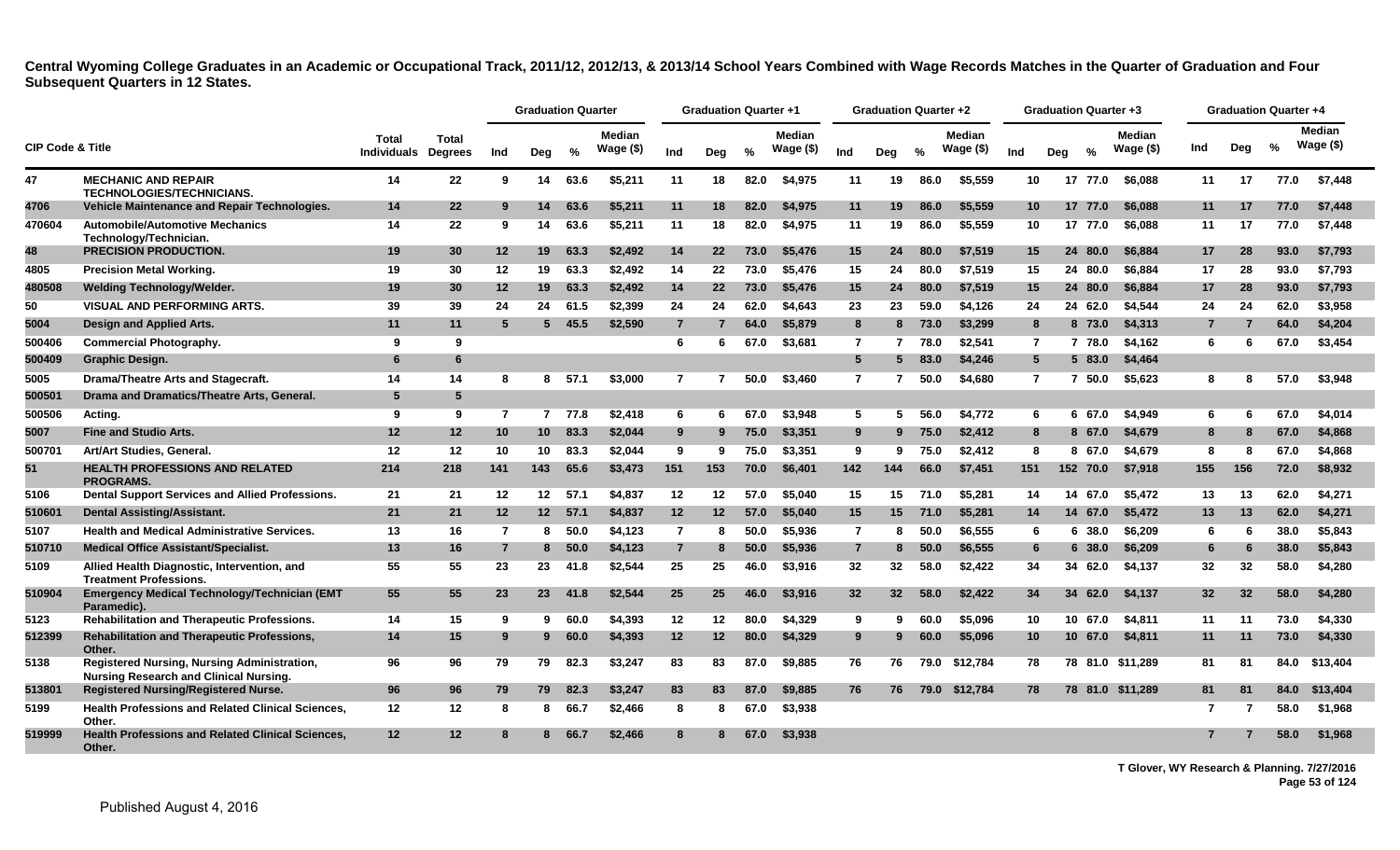|                             |                                                                                 |                                    |                  |     | <b>Graduation Quarter</b> |      |                            |                 | <b>Graduation Quarter +1</b> |       |                            |     | <b>Graduation Quarter +2</b> |         |                     |     | <b>Graduation Quarter +3</b> |         |                     |         |     | <b>Graduation Quarter +4</b> |                     |
|-----------------------------|---------------------------------------------------------------------------------|------------------------------------|------------------|-----|---------------------------|------|----------------------------|-----------------|------------------------------|-------|----------------------------|-----|------------------------------|---------|---------------------|-----|------------------------------|---------|---------------------|---------|-----|------------------------------|---------------------|
| <b>CIP Code &amp; Title</b> |                                                                                 | <b>Total</b><br><b>Individuals</b> | Total<br>Degrees | Ind | Dea                       | %    | <b>Median</b><br>Wage (\$) | Ind             | Deg                          | %     | <b>Median</b><br>Wage (\$) | Ind | Dea                          | %       | Median<br>Wage (\$) | Ind | Deg                          | %       | Median<br>Wage (\$) | Ind     | Deg | %                            | Median<br>Wage (\$) |
| 52                          | <b>BUSINESS, MANAGEMENT, MARKETING, AND</b><br><b>RELATED SUPPORT SERVICES.</b> | 58                                 | 60               | 37  | 37                        | 61.7 | \$5,855                    | 41              | -41                          | 68.0  | \$5,549                    | 40  | 40                           | 67.0    | \$6,069             | 38  | 38                           | 63.0    | \$6,634             | 41      |     | 68.0                         | \$6,585             |
| 5201                        | <b>Business/Commerce, General.</b>                                              | 9                                  | 9                | 8   | 8                         | 88.9 | \$6,768                    | 9               | 9                            | 100.0 | \$7,340                    | 9   |                              | 9 100.0 | \$8,437             | 9.  |                              | 9 100.0 | \$9,728             | 9       |     | 100.0                        | \$7,479             |
| 520101                      | <b>Business/Commerce, General.</b>                                              | 9                                  |                  | 8   |                           | 88.9 | \$6,768                    | 9               |                              | 100.0 | \$7,340                    | 9   |                              | 100.0   | \$8,437             | 9   |                              | 9 100.0 | \$9,728             | 9       |     | 100.0                        | \$7,479             |
| 5202                        | <b>Business Administration, Management and</b><br>Operations.                   | $\overline{7}$                     |                  |     |                           |      |                            |                 |                              |       |                            |     |                              |         |                     |     |                              |         |                     |         |     |                              |                     |
| 520201                      | <b>Business Administration and Management,</b><br>General.                      | 7                                  |                  |     |                           |      |                            |                 |                              |       |                            |     |                              |         |                     |     |                              |         |                     |         |     |                              |                     |
| 5203                        | <b>Accounting and Related Services.</b>                                         | 14                                 | 14               | 5   |                           | 35.7 | \$3,594                    | 6               | 6.                           | 43.0  | \$3,279                    |     |                              |         |                     |     |                              | 6 43.0  | \$6,964             |         |     | 50.0                         | \$8,857             |
| 520301                      | Accounting.                                                                     | 9                                  |                  | 5   |                           | 55.6 | \$3,594                    | 6               | 6                            | 67.0  | \$3,279                    |     |                              |         |                     |     |                              | 6 67.0  | \$6,964             |         |     | 78.0                         | \$8,857             |
| 520302                      | <b>Accounting Technology/Technician and</b><br>Bookkeeping.                     | 5                                  |                  |     |                           |      |                            |                 |                              |       |                            |     |                              |         |                     |     |                              |         |                     |         |     |                              |                     |
| 5204                        | <b>Business Operations Support and Assistant</b><br>Services.                   | 18                                 | 19               | 10  | 10                        | 52.6 | \$5,547                    | 12              | 12                           | 63.0  | \$3,727                    | 13  | 13                           | 68.0    | \$4,400             | 11  |                              | 58.0    | \$4,434             | $12 \,$ | 12  | 63.0                         | \$4,701             |
| 520407                      | <b>Business/Office Automation/Technology/Data</b><br>Entry.                     | 16                                 | 16               | 9   | 9.                        | 56.3 | \$6,401                    | 10 <sup>°</sup> | 10                           | 63.0  | \$4,362                    | 11  | 11                           | 69.0    | \$4,400             | 9.  |                              | 9, 56.0 | \$5,780             | 10      | 10  | 63.0                         | \$4,866             |
| ND2Dxx                      |                                                                                 | 24                                 | 27               | 31  | 33                        |      | \$2,649                    | 28              | 33                           |       | \$3,753                    | 39  | 41                           |         | \$2,517             | 24  | 26                           |         | \$2,355             | 26      | 29  |                              | \$3,406             |
| ND4Dxx                      |                                                                                 | 50                                 | 53               | 52  | 54                        |      | \$3,133                    | 53              | 58                           |       | \$4,139                    | 61  | 63                           |         | \$3,971             | 58  | 60                           |         | \$2,660             | 48      | 51  |                              | \$4,919             |
| ND6Dxx                      |                                                                                 | 56                                 | 60               | 61  | 63                        |      | \$2,828                    | 61              | 66                           |       | \$4,010                    | 68  | 70                           |         | \$3,940             | 66  | 68                           |         | \$3,240             | 57      | 60  |                              | \$4,659             |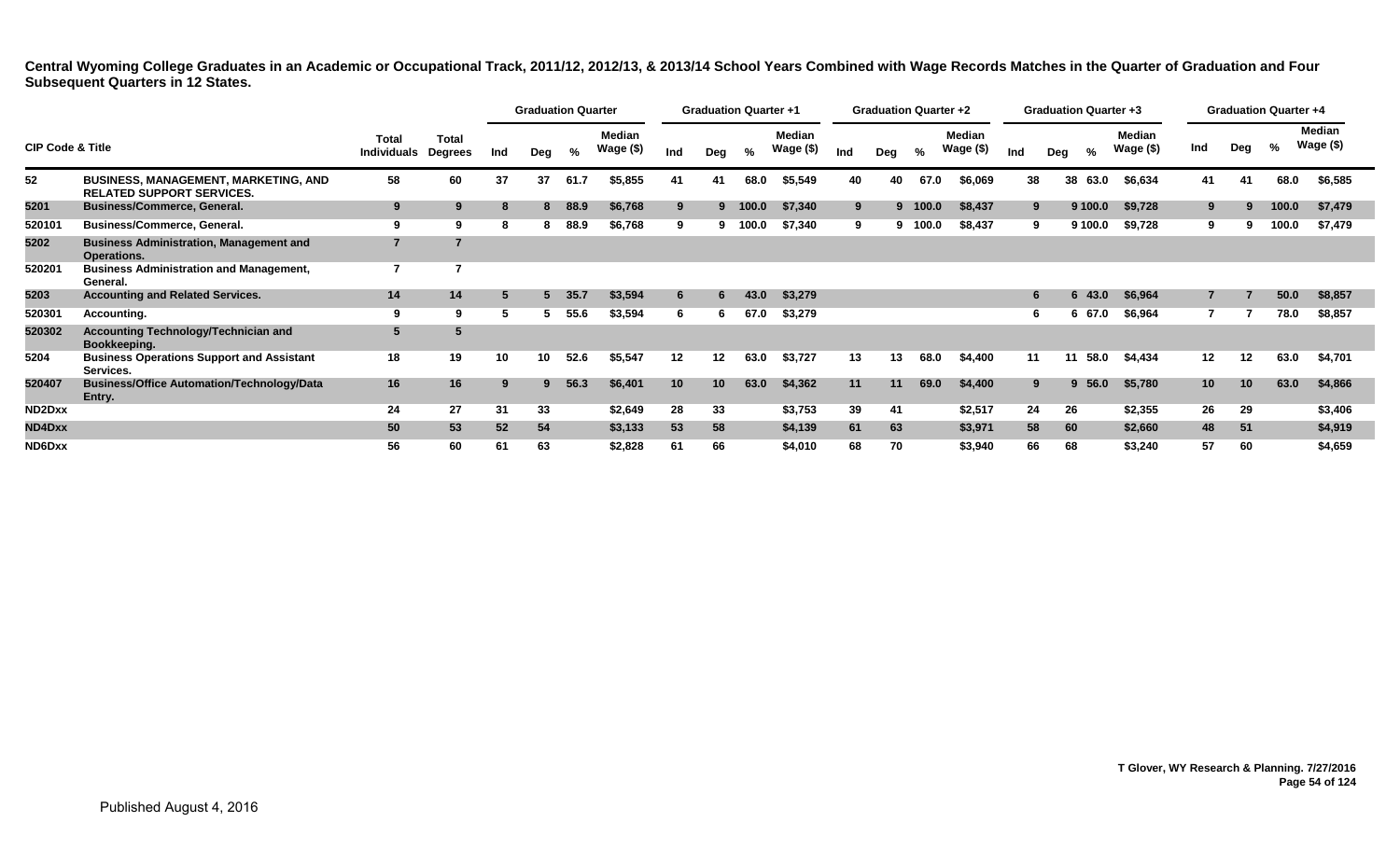|                             |                                                                                              |                                    |                                |     | <b>Graduation Quarter</b> |        |                            |                 | <b>Graduation Quarter +1</b> |      |                     |                | Graduation Quarter +2 |      |                     |                |     | Graduation Quarter +3 |                     |     |     | Graduation Quarter +4 |                             |
|-----------------------------|----------------------------------------------------------------------------------------------|------------------------------------|--------------------------------|-----|---------------------------|--------|----------------------------|-----------------|------------------------------|------|---------------------|----------------|-----------------------|------|---------------------|----------------|-----|-----------------------|---------------------|-----|-----|-----------------------|-----------------------------|
| <b>CIP Code &amp; Title</b> |                                                                                              | <b>Total</b><br><b>Individuals</b> | <b>Total</b><br><b>Degrees</b> | Ind | Deg                       | %      | <b>Median</b><br>Wage (\$) | Ind             | Deg                          | $\%$ | Median<br>Wage (\$) | Ind            | Deg                   | $\%$ | Median<br>Wage (\$) | Ind            | Deg | $\frac{0}{2}$         | Median<br>Wage (\$) | Ind | Deg | %                     | <b>Median</b><br>Wage $($)$ |
| All                         | <b>All CIP Codes</b>                                                                         | 393                                | 421                            | 243 | 260                       | 61.8   | \$2,705                    | 240             | 253                          | 60.0 | \$3,887             | 213            | 223                   | 53.0 | \$3,829             | 217            |     | 228 54.0              | \$3,825             | 239 | 252 | 60.0                  | \$3,687                     |
| 01                          | <b>AGRICULTURE, AGRICULTURE OPERATIONS,</b><br>AND RELATED SCIENCES.                         | $\overline{7}$                     | 7                              | -6  | 6                         | 85.7   | \$2,724                    |                 |                              |      |                     |                |                       |      |                     | 5              |     | 5 71.0                | \$2,030             | 6   | 6   | 86.0                  | \$3,619                     |
| 0101                        | <b>Agricultural Business and Management.</b>                                                 |                                    |                                |     |                           |        |                            |                 |                              |      |                     |                |                       |      |                     |                |     |                       |                     |     |     |                       |                             |
| 010101                      | Agricultural Business and Management, General.                                               |                                    |                                |     |                           |        |                            |                 |                              |      |                     |                |                       |      |                     |                |     |                       |                     |     |     |                       |                             |
| 0105                        | <b>Agricultural and Domestic Animal Services.</b>                                            | $6\phantom{1}6$                    | 6                              | 5   | 5.                        | 83.3   | \$2,800                    |                 |                              |      |                     |                |                       |      |                     |                |     |                       |                     | 5   |     | 83.0                  | \$2,956                     |
| 010507                      | <b>Equestrian/Equine Studies.</b>                                                            | 6                                  | 6                              | -5  | 5                         | 83.3   | \$2,800                    |                 |                              |      |                     |                |                       |      |                     |                |     |                       |                     | 5   | 5   | 83.0                  | \$2,956                     |
| 03                          | NATURAL RESOURCES AND CONSERVATION.                                                          |                                    |                                |     |                           |        |                            |                 |                              |      |                     |                |                       |      |                     |                |     |                       |                     |     |     |                       |                             |
| 0301                        | Natural Resources Conservation and Research.                                                 |                                    |                                |     |                           |        |                            |                 |                              |      |                     |                |                       |      |                     |                |     |                       |                     |     |     |                       |                             |
| 030104                      | <b>Environmental Science.</b>                                                                |                                    |                                |     |                           |        |                            |                 |                              |      |                     |                |                       |      |                     |                |     |                       |                     |     |     |                       |                             |
| 05                          | AREA, ETHNIC, CULTURAL, GENDER, AND<br><b>GROUP STUDIES.</b>                                 | 8                                  | 8                              |     |                           |        |                            |                 |                              |      |                     |                |                       |      |                     |                |     |                       |                     |     |     |                       |                             |
| 0501                        | Area Studies.                                                                                | $6\phantom{1}6$                    | 6                              |     |                           |        |                            |                 |                              |      |                     |                |                       |      |                     |                |     |                       |                     |     |     |                       |                             |
| 050199                      | Area Studies, Other.                                                                         | 6                                  | 6                              |     |                           |        |                            |                 |                              |      |                     |                |                       |      |                     |                |     |                       |                     |     |     |                       |                             |
| 0502                        | Ethnic, Cultural Minority, Gender, and Group<br>Studies.                                     |                                    |                                |     |                           |        |                            |                 |                              |      |                     |                |                       |      |                     |                |     |                       |                     |     |     |                       |                             |
| 050202                      | American Indian/Native American Studies.                                                     |                                    |                                |     |                           |        |                            |                 |                              |      |                     |                |                       |      |                     |                |     |                       |                     |     |     |                       |                             |
| 13                          | <b>EDUCATION.</b>                                                                            | 36                                 | 36                             | 26  | 26                        | 72.2   | \$1,919                    | 26              | 26                           | 72.0 | \$3,369             | 22             | 22                    | 61.0 | \$5,441             | 23             |     | 23 64.0               | \$4,779             | 28  | 28  | 78.0                  | \$4,074                     |
| 1312                        | <b>Teacher Education and Professional</b><br>Development, Specific Levels and Methods.       | 36                                 | 36                             | 26  | 26                        | 72.2   | \$1,919                    | 26              | 26                           | 72.0 | \$3,369             | 22             | 22                    | 61.0 | \$5,441             | 23             |     | 23 64.0               | \$4,779             | 28  | 28  | 78.0                  | \$4,074                     |
| 131202                      | <b>Elementary Education and Teaching.</b>                                                    | 10                                 | 10                             | 8   |                           | 8 80.0 | \$1,890                    | $\overline{7}$  | $\overline{7}$               | 70.0 | \$4,227             | 8              | 8                     | 80.0 | \$2,643             | 9              |     | $9\,90.0$             | \$3,412             | 9   | 9   | 90.0                  | \$4,572                     |
| 131205                      | Secondary Education and Teaching.                                                            | 16                                 | 16                             | 10  | 10                        | 62.5   | \$2,087                    | 11              | 11                           | 69.0 | \$2,796             | $\overline{7}$ | 7                     | 44.0 | \$5.447             | $\overline{7}$ |     | 7 44.0                | \$4,779             | 11  | 11  | 69.0                  | \$2,752                     |
| 131210                      | Early Childhood Education and Teaching.                                                      | 10                                 | 10                             | 8   |                           | 8 80.0 | \$1,844                    | 8               | 8                            | 80.0 | \$3,629             | $\overline{7}$ |                       | 70.0 | \$5,600             | $\overline{7}$ |     | 7 70.0                | \$5,903             | 8   | 8   | 80.0                  | \$5,095                     |
| 14                          | <b>ENGINEERING.</b>                                                                          | 9                                  | 9                              | 8   | 8                         | 88.9   | \$1,479                    | 5               | -5                           | 56.0 | \$3,884             |                |                       |      |                     |                |     |                       |                     |     |     |                       |                             |
| 1401                        | <b>Engineering, General.</b>                                                                 | 9                                  | 9                              | 8   | 8                         | 88.9   | \$1,479                    | $5\overline{)}$ | -5                           | 56.0 | \$3,884             |                |                       |      |                     |                |     |                       |                     |     |     |                       |                             |
| 140101                      | <b>Engineering, General.</b>                                                                 | 9                                  | 9                              | -8  | 8                         | 88.9   | \$1,479                    | 5               | 5                            | 56.0 | \$3,884             |                |                       |      |                     |                |     |                       |                     |     |     |                       |                             |
| $22 \,$                     | <b>LEGAL PROFESSIONS AND STUDIES.</b>                                                        |                                    |                                |     |                           |        |                            |                 |                              |      |                     |                |                       |      |                     |                |     |                       |                     |     |     |                       |                             |
| 2200                        | <b>Non-Professional General Legal Studies</b><br>(Undergraduate).<br><b>Pre-Law Studies.</b> |                                    |                                |     |                           |        |                            |                 |                              |      |                     |                |                       |      |                     |                |     |                       |                     |     |     |                       |                             |
| 220001                      |                                                                                              |                                    |                                |     |                           |        |                            |                 |                              |      |                     |                |                       |      |                     |                |     |                       |                     |     |     |                       |                             |
| 23                          | <b>ENGLISH LANGUAGE AND</b><br>LITERATURE/LETTERS.                                           | 14                                 | 14                             | 9   | 9                         | 64.3   | \$1,308                    | 8               | 8                            | 57.0 | \$2,300             | $\overline{7}$ | 7                     | 50.0 | \$3,098             | 8              |     | 8 57.0                | \$2,105             | 8   | 8   | 57.0                  | \$3,209                     |
| 2301                        | English Language and Literature, General.                                                    | 14                                 | 14                             | -9  | 9                         | 64.3   | \$1,308                    | 8               |                              | 57.0 | \$2,300             | $\overline{7}$ |                       | 50.0 | \$3,098             | 8              |     | 8 57.0                | \$2,105             | 8   | 8   | 57.0                  | \$3,209                     |
| 230101                      | English Language and Literature, General.                                                    | 14                                 | 14                             | 9   | 9                         | 64.3   | \$1,308                    | 8               | -8                           | 57.0 | \$2,300             | $\overline{7}$ | 7                     | 50.0 | \$3,098             | 8              |     | 8 57.0                | \$2,105             | 8   | 8   | 57.0                  | \$3,209                     |
| 24                          | <b>LIBERAL ARTS AND SCIENCES, GENERAL</b><br><b>STUDIES AND HUMANITIES.</b>                  | 195                                | 195                            | 114 | 114                       | 58.5   | \$3,384                    | 115             | 115                          | 59.0 | \$4,422             | 106            | 106                   | 54.0 | \$4,173             | 108            |     | 108 55.0              | \$4,114             | 110 | 110 | 56.0                  | \$4,199                     |

**T Glover, WY Research & Planning. 7/27/2016 Page 55 of 124**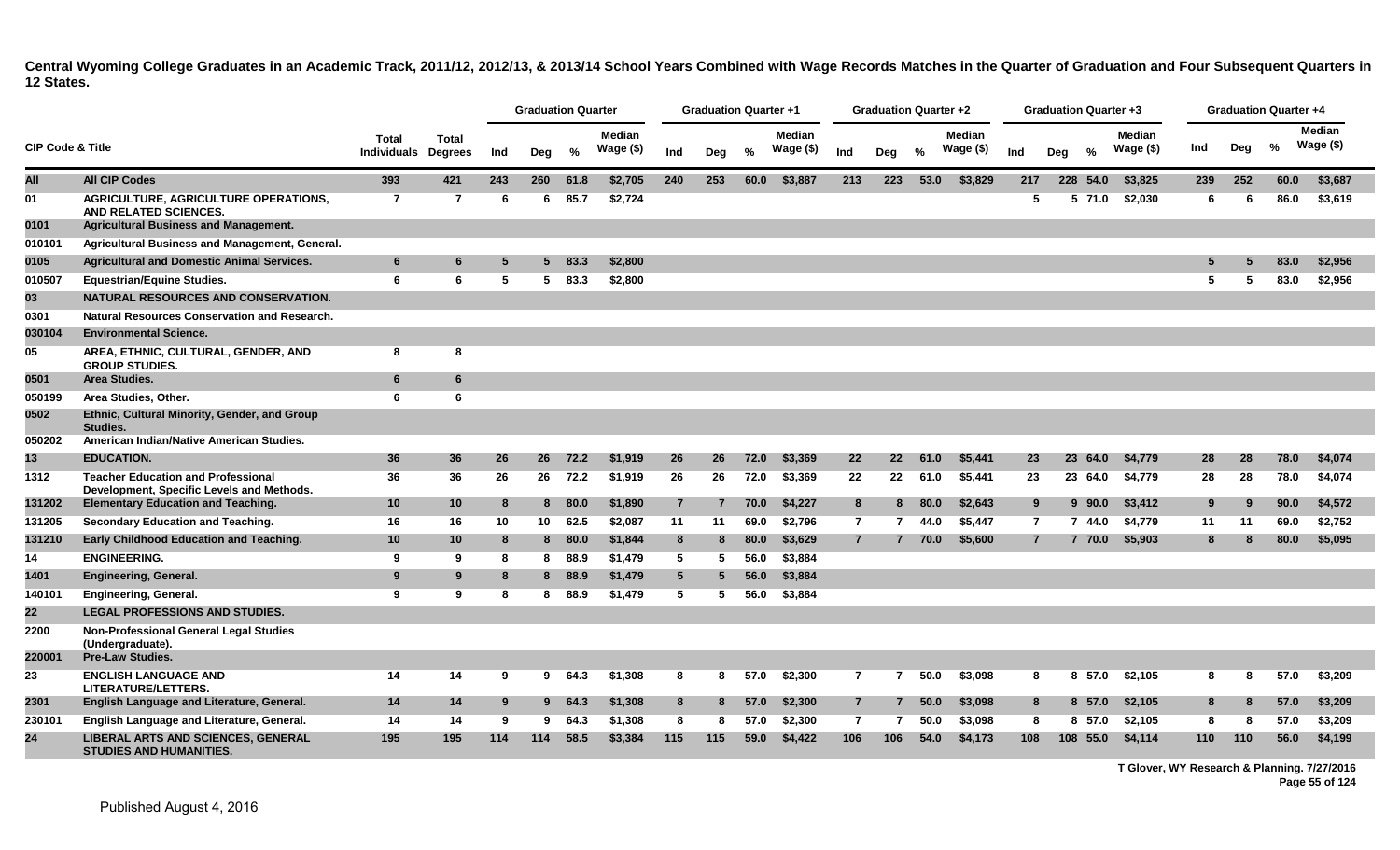|                             |                                                                                                              |                                            |                |     | <b>Graduation Quarter</b> |                 |                            |                 | <b>Graduation Quarter +1</b> |      |                            |     | <b>Graduation Quarter +2</b> |      |                            |     |     | <b>Graduation Quarter +3</b> |                            |     |     | <b>Graduation Quarter +4</b> |                            |
|-----------------------------|--------------------------------------------------------------------------------------------------------------|--------------------------------------------|----------------|-----|---------------------------|-----------------|----------------------------|-----------------|------------------------------|------|----------------------------|-----|------------------------------|------|----------------------------|-----|-----|------------------------------|----------------------------|-----|-----|------------------------------|----------------------------|
| <b>CIP Code &amp; Title</b> |                                                                                                              | <b>Total</b><br><b>Individuals Degrees</b> | <b>Total</b>   | Ind | Deg                       | %               | <b>Median</b><br>Wage (\$) | Ind             | Deg                          | %    | <b>Median</b><br>Wage (\$) | Ind | Deg                          | $\%$ | <b>Median</b><br>Wage (\$) | Ind | Deg | $\%$                         | <b>Median</b><br>Wage (\$) | Ind | Deg | %                            | <b>Median</b><br>Wage (\$) |
| 2401                        | Liberal Arts and Sciences, General Studies and<br><b>Humanities.</b>                                         | 195                                        | 195            | 114 | 114                       | 58.5            | \$3,384                    | 115             | 115                          | 59.0 | \$4,422                    | 106 | 106                          | 54.0 | \$4,173                    | 108 |     | 108 55.0                     | \$4,114                    | 110 | 110 | 56.0                         | \$4,199                    |
| 240102                      | <b>General Studies.</b>                                                                                      | 195                                        | 195            | 114 | 114                       | 58.5            | \$3,384                    | 115             | 115                          | 59.0 | \$4,422                    | 106 | 106                          | 54.0 | \$4,173                    | 108 |     | 108 55.0                     | \$4,114                    | 110 | 110 | 56.0                         | \$4,199                    |
| 26                          | <b>BIOLOGICAL AND BIOMEDICAL SCIENCES.</b>                                                                   | 16                                         | 16             | 13  | 13                        | 81.3            | \$855                      | 11              | 11                           | 69.0 | \$2,578                    |     |                              |      |                            |     |     |                              |                            | -9  | -9  | 56.0                         | \$1,070                    |
| 2601                        | Biology, General.                                                                                            | 16                                         | 16             | 13  |                           | 13 81.3         | \$855                      | 11              | 11                           | 69.0 | \$2,578                    |     |                              |      |                            |     |     |                              |                            | 9   | -9  | 56.0                         | \$1,070                    |
| 260101                      | <b>Biology/Biological Sciences, General.</b>                                                                 | 16                                         | 16             | 13  | 13                        | 81.3            | \$855                      | 11              | 11                           | 69.0 | \$2,578                    |     |                              |      |                            |     |     |                              |                            | 9   | -9  | 56.0                         | \$1,070                    |
| 27                          | <b>MATHEMATICS AND STATISTICS.</b>                                                                           |                                            |                |     |                           |                 |                            |                 |                              |      |                            |     |                              |      |                            |     |     |                              |                            |     |     |                              |                            |
| 2701                        | <b>Mathematics.</b>                                                                                          |                                            |                |     |                           |                 |                            |                 |                              |      |                            |     |                              |      |                            |     |     |                              |                            |     |     |                              |                            |
| 270101                      | <b>Mathematics, General.</b>                                                                                 |                                            |                |     |                           |                 |                            |                 |                              |      |                            |     |                              |      |                            |     |     |                              |                            |     |     |                              |                            |
| 30                          | <b>MULTI/INTERDISCIPLINARY STUDIES.</b>                                                                      |                                            |                |     |                           |                 |                            |                 |                              |      |                            |     |                              |      |                            |     |     |                              |                            |     |     |                              |                            |
| 3020                        | <b>International/Global Studies.</b>                                                                         |                                            |                |     |                           |                 |                            |                 |                              |      |                            |     |                              |      |                            |     |     |                              |                            |     |     |                              |                            |
| 302001                      | International/Global Studies.                                                                                |                                            |                |     |                           |                 |                            |                 |                              |      |                            |     |                              |      |                            |     |     |                              |                            |     |     |                              |                            |
| 31                          | PARKS, RECREATION, LEISURE, AND FITNESS<br><b>STUDIES.</b>                                                   | 35                                         | 35             | 11  | 11                        | 31.4            | \$1.258                    | 14              | 14                           | 40.0 | \$3,698                    | 15  | 15                           | 43.0 | \$2.705                    | 15  |     | 15 43.0                      | \$4.196                    | 18  | 18  | 51.0                         | \$2,032                    |
| 3103                        | <b>Parks, Recreation and Leisure Facilities</b><br>Management.                                               | 35                                         | 35             | 11  | 11                        | 31.4            | \$1,258                    | 14              | 14                           | 40.0 | \$3,698                    | 15  | 15                           | 43.0 | \$2,705                    | 15  |     | 15 43.0                      | \$4,196                    | 18  | 18  | 51.0                         | \$2,032                    |
| 310301                      | <b>Parks, Recreation and Leisure Facilities</b><br><b>Management, General.</b>                               | 35                                         | 35             | 11  |                           | $11 \quad 31.4$ | \$1,258                    | 14              | 14                           | 40.0 | \$3,698                    | 15  | 15                           | 43.0 | \$2,705                    | 15  |     | 15, 43.0                     | \$4,196                    | 18  | 18  | 51.0                         | \$2,032                    |
| 40                          | <b>PHYSICAL SCIENCES.</b>                                                                                    |                                            |                |     |                           |                 |                            |                 |                              |      |                            |     |                              |      |                            |     |     |                              |                            |     |     |                              |                            |
| 4001                        | <b>Physical Sciences.</b>                                                                                    |                                            |                |     |                           |                 |                            |                 |                              |      |                            |     |                              |      |                            |     |     |                              |                            |     |     |                              |                            |
| 400101                      | <b>Physical Sciences.</b>                                                                                    |                                            |                |     |                           |                 |                            |                 |                              |      |                            |     |                              |      |                            |     |     |                              |                            |     |     |                              |                            |
| 4006                        | <b>Geological and Earth Sciences/Geosciences.</b>                                                            |                                            |                |     |                           |                 |                            |                 |                              |      |                            |     |                              |      |                            |     |     |                              |                            |     |     |                              |                            |
| 400601                      | Geology/Earth Science, General.                                                                              |                                            |                |     |                           |                 |                            |                 |                              |      |                            |     |                              |      |                            |     |     |                              |                            |     |     |                              |                            |
| 42                          | PSYCHOLOGY.                                                                                                  | 24                                         | 24             | 20  | 20                        | 83.3            | \$3,064                    | 18              | 18                           | 75.0 | \$2,701                    | 17  | 17                           | 71.0 | \$3,874                    | 17  |     | 17 71.0                      | \$3,212                    | 17  | 17  | 71.0                         | \$3,776                    |
| 4201                        | Psychology, General.                                                                                         | 24                                         | 24             | 20  | 20                        | 83.3            | \$3,064                    | 18              | 18                           | 75.0 | \$2,701                    | 17  | 17 <sup>2</sup>              | 71.0 | \$3,874                    | 17  |     | 17 71.0                      | \$3,212                    | 17  | 17  | 71.0                         | \$3,776                    |
| 420101                      | Psychology, General.                                                                                         | 24                                         | 24             | 20  | 20                        | 83.3            | \$3,064                    | 18              | 18                           | 75.0 | \$2,701                    | 17  | 17                           | 71.0 | \$3,874                    | 17  |     | 17 71.0                      | \$3,212                    | 17  | 17  | 71.0                         | \$3,776                    |
| 43                          | <b>HOMELAND SECURITY, LAW ENFORCEMENT,</b><br><b>FIREFIGHTING AND RELATED PROTECTIVE</b><br><b>SERVICES.</b> | 20                                         | 20             | 16  | 16                        | 80.0            | \$3.259                    | 15              | 15                           | 75.0 | \$4,025                    | 14  | 14                           | 70.0 | \$4.292                    | 15  |     | 15 75.0                      | \$4.140                    | 15  | 15  | 75.0                         | \$4,840                    |
| 4301                        | <b>Criminal Justice and Corrections.</b>                                                                     | 20                                         | 20             | 16  | 16                        | 80.0            | \$3,259                    | 15              | 15                           | 75.0 | \$4,025                    | 14  | 14                           | 70.0 | \$4,292                    | 15  |     | 15 75.0                      | \$4,140                    | 15  | 15  | 75.0                         | \$4,840                    |
| 430103                      | <b>Criminal Justice/Law Enforcement Administration.</b>                                                      | 20                                         | 20             | 16  | 16                        | 80.0            | \$3,259                    | 15              | 15                           | 75.0 | \$4,025                    | 14  | 14                           | 70.0 | \$4,292                    | 15  |     | 15 75.0                      | \$4,140                    | 15  | 15  | 75.0                         | \$4,840                    |
| 45                          | <b>SOCIAL SCIENCES.</b>                                                                                      | $\overline{7}$                             | $\overline{7}$ |     |                           |                 |                            | $5\phantom{.0}$ | 5                            | 71.0 | \$3,125                    |     |                              |      |                            |     |     |                              |                            |     |     |                              |                            |
| 4501                        | Social Sciences, General.                                                                                    | $\overline{7}$                             | 7              |     |                           |                 |                            | 5               | 5.                           | 71.0 | \$3,125                    |     |                              |      |                            |     |     |                              |                            |     |     |                              |                            |
| 450101                      | Social Sciences, General.                                                                                    | $\overline{7}$                             | $\overline{7}$ |     |                           |                 |                            | 5               |                              | 71.0 | \$3,125                    |     |                              |      |                            |     |     |                              |                            |     |     |                              |                            |
| 50                          | <b>VISUAL AND PERFORMING ARTS.</b>                                                                           | 28                                         | 28             | 19  | 19                        | 67.9            | \$2.379                    | 17              | 17                           | 61.0 | \$4.545                    | 15  | 15                           | 54.0 | \$4.680                    | 16  |     | 16 57.0                      | \$4.679                    | 17  | 17  | 61.0                         | \$3.712                    |

**T Glover, WY Research & Planning. 7/27/2016 Page 56 of 124**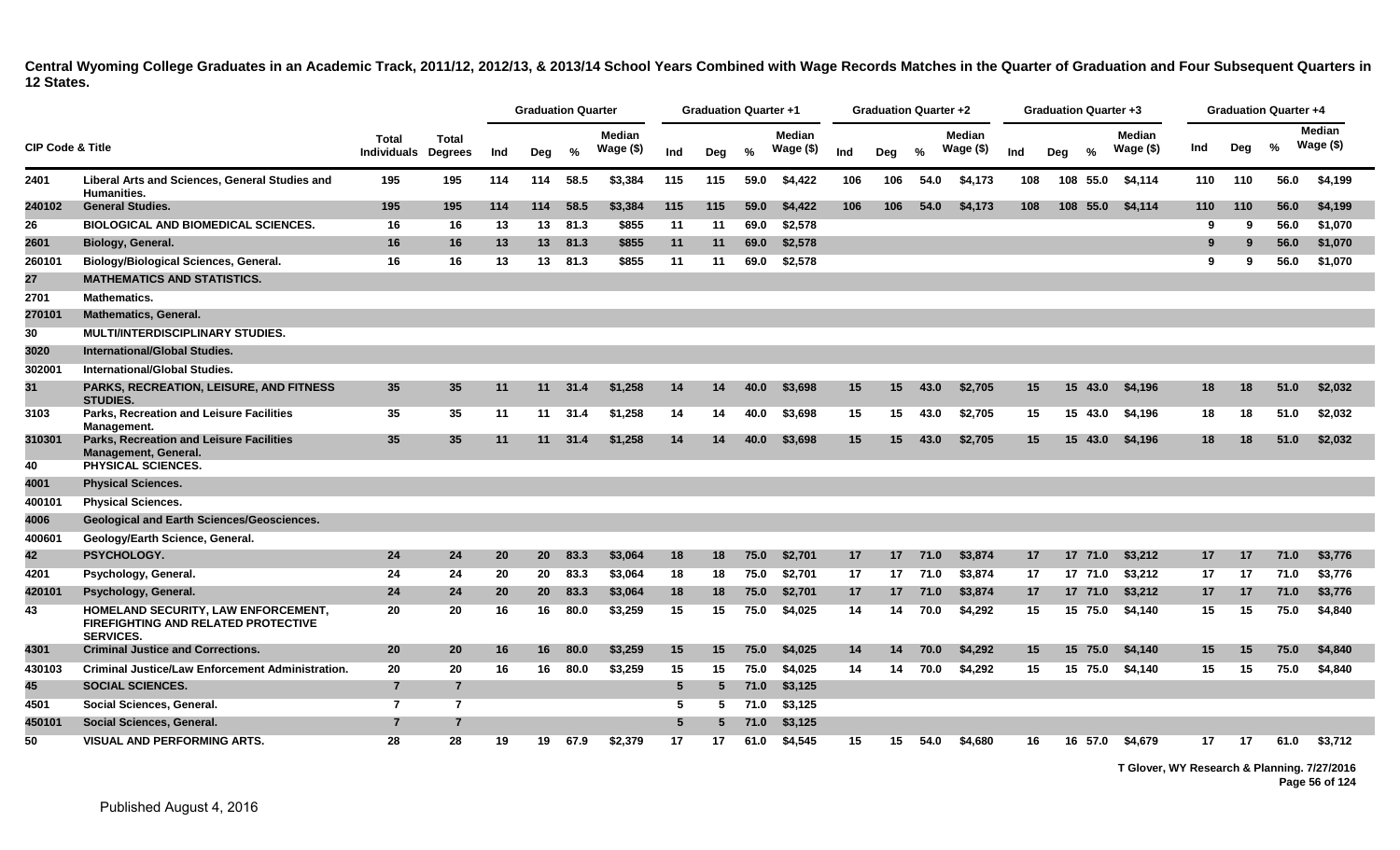|                             |                                                                                 |                                    |                                |     | <b>Graduation Quarter</b> |         |                            |                | <b>Graduation Quarter +1</b> |      |                            |                | <b>Graduation Quarter +2</b> |      |                             |     |                | <b>Graduation Quarter +3</b> |                             |     | <b>Graduation Quarter +4</b> |      |                     |  |
|-----------------------------|---------------------------------------------------------------------------------|------------------------------------|--------------------------------|-----|---------------------------|---------|----------------------------|----------------|------------------------------|------|----------------------------|----------------|------------------------------|------|-----------------------------|-----|----------------|------------------------------|-----------------------------|-----|------------------------------|------|---------------------|--|
| <b>CIP Code &amp; Title</b> |                                                                                 | <b>Total</b><br><b>Individuals</b> | <b>Total</b><br><b>Degrees</b> | Ind | Deg                       | $\%$    | <b>Median</b><br>Wage (\$) | Ind            | Deg                          | $\%$ | <b>Median</b><br>Wage (\$) | Ind            | Deg                          | $\%$ | <b>Median</b><br>Wage $($)$ | Ind | Deg            | $\%$                         | <b>Median</b><br>Wage $($)$ | Ind | Deg                          | $\%$ | Median<br>Wage (\$) |  |
| 5005                        | <b>Drama/Theatre Arts and Stagecraft.</b>                                       | 14                                 | 14                             | 8   |                           | 8, 57.1 | \$3,000                    | 7              |                              | 50.0 | \$3,460                    | $\overline{7}$ |                              | 50.0 | \$4,680                     |     | $\overline{7}$ | 50.0<br>$\overline{7}$       | \$5,623                     | 8   |                              | 57.0 | \$3,948             |  |
| 500501                      | Drama and Dramatics/Theatre Arts, General.                                      | 5                                  | 5                              |     |                           |         |                            |                |                              |      |                            |                |                              |      |                             |     |                |                              |                             |     |                              |      |                     |  |
| 500502                      | <b>Technical Theatre/Theatre Design and</b><br>Technology.                      |                                    |                                |     |                           |         |                            |                |                              |      |                            |                |                              |      |                             |     |                |                              |                             |     |                              |      |                     |  |
| 500506                      | Acting.                                                                         | 9                                  | 9                              | 7   | $\mathbf{7}$              | 77.8    | \$2,418                    | 6              | -6                           | 67.0 | \$3,948                    | 5              | 5                            | 56.0 | \$4,772                     |     | 6              | 67.0<br>6.                   | \$4,949                     | 6   |                              | 67.0 | \$4,014             |  |
| 5007                        | <b>Fine and Studio Arts.</b>                                                    | 12                                 | 12 <sub>2</sub>                | 10  | 10 <sup>°</sup>           | 83.3    | \$2,044                    | 9              | -9                           | 75.0 | \$3,351                    | 9              | 9                            | 75.0 | \$2,412                     |     | 8              | 8 67.0                       | \$4,679                     | 8   |                              | 67.0 | \$4,868             |  |
| 500701                      | Art/Art Studies, General.                                                       | 12                                 | 12                             | 10  | 10                        | 83.3    | \$2,044                    | 9              |                              | 75.0 | \$3,351                    | 9              | 9                            | 75.0 | \$2,412                     |     | 8              | 67.0<br>8.                   | \$4,679                     | 8   |                              | 67.0 | \$4,868             |  |
| 5009                        | Music.                                                                          |                                    |                                |     |                           |         |                            |                |                              |      |                            |                |                              |      |                             |     |                |                              |                             |     |                              |      |                     |  |
| 500901                      | Music, General.                                                                 |                                    |                                |     |                           |         |                            |                |                              |      |                            |                |                              |      |                             |     |                |                              |                             |     |                              |      |                     |  |
| 51                          | <b>HEALTH PROFESSIONS AND RELATED</b><br><b>PROGRAMS.</b>                       | 15                                 | 15                             | -8  | 8.                        | 53.3    | \$2,466                    | 9              | q                            | 60.0 | \$2,879                    |                |                              |      |                             |     | 6              | 40.0<br>6                    | \$638                       |     |                              | 60.0 | \$1,968             |  |
| 5109                        | Allied Health Diagnostic, Intervention, and<br><b>Treatment Professions.</b>    |                                    |                                |     |                           |         |                            |                |                              |      |                            |                |                              |      |                             |     |                |                              |                             |     |                              |      |                     |  |
| 510913                      | <b>Athletic Training/Trainer.</b>                                               |                                    |                                |     |                           |         |                            |                |                              |      |                            |                |                              |      |                             |     |                |                              |                             |     |                              |      |                     |  |
| 5199                        | <b>Health Professions and Related Clinical Sciences,</b><br>Other.              | 12                                 | 12                             | 8   | 8                         | 66.7    | \$2,466                    | 8              | 8                            | 67.0 | \$3,938                    |                |                              |      |                             |     |                |                              |                             | 7   |                              | 58.0 | \$1,968             |  |
| 519999                      | <b>Health Professions and Related Clinical Sciences,</b><br>Other.              | 12                                 | 12                             | 8   | 8                         | 66.7    | \$2,466                    | 8              | -8                           | 67.0 | \$3,938                    |                |                              |      |                             |     |                |                              |                             |     |                              | 58.0 | \$1,968             |  |
| 52                          | <b>BUSINESS, MANAGEMENT, MARKETING, AND</b><br><b>RELATED SUPPORT SERVICES.</b> | 16                                 | 16                             | 8   | 8                         | 50.0    | \$4,724                    | 9              |                              | 56.0 | \$4,247                    | 7              |                              | 44.0 | \$6,803                     |     | 8              | 50.0<br>8                    | \$6,967                     | 10  |                              | 63.0 | \$7,744             |  |
| 5202                        | <b>Business Administration, Management and</b><br>Operations.                   | $\overline{7}$                     | $\overline{7}$                 |     |                           |         |                            |                |                              |      |                            |                |                              |      |                             |     |                |                              |                             |     |                              |      |                     |  |
| 520201                      | <b>Business Administration and Management,</b><br>General.                      | $\overline{7}$                     | $\overline{7}$                 |     |                           |         |                            |                |                              |      |                            |                |                              |      |                             |     |                |                              |                             |     |                              |      |                     |  |
| 5203                        | <b>Accounting and Related Services.</b>                                         | 9                                  | 9                              | -5  | $5 -$                     | 55.6    | \$3,594                    | $6\phantom{1}$ | -6                           | 67.0 | \$3,279                    |                |                              |      |                             |     | 6              | 6 67.0                       | \$6,964                     |     |                              | 78.0 | \$8,857             |  |
| 520301                      | Accounting.                                                                     | 9                                  | 9                              | -5  | 5                         | 55.6    | \$3,594                    | 6              | -6                           | 67.0 | \$3,279                    |                |                              |      |                             |     | 6              | 6 67.0                       | \$6,964                     | 7   | 7                            | 78.0 | \$8,857             |  |
| ND2Dxx                      |                                                                                 | 11                                 | 11                             | 14  | 14                        |         | \$2,610                    | 13             | 13                           |      | \$3,753                    | 26             | 26                           |      | \$2,212                     |     | 15             | 15                           | \$2,046                     | 14  | 14                           |      | \$2,894             |  |
| ND4Dxx                      |                                                                                 | 21                                 | 21                             | 20  | 20                        |         | \$2,534                    | 19             | 19                           |      | \$3,753                    | 33             | 33                           |      | \$2,517                     |     | 29             | 29                           | \$1,774                     | 22  | 22                           |      | \$2,768             |  |
| ND6Dxx                      |                                                                                 | 25                                 | 25                             | 23  | 23                        |         | \$2,480                    | 21             | 21                           |      | \$3,226                    | 35             | 35 <sub>5</sub>              |      | \$2,517                     |     | 31             | 31                           | \$1,994                     | 25  | 25                           |      | \$2,875             |  |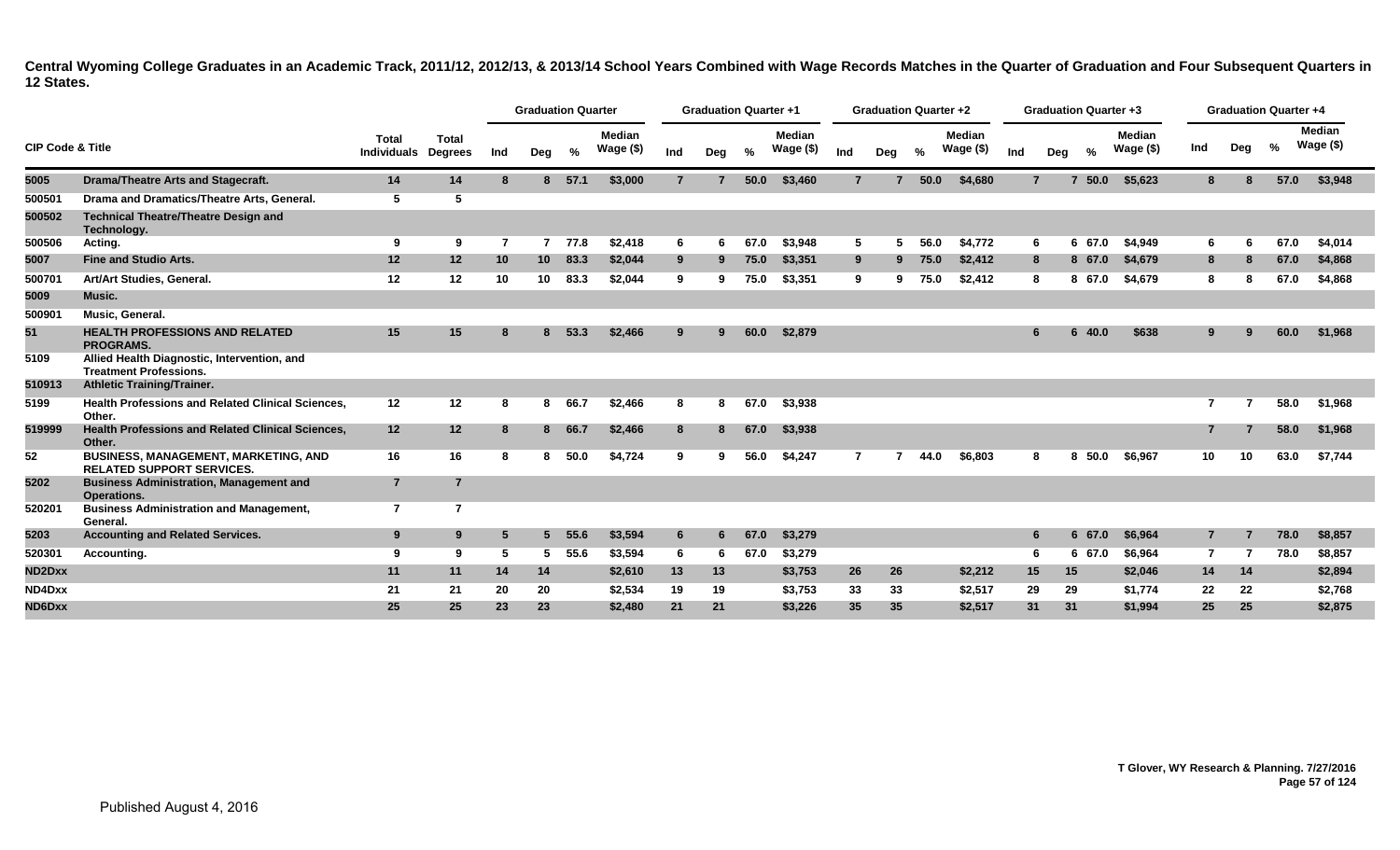|                             |                                                                                                       |                             |                                |                | <b>Graduation Quarter</b> |          |                            |                | <b>Graduation Quarter +1</b> |               |                            |     | <b>Graduation Quarter +2</b> |      |                             |                | <b>Graduation Quarter +3</b> |               |                             |             | Graduation Quarter +4 |      |                             |
|-----------------------------|-------------------------------------------------------------------------------------------------------|-----------------------------|--------------------------------|----------------|---------------------------|----------|----------------------------|----------------|------------------------------|---------------|----------------------------|-----|------------------------------|------|-----------------------------|----------------|------------------------------|---------------|-----------------------------|-------------|-----------------------|------|-----------------------------|
| <b>CIP Code &amp; Title</b> |                                                                                                       | Total<br><b>Individuals</b> | <b>Total</b><br><b>Degrees</b> | Ind            | Deg                       | %        | <b>Median</b><br>Wage (\$) | Ind            | Deg                          | $\frac{0}{2}$ | <b>Median</b><br>Wage (\$) | Ind | Deg                          | $\%$ | <b>Median</b><br>Wage $($)$ | Ind            | Dea                          | $\frac{0}{2}$ | <b>Median</b><br>Wage $($)$ | Ind         | Deg                   | $\%$ | <b>Median</b><br>Wage $($)$ |
| All                         | <b>All CIP Codes</b>                                                                                  | 197                         | 220                            | 110            | 124                       | 56.4     | \$4,693                    | 120            | 135                          | 61.0          | \$4,843                    | 125 | 139                          | 63.0 | \$5,133                     | 123            | 139 63.0                     |               | \$5,684                     | 127         | 145                   | 66.0 | \$5,404                     |
| 01                          | <b>AGRICULTURE, AGRICULTURE OPERATIONS,</b><br>AND RELATED SCIENCES.                                  | 24                          | 29                             | 14             | 17                        | 58.6     | \$2,311                    | 15             | 17                           | 59.0          | \$2,455                    | 9   | 12                           | 41.0 | \$3,098                     | 11             | 15 52.0                      |               | \$3,472                     | 14          | 19                    | 66.0 | \$4,283                     |
| 0105                        | <b>Agricultural and Domestic Animal Services.</b>                                                     | 24                          | 29                             | 14             | 17                        | 58.6     | \$2,311                    | 15             | 17                           | 59.0          | \$2,455                    | 9   | 12                           | 41.0 | \$3,098                     | 11             | 15 52.0                      |               | \$3,472                     | 14          | 19                    | 66.0 | \$4,283                     |
| 010507                      | <b>Equestrian/Equine Studies.</b>                                                                     | 16                          | 21                             | -8             | 11                        | 52.4     | \$400                      | 10             | 12                           | 57.0          | \$1,862                    | 6   | 9                            | 43.0 | \$3,098                     | $\overline{7}$ |                              | 11 52.0       | \$2,184                     | 11          | 16                    | 76.0 | \$2,410                     |
| 010599                      | Agricultural and Domestic Animal Services, Other.                                                     | 10                          | 10                             | $\overline{7}$ | $\overline{7}$            | 70.0     | \$2,482                    | 5              | 5                            | 50.0          | \$4,551                    |     |                              |      |                             |                |                              |               |                             | 5           | 5                     | 50.0 | \$5,232                     |
| 05                          | AREA, ETHNIC, CULTURAL, GENDER, AND<br><b>GROUP STUDIES.</b>                                          |                             |                                |                |                           |          |                            |                |                              |               |                            |     |                              |      |                             |                |                              |               |                             |             |                       |      |                             |
| 0501                        | Area Studies.                                                                                         |                             |                                |                |                           |          |                            |                |                              |               |                            |     |                              |      |                             |                |                              |               |                             |             |                       |      |                             |
| 050199                      | Area Studies, Other.                                                                                  |                             |                                |                |                           |          |                            |                |                              |               |                            |     |                              |      |                             |                |                              |               |                             |             |                       |      |                             |
| 12                          | PERSONAL AND CULINARY SERVICES.                                                                       |                             |                                |                |                           |          |                            |                |                              |               |                            |     |                              |      |                             |                |                              |               |                             |             |                       |      |                             |
| 1205                        | <b>Culinary Arts and Related Services.</b>                                                            |                             |                                |                |                           |          |                            |                |                              |               |                            |     |                              |      |                             |                |                              |               |                             |             |                       |      |                             |
| 120503                      | <b>Culinary Arts/Chef Training.</b>                                                                   |                             |                                |                |                           |          |                            |                |                              |               |                            |     |                              |      |                             |                |                              |               |                             |             |                       |      |                             |
| 14                          | <b>ENGINEERING.</b>                                                                                   |                             |                                |                |                           |          |                            |                |                              |               |                            |     |                              |      |                             |                |                              |               |                             |             |                       |      |                             |
| 1414                        | Environmental/Environmental Health Engineering.                                                       |                             |                                |                |                           |          |                            |                |                              |               |                            |     |                              |      |                             |                |                              |               |                             |             |                       |      |                             |
| 141401                      | Environmental/Environmental Health Engineering.                                                       |                             |                                |                |                           |          |                            |                |                              |               |                            |     |                              |      |                             |                |                              |               |                             |             |                       |      |                             |
| 15                          | <b>ENGINEERING TECHNOLOGIES AND</b><br><b>ENGINEERING-RELATED FIELDS.</b>                             | 21                          | 24                             | 14             | 15                        | 62.5     | \$8,591                    | 15             | 17                           | 71.0          | \$7,057                    | 14  | 15                           | 63.0 | \$7,798                     | 13             |                              |               | 14 58.0 \$11,432            | 15          | 16                    |      | 67.0 \$11,839               |
| 1507                        | <b>Quality Control and Safety</b><br>Technologies/Technicians.                                        | 11                          | 13                             | 8              |                           | 969.2    | \$7,795                    | 9              | 11                           | 85.0          | \$6,410                    | 8   | 9                            | 69.0 | \$4,194                     | 8              |                              |               | 9 69.0 \$13,260             | $9^{\circ}$ | 10                    |      | 77.0 \$13,962               |
| 150701                      | <b>Occupational Safety and Health</b><br>Technology/Technician.                                       | 11                          | 13                             | -8             | 9                         | 69.2     | \$7,795                    | 9              | 11                           | 85.0          | \$6,410                    | 8   | 9                            | 69.0 | \$4.194                     | 8              |                              |               | 9 69.0 \$13,260             | 9           | 10                    | 77.0 | \$13.962                    |
| 1512                        | <b>Computer Engineering Technologies/Technicians.</b>                                                 | 10                          | 11                             | 6              |                           | $6$ 54.5 | \$9,058                    | 6              | 6                            | 55.0          | \$9,169                    | 6   | 6                            | 55.0 | \$9,364                     | 5 <sup>5</sup> |                              | 546.0         | \$9,748                     | 6           | 6                     | 55.0 | \$9,496                     |
| 151202                      | <b>Computer Technology/Computer Systems</b><br>Technology.                                            | 10                          | 11                             | 6              | 6                         | 54.5     | \$9,058                    | 6              | 6                            | 55.0          | \$9,169                    | 6   | -6                           | 55.0 | \$9,364                     | 5              |                              | 5 46.0        | \$9,748                     | 6           | 6                     | 55.0 | \$9,496                     |
| 24                          | <b>LIBERAL ARTS AND SCIENCES, GENERAL</b><br><b>STUDIES AND HUMANITIES.</b>                           |                             |                                |                |                           |          |                            |                |                              |               |                            |     |                              |      |                             |                |                              |               |                             |             |                       |      |                             |
| 2401                        | Liberal Arts and Sciences, General Studies and<br>Humanities.                                         |                             |                                |                |                           |          |                            |                |                              |               |                            |     |                              |      |                             |                |                              |               |                             |             |                       |      |                             |
| 240102                      | <b>General Studies.</b>                                                                               |                             |                                |                |                           |          |                            |                |                              |               |                            |     |                              |      |                             |                |                              |               |                             |             |                       |      |                             |
| 43                          | HOMELAND SECURITY, LAW ENFORCEMENT,<br><b>FIREFIGHTING AND RELATED PROTECTIVE</b><br><b>SERVICES.</b> | 10                          | 10                             | 6              | 6                         | 60.0     | \$13,732                   | $\overline{7}$ | $\overline{7}$               |               | 70.0 \$15,444              | 6   | 6                            |      | 60.0 \$15,297               | 6              |                              |               | 6 60.0 \$14,398             | 6           | 6                     |      | 60.0 \$13,601               |
| 4302                        | <b>Fire Protection.</b>                                                                               | 10                          | 10                             | 6              | 6.                        | 60.0     | \$13,732                   | $\overline{7}$ |                              |               | 70.0 \$15,444              | 6   | 6                            | 60.0 | \$15,297                    | 6              |                              |               | 6 60.0 \$14,398             | 6           |                       | 60.0 | \$13,601                    |
| 430203                      | Fire Science/Fire-fighting.                                                                           | 10                          | 10                             | -6             | 6                         | 60.0     | \$13,732                   | $\overline{7}$ | $\overline{7}$               |               | 70.0 \$15,444              | 6   | 6                            |      | 60.0 \$15,297               | 6              |                              |               | 6 60.0 \$14,398             | 6           | 6                     | 60.0 | \$13,601                    |
| 46                          | <b>CONSTRUCTION TRADES.</b>                                                                           | 10                          | 10                             |                |                           |          |                            |                |                              |               |                            |     |                              |      |                             | 6              |                              | 60.0          | \$2,360                     |             |                       |      |                             |
| 4602                        | Carpenters.                                                                                           | 6                           | 6                              |                |                           |          |                            |                |                              |               |                            |     |                              |      |                             |                |                              |               |                             |             |                       |      |                             |

**T Glover, WY Research & Planning. 7/27/2016 Page 58 of 124**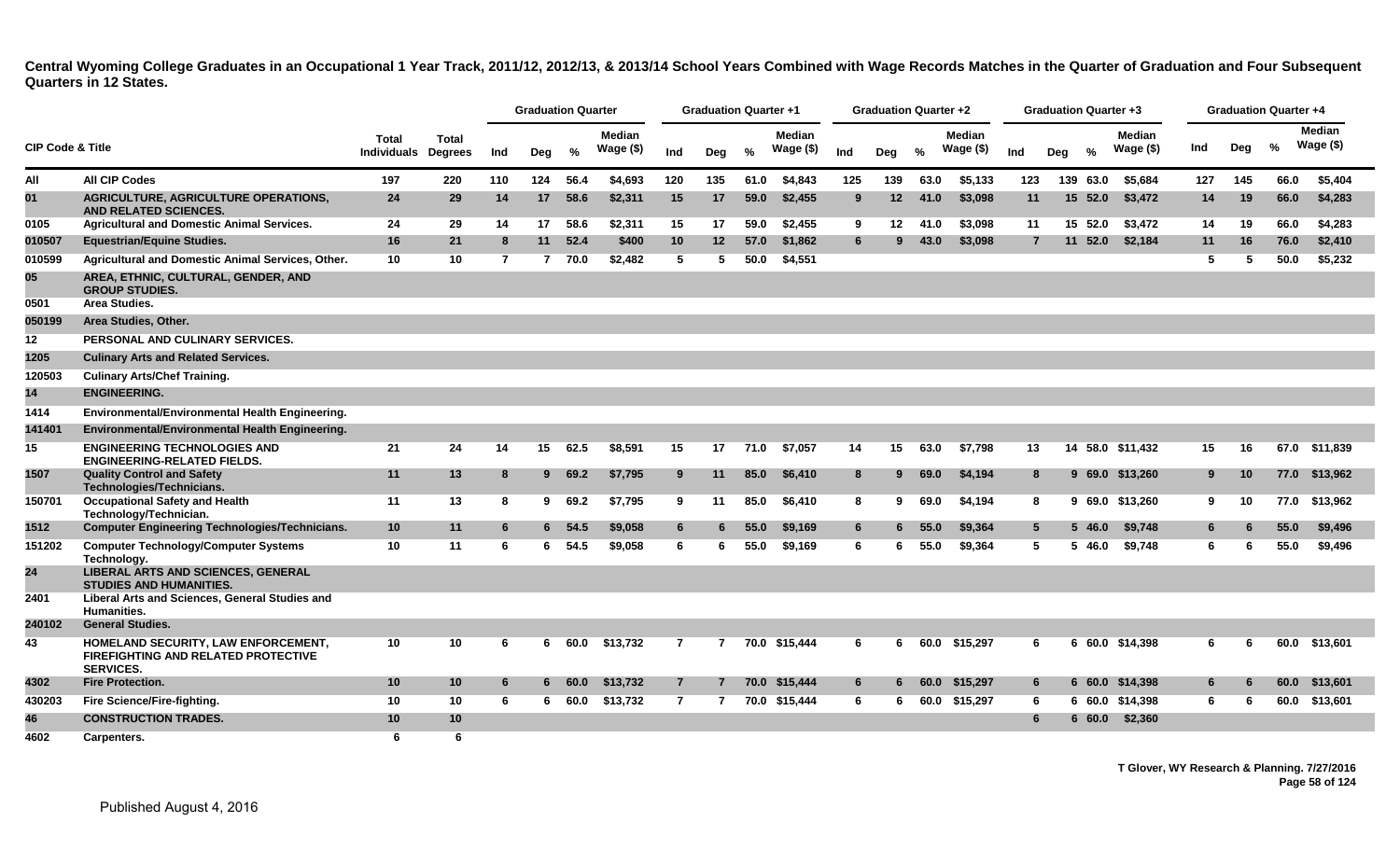|                             |                                                                                 |                      |                                |                | <b>Graduation Quarter</b> |         |                            |                | <b>Graduation Quarter +1</b> |      |                            |                | <b>Graduation Quarter +2</b> |      |                            |     |     | Graduation Quarter +3 |                             |                 | <b>Graduation Quarter +4</b> |               |                             |
|-----------------------------|---------------------------------------------------------------------------------|----------------------|--------------------------------|----------------|---------------------------|---------|----------------------------|----------------|------------------------------|------|----------------------------|----------------|------------------------------|------|----------------------------|-----|-----|-----------------------|-----------------------------|-----------------|------------------------------|---------------|-----------------------------|
| <b>CIP Code &amp; Title</b> |                                                                                 | Total<br>Individuals | <b>Total</b><br><b>Degrees</b> | Ind            | Deg                       | $\%$    | <b>Median</b><br>Wage (\$) | Ind            | Deg                          | $\%$ | <b>Median</b><br>Wage (\$) | Ind            | Deg                          | %    | <b>Median</b><br>Wage (\$) | Ind | Deg | $\frac{0}{2}$         | <b>Median</b><br>Wage $($)$ | Ind             | Dea                          | $\frac{9}{6}$ | <b>Median</b><br>Wage $($)$ |
| 460201                      | Carpentry/Carpenter.                                                            | $6\phantom{1}$       | 6                              |                |                           |         |                            |                |                              |      |                            |                |                              |      |                            |     |     |                       |                             |                 |                              |               |                             |
| 4604                        | <b>Building/Construction Finishing, Management,</b><br>and Inspection.          |                      |                                |                |                           |         |                            |                |                              |      |                            |                |                              |      |                            |     |     |                       |                             |                 |                              |               |                             |
| 460401                      | <b>Building/Property Maintenance.</b>                                           |                      |                                |                |                           |         |                            |                |                              |      |                            |                |                              |      |                            |     |     |                       |                             |                 |                              |               |                             |
| 47                          | <b>MECHANIC AND REPAIR</b><br><b>TECHNOLOGIES/TECHNICIANS.</b>                  | 9                    | 11                             | 5              |                           | 6 54.5  | \$3,782                    | $\overline{7}$ | 9                            | 82.0 | \$2,105                    | $\overline{7}$ | 9                            | 82.0 | \$5,559                    |     | 6   | 8 73.0                | \$6,885                     | $\overline{7}$  | 9                            | 82.0          | \$6,397                     |
| 4706                        | <b>Vehicle Maintenance and Repair Technologies.</b>                             | 9                    | 11                             | 5              |                           | 6, 54.5 | \$3,782                    | $\overline{7}$ | 9                            | 82.0 | \$2,105                    | $\overline{7}$ | 9                            | 82.0 | \$5,559                    |     | 6   | 8 73.0                | \$6,885                     | $\overline{7}$  | 9                            | 82.0          | \$6,397                     |
| 470604                      | <b>Automobile/Automotive Mechanics</b><br>Technology/Technician.                | 9                    | 11                             | -5             | 6                         | 54.5    | \$3,782                    | $\mathbf{7}$   | 9                            | 82.0 | \$2,105                    | $\overline{7}$ | 9                            | 82.0 | \$5,559                    |     | 6   | 8 73.0                | \$6,885                     | $\overline{7}$  | 9                            | 82.0          | \$6,397                     |
| 48                          | <b>PRECISION PRODUCTION.</b>                                                    | 14                   | 18                             | 8              | 11                        | 61.1    | \$4,923                    | 9              | 12                           | 67.0 | \$5,911                    | 11             | 14                           | 78.0 | \$8,561                    |     | 11  | 14 78.0               | \$10,017                    | 12              | 16                           | 89.0          | \$7,848                     |
| 4805                        | <b>Precision Metal Working.</b>                                                 | 14                   | 18                             | -8             | 11                        | 61.1    | \$4,923                    | 9              | $12 \,$                      | 67.0 | \$5,911                    | 11             | 14                           | 78.0 | \$8,561                    |     | 11  |                       | 14 78.0 \$10,017            | 12              | 16                           | 89.0          | \$7,848                     |
| 480508                      | <b>Welding Technology/Welder.</b>                                               | 14                   | 18                             | -8             | 11                        | 61.1    | \$4,923                    | 9              | $12 \,$                      | 67.0 | \$5,911                    | 11             | 14                           | 78.0 | \$8,561                    |     | 11  |                       | 14 78.0 \$10,017            | 12              | 16                           | 89.0          | \$7,848                     |
| 51                          | <b>HEALTH PROFESSIONS AND RELATED</b><br>PROGRAMS.                              | 84                   | 85                             | 42             | 43                        | 50.6    | \$4.401                    | 44             | 45                           | 53.0 | \$4,843                    | 54             | 55                           | 65.0 | \$4.034                    |     | 54  | 54 64.0               | \$4,763                     | 51              | 51                           | 60.0          | \$4,919                     |
| 5106                        | <b>Dental Support Services and Allied Professions.</b>                          | 21                   | 21                             | 12             | 12 <sup>7</sup>           | 57.1    | \$4,837                    | 12             | 12                           | 57.0 | \$5,040                    | 15             | 15 <sub>1</sub>              | 71.0 | \$5,281                    |     | 14  | 14 67.0               | \$5,472                     | 13              | 13                           | 62.0          | \$4,271                     |
| 510601                      | Dental Assisting/Assistant.                                                     | 21                   | 21                             | 12             | 12 <sup>12</sup>          | 57.1    | \$4.837                    | 12             | $12 \,$                      | 57.0 | \$5.040                    | 15             | 15                           | 71.0 | \$5.281                    |     | 14  | 14 67.0               | \$5.472                     | 13              | 13                           | 62.0          | \$4.271                     |
| 5107                        | <b>Health and Medical Administrative Services.</b>                              | 8                    | 9                              | $\overline{7}$ | 8                         | 88.9    | \$4,123                    | $\overline{7}$ | 8                            | 89.0 | \$5,936                    | $\overline{7}$ | 8                            | 89.0 | \$6,555                    |     | 6   | 6 67.0                | \$6,209                     | 6               | 6                            | 67.0          | \$5,843                     |
| 510710                      | <b>Medical Office Assistant/Specialist.</b>                                     | 8                    | 9                              | -7             | 8                         | 88.9    | \$4,123                    | $\overline{7}$ | 8                            | 89.0 | \$5,936                    | $\overline{7}$ | 8                            | 89.0 | \$6.555                    |     | -6  | 6 67.0                | \$6,209                     | 6               | 6                            | 67.0          | \$5,843                     |
| 5109                        | Allied Health Diagnostic, Intervention, and<br><b>Treatment Professions.</b>    | 55                   | 55                             | 23             | 23                        | 41.8    | \$2,544                    | 25             | 25                           | 46.0 | \$3,916                    | 32             | 32 <sub>2</sub>              | 58.0 | \$2,422                    |     | 34  | 34<br>62.0            | \$4,137                     | 32 <sub>2</sub> | 32                           | 58.0          | \$4,280                     |
| 510904                      | <b>Emergency Medical Technology/Technician (EMT</b><br>Paramedic).              | 55                   | 55                             | 23             | 23                        | 41.8    | \$2,544                    | 25             | 25                           | 46.0 | \$3,916                    | 32             | 32                           | 58.0 | \$2,422                    |     | 34  | 34 62.0               | \$4,137                     | 32              | 32                           | 58.0          | \$4,280                     |
| 52                          | <b>BUSINESS, MANAGEMENT, MARKETING, AND</b><br><b>RELATED SUPPORT SERVICES.</b> | 25                   | 26                             | 15             | 15 <sup>1</sup>           | 57.7    | \$6,518                    | 17             | 17                           | 65.0 | \$5,280                    | 18             | 18                           | 69.0 | \$5,451                    |     | 16  | 16<br>62.0            | \$5,977                     | 17              | 17                           | 65.0          | \$5,404                     |
| 5203                        | <b>Accounting and Related Services.</b>                                         |                      |                                |                |                           |         |                            |                |                              |      |                            |                |                              |      |                            |     |     |                       |                             |                 |                              |               |                             |
| 520302                      | Accounting Technology/Technician and<br>Bookkeeping.                            |                      |                                |                |                           |         |                            |                |                              |      |                            |                |                              |      |                            |     |     |                       |                             |                 |                              |               |                             |
| 5204                        | <b>Business Operations Support and Assistant</b><br>Services.                   | 18                   | 19                             | 10             | 10                        | 52.6    | \$5.547                    | 12             | 12                           | 63.0 | \$3,727                    | 13             | 13                           | 68.0 | \$4,400                    |     | 11  | 11 58.0               | \$4,434                     | 12              | 12                           | 63.0          | \$4,701                     |
| 520407                      | <b>Business/Office Automation/Technology/Data</b><br>Entry.                     | 16                   | 16                             |                | 9                         | 56.3    | \$6,401                    | 10             | 10                           | 63.0 | \$4.362                    | 11             | 11                           | 69.0 | \$4,400                    |     | 9   | 9,56.0                | \$5.780                     | 10 <sup>°</sup> | 10                           | 63.0          | \$4,866                     |
| 520408                      | <b>General Office Occupations and Clerical Services.</b>                        |                      |                                |                |                           |         |                            |                |                              |      |                            |                |                              |      |                            |     |     |                       |                             |                 |                              |               |                             |
| 5209                        | <b>Hospitality Administration/Management.</b>                                   |                      |                                |                |                           |         |                            |                |                              |      |                            |                |                              |      |                            |     |     |                       |                             |                 |                              |               |                             |
| 520904                      | Hotel/Motel Administration/Management.                                          |                      |                                |                |                           |         |                            |                |                              |      |                            |                |                              |      |                            |     |     |                       |                             |                 |                              |               |                             |
| 5218                        | General Sales, Merchandising and Related<br><b>Marketing Operations.</b>        |                      |                                |                |                           |         |                            |                |                              |      |                            |                |                              |      |                            |     |     |                       |                             |                 |                              |               |                             |
| 521804                      | Selling Skills and Sales Operations.                                            |                      |                                |                |                           |         |                            |                |                              |      |                            |                |                              |      |                            |     |     |                       |                             |                 |                              |               |                             |
| ND2Dxx                      |                                                                                 | 10                   | 13                             | 11             | 13                        |         | \$1,938                    | 12             | 15                           |      | \$4,239                    | 11             | 13                           |      | \$3,971                    |     |     | 9                     | \$4,587                     | 11              | 14                           |               | \$5,025                     |

**T Glover, WY Research & Planning. 7/27/2016 Page 59 of 124**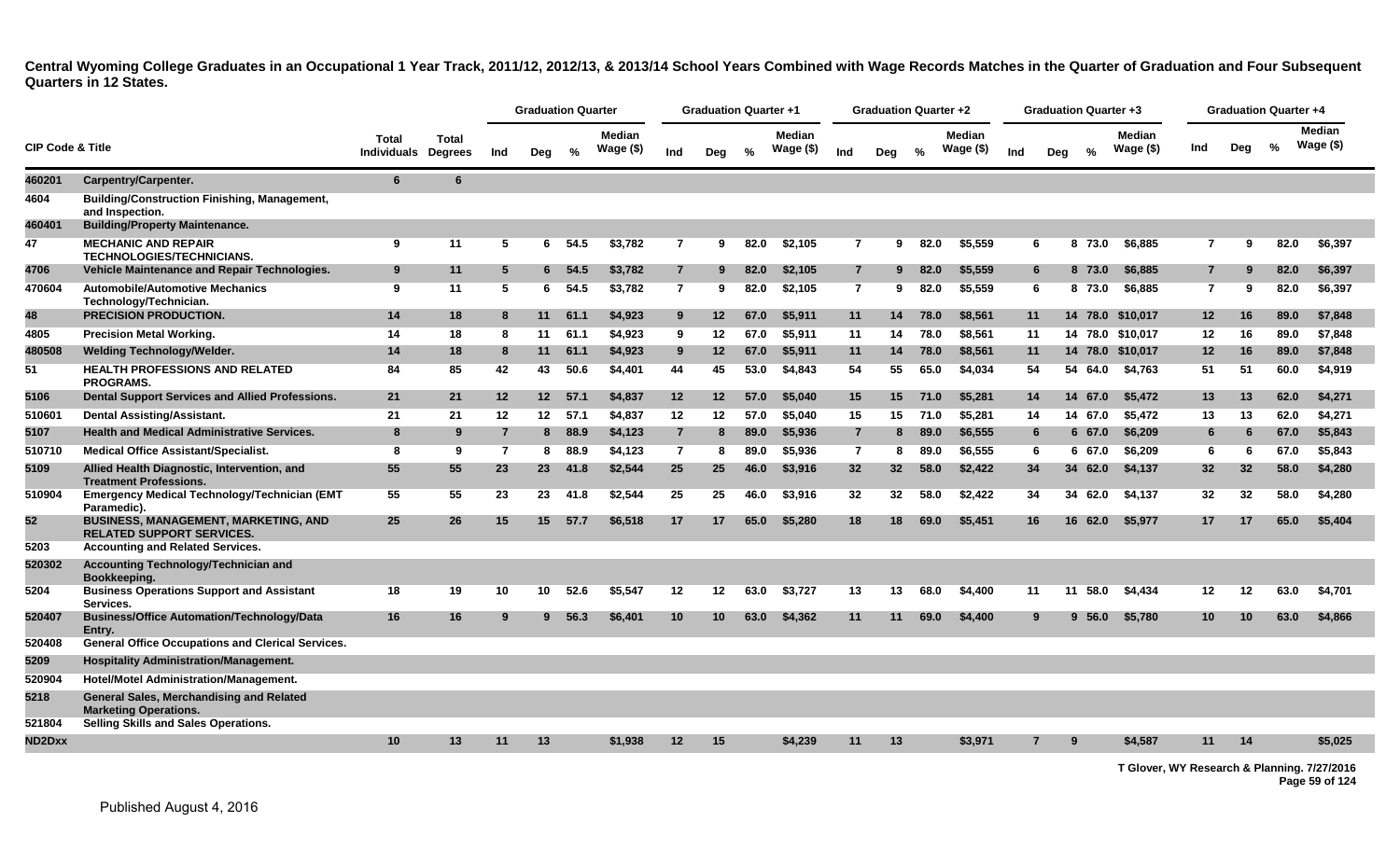|                             |                             |                         |     | <b>Graduation Quarter</b> |   |                     |     |     |      | <b>Graduation Quarter +1</b> |     | <b>Graduation Quarter +2</b> |                     |     | <b>Graduation Quarter +3</b> |                     |     |     |                             | <b>Graduation Quarter +4</b> |
|-----------------------------|-----------------------------|-------------------------|-----|---------------------------|---|---------------------|-----|-----|------|------------------------------|-----|------------------------------|---------------------|-----|------------------------------|---------------------|-----|-----|-----------------------------|------------------------------|
| <b>CIP Code &amp; Title</b> | Total<br><b>Individuals</b> | Total<br><b>Dearees</b> | Ind | Deg                       | % | Median<br>Wage (\$) | Ind | Deg | $\%$ | Median<br>Wage (\$)          | Ind | $\%$<br>Deg                  | Median<br>Wage (\$) | Ind | Dea %                        | Median<br>Wage (\$) | Ind | Deg | $\mathcal{L}_{\mathcal{L}}$ | Median<br>Wage (\$)          |
| ND4Dxx                      | 21                          | 24                      | 16  | 18                        |   | \$3,621             | 17  | 20  |      | \$4,344                      | 16  | 18                           | \$5,140             | 18  | 20                           | \$3,837             | 16  | 19  |                             | \$6,010                      |
| ND6Dxx                      | 24                          | 27                      |     | 19                        |   | \$3,782             | 19  | 22  |      | \$4,291                      |     | 23                           | \$4,939             | 24  | 26                           | \$4,294             | 18  | 21  |                             | \$5,356                      |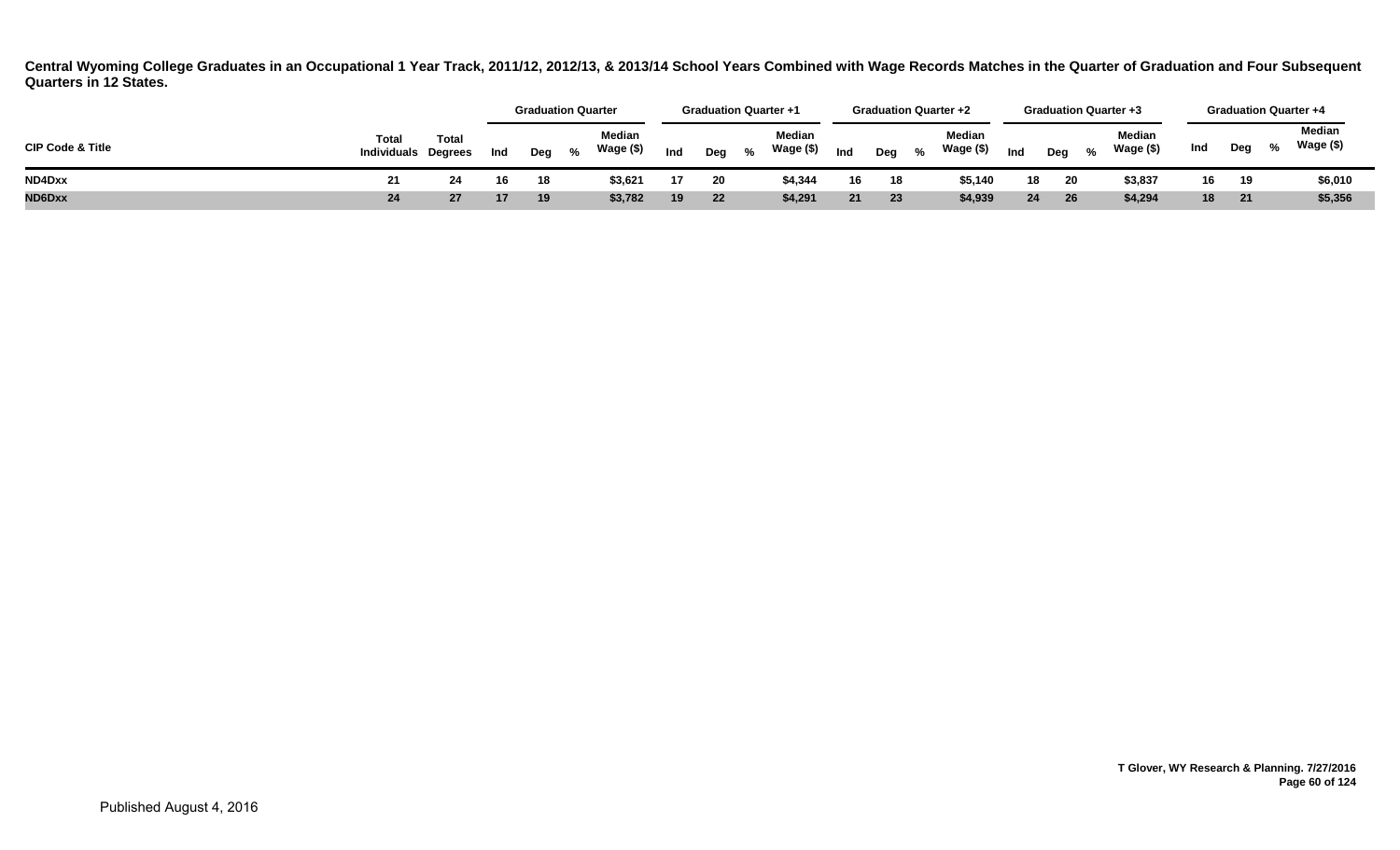|                             |                                                                                                       |                                     |                 |     |                 | <b>Graduation Quarter</b> |                            |                 | <b>Graduation Quarter +1</b> |      |                            |                 | <b>Graduation Quarter +2</b> |      |                            |                 |     |          | <b>Graduation Quarter +3</b> |                | <b>Graduation Quarter +4</b> |       |                            |
|-----------------------------|-------------------------------------------------------------------------------------------------------|-------------------------------------|-----------------|-----|-----------------|---------------------------|----------------------------|-----------------|------------------------------|------|----------------------------|-----------------|------------------------------|------|----------------------------|-----------------|-----|----------|------------------------------|----------------|------------------------------|-------|----------------------------|
| <b>CIP Code &amp; Title</b> |                                                                                                       | Total<br><b>Individuals Degrees</b> | <b>Total</b>    | Ind | Deg             | %                         | <b>Median</b><br>Wage (\$) | Ind             | Deg                          | %    | <b>Median</b><br>Wage (\$) | Ind             | Deg                          | %    | <b>Median</b><br>Wage (\$) | Ind             | Deg | %        | <b>Median</b><br>Wage (\$)   | Ind            | Deg                          | $\%$  | <b>Median</b><br>Wage (\$) |
| All                         | <b>All CIP Codes</b>                                                                                  | 243                                 | 247             | 180 | 181             | 73.3                      | \$3,855                    | 191             | 193                          |      | 78.0 \$7,287               | 187             | 189                          | 77.0 | \$8.045                    | 188             |     | 189 77.0 | \$8.758                      | 193            | 195                          | 79.0  | \$9.885                    |
| 01                          | <b>AGRICULTURE, AGRICULTURE OPERATIONS,</b><br><b>AND RELATED SCIENCES.</b>                           | 6                                   | 6               |     |                 |                           |                            |                 |                              |      |                            | -5              |                              | 83.0 | \$1,739                    | 5               |     | 5 83.0   | \$2,030                      | 5              | 5                            | 83.0  | \$2,956                    |
| 0105                        | <b>Agricultural and Domestic Animal Services.</b>                                                     | 6                                   | 6               |     |                 |                           |                            |                 |                              |      |                            | 5.              | 5                            | 83.0 | \$1.739                    | -5              |     | 5 83.0   | \$2.030                      | -5             | -5                           | 83.0  | \$2.956                    |
| 010507                      | <b>Equestrian/Equine Studies.</b>                                                                     | 6                                   | 6               |     |                 |                           |                            |                 |                              |      |                            | $5\overline{5}$ | 5                            | 83.0 | \$1,739                    | $5\overline{)}$ |     | 5 83.0   | \$2,030                      | 5              | -5                           | 83.0  | \$2,956                    |
| 09                          | <b>COMMUNICATION, JOURNALISM, AND RELATED</b><br><b>PROGRAMS.</b>                                     | 11                                  | 13              | 6   | 6               | 46.2                      | \$2,000                    | $\overline{7}$  | 8                            | 62.0 | \$3,483                    | 8               | 9                            | 69.0 | \$3,351                    | $\overline{7}$  |     | 862.0    | \$4,423                      | 7              | 9                            | 69.0  | \$2,415                    |
| 0907                        | Radio, Television, and Digital Communication.                                                         | 11                                  | 13              | 6   |                 | 646.2                     | \$2,000                    | $\overline{7}$  | 8                            | 62.0 | \$3,483                    | 8               | 9                            | 69.0 | \$3,351                    | $\overline{7}$  |     | 8 62.0   | \$4,423                      | 7              |                              | 69.0  | \$2,415                    |
| 090701                      | <b>Radio and Television.</b>                                                                          | 11                                  | 13              | 6   | 6               | 46.2                      | \$2,000                    | $\overline{7}$  | 8                            | 62.0 | \$3,483                    | 8               | 9                            | 69.0 | \$3,351                    | $\overline{7}$  |     | 862.0    | \$4,423                      | 7              | 9                            | 69.0  | \$2,415                    |
| 12                          | PERSONAL AND CULINARY SERVICES.                                                                       | 10                                  | 10              | 10  |                 | 10 100.0                  | \$3,183                    | 8               | 8                            | 80.0 | \$6,753                    | 8               | 8                            | 80.0 | \$3,925                    | $\overline{7}$  |     | 7 70.0   | \$5,410                      | 7              |                              | 70.0  | \$6,010                    |
| 1205                        | <b>Culinary Arts and Related Services.</b>                                                            | 10                                  | 10              | 10  |                 | 10 100.0                  | \$3.183                    | 8               | 8                            | 80.0 | \$6.753                    | 8               | 8                            | 80.0 | \$3,925                    | $\overline{7}$  |     | 7 70.0   | \$5.410                      | $\overline{7}$ | -7                           | 70.0  | \$6,010                    |
| 120503                      | <b>Culinary Arts/Chef Training.</b>                                                                   | 10                                  | 10              | 10  |                 | 10 100.0                  | \$3,183                    | 8               | 8                            | 80.0 | \$6,753                    | 8               | 8                            | 80.0 | \$3,925                    | $\overline{7}$  |     | 7 70.0   | \$5,410                      | $\overline{7}$ |                              | 70.0  | \$6,010                    |
| 14                          | <b>ENGINEERING.</b>                                                                                   | 12                                  | 12              | 10  | 10              | 83.3                      | \$6,217                    | 11              | 11                           | 92.0 | \$8,976                    | 11              | 11                           | 92.0 | \$8,773                    | 11              |     | 11 92.0  | \$9,452                      | 11             | 11                           | 92.0  | \$10,530                   |
| 1414                        | Environmental/Environmental Health Engineering.                                                       | 12                                  | 12 <sup>2</sup> | 10  | 10 <sup>1</sup> | 83.3                      | \$6,217                    | 11              | 11                           | 92.0 | \$8,976                    | 11              | 11                           | 92.0 | \$8,773                    | 11              |     | 11 92.0  | \$9,452                      | 11             | 11                           | 92.0  | \$10,530                   |
| 141401                      | Environmental/Environmental Health Engineering.                                                       | 12                                  | 12              | 10  | 10              | 83.3                      | \$6,217                    | 11              | 11                           | 92.0 | \$8,976                    | 11              | 11                           | 92.0 | \$8,773                    | 11              |     | 11 92.0  | \$9,452                      | 11             | 11                           | 92.0  | \$10,530                   |
| 15                          | <b>ENGINEERING TECHNOLOGIES AND</b><br><b>ENGINEERING-RELATED FIELDS.</b>                             | 15                                  | 15              | 10  | 10 <sup>°</sup> | 66.7                      | \$6,439                    | 11              | 11                           | 73.0 | \$7,554                    | 11              | 11                           | 73.0 | \$6,499                    | 13              |     | 13 87.0  | \$6,801                      | 14             | 14                           | 93.0  | \$7,896                    |
| 1507                        | <b>Quality Control and Safety</b><br>Technologies/Technicians.                                        | $\overline{7}$                      | $\overline{7}$  | 5   |                 | 5 71.4                    | \$4,718                    | 6               | 6                            | 86.0 | \$6,335                    | 6               | 6                            | 86.0 | \$6,311                    | $\overline{7}$  |     | 7 100.0  | \$6,801                      | $\overline{7}$ | $\overline{7}$               | 100.0 | \$7,995                    |
| 150701                      | <b>Occupational Safety and Health</b><br>Technology/Technician.                                       | $\overline{7}$                      | $\overline{7}$  | 5   |                 | $5$ 71.4                  | \$4,718                    | 6               | 6                            | 86.0 | \$6,335                    | 6               | 6                            | 86.0 | \$6.311                    | $\overline{7}$  |     | 7 100.0  | \$6.801                      | 7              |                              | 100.0 | \$7,995                    |
| 1512                        | <b>Computer Engineering Technologies/Technicians.</b>                                                 | 8                                   | 8               | 5   | 5               | 62.5                      | \$11.192                   | 5               | 5                            |      | 63.0 \$13,883              | $5^{\circ}$     | 5                            | 63.0 | \$14,339                   | 6               |     |          | 6 75.0 \$10,174              | $\overline{7}$ | 7                            | 88.0  | \$6,926                    |
| 151202                      | <b>Computer Technology/Computer Systems</b><br>Technology.                                            | 8                                   | 8               | 5   | $5 -$           | 62.5                      | \$11,192                   | $5\phantom{.0}$ | 5                            | 63.0 | \$13,883                   | $5^{\circ}$     | 5                            | 63.0 | \$14,339                   | 6               |     |          | 6 75.0 \$10,174              | 7              |                              | 88.0  | \$6,926                    |
| 19                          | <b>FAMILY AND CONSUMER SCIENCES/HUMAN</b><br><b>SCIENCES.</b>                                         |                                     |                 |     |                 |                           |                            |                 |                              |      |                            |                 |                              |      |                            |                 |     |          |                              |                |                              |       |                            |
| 1907                        | Human Development, Family Studies, and Related<br>Services.                                           |                                     |                 |     |                 |                           |                            |                 |                              |      |                            |                 |                              |      |                            |                 |     |          |                              |                |                              |       |                            |
| 190708                      | <b>Child Care and Support Services Management.</b>                                                    |                                     |                 |     |                 |                           |                            |                 |                              |      |                            |                 |                              |      |                            |                 |     |          |                              |                |                              |       |                            |
| 31                          | <b>PARKS, RECREATION, LEISURE, AND FITNESS</b><br><b>STUDIES.</b>                                     |                                     |                 |     |                 |                           |                            |                 |                              |      |                            |                 |                              |      |                            |                 |     |          |                              |                |                              |       |                            |
| 3101                        | Parks, Recreation and Leisure Studies.                                                                |                                     |                 |     |                 |                           |                            |                 |                              |      |                            |                 |                              |      |                            |                 |     |          |                              |                |                              |       |                            |
| 310101                      | Parks, Recreation and Leisure Studies.                                                                |                                     |                 |     |                 |                           |                            |                 |                              |      |                            |                 |                              |      |                            |                 |     |          |                              |                |                              |       |                            |
| 43                          | HOMELAND SECURITY, LAW ENFORCEMENT,<br><b>FIREFIGHTING AND RELATED PROTECTIVE</b><br><b>SERVICES.</b> | 22                                  | 22              | 15  | 15              | 68.2                      | \$11.213                   | 14              | 14                           |      | 64.0 \$15,847              | 15              | 15                           | 68.0 | \$12.422                   | 14              |     |          | 14 64.0 \$12.999             | 15             | 15                           | 68.0  | \$11,059                   |
| 4301                        | <b>Criminal Justice and Corrections.</b>                                                              | 6                                   | 6               | 5   | 5.              | 83.3                      | \$2,826                    |                 |                              |      |                            |                 |                              | 83.0 | \$5,171                    | 5               |     | 5 83.0   | \$7,104                      |                |                              | 83.0  | \$4,781                    |
| 430103                      | Criminal Justice/Law Enforcement Administration.                                                      | 6                                   | 6               | 5   | 5               | 83.3                      | \$2,826                    |                 |                              |      |                            | 5               | -5                           | 83.0 | \$5,171                    | 5               |     | 5 83.0   | \$7,104                      | -5             | 5                            | 83.0  | \$4,781                    |

**T Glover, WY Research & Planning. 7/27/2016 Page 61 of 124**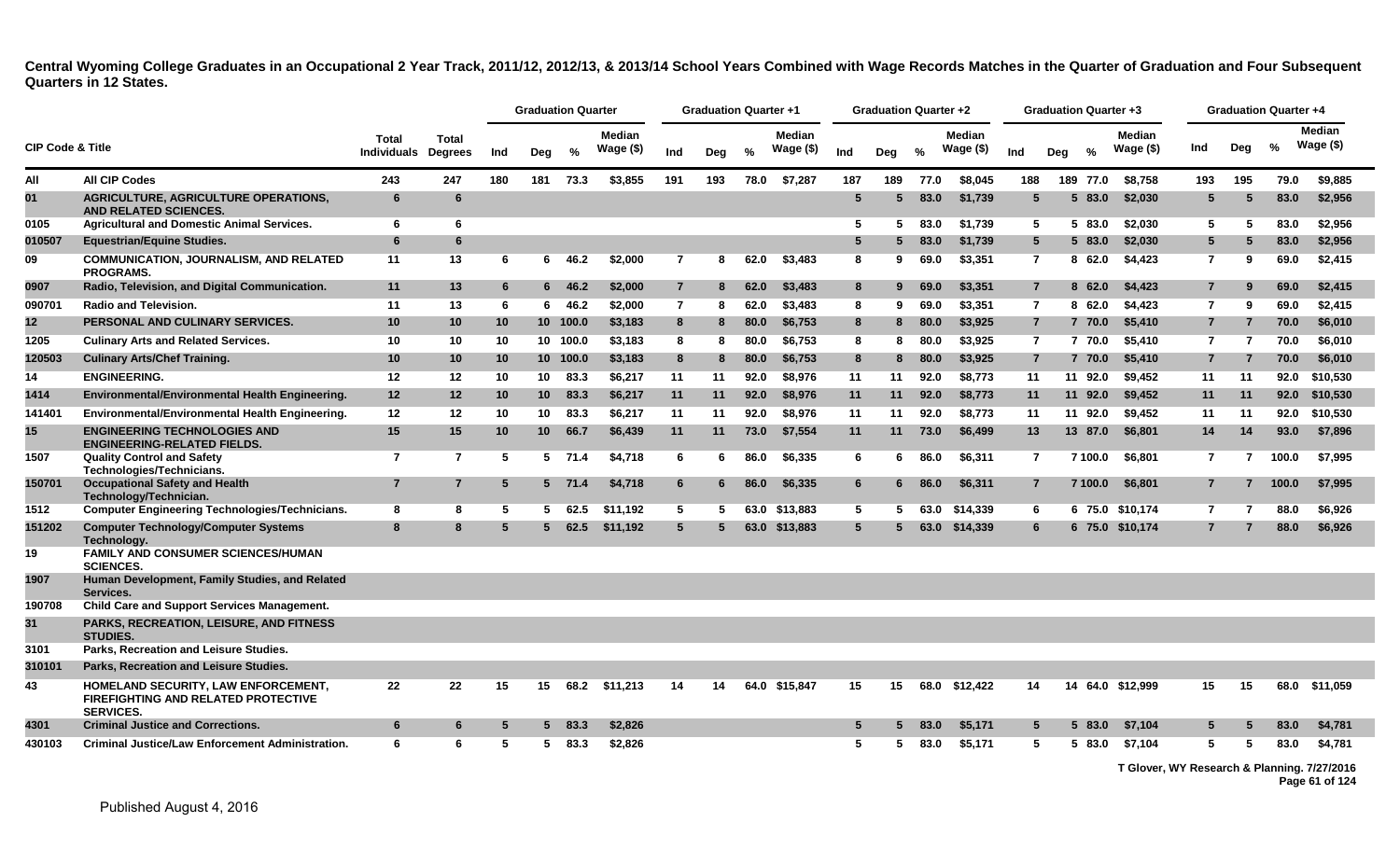|                             |                                                                                              |                                            |                |     | <b>Graduation Quarter</b> |        |                            |                | <b>Graduation Quarter +1</b> |               |                     |                 | <b>Graduation Quarter +2</b> |         |                            |     |                | <b>Graduation Quarter +3</b> |                             |                |                  | <b>Graduation Quarter +4</b> |                            |
|-----------------------------|----------------------------------------------------------------------------------------------|--------------------------------------------|----------------|-----|---------------------------|--------|----------------------------|----------------|------------------------------|---------------|---------------------|-----------------|------------------------------|---------|----------------------------|-----|----------------|------------------------------|-----------------------------|----------------|------------------|------------------------------|----------------------------|
| <b>CIP Code &amp; Title</b> |                                                                                              | <b>Total</b><br><b>Individuals Degrees</b> | <b>Total</b>   | Ind | Deg                       | %      | <b>Median</b><br>Wage (\$) | Ind            | Deg                          | $\frac{9}{6}$ | Median<br>Wage (\$) | Ind             | Deg                          | $\%$    | <b>Median</b><br>Wage (\$) | Ind | Deg            | $\frac{6}{6}$                | <b>Median</b><br>Wage $($)$ | Ind            | Deg              | %                            | <b>Median</b><br>Wage (\$) |
| 4302                        | <b>Fire Protection.</b>                                                                      | 16                                         | 16             | 10  | 10 <sup>1</sup>           | 62.5   | \$15,971                   | 10             | 10                           |               | 63.0 \$18,345       | 10 <sup>°</sup> | 10 <sup>°</sup>              | 63.0    | \$15,632                   |     | 9              | $9\,56.0$                    | \$16,971                    | 10             | 10               | 63.0                         | \$15,490                   |
| 430203                      | Fire Science/Fire-fighting.                                                                  | 16                                         | 16             | 10  | 10                        | 62.5   | \$15.971                   | 10             | 10                           |               | 63.0 \$18,345       | 10              | 10                           | 63.0    | \$15,632                   | 9   |                |                              | 9 56.0 \$16,971             | 10             | 10               | 63.0                         | \$15,490                   |
| 47                          | <b>MECHANIC AND REPAIR</b><br><b>TECHNOLOGIES/TECHNICIANS.</b>                               | 11                                         | 11             | -8  |                           | 8 72.7 | \$5,359                    | 9              | 9                            | 82.0          | \$5,346             | 10 <sup>°</sup> | 10 <sup>°</sup>              | 91.0    | \$5,372                    | 9   |                | 982.0                        | \$5,801                     | 8              | 8                | 73.0                         | \$8,515                    |
| 4706                        | Vehicle Maintenance and Repair Technologies.                                                 | 11                                         | 11             | 8   |                           | 8 72.7 | \$5,359                    | 9              | 9                            | 82.0          | \$5,346             | 10              | 10                           | 91.0    | \$5,372                    | 9   |                | 982.0                        | \$5,801                     | 8              | 8                | 73.0                         | \$8,515                    |
| 470604                      | <b>Automobile/Automotive Mechanics</b><br>Technology/Technician.                             | 11                                         | 11             | -8  |                           | 8 72.7 | \$5,359                    | 9              |                              | 82.0          | \$5,346             | 10 <sup>1</sup> | 10 <sup>°</sup>              | 91.0    | \$5,372                    |     | 9              | 982.0                        | \$5,801                     | 8              | 8                | 73.0                         | \$8,515                    |
| 48                          | <b>PRECISION PRODUCTION.</b>                                                                 | 12                                         | 12             | -8  |                           | 8 66.7 | \$2,466                    | 10             | 10                           | 83.0          | \$5.476             | 10              | 10                           | 83.0    | \$7.290                    | 10  |                | 10 83.0                      | \$6.128                     | $12 \,$        | 12 <sup>12</sup> | 100.0                        | \$6.966                    |
| 4805                        | <b>Precision Metal Working.</b>                                                              | 12                                         | 12             | 8   |                           | 8 66.7 | \$2,466                    | 10             | 10                           | 83.0          | \$5,476             | 10 <sub>1</sub> | 10 <sup>1</sup>              | 83.0    | \$7,290                    | 10  |                | 10 83.0                      | \$6,128                     | 12             | 12               | 100.0                        | \$6,966                    |
| 480508                      | <b>Welding Technology/Welder.</b>                                                            | 12                                         | 12             | 8   | 8                         | 66.7   | \$2,466                    | 10             | 10                           | 83.0          | \$5,476             | 10              | 10                           | 83.0    | \$7,290                    | 10  |                | 10 83.0                      | \$6,128                     | 12             | 12               | 100.0                        | \$6,966                    |
| 50                          | <b>VISUAL AND PERFORMING ARTS.</b>                                                           | 11                                         | 11             | 5   | 5 <sub>5</sub>            | 45.5   | \$2,590                    | $\overline{7}$ | 7                            | 64.0          | \$5,879             | 8               | 8                            | 73.0    | \$3,299                    | 8   |                | 8 73.0                       | \$4,313                     | $\overline{7}$ | 7                | 64.0                         | \$4,204                    |
| 5004                        | Design and Applied Arts.                                                                     | 11                                         | 11             | 5   | 5                         | 45.5   | \$2,590                    | 7              | 7                            | 64.0          | \$5,879             | 8               | 8                            | 73.0    | \$3,299                    | 8   |                | 8 73.0                       | \$4,313                     | 7              | 7                | 64.0                         | \$4,204                    |
| 500406                      | <b>Commercial Photography.</b>                                                               | -9                                         | 9              |     |                           |        |                            | 6              | 6                            | 67.0          | \$3,681             | $\overline{7}$  | 7                            | 78.0    | \$2,541                    |     | $\overline{7}$ | 7 78.0                       | \$4,162                     | 6              | 6                | 67.0                         | \$3,454                    |
| 500409                      | Graphic Design.                                                                              | -6                                         | 6              |     |                           |        |                            |                |                              |               |                     | 5               | 5.                           | 83.0    | \$4,246                    | -5  |                | 5 83.0                       | \$4,464                     |                |                  |                              |                            |
| 51                          | <b>HEALTH PROFESSIONS AND RELATED</b><br><b>PROGRAMS.</b>                                    | 117                                        | 118            | 92  | 92 <sub>2</sub>           | 78.0   | \$3,525                    | 99             | 99                           | 84.0          | \$9,325             | 89              | 89                           | 75.0    | \$12,413                   | 92  |                |                              | 92 78.0 \$10,634            | 96             | 96               | 81.0                         | \$12,651                   |
| 5107                        | Health and Medical Administrative Services.                                                  | $\overline{7}$                             | $\overline{7}$ |     |                           |        |                            |                |                              |               |                     |                 |                              |         |                            |     |                |                              |                             |                |                  |                              |                            |
| 510710                      | <b>Medical Office Assistant/Specialist.</b>                                                  | $\overline{7}$                             | $\overline{7}$ |     |                           |        |                            |                |                              |               |                     |                 |                              |         |                            |     |                |                              |                             |                |                  |                              |                            |
| 5123                        | <b>Rehabilitation and Therapeutic Professions.</b>                                           | 14                                         | 15             | 9   | 9                         | 60.0   | \$4.393                    | 12             | 12                           | 80.0          | \$4.329             | 9               | 9                            | 60.0    | \$5,096                    | 10  |                | 10 67.0                      | \$4.811                     | 11             | 11               | 73.0                         | \$4.330                    |
| 512399                      | Rehabilitation and Therapeutic Professions,<br>Other.                                        | 14                                         | 15             | 9   | 9                         | 60.0   | \$4,393                    | 12             | 12 <sup>2</sup>              | 80.0          | \$4,329             | 9               | 9                            | 60.0    | \$5,096                    | 10  |                | 10, 67.0                     | \$4,811                     | 11             | 11               | 73.0                         | \$4,330                    |
| 5138                        | Registered Nursing, Nursing Administration,<br><b>Nursing Research and Clinical Nursing.</b> | 96                                         | 96             | 79  | 79                        | 82.3   | \$3,247                    | 83             | 83                           | 87.0          | \$9.885             | 76              | 76                           | 79.0    | \$12.784                   | 78  |                |                              | 78 81.0 \$11.289            | 81             | -81              | 84.0                         | \$13,404                   |
| 513801                      | <b>Registered Nursing/Registered Nurse.</b>                                                  | 96                                         | 96             | 79  | 79                        | 82.3   | \$3,247                    | 83             | 83                           | 87.0          | \$9,885             | 76              | 76                           | 79.0    | \$12,784                   | 78  |                |                              | 78 81.0 \$11,289            | 81             | 81               | 84.0                         | \$13,404                   |
| 52                          | <b>BUSINESS, MANAGEMENT, MARKETING, AND</b><br><b>RELATED SUPPORT SERVICES.</b>              | 18                                         | 18             | 14  | 14                        | 77.8   | \$5,511                    | 15             | 15                           | 83.0          | \$6,572             | 15              | 15                           | 83.0    | \$6,609                    | 14  |                | 14 78.0                      | \$7,436                     | 14             | 14               | 78.0                         | \$6,674                    |
| 5201                        | <b>Business/Commerce, General.</b>                                                           | 9                                          | 9              | 8   |                           | 8 88.9 | \$6,768                    | 9              |                              | 9 100.0       | \$7,340             | 9               |                              | 9 100.0 | \$8,437                    |     | 9              | 9 100.0                      | \$9,728                     | 9              | 9                | 100.0                        | \$7,479                    |
| 520101                      | Business/Commerce, General.                                                                  | 9                                          | 9              | -8  | 8                         | 88.9   | \$6,768                    | 9              | 9                            | 100.0         | \$7,340             | 9               |                              | 9 100.0 | \$8,437                    | 9   |                | 9 100.0                      | \$9,728                     | 9              | 9                | 100.0                        | \$7,479                    |
| 5203                        | <b>Accounting and Related Services.</b>                                                      | -5                                         | 5              |     |                           |        |                            |                |                              |               |                     |                 |                              |         |                            |     |                |                              |                             |                |                  |                              |                            |
| 520302                      | Accounting Technology/Technician and<br>Bookkeeping.                                         | -5                                         | 5              |     |                           |        |                            |                |                              |               |                     |                 |                              |         |                            |     |                |                              |                             |                |                  |                              |                            |
| 5204                        | <b>Business Operations Support and Assistant</b><br>Services.                                |                                            |                |     |                           |        |                            |                |                              |               |                     |                 |                              |         |                            |     |                |                              |                             |                |                  |                              |                            |
| 520401                      | Administrative Assistant and Secretarial Science,<br>General.                                |                                            |                |     |                           |        |                            |                |                              |               |                     |                 |                              |         |                            |     |                |                              |                             |                |                  |                              |                            |
| 5209                        | <b>Hospitality Administration/Management.</b>                                                |                                            |                |     |                           |        |                            |                |                              |               |                     |                 |                              |         |                            |     |                |                              |                             |                |                  |                              |                            |
| 520904                      | <b>Hotel/Motel Administration/Management.</b>                                                |                                            |                |     |                           |        |                            |                |                              |               |                     |                 |                              |         |                            |     |                |                              |                             |                |                  |                              |                            |

**T Glover, WY Research & Planning. 7/27/2016 Page 62 of 124**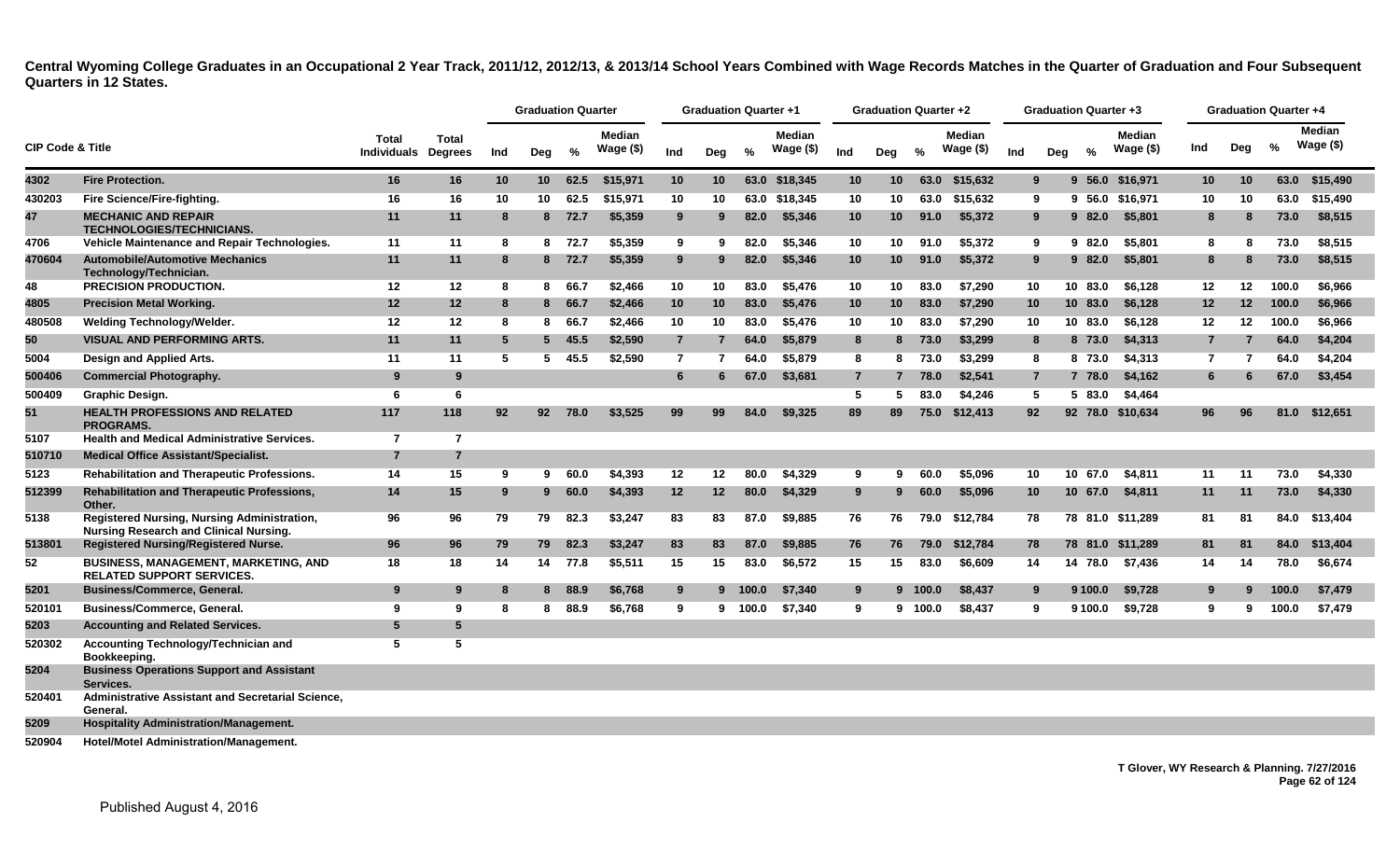|                             |                                            |       |     |       | <b>Graduation Quarter</b><br><b>Median</b> |     |     |   | <b>Graduation Quarter +1</b> |                 |       | <b>Graduation Quarter +2</b> |     |     |   | <b>Graduation Quarter +3</b> |                 |     |   | <b>Graduation Quarter +4</b> |
|-----------------------------|--------------------------------------------|-------|-----|-------|--------------------------------------------|-----|-----|---|------------------------------|-----------------|-------|------------------------------|-----|-----|---|------------------------------|-----------------|-----|---|------------------------------|
| <b>CIP Code &amp; Title</b> | <b>Total</b><br><b>Individuals Degrees</b> | Total | Ind | Deg % | Wage (\$)                                  | Ind | Dea | % | Median<br>Wage (\$)          | Ind             | Deg % | Median<br>Wage (\$)          | Ind | Dea | % | Median<br>Wage (\$)          | Ind             | Deg | % | Median<br>Wage (\$)          |
| <b>ND2Dxx</b>               |                                            |       |     |       | \$2,789                                    |     |     |   | \$2,184                      |                 |       | \$5,466                      |     |     |   | \$4,872                      |                 |     |   | \$8,959                      |
| ND4Dxx                      |                                            |       | 16  | 16    | \$3,133                                    | 19  | 19  |   | \$4,551                      | 12              | 12    | \$5,197                      | 11  | 11  |   | \$5,817                      | 10 <sup>1</sup> | 10  |   | \$4,919                      |
| ND6Dxx                      |                                            |       | 21  | 21    | \$3,031                                    | 23  | 23  |   | \$3,977                      | 12 <sup>2</sup> | 12    | \$5,197                      | 11  | 11  |   | \$5,817                      | 14              | 14  |   | \$4,919                      |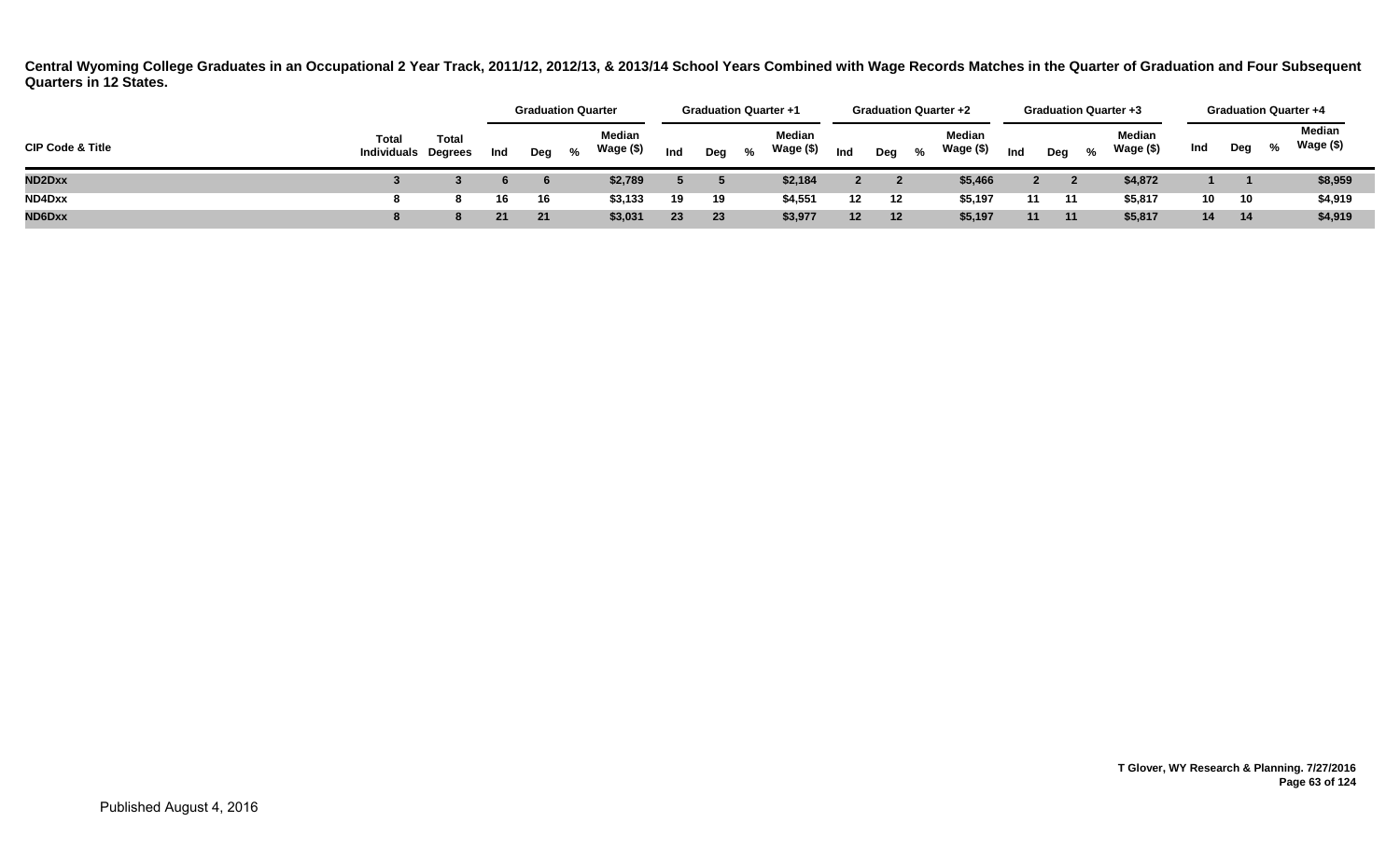|                             |                                                                                                       |                             |                         |     | <b>Graduation Quarter</b> |               |                            |                | <b>Graduation Quarter +1</b> |               |                            |                 | <b>Graduation Quarter +2</b> |               |                             |                 | <b>Graduation Quarter +3</b> |               |                             |     |     | <b>Graduation Quarter +4</b> |                            |
|-----------------------------|-------------------------------------------------------------------------------------------------------|-----------------------------|-------------------------|-----|---------------------------|---------------|----------------------------|----------------|------------------------------|---------------|----------------------------|-----------------|------------------------------|---------------|-----------------------------|-----------------|------------------------------|---------------|-----------------------------|-----|-----|------------------------------|----------------------------|
| <b>CIP Code &amp; Title</b> |                                                                                                       | <b>Total</b><br>Individuals | Total<br><b>Degrees</b> | Ind | Deg                       | %             | <b>Median</b><br>Wage (\$) | Ind            | Deg                          | $\frac{0}{2}$ | <b>Median</b><br>Wage (\$) | Ind             | Deg                          | $\frac{0}{0}$ | <b>Median</b><br>Wage $($)$ | Ind             | Dea                          | $\frac{0}{2}$ | <b>Median</b><br>Wage $($)$ | Ind | Deg | %                            | <b>Median</b><br>Wage (\$) |
| All                         | <b>All CIP Codes</b>                                                                                  | 567                         | 612                     | 295 | 318                       | 52.0          | \$2,402                    | 318            | 348                          | 57.0          | \$4,429                    | 314             | 341                          | 56.0          | \$5,269                     | 322             |                              | 345 56.0      | \$5,710                     | 333 | 358 | 59.0                         | \$5,189                    |
| 01                          | <b>AGRICULTURE, AGRICULTURE OPERATIONS,</b><br><b>AND RELATED SCIENCES.</b>                           | 57                          | 60                      | 15  | 15                        | 25.0          | \$1,974                    | 20             | 21                           | 35.0          | \$2,655                    | 21              | 22                           | 37.0          | \$3,714                     | 27              |                              | 28 47.0       | \$4,424                     | 29  | 31  | 52.0                         | \$4,849                    |
| 0101                        | <b>Agricultural Business and Management.</b>                                                          | 25                          | 26                      | 11  | 11                        | 42.3          | \$1,982                    | 12             | 12                           | 46.0          | \$3,522                    | 12              | 12                           | 46.0          | \$5,415                     | 13              |                              | 13 50.0       | \$2,629                     | 11  | 11  | 42.0                         | \$6,627                    |
| 010102                      | Agribusiness/Agricultural Business Operations.                                                        | 9                           | 9                       | 5   | $5 -$                     | 55.6          | \$1.982                    | 5 <sup>5</sup> | 5                            | 56.0          | \$3.104                    | $5\overline{5}$ | 5                            | 56.0          | \$3.627                     | 5               |                              | 5, 56.0       | \$2,629                     | 5   | -5  | 56.0                         | \$3.051                    |
| 010104                      | Farm/Farm and Ranch Management.                                                                       | 17                          | 17                      | 6   |                           | $6\quad 35.3$ | \$2,296                    | $\overline{7}$ | 7                            | 41.0          | \$3,940                    | $\mathbf{7}$    | 7                            | 41.0          | \$5,850                     | 8               |                              | 8 47.0        | \$3,963                     | 6   | 6   | 35.0                         | \$7,122                    |
| 0103                        | <b>Agricultural Production Operations.</b>                                                            | 24                          | 24                      |     |                           |               |                            | 6              | 6                            | 25.0          | \$1,492                    | 8               | 8                            | 33.0          | \$3,577                     | 12 <sup>2</sup> |                              | 12 50.0       | \$5,511                     | 14  | 14  | 58.0                         | \$4,968                    |
| 010303                      | Aquaculture.                                                                                          | 24                          | 24                      |     |                           |               |                            | 6              | 6                            | 25.0          | \$1,492                    | 8               | 8                            | 33.0          | \$3,577                     | 12              |                              | 12 50.0       | \$5,511                     | 14  | 14  | 58.0                         | \$4,968                    |
| 12                          | PERSONAL AND CULINARY SERVICES.                                                                       | 35                          | 35                      | 23  | 23                        | 65.7          | \$1,813                    | 26             | 26                           | 74.0          | \$3,417                    | 26              | 26                           | 74.0          | \$3,788                     | 22              |                              | 22 63.0       | \$4,923                     | 23  | 23  | 66.0                         | \$4,442                    |
| 1204                        | <b>Cosmetology and Related Personal Grooming</b><br>Services.                                         | 35                          | 35                      | 23  | 23                        | 65.7          | \$1,813                    | 26             | 26                           | 74.0          | \$3,417                    | 26              | 26                           | 74.0          | \$3,788                     | 22              |                              | 22 63.0       | \$4,923                     | 23  | 23  | 66.0                         | \$4,442                    |
| 120401                      | Cosmetology/Cosmetologist, General.                                                                   | 25                          | 25                      | 17  | 17 <sup>2</sup>           | 68.0          | \$1,813                    | 18             | 18                           | 72.0          | \$3,652                    | 19              | 19                           | 76.0          | \$3,948                     | 15              |                              | 15 60.0       | \$5,237                     | 16  | 16  | 64.0                         | \$5,125                    |
| 120407                      | Hair Styling/Stylist and Hair Design.                                                                 | 5                           | 5                       |     |                           |               |                            |                |                              |               |                            |                 |                              |               |                             |                 |                              |               |                             |     |     |                              |                            |
| 13                          | <b>EDUCATION.</b>                                                                                     | 33                          | 33                      | 24  | 24                        | 72.7          | \$1,644                    | 21             | 21                           | 64.0          | \$2,428                    | 18              | 18                           | 55.0          | \$1,648                     | 20              |                              | 20 61.0       | \$3,185                     | 23  | 23  | 70.0                         | \$2,510                    |
| 1312                        | <b>Teacher Education and Professional</b><br>Development, Specific Levels and Methods.                | 31                          | 31                      | 23  | 23                        | 74.2          | \$1,511                    | 20             | 20                           | 65.0          | \$2,329                    | 17              | 17                           | 55.0          | \$1,523                     | 19              |                              | 19 61.0       | \$3,169                     | 22  | 22  | 71.0                         | \$2,416                    |
| 131202                      | <b>Elementary Education and Teaching.</b>                                                             | 20                          | 20                      | 14  | 14                        | 70.0          | \$1,467                    | 12             | $12 \,$                      | 60.0          | \$1,866                    | 9               | Q                            | 45.0          | \$1,772                     | 12 <sup>2</sup> |                              | 12 60.0       | \$3,154                     | 14  | 14  | 70.0                         | \$2,291                    |
| 131205                      | Secondary Education and Teaching.                                                                     | $\overline{7}$              | 7                       | 6   | 6                         | 85.7          | \$1,703                    | 6              | 6                            | 86.0          | \$1,767                    | 6               | 6                            | 86.0          | \$1,152                     | 5               |                              | 5 71.0        | \$1,189                     | 6   | 6   | 86.0                         | \$2,715                    |
| 24                          | <b>LIBERAL ARTS AND SCIENCES, GENERAL</b><br><b>STUDIES AND HUMANITIES.</b>                           | 88                          | 89                      | 59  | 59                        | 66.3          | \$2,768                    | 54             | 54                           | 61.0          | \$3,028                    | 48              | 48                           | 54.0          | \$5,114                     | 53              |                              | 53 60.0       | \$3,821                     | 58  | 58  | 65.0                         | \$2,553                    |
| 2401                        | Liberal Arts and Sciences, General Studies and<br><b>Humanities.</b>                                  | 88                          | 89                      | 59  | 59                        | 66.3          | \$2,768                    | 54             | 54                           | 61.0          | \$3,028                    | 48              | 48                           | 54.0          | \$5,114                     | 53              |                              | 53 60.0       | \$3.821                     | 58  | 58  | 65.0                         | \$2,553                    |
| 240101                      | Liberal Arts and Sciences/Liberal Studies.                                                            | 88                          | 89                      | 59  | 59                        | 66.3          | \$2,768                    | 54             | 54                           | 61.0          | \$3,028                    | 48              | 48                           | 54.0          | \$5,114                     | 53              |                              | 53 60.0       | \$3,821                     | 58  | 58  | 65.0                         | \$2,553                    |
| 42                          | PSYCHOLOGY.                                                                                           | -5                          | 5                       |     |                           |               |                            |                |                              |               |                            |                 |                              |               |                             |                 |                              |               |                             |     |     |                              |                            |
| 4201                        | Psychology, General.                                                                                  | 5                           | 5                       |     |                           |               |                            |                |                              |               |                            |                 |                              |               |                             |                 |                              |               |                             |     |     |                              |                            |
| 420101                      | Psychology, General.                                                                                  | -5                          | 5                       |     |                           |               |                            |                |                              |               |                            |                 |                              |               |                             |                 |                              |               |                             |     |     |                              |                            |
| 43                          | HOMELAND SECURITY, LAW ENFORCEMENT,<br><b>FIREFIGHTING AND RELATED PROTECTIVE</b><br><b>SERVICES.</b> | 20                          | 20                      | 13  | 13                        | 65.0          | \$2,801                    | 13             | 13                           | 65.0          | \$4,518                    | 14              | 14                           | 70.0          | \$4,189                     | 14              | 14                           | 70.0          | \$6,810                     | 14. | 14  | 70.0                         | \$5,202                    |
| 4301                        | <b>Criminal Justice and Corrections.</b>                                                              | 20                          | 20                      | 13  | 13                        | 65.0          | \$2,801                    | 13             | 13                           | 65.0          | \$4,518                    | 14              | 14                           | 70.0          | \$4,189                     | 14              |                              | 14 70.0       | \$6,810                     | 14  | 14  | 70.0                         | \$5,202                    |
| 430103                      | <b>Criminal Justice/Law Enforcement Administration.</b>                                               | 15                          | 15                      | 10  | 10                        | 66.7          | \$2,869                    | 9              | 9                            | 60.0          | \$4,518                    | 10              | 10                           | 67.0          | \$4,189                     | 10 <sup>°</sup> |                              | 10, 67.0      | \$4,598                     | 11  | 11  | 73.0                         | \$5,041                    |
| 430113                      | <b>Corrections Administration.</b>                                                                    | 5                           | 5                       |     |                           |               |                            |                |                              |               |                            |                 |                              |               |                             |                 |                              |               |                             |     |     |                              |                            |
| 45                          | <b>SOCIAL SCIENCES.</b>                                                                               | 20                          | 20                      | 12  | 12 <sup>7</sup>           | 60.0          | \$2,878                    | 13             | 13                           | 65.0          | \$4,666                    | 11              | 11                           | 55.0          | \$5,408                     | 13              |                              | 13 65.0       | \$3,250                     | 13  | 13  | 65.0                         | \$4,816                    |
| 4501                        | Social Sciences, General.                                                                             | 17                          | 17                      | 11  | 11                        | 64.7          | \$2,403                    | 12             | 12                           | 71.0          | \$3,437                    | 10              | 10                           | 59.0          | \$4,974                     | $12 \,$         |                              | 12 71.0       | \$3,090                     | 11  | -11 | 65.0                         | \$4,340                    |
| 450101                      | Social Sciences, General.                                                                             | 17                          | 17                      | 11  | 11                        | 64.7          | \$2,403                    | 12             | $12 \,$                      | 71.0          | \$3,437                    | 10              | 10                           | 59.0          | \$4,974                     | 12 <sup>2</sup> |                              | 12 71.0       | \$3,090                     | 11  | 11  | 65.0                         | \$4,340                    |
| 48                          | <b>PRECISION PRODUCTION.</b>                                                                          | 178                         | 206                     | 69  | 86                        | 41.7          | \$3,566                    | 102            | 126                          | 61.0          | \$8.007                    | 106             | 127                          | 62.0          | \$7.893                     | 102             |                              | 120 58.0      | \$8.859                     | 106 | 123 | 60.0                         | \$8,267                    |
|                             |                                                                                                       |                             |                         |     |                           |               |                            |                |                              |               |                            |                 |                              |               |                             |                 |                              |               |                             |     |     |                              |                            |

**T Glover, WY Research & Planning. 7/27/2016**

**Page 64 of 124**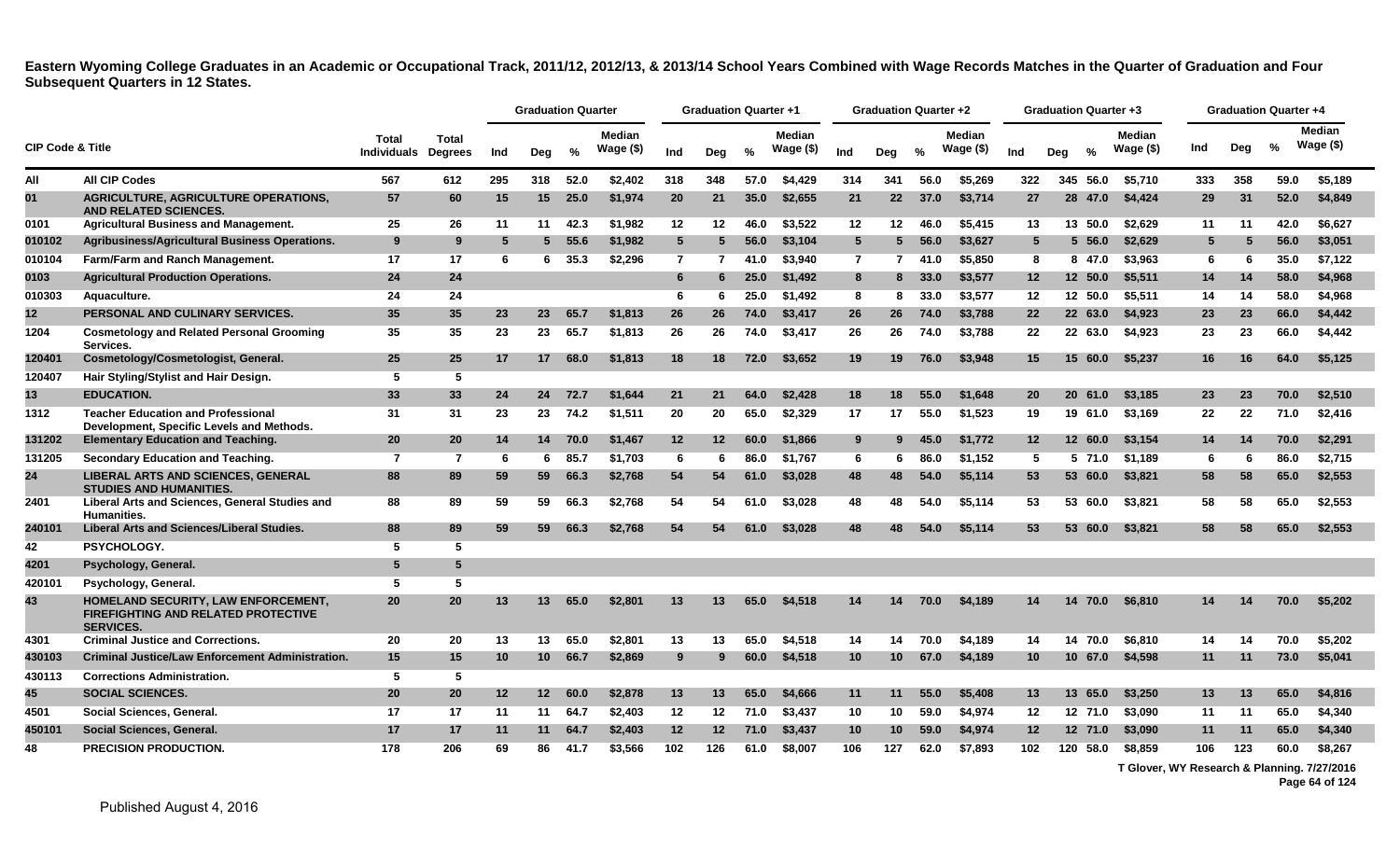|                             |                                                                                 |                             |                                |                | <b>Graduation Quarter</b> |          |                      |     | <b>Graduation Quarter +1</b> |               |                            |                | <b>Graduation Quarter +2</b> |               |                        |                | <b>Graduation Quarter +3</b> |               |                      |     | <b>Graduation Quarter +4</b> |               |                            |
|-----------------------------|---------------------------------------------------------------------------------|-----------------------------|--------------------------------|----------------|---------------------------|----------|----------------------|-----|------------------------------|---------------|----------------------------|----------------|------------------------------|---------------|------------------------|----------------|------------------------------|---------------|----------------------|-----|------------------------------|---------------|----------------------------|
| <b>CIP Code &amp; Title</b> |                                                                                 | Total<br><b>Individuals</b> | <b>Total</b><br><b>Degrees</b> | Ind            | Deg                       | %        | Median<br>Wage $($)$ | Ind | Deg                          | $\frac{0}{2}$ | <b>Median</b><br>Wage (\$) | Ind            | Deg                          | $\frac{0}{0}$ | Median<br>Wage $($ \$) | Ind            | Deg                          | $\frac{9}{6}$ | Median<br>Wage $($)$ | Ind | Dea                          | $\frac{0}{0}$ | <b>Median</b><br>Wage (\$) |
| 4805                        | <b>Precision Metal Working.</b>                                                 | 178                         | 206                            | 69             | 86                        | 41.7     | \$3,566              | 102 | 126                          | 61.0          | \$8,007                    | 106            | 127                          | 62.0          | \$7.893                | 102            | 120                          | 58.0          | \$8,859              | 106 | 123                          | 60.0          | \$8,267                    |
| 480503                      | <b>Machine Shop Technology/Assistant.</b>                                       | 23                          | 23                             | 14             | 14                        | 60.9     | \$3.234              | 19  | 19                           | 83.0          | \$9.994                    | 19             | 19                           | 83.0          | \$9.835                | 17             |                              |               | 17 74.0 \$10,272     | 15  | 15                           | 65.0          | \$11.188                   |
| 480508                      | <b>Welding Technology/Welder.</b>                                               | 177                         | 183                            | 68             | 72                        | 39.3     | \$3,592              | 101 | 107                          | 59.0          | \$7.766                    | 105            | 108                          | 59.0          | \$7.776                | 100            |                              | 103 56.0      | \$8,071              | 105 | 108                          | 59.0          | \$7,615                    |
| 50                          | <b>VISUAL AND PERFORMING ARTS.</b>                                              | 7                           | $\overline{7}$                 |                |                           |          |                      |     |                              |               |                            | 6              | 6                            | 86.0          | \$3,764                | 6              |                              | 6 86.0        | \$3,560              | -5  | 5                            | 71.0          | \$4,062                    |
| 5007                        | <b>Fine and Studio Arts.</b>                                                    | $\overline{7}$              | $\overline{7}$                 |                |                           |          |                      |     |                              |               |                            | 6              |                              | 86.0          | \$3.764                | 6              |                              | 686.0         | \$3,560              | 5   |                              | 71.0          | \$4,062                    |
| 500701                      | Art/Art Studies, General.                                                       | 7                           | $\overline{7}$                 |                |                           |          |                      |     |                              |               |                            | 6              |                              | 86.0          | \$3.764                | 6              |                              | 6 86.0        | \$3,560              | 5   |                              | 71.0          | \$4,062                    |
| 51                          | <b>HEALTH PROFESSIONS AND RELATED</b><br><b>PROGRAMS.</b>                       | 61                          | 61                             | 45             | 45                        | 73.8     | \$1.144              | 40  | 40                           | 66.0          | \$4,873                    | 40             | 40                           | 66.0          | \$5,922                | 41             |                              | 41 67.0       | \$6,531              | 37  | 37                           | 61.0          | \$6,347                    |
| 5108                        | Allied Health and Medical Assisting Services.                                   | 41                          | 41                             | 33             | 33                        | 80.5     | \$1,233              | 31  | 31                           | 76.0          | \$5,944                    | 33             | 33                           | 81.0          | \$6,205                | 34             |                              | 34 83.0       | \$6,698              | 30  | 30                           | 73.0          | \$7,059                    |
| 510808                      | Veterinary/Animal Health Technology/Technician<br>and Veterinary Assistant.     | 41                          | 41                             | 33             | 33 <sup>°</sup>           | 80.5     | \$1,233              | 31  | 31                           | 76.0          | \$5,944                    | 33             | 33                           | 81.0          | \$6,205                | 34             |                              | 34 83.0       | \$6,698              | 30  | 30                           | 73.0          | \$7,059                    |
| 5111                        | <b>Health/Medical Preparatory Programs.</b>                                     | 20                          | 20                             | 12             | $12 \,$                   | 60.0     | \$662                | 9   | 9                            | 45.0          | \$2,963                    | $\overline{7}$ |                              | 35.0          | \$3,234                | $\overline{7}$ |                              | 35.0          | \$4,193              | 7   |                              | 35.0          | \$2,892                    |
| 511104                      | <b>Pre-Veterinary Studies.</b>                                                  | 6                           | 6                              |                |                           |          |                      |     |                              |               |                            |                |                              |               |                        |                |                              |               |                      |     |                              |               |                            |
| 511199                      | Health/Medical Preparatory Programs, Other.                                     | 11                          | 11                             |                |                           |          |                      |     |                              |               |                            | 5              | 5                            | 46.0          | \$4,018                |                |                              |               |                      |     |                              |               |                            |
| 52                          | <b>BUSINESS, MANAGEMENT, MARKETING, AND</b><br><b>RELATED SUPPORT SERVICES.</b> | 64                          | 65                             | 17             | 17                        | 26.2     | \$3,017              | 17  | 18                           | 28.0          | \$3,461                    | 23             | 24                           | 37.0          | \$3,990                | 20             |                              | 20 31.0       | \$4,384              | 23  | 24                           | 37.0          | \$4,877                    |
| 5202                        | <b>Business Administration, Management and</b><br>Operations.                   | 13                          | 13                             | $\overline{7}$ |                           | 53.8     | \$3,526              | 8   | 8                            | 62.0          | \$3,548                    | 13             | 13                           | 100.0         | \$1.790                | 10             |                              | 10 77.0       | \$3,594              | 11  | 11                           | 85.0          | \$4,545                    |
| 520201                      | <b>Business Administration and Management,</b><br>General.                      | 5                           | 5                              |                |                           |          |                      |     |                              |               |                            | 5              |                              | 5 100.0       | \$684                  | $5^{\circ}$    |                              | 5 100.0       | \$3,314              | 5   | 5.                           | 100.0         | \$4,163                    |
| 520204                      | <b>Office Management and Supervision.</b>                                       | 8                           | 8                              | -7             |                           | 87.5     | \$3,526              | 8   | 8                            | 100.0         | \$3,548                    | 8              | 8                            | 100.0         | \$3,624                | 5              | 5.                           | 63.0          | \$4,410              | 6   | 6                            | 75.0          | \$4,791                    |
| 5203                        | <b>Accounting and Related Services.</b>                                         | $\overline{7}$              | $\overline{7}$                 | -5             |                           | 5 71.4   | \$3,017              | 6   |                              | 86.0          | \$1,970                    | $5^{\circ}$    | 5.                           | - 71.0        | \$5,402                | 5              |                              | 5 71.0        | \$7.409              | 6   |                              | 86.0          | \$5,158                    |
| 520301                      | Accounting.                                                                     | $\overline{7}$              | $\overline{7}$                 | 5              |                           | $5$ 71.4 | \$3,017              | 6   | 6                            | 86.0          | \$1,970                    | 5              | 5.                           | 71.0          | \$5,402                | 5              |                              | 5 71.0        | \$7,409              | -6  |                              | 86.0          | \$5,158                    |
| 5204                        | <b>Business Operations Support and Assistant</b><br>Services.                   | 40                          | 40                             |                |                           |          |                      |     |                              |               |                            |                |                              |               |                        |                |                              |               |                      |     |                              | 13.0          | \$6,098                    |
| 520499                      | <b>Business Operations Support and Secretarial</b><br>Services, Other.          | 38                          | 38                             |                |                           |          |                      |     |                              |               |                            |                |                              |               |                        |                |                              |               |                      |     |                              |               |                            |
| ND2Dxx                      |                                                                                 | 12                          | 12                             | 23             | 24                        |          | \$2,324              | 16  | 17                           |               | \$3,483                    | 6              | 6                            |               | \$3,819                | 9              | 9                            |               | \$5,241              |     | 8                            |               | \$4,113                    |
| ND4Dxx                      |                                                                                 | 29                          | 32                             | 33             | 35                        |          | \$2,161              | 25  | 26                           |               | \$3,642                    | 15             | 16                           |               | \$5,927                | 18             | 19                           |               | \$5,274              | 16  | 19                           |               | \$4,874                    |
| ND6Dxx                      |                                                                                 | 43                          | 46                             | 57             | 59                        |          | \$1,974              | 48  | 49                           |               | \$3,254                    | 30             | 31                           |               | \$4,037                | 38             | 39                           |               | \$5,241              | 40  | 43                           |               | \$4,874                    |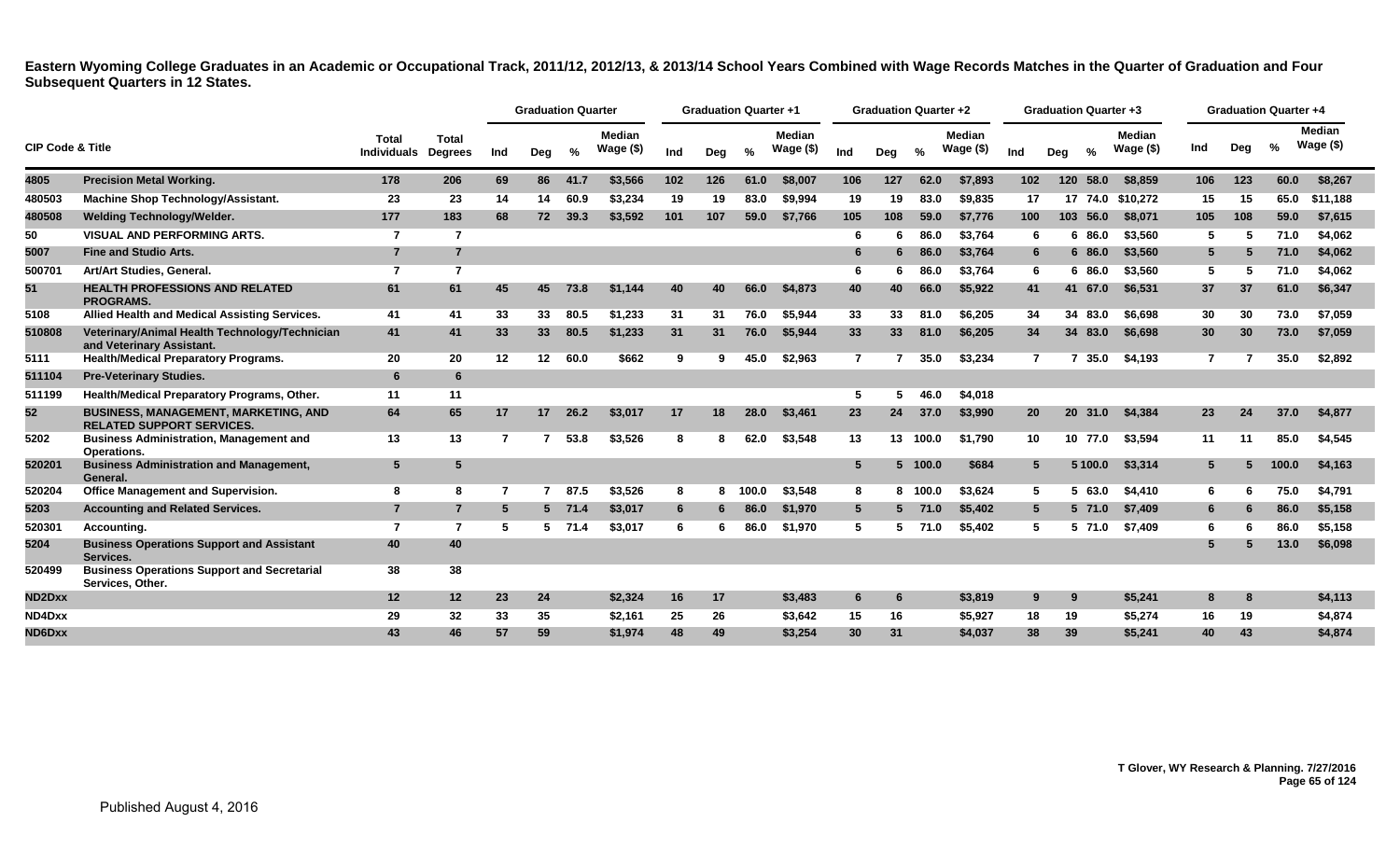|                             |                                                                                        |                             |                                |     | <b>Graduation Quarter</b> |      |                     |                | <b>Graduation Quarter +1</b> |               |                            |                 | <b>Graduation Quarter +2</b> |      |                     |                 |     | <b>Graduation Quarter +3</b> |                             |     |     | <b>Graduation Quarter +4</b> |                             |
|-----------------------------|----------------------------------------------------------------------------------------|-----------------------------|--------------------------------|-----|---------------------------|------|---------------------|----------------|------------------------------|---------------|----------------------------|-----------------|------------------------------|------|---------------------|-----------------|-----|------------------------------|-----------------------------|-----|-----|------------------------------|-----------------------------|
| <b>CIP Code &amp; Title</b> |                                                                                        | <b>Total</b><br>Individuals | <b>Total</b><br><b>Degrees</b> | Ind | Deg                       | %    | Median<br>Wage (\$) | Ind            | Deg                          | $\frac{0}{2}$ | <b>Median</b><br>Wage (\$) | Ind             | Deg                          | %    | Median<br>Wage (\$) | Ind             | Dea | $\frac{0}{2}$                | <b>Median</b><br>Wage $($)$ | Ind | Deg | $\%$                         | <b>Median</b><br>Wage $($)$ |
| All                         | <b>All CIP Codes</b>                                                                   | 226                         | 228                            | 150 | 151                       | 66.2 | \$2,228             | 135            | 136                          | 60.0          | \$2,999                    | 121             | 122                          | 54.0 | \$3,953             | 133             |     | 134 59.0                     | \$3,733                     | 142 | 143 | 63.0                         | \$3,303                     |
| 01                          | <b>AGRICULTURE, AGRICULTURE OPERATIONS,</b><br><b>AND RELATED SCIENCES.</b>            | 16                          | 16                             | 9   | $9^{\circ}$               | 56.3 | \$1,974             | $\overline{7}$ |                              | 44.0          | \$3,104                    | 5               | 5                            | 31.0 | \$3,627             | 6               |     | 6 38.0                       | \$2,518                     | 8   | 8   | 50.0                         | \$3,685                     |
| 0101                        | <b>Agricultural Business and Management.</b>                                           | 9                           | 9                              | 5   | 5                         | 55.6 | \$1,982             | 5              | 5                            | 56.0          | \$3.104                    | 5               | 5.                           | 56.0 | \$3.627             | 5               |     | 5, 56.0                      | \$2.629                     | 5   | 5   | 56.0                         | \$3.051                     |
| 010102                      | Agribusiness/Agricultural Business Operations.                                         | 9                           | 9                              | 5   | 5                         | 55.6 | \$1,982             | 5              | 5.                           | 56.0          | \$3,104                    | $5\overline{5}$ | 5                            | 56.0 | \$3,627             | $5^{\circ}$     |     | 5, 56.0                      | \$2,629                     | 5   | 5   | 56.0                         | \$3,051                     |
| 0109                        | <b>Animal Sciences.</b>                                                                |                             |                                |     |                           |      |                     |                |                              |               |                            |                 |                              |      |                     |                 |     |                              |                             |     |     |                              |                             |
| 010901                      | Animal Sciences, General.                                                              |                             |                                |     |                           |      |                     |                |                              |               |                            |                 |                              |      |                     |                 |     |                              |                             |     |     |                              |                             |
| 0111                        | <b>Plant Sciences.</b>                                                                 |                             |                                |     |                           |      |                     |                |                              |               |                            |                 |                              |      |                     |                 |     |                              |                             |     |     |                              |                             |
| 011106                      | Range Science and Management.                                                          |                             |                                |     |                           |      |                     |                |                              |               |                            |                 |                              |      |                     |                 |     |                              |                             |     |     |                              |                             |
| 0199                        | Agriculture, Agriculture Operations, and Related<br>Sciences, Other.                   |                             |                                |     |                           |      |                     |                |                              |               |                            |                 |                              |      |                     |                 |     |                              |                             |     |     |                              |                             |
| 019999                      | Agriculture, Agriculture Operations, and Related<br><b>Sciences. Other.</b>            |                             |                                |     |                           |      |                     |                |                              |               |                            |                 |                              |      |                     |                 |     |                              |                             |     |     |                              |                             |
| 09                          | <b>COMMUNICATION, JOURNALISM, AND RELATED</b><br><b>PROGRAMS.</b>                      |                             |                                |     |                           |      |                     |                |                              |               |                            |                 |                              |      |                     |                 |     |                              |                             |     |     |                              |                             |
| 0901                        | <b>Communication and Media Studies.</b>                                                |                             |                                |     |                           |      |                     |                |                              |               |                            |                 |                              |      |                     |                 |     |                              |                             |     |     |                              |                             |
| 090101                      | Speech Communication and Rhetoric.                                                     |                             |                                |     |                           |      |                     |                |                              |               |                            |                 |                              |      |                     |                 |     |                              |                             |     |     |                              |                             |
| 13                          | <b>EDUCATION.</b>                                                                      | 33                          | 33                             | 24  | 24                        | 72.7 | \$1,644             | 21             | 21                           | 64.0          | \$2,428                    | 18              | 18                           | 55.0 | \$1,648             | 20              |     | 20 61.0                      | \$3,185                     | 23  | 23  | 70.0                         | \$2,510                     |
| 1312                        | <b>Teacher Education and Professional</b><br>Development, Specific Levels and Methods. | 31                          | 31                             | 23  | 23                        | 74.2 | \$1,511             | 20             | 20                           | 65.0          | \$2,329                    | 17              | 17                           | 55.0 | \$1,523             | 19              |     | 19 61.0                      | \$3,169                     | 22  | 22  | 71.0                         | \$2,416                     |
| 131202                      | <b>Elementary Education and Teaching.</b>                                              | 20                          | 20                             | 14  | 14                        | 70.0 | \$1,467             | 12             | $12 \,$                      | 60.0          | \$1,866                    | 9               | 9                            | 45.0 | \$1,772             | 12 <sup>2</sup> |     | 12 60.0                      | \$3.154                     | 14  | 14  | 70.0                         | \$2,291                     |
| 131205                      | Secondary Education and Teaching.                                                      | $\overline{7}$              | $\overline{7}$                 | 6   | 6                         | 85.7 | \$1.703             | 6              | 6                            | 86.0          | \$1,767                    | 6               | 6                            | 86.0 | \$1.152             | 5               |     | 5 71.0                       | \$1,189                     | 6   | -6  | 86.0                         | \$2,715                     |
| 131210                      | <b>Early Childhood Education and Teaching.</b>                                         |                             |                                |     |                           |      |                     |                |                              |               |                            |                 |                              |      |                     |                 |     |                              |                             |     |     |                              |                             |
| 1313                        | <b>Teacher Education and Professional</b><br>Development, Specific Subject Areas.      |                             |                                |     |                           |      |                     |                |                              |               |                            |                 |                              |      |                     |                 |     |                              |                             |     |     |                              |                             |
| 131301                      | <b>Agricultural Teacher Education.</b>                                                 |                             |                                |     |                           |      |                     |                |                              |               |                            |                 |                              |      |                     |                 |     |                              |                             |     |     |                              |                             |
| 131314                      | <b>Physical Education Teaching and Coaching.</b>                                       |                             |                                |     |                           |      |                     |                |                              |               |                            |                 |                              |      |                     |                 |     |                              |                             |     |     |                              |                             |
| 24                          | <b>LIBERAL ARTS AND SCIENCES, GENERAL</b><br><b>STUDIES AND HUMANITIES.</b>            | 88                          | 89                             | 59  | 59                        | 66.3 | \$2,768             | 54             | 54                           | 61.0          | \$3,028                    | 48              | 48                           | 54.0 | \$5,114             | 53              |     | 53 60.0                      | \$3,821                     | 58  | 58  | 65.0                         | \$2,553                     |
| 2401                        | Liberal Arts and Sciences, General Studies and<br>Humanities.                          | 88                          | 89                             | 59  | 59                        | 66.3 | \$2,768             | 54             | 54                           | 61.0          | \$3,028                    | 48              | 48                           | 54.0 | \$5,114             | 53              |     | 53 60.0                      | \$3,821                     | 58  | 58  | 65.0                         | \$2,553                     |
| 240101                      | Liberal Arts and Sciences/Liberal Studies.                                             | 88                          | 89                             | 59  | 59                        | 66.3 | \$2,768             | 54             | 54                           | 61.0          | \$3,028                    | 48              | 48                           | 54.0 | \$5,114             | 53              |     | 53 60.0                      | \$3,821                     | 58  | 58  | 65.0                         | \$2,553                     |
| 26                          | <b>BIOLOGICAL AND BIOMEDICAL SCIENCES.</b>                                             |                             |                                |     |                           |      |                     |                |                              |               |                            |                 |                              |      |                     |                 |     |                              |                             |     |     |                              |                             |
| 2601                        | Biology, General.                                                                      |                             |                                |     |                           |      |                     |                |                              |               |                            |                 |                              |      |                     |                 |     |                              |                             |     |     |                              |                             |
| 260101                      | <b>Biology/Biological Sciences, General.</b>                                           |                             |                                |     |                           |      |                     |                |                              |               |                            |                 |                              |      |                     |                 |     |                              |                             |     |     |                              |                             |
| 27                          | <b>MATHEMATICS AND STATISTICS.</b>                                                     |                             |                                |     |                           |      |                     |                |                              |               |                            |                 |                              |      |                     |                 |     |                              |                             |     |     |                              |                             |

**T Glover, WY Research & Planning. 7/27/2016 Page 66 of 124**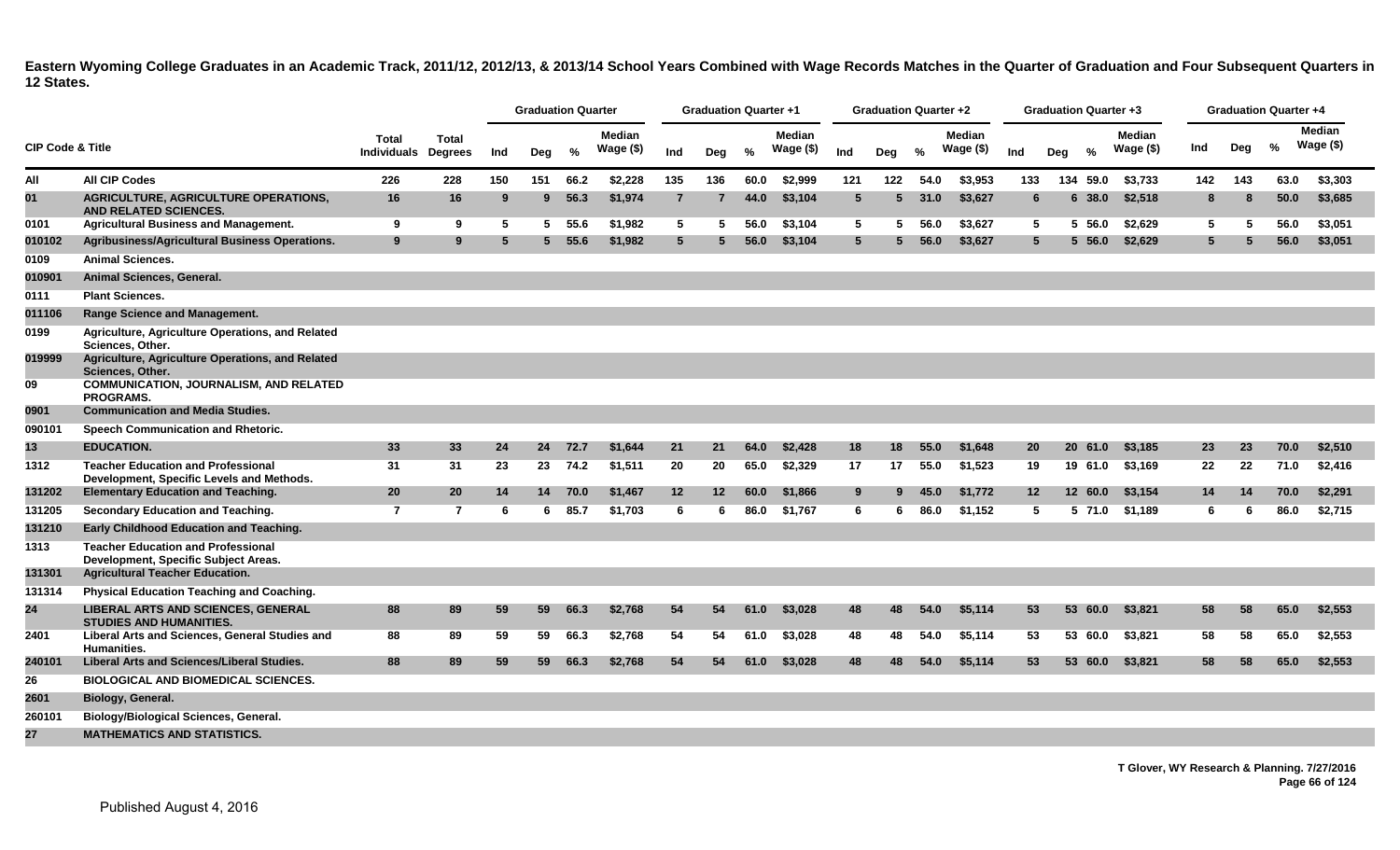|                             |                                                                                                       |                              |                |         | <b>Graduation Quarter</b> |         |                            |                 | <b>Graduation Quarter +1</b> |               |                            |                 | Graduation Quarter +2 |         |                            |                 | <b>Graduation Quarter +3</b> |         |                            |                | <b>Graduation Quarter +4</b> |       |                            |  |
|-----------------------------|-------------------------------------------------------------------------------------------------------|------------------------------|----------------|---------|---------------------------|---------|----------------------------|-----------------|------------------------------|---------------|----------------------------|-----------------|-----------------------|---------|----------------------------|-----------------|------------------------------|---------|----------------------------|----------------|------------------------------|-------|----------------------------|--|
| <b>CIP Code &amp; Title</b> |                                                                                                       | Total<br>Individuals Degrees | Total          | Ind     | Deg                       | %       | <b>Median</b><br>Wage (\$) | Ind             | Deg                          | $\frac{0}{2}$ | <b>Median</b><br>Wage (\$) | Ind             | Deg                   | %       | <b>Median</b><br>Wage (\$) | Ind             | Deg                          | %       | <b>Median</b><br>Wage (\$) | Ind            | Deg                          | $\%$  | <b>Median</b><br>Wage (\$) |  |
| 2701                        | <b>Mathematics.</b>                                                                                   |                              |                |         |                           |         |                            |                 |                              |               |                            |                 |                       |         |                            |                 |                              |         |                            |                |                              |       |                            |  |
| 270101                      | <b>Mathematics, General.</b>                                                                          |                              |                |         |                           |         |                            |                 |                              |               |                            |                 |                       |         |                            |                 |                              |         |                            |                |                              |       |                            |  |
| 42                          | PSYCHOLOGY.                                                                                           | 5                            | 5              |         |                           |         |                            |                 |                              |               |                            |                 |                       |         |                            |                 |                              |         |                            |                |                              |       |                            |  |
| 4201                        | Psychology, General.                                                                                  | $5\phantom{.0}$              | 5              |         |                           |         |                            |                 |                              |               |                            |                 |                       |         |                            |                 |                              |         |                            |                |                              |       |                            |  |
| 420101                      | Psychology, General.                                                                                  | 5                            | 5              |         |                           |         |                            |                 |                              |               |                            |                 |                       |         |                            |                 |                              |         |                            |                |                              |       |                            |  |
| 43                          | HOMELAND SECURITY, LAW ENFORCEMENT,<br><b>FIREFIGHTING AND RELATED PROTECTIVE</b><br><b>SERVICES.</b> | 20                           | 20             | 13      | 13 <sup>1</sup>           | 65.0    | \$2,801                    | 13              | 13                           | 65.0          | \$4,518                    | 14              | 14                    | 70.0    | \$4,189                    | 14              |                              | 14 70.0 | \$6,810                    | 14             | 14                           | 70.0  | \$5,202                    |  |
| 4301                        | <b>Criminal Justice and Corrections.</b>                                                              | 20                           | 20             | 13      | 13                        | 65.0    | \$2,801                    | 13              | 13                           | 65.0          | \$4,518                    | 14              | 14                    | 70.0    | \$4,189                    | 14              |                              | 14 70.0 | \$6,810                    | 14             | 14                           | 70.0  | \$5,202                    |  |
| 430103                      | <b>Criminal Justice/Law Enforcement Administration.</b>                                               | 15                           | 15             | 10      | 10 <sup>1</sup>           | 66.7    | \$2,869                    | 9               |                              | 60.0          | \$4,518                    | 10              | 10                    | 67.0    | \$4,189                    | 10 <sup>1</sup> |                              |         | 10 67.0 \$4,598            | 11             | 11                           | 73.0  | \$5,041                    |  |
| 430113                      | <b>Corrections Administration.</b>                                                                    | 5                            | 5              |         |                           |         |                            |                 |                              |               |                            |                 |                       |         |                            |                 |                              |         |                            |                |                              |       |                            |  |
| 45                          | <b>SOCIAL SCIENCES.</b>                                                                               | 20                           | 20             | $12 \,$ |                           | 12 60.0 | \$2,878                    | 13              | 13                           | 65.0          | \$4,666                    | 11              | 11                    | 55.0    | \$5,408                    | 13              |                              | 13 65.0 | \$3,250                    | 13             | 13                           | 65.0  | \$4,816                    |  |
| 4501                        | Social Sciences, General.                                                                             | 17                           | 17             | 11      | 11                        | 64.7    | \$2,403                    | 12              | 12                           | 71.0          | \$3,437                    | 10              | 10                    | 59.0    | \$4,974                    | 12              |                              | 12 71.0 | \$3,090                    | 11             | 11                           | 65.0  | \$4,340                    |  |
| 450101                      | Social Sciences, General.                                                                             | 17                           | 17             | 11      | 11                        | 64.7    | \$2,403                    | 12 <sup>2</sup> | $12 \overline{ }$            | 71.0          | \$3,437                    | 10 <sup>°</sup> | 10                    | 59.0    | \$4,974                    | $12 \,$         |                              | 12 71.0 | \$3,090                    | 11             | 11                           | 65.0  | \$4,340                    |  |
| 4506                        | Economics.                                                                                            |                              |                |         |                           |         |                            |                 |                              |               |                            |                 |                       |         |                            |                 |                              |         |                            |                |                              |       |                            |  |
| 450601                      | Economics, General.                                                                                   |                              |                |         |                           |         |                            |                 |                              |               |                            |                 |                       |         |                            |                 |                              |         |                            |                |                              |       |                            |  |
| 4511                        | Sociology.                                                                                            |                              |                |         |                           |         |                            |                 |                              |               |                            |                 |                       |         |                            |                 |                              |         |                            |                |                              |       |                            |  |
| 451101                      | Sociology.                                                                                            |                              |                |         |                           |         |                            |                 |                              |               |                            |                 |                       |         |                            |                 |                              |         |                            |                |                              |       |                            |  |
| 50                          | <b>VISUAL AND PERFORMING ARTS.</b>                                                                    | $\overline{7}$               | $\overline{7}$ |         |                           |         |                            |                 |                              |               |                            | 6               | 6                     | 86.0    | \$3,764                    |                 | 6                            | 6 86.0  | \$3,560                    | 5              | 5                            | 71.0  | \$4,062                    |  |
| 5007                        | <b>Fine and Studio Arts.</b>                                                                          | $\overline{7}$               | $\overline{7}$ |         |                           |         |                            |                 |                              |               |                            | 6               | 6                     | 86.0    | \$3,764                    |                 | 6                            | 6 86.0  | \$3,560                    | $5^{\circ}$    | -5                           | 71.0  | \$4,062                    |  |
| 500701                      | Art/Art Studies, General.                                                                             | $\overline{7}$               | $\overline{7}$ |         |                           |         |                            |                 |                              |               |                            | 6               | 6                     | 86.0    | \$3,764                    |                 | 6                            | 6 86.0  | \$3,560                    | 5              | -5                           | 71.0  | \$4,062                    |  |
| 51                          | <b>HEALTH PROFESSIONS AND RELATED</b><br><b>PROGRAMS.</b>                                             | 20                           | 20             | $12 \,$ |                           | 12 60.0 | \$662                      | 9               |                              | 45.0          | \$2,963                    | $\overline{7}$  |                       | 35.0    | \$3,234                    |                 | $\overline{7}$               | 735.0   | \$4,193                    | 7 <sup>7</sup> |                              | 35.0  | \$2,892                    |  |
| 5111                        | <b>Health/Medical Preparatory Programs.</b>                                                           | 20                           | 20             | 12      | 12 <sub>2</sub>           | 60.0    | \$662                      | 9               | 9                            | 45.0          | \$2,963                    | $\overline{7}$  |                       | 35.0    | \$3,234                    |                 | $\overline{7}$               | 7 35.0  | \$4,193                    | $7^{\circ}$    | $\overline{7}$               | 35.0  | \$2,892                    |  |
| 511101                      | <b>Pre-Dentistry Studies.</b>                                                                         |                              |                |         |                           |         |                            |                 |                              |               |                            |                 |                       |         |                            |                 |                              |         |                            |                |                              |       |                            |  |
| 511102                      | <b>Pre-Medicine/Pre-Medical Studies.</b>                                                              |                              |                |         |                           |         |                            |                 |                              |               |                            |                 |                       |         |                            |                 |                              |         |                            |                |                              |       |                            |  |
| 511104                      | <b>Pre-Veterinary Studies.</b>                                                                        | 6                            | 6              |         |                           |         |                            |                 |                              |               |                            |                 |                       |         |                            |                 |                              |         |                            |                |                              |       |                            |  |
| 511199                      | Health/Medical Preparatory Programs, Other.                                                           | 11                           | 11             |         |                           |         |                            |                 |                              |               |                            | 5               | 5                     | 46.0    | \$4,018                    |                 |                              |         |                            |                |                              |       |                            |  |
| 52                          | <b>BUSINESS, MANAGEMENT, MARKETING, AND</b><br><b>RELATED SUPPORT SERVICES.</b>                       | 12                           | 12             | -8      | 8                         | 66.7    | \$1,688                    | 9               | 9                            | 75.0          | \$1,956                    | 10 <sup>°</sup> | 10                    | 83.0    | \$1,629                    | 10 <sup>°</sup> |                              | 10 83.0 | \$3,319                    | 11             | 11                           | 92.0  | \$4,163                    |  |
| 5202                        | <b>Business Administration, Management and</b><br>Operations.                                         | 5                            | 5              |         |                           |         |                            |                 |                              |               |                            | 5               |                       | 5 100.0 | \$684                      |                 | 5                            | 5 100.0 | \$3,314                    | 5              | -5                           | 100.0 | \$4,163                    |  |
| 520201                      | <b>Business Administration and Management,</b><br>General.                                            | $5\phantom{.0}$              | 5              |         |                           |         |                            |                 |                              |               |                            | $5^{\circ}$     |                       | 5 100.0 | \$684                      |                 | $5^{\circ}$                  | 5 100.0 | \$3,314                    | 5              |                              | 100.0 | \$4,163                    |  |
| 5203                        | <b>Accounting and Related Services.</b>                                                               | $\overline{7}$               | 7              | -5      | 5                         | 71.4    | \$3.017                    | 6               | 6                            | 86.0          | \$1.970                    | 5               |                       | 5 71.0  | \$5.402                    |                 | 5                            | 5 71.0  | \$7.409                    | 6.             | 6                            | 86.0  | \$5.158                    |  |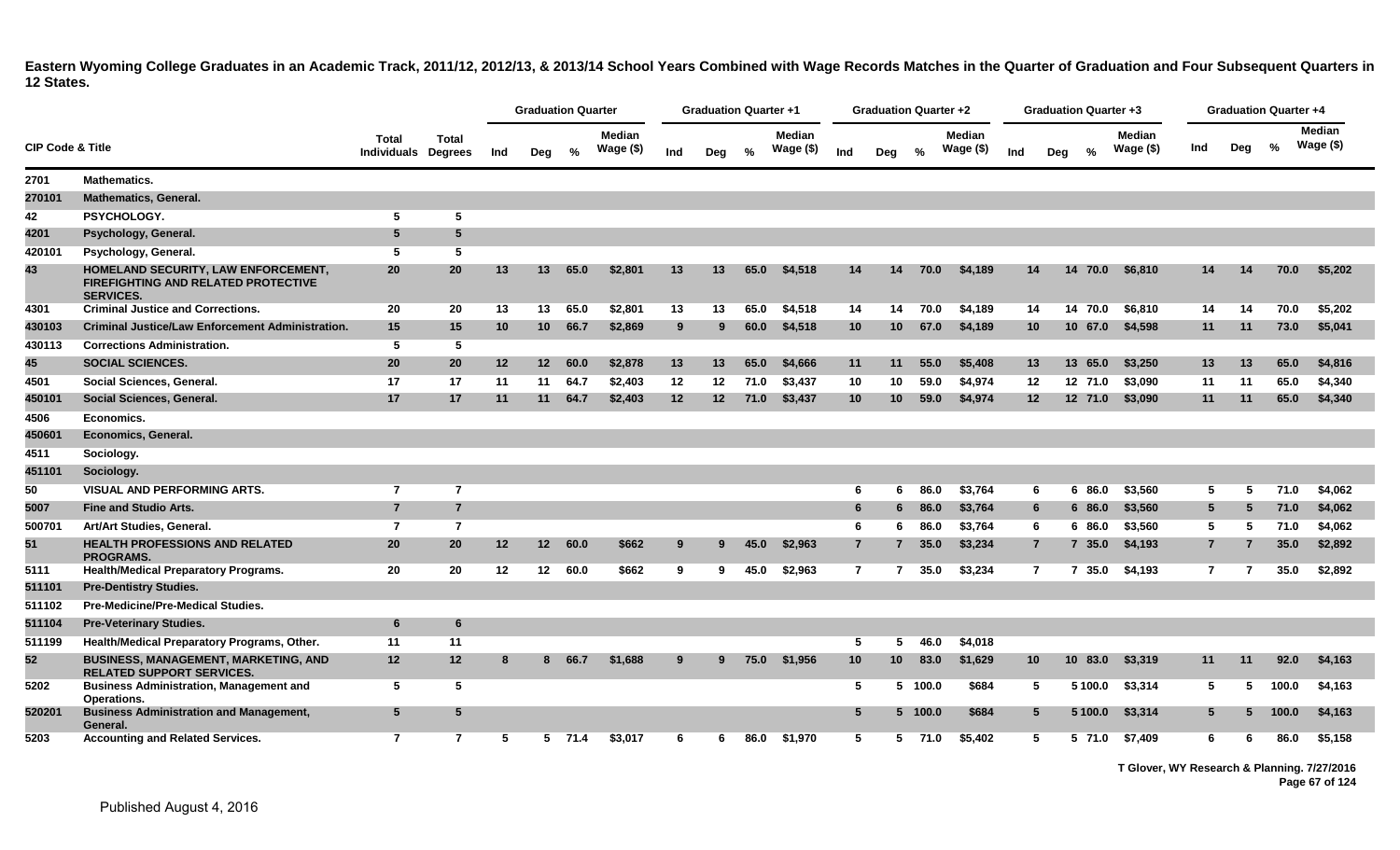|                             |                   |                             |                         |     |     | <b>Graduation Quarter</b> |                            |                 | <b>Graduation Quarter +1</b> |      |                     |     | <b>Graduation Quarter +2</b> |      |                     |     |             |           | <b>Graduation Quarter +3</b> |     |     |      | <b>Graduation Quarter +4</b> |  |
|-----------------------------|-------------------|-----------------------------|-------------------------|-----|-----|---------------------------|----------------------------|-----------------|------------------------------|------|---------------------|-----|------------------------------|------|---------------------|-----|-------------|-----------|------------------------------|-----|-----|------|------------------------------|--|
| <b>CIP Code &amp; Title</b> |                   | Total<br><b>Individuals</b> | Total<br><b>Degrees</b> | Ind | Deg | %                         | <b>Median</b><br>Wage (\$) | Ind             | Deg                          | %    | Median<br>Wage (\$) | Ind | Deg                          | %    | Median<br>Wage (\$) | Ind | Deg         | %         | Median<br>Wage (\$)          | Ind | Deg | %    | <b>Median</b><br>Wage (\$)   |  |
| 520301                      | Accounting.       |                             |                         |     |     | $5$ 71.4                  | \$3,017                    | 6               |                              | 86.0 | \$1,970             | 5   |                              | 71.0 | \$5,402             |     | 5           | $5\,71.0$ | \$7,409                      | 6   | 6   | 86.0 | \$5,158                      |  |
| 54                          | <b>HISTORY.</b>   |                             |                         |     |     |                           |                            |                 |                              |      |                     |     |                              |      |                     |     |             |           |                              |     |     |      |                              |  |
| 5401                        | History.          |                             |                         |     |     |                           |                            |                 |                              |      |                     |     |                              |      |                     |     |             |           |                              |     |     |      |                              |  |
| 540101                      | History, General. |                             |                         |     |     |                           |                            |                 |                              |      |                     |     |                              |      |                     |     |             |           |                              |     |     |      |                              |  |
| ND2Dxx                      |                   |                             | 6                       | 14  | 14  |                           | \$2,324                    | 10 <sup>°</sup> | 10 <sup>1</sup>              |      | \$3,273             | 3   | 3                            |      | \$3,602             |     | $5^{\circ}$ |           | \$4,107                      |     |     |      | \$2,452                      |  |
| ND4Dxx                      |                   | 18                          | 18                      | 23  | 23  |                           | \$2,161                    | 17              | 17                           |      | \$3,461             | -5  | 5                            |      | \$4,028             |     | 8           | 8         | \$4,509                      | 10  | 10  |      | \$4,913                      |  |
| ND6Dxx                      |                   | 25                          | 25                      | 41  | 41  |                           | \$1,974                    | 32 <sub>2</sub> | 32                           |      | \$3,203             | 13  | 13                           |      | \$4,028             |     | 21          | 21        | \$4,911                      | 22  | 22  |      | \$4,862                      |  |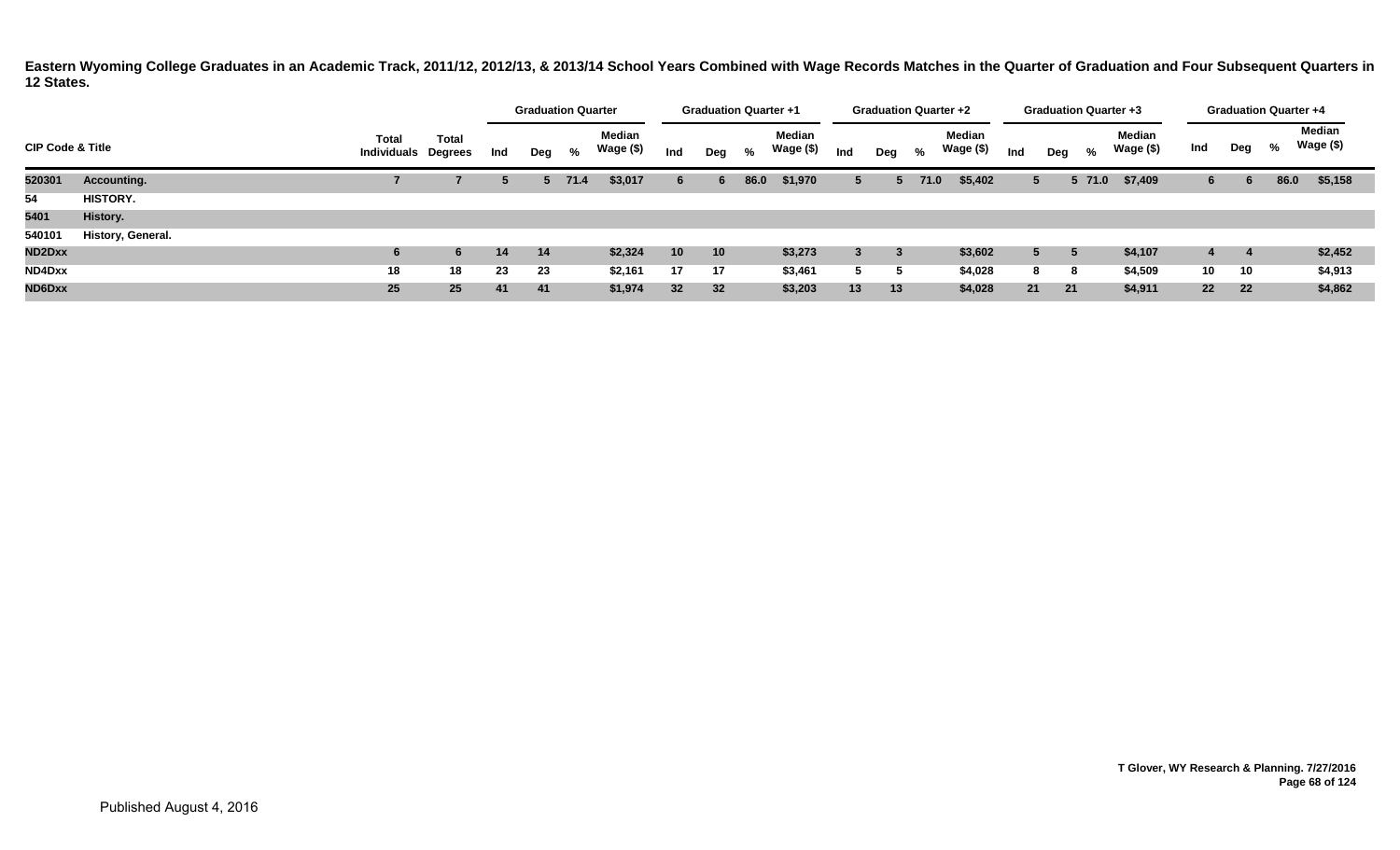|                             |                                                                                        |                                            |              |     | <b>Graduation Quarter</b> |         |                            |                | <b>Graduation Quarter +1</b> |      |                            |                | <b>Graduation Quarter +2</b> |      |                            |                | <b>Graduation Quarter +3</b> |               |                      |                |     | <b>Graduation Quarter +4</b> |                             |
|-----------------------------|----------------------------------------------------------------------------------------|--------------------------------------------|--------------|-----|---------------------------|---------|----------------------------|----------------|------------------------------|------|----------------------------|----------------|------------------------------|------|----------------------------|----------------|------------------------------|---------------|----------------------|----------------|-----|------------------------------|-----------------------------|
| <b>CIP Code &amp; Title</b> |                                                                                        | <b>Total</b><br><b>Individuals Degrees</b> | <b>Total</b> | Ind | Dea                       | $\%$    | <b>Median</b><br>Wage (\$) | Ind            | Deg                          | %    | <b>Median</b><br>Wage (\$) | Ind            | Deg                          | $\%$ | <b>Median</b><br>Wage (\$) | Ind            | Dea                          | $\frac{6}{6}$ | Median<br>Wage $($)$ | Ind            | Deg | %                            | <b>Median</b><br>Wage $($)$ |
| All                         | <b>All CIP Codes</b>                                                                   | 225                                        | 233          | 60  |                           | 64 27.5 | \$2,856                    | 94             | 98                           | 42.0 | \$4,536                    | 100            | 103                          | 44.0 | \$4,935                    | 102            |                              | 105 45.0      | \$6.831              | 111            | 114 | 49.0                         | \$5.526                     |
| 01                          | <b>AGRICULTURE, AGRICULTURE OPERATIONS,</b><br><b>AND RELATED SCIENCES.</b>            | 27                                         | 27           |     |                           |         |                            | $\overline{7}$ |                              | 26.0 | \$2.068                    | 10             | 10 <sup>1</sup>              | 37.0 | \$3,577                    | 14             |                              | 14 52.0       | \$5,511              | 17             | 17  | 63.0                         | \$4,849                     |
| 0101                        | <b>Agricultural Business and Management.</b>                                           |                                            |              |     |                           |         |                            |                |                              |      |                            |                |                              |      |                            |                |                              |               |                      |                |     |                              |                             |
| 010104                      | Farm/Farm and Ranch Management.                                                        |                                            |              |     |                           |         |                            |                |                              |      |                            |                |                              |      |                            |                |                              |               |                      |                |     |                              |                             |
| 0103                        | <b>Agricultural Production Operations.</b>                                             | 24                                         | 24           |     |                           |         |                            | 6              | 6                            | 25.0 | \$1,492                    | 8              | 8                            | 33.0 | \$3,577                    | 12             |                              | 12 50.0       | \$5,511              | 14             | 14  | 58.0                         | \$4,968                     |
| 010303                      | Aquaculture.                                                                           | 24                                         | 24           |     |                           |         |                            | 6              | 6                            | 25.0 | \$1,492                    | 8              | 8                            | 33.0 | \$3,577                    | 12             |                              | 12 50.0       | \$5,511              | 14             | 14  | 58.0                         | \$4,968                     |
| 12                          | PERSONAL AND CULINARY SERVICES.                                                        | 10                                         | 10           | 6   | 6.                        | 60.0    | \$1.649                    | 8              | 8                            | 80.0 | \$2,703                    | $\overline{7}$ | $\overline{7}$               | 70.0 | \$3,782                    | $\overline{7}$ |                              | 7 70.0        | \$3,070              | 7              | 7   | 70.0                         | \$3,561                     |
| 1204                        | <b>Cosmetology and Related Personal Grooming</b><br>Services.                          | 10                                         | 10           | 6   | 6                         | 60.0    | \$1,649                    | 8              | 8                            | 80.0 | \$2,703                    | $\overline{7}$ | $\overline{7}$               | 70.0 | \$3,782                    | $\overline{7}$ |                              | 7 70.0        | \$3,070              | $\overline{7}$ | 7   | 70.0                         | \$3,561                     |
| 120407                      | Hair Styling/Stylist and Hair Design.                                                  | 5                                          | 5            |     |                           |         |                            |                |                              |      |                            |                |                              |      |                            |                |                              |               |                      |                |     |                              |                             |
| 120409                      | Aesthetician/Esthetician and Skin Care Specialist.                                     |                                            |              |     |                           |         |                            |                |                              |      |                            |                |                              |      |                            |                |                              |               |                      |                |     |                              |                             |
| 120410                      | Nail Technician/Specialist and Manicurist.                                             |                                            |              |     |                           |         |                            |                |                              |      |                            |                |                              |      |                            |                |                              |               |                      |                |     |                              |                             |
| 13                          | <b>EDUCATION.</b>                                                                      |                                            |              |     |                           |         |                            |                |                              |      |                            |                |                              |      |                            |                |                              |               |                      |                |     |                              |                             |
| 1302                        | <b>Bilingual, Multilingual, and Multicultural</b><br><b>Education.</b>                 |                                            |              |     |                           |         |                            |                |                              |      |                            |                |                              |      |                            |                |                              |               |                      |                |     |                              |                             |
| 130201                      | <b>Bilingual and Multilingual Education.</b>                                           |                                            |              |     |                           |         |                            |                |                              |      |                            |                |                              |      |                            |                |                              |               |                      |                |     |                              |                             |
| 1312                        | <b>Teacher Education and Professional</b><br>Development, Specific Levels and Methods. |                                            |              |     |                           |         |                            |                |                              |      |                            |                |                              |      |                            |                |                              |               |                      |                |     |                              |                             |
| 131210                      | Early Childhood Education and Teaching.                                                |                                            |              |     |                           |         |                            |                |                              |      |                            |                |                              |      |                            |                |                              |               |                      |                |     |                              |                             |
| 19                          | FAMILY AND CONSUMER SCIENCES/HUMAN<br><b>SCIENCES.</b>                                 |                                            |              |     |                           |         |                            |                |                              |      |                            |                |                              |      |                            |                |                              |               |                      |                |     |                              |                             |
| 1907                        | Human Development, Family Studies, and Related<br>Services.                            |                                            |              |     |                           |         |                            |                |                              |      |                            |                |                              |      |                            |                |                              |               |                      |                |     |                              |                             |
| 190709                      | <b>Child Care Provider/Assistant.</b>                                                  |                                            |              |     |                           |         |                            |                |                              |      |                            |                |                              |      |                            |                |                              |               |                      |                |     |                              |                             |
| 48                          | <b>PRECISION PRODUCTION.</b>                                                           | 146                                        | 149          | 45  | 48                        | 32.2    | \$3,014                    | 74             | 77                           | 52.0 | \$5,286                    | 77             | 79                           | 53.0 | \$5,782                    | 74             |                              | 76 51.0       | \$7,500              | 78             | 80  | 54.0                         | \$6,288                     |
| 4805                        | <b>Precision Metal Working.</b>                                                        | 146                                        | 149          | 45  | 48                        | 32.2    | \$3,014                    | 74             | 77                           | 52.0 | \$5,286                    | 77             | 79                           | 53.0 | \$5,782                    | 74             |                              |               | 76 51.0 \$7,500      | 78             | 80  | 54.0                         | \$6,288                     |
| 480503                      | <b>Machine Shop Technology/Assistant.</b>                                              | 23                                         | 23           | 14  | 14                        | 60.9    | \$3,234                    | 19             | 19                           | 83.0 | \$9,994                    | 19             | 19                           | 83.0 | \$9,835                    | 17             |                              |               | 17 74.0 \$10,272     | 15             | 15  |                              | 65.0 \$11,188               |
| 480508                      | <b>Welding Technology/Welder.</b>                                                      | 125                                        | 126          | 33  | 34                        | 27.0    | \$2,837                    | 57             | 58                           | 46.0 | \$4,604                    | 60             | 60                           | 48.0 | \$5,520                    | 58             |                              |               | 59 47.0 \$7,395      | 64             | 65  | 52.0                         | \$5,607                     |
| 51                          | <b>HEALTH PROFESSIONS AND RELATED</b><br><b>PROGRAMS.</b>                              |                                            |              |     |                           |         |                            |                |                              |      |                            |                |                              |      |                            |                |                              |               |                      |                |     |                              |                             |
| 5108                        | Allied Health and Medical Assisting Services.                                          |                                            |              |     |                           |         |                            |                |                              |      |                            |                |                              |      |                            |                |                              |               |                      |                |     |                              |                             |
| 510808                      | Veterinary/Animal Health Technology/Technician<br>and Veterinary Assistant.            |                                            |              |     |                           |         |                            |                |                              |      |                            |                |                              |      |                            |                |                              |               |                      |                |     |                              |                             |
| 52                          | BUSINESS, MANAGEMENT, MARKETING, AND<br><b>RELATED SUPPORT SERVICES.</b>               | 42                                         | 42           |     |                           |         |                            |                |                              |      |                            | 5              | 5.                           | 12.0 | \$8,127                    | 5              |                              |               | 5 12.0 \$8,127       | 7              |     | 17.0                         | \$6,098                     |
| 5204                        | <b>Business Operations Support and Assistant</b><br>Services.                          | 40                                         | 40           |     |                           |         |                            |                |                              |      |                            |                |                              |      |                            |                |                              |               |                      | 5              |     | 13.0                         | \$6,098                     |

**T Glover, WY Research & Planning. 7/27/2016 Page 69 of 124**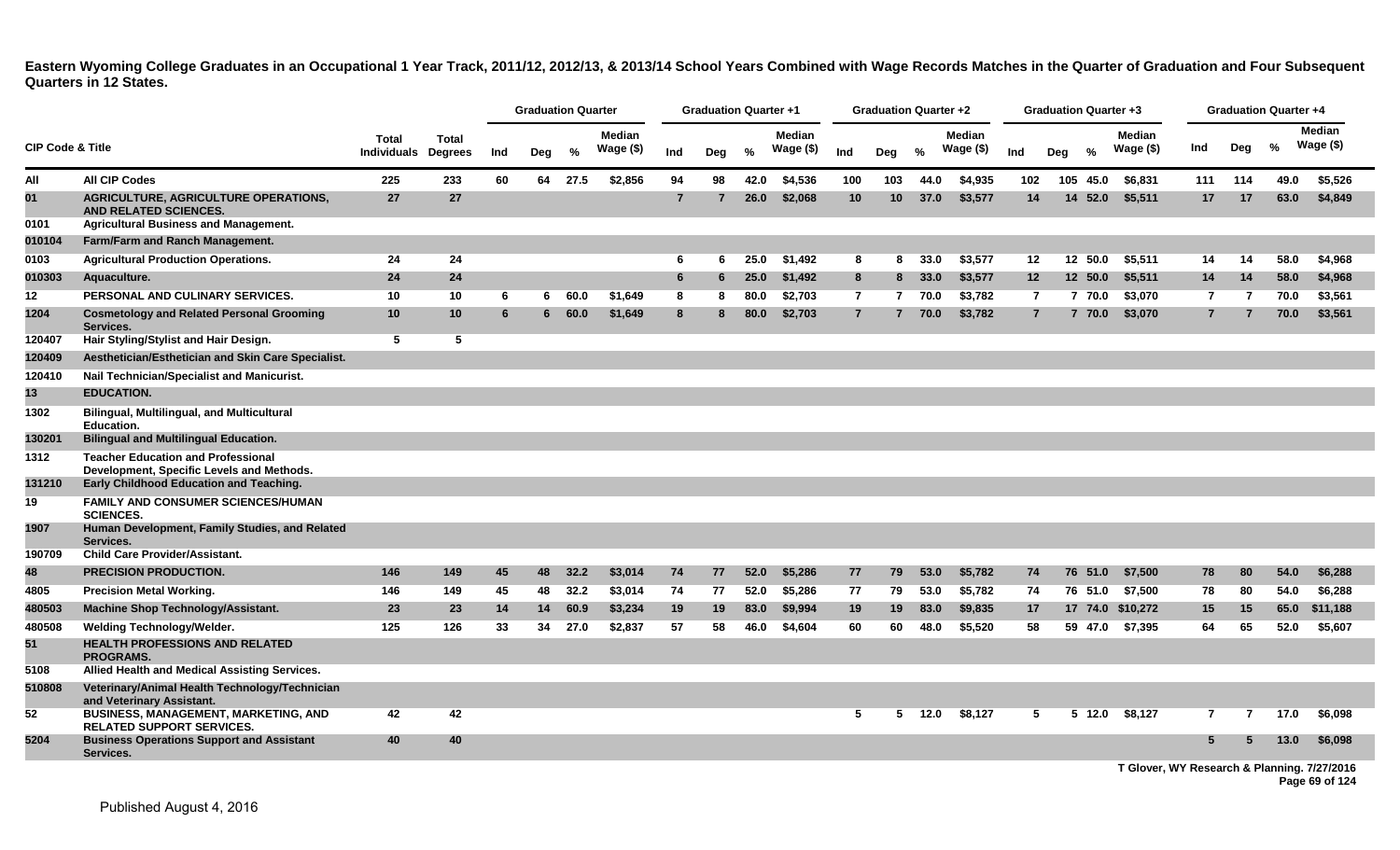|                             |                                                                        |                                     |              |     |                 | <b>Graduation Quarter</b> |                            |     |     |   | <b>Graduation Quarter +1</b> |     | <b>Graduation Quarter +2</b> |   |                            |                 | <b>Graduation Quarter +3</b> |   |                     |     | <b>Graduation Quarter +4</b> |   |                     |
|-----------------------------|------------------------------------------------------------------------|-------------------------------------|--------------|-----|-----------------|---------------------------|----------------------------|-----|-----|---|------------------------------|-----|------------------------------|---|----------------------------|-----------------|------------------------------|---|---------------------|-----|------------------------------|---|---------------------|
| <b>CIP Code &amp; Title</b> |                                                                        | Total<br><b>Individuals Degrees</b> | <b>Total</b> | Ind | Deg             | %                         | <b>Median</b><br>Wage (\$) | Ind | Deg | % | <b>Median</b><br>Wage (\$)   | Ind | Deg                          | % | <b>Median</b><br>Wage (\$) | Ind             | Deg                          | % | Median<br>Wage (\$) | Ind | Deg                          | % | Median<br>Wage (\$) |
| 520408                      | <b>General Office Occupations and Clerical Services.</b>               |                                     |              |     |                 |                           |                            |     |     |   |                              |     |                              |   |                            |                 |                              |   |                     |     |                              |   |                     |
| 520499                      | <b>Business Operations Support and Secretarial</b><br>Services, Other. | 38                                  | 38           |     |                 |                           |                            |     |     |   |                              |     |                              |   |                            |                 |                              |   |                     |     |                              |   |                     |
| 5207                        | <b>Entrepreneurial and Small Business Operations.</b>                  |                                     |              |     |                 |                           |                            |     |     |   |                              |     |                              |   |                            |                 |                              |   |                     |     |                              |   |                     |
| 520701                      | Entrepreneurship/Entrepreneurial Studies.                              |                                     |              |     |                 |                           |                            |     |     |   |                              |     |                              |   |                            |                 |                              |   |                     |     |                              |   |                     |
| ND2Dxx                      |                                                                        | 6                                   |              | 9   | 10              |                           | \$2,217                    | 6   |     |   | \$8,127                      |     |                              |   | \$4,037                    |                 |                              |   | \$6,485             |     |                              |   | \$4,133             |
| ND4Dxx                      |                                                                        | 10                                  | 11           | 9   | 10 <sup>1</sup> |                           | \$2,217                    |     | 8   |   | \$9,068                      | 9   | 10 <sup>1</sup>              |   | \$6,767                    | 10 <sup>1</sup> | 11                           |   | \$6,880             | 8   | 9                            |   | \$4,874             |
| ND6Dxx                      |                                                                        | 17                                  | 18           | 15  | 16              |                           | \$1,913                    | 15  | 16  |   | \$3,368                      | 16  | 17                           |   | \$4,037                    | 17              | 18                           |   | \$5,593             | 20  | 21                           |   | \$4,874             |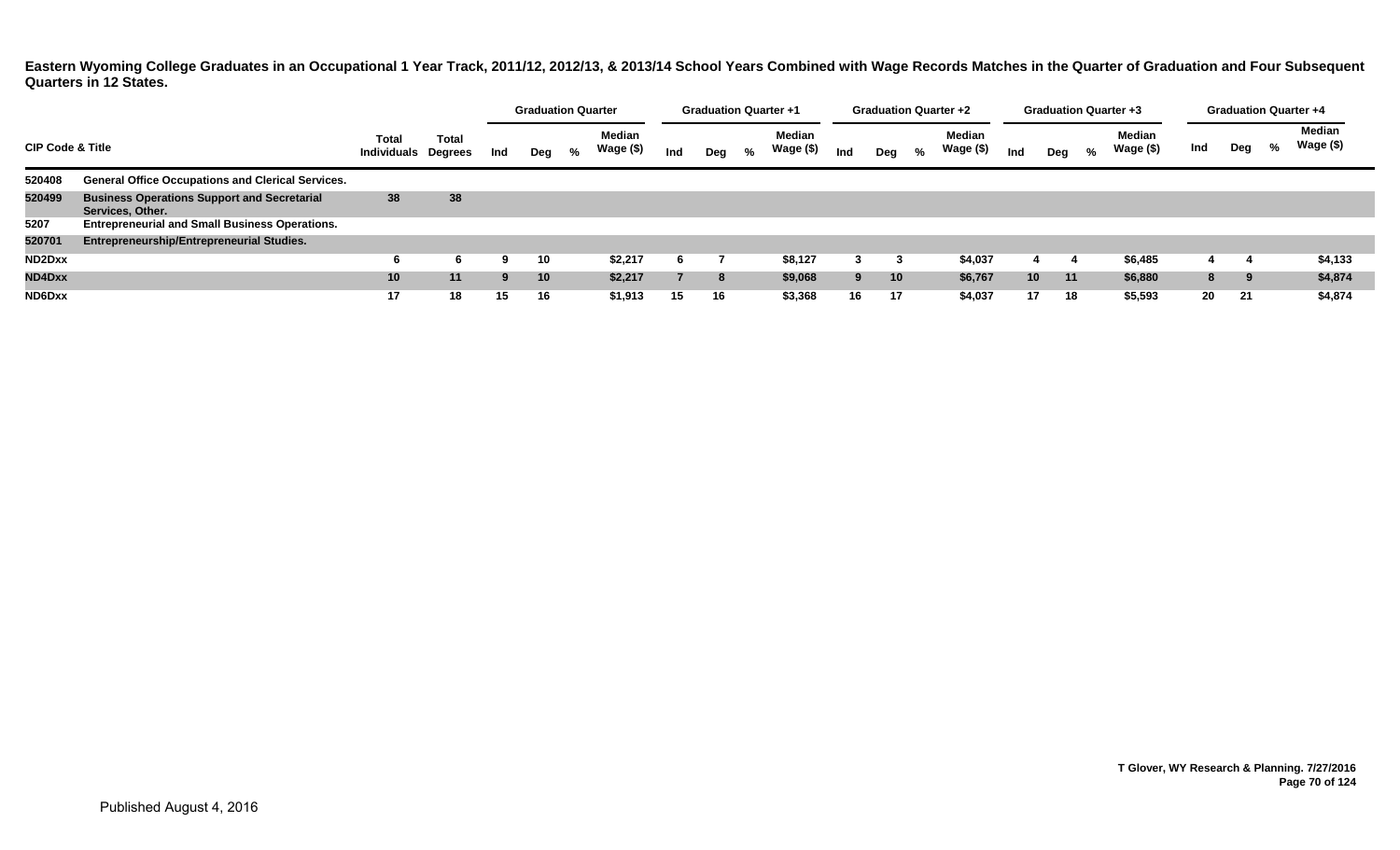|                             |                                                                                 |                             |                                |                | <b>Graduation Quarter</b> |      |                            |                | <b>Graduation Quarter +1</b> |         |                            |                | <b>Graduation Quarter +2</b> |         |                            |     |             |            | <b>Graduation Quarter +3</b> |     | <b>Graduation Quarter +4</b> |               |                             |
|-----------------------------|---------------------------------------------------------------------------------|-----------------------------|--------------------------------|----------------|---------------------------|------|----------------------------|----------------|------------------------------|---------|----------------------------|----------------|------------------------------|---------|----------------------------|-----|-------------|------------|------------------------------|-----|------------------------------|---------------|-----------------------------|
| <b>CIP Code &amp; Title</b> |                                                                                 | Total<br><b>Individuals</b> | <b>Total</b><br><b>Degrees</b> | Ind            | Deg                       | %    | <b>Median</b><br>Wage (\$) | Ind            | Deg                          | %       | <b>Median</b><br>Wage (\$) | Ind            | Deg                          | $\%$    | <b>Median</b><br>Wage (\$) | Ind | Deg         | %          | <b>Median</b><br>Wage $($)$  | Ind | Deg                          | $\frac{0}{2}$ | <b>Median</b><br>Wage $($)$ |
| All                         | <b>All CIP Codes</b>                                                            | 151                         | 151                            | 103            | 103                       | 68.2 | \$2,735                    | 114            | 114                          | 76.0    | \$6,493                    | 116            | 116                          | 77.0    | \$6,108                    | 106 |             | 106 70.0   | \$6,698                      | 101 | 101                          | 67.0          | \$7,406                     |
| 01                          | <b>AGRICULTURE, AGRICULTURE OPERATIONS,</b><br>AND RELATED SCIENCES.            | 17                          | 17                             | -6             | 6.                        | 35.3 | \$2.296                    | 7              |                              | 41.0    | \$3,940                    | $\overline{7}$ |                              | 41.0    | \$5.850                    |     | 8           | 47.0<br>8  | \$3.963                      | 6   |                              | 35.0          | \$7,122                     |
| 0101                        | <b>Agricultural Business and Management.</b>                                    | 17                          | 17                             | -6             | 6.                        | 35.3 | \$2,296                    | $\overline{7}$ |                              | 41.0    | \$3,940                    | $\overline{7}$ |                              | 41.0    | \$5,850                    |     | 8           | 8 47.0     | \$3,963                      | 6   |                              | 35.0          | \$7,122                     |
| 010104                      | Farm/Farm and Ranch Management.                                                 | 17                          | 17                             | -6             | 6.                        | 35.3 | \$2.296                    | 7              |                              | 41.0    | \$3.940                    | $\overline{7}$ |                              | 41.0    | \$5.850                    |     | 8           | 8 47.0     | \$3.963                      | 6   |                              | 35.0          | \$7.122                     |
| 12                          | PERSONAL AND CULINARY SERVICES.                                                 | 25                          | 25                             | 17             | 17                        | 68.0 | \$1,813                    | 18             | 18                           | 72.0    | \$3,652                    | 19             | 19                           | 76.0    | \$3,948                    | 15  |             | 15 60.0    | \$5,237                      | 16  | 16                           | 64.0          | \$5,125                     |
| 1204                        | <b>Cosmetology and Related Personal Grooming</b><br>Services.                   | 25                          | 25                             | 17             | 17                        | 68.0 | \$1,813                    | 18             | 18                           | 72.0    | \$3.652                    | 19             | 19                           | 76.0    | \$3.948                    | 15  |             | 15<br>60.0 | \$5.237                      | 16  | 16                           | 64.0          | \$5.125                     |
| 120401                      | Cosmetology/Cosmetologist, General.                                             | 25                          | 25                             | 17             | 17                        | 68.0 | \$1,813                    | 18             | 18                           | 72.0    | \$3,652                    | 19             | 19                           | 76.0    | \$3,948                    | 15  |             | 15 60.0    | \$5.237                      | 16  | 16                           | 64.0          | \$5,125                     |
| 48                          | <b>PRECISION PRODUCTION.</b>                                                    | 57                          | 57                             | 38             | 38                        | 66.7 | \$4,277                    | 49             | 49                           | 86.0    | \$9,994                    | 48             | 48                           | 84.0    | \$10,758                   | 44  |             |            | 44 77.0 \$10.264             | 43  | 43                           | 75.0          | \$10.349                    |
| 4805                        | <b>Precision Metal Working.</b>                                                 | 57                          | 57                             | 38             | 38                        | 66.7 | \$4,277                    | 49             | 49                           | 86.0    | \$9,994                    | 48             | 48                           | 84.0    | \$10,758                   | 44  |             |            | 44 77.0 \$10.264             | 43  | 43                           | 75.0          | \$10,349                    |
| 480508                      | Welding Technology/Welder.                                                      | 57                          | 57                             | 38             | 38                        | 66.7 | \$4.277                    | 49             | 49                           | 86.0    | \$9.994                    | 48             | 48                           | 84.0    | \$10.758                   | 44  |             |            | 44 77.0 \$10.264             | 43  | 43                           | 75.0          | \$10.349                    |
| 51                          | <b>HEALTH PROFESSIONS AND RELATED</b><br><b>PROGRAMS.</b>                       | 41                          | 41                             | 33             | 33 <sup>°</sup>           | 80.5 | \$1,233                    | 31             | 31                           | 76.0    | \$5,944                    | 33             | 33                           | 81.0    | \$6.205                    | 34  |             | 34 83.0    | \$6,698                      | 30  | 30                           | 73.0          | \$7,059                     |
| 5108                        | Allied Health and Medical Assisting Services.                                   | 41                          | 41                             | 33             | 33                        | 80.5 | \$1,233                    | 31             | 31                           | 76.0    | \$5,944                    | 33             | 33                           | 81.0    | \$6.205                    | 34  |             | 34 83.0    | \$6.698                      | 30  | 30                           | 73.0          | \$7.059                     |
| 510808                      | Veterinary/Animal Health Technology/Technician<br>and Veterinary Assistant.     | 41                          | 41                             | 33             | 33                        | 80.5 | \$1,233                    | 31             | 31                           | 76.0    | \$5,944                    | 33             | 33                           | 81.0    | \$6,205                    | 34  |             | 34 83.0    | \$6,698                      | 30  | 30                           | 73.0          | \$7,059                     |
| 52                          | <b>BUSINESS, MANAGEMENT, MARKETING, AND</b><br><b>RELATED SUPPORT SERVICES.</b> | 11                          | 11                             | -9             | 9                         | 81.8 | \$3,526                    | 9              | 9                            | 82.0    | \$3,616                    | 9              | 9                            | 82.0    | \$4,092                    |     | 5           | 46.0<br>5. | \$4,410                      | 6   |                              | 55.0          | \$4,791                     |
| 5202                        | <b>Business Administration, Management and</b><br><b>Operations.</b>            | 8                           | 8                              |                | $7^{\circ}$               | 87.5 | \$3,526                    | 8              |                              | 8 100.0 | \$3,548                    | 8              |                              | 8 100.0 | \$3,624                    |     | $5^{\circ}$ | 63.0<br>5. | \$4,410                      | 6   |                              | 75.0          | \$4,791                     |
| 520204                      | <b>Office Management and Supervision.</b>                                       | 8                           | 8                              |                |                           | 87.5 | \$3,526                    | 8              |                              | 8 100.0 | \$3,548                    | 8              | 8                            | 100.0   | \$3,624                    |     | 5           | 63.0<br>5  | \$4,410                      | 6   |                              | 75.0          | \$4,791                     |
| 5204                        | <b>Business Operations Support and Assistant</b><br>Services.                   |                             |                                |                |                           |      |                            |                |                              |         |                            |                |                              |         |                            |     |             |            |                              |     |                              |               |                             |
| 520401                      | Administrative Assistant and Secretarial Science,<br>General.                   |                             |                                |                |                           |      |                            |                |                              |         |                            |                |                              |         |                            |     |             |            |                              |     |                              |               |                             |
| ND4Dxx                      |                                                                                 | $\mathbf{3}$                | 3                              |                | $\mathbf{2}$              |      | \$3,357                    |                |                              |         | \$7,054                    |                |                              |         | \$6,012                    |     |             |            |                              |     |                              |               |                             |
| ND6Dxx                      |                                                                                 | 3                           | 3                              | $\overline{2}$ | $\overline{2}$            |      | \$3,357                    |                |                              |         | \$7.054                    |                |                              |         | \$6.012                    |     |             |            |                              |     |                              |               |                             |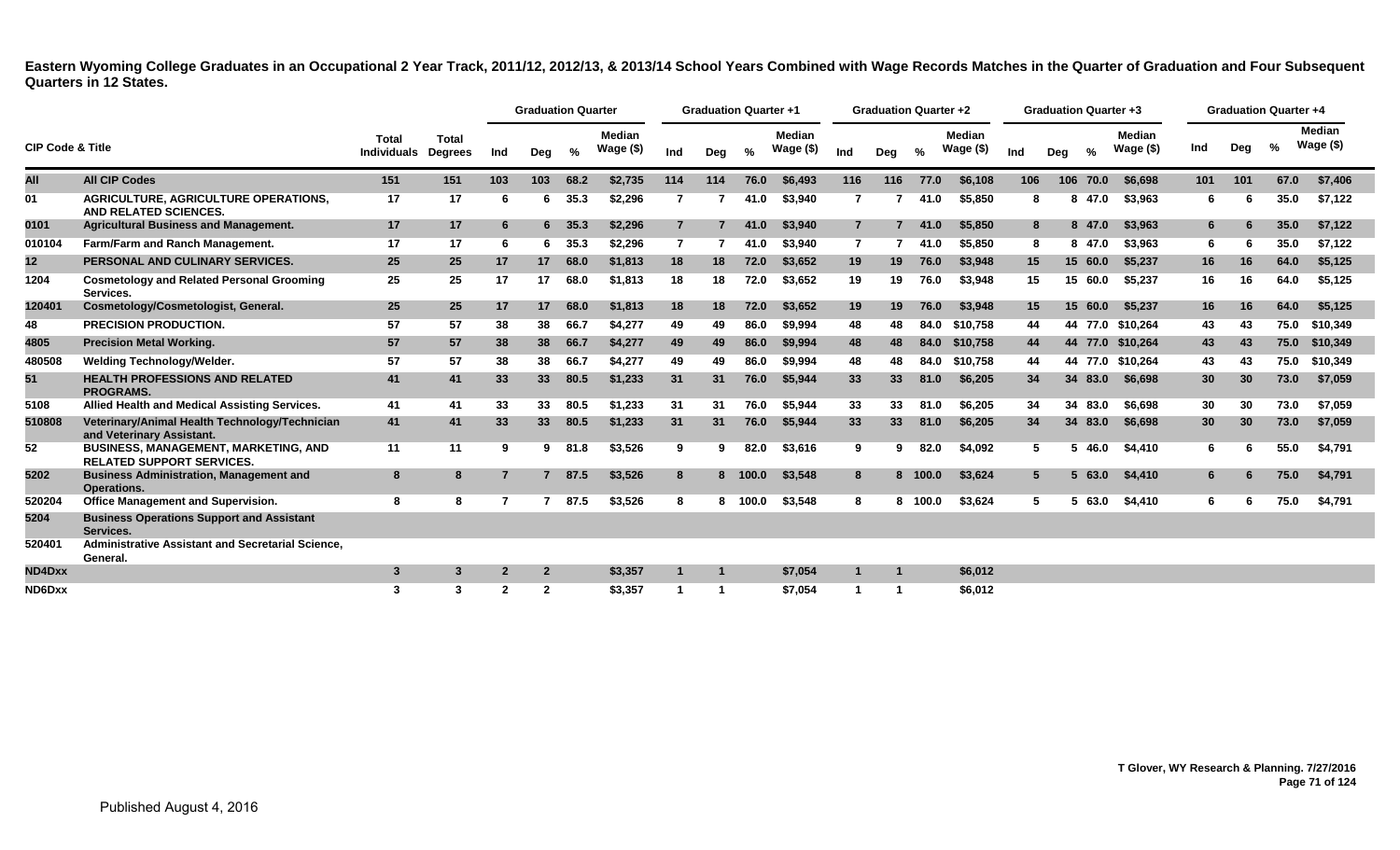|                             |                                                                                        |                             |                         |       | <b>Graduation Quarter</b> |         |                            |                | <b>Graduation Quarter +1</b> |               |                            |                 | <b>Graduation Quarter +2</b> |      |                        |                 | Graduation Quarter +3 |               |                            |                |                | <b>Graduation Quarter +4</b> |                            |
|-----------------------------|----------------------------------------------------------------------------------------|-----------------------------|-------------------------|-------|---------------------------|---------|----------------------------|----------------|------------------------------|---------------|----------------------------|-----------------|------------------------------|------|------------------------|-----------------|-----------------------|---------------|----------------------------|----------------|----------------|------------------------------|----------------------------|
| <b>CIP Code &amp; Title</b> |                                                                                        | Total<br><b>Individuals</b> | Total<br><b>Degrees</b> | Ind   | Deg                       | %       | <b>Median</b><br>Wage (\$) | Ind            | Deg                          | $\frac{9}{6}$ | <b>Median</b><br>Wage (\$) | Ind             | Deg                          | $\%$ | Median<br>Wage $($ \$) | Ind             | Deg                   | $\frac{6}{6}$ | <b>Median</b><br>Wage (\$) | Ind            | Dea            | %                            | <b>Median</b><br>Wage (\$) |
| All                         | <b>All CIP Codes</b>                                                                   | 1,883                       | 2,139                   | 1,331 | 1,485                     | 69.4    | \$3,450                    | 1,357          | 1,510                        | 71.0          | \$4,978                    | 1,322           | 1,477                        | 69.0 | \$5,913                | 1,278           | 1,431                 | 67.0          | \$6,027                    | 1,303          | 1,457          | 68.0                         | \$6,290                    |
| 01                          | <b>AGRICULTURE, AGRICULTURE OPERATIONS,</b><br>AND RELATED SCIENCES.                   | 73                          | 80                      | 48    | 51                        | 63.8    | \$2,392                    | 42             | 45                           | 56.0          | \$3,801                    | 36              | 39                           | 49.0 | \$3.191                | 33              | 37                    | 46.0          | \$3,748                    | 34             | 38             | 48.0                         | \$3,192                    |
| 0101                        | <b>Agricultural Business and Management.</b>                                           | -5                          | 5                       |       |                           |         |                            |                |                              |               |                            |                 |                              |      |                        |                 |                       |               |                            |                |                |                              |                            |
| 010106                      | <b>Agricultural Business Technology.</b>                                               | 5                           | 5                       |       |                           |         |                            |                |                              |               |                            |                 |                              |      |                        |                 |                       |               |                            |                |                |                              |                            |
| 0105                        | <b>Agricultural and Domestic Animal Services.</b>                                      | 38                          | 44                      | 25    | 27                        | 61.4    | \$2,782                    | 20             | 22                           | 50.0          | \$4,075                    | 20              | 22                           | 50.0 | \$2,458                | 18              | 21                    | 48.0          | \$3,748                    | 17             | 20             | 46.0                         | \$3,404                    |
| 010507                      | <b>Equestrian/Equine Studies.</b>                                                      | 38                          | 44                      | 25    | 27                        | 61.4    | \$2,782                    | 20             | 22                           | 50.0          | \$4,075                    | 20              | 22                           | 50.0 | \$2,458                | 18              |                       | 21 48.0       | \$3,748                    | 17             | 20             | 46.0                         | \$3,404                    |
| 0199                        | Agriculture, Agriculture Operations, and Related<br>Sciences, Other.                   | 28                          | 28                      | 20    | <b>20</b>                 | 71.4    | \$1,902                    | 19             | 19                           | 68.0          | \$2,681                    | 13              | 13                           | 46.0 | \$3,404                | 12 <sub>2</sub> |                       | 12 43.0       | \$2,981                    | 14             | 14             | 50.0                         | \$2,823                    |
| 019999                      | Agriculture, Agriculture Operations, and Related<br>Sciences, Other.                   | 28                          | 28                      | 20    | 20                        | 71.4    | \$1,902                    | 19             | 19                           | 68.0          | \$2,681                    | 13              | 13                           | 46.0 | \$3,404                | $12 \,$         |                       | 12 43.0       | \$2,981                    | 14             | 14             | 50.0                         | \$2,823                    |
| 09                          | <b>COMMUNICATION, JOURNALISM, AND RELATED</b><br><b>PROGRAMS.</b>                      | 23                          | 24                      | 18    | 19                        | 79.2    | \$2.919                    | 18             | 19                           | 79.0          | \$3,171                    | 14              | 15                           | 63.0 | \$3.730                | 16              |                       | 17 71.0       | \$4.718                    | 19             | <b>20</b>      | 83.0                         | \$5,075                    |
| 0901                        | <b>Communication and Media Studies.</b>                                                | 18                          | 18                      | 14    |                           | 14 77.8 | \$2,750                    | 15             | 15                           | 83.0          | \$2.378                    | 12 <sub>2</sub> | 12                           | 67.0 | \$3.178                | 11              |                       | 11 61.0       | \$4.560                    | 14             | 14             | 78.0                         | \$4,613                    |
| 090101                      | Speech Communication and Rhetoric.                                                     | 10                          | 10                      | 6     | 6                         | 60.0    | \$3,902                    | 8              | 8                            | 80.0          | \$1,352                    | $\overline{7}$  |                              | 70.0 | \$1,576                | 6               |                       | 660.0         | \$3,828                    | 8              | 8              | 80.0                         | \$4,360                    |
| 090102                      | <b>Mass Communication/Media Studies.</b>                                               | 8                           | 8                       | -8    |                           | 8 100.0 | \$2,503                    | $\overline{7}$ |                              | 88.0          | \$3,171                    | 5               | 5                            | 63.0 | \$3,685                | -5              |                       | 5 63.0        | \$4,718                    | 6              | 6              | 75.0                         | \$4,613                    |
| 0907                        | Radio, Television, and Digital Communication.                                          | $\overline{7}$              | $\overline{7}$          | -6    | 6.                        | 85.7    | \$5,300                    | $5^{\circ}$    | 5                            | 71.0          | \$5,538                    |                 |                              |      |                        | $\overline{7}$  |                       | 7 100.0       | \$4,404                    | $7^{\circ}$    | $\overline{7}$ | 100.0                        | \$3,971                    |
| 090702                      | Digital Communication and Media/Multimedia.                                            | $\overline{7}$              | 7                       | -6    | 6.                        | 85.7    | \$5,300                    | 5              | 5                            | 71.0          | \$5,538                    |                 |                              |      |                        | $\overline{7}$  |                       | 7 100.0       | \$4,404                    | $\overline{7}$ |                | 100.0                        | \$3,971                    |
| 11                          | <b>COMPUTER AND INFORMATION SCIENCES AND</b><br><b>SUPPORT SERVICES.</b>               | 92                          | 129                     | 76    | 101                       | 78.3    | \$6,822                    | 68             | 91                           | 71.0          | \$7,893                    | 67              | 92                           | 71.0 | \$8.611                | 70              |                       | 95 74.0       | \$9,045                    | 71             | 95             | 74.0                         | \$8,868                    |
| 1102                        | <b>Computer Programming.</b>                                                           | 55                          | 74                      | 43    | 55                        | 74.3    | \$4.710                    | 39             | 51                           | 69.0          | \$6.947                    | 42              | 54                           | 73.0 | \$7.635                | 40              |                       | 52 70.0       | \$7.795                    | 39             | 51             | 69.0                         | \$7,914                    |
| 110201                      | Computer Programming/Programmer, General.                                              | 55                          | 69                      | 43    |                           | 51 73.9 | \$4,296                    | 39             | 47                           | 68.0          | \$6,947                    | 41              | 49                           | 71.0 | \$7,897                | 40              |                       | 49 71.0       | \$8,143                    | 39             | 48             | 70.0                         | \$7,914                    |
| 1105                        | <b>Computer Systems Analysis.</b>                                                      | 22                          | 31                      | 21    | 29                        | 93.5    | \$4.988                    | 18             | -25                          | 81.0          | \$6.746                    | 19              | 27                           | 87.0 | \$6.931                | 20              |                       | 28 90.0       | \$6.874                    | 19             | 26             | 84.0                         | \$7,151                    |
| 110501                      | <b>Computer Systems Analysis/Analyst.</b>                                              | 22                          | 31                      | 21    | 29 <sup>°</sup>           | 93.5    | \$4,988                    | 18             | 25                           | 81.0          | \$6.746                    | 19              | 27                           | 87.0 | \$6.931                | 20              |                       | 28 90.0       | \$6,874                    | 19             | 26             | 84.0                         | \$7,151                    |
| 1107                        | <b>Computer Science.</b>                                                               | -8                          | 8                       | -6    | 6.                        | 75.0    | \$1,200                    |                |                              |               |                            |                 |                              |      |                        |                 |                       |               |                            |                |                |                              |                            |
| 110701                      | <b>Computer Science.</b>                                                               | -8                          | 8                       | 6     |                           | 675.0   | \$1,200                    |                |                              |               |                            |                 |                              |      |                        |                 |                       |               |                            |                |                |                              |                            |
| 1108                        | <b>Computer Software and Media Applications.</b>                                       | 29                          | 29                      | 20    | 20                        | 69.0    | \$8,487                    | 19             | 19                           | 66.0          | \$9,000                    | 21              | 21                           | 72.0 | \$9,000                | 20              |                       | 20 69.0       | \$9,500                    | 21             | 21             | 72.0                         | \$9,360                    |
| 110801                      | Web Page, Digital/Multimedia and Information<br><b>Resources Design.</b>               | 29                          | 29                      | 20    | 20                        | 69.0    | \$8,487                    | 19             | 19                           | 66.0          | \$9,000                    | 21              | 21                           | 72.0 | \$9,000                | 20              |                       | 20 69.0       | \$9,500                    | 21             | 21             | 72.0                         | \$9,360                    |
| 13                          | <b>EDUCATION.</b>                                                                      | 191                         | 192                     | 151   | 152                       | 79.2    | \$2.907                    | 142            | 143                          | 75.0          | \$3.201                    | 128             | 129                          | 67.0 | \$3.093                | 133             |                       | 134 70.0      | \$3.162                    | 138            | 139            | 72.0                         | \$3.022                    |
| 1301                        | <b>Education, General.</b>                                                             | 157                         | 157                     | 126   | 126                       | 80.3    | \$2,956                    | 118            | 118                          | 75.0          | \$2,999                    | 104             | 104                          | 66.0 | \$2,992                | 110             |                       | 110 70.0      | \$3,073                    | 114            | 114            | 73.0                         | \$2,973                    |
| 130101                      | <b>Education, General.</b>                                                             | 157                         | 157                     | 126   | 126                       | 80.3    | \$2,956                    | 118            | 118                          | 75.0          | \$2,999                    | 104             | 104                          | 66.0 | \$2,992                | 110             |                       | 110 70.0      | \$3,073                    | 114            | 114            | 73.0                         | \$2,973                    |
| 1312                        | <b>Teacher Education and Professional</b><br>Development, Specific Levels and Methods. | 34                          | 34                      | 26    | 26                        | 76.5    | \$2,597                    | 25             | 25                           | 74.0          | \$3,785                    | 25              | 25                           | 74.0 | \$3,708                | 24              |                       | 24 71.0       | \$3,603                    | 25             | 25             | 74.0                         | \$3,741                    |
| 131210                      | Early Childhood Education and Teaching.                                                | 34                          | 34                      | 26    | 26                        | 76.5    | \$2.597                    | 25             | 25                           | 74.0          | \$3.785                    | 25              | 25                           | 74.0 | \$3.708                | 24              |                       | 24 71.0       | \$3.603                    | 25             | 25             | 74.0                         | \$3.741                    |
| 14                          | <b>ENGINEERING.</b>                                                                    |                             |                         |       |                           |         |                            |                |                              |               |                            |                 |                              |      |                        |                 |                       |               |                            |                |                |                              |                            |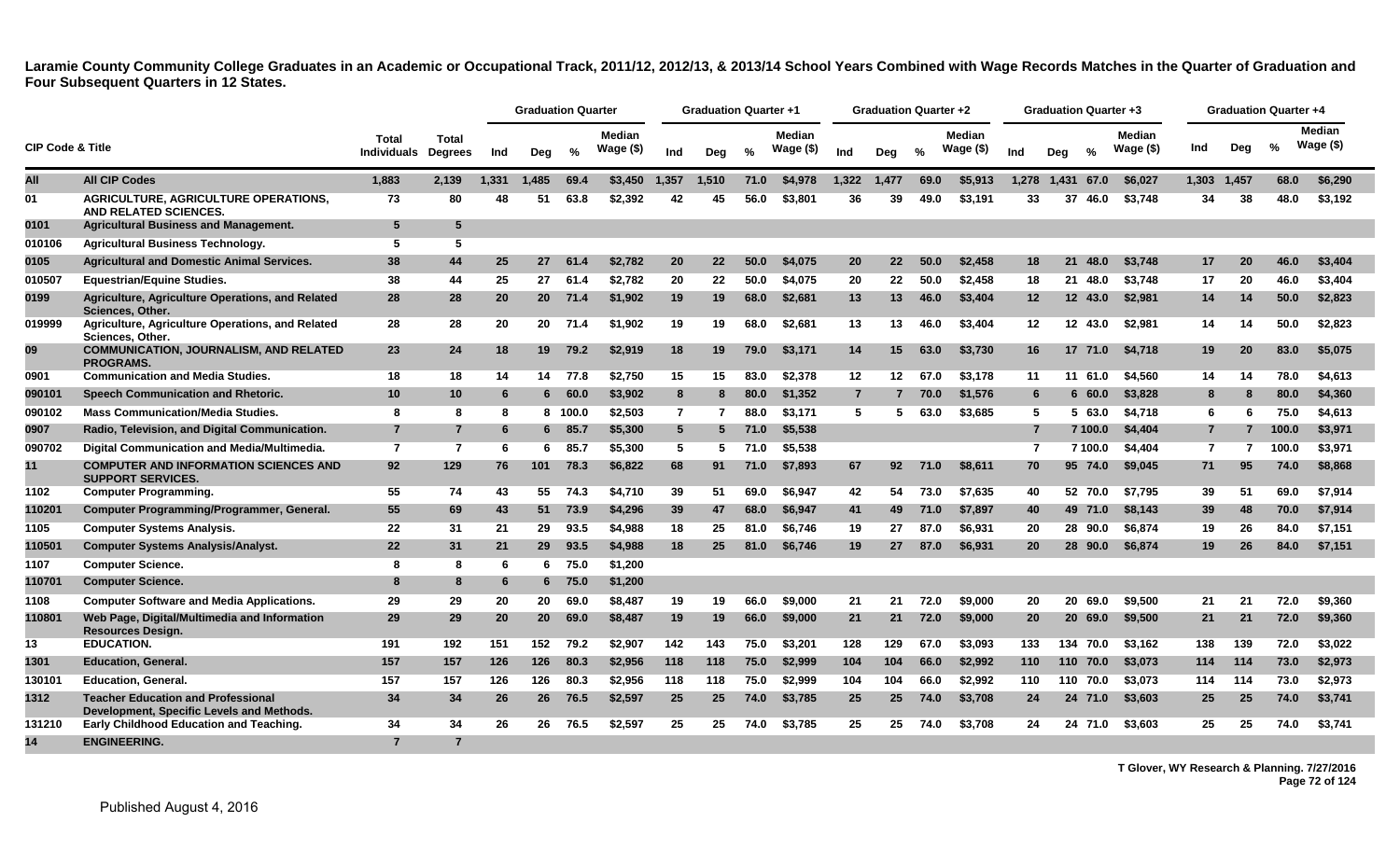|                             |                                                                             |                             |                         |                | <b>Graduation Quarter</b> |         |                             |                 | <b>Graduation Quarter +1</b> |               |                      |     | <b>Graduation Quarter +2</b> |         |                      |                |     | <b>Graduation Quarter +3</b> |                            |                 | <b>Graduation Quarter +4</b> |      |                      |
|-----------------------------|-----------------------------------------------------------------------------|-----------------------------|-------------------------|----------------|---------------------------|---------|-----------------------------|-----------------|------------------------------|---------------|----------------------|-----|------------------------------|---------|----------------------|----------------|-----|------------------------------|----------------------------|-----------------|------------------------------|------|----------------------|
| <b>CIP Code &amp; Title</b> |                                                                             | Total<br><b>Individuals</b> | Total<br><b>Degrees</b> | Ind            | Deg                       | %       | <b>Median</b><br>Wage $($)$ | Ind             | Deg                          | $\frac{0}{2}$ | Median<br>Wage $($)$ | Ind | Deg                          | %       | Median<br>Wage $($)$ | Ind            | Deg | $\%$                         | <b>Median</b><br>Wage (\$) | Ind             | Deg                          | %    | Median<br>Wage $($)$ |
| 1401                        | Engineering, General.                                                       | $\overline{7}$              | $\overline{7}$          |                |                           |         |                             |                 |                              |               |                      |     |                              |         |                      |                |     |                              |                            |                 |                              |      |                      |
| 140101                      | <b>Engineering, General.</b>                                                | $\overline{7}$              | $\overline{7}$          |                |                           |         |                             |                 |                              |               |                      |     |                              |         |                      |                |     |                              |                            |                 |                              |      |                      |
| 15                          | <b>ENGINEERING TECHNOLOGIES AND</b><br><b>ENGINEERING-RELATED FIELDS.</b>   | 70                          | 85                      | 60             | 73                        | 85.9    | \$5.294                     | 59              | 70                           | 82.0          | \$9.872              | 61  | 72                           | 85.0    | \$10,608             | 52             |     |                              | 62 73.0 \$11.080           | 50              | 61                           |      | 72.0 \$12,000        |
| 1505                        | Environmental Control Technologies/Technicians.                             | 55                          | 60                      | 48             | $52-$                     | 86.7    | \$6,628                     | 48              | 52                           |               | 87.0 \$11,255        | 50  | 53                           | 88.0    | \$12,609             | 43             |     |                              | 47 78.0 \$12.626           | 40              | 44                           | 73.0 | \$13,599             |
| 150503                      | <b>Energy Management and Systems</b><br>Technology/Technician.              | 55                          | 60                      | 48             | 52                        | 86.7    | \$6,628                     | 48              | 52                           |               | 87.0 \$11,255        | 50  | 53                           |         | 88.0 \$12,609        | 43             |     |                              | 47 78.0 \$12,626           | 40              | 44                           | 73.0 | \$13,599             |
| 1513                        | <b>Drafting/Design Engineering</b><br>Technologies/Technicians.             | 15                          | 25                      | 12             | 21                        | 84.0    | \$3,640                     | 11              | 18                           | 72.0          | \$5,816              | 11  | 19                           | 76.0    | \$5,786              | 9              |     | 15 60.0                      | \$5,860                    | 10 <sup>°</sup> | 17                           | 68.0 | \$5,565              |
| 151301                      | Drafting and Design Technology/Technician,<br>General.                      | 15                          | 25                      | 12             | 21                        | 84.0    | \$3,640                     | 11              | 18                           | 72.0          | \$5,816              | 11  | 19                           | 76.0    | \$5.786              | 9              |     | 15 60.0                      | \$5.860                    | 10              | 17                           | 68.0 | \$5.565              |
| 16                          | <b>FOREIGN LANGUAGES, LITERATURES, AND</b><br><b>LINGUISTICS.</b>           | 8                           | 8                       |                |                           | 8 100.0 | \$4,489                     | 8               |                              | 8 100.0       | \$5,158              | 8   |                              | 8 100.0 | \$3.735              | $\overline{7}$ |     | 7 88.0                       | \$5,408                    | 6               | 6                            | 75.0 | \$9.535              |
| 1609                        | Romance Languages, Literatures, and Linguistics.                            | -8                          | 8                       | 8              |                           | 8 100.0 | \$4,489                     | 8               |                              | 8 100.0       | \$5.158              | 8   |                              | 8 100.0 | \$3,735              | $\mathbf{7}$   |     | 7 88.0                       | \$5.408                    | 6               | -6                           | 75.0 | \$9.535              |
| 160905                      | Spanish Language and Literature.                                            | 8                           | 8                       | 8              |                           | 8 100.0 | \$4,489                     | 8               |                              | 8 100.0       | \$5,158              | 8   |                              | 8 100.0 | \$3,735              | $\overline{7}$ |     | 7 88.0                       | \$5,408                    | 6               | 6                            | 75.0 | \$9,535              |
| 22                          | <b>LEGAL PROFESSIONS AND STUDIES.</b>                                       | 36                          | 36                      | 27             | 27                        | 75.0    | \$5,232                     | 23              | 23                           | 64.0          | \$5,606              | 26  | 26                           | 72.0    | \$6,059              | 23             |     | 23 64.0                      | \$7,470                    | 24              | 24                           | 67.0 | \$6,345              |
| 2200                        | <b>Non-Professional General Legal Studies</b><br>(Undergraduate).           | 13                          | 13                      | 10             | 10 <sup>1</sup>           | 76.9    | \$4,671                     | 10              | 10                           | 77.0          | \$4,410              | 9   | 9.                           | 69.0    | \$5,942              | 8              |     | 8 62.0                       | \$6,430                    | 9               | 9                            | 69.0 | \$6,207              |
| 220001                      | <b>Pre-Law Studies.</b>                                                     | 13                          | 13                      | 10             | 10                        | 76.9    | \$4.671                     | 10              | 10                           | 77.0          | \$4,410              | 9   | 9                            | 69.0    | \$5.942              | 8              |     | 862.0                        | \$6.430                    | 9               | 9                            | 69.0 | \$6.207              |
| 2203                        | <b>Legal Support Services.</b>                                              | 23                          | 23                      | 17             |                           | 17 73.9 | \$5,561                     | 13              | 13                           | 57.0          | \$5,607              | 17  | 17                           | 74.0    | \$6,175              | 15             |     | 15 65.0                      | \$8,400                    | 15              | 15                           | 65.0 | \$7,206              |
| 220302                      | Legal Assistant/Paralegal.                                                  | 23                          | 23                      | 17             | 17 <sup>2</sup>           | 73.9    | \$5,561                     | 13              | 13                           | 57.0          | \$5,607              | 17  | 17                           | 74.0    | \$6,175              | 15             |     | 15 65.0                      | \$8,400                    | 15              | 15                           | 65.0 | \$7,206              |
| 23                          | <b>ENGLISH LANGUAGE AND</b><br><b>LITERATURE/LETTERS.</b>                   | 8                           | 8                       |                |                           |         |                             |                 |                              |               |                      |     |                              |         |                      |                |     |                              |                            |                 |                              |      |                      |
| 2301                        | English Language and Literature, General.                                   | 8                           | 8                       |                |                           |         |                             |                 |                              |               |                      |     |                              |         |                      |                |     |                              |                            |                 |                              |      |                      |
| 230101                      | English Language and Literature, General.                                   | 8                           | 8                       |                |                           |         |                             |                 |                              |               |                      |     |                              |         |                      |                |     |                              |                            |                 |                              |      |                      |
| 24                          | <b>LIBERAL ARTS AND SCIENCES, GENERAL</b><br><b>STUDIES AND HUMANITIES.</b> | 301                         | 301                     | 212            | 212                       | 70.4    | \$3.225                     | 200             | 200                          | 66.0          | \$3,663              | 186 | 186                          | 62.0    | \$4,511              | 190            | 190 | 63.0                         | \$4,465                    | 197             | 197                          | 65.0 | \$4,283              |
| 2401                        | Liberal Arts and Sciences, General Studies and<br><b>Humanities.</b>        | 301                         | 301                     | 212            | 212                       | 70.4    | \$3,225                     | 200             | 200                          | 66.0          | \$3,663              | 186 | 186                          | 62.0    | \$4,511              | 190            |     | 190 63.0                     | \$4,465                    | 197             | 197                          | 65.0 | \$4,283              |
| 240102                      | <b>General Studies.</b>                                                     | 286                         | 286                     | 202            | 202                       | 70.6    | \$3,238                     | 189             | 189                          | 66.0          | \$3,798              | 176 | 176                          | 62.0    | \$4,719              | 180            |     | 180 63.0                     | \$4,579                    | 188             | 188                          | 66.0 | \$4,328              |
| 240103                      | <b>Humanities/Humanistic Studies.</b>                                       | 16                          | 16                      | 10             | 10 <sup>°</sup>           | 62.5    | \$2,559                     | 12              | 12                           | 75.0          | \$1,814              | 11  | 11                           | 69.0    | \$1,800              | 11             |     | 11 69.0                      | \$2,123                    | 10 <sup>1</sup> | 10                           | 63.0 | \$3,372              |
| 26                          | <b>BIOLOGICAL AND BIOMEDICAL SCIENCES.</b>                                  | 9                           | 9                       | 7              |                           | 7 77.8  | \$1,440                     | -5              | 5                            | 56.0          | \$3.920              |     |                              |         |                      |                |     |                              |                            |                 |                              |      |                      |
| 2601                        | Biology, General.                                                           | 9                           | 9                       |                |                           | 7 77.8  | \$1,440                     | $5\phantom{.0}$ | 5                            | 56.0          | \$3,920              |     |                              |         |                      |                |     |                              |                            |                 |                              |      |                      |
| 260101                      | <b>Biology/Biological Sciences, General.</b>                                | 9                           | 9                       | $\overline{7}$ |                           | 7 77.8  | \$1,440                     | 5               | 5                            | 56.0          | \$3,920              |     |                              |         |                      |                |     |                              |                            |                 |                              |      |                      |
| 30                          | <b>MULTI/INTERDISCIPLINARY STUDIES.</b>                                     | 104                         | 104                     | 65             |                           | 65 62.5 | \$3,512                     | 66              | 66                           | 64.0          | \$3,449              | 59  | 59                           | 57.0    | \$3,009              | 60             |     | 60 58.0                      | \$3,707                    | 59              | 59                           | 57.0 | \$3,749              |
| 3001                        | <b>Biological and Physical Sciences.</b>                                    | 104                         | 104                     | 65             | 65                        | 62.5    | \$3,512                     | 66              | 66                           | 64.0          | \$3,449              | 59  | 59                           | 57.0    | \$3,009              | 60             |     | 60 58.0                      | \$3,707                    | 59              | 59                           | 57.0 | \$3,749              |
| 300101                      | <b>Biological and Physical Sciences.</b>                                    | 104                         | 104                     | 65             | 65                        | 62.5    | \$3,512                     | 66              | 66                           | 64.0          | \$3,449              | 59  | 59                           | 57.0    | \$3,009              | 60             |     | 60 58.0                      | \$3,707                    | 59              | 59                           | 57.0 | \$3,749              |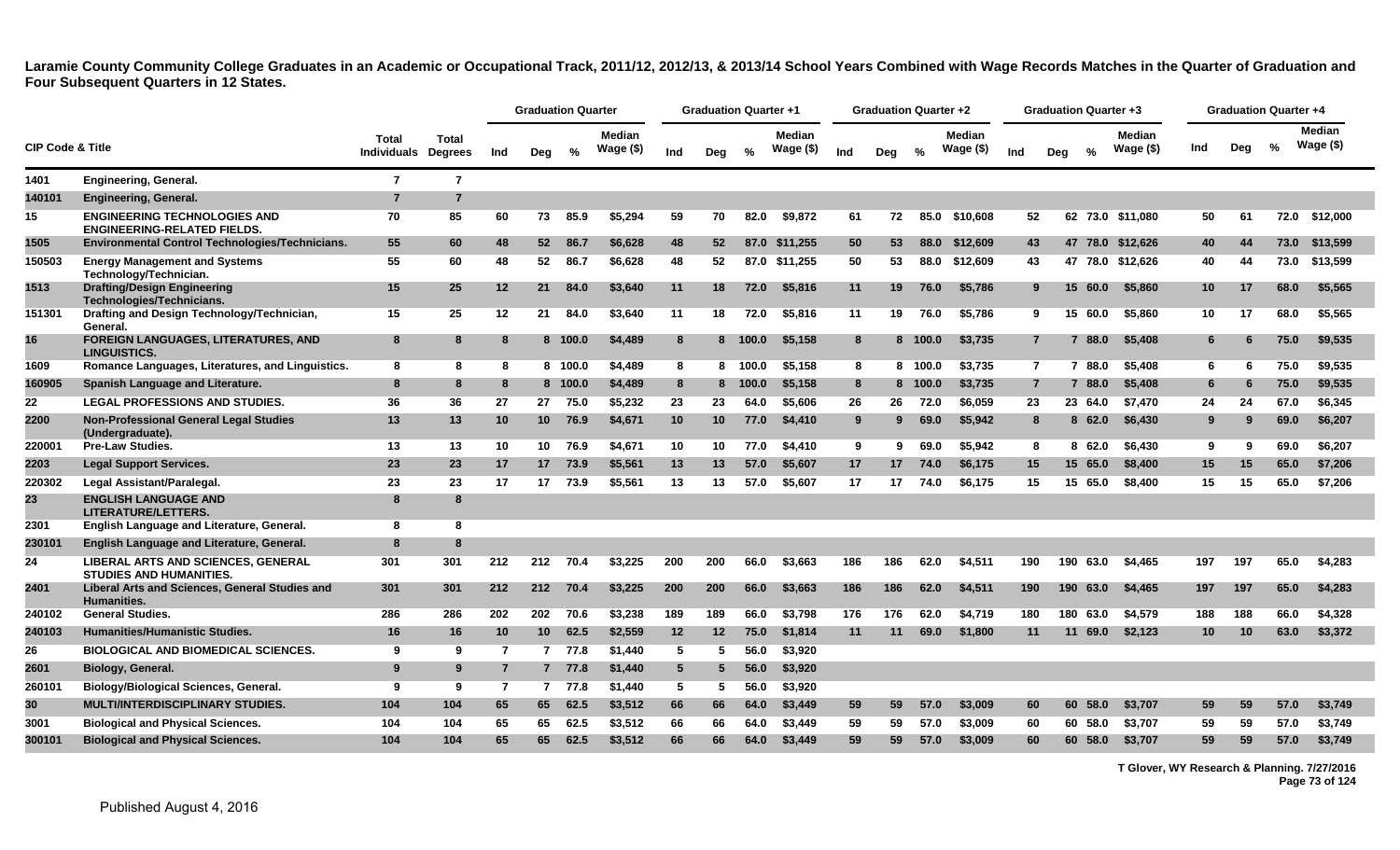|                             |                                                                                                       |                                            |                 |                | <b>Graduation Quarter</b> |          |                             |                 | <b>Graduation Quarter +1</b> |               |                             |                 | <b>Graduation Quarter +2</b> |               |                            |                | <b>Graduation Quarter +3</b> |               |                               |     | <b>Graduation Quarter +4</b> |               |                     |
|-----------------------------|-------------------------------------------------------------------------------------------------------|--------------------------------------------|-----------------|----------------|---------------------------|----------|-----------------------------|-----------------|------------------------------|---------------|-----------------------------|-----------------|------------------------------|---------------|----------------------------|----------------|------------------------------|---------------|-------------------------------|-----|------------------------------|---------------|---------------------|
| <b>CIP Code &amp; Title</b> |                                                                                                       | <b>Total</b><br><b>Individuals Degrees</b> | Total           | Ind            | Deg                       | $\%$     | <b>Median</b><br>Wage $($)$ | Ind             | Dea                          | $\frac{0}{2}$ | <b>Median</b><br>Wage $($)$ | Ind             | Dea                          | $\frac{9}{6}$ | <b>Median</b><br>Wage (\$) | Ind            | Dea                          | $\frac{0}{n}$ | <b>Median</b><br>Wage $($ \$) | Ind | Deg                          | $\frac{0}{0}$ | Median<br>Wage (\$) |
| 41                          | <b>SCIENCE TECHNOLOGIES/TECHNICIANS.</b>                                                              | 32                                         | 32              | 25             | 25                        | 78.1     | \$5.244                     | 27              | 27                           |               | 84.0 \$10,374               | 26              | 26                           |               | 81.0 \$13,766              | 23             |                              |               | 23 72.0 \$13.650              | 21  | 21                           |               | 66.0 \$15,784       |
| 4103                        | <b>Physical Science Technologies/Technicians.</b>                                                     | 32 <sub>2</sub>                            | 32 <sub>2</sub> | 25             | 25                        | 78.1     | \$5.244                     | 27              | 27                           |               | 84.0 \$10,374               | 26              | 26                           | 81.0          | \$13.766                   | 23             |                              |               | 23 72.0 \$13,650              | 21  | 21                           | 66.0          | \$15,784            |
| 410303                      | <b>Chemical Process Technology.</b>                                                                   | 32                                         | 32              | 25             | 25                        | 78.1     | \$5.244                     | 27              | 27                           |               | 84.0 \$10,374               | 26              | 26                           | 81.0          | \$13,766                   | 23             |                              |               | 23 72.0 \$13,650              | 21  | 21                           | 66.0          | \$15,784            |
| 42                          | <b>PSYCHOLOGY.</b>                                                                                    | 59                                         | 59              | 44             | 44                        | 74.6     | \$3,371                     | 45              | 45                           | 76.0          | \$3,166                     | 39              | 39                           | 66.0          | \$3,087                    | 35             |                              | 35 59.0       | \$4,153                       | 33  | 33                           | 56.0          | \$4,770             |
| 4201                        | Psychology, General.                                                                                  | 59                                         | 59              | 44             | 44                        | 74.6     | \$3,371                     | 45              | 45                           | 76.0          | \$3.166                     | 39              | 39                           | 66.0          | \$3,087                    | 35             |                              | 35 59.0       | \$4.153                       | 33  | 33                           | 56.0          | \$4,770             |
| 420101                      | Psychology, General.                                                                                  | 59                                         | 59              | 44             | 44                        | 74.6     | \$3,371                     | 45              | 45                           | 76.0          | \$3.166                     | 39              | 39                           | 66.0          | \$3,087                    | 35             |                              | 35 59.0       | \$4,153                       | 33  | 33                           | 56.0          | \$4,770             |
| 43                          | HOMELAND SECURITY, LAW ENFORCEMENT,<br><b>FIREFIGHTING AND RELATED PROTECTIVE</b><br><b>SERVICES.</b> | 44                                         | 44              | 33             | 33                        | 75.0     | \$3,736                     | 34              | 34                           | 77.0          | \$4,877                     | 29              | 29                           | 66.0          | \$5,075                    | 30             |                              | 30 68.0       | \$5,438                       | 33  | 33                           | 75.0          | \$5,365             |
| 4301                        | <b>Criminal Justice and Corrections.</b>                                                              | 29                                         | 29              | 20             | 20                        | 69.0     | \$3,225                     | 21              | 21                           | 72.0          | \$4,884                     | 16              | 16                           | 55.0          | \$5,062                    | 18             |                              | 18 62.0       | \$2,805                       | 21  | 21                           | 72.0          | \$4,061             |
| 430102                      | <b>Corrections.</b>                                                                                   | 10                                         | 10              | 8              | 8                         | 80.0     | \$2.970                     | 8               | 8                            | 80.0          | \$4,026                     | 6               | 6                            | 60.0          | \$4,429                    | 8              |                              | 8 80.0        | \$2,325                       | 7   | -7                           | 70.0          | \$4,061             |
| 430103                      | <b>Criminal Justice/Law Enforcement Administration.</b>                                               | 19                                         | 19              | 12             | 12 <sup>12</sup>          | 63.2     | \$3,308                     | 13              | 13                           | 68.0          | \$5.229                     | 10 <sup>°</sup> | 10 <sup>°</sup>              | 53.0          | \$5,062                    | 10             |                              | 10 53.0       | \$3,016                       | 14  | 14                           | 74.0          | \$3,968             |
| 4302                        | <b>Fire Protection.</b>                                                                               | 9                                          | 9               | 9              |                           | 9 100.0  | \$4,070                     | 8               | 8                            | 89.0          | \$3.759                     | 9               |                              | 9 100.0       | \$4.337                    | $\overline{7}$ |                              | 7 78.0        | \$9.208                       | 7   |                              | 78.0          | \$9,345             |
| 430203                      | Fire Science/Fire-fighting.                                                                           | 9                                          | 9               | 9              |                           | 9 100.0  | \$4,070                     | 8               | 8                            | 89.0          | \$3,759                     | 9               |                              | 9 100.0       | \$4,337                    | $\overline{7}$ |                              | 7 78.0        | \$9,208                       | 7   |                              | 78.0          | \$9,345             |
| 44                          | <b>PUBLIC ADMINISTRATION AND SOCIAL SERVICE</b><br><b>PROFESSIONS.</b>                                | 29                                         | 29              | 22             | 22                        | 75.9     | \$3,325                     | 22              | 22                           | 76.0          | \$3,839                     | 19              | 19                           | 66.0          | \$3,332                    | 15             |                              | 15 52.0       | \$4,078                       | 17  | 17                           | 59.0          | \$3,543             |
| 4499                        | <b>Public Administration and Social Service</b><br><b>Professions, Other.</b>                         | 28                                         | 28              | 21             | 21                        | 75.0     | \$3,388                     | 21              | 21                           | 75.0          | \$3,865                     | 19              | 19                           | 68.0          | \$3,332                    | 15             |                              | 15 54.0       | \$4,078                       | 17  | 17                           | 61.0          | \$3,543             |
| 449999                      | <b>Public Administration and Social Service</b><br>Professions, Other.                                | 28                                         | 28              | 21             | 21                        | 75.0     | \$3,388                     | 21              | 21                           | 75.0          | \$3.865                     | 19              | 19                           | 68.0          | \$3,332                    | 15             |                              | 15 54.0       | \$4.078                       | 17  | 17                           | 61.0          | \$3,543             |
| 45                          | <b>SOCIAL SCIENCES.</b>                                                                               | 50                                         | 50              | 39             | 39                        | 78.0     | \$3.231                     | 33 <sup>°</sup> | 33                           | 66.0          | \$3.614                     | 29              | 29                           | 58.0          | \$2.371                    | 31             |                              | 31 62.0       | \$4.331                       | 31  | 31                           | 62.0          | \$3,680             |
| 4501                        | Social Sciences, General.                                                                             | 14                                         | 14              | $\overline{7}$ | $\mathbf{7}$              | 50.0     | \$1,492                     |                 |                              |               |                             | -5              |                              | 36.0          | \$1.144                    | 6              |                              | 6 43.0        | \$2,552                       | 6   |                              | 43.0          | \$3,559             |
| 450101                      | Social Sciences, General.                                                                             | 14                                         | 14              | $\overline{7}$ | $7^{\circ}$               | 50.0     | \$1,492                     |                 |                              |               |                             | 5               |                              | 36.0          | \$1,144                    | 6              |                              | 643.0         | \$2,552                       | -6  |                              | 43.0          | \$3,559             |
| 4502                        | Anthropology.                                                                                         | 15                                         | 15              | 11             | 11                        | 73.3     | \$3.930                     | 10              | 10                           | 67.0          | \$2.826                     | 8               |                              | 53.0          | \$3.636                    | 9              |                              | 960.0         | \$5.005                       | 11  | 11                           | 73.0          | \$3,369             |
| 450201                      | Anthropology.                                                                                         | 15                                         | 15              | 11             | 11                        | 73.3     | \$3,930                     | 10              | 10 <sup>°</sup>              | 67.0          | \$2,826                     | 8               | 8                            | 53.0          | \$3,636                    | 9              |                              | 960.0         | \$5,005                       | 11  | 11                           | 73.0          | \$3,369             |
| 4506                        | Economics.                                                                                            | 10                                         | 10              | 10             |                           | 10 100.0 | \$3.565                     | 10              | 10                           | 100.0         | \$5.028                     | $\overline{7}$  | $\overline{7}$               | 70.0          | \$6.589                    | 7              |                              | 7 70.0        | \$6.656                       | 7   | -7                           | 70.0          | \$6.962             |
| 450601                      | <b>Economics, General.</b>                                                                            | 10                                         | 10              | 10             |                           | 10 100.0 | \$3,565                     | 10              | 10 <sup>°</sup>              | 100.0         | \$5,028                     | $\overline{7}$  | $\overline{7}$               | 70.0          | \$6,589                    | $\overline{7}$ |                              | 7 70.0        | \$6,656                       | 7   | 7                            | 70.0          | \$6,962             |
| 4511                        | Sociology.                                                                                            | 12                                         | 12              | 12             |                           | 12 100.0 | \$2,676                     | 9               | 9                            | 75.0          | \$3,913                     | 9               | 9                            | 75.0          | \$2,371                    | 9              |                              | 9 75.0        | \$2,014                       | 7   | -7                           | 58.0          | \$4,363             |
| 451101                      | Sociology.                                                                                            | 12                                         | 12              | 12             |                           | 12 100.0 | \$2,676                     | 9               | 9                            | 75.0          | \$3,913                     | 9               |                              | 75.0          | \$2,371                    | 9              |                              | 9 75.0        | \$2,014                       | 7   |                              | 58.0          | \$4,363             |
| 47                          | <b>MECHANIC AND REPAIR</b><br><b>TECHNOLOGIES/TECHNICIANS.</b>                                        | 93                                         | 117             | 73             | 93                        | 79.5     | \$4,041                     | 74              | 96                           | 82.0          | \$6.097                     | 75              | 95                           | 81.0          | \$6,397                    | 69             |                              | 89 76.0       | \$5,727                       | 70  | 88                           | 75.0          | \$6,895             |
| 4701                        | <b>Electrical/Electronics Maintenance and Repair</b><br>Technology.                                   | 25                                         | 25              | 17             | 17                        | 68.0     | \$4,025                     | 16              | 16                           | 64.0          | \$6,324                     | 17              | 17                           | 68.0          | \$6,870                    | 16             |                              | 16 64.0       | \$7,150                       | 17  | 17                           | 68.0          | \$7,222             |
| 470104                      | <b>Computer Installation and Repair</b><br>Technology/Technician.                                     | 25                                         | 25              | 17             | 17                        | 68.0     | \$4.025                     | 16              | 16                           | 64.0          | \$6.324                     | 17              | 17                           | 68.0          | \$6.870                    | 16             |                              | 16 64.0       | \$7.150                       | 17  | 17                           | 68.0          | \$7,222             |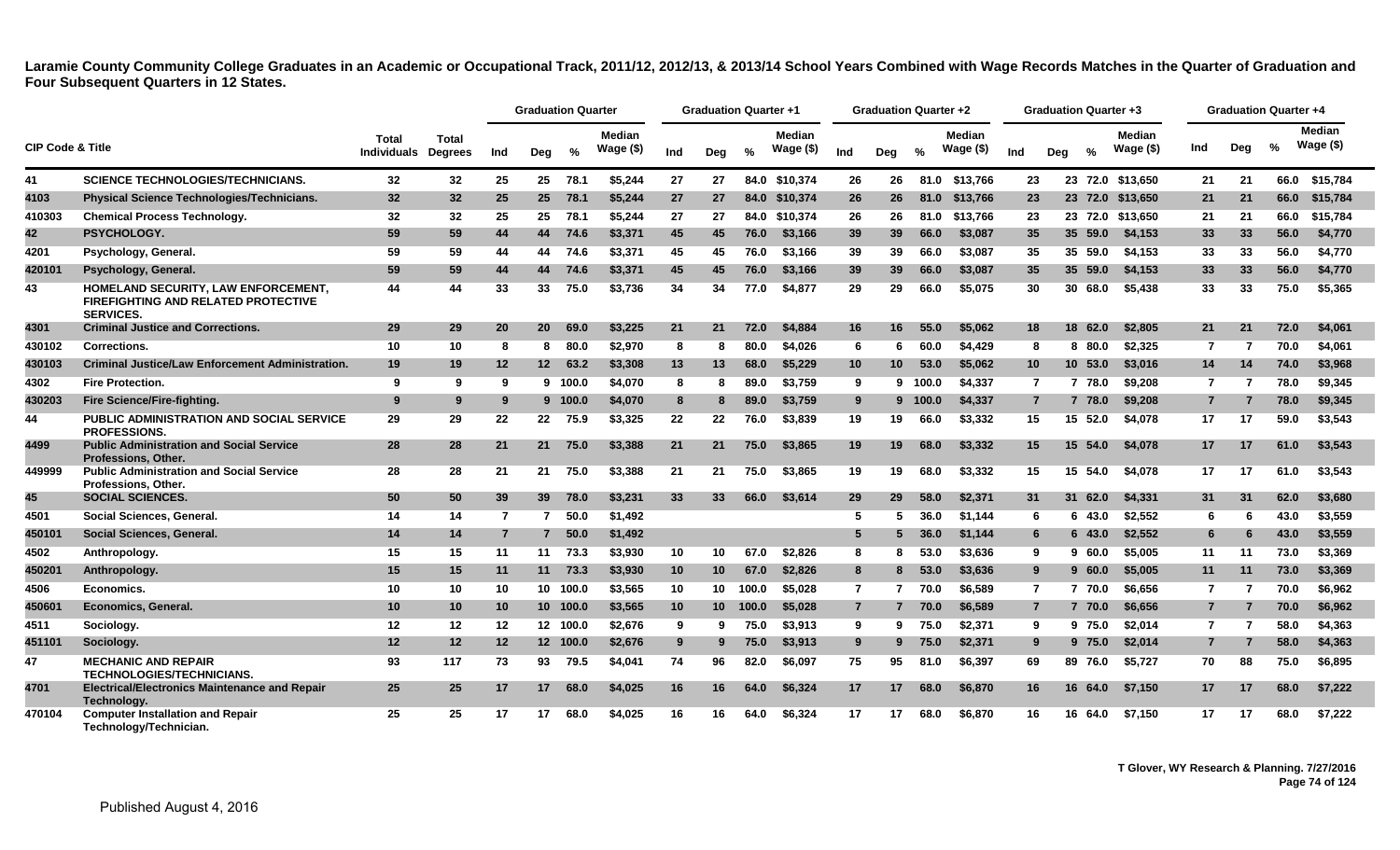|                             |                                                                                                                            |                                    |                                |     | <b>Graduation Quarter</b> |          |                            |           | <b>Graduation Quarter +1</b> |         |                            |                | <b>Graduation Quarter +2</b> |         |                            |                 |     | <b>Graduation Quarter +3</b> |                      |     | <b>Graduation Quarter +4</b> |      |                             |
|-----------------------------|----------------------------------------------------------------------------------------------------------------------------|------------------------------------|--------------------------------|-----|---------------------------|----------|----------------------------|-----------|------------------------------|---------|----------------------------|----------------|------------------------------|---------|----------------------------|-----------------|-----|------------------------------|----------------------|-----|------------------------------|------|-----------------------------|
| <b>CIP Code &amp; Title</b> |                                                                                                                            | <b>Total</b><br><b>Individuals</b> | <b>Total</b><br><b>Degrees</b> | Ind | Deg                       | %        | <b>Median</b><br>Wage (\$) | Ind       | Deg                          | %       | <b>Median</b><br>Wage (\$) | Ind            | Deg                          | %       | <b>Median</b><br>Wage (\$) | Ind             | Dea | $\%$                         | Median<br>Wage $($)$ | Ind | Deg                          | $\%$ | <b>Median</b><br>Wage $($)$ |
| 4702                        | Heating, Air Conditioning, Ventilation and<br>Refrigeration Maintenance Technology/Technician<br>(HAC, HACR, HVAC, HVACR). | 6                                  | 6                              |     |                           | 6 100.0  | \$2,461                    | 6         |                              | 6 100.0 | \$7,314                    | 6              |                              | 6 100.0 | \$8,611                    | $5\overline{5}$ |     | 83.0<br>5.                   | \$5,727              | 5   |                              | 83.0 | \$7,429                     |
| 470201                      | Heating, Air Conditioning, Ventilation and<br><b>Refrigeration Maintenance</b><br>Technology/Technician.                   | 6                                  | 6                              | 6   |                           | 6 100.0  | \$2,461                    | 6         | 6.                           | 100.0   | \$7,314                    | 6              |                              | 6 100.0 | \$8,611                    | 5               |     | 83.0<br>5.                   | \$5,727              | 5   | 5                            | 83.0 | \$7,429                     |
| 4706                        | Vehicle Maintenance and Repair Technologies.                                                                               | 60                                 | 83                             | 48  | 67                        | 80.7     | \$4,041                    | 50        | 71                           | 86.0    | \$5,901                    | 50             | 69                           | 83.0    | \$5,788                    | 46              |     | 65<br>78.0                   | \$5,377              | 47  | 64                           | 77.0 | \$6,711                     |
| 470603                      | <b>Autobody/Collision and Repair</b><br>Technology/Technician.                                                             | 13                                 | 13                             | 11  | 11                        | 84.6     | \$3,753                    | 12        | 12                           | 92.0    | \$4.635                    | 12             | $12 \,$                      | 92.0    | \$3.559                    | 10              |     | 10 77.0                      | \$5,592              | 8   | 8                            | 62.0 | \$6,711                     |
| 470604                      | <b>Automobile/Automotive Mechanics</b><br>Technology/Technician.                                                           | 23                                 | 32                             | 21  | 30 <sup>°</sup>           | 93.8     | \$4,674                    | <b>20</b> | 29                           | 91.0    | \$5.901                    | 19             | 27                           | 84.0    | \$6,397                    | 20              |     | 28<br>88.0                   | \$4,631              | 20  | 28                           | 88.0 | \$5,303                     |
| 470605                      | Diesel Mechanics Technology/Technician.                                                                                    | 30                                 | 38                             | 22  | 28                        | 73.7     | \$4,072                    | 24        | 31                           | 82.0    | \$5.089                    | 24             | 29                           | 76.0    | \$4,922                    | 21              |     | 26 68.0                      | \$5,595              | 23  | 28                           | 74.0 | \$6,835                     |
| 50                          | <b>VISUAL AND PERFORMING ARTS.</b>                                                                                         | 28                                 | 28                             | 23  | 23 <sub>2</sub>           | 82.1     | \$2,796                    | 18        | 18                           | 64.0    | \$4,245                    | 16             | 16                           | 57.0    | \$4,840                    | 18              |     | 18<br>64.0                   | \$4,447              | 17  | 17                           | 61.0 | \$4,860                     |
| 5007                        | <b>Fine and Studio Arts.</b>                                                                                               | 12                                 | 12                             | 12  |                           | 12 100.0 | \$3,426                    | 10        | 10                           | 83.0    | \$4,374                    | $\overline{7}$ |                              | 58.0    | \$5,534                    | 10              |     | 10 83.0                      | \$4,736              | 9   | 9                            | 75.0 | \$5,036                     |
| 500701                      | Art/Art Studies, General.                                                                                                  | 12                                 | 12                             | 12  |                           | 12 100.0 | \$3,426                    | 10        | 10                           | 83.0    | \$4,374                    | $\overline{7}$ |                              | 58.0    | \$5,534                    | 10              |     | 10 83.0                      | \$4,736              | 9   |                              | 75.0 | \$5,036                     |
| 5009                        | Music.                                                                                                                     | 16                                 | 16                             | 11  | 11                        | 68.8     | \$1,626                    | 8         | 8                            | 50.0    | \$3,373                    | 9              | 9                            | 56.0    | \$4,160                    | 8               |     | 8, 50.0                      | \$3,534              | 8   |                              | 50.0 | \$4,099                     |
| 500901                      | Music, General.                                                                                                            | 16                                 | 16                             | 11  | 11                        | 68.8     | \$1,626                    | 8         |                              | 50.0    | \$3,373                    | 9              | 9                            | 56.0    | \$4,160                    | 8               |     | 8 50.0                       | \$3,534              | 8   |                              | 50.0 | \$4,099                     |
| 51                          | <b>HEALTH PROFESSIONS AND RELATED</b><br><b>PROGRAMS.</b>                                                                  | 563                                | 682                            | 342 | 395                       | 57.9     | \$3,117                    | 401       | 457                          | 67.0    | \$6,750                    | 441            | 503                          | 74.0    | \$9,458                    | 417             | 476 | 70.0                         | \$9,692              | 421 | 488                          | 72.0 | \$10,420                    |
| 5106                        | Dental Support Services and Allied Professions.                                                                            | 57                                 | 57                             | 25  | 25 <sub>2</sub>           | 43.9     | \$1,881                    | 35        | 35                           | 61.0    | \$7.588                    | 44             | 44                           | 77.0    | \$12.067                   | 39              |     | 39<br>68.0                   | \$10,402             | 36  | 36                           | 63.0 | \$11,719                    |
| 510602                      | Dental Hygiene/Hygienist.                                                                                                  | 57                                 | 57                             | 25  | 25                        | 43.9     | \$1,881                    | 35        | 35                           | 61.0    | \$7,588                    | 44             | 44                           | 77.0    | \$12,067                   | 39              |     |                              | 39 68.0 \$10,402     | 36  | 36                           | 63.0 | \$11,719                    |
| 5108                        | Allied Health and Medical Assisting Services.                                                                              | 48                                 | 48                             | 24  | 24                        | 50.0     | \$1,801                    | 34        | 34                           | 71.0    | \$4,637                    | 36             | 36                           | 75.0    | \$7,347                    | 33              |     | 69.0<br>33                   | \$7,424              | 33  | 33                           | 69.0 | \$7,821                     |
| 510806                      | <b>Physical Therapy Technician/Assistant.</b>                                                                              | 48                                 | 48                             | 24  | 24                        | 50.0     | \$1,801                    | 34        | 34                           | 71.0    | \$4,637                    | 36             | 36                           | 75.0    | \$7,347                    | 33              |     | 33 69.0                      | \$7,424              | 33  | 33                           | 69.0 | \$7.821                     |
| 5109                        | Allied Health Diagnostic, Intervention, and<br><b>Treatment Professions.</b>                                               | 108                                | 111                            | 75  | 77                        | 69.4     | \$5,641                    | 80        | 82                           |         | 74.0 \$10.924              | 82             | 84                           | 76.0    | \$11,811                   | 76              |     |                              | 78 70.0 \$11.034     | 82  | 85                           | 77.0 | \$11,688                    |
| 510904                      | <b>Emergency Medical Technology/Technician (EMT</b><br>Paramedic).                                                         | 24                                 | 27                             | 19  | 21                        | 77.8     | \$10,145                   | 21        | 23                           |         | 85.0 \$13,405              | 20             | 22                           | 82.0    | \$14,055                   | 19              |     | 21 78.0                      | \$12,938             | 20  | 23                           | 85.0 | \$13,789                    |
| 510909                      | <b>Surgical Technology/Technologist.</b>                                                                                   | 22                                 | 22                             | 15  | 15                        | 68.2     | \$4,954                    | 14        | 14                           | 64.0    | \$8,178                    | 15             | 15                           | 68.0    | \$9,296                    | 16              |     | 16<br>73.0                   | \$9,656              | 18  | 18                           | 82.0 | \$9,188                     |
| 510910                      | Diagnostic Medical Sonography/Sonographer and<br><b>Ultrasound Technician.</b>                                             | 23                                 | 23                             | 14  | 14                        | 60.9     | \$5,621                    | 16        | 16                           |         | 70.0 \$14.349              | 19             | 19                           | 83.0    | \$17.549                   | 15              |     | 15                           | 65.0 \$13.689        | 14  | 14                           | 61.0 | \$16,816                    |
| 510911                      | Radiologic Technology/Science - Radiographer.                                                                              | 39                                 | 39                             | 27  | 27                        | 69.2     | \$5,086                    | 29        | 29                           | 74.0    | \$9,444                    | 28             | 28                           | 72.0    | \$9,558                    | 26              |     | 26<br>67.0                   | \$9,712              | 30  | 30                           | 77.0 | \$10.077                    |
| 5138                        | Registered Nursing, Nursing Administration,<br><b>Nursing Research and Clinical Nursing.</b>                               | 265                                | 265                            | 158 | 158                       | 59.6     | \$3,839                    | 188       | 188                          | 71.0    | \$7,872                    | 208            | 208                          | 79.0    | \$11,760                   | 195             |     |                              | 195 74.0 \$12,493    | 199 | 199                          | 75.0 | \$12,288                    |
| 513801                      | <b>Registered Nursing/Registered Nurse.</b>                                                                                | 265                                | 265                            | 158 | 158                       | 59.6     | \$3,839                    | 188       | 188                          | 71.0    | \$7,872                    | 208            | 208                          | 79.0    | \$11,760                   | 195             |     | 195 74.0                     | \$12,493             | 199 | 199                          | 75.0 | \$12,288                    |
| 5139                        | <b>Practical Nursing, Vocational Nursing and Nursing</b><br><b>Assistants</b>                                              | 198                                | 198                            | 108 | 108                       | 54.5     | \$2,224                    | 116       | 116                          | 59.0    | \$3,146                    | 129            | 129                          | 65.0    | \$3,051                    | 129             |     | 129 65.0                     | \$3,983              | 134 | 134                          | 68.0 | \$3,931                     |
| 513901                      | <b>Licensed Practical/Vocational Nurse Training.</b>                                                                       | 198                                | 198                            | 108 | 108                       | 54.5     | \$2,224                    | 116       | 116                          | 59.0    | \$3.146                    | 129            | 129                          | 65.0    | \$3,051                    | 129             | 129 | 65.0                         | \$3,983              | 134 | 134                          | 68.0 | \$3,931                     |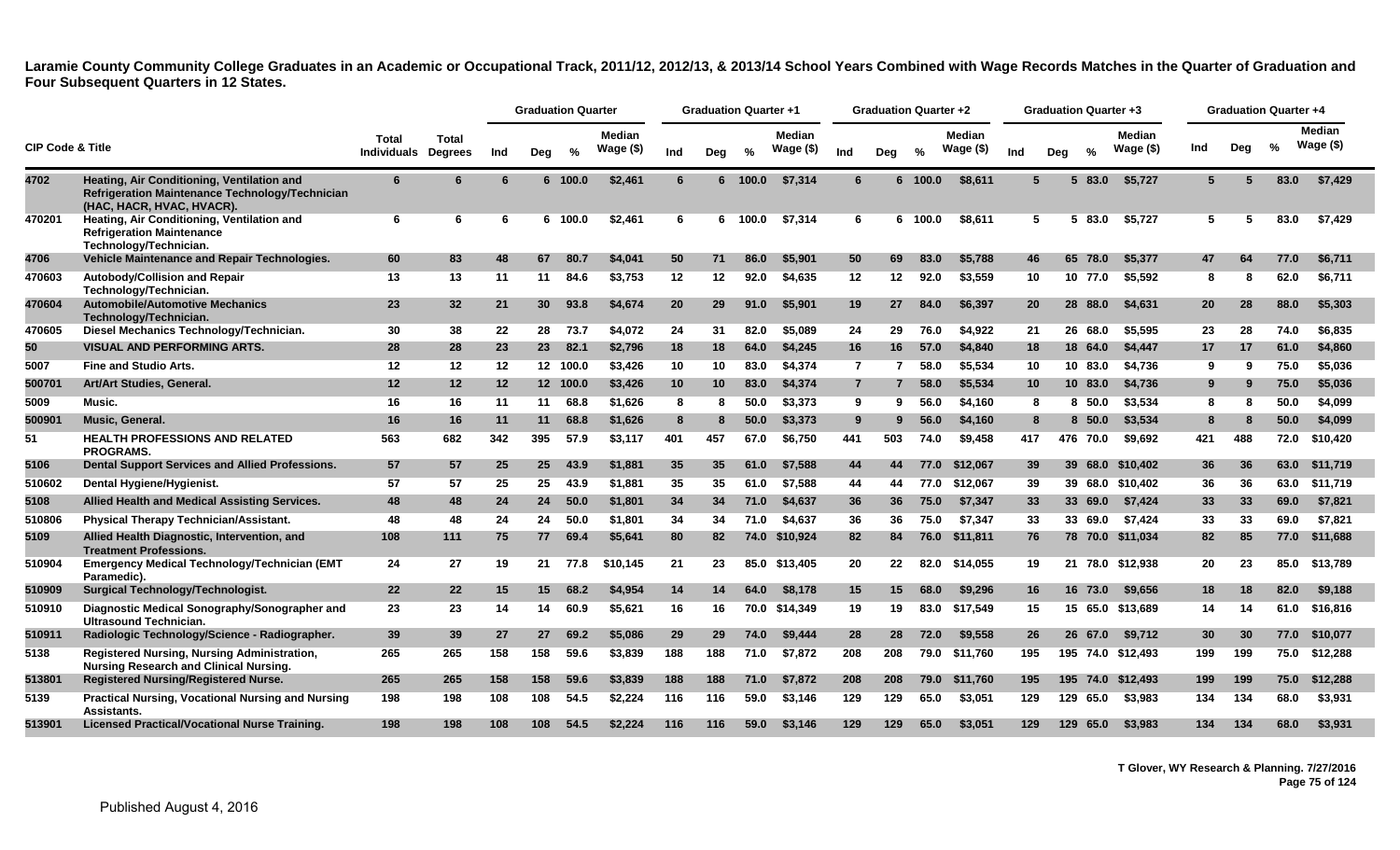|                                 |                                                                                 |                             |                  |     | <b>Graduation Quarter</b> |      |                     |                 | <b>Graduation Quarter +1</b> |      |                            |     | <b>Graduation Quarter +2</b> |      |                            |     | <b>Graduation Quarter +3</b> |         |                     |     | <b>Graduation Quarter +4</b> |      |                     |
|---------------------------------|---------------------------------------------------------------------------------|-----------------------------|------------------|-----|---------------------------|------|---------------------|-----------------|------------------------------|------|----------------------------|-----|------------------------------|------|----------------------------|-----|------------------------------|---------|---------------------|-----|------------------------------|------|---------------------|
| <b>CIP Code &amp; Title</b>     |                                                                                 | Total<br><b>Individuals</b> | Total<br>Degrees | Ind | Dea                       | %    | Median<br>Wage (\$) | Ind             | Deg                          | %    | <b>Median</b><br>Wage (\$) | Ind | Dea                          | %    | <b>Median</b><br>Wage (\$) | Ind | Deg                          | %       | Median<br>Wage (\$) | Ind | Deg                          | %    | Median<br>Wage (\$) |
| 52                              | <b>BUSINESS, MANAGEMENT, MARKETING, AND</b><br><b>RELATED SUPPORT SERVICES.</b> | 111                         | 118              | 84  | 88                        | 74.6 | \$5,371             | 87              | 91                           | 77.0 | \$5,232                    | 79  | 83                           | 70.0 | \$6,975                    | 77  |                              | 81 69.0 | \$6,980             | 75  | 78                           | 66.0 | \$7,361             |
| 5202                            | <b>Business Administration, Management and</b><br>Operations.                   | 76                          | 76               | 62  | 62                        | 81.6 | \$5,174             | 62              | 62                           | 82.0 | \$5,141                    | 56  | 56                           | 74.0 | \$6,853                    | 54  |                              | 54 71.0 | \$6,791             | 51  | 51                           | 67.0 | \$7,448             |
| 520201                          | <b>Business Administration and Management,</b><br>General.                      | 76                          | 76               | 62  | 62                        | 81.6 | \$5,174             | 62              | 62                           | 82.0 | \$5,141                    | 56  | 56                           | 74.0 | \$6,853                    | 54  |                              | 54 71.0 | \$6,791             | 51  | 51                           | 67.0 | \$7,448             |
| 5203                            | <b>Accounting and Related Services.</b>                                         | 39                          | 39               | 27  | 27                        | 69.2 | \$4,346             | 30              | 30                           | 77.0 | \$3,884                    | 28  | 28                           | 72.0 | \$5,337                    | 28  |                              | 28 72.0 | \$4,701             | 29  | 29                           | 74.0 | \$6,962             |
| 520301                          | Accounting.                                                                     | 39                          | 39               | 27  | 27                        | 69.2 | \$4,346             | 30              | 30                           | 77.0 | \$3,884                    | 28  | 28                           | 72.0 | \$5,337                    | 28  |                              | 28 72.0 | \$4,701             | 29  | 29                           | 74.0 | \$6,962             |
| 54                              | HISTORY.                                                                        | 16                          | 16               | 11  | 11                        | 68.8 | \$1,815             | 12 <sup>2</sup> | 12 <sup>2</sup>              | 75.0 | \$3,033                    | 8   |                              | 50.0 | \$2,525                    |     |                              | 9,56.0  | \$2,835             | 12  | 12                           | 75.0 | \$1,438             |
| 5401                            | History.                                                                        | 16                          | 16               | 11  |                           | 68.8 | \$1,815             | 12              | 12                           | 75.0 | \$3,033                    | 8   | 8                            | 50.0 | \$2,525                    |     |                              | 9,56.0  | \$2,835             | 12  | 12                           | 75.0 | \$1,438             |
| 540101                          | History, General.                                                               | 16                          | 16               | 11  | 11                        | 68.8 | \$1,815             | 12 <sup>2</sup> | 12                           | 75.0 | \$3,033                    | 8   |                              | 50.0 | \$2,525                    | 9.  |                              | 9,56.0  | \$2,835             | 12  | 12                           | 75.0 | \$1,438             |
| ND <sub>2</sub> D <sub>xx</sub> |                                                                                 | 22                          | 23               | 24  | 25                        |      | \$3,435             | 31              | 32                           |      | \$5,168                    | 31  | 32                           |      | \$4,386                    | 24  | 25                           |         | \$4,829             | 26  | 27                           |      | \$4,391             |
| ND4Dxx                          |                                                                                 | 62                          | 64               | 57  | 59                        |      | \$4,296             | 70              | 72                           |      | \$6,351                    | 63  | 65                           |      | \$5,548                    | 57  | 59                           |         | \$5,982             | 54  | 56                           |      | \$5,513             |
| ND6Dxx                          |                                                                                 | 68                          | 72               | 60  | 64                        |      | \$4,466             | 74              | 78                           |      | \$6,652                    | 69  | 72                           |      | \$5,548                    | 62  | 65                           |         | \$6,096             | 58  | 61                           |      | \$5,631             |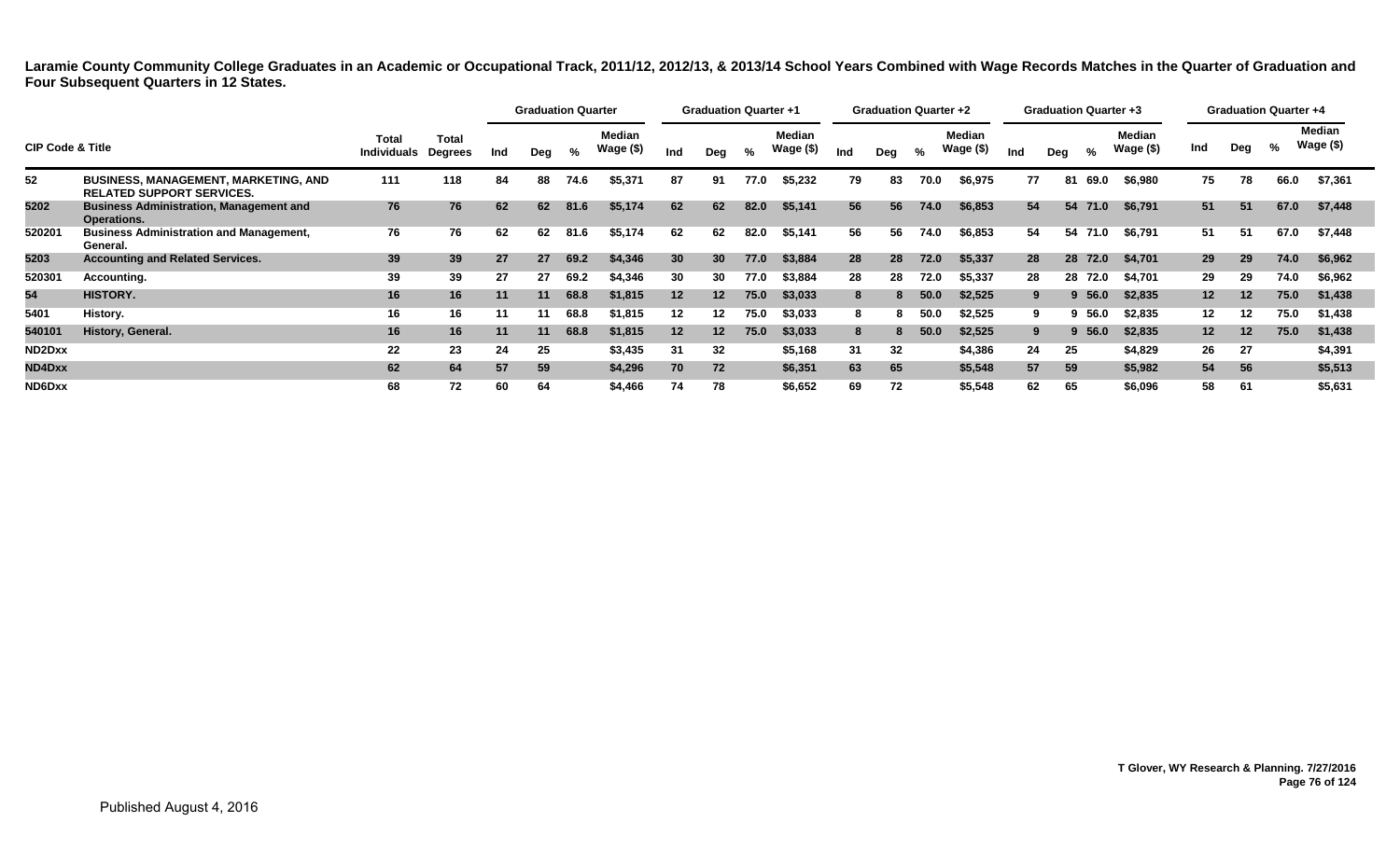|                             |                                                                                        |                             |                                |     | <b>Graduation Quarter</b> |         |                            |                 | <b>Graduation Quarter +1</b> |      |                            |                 | <b>Graduation Quarter +2</b> |      |                            |                |     | <b>Graduation Quarter +3</b> |                            |                |     | <b>Graduation Quarter +4</b> |                             |
|-----------------------------|----------------------------------------------------------------------------------------|-----------------------------|--------------------------------|-----|---------------------------|---------|----------------------------|-----------------|------------------------------|------|----------------------------|-----------------|------------------------------|------|----------------------------|----------------|-----|------------------------------|----------------------------|----------------|-----|------------------------------|-----------------------------|
| <b>CIP Code &amp; Title</b> |                                                                                        | Total<br><b>Individuals</b> | <b>Total</b><br><b>Degrees</b> | Ind | Deg                       | %       | <b>Median</b><br>Wage (\$) | Ind             | Deg                          | $\%$ | <b>Median</b><br>Wage (\$) | Ind             | Deg                          | $\%$ | <b>Median</b><br>Wage (\$) | Ind            | Deg | $\%$                         | <b>Median</b><br>Wage (\$) | Ind            | Dea | %                            | <b>Median</b><br>Wage $($)$ |
| All                         | <b>All CIP Codes</b>                                                                   | 995                         | 1.023                          | 732 | 753                       | 73.6    | \$3.222                    | 700             | 721                          | 71.0 | \$3,812                    | 624             | 641                          | 63.0 | \$4,045                    | 626            | 646 | 63.0                         | \$4,136                    | 648            | 664 | 65.0                         | \$4,013                     |
| 01                          | <b>AGRICULTURE, AGRICULTURE OPERATIONS,</b><br><b>AND RELATED SCIENCES.</b>            | 49                          | 50                             | 31  | 31                        | 62.0    | \$2,022                    | 29              | 29                           | 58.0 | \$2,713                    | 23              | 23                           | 46.0 | \$2.458                    | 21             |     | 22 44.0                      | \$2.608                    | 22             | 23  | 46.0                         | \$2.894                     |
| 0105                        | <b>Agricultural and Domestic Animal Services.</b>                                      | 21                          | 22                             | 11  | 11                        | 50.0    | \$2,909                    | 10 <sup>°</sup> | 10                           | 46.0 | \$4,036                    | 10 <sup>°</sup> | 10 <sup>°</sup>              | 46.0 | \$2,144                    | 9              |     | 10 <sup>°</sup><br>46.0      | \$2,346                    | 8              | 9   | 41.0                         | \$2,894                     |
| 010507                      | <b>Equestrian/Equine Studies.</b>                                                      | 21                          | 22                             | 11  | 11                        | 50.0    | \$2,909                    | 10              | 10                           | 46.0 | \$4,036                    | 10              | 10                           | 46.0 | \$2,144                    | 9              |     | 10 46.0                      | \$2,346                    | 8              | 9   | 41.0                         | \$2,894                     |
| 0199                        | Agriculture, Agriculture Operations, and Related<br>Sciences, Other.                   | 28                          | 28                             | 20  | 20 <sub>2</sub>           | 71.4    | \$1,902                    | 19              | 19                           | 68.0 | \$2,681                    | 13              | 13                           | 46.0 | \$3,404                    | 12             |     | 12 43.0                      | \$2,981                    | 14             | 14  | 50.0                         | \$2,823                     |
| 019999                      | Agriculture, Agriculture Operations, and Related<br>Sciences, Other.                   | 28                          | 28                             | 20  | 20                        | 71.4    | \$1.902                    | 19              | 19                           | 68.0 | \$2.681                    | 13              | 13                           | 46.0 | \$3,404                    | $12 \,$        |     | 12 43.0                      | \$2.981                    | 14             | 14  | 50.0                         | \$2,823                     |
| 03                          | <b>NATURAL RESOURCES AND CONSERVATION.</b>                                             |                             |                                |     |                           |         |                            |                 |                              |      |                            |                 |                              |      |                            |                |     |                              |                            |                |     |                              |                             |
| 0306                        | Wildlife and Wildlands Science and Management.                                         |                             |                                |     |                           |         |                            |                 |                              |      |                            |                 |                              |      |                            |                |     |                              |                            |                |     |                              |                             |
| 030601                      | Wildlife, Fish and Wildlands Science and<br>Management.                                |                             |                                |     |                           |         |                            |                 |                              |      |                            |                 |                              |      |                            |                |     |                              |                            |                |     |                              |                             |
| 09                          | <b>COMMUNICATION, JOURNALISM, AND RELATED</b><br><b>PROGRAMS.</b>                      | 23                          | 24                             | 18  | 19                        | 79.2    | \$2,919                    | 18              | 19                           | 79.0 | \$3,171                    | 14              | 15                           | 63.0 | \$3,730                    | 16             |     | 17 71.0                      | \$4,718                    | 19             | 20  | 83.0                         | \$5,075                     |
| 0901                        | <b>Communication and Media Studies.</b>                                                | 18                          | 18                             | 14  |                           | 14 77.8 | \$2,750                    | 15              | 15                           | 83.0 | \$2,378                    | 12 <sub>2</sub> | 12 <sup>2</sup>              | 67.0 | \$3,178                    | 11             |     | 11 61.0                      | \$4,560                    | 14             | 14  | 78.0                         | \$4,613                     |
| 090101                      | Speech Communication and Rhetoric.                                                     | 10                          | 10                             | -6  | 6                         | 60.0    | \$3,902                    | 8               | -8                           | 80.0 | \$1,352                    | $\overline{7}$  |                              | 70.0 | \$1.576                    | 6              |     | 660.0                        | \$3,828                    | 8              | 8   | 80.0                         | \$4,360                     |
| 090102                      | <b>Mass Communication/Media Studies.</b>                                               | 8                           | 8                              | -8  |                           | 8 100.0 | \$2,503                    | $\overline{7}$  |                              | 88.0 | \$3,171                    | $5^{\circ}$     | 5                            | 63.0 | \$3,685                    | 5              |     | 5 63.0                       | \$4,718                    | 6              |     | 75.0                         | \$4,613                     |
| 0907                        | Radio, Television, and Digital Communication.                                          | $\overline{7}$              | 7                              | -6  |                           | 6 85.7  | \$5,300                    | 5               | 5                            | 71.0 | \$5.538                    |                 |                              |      |                            | $\overline{7}$ |     | 7 100.0                      | \$4,404                    | $\overline{7}$ |     | 100.0                        | \$3.971                     |
| 090702                      | Digital Communication and Media/Multimedia.                                            | $\overline{7}$              | $\overline{7}$                 | -6  | 6.                        | 85.7    | \$5,300                    | 5               | 5                            | 71.0 | \$5.538                    |                 |                              |      |                            | $\overline{7}$ |     | 7 100.0                      | \$4,404                    |                |     | 100.0                        | \$3,971                     |
| 11                          | <b>COMPUTER AND INFORMATION SCIENCES AND</b><br><b>SUPPORT SERVICES.</b>               | 10                          | 10                             | -8  | 8                         | 80.0    | \$2,064                    | 5               | 5                            | 50.0 | \$7,748                    |                 |                              |      |                            | 5              |     | 5 50.0                       | \$8,420                    | 6              | 6   | 60.0                         | \$5,631                     |
| 1101                        | <b>Computer and Information Sciences, General.</b>                                     |                             |                                |     |                           |         |                            |                 |                              |      |                            |                 |                              |      |                            |                |     |                              |                            |                |     |                              |                             |
| 110101                      | <b>Computer and Information Sciences, General.</b>                                     |                             |                                |     |                           |         |                            |                 |                              |      |                            |                 |                              |      |                            |                |     |                              |                            |                |     |                              |                             |
| 1107                        | <b>Computer Science.</b>                                                               | 8                           | 8                              | -6  | 6.                        | 75.0    | \$1,200                    |                 |                              |      |                            |                 |                              |      |                            |                |     |                              |                            |                |     |                              |                             |
| 110701                      | <b>Computer Science.</b>                                                               | 8                           | 8                              | 6   | 6                         | 75.0    | \$1,200                    |                 |                              |      |                            |                 |                              |      |                            |                |     |                              |                            |                |     |                              |                             |
| 13                          | <b>EDUCATION.</b>                                                                      | 191                         | 192                            | 151 | 152                       | 79.2    | \$2,907                    | 142             | 143                          | 75.0 | \$3,201                    | 128             | 129                          | 67.0 | \$3,093                    | 133            | 134 | 70.0                         | \$3,162                    | 138            | 139 | 72.0                         | \$3,022                     |
| 1301                        | <b>Education, General.</b>                                                             | 157                         | 157                            | 126 | 126                       | 80.3    | \$2,956                    | 118             | 118                          | 75.0 | \$2.999                    | 104             | 104                          | 66.0 | \$2,992                    | 110            |     | 110 70.0                     | \$3,073                    | 114            | 114 | 73.0                         | \$2,973                     |
| 130101                      | <b>Education, General.</b>                                                             | 157                         | 157                            | 126 | 126                       | 80.3    | \$2,956                    | 118             | 118                          | 75.0 | \$2,999                    | 104             | 104                          | 66.0 | \$2,992                    | 110            |     | 110 70.0                     | \$3,073                    | 114            | 114 | 73.0                         | \$2,973                     |
| 1312                        | <b>Teacher Education and Professional</b><br>Development, Specific Levels and Methods. | 34                          | 34                             | 26  | 26                        | 76.5    | \$2,597                    | 25              | 25                           | 74.0 | \$3,785                    | 25              | 25                           | 74.0 | \$3,708                    | 24             |     | 24 71.0                      | \$3,603                    | 25             | 25  | 74.0                         | \$3,741                     |
| 131210                      | <b>Early Childhood Education and Teaching.</b>                                         | 34                          | 34                             | 26  | 26                        | 76.5    | \$2,597                    | 25              | 25                           | 74.0 | \$3,785                    | 25              | 25                           | 74.0 | \$3,708                    | 24             |     | 24 71.0                      | \$3,603                    | 25             | 25  | 74.0                         | \$3,741                     |
| 1313                        | <b>Teacher Education and Professional</b><br>Development, Specific Subject Areas.      |                             |                                |     |                           |         |                            |                 |                              |      |                            |                 |                              |      |                            |                |     |                              |                            |                |     |                              |                             |
| 131314                      | <b>Physical Education Teaching and Coaching.</b>                                       |                             |                                |     |                           |         |                            |                 |                              |      |                            |                 |                              |      |                            |                |     |                              |                            |                |     |                              |                             |
| 14                          | <b>ENGINEERING.</b>                                                                    | $\overline{7}$              | 7                              |     |                           |         |                            |                 |                              |      |                            |                 |                              |      |                            |                |     |                              |                            |                |     |                              |                             |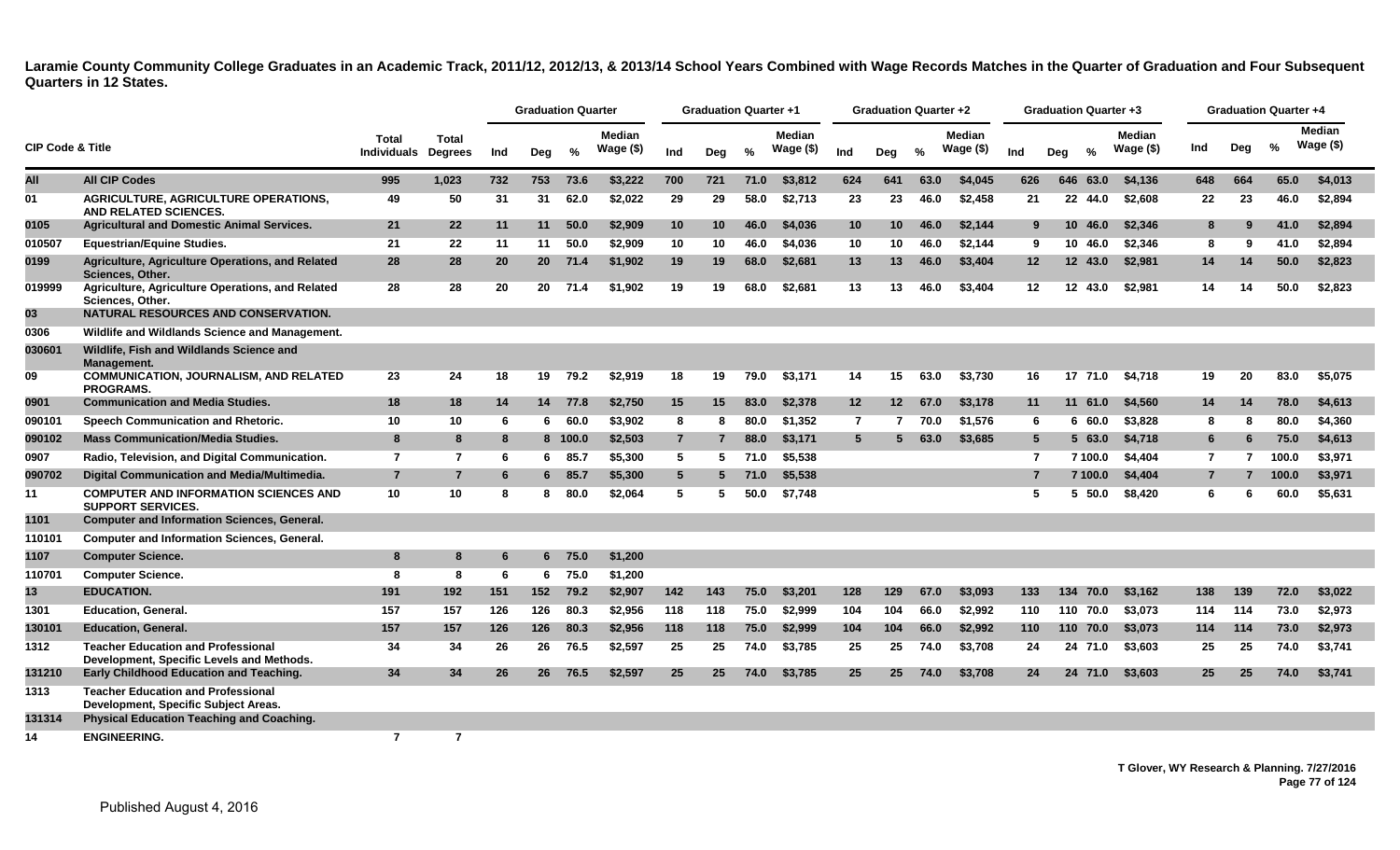|                             |                                                                           |                                    |                                |                | <b>Graduation Quarter</b> |         |                               |                 |                 | <b>Graduation Quarter +1</b> |                            |             | <b>Graduation Quarter +2</b> |          |                            |                 |     | <b>Graduation Quarter +3</b> |                      |     | <b>Graduation Quarter +4</b> |               |                             |
|-----------------------------|---------------------------------------------------------------------------|------------------------------------|--------------------------------|----------------|---------------------------|---------|-------------------------------|-----------------|-----------------|------------------------------|----------------------------|-------------|------------------------------|----------|----------------------------|-----------------|-----|------------------------------|----------------------|-----|------------------------------|---------------|-----------------------------|
| <b>CIP Code &amp; Title</b> |                                                                           | <b>Total</b><br><b>Individuals</b> | <b>Total</b><br><b>Degrees</b> | Ind            | Deg                       | %       | <b>Median</b><br>Wage $($ \$) | Ind             | Deg             | %                            | <b>Median</b><br>Wage (\$) | Ind         | Deg                          | $\%$     | <b>Median</b><br>Wage (\$) | Ind             | Deg | $\frac{6}{6}$                | Median<br>Wage $($)$ | Ind | Deg                          | $\frac{6}{6}$ | <b>Median</b><br>Wage $($)$ |
| 1401                        | <b>Engineering, General.</b>                                              | $\overline{7}$                     | $\overline{7}$                 |                |                           |         |                               |                 |                 |                              |                            |             |                              |          |                            |                 |     |                              |                      |     |                              |               |                             |
| 140101                      | <b>Engineering, General.</b>                                              | $\overline{7}$                     | $\overline{7}$                 |                |                           |         |                               |                 |                 |                              |                            |             |                              |          |                            |                 |     |                              |                      |     |                              |               |                             |
| 15                          | <b>ENGINEERING TECHNOLOGIES AND</b><br><b>ENGINEERING-RELATED FIELDS.</b> | 11                                 | 11                             | 10             | 10 <sup>1</sup>           | 90.9    | \$9,327                       | 10 <sup>°</sup> | 10              |                              | 91.0 \$11,966              | 11          |                              |          | 11 100.0 \$11,813          | 10 <sup>°</sup> |     |                              | 10 91.0 \$11,565     | 9   |                              | 82.0          | \$12,548                    |
| 1505                        | <b>Environmental Control Technologies/Technicians.</b>                    | 11                                 | 11                             | 10             | 10                        | 90.9    | \$9,327                       | 10              | 10              |                              | 91.0 \$11.966              | 11          |                              | 11 100.0 | \$11.813                   | 10              |     |                              | 10 91.0 \$11.565     | 9   | 9                            | 82.0          | \$12,548                    |
| 150503                      | <b>Energy Management and Systems</b><br>Technology/Technician.            | 11                                 | 11                             | 10             | 10                        | 90.9    | \$9,327                       | 10 <sup>1</sup> | 10              |                              | 91.0 \$11,966              | 11          |                              | 11 100.0 | \$11,813                   | 10 <sup>°</sup> |     |                              | 10 91.0 \$11,565     | 9   | 9                            | 82.0          | \$12,548                    |
| 16                          | <b>FOREIGN LANGUAGES, LITERATURES, AND</b><br><b>LINGUISTICS.</b>         | 8                                  | 8                              | 8              |                           | 8 100.0 | \$4.489                       | 8               |                 | 8 100.0                      | \$5.158                    | 8           | 8.                           | 100.0    | \$3.735                    | $\overline{7}$  |     | 7 88.0                       | \$5.408              | 6   | 6.                           | 75.0          | \$9.535                     |
| 1609                        | Romance Languages, Literatures, and Linguistics.                          | 8                                  | 8                              | 8              |                           | 8 100.0 | \$4,489                       | 8               |                 | 8 100.0                      | \$5,158                    | 8           |                              | 8 100.0  | \$3,735                    | $\overline{7}$  |     | 7 88.0                       | \$5,408              | 6   | 6                            | 75.0          | \$9,535                     |
| 160905                      | Spanish Language and Literature.                                          | 8                                  | 8                              | 8              |                           | 8 100.0 | \$4.489                       | 8               | 8               | 100.0                        | \$5,158                    | 8           | 8                            | 100.0    | \$3.735                    | $\overline{7}$  |     | 7 88.0                       | \$5.408              | 6   |                              | 75.0          | \$9,535                     |
| 22                          | <b>LEGAL PROFESSIONS AND STUDIES.</b>                                     | 13                                 | 13                             | 10             |                           | 10 76.9 | \$4,671                       | 10              | 10 <sup>°</sup> | 77.0                         | \$4,410                    | 9           | 9                            | 69.0     | \$5,942                    | 8               |     | 862.0                        | \$6,430              | 9   |                              | 69.0          | \$6,207                     |
| 2200                        | <b>Non-Professional General Legal Studies</b><br>(Undergraduate).         | 13                                 | 13                             | 10             |                           | 10 76.9 | \$4,671                       | 10              | 10              | 77.0                         | \$4,410                    | 9           | 9                            | 69.0     | \$5,942                    | 8               |     | 862.0                        | \$6,430              | 9   | 9                            | 69.0          | \$6,207                     |
| 220001                      | <b>Pre-Law Studies.</b>                                                   | 13                                 | 13                             | 10             | 10 <sup>1</sup>           | 76.9    | \$4,671                       | 10 <sup>1</sup> | 10              | 77.0                         | \$4,410                    | $9^{\circ}$ | 9                            | 69.0     | \$5,942                    | 8               |     | 862.0                        | \$6,430              | 9   |                              | 69.0          | \$6,207                     |
| 23                          | <b>ENGLISH LANGUAGE AND</b><br>LITERATURE/LETTERS.                        | 8                                  | 8                              |                |                           |         |                               |                 |                 |                              |                            |             |                              |          |                            |                 |     |                              |                      |     |                              |               |                             |
| 2301                        | English Language and Literature, General.                                 | 8                                  | 8                              |                |                           |         |                               |                 |                 |                              |                            |             |                              |          |                            |                 |     |                              |                      |     |                              |               |                             |
| 230101                      | English Language and Literature, General.                                 | 8                                  | 8                              |                |                           |         |                               |                 |                 |                              |                            |             |                              |          |                            |                 |     |                              |                      |     |                              |               |                             |
| 24                          | LIBERAL ARTS AND SCIENCES, GENERAL<br><b>STUDIES AND HUMANITIES.</b>      | 301                                | 301                            | 212            | 212                       | 70.4    | \$3.225                       | 200             | 200             | 66.0                         | \$3,663                    | 186         | 186                          | 62.0     | \$4,511                    | 190             | 190 | 63.0                         | \$4,465              | 197 | 197                          | 65.0          | \$4,283                     |
| 2401                        | Liberal Arts and Sciences, General Studies and<br><b>Humanities.</b>      | 301                                | 301                            | 212            | 212                       | 70.4    | \$3,225                       | 200             | 200             | 66.0                         | \$3.663                    | 186         | 186                          | 62.0     | \$4,511                    | 190             |     | 190 63.0                     | \$4.465              | 197 | 197                          | 65.0          | \$4,283                     |
| 240102                      | <b>General Studies.</b>                                                   | 286                                | 286                            | 202            | 202                       | 70.6    | \$3,238                       | 189             | 189             | 66.0                         | \$3,798                    | 176         | 176                          | 62.0     | \$4,719                    | 180             |     | 180 63.0                     | \$4,579              | 188 | 188                          | 66.0          | \$4,328                     |
| 240103                      | <b>Humanities/Humanistic Studies.</b>                                     | 16                                 | 16                             | 10             | 10                        | 62.5    | \$2,559                       | 12              | 12              | 75.0                         | \$1,814                    | 11          | 11                           | 69.0     | \$1.800                    | 11              |     | 11 69.0                      | \$2,123              | 10  | 10                           | 63.0          | \$3,372                     |
| 26                          | <b>BIOLOGICAL AND BIOMEDICAL SCIENCES.</b>                                | 9                                  | 9                              | $\overline{7}$ |                           | 7 77.8  | \$1,440                       | $5^{\circ}$     | 5               | 56.0                         | \$3,920                    |             |                              |          |                            |                 |     |                              |                      |     |                              |               |                             |
| 2601                        | Biology, General.                                                         | 9                                  | 9                              | 7              |                           | 7 77.8  | \$1,440                       | 5               | -5.             | 56.0                         | \$3,920                    |             |                              |          |                            |                 |     |                              |                      |     |                              |               |                             |
| 260101                      | <b>Biology/Biological Sciences, General.</b>                              | 9                                  | 9                              | 7              |                           | 7 77.8  | \$1,440                       | $5^{\circ}$     |                 | 56.0                         | \$3,920                    |             |                              |          |                            |                 |     |                              |                      |     |                              |               |                             |
| 27                          | <b>MATHEMATICS AND STATISTICS.</b>                                        |                                    |                                |                |                           |         |                               |                 |                 |                              |                            |             |                              |          |                            |                 |     |                              |                      |     |                              |               |                             |
| 2701                        | <b>Mathematics.</b>                                                       |                                    |                                |                |                           |         |                               |                 |                 |                              |                            |             |                              |          |                            |                 |     |                              |                      |     |                              |               |                             |
| 270101                      | <b>Mathematics, General.</b>                                              |                                    |                                |                |                           |         |                               |                 |                 |                              |                            |             |                              |          |                            |                 |     |                              |                      |     |                              |               |                             |
| 30                          | <b>MULTI/INTERDISCIPLINARY STUDIES.</b>                                   | 104                                | 104                            | 65             | 65                        | 62.5    | \$3,512                       | 66              | 66              | 64.0                         | \$3,449                    | 59          | 59                           | 57.0     | \$3,009                    | 60              |     | 60 58.0                      | \$3,707              | 59  | 59                           | 57.0          | \$3,749                     |
| 3001                        | <b>Biological and Physical Sciences.</b>                                  | 104                                | 104                            | 65             | 65                        | 62.5    | \$3,512                       | 66              | 66              | 64.0                         | \$3,449                    | 59          | 59                           | 57.0     | \$3,009                    | 60              |     | 60 58.0                      | \$3,707              | 59  | 59                           | 57.0          | \$3,749                     |
| 300101                      | <b>Biological and Physical Sciences.</b>                                  | 104                                | 104                            | 65             | 65                        | 62.5    | \$3,512                       | 66              | 66              | 64.0                         | \$3,449                    | 59          | 59                           | 57.0     | \$3,009                    | 60              |     | 60 58.0                      | \$3,707              | 59  | 59                           | 57.0          | \$3,749                     |
| 31                          | PARKS, RECREATION, LEISURE, AND FITNESS                                   |                                    |                                |                |                           |         |                               |                 |                 |                              |                            |             |                              |          |                            |                 |     |                              |                      |     |                              |               |                             |

**PARKS, RECREATION, LEISURE, AND FITNESS STUDIES.**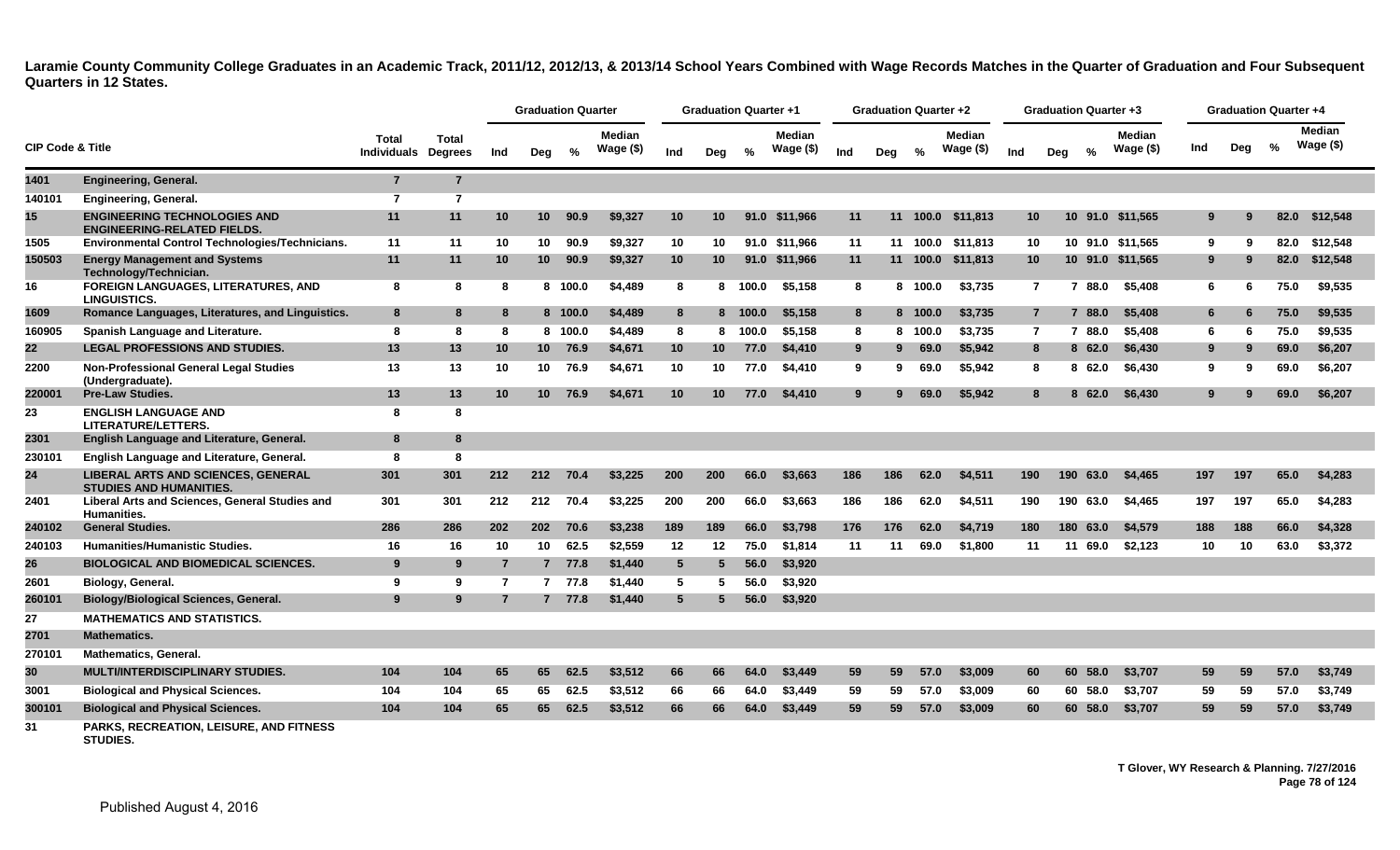|                             |                                                                                                       |                                     |                 |                | <b>Graduation Quarter</b> |                 |                            |     |                 | <b>Graduation Quarter +1</b> |                            |                 | <b>Graduation Quarter +2</b> |               |                             |                 |                | <b>Graduation Quarter +3</b> |                             |                | <b>Graduation Quarter +4</b> |      |                             |
|-----------------------------|-------------------------------------------------------------------------------------------------------|-------------------------------------|-----------------|----------------|---------------------------|-----------------|----------------------------|-----|-----------------|------------------------------|----------------------------|-----------------|------------------------------|---------------|-----------------------------|-----------------|----------------|------------------------------|-----------------------------|----------------|------------------------------|------|-----------------------------|
| <b>CIP Code &amp; Title</b> |                                                                                                       | Total<br><b>Individuals Degrees</b> | <b>Total</b>    | Ind            | Dea                       | %               | <b>Median</b><br>Wage (\$) | Ind | Deg             | $\%$                         | <b>Median</b><br>Wage (\$) | Ind             | Deg                          | $\frac{1}{2}$ | <b>Median</b><br>Wage $($)$ | Ind             | Deg            | %                            | <b>Median</b><br>Wage $($)$ | Ind            | Deg                          | %    | <b>Median</b><br>Wage $($)$ |
| 3105                        | Health and Physical Education/Fitness.                                                                |                                     |                 |                |                           |                 |                            |     |                 |                              |                            |                 |                              |               |                             |                 |                |                              |                             |                |                              |      |                             |
| 310505                      | Kinesiology and Exercise Science.                                                                     |                                     |                 |                |                           |                 |                            |     |                 |                              |                            |                 |                              |               |                             |                 |                |                              |                             |                |                              |      |                             |
| 42                          | PSYCHOLOGY.                                                                                           | 59                                  | 59              | 44             | 44                        | 74.6            | \$3,371                    | 45  | 45              | 76.0                         | \$3,166                    | 39              | 39                           | 66.0          | \$3,087                     | 35              |                | 35 <sub>2</sub><br>59.0      | \$4,153                     | 33             | 33                           | 56.0 | \$4,770                     |
| 4201                        | Psychology, General.                                                                                  | 59                                  | 59              | 44             | 44                        | 74.6            | \$3,371                    | 45  | 45              | 76.0                         | \$3,166                    | 39              | 39                           | 66.0          | \$3,087                     | 35              |                | 35 59.0                      | \$4,153                     | 33             | 33                           | 56.0 | \$4,770                     |
| 420101                      | Psychology, General.                                                                                  | 59                                  | 59              | 44             | 44                        | 74.6            | \$3,371                    | 45  | 45              | 76.0                         | \$3,166                    | 39              | 39 <sup>°</sup>              | 66.0          | \$3,087                     | 35              |                | 35 59.0                      | \$4,153                     | 33             | 33                           | 56.0 | \$4,770                     |
| 43                          | HOMELAND SECURITY, LAW ENFORCEMENT,<br><b>FIREFIGHTING AND RELATED PROTECTIVE</b><br><b>SERVICES.</b> | 35                                  | 35              | 24             | 24                        | 68.6            | \$3,562                    | 26  | 26              | 74.0                         | \$5,114                    | 20              | 20                           | 57.0          | \$5,311                     | 23              |                | 23 66.0                      | \$4,428                     | 26             | 26                           | 74.0 | \$4,790                     |
| 4301                        | <b>Criminal Justice and Corrections.</b>                                                              | 29                                  | 29              | <b>20</b>      | <b>20</b>                 | 69.0            | \$3,225                    | 21  | 21              | 72.0                         | \$4,884                    | 16              | 16                           | 55.0          | \$5,062                     | 18              |                | 18<br>62.0                   | \$2,805                     | 21             | 21                           | 72.0 | \$4,061                     |
| 430102                      | <b>Corrections.</b>                                                                                   | 10                                  | 10              | 8              | 8                         | 80.0            | \$2,970                    | 8   | 8               | 80.0                         | \$4,026                    | 6               | 6                            | 60.0          | \$4,429                     | 8               |                | 8 80.0                       | \$2,325                     | 7              |                              | 70.0 | \$4,061                     |
| 430103                      | <b>Criminal Justice/Law Enforcement Administration.</b>                                               | 19                                  | 19              | $12 \,$        | 12 <sup>12</sup>          | 63.2            | \$3,308                    | 13  | 13              | 68.0                         | \$5,229                    | 10 <sup>°</sup> | 10                           | 53.0          | \$5,062                     | 10 <sup>°</sup> |                | 10, 53.0                     | \$3,016                     | 14             | 14                           | 74.0 | \$3,968                     |
| 4302                        | <b>Fire Protection.</b>                                                                               |                                     |                 |                |                           |                 |                            |     |                 |                              |                            |                 |                              |               |                             |                 |                |                              |                             |                |                              |      |                             |
| 430203                      | Fire Science/Fire-fighting.                                                                           |                                     |                 |                |                           |                 |                            |     |                 |                              |                            |                 |                              |               |                             |                 |                |                              |                             |                |                              |      |                             |
| 4303                        | <b>Homeland Security.</b>                                                                             |                                     |                 |                |                           |                 |                            |     |                 |                              |                            |                 |                              |               |                             |                 |                |                              |                             |                |                              |      |                             |
| 430302                      | <b>Crisis/Emergency/Disaster Management.</b>                                                          |                                     |                 |                |                           |                 |                            |     |                 |                              |                            |                 |                              |               |                             |                 |                |                              |                             |                |                              |      |                             |
| 44                          | <b>PUBLIC ADMINISTRATION AND SOCIAL SERVICE</b><br>PROFESSIONS.                                       | 29                                  | 29              | 22             | 22                        | 75.9            | \$3,325                    | 22  | 22              | 76.0                         | \$3,839                    | 19              | 19                           | 66.0          | \$3,332                     | 15              |                | 15 52.0                      | \$4,078                     | 17             | 17                           | 59.0 | \$3,543                     |
| 4404                        | <b>Public Administration.</b>                                                                         |                                     |                 |                |                           |                 |                            |     |                 |                              |                            |                 |                              |               |                             |                 |                |                              |                             |                |                              |      |                             |
| 440401                      | <b>Public Administration.</b>                                                                         |                                     |                 |                |                           |                 |                            |     |                 |                              |                            |                 |                              |               |                             |                 |                |                              |                             |                |                              |      |                             |
| 4499                        | <b>Public Administration and Social Service</b><br>Professions, Other.                                | 28                                  | 28              | 21             | 21                        | 75.0            | \$3,388                    | 21  | 21              | 75.0                         | \$3,865                    | 19              | 19                           | 68.0          | \$3,332                     | 15              |                | 15 <sup>15</sup><br>54.0     | \$4,078                     | 17             | -17                          | 61.0 | \$3,543                     |
| 449999                      | <b>Public Administration and Social Service</b><br>Professions, Other.                                | 28                                  | 28              | 21             |                           | 21 75.0         | \$3,388                    | 21  | 21              | 75.0                         | \$3,865                    | 19              | 19                           | 68.0          | \$3,332                     | 15              |                | 15 54.0                      | \$4,078                     | 17             | 17                           | 61.0 | \$3,543                     |
| 45                          | <b>SOCIAL SCIENCES.</b>                                                                               | 50                                  | 50              | 39             | 39 <sup>°</sup>           | 78.0            | \$3,231                    | 33  | 33              | 66.0                         | \$3,614                    | 29              | 29                           | 58.0          | \$2.371                     | 31              |                | 31 62.0                      | \$4,331                     | 31             | 31                           | 62.0 | \$3,680                     |
| 4501                        | Social Sciences, General.                                                                             | 14                                  | 14              | $\overline{7}$ | $\overline{7}$            | 50.0            | \$1,492                    |     |                 |                              |                            | 5               | 5.                           | 36.0          | \$1.144                     |                 | 6              | 6 43.0                       | \$2,552                     | 6              | 6                            | 43.0 | \$3,559                     |
| 450101                      | Social Sciences, General.                                                                             | 14                                  | 14              | $\overline{7}$ | $7^{\circ}$               | 50.0            | \$1,492                    |     |                 |                              |                            | 5 <sup>5</sup>  | 5.                           | 36.0          | \$1,144                     |                 | 6              | 6 43.0                       | \$2,552                     | 6              | 6                            | 43.0 | \$3,559                     |
| 4502                        | Anthropology.                                                                                         | 15                                  | 15              | 11             | 11                        | 73.3            | \$3,930                    | 10  | 10              | 67.0                         | \$2,826                    | 8               | 8                            | 53.0          | \$3.636                     |                 | 9              | 960.0                        | \$5.005                     | 11             | 11                           | 73.0 | \$3,369                     |
| 450201                      | Anthropology.                                                                                         | 15                                  | 15              | 11             |                           | $11 \quad 73.3$ | \$3,930                    | 10  | 10              | 67.0                         | \$2,826                    | 8               | 8                            | 53.0          | \$3,636                     |                 | 9              | 960.0                        | \$5,005                     | 11             | 11                           | 73.0 | \$3,369                     |
| 4506                        | Economics.                                                                                            | 10                                  | 10              | 10             |                           | 10 100.0        | \$3,565                    | 10  | 10              | 100.0                        | \$5,028                    | $\overline{7}$  | 7                            | 70.0          | \$6,589                     |                 | $\overline{7}$ | 7 70.0                       | \$6,656                     | $\overline{7}$ | -7                           | 70.0 | \$6,962                     |
| 450601                      | Economics, General.                                                                                   | 10                                  | 10 <sup>°</sup> | 10             |                           | 10 100.0        | \$3,565                    | 10  | 10 <sup>1</sup> | 100.0                        | \$5,028                    | $\overline{7}$  |                              | 70.0          | \$6,589                     |                 | 7              | 7 70.0                       | \$6,656                     |                |                              | 70.0 | \$6,962                     |
| 4510                        | <b>Political Science and Government.</b>                                                              |                                     |                 |                |                           |                 |                            |     |                 |                              |                            |                 |                              |               |                             |                 |                |                              |                             |                |                              |      |                             |
| 451001                      | <b>Political Science and Government, General.</b>                                                     |                                     |                 |                |                           |                 |                            |     |                 |                              |                            |                 |                              |               |                             |                 |                |                              |                             |                |                              |      |                             |
| 4511                        | Sociology.                                                                                            | 12                                  | 12              | 12             |                           | 12 100.0        | \$2,676                    | 9   | 9               | 75.0                         | \$3,913                    | 9               | 9.                           | 75.0          | \$2.371                     | 9               |                | 9 75.0                       | \$2.014                     | 7              |                              | 58.0 | \$4,363                     |
| 451101                      | Sociology.                                                                                            | 12                                  | 12 <sub>2</sub> | 12             |                           | 12 100.0        | \$2,676                    | 9   | 9               | 75.0                         | \$3,913                    | 9               | 9                            | 75.0          | \$2,371                     | 9               |                | 9 75.0                       | \$2,014                     |                |                              | 58.0 | \$4,363                     |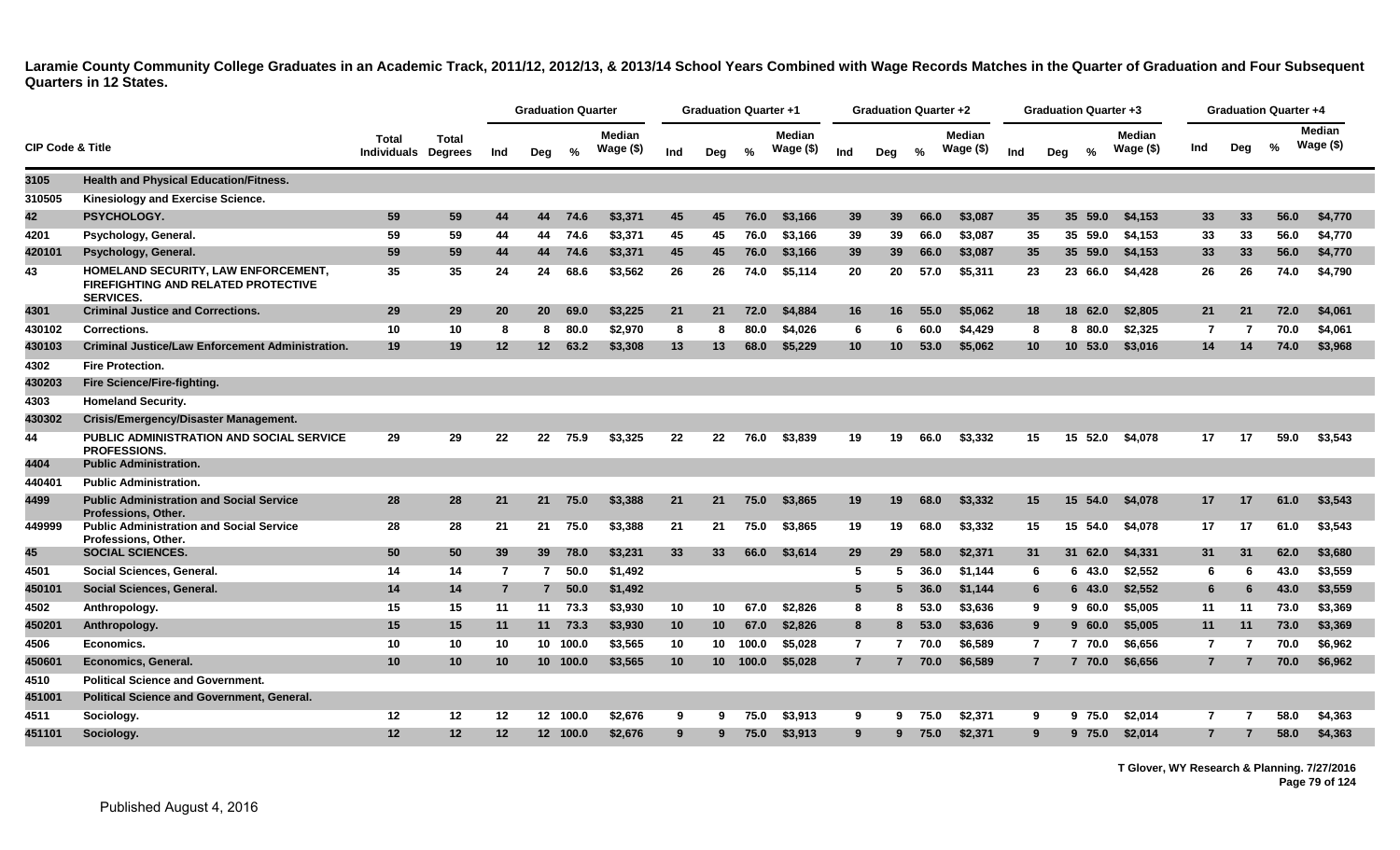|                             |                                                                                 |                             |                                |         | <b>Graduation Quarter</b> |               |                      |                 | <b>Graduation Quarter +1</b> |      |                            |     | <b>Graduation Quarter +2</b> |      |                            |     | <b>Graduation Quarter +3</b> |         |                            |         | <b>Graduation Quarter +4</b> |      |                            |
|-----------------------------|---------------------------------------------------------------------------------|-----------------------------|--------------------------------|---------|---------------------------|---------------|----------------------|-----------------|------------------------------|------|----------------------------|-----|------------------------------|------|----------------------------|-----|------------------------------|---------|----------------------------|---------|------------------------------|------|----------------------------|
| <b>CIP Code &amp; Title</b> |                                                                                 | Total<br><b>Individuals</b> | <b>Total</b><br><b>Degrees</b> | Ind     | Deg                       | $\frac{9}{6}$ | Median<br>Wage $($)$ | Ind             | Deg                          | %    | <b>Median</b><br>Wage (\$) | Ind | Deg                          | %    | <b>Median</b><br>Wage (\$) | Ind | Deg                          |         | <b>Median</b><br>Wage (\$) | Ind     | Deg                          | %    | <b>Median</b><br>Wage (\$) |
| 50                          | <b>VISUAL AND PERFORMING ARTS.</b>                                              | 28                          | 28                             | 23      | 23                        | 82.1          | \$2,796              | 18              | 18                           | 64.0 | \$4,245                    | 16  | 16                           | 57.0 | \$4,840                    | 18  |                              | 18 64.0 | \$4,447                    | 17      | 17                           | 61.0 | \$4,860                    |
| 5007                        | <b>Fine and Studio Arts.</b>                                                    | 12                          | $12 \,$                        | $12 \,$ |                           | 12 100.0      | \$3,426              | 10              | 10                           | 83.0 | \$4,374                    |     |                              | 58.0 | \$5,534                    | 10  |                              | 10 83.0 | \$4,736                    | 9       | 9                            | 75.0 | \$5,036                    |
| 500701                      | Art/Art Studies, General.                                                       | 12                          | 12                             | 12      |                           | 12 100.0      | \$3,426              | 10              | 10                           | 83.0 | \$4,374                    |     |                              | 58.0 | \$5,534                    | 10  |                              | 10 83.0 | \$4,736                    | 9       | 9                            | 75.0 | \$5,036                    |
| 5009                        | Music.                                                                          | 16                          | 16                             | 11      | 11                        | 68.8          | \$1,626              | 8               |                              | 50.0 | \$3,373                    | 9   | 9                            | 56.0 | \$4,160                    |     | 8                            | 8, 50.0 | \$3,534                    | 8       | 8                            | 50.0 | \$4,099                    |
| 500901                      | <b>Music, General</b>                                                           | 16                          | 16                             | 11      | 11                        | 68.8          | \$1,626              | 8               |                              | 50.0 | \$3,373                    | 9   |                              | 56.0 | \$4,160                    |     |                              | 8, 50.0 | \$3,534                    | 8       |                              | 50.0 | \$4,099                    |
| 51                          | <b>HEALTH PROFESSIONS AND RELATED</b><br><b>PROGRAMS.</b>                       |                             |                                |         |                           |               |                      |                 |                              |      |                            |     |                              |      |                            |     |                              |         |                            |         |                              |      |                            |
| 5111                        | <b>Health/Medical Preparatory Programs.</b>                                     |                             |                                |         |                           |               |                      |                 |                              |      |                            |     |                              |      |                            |     |                              |         |                            |         |                              |      |                            |
| 511103                      | <b>Pre-Pharmacy Studies.</b>                                                    |                             |                                |         |                           |               |                      |                 |                              |      |                            |     |                              |      |                            |     |                              |         |                            |         |                              |      |                            |
| 52                          | <b>BUSINESS, MANAGEMENT, MARKETING, AND</b><br><b>RELATED SUPPORT SERVICES.</b> | 71                          | 74                             | 58      | 61                        | 82.4          | \$5.329              | 61              | 64                           | 87.0 | \$4,761                    | 56  | 59                           | 80.0 | \$6,731                    | 54  |                              | 57 77.0 | \$6,731                    | 51      | 53                           | 72.0 | \$7,275                    |
| 5202                        | <b>Business Administration, Management and</b><br>Operations.                   | 51                          | 51                             | 42      | 42                        | 82.4          | \$5,401              | 42              | 42                           | 82.0 | \$5,141                    | 39  | 39                           | 77.0 | \$6,731                    | 37  |                              | 37 73.0 | \$6,731                    | 34      | 34                           | 67.0 | \$7,630                    |
| 520201                      | <b>Business Administration and Management,</b><br>General.                      | 51                          | 51                             | 42      | 42                        | 82.4          | \$5,401              | 42              | 42                           | 82.0 | \$5,141                    | 39  | 39                           | 77.0 | \$6,731                    | 37  |                              | 37 73.0 | \$6,731                    | 34      | 34                           | 67.0 | \$7,630                    |
| 5203                        | <b>Accounting and Related Services.</b>                                         | 32                          | 32 <sub>2</sub>                | 27      | 27                        | 84.4          | \$4,346              | 30 <sup>°</sup> | 30 <sup>°</sup>              | 94.0 | \$3,884                    | 28  | 28                           | 88.0 | \$5,337                    | 28  |                              | 28 88.0 | \$4,701                    | 24      | 24                           | 75.0 | \$7,011                    |
| 520301                      | Accounting.                                                                     | 32                          | 32                             | 27      | 27                        | 84.4          | \$4,346              | 30              | 30                           | 94.0 | \$3,884                    | 28  | 28                           | 88.0 | \$5,337                    | 28  |                              | 28 88.0 | \$4,701                    | 24      | 24                           | 75.0 | \$7,011                    |
| 54                          | <b>HISTORY.</b>                                                                 | 16                          | 16                             | 11      | 11                        | 68.8          | \$1,815              | 12              | 12                           | 75.0 | \$3,033                    | 8   | 8.                           | 50.0 | \$2,525                    |     | 9                            | 9,56.0  | \$2,835                    | 12      | 12                           | 75.0 | \$1,438                    |
| 5401                        | History.                                                                        | 16                          | 16                             | 11      | 11                        | 68.8          | \$1,815              | 12              | $12 \,$                      | 75.0 | \$3,033                    |     | 8                            | 50.0 | \$2,525                    |     | 9                            | 9,56.0  | \$2,835                    | $12 \,$ | 12                           | 75.0 | \$1,438                    |
| 540101                      | History, General.                                                               | 16                          | 16                             | 11      | 11                        | 68.8          | \$1,815              | 12              | 12                           | 75.0 | \$3,033                    | 8   | 8.                           | 50.0 | \$2,525                    |     | 9                            | 9, 56.0 | \$2,835                    | 12      | 12                           | 75.0 | \$1,438                    |
| ND2Dxx                      |                                                                                 | 15                          | 15                             | 20      | 20                        |               | \$3.179              | 18              | 18                           |      | \$4,899                    | 22  | 22                           |      | \$4,276                    | 16  | 16                           |         | \$3,748                    | 18      | 18                           |      | \$3,180                    |
| ND4Dxx                      |                                                                                 | 26                          | 26                             | 28      | 28                        |               | \$3,772              | 33              | 33                           |      | \$5,065                    | 30  | 30                           |      | \$4,583                    | 26  | 26                           |         | \$5,135                    | 29      | 29                           |      | \$4,466                    |
| ND6Dxx                      |                                                                                 | 26                          | 26                             | 28      | 28                        |               | \$3,772              | 33              | 33                           |      | \$5,065                    | 30  | 30                           |      | \$4,583                    | 26  | 26                           |         | \$5,135                    | 29      | 29                           |      | \$4,466                    |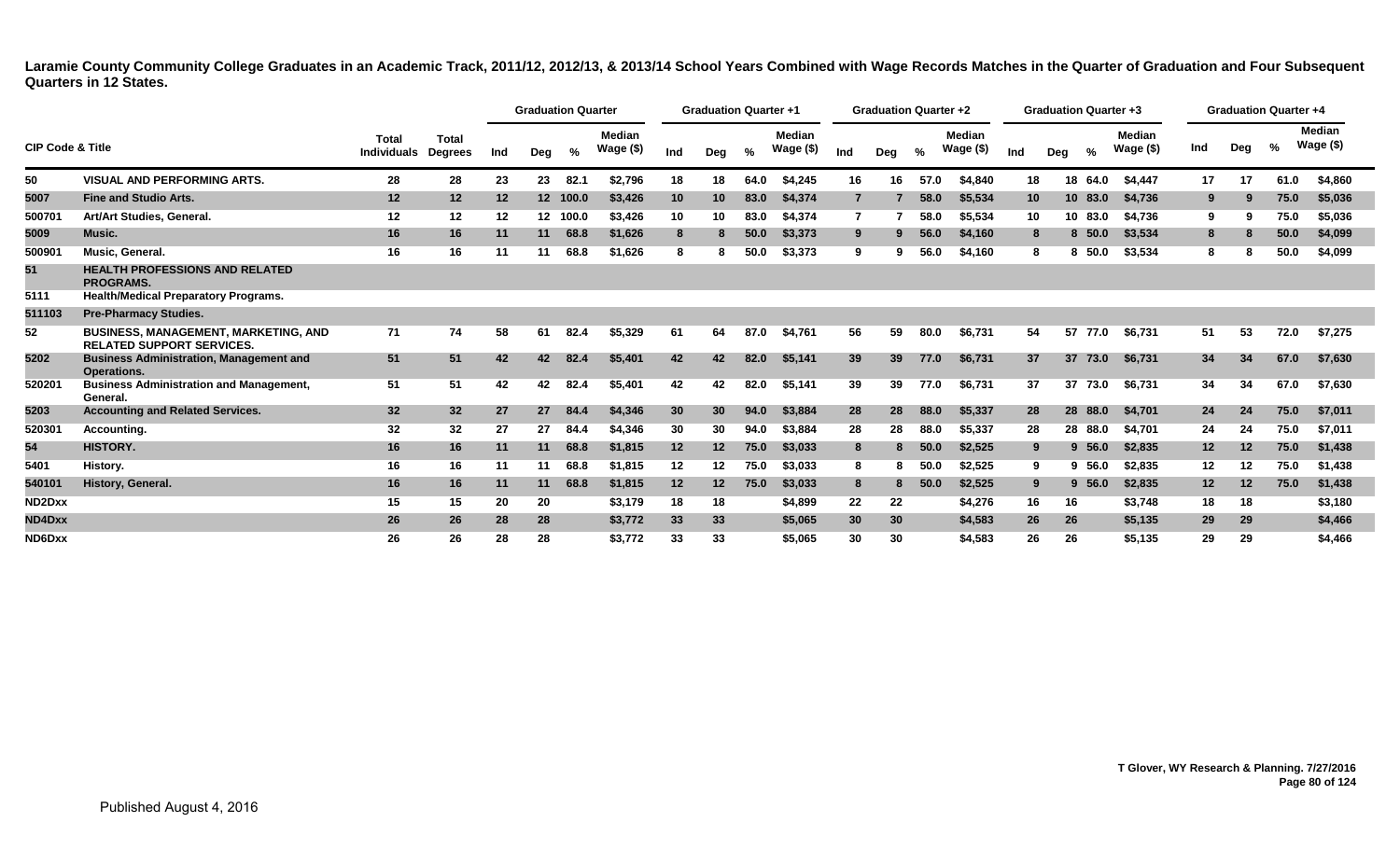|                             |                                                                                                       |                                    |                                |     | <b>Graduation Quarter</b> |               |                            |                | <b>Graduation Quarter +1</b> |               |                            |                 | <b>Graduation Quarter +2</b> |       |                     |                 | <b>Graduation Quarter +3</b> |               |                             |              | <b>Graduation Quarter +4</b> |      |                             |
|-----------------------------|-------------------------------------------------------------------------------------------------------|------------------------------------|--------------------------------|-----|---------------------------|---------------|----------------------------|----------------|------------------------------|---------------|----------------------------|-----------------|------------------------------|-------|---------------------|-----------------|------------------------------|---------------|-----------------------------|--------------|------------------------------|------|-----------------------------|
| <b>CIP Code &amp; Title</b> |                                                                                                       | <b>Total</b><br><b>Individuals</b> | <b>Total</b><br><b>Degrees</b> | Ind | Deg                       | %             | <b>Median</b><br>Wage (\$) | Ind            | Deg                          | $\frac{0}{2}$ | <b>Median</b><br>Wage (\$) | Ind             | Deg                          | $\%$  | Median<br>Wage (\$) | Ind             | Deg                          | $\frac{0}{2}$ | <b>Median</b><br>Wage $($)$ | Ind          | Deg                          | $\%$ | <b>Median</b><br>Wage $($)$ |
| All                         | <b>All CIP Codes</b>                                                                                  | 403                                | 411                            | 266 | 271                       | 65.9          | \$3,446                    | 273            | 278                          | 68.0          | \$5,089                    | 290             | 295                          | 72.0  | \$5,088             | 278             | 283                          | 69.0          | \$5,618                     | 284          | 288                          | 70.0 | \$5,839                     |
| 11                          | <b>COMPUTER AND INFORMATION SCIENCES AND</b><br><b>SUPPORT SERVICES.</b>                              | 59                                 | 62                             | 46  | 47                        | 75.8          | \$7.639                    | 43             | 44                           | 71.0          | \$9.034                    | 46              | 48                           | 77.0  | \$9.184             | 44              | 46 74.0                      |               | \$9.793                     | 44           | 46                           | 74.0 | \$9,219                     |
| 1102                        | <b>Computer Programming.</b>                                                                          | 24                                 | 24                             | 16  | 16                        | 66.7          | \$4,169                    | 16             | 16                           | 67.0          | \$6,846                    | 17              | 17                           | 71.0  | \$6,931             | 15              | 15 63.0                      |               | \$7.124                     | 15           | 15                           | 63.0 | \$7,914                     |
| 110201                      | Computer Programming/Programmer, General.                                                             | 20                                 | 20                             | 13  | 13                        | 65.0          | \$3,798                    | 13             | 13                           | 65.0          | \$6,947                    | 13              | 13                           | 65.0  | \$7,897             | 13              | 13 65.0                      |               | \$7,124                     | 13           | 13                           | 65.0 | \$7,914                     |
| 110203                      | <b>Computer Programming, Vendor/Product</b><br>Certification.                                         |                                    |                                |     |                           |               |                            |                |                              |               |                            |                 |                              |       |                     |                 |                              |               |                             |              |                              |      |                             |
| 1105                        | <b>Computer Systems Analysis.</b>                                                                     | 18                                 | 18                             | 17  | 17                        | 94.4          | \$4,988                    | 15             | 15                           | 83.0          | \$6,947                    | 16              | 16                           | 89.0  | \$7,635             | 17              | 17 94.0                      |               | \$7,124                     | 16           | 16                           | 89.0 | \$7,689                     |
| 110501                      | <b>Computer Systems Analysis/Analyst.</b>                                                             | 18                                 | 18                             | 17  | 17                        | 94.4          | \$4,988                    | 15             | 15                           | 83.0          | \$6,947                    | 16              | 16                           | 89.0  | \$7,635             | 17              | 17 94.0                      |               | \$7,124                     | 16           | 16                           | 89.0 | \$7,689                     |
| 1108                        | <b>Computer Software and Media Applications.</b>                                                      | 29                                 | 29                             | 20  | 20                        | 69.0          | \$8,487                    | 19             | 19                           | 66.0          | \$9,000                    | 21              | 21                           | 72.0  | \$9,000             | 20              | 20 69.0                      |               | \$9,500                     | 21           | 21                           | 72.0 | \$9,360                     |
| 110801                      | Web Page, Digital/Multimedia and Information<br><b>Resources Design.</b>                              | 29                                 | 29                             | 20  | 20 <sup>°</sup>           | 69.0          | \$8,487                    | 19             | 19                           | 66.0          | \$9,000                    | 21              | 21                           | 72.0  | \$9,000             | 20 <sub>2</sub> | 20 69.0                      |               | \$9,500                     | 21           | 21                           | 72.0 | \$9,360                     |
| 1110                        | <b>Computer/Information Technology Administration</b><br>and Management.                              |                                    |                                |     |                           |               |                            |                |                              |               |                            |                 |                              |       |                     |                 |                              |               |                             |              |                              |      |                             |
| 111001                      | <b>Network and System</b><br>Administration/Administrator.                                            |                                    |                                |     |                           |               |                            |                |                              |               |                            |                 |                              |       |                     |                 |                              |               |                             |              |                              |      |                             |
| 1199                        | <b>Computer and Information Sciences and Support</b><br>Services. Other.                              |                                    |                                |     |                           |               |                            |                |                              |               |                            |                 |                              |       |                     |                 |                              |               |                             |              |                              |      |                             |
| 119999                      | <b>Computer and Information Sciences and Support</b><br>Services, Other.                              |                                    |                                |     |                           |               |                            |                |                              |               |                            |                 |                              |       |                     |                 |                              |               |                             |              |                              |      |                             |
| 15                          | <b>ENGINEERING TECHNOLOGIES AND</b><br><b>ENGINEERING-RELATED FIELDS.</b>                             | 17                                 | 17                             | 14  | 14                        | 82.4          | \$3.364                    | 12             | $12 \,$                      | 71.0          | \$6.152                    | 13              | 13                           | 77.0  | \$6.406             | 11              | 11                           | 65.0          | \$6.282                     | $12 \,$      | $12 \,$                      | 71.0 | \$6.731                     |
| 1505                        | <b>Environmental Control Technologies/Technicians.</b>                                                | 6                                  | 6                              | 5   |                           | $5\quad 83.3$ | \$6,286                    | $5^{\circ}$    | 5.                           | 83.0          | \$8,964                    | $5\overline{)}$ | 5                            | 83.0  | \$9,592             | $5^{\circ}$     |                              | 583.0         | \$13,123                    | $5^{\circ}$  | 5                            | 83.0 | \$12,055                    |
| 150503                      | <b>Energy Management and Systems</b><br>Technology/Technician.                                        | 6                                  | 6                              | -5  | 5                         | 83.3          | \$6.286                    | 5              | -5.                          | 83.0          | \$8.964                    | 5               | -5.                          | 83.0  | \$9.592             | 5               |                              |               | 5 83.0 \$13.123             | 5            | -5                           | 83.0 | \$12.055                    |
| 1513                        | <b>Drafting/Design Engineering</b><br>Technologies/Technicians.                                       | 11                                 | 11                             | 9   |                           | 9 81.8        | \$3,088                    | $\overline{7}$ |                              | 64.0          | \$5,530                    | 8               | 8                            | 73.0  | \$6,020             | 6               |                              | 55.0          | \$5,810                     | $7^{\circ}$  | 7                            | 64.0 | \$5,409                     |
| 151301                      | Drafting and Design Technology/Technician,<br>General.                                                | 11                                 | 11                             | 9   |                           | 9 81.8        | \$3,088                    | $\overline{7}$ |                              | 64.0          | \$5.530                    | 8               | 8                            | 73.0  | \$6,020             | 6               |                              | $6\,55.0$     | \$5,810                     | $\mathbf{7}$ |                              | 64.0 | \$5,409                     |
| 22                          | <b>LEGAL PROFESSIONS AND STUDIES.</b>                                                                 | $\overline{7}$                     | $\overline{7}$                 | -5  |                           | $5$ 71.4      | \$5,232                    |                |                              |               |                            | $5\overline{)}$ | 5.                           | 71.0  | \$8,400             | $5^{\circ}$     |                              | 571.0         | \$8,400                     | 6            |                              | 86.0 | \$3,498                     |
| 2203                        | <b>Legal Support Services.</b>                                                                        | $\overline{7}$                     | $\overline{7}$                 | 5   |                           | $5$ 71.4      | \$5,232                    |                |                              |               |                            | 5               |                              | 571.0 | \$8,400             | 5               |                              | 5 71.0        | \$8,400                     | 6            | 6                            | 86.0 | \$3,498                     |
| 220302                      | Legal Assistant/Paralegal.                                                                            | $\overline{7}$                     | $\overline{7}$                 | 5   |                           | $5$ 71.4      | \$5,232                    |                |                              |               |                            | 5 <sup>5</sup>  | $5^{\circ}$                  | 71.0  | \$8,400             | $5\overline{5}$ |                              | 5 71.0        | \$8,400                     | 6            | 6                            | 86.0 | \$3,498                     |
| 41                          | <b>SCIENCE TECHNOLOGIES/TECHNICIANS.</b>                                                              | 32                                 | 32                             | 25  | 25                        | 78.1          | \$5,244                    | 27             | 27                           |               | 84.0 \$10,374              | 26              | 26                           | 81.0  | \$13,766            | 23              |                              |               | 23 72.0 \$13,650            | 21           | 21                           | 66.0 | \$15,784                    |
| 4103                        | <b>Physical Science Technologies/Technicians.</b>                                                     | 32                                 | 32                             | 25  | 25                        | 78.1          | \$5,244                    | 27             | 27                           |               | 84.0 \$10,374              | 26              | 26                           | 81.0  | \$13,766            | 23              |                              |               | 23 72.0 \$13,650            | 21           | 21                           | 66.0 | \$15,784                    |
| 410303                      | <b>Chemical Process Technology.</b>                                                                   | 32                                 | 32                             | 25  | 25                        | 78.1          | \$5,244                    | 27             | 27                           |               | 84.0 \$10,374              | 26              | 26                           |       | 81.0 \$13,766       | 23              |                              |               | 23 72.0 \$13,650            | 21           | 21                           |      | 66.0 \$15,784               |
| 43                          | HOMELAND SECURITY, LAW ENFORCEMENT,<br><b>FIREFIGHTING AND RELATED PROTECTIVE</b><br><b>SERVICES.</b> |                                    |                                |     |                           |               |                            |                |                              |               |                            |                 |                              |       |                     |                 |                              |               |                             |              |                              |      |                             |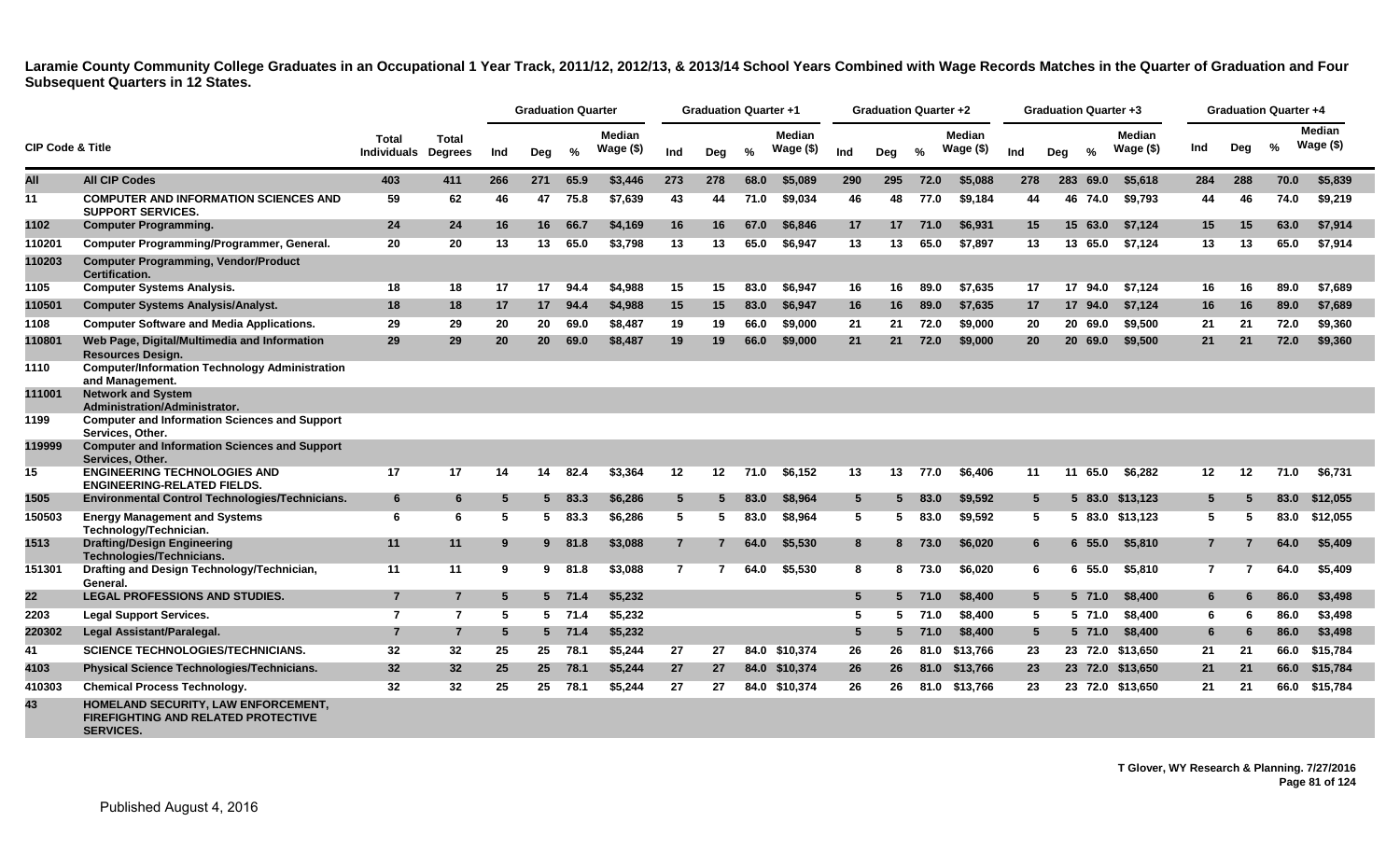|                             |                                                                                                                            |                                     |       |                 | <b>Graduation Quarter</b> |               |                             |     | <b>Graduation Quarter +1</b> |         |                     |      | <b>Graduation Quarter +2</b> |               |                            |                 | <b>Graduation Quarter +3</b> |               |                      |                 | <b>Graduation Quarter +4</b> |               |                            |
|-----------------------------|----------------------------------------------------------------------------------------------------------------------------|-------------------------------------|-------|-----------------|---------------------------|---------------|-----------------------------|-----|------------------------------|---------|---------------------|------|------------------------------|---------------|----------------------------|-----------------|------------------------------|---------------|----------------------|-----------------|------------------------------|---------------|----------------------------|
| <b>CIP Code &amp; Title</b> |                                                                                                                            | Total<br><b>Individuals Degrees</b> | Total | Ind             | Deg                       | $\frac{0}{2}$ | <b>Median</b><br>Wage $($)$ | Ind | Deg                          | $\%$    | Median<br>Wage (\$) | Ind  | Deg                          | $\frac{0}{0}$ | <b>Median</b><br>Wage (\$) | Ind             | Deg                          | $\frac{9}{6}$ | Median<br>Wage $($)$ | Ind             | Dea                          | $\frac{6}{6}$ | <b>Median</b><br>Wage (\$) |
| 4399                        | Homeland Security, Law Enforcement, Firefighting<br>and Related Protective Services, Other.                                |                                     |       |                 |                           |               |                             |     |                              |         |                     |      |                              |               |                            |                 |                              |               |                      |                 |                              |               |                            |
| 439999                      | Homeland Security, Law Enforcement, Firefighting<br>and Related Protective Services, Other.                                |                                     |       |                 |                           |               |                             |     |                              |         |                     |      |                              |               |                            |                 |                              |               |                      |                 |                              |               |                            |
| 46                          | <b>CONSTRUCTION TRADES.</b>                                                                                                |                                     |       |                 |                           |               |                             |     |                              |         |                     |      |                              |               |                            |                 |                              |               |                      |                 |                              |               |                            |
| 4699                        | <b>Construction Trades, Other.</b>                                                                                         |                                     |       |                 |                           |               |                             |     |                              |         |                     |      |                              |               |                            |                 |                              |               |                      |                 |                              |               |                            |
| 469999                      | <b>Construction Trades, Other.</b>                                                                                         |                                     |       |                 |                           |               |                             |     |                              |         |                     |      |                              |               |                            |                 |                              |               |                      |                 |                              |               |                            |
| 47                          | <b>MECHANIC AND REPAIR</b><br><b>TECHNOLOGIES/TECHNICIANS.</b>                                                             | 81                                  | 84    | 64              | 67                        | 79.8          | \$4,025                     | 63  | 66                           | 79.0    | \$6.164             | 65   | 68                           | 81.0          | \$5,873                    | 60              | 63                           | 75.0          | \$5.912              | 61              | 63                           | 75.0          | \$7,127                    |
| 4701                        | <b>Electrical/Electronics Maintenance and Repair</b><br>Technology.                                                        | 25                                  | 25    | 17              | 17 <sup>2</sup>           | 68.0          | \$4,025                     | 16  | 16                           | 64.0    | \$6,324             | 17   | 17                           | 68.0          | \$6,870                    | 16              |                              | 16 64.0       | \$7,150              | 17              | 17                           | 68.0          | \$7,222                    |
| 470104                      | <b>Computer Installation and Repair</b><br>Technology/Technician.                                                          | 25                                  | 25    | 17              | 17                        | 68.0          | \$4,025                     | 16  | 16                           | 64.0    | \$6,324             | 17   | 17                           | 68.0          | \$6,870                    | 16              | 16                           | 64.0          | \$7,150              | 17 <sub>2</sub> | 17                           | 68.0          | \$7,222                    |
| 4702                        | Heating, Air Conditioning, Ventilation and<br>Refrigeration Maintenance Technology/Technician<br>(HAC, HACR, HVAC, HVACR). | 6                                   | 6     | 6               |                           | 6 100.0       | \$2,461                     | 6   |                              | 6 100.0 | \$7,314             | -6   |                              | 6 100.0       | \$8,611                    | 5               |                              | 5 83.0        | \$5.727              | 5               | -5                           | 83.0          | \$7,429                    |
| 470201                      | Heating, Air Conditioning, Ventilation and<br><b>Refrigeration Maintenance</b><br>Technology/Technician.                   | 6                                   | 6     | 6               |                           | 6 100.0       | \$2,461                     | 6   |                              | 6 100.0 | \$7,314             | 6    |                              | 6 100.0       | \$8,611                    | $5\overline{5}$ |                              | 583.0         | \$5,727              | $5^{\circ}$     |                              | 83.0          | \$7,429                    |
| 4706                        | Vehicle Maintenance and Repair Technologies.                                                                               | 50                                  | 53    | 41              | 44                        | 83.0          | \$4,049                     | 41  | 44                           | 83.0    | \$5,612             | 42   | 45                           | 85.0          | \$4,922                    | 39              |                              | 42 79.0       | \$5,483              | 39              | 41                           | 77.0          | \$6,914                    |
| 470603                      | <b>Autobody/Collision and Repair</b><br>Technology/Technician.                                                             | 13                                  | 13    | 11              | 11                        | 84.6          | \$3,753                     | 12  | $12 \,$                      | 92.0    | \$4,635             | 12   | 12 <sup>2</sup>              | 92.0          | \$3,559                    | 10 <sup>1</sup> |                              | 10 77.0       | \$5,592              | 8               |                              | 62.0          | \$6,711                    |
| 470604                      | <b>Automobile/Automotive Mechanics</b><br>Technology/Technician.                                                           | 18                                  | 18    | 16              | 16                        | 88.9          | \$4,449                     | 15  | 15                           | 83.0    | \$5,939             | 15   | 15                           | 83.0          | \$5,987                    | 15              |                              | 15 83.0       | \$4.631              | 15              | 15                           | 83.0          | \$5,196                    |
| 470605                      | Diesel Mechanics Technology/Technician.                                                                                    | 24                                  | 24    | 19              | 19                        | 79.2          | \$4,559                     | 19  | 19                           | 79.0    | \$5,089             | 19   | 19                           | 79.0          | \$4,920                    | 18              |                              | 18 75.0       | \$5,595              | 19 <sup>°</sup> | 19                           | 79.0          | \$8,280                    |
| 48                          | <b>PRECISION PRODUCTION.</b>                                                                                               |                                     |       |                 |                           |               |                             |     |                              |         |                     |      |                              |               |                            |                 |                              |               |                      |                 |                              |               |                            |
| 4805                        | <b>Precision Metal Working.</b>                                                                                            |                                     |       |                 |                           |               |                             |     |                              |         |                     |      |                              |               |                            |                 |                              |               |                      |                 |                              |               |                            |
| 480508                      | Welding Technology/Welder.                                                                                                 |                                     |       |                 |                           |               |                             |     |                              |         |                     |      |                              |               |                            |                 |                              |               |                      |                 |                              |               |                            |
| 51                          | <b>HEALTH PROFESSIONS AND RELATED</b><br><b>PROGRAMS.</b>                                                                  | 218                                 | 218   | 123             | 123                       | 56.4          | \$2.382                     | 131 | 131                          | 60.0    | \$3.643             | 143. | 143                          | 66.0          | \$3.241                    | 142             | 142                          | 65.0          | \$4.224              | 148.            | 148                          | 68.0          | \$4.166                    |
| 5107                        | <b>Health and Medical Administrative Services.</b>                                                                         |                                     |       |                 |                           |               |                             |     |                              |         |                     |      |                              |               |                            |                 |                              |               |                      |                 |                              |               |                            |
| 510713                      | <b>Medical Insurance Coding Specialist/Coder.</b>                                                                          |                                     |       |                 |                           |               |                             |     |                              |         |                     |      |                              |               |                            |                 |                              |               |                      |                 |                              |               |                            |
| 5109                        | Allied Health Diagnostic, Intervention, and<br><b>Treatment Professions.</b>                                               | 17                                  | 17    | 12              | 12 <sub>2</sub>           | 70.6          | \$8,268                     | 13  | 13                           |         | 77.0 \$12,092       | 12   | 12 <sup>12</sup>             |               | 71.0 \$12,543              | 11              | 11                           |               | 65.0 \$11,133        | 13              | 13                           |               | 77.0 \$12,960              |
| 510904                      | Emergency Medical Technology/Technician (EMT<br>Paramedic).                                                                | 17                                  | 17    | 12 <sup>2</sup> | 12 <sup>7</sup>           | 70.6          | \$8,268                     | 13  | 13                           |         | 77.0 \$12.092       | 12   | 12 <sup>12</sup>             | 71.0          | \$12,543                   | 11              |                              |               | 11 65.0 \$11.133     | 13              | 13                           | 77.0          | \$12.960                   |
| 5139                        | <b>Practical Nursing, Vocational Nursing and Nursing</b><br>Assistants.                                                    | 198                                 | 198   | 108             | 108                       | 54.5          | \$2.224                     | 116 | 116                          | 59.0    | \$3.146             | 129  | 129                          | 65.0          | \$3,051                    | 129             | 129                          | 65.0          | \$3.983              | 134             | 134                          | 68.0          | \$3,931                    |
| 513901                      | <b>Licensed Practical/Vocational Nurse Training.</b>                                                                       | 198                                 | 198   | 108             | 108                       | 54.5          | \$2.224                     | 116 | 116                          | 59.0    | \$3.146             | 129  | 129                          | 65.0          | \$3,051                    | 129             | 129                          | 65.0          | \$3.983              | 134             | 134                          | 68.0          | \$3,931                    |

**T Glover, WY Research & Planning. 7/27/2016 Page 82 of 124**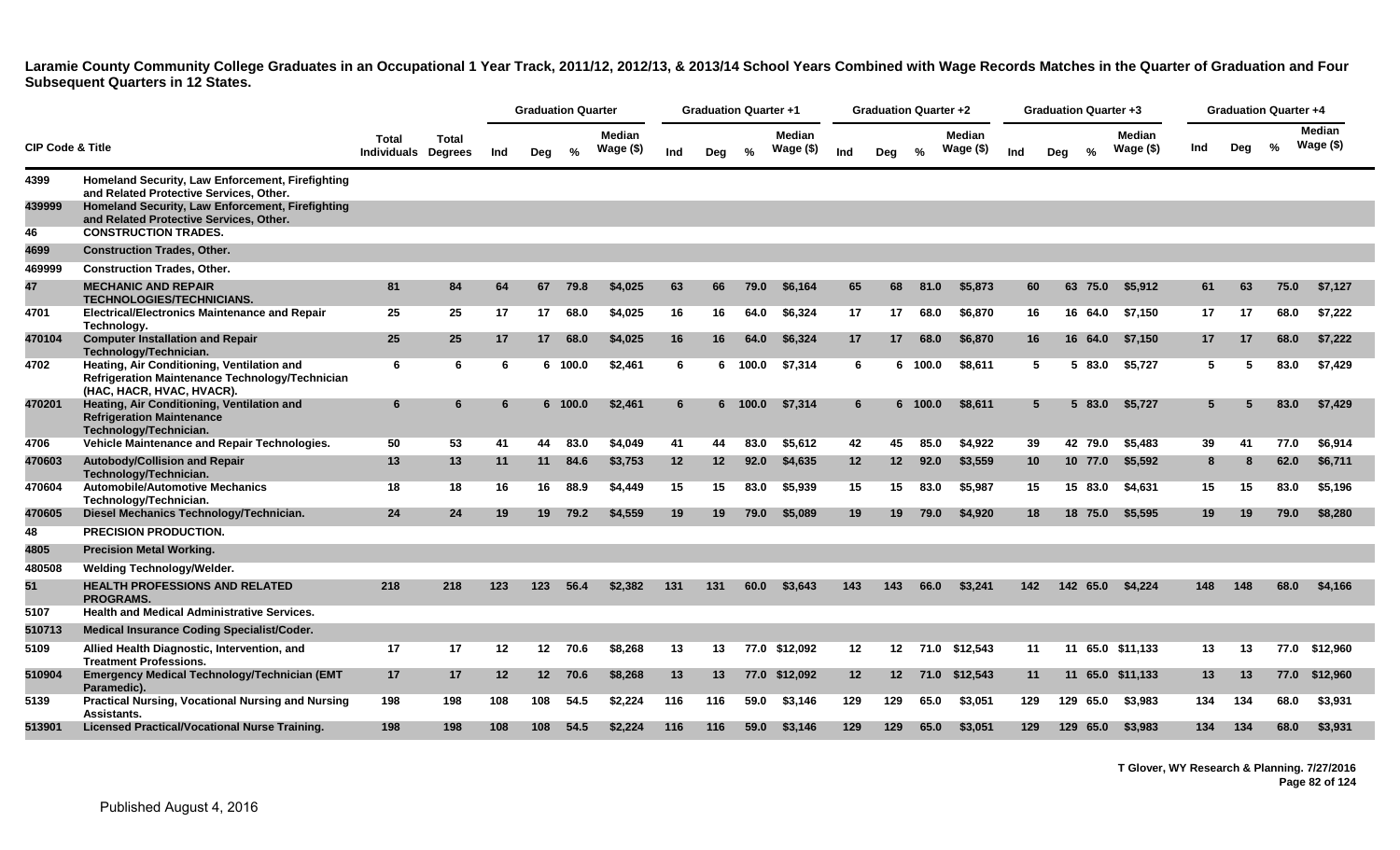|                                                                                  |                                                                        |                                            |              |     | <b>Graduation Quarter</b> |   |                            |     | <b>Graduation Quarter +1</b> |   |                     |     | <b>Graduation Quarter +2</b> |   |                            |                 | <b>Graduation Quarter +3</b> |   |                            |     | <b>Graduation Quarter +4</b> |   |                     |
|----------------------------------------------------------------------------------|------------------------------------------------------------------------|--------------------------------------------|--------------|-----|---------------------------|---|----------------------------|-----|------------------------------|---|---------------------|-----|------------------------------|---|----------------------------|-----------------|------------------------------|---|----------------------------|-----|------------------------------|---|---------------------|
| <b>CIP Code &amp; Title</b><br>52<br><b>BUSINESS, MANAGEMENT, MARKETING, AND</b> |                                                                        | <b>Total</b><br><b>Individuals Degrees</b> | <b>Total</b> | Ind | Deg                       | % | <b>Median</b><br>Wage (\$) | Ind | Deg                          | % | Median<br>Wage (\$) | Ind | Deg                          | % | <b>Median</b><br>Wage (\$) | Ind             | Deg                          | % | <b>Median</b><br>Wage (\$) | Ind | Deg                          | % | Median<br>Wage (\$) |
|                                                                                  | <b>RELATED SUPPORT SERVICES.</b>                                       |                                            |              |     |                           |   |                            |     |                              |   |                     |     |                              |   |                            |                 |                              |   |                            |     |                              |   |                     |
| 5204                                                                             | <b>Business Operations Support and Assistant</b><br>Services.          |                                            |              |     |                           |   |                            |     |                              |   |                     |     |                              |   |                            |                 |                              |   |                            |     |                              |   |                     |
| 520411                                                                           | <b>Customer Service Support/Call Center/Teleservice</b><br>Operation.  |                                            |              |     |                           |   |                            |     |                              |   |                     |     |                              |   |                            |                 |                              |   |                            |     |                              |   |                     |
| 520499                                                                           | <b>Business Operations Support and Secretarial</b><br>Services, Other. |                                            |              |     |                           |   |                            |     |                              |   |                     |     |                              |   |                            |                 |                              |   |                            |     |                              |   |                     |
| 5207                                                                             | <b>Entrepreneurial and Small Business Operations.</b>                  |                                            |              |     |                           |   |                            |     |                              |   |                     |     |                              |   |                            |                 |                              |   |                            |     |                              |   |                     |
| 520701                                                                           | <b>Entrepreneurship/Entrepreneurial Studies.</b>                       |                                            |              |     |                           |   |                            |     |                              |   |                     |     |                              |   |                            |                 |                              |   |                            |     |                              |   |                     |
| ND2Dxx                                                                           |                                                                        |                                            |              |     |                           |   | \$4,673                    | 12  | 12                           |   | \$7,238             | 8   | 8                            |   | \$7,136                    |                 |                              |   | \$6,428                    |     |                              |   | \$6,975             |
| ND4Dxx                                                                           |                                                                        | 19                                         | 19           | 11  | 11                        |   | \$4,988                    | 18  | 18                           |   | \$6,723             | 14  | 14                           |   | \$6,719                    | 12 <sup>2</sup> | $12 \overline{ }$            |   | \$6,535                    | 11  | 11                           |   | \$6,699             |
| ND6Dxx                                                                           |                                                                        | 22                                         | 22           | 13  | 13                        |   | \$5,033                    | 20  | 20                           |   | \$6,746             | 17  | 17                           |   | \$6,719                    |                 | 14<br>14                     |   | \$6,535                    | 13  | 13                           |   | \$6,699             |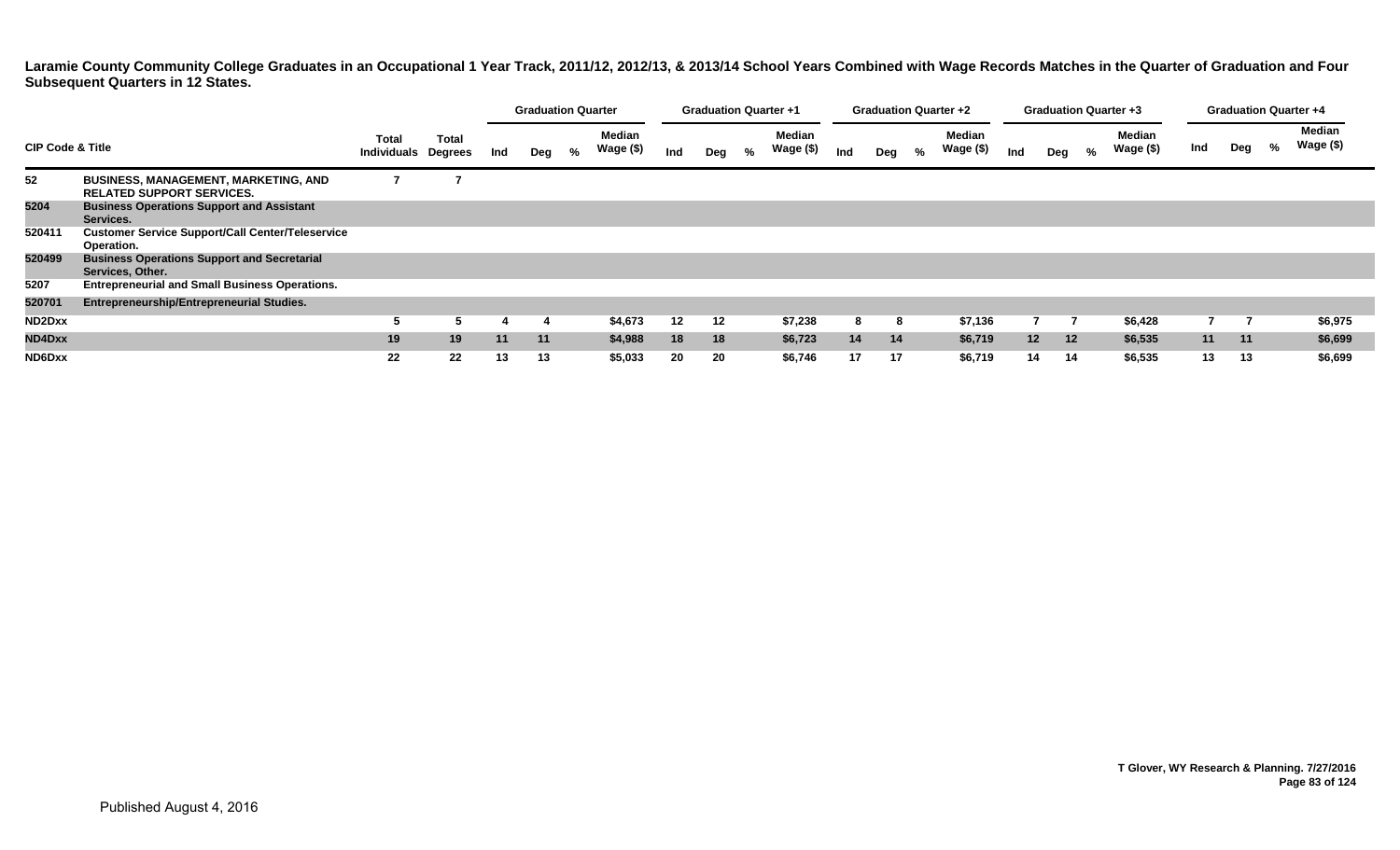|                             |                                                                                        |                             |                         |     | <b>Graduation Quarter</b> |         |                            |     | <b>Graduation Quarter +1</b> |      |                     |                   | <b>Graduation Quarter +2</b> |      |                            |                 | <b>Graduation Quarter +3</b> |                             |                 | <b>Graduation Quarter +4</b> |      |                             |
|-----------------------------|----------------------------------------------------------------------------------------|-----------------------------|-------------------------|-----|---------------------------|---------|----------------------------|-----|------------------------------|------|---------------------|-------------------|------------------------------|------|----------------------------|-----------------|------------------------------|-----------------------------|-----------------|------------------------------|------|-----------------------------|
| <b>CIP Code &amp; Title</b> |                                                                                        | Total<br><b>Individuals</b> | Total<br><b>Degrees</b> | Ind | Deg                       | %       | <b>Median</b><br>Wage (\$) | Ind | Deg                          | $\%$ | Median<br>Wage (\$) | Ind               | Deg                          | $\%$ | <b>Median</b><br>Wage (\$) | Ind             | $\frac{0}{0}$<br>Deg         | <b>Median</b><br>Wage $($)$ | Ind             | Deg                          | $\%$ | <b>Median</b><br>Wage $($)$ |
| All                         | <b>All CIP Codes</b>                                                                   | 700                         | 705                     | 457 | 461                       | 65.4    | \$4,100                    | 507 | 511                          | 73.0 | \$7,567             | 537               | 541                          | 77.0 | \$10,343                   | 498             |                              | 502 71.0 \$10,304           | 502             | 505                          | 72.0 | \$10,936                    |
| 01                          | <b>AGRICULTURE, AGRICULTURE OPERATIONS,</b><br><b>AND RELATED SCIENCES.</b>            | 29                          | 30                      | 19  | 20                        | 66.7    | \$2,603                    | 15  | 16                           | 53.0 | \$4,640             | 15                | 16                           | 53.0 | \$3.496                    | 14              | 15 50.0                      | \$6.600                     | 14              | 15                           | 50.0 | \$4,745                     |
| 0101                        | <b>Agricultural Business and Management.</b>                                           | $5\phantom{1}$              | 5                       |     |                           |         |                            |     |                              |      |                     |                   |                              |      |                            |                 |                              |                             |                 |                              |      |                             |
| 010106                      | <b>Agricultural Business Technology.</b>                                               | 5                           | 5                       |     |                           |         |                            |     |                              |      |                     |                   |                              |      |                            |                 |                              |                             |                 |                              |      |                             |
| 0103                        | <b>Agricultural Production Operations.</b>                                             |                             |                         |     |                           |         |                            |     |                              |      |                     |                   |                              |      |                            |                 |                              |                             |                 |                              |      |                             |
| 010301                      | <b>Agricultural Production Operations, General.</b>                                    |                             |                         |     |                           |         |                            |     |                              |      |                     |                   |                              |      |                            |                 |                              |                             |                 |                              |      |                             |
| 0105                        | <b>Agricultural and Domestic Animal Services.</b>                                      | 22                          | 22                      | 16  | 16                        | 72.7    | \$2,131                    | 12  | 12                           | 55.0 | \$4,177             | 12 <sup>2</sup>   | 12.                          | 55.0 | \$2,825                    | 11              | 11<br>50.0                   | \$5,646                     | 11              | 11                           | 50.0 | \$3,898                     |
| 010507                      | <b>Equestrian/Equine Studies.</b>                                                      | 22                          | 22                      | 16  | 16                        | 72.7    | \$2,131                    | 12  | 12                           | 55.0 | \$4,177             | 12                | 12                           | 55.0 | \$2,825                    | 11              | 11 50.0                      | \$5,646                     | 11              | 11                           | 50.0 | \$3,898                     |
| 11                          | <b>COMPUTER AND INFORMATION SCIENCES AND</b><br><b>SUPPORT SERVICES.</b>               | 56                          | 57                      | 45  | 46                        | 80.7    | \$5,584                    | 41  | 42                           | 74.0 | \$7,548             | 43                | 44                           | 77.0 | \$8,214                    | 43              | 44 77.0                      | \$8,219                     | 42              | 43                           | 75.0 | \$8,211                     |
| 1101                        | <b>Computer and Information Sciences, General.</b>                                     |                             |                         |     |                           |         |                            |     |                              |      |                     |                   |                              |      |                            |                 |                              |                             |                 |                              |      |                             |
| 110103                      | <b>Information Technology.</b>                                                         |                             |                         |     |                           |         |                            |     |                              |      |                     |                   |                              |      |                            |                 |                              |                             |                 |                              |      |                             |
| 1102                        | <b>Computer Programming.</b>                                                           | 49                          | 50                      | 38  | 39                        | 78.0    | \$4.988                    | 34  | 35                           | 70.0 | \$6,947             | 36                | 37                           | 74.0 | \$7,889                    | 36              | 37 74.0                      | \$8.143                     | 35              | 36                           | 72.0 | \$7,571                     |
| 110201                      | Computer Programming/Programmer, General.                                              | 49                          | 49                      | 38  |                           | 38 77.6 | \$4,849                    | 34  | 34                           | 69.0 | \$6,965             | 36                | 36                           | 74.0 | \$7,893                    | 36              | 36 74.0                      | \$8,174                     | 35              | 35 <sub>5</sub>              | 71.0 | \$7,914                     |
| 110203                      | <b>Computer Programming, Vendor/Product</b><br>Certification.                          |                             |                         |     |                           |         |                            |     |                              |      |                     |                   |                              |      |                            |                 |                              |                             |                 |                              |      |                             |
| 1105                        | <b>Computer Systems Analysis.</b>                                                      | 13                          | 13                      | 12  | 12                        | 92.3    | \$5,033                    | 10  | 10                           | 77.0 | \$6,623             | 11                | 11                           | 85.0 | \$6,327                    | 11              | 85.0<br>11                   | \$6,311                     | 10              | 10                           | 77.0 | \$6,487                     |
| 110501                      | <b>Computer Systems Analysis/Analyst.</b>                                              | 13                          | 13                      | 12  | 12 <sup>°</sup>           | 92.3    | \$5,033                    | 10  | 10                           | 77.0 | \$6,623             | 11                | 11                           | 85.0 | \$6,327                    | 11              | 11 85.0                      | \$6,311                     | 10              | 10                           | 77.0 | \$6,487                     |
| 13                          | <b>EDUCATION.</b>                                                                      |                             |                         |     |                           |         |                            |     |                              |      |                     |                   |                              |      |                            |                 |                              |                             |                 |                              |      |                             |
| 1312                        | <b>Teacher Education and Professional</b><br>Development, Specific Levels and Methods. |                             |                         |     |                           |         |                            |     |                              |      |                     |                   |                              |      |                            |                 |                              |                             |                 |                              |      |                             |
| 131210                      | Early Childhood Education and Teaching.                                                |                             |                         |     |                           |         |                            |     |                              |      |                     |                   |                              |      |                            |                 |                              |                             |                 |                              |      |                             |
| 15                          | <b>ENGINEERING TECHNOLOGIES AND</b><br><b>ENGINEERING-RELATED FIELDS.</b>              | 57                          | 57                      | 49  | 49                        | 86.0    | \$5,294                    | 48  | 48                           |      | 84.0 \$10.033       | 48                | 48                           | 84.0 | \$11.056                   | 41              |                              | 41 72.0 \$11.508            | 40              | 40                           |      | 70.0 \$12,177               |
| 1505                        | Environmental Control Technologies/Technicians.                                        | 43                          | 43                      | 37  | 37                        | 86.0    | \$6,383                    | 37  | 37                           |      | 86.0 \$11,357       | 37                | 37                           | 86.0 | \$13,456                   | 32              |                              | 32 74.0 \$12,477            | 30              | 30                           | 70.0 | \$13,687                    |
| 150503                      | <b>Energy Management and Systems</b><br>Technology/Technician.                         | 43                          | 43                      | 37  | 37                        | 86.0    | \$6,383                    | 37  | 37                           |      | 86.0 \$11,357       | 37                | 37                           | 86.0 | \$13,456                   | 32              |                              | 32 74.0 \$12,477            | 30              | 30                           | 70.0 | \$13,687                    |
| 1513                        | <b>Drafting/Design Engineering</b><br>Technologies/Technicians.                        | 14                          | 14                      | 12  | 12 <sup>2</sup>           | 85.7    | \$3,670                    | 11  | 11                           | 79.0 | \$6,202             | 11                | 11                           | 79.0 | \$5,786                    | 9               | 964.0                        | \$6,475                     | 10 <sup>1</sup> | 10                           | 71.0 | \$6,807                     |
| 151301                      | Drafting and Design Technology/Technician,<br>General.                                 | 14                          | 14                      | 12  | 12 <sub>2</sub>           | 85.7    | \$3,670                    | 11  | 11                           | 79.0 | \$6,202             | 11                | 11                           | 79.0 | \$5.786                    | 9               | 64.0<br>9.                   | \$6,475                     | 10              | 10                           | 71.0 | \$6,807                     |
| 22                          | <b>LEGAL PROFESSIONS AND STUDIES.</b>                                                  | 16                          | 16                      | 12  |                           | 12 75.0 | \$5,744                    | 13  | 13                           | 81.0 | \$5,607             | $12 \,$           | 12 <sup>2</sup>              | 75.0 | \$5.743                    | 10 <sup>°</sup> | 10, 63.0                     | \$8,571                     | 9               | 9                            | 56.0 | \$8,519                     |
| 2203                        | <b>Legal Support Services.</b>                                                         | 16                          | 16                      | 12  | 12 <sup>12</sup>          | 75.0    | \$5.744                    | 13  | 13                           | 81.0 | \$5,607             | 12                | 12                           | 75.0 | \$5.743                    | 10              | 10, 63.0                     | \$8,571                     | 9               | 9                            | 56.0 | \$8,519                     |
| 220302                      | Legal Assistant/Paralegal.                                                             | 16                          | 16                      | 12  | 12                        | 75.0    | \$5,744                    | 13  | 13                           | 81.0 | \$5,607             | $12 \overline{ }$ | 12 <sup>2</sup>              | 75.0 | \$5,743                    | 10 <sup>°</sup> | 10, 63.0                     | \$8,571                     | 9               | 9                            | 56.0 | \$8,519                     |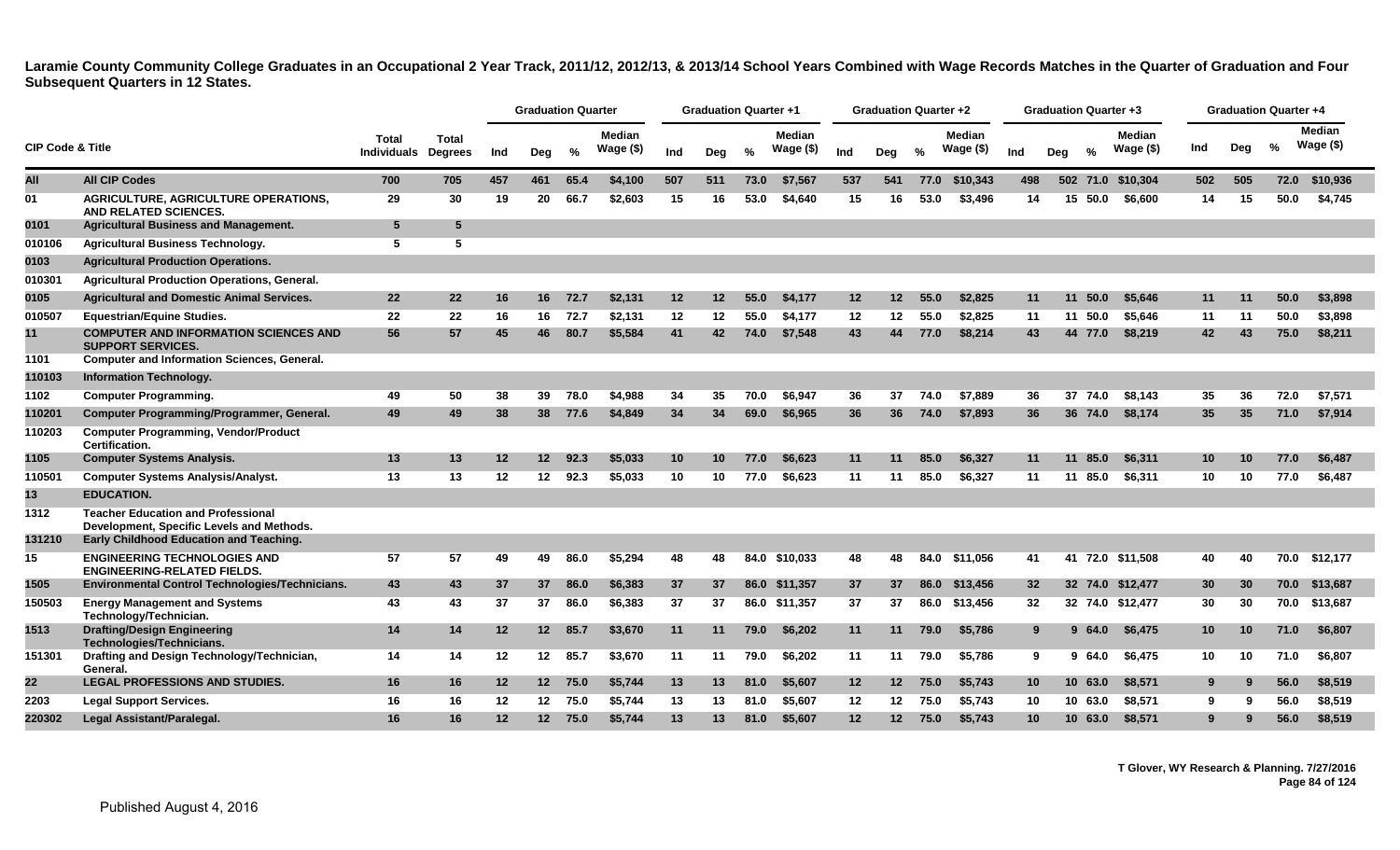|                             |                                                                                                                                                                                                              |                                     |                 |     |     | <b>Graduation Quarter</b> |                     |                 | <b>Graduation Quarter +1</b> |       |                     |         | <b>Graduation Quarter +2</b> |         |                            |                |     | <b>Graduation Quarter +3</b> |                     |                |     | <b>Graduation Quarter +4</b> |                            |
|-----------------------------|--------------------------------------------------------------------------------------------------------------------------------------------------------------------------------------------------------------|-------------------------------------|-----------------|-----|-----|---------------------------|---------------------|-----------------|------------------------------|-------|---------------------|---------|------------------------------|---------|----------------------------|----------------|-----|------------------------------|---------------------|----------------|-----|------------------------------|----------------------------|
| <b>CIP Code &amp; Title</b> |                                                                                                                                                                                                              | Total<br><b>Individuals Degrees</b> | <b>Total</b>    | Ind | Deg | %                         | Median<br>Wage (\$) | Ind             | Deg                          | %     | Median<br>Wage (\$) | Ind     | Deg                          | %       | <b>Median</b><br>Wage (\$) | Ind            | Deg | %                            | Median<br>Wage (\$) | Ind            | Deg | %                            | <b>Median</b><br>Wage (\$) |
| 43                          | HOMELAND SECURITY, LAW ENFORCEMENT,<br><b>FIREFIGHTING AND RELATED PROTECTIVE</b><br><b>SERVICES.</b>                                                                                                        | 9                                   | 9               | 9   |     | 9 100.0                   | \$4,070             | 8               | 8                            | 89.0  | \$3,759             | 9       | 9                            | 100.0   | \$4,337                    | $\mathbf{7}$   |     | 7 78.0                       | \$9,208             | $\overline{7}$ | 7   | 78.0                         | \$9,345                    |
| 4302                        | <b>Fire Protection.</b>                                                                                                                                                                                      | 9                                   | 9               | 9   |     | 9 100.0                   | \$4,070             | 8               | 8                            | 89.0  | \$3,759             | 9       |                              | 9 100.0 | \$4,337                    | $\overline{7}$ |     | 7 78.0                       | \$9,208             | 7              |     | 78.0                         | \$9,345                    |
| 430203                      | Fire Science/Fire-fighting.                                                                                                                                                                                  | 9                                   | 9               | 9   |     | 9 100.0                   | \$4,070             | 8               | 8                            | 89.0  | \$3.759             | 9       | 9                            | 100.0   | \$4,337                    | $\overline{7}$ |     | 7 78.0                       | \$9,208             | 7              | 7   | 78.0                         | \$9,345                    |
| 46                          | <b>CONSTRUCTION TRADES.</b>                                                                                                                                                                                  |                                     |                 |     |     |                           |                     |                 |                              |       |                     |         |                              |         |                            |                |     |                              |                     |                |     |                              |                            |
| 4699                        | <b>Construction Trades, Other.</b>                                                                                                                                                                           |                                     |                 |     |     |                           |                     |                 |                              |       |                     |         |                              |         |                            |                |     |                              |                     |                |     |                              |                            |
| 469999                      | <b>Construction Trades, Other.</b>                                                                                                                                                                           |                                     |                 |     |     |                           |                     |                 |                              |       |                     |         |                              |         |                            |                |     |                              |                     |                |     |                              |                            |
| 47                          | <b>MECHANIC AND REPAIR</b><br><b>TECHNOLOGIES/TECHNICIANS.</b>                                                                                                                                               | 31                                  | 33              | 24  | 26  | 78.8                      | \$4,349             | 28              | 30                           | 91.0  | \$5,984             | 25      | 27                           | 82.0    | \$6,612                    | 24             |     | 26 79.0                      | \$5.353             | 24             | 25  | 76.0                         | \$6,285                    |
| 4702<br>470201              | Heating, Air Conditioning, Ventilation and<br>Refrigeration Maintenance Technology/Technician<br>(HAC, HACR, HVAC, HVACR).<br>Heating, Air Conditioning, Ventilation and<br><b>Refrigeration Maintenance</b> |                                     |                 |     |     |                           |                     |                 |                              |       |                     |         |                              |         |                            |                |     |                              |                     |                |     |                              |                            |
| 4706                        | Technology/Technician.<br>Vehicle Maintenance and Repair Technologies.                                                                                                                                       | 28                                  | 30              | 21  | 23  | 76.7                      | \$3,885             | 25              | 27                           | 90.0  | \$5,901             | 22      | 24                           | 80.0    | \$6,504                    | 21             |     | 23 77.0                      | \$5.000             | 22             | 23  | 77.0                         | \$6,285                    |
| 470603                      | Autobody/Collision and Repair                                                                                                                                                                                |                                     |                 |     |     |                           |                     |                 |                              |       |                     |         |                              |         |                            |                |     |                              |                     |                |     |                              |                            |
|                             | Technology/Technician.                                                                                                                                                                                       |                                     |                 |     |     |                           |                     |                 |                              |       |                     |         |                              |         |                            |                |     |                              |                     |                |     |                              |                            |
| 470604                      | <b>Automobile/Automotive Mechanics</b><br>Technology/Technician.                                                                                                                                             | 14                                  | 14              | 14  |     | 14 100.0                  | \$5,079             | 14              | 14                           | 100.0 | \$5,450             | $12 \,$ | 12 <sup>2</sup>              | 86.0    | \$6,629                    | 13             |     | 13 93.0                      | \$4,631             | 13             | 13  | 93.0                         | \$5,409                    |
| 470605                      | Diesel Mechanics Technology/Technician.                                                                                                                                                                      | 14                                  | 14              | 9   | 9   | 64.3                      | \$3,585             | 12              | $12 \,$                      | 86.0  | \$5.113             | 10      | 10                           | 71.0    | \$6.200                    | 8              |     | 8 57.0                       | \$5.611             | 9              | 9   | 64.0                         | \$6,285                    |
| 4799                        | <b>Mechanic and Repair Technologies/Technicians,</b><br>Other.                                                                                                                                               |                                     |                 |     |     |                           |                     |                 |                              |       |                     |         |                              |         |                            |                |     |                              |                     |                |     |                              |                            |
| 479999                      | Mechanic and Repair Technologies/Technicians,<br>Other.                                                                                                                                                      |                                     |                 |     |     |                           |                     |                 |                              |       |                     |         |                              |         |                            |                |     |                              |                     |                |     |                              |                            |
| 51                          | <b>HEALTH PROFESSIONS AND RELATED</b><br><b>PROGRAMS.</b>                                                                                                                                                    | 464                                 | 464             | 272 | 272 | 58.6                      | \$3,565             | 326             | 326                          | 70.0  | \$7.981             | 360     | 360                          | 78.0    | \$11.402                   | 334            |     |                              | 334 72.0 \$11.221   | 340            | 340 |                              | 73.0 \$11,812              |
| 5106                        | Dental Support Services and Allied Professions.                                                                                                                                                              | 57                                  | 57              | 25  | 25  | 43.9                      | \$1,881             | 35              | 35                           | 61.0  | \$7,588             | 44      | 44                           |         | 77.0 \$12,067              | 39             |     |                              | 39 68.0 \$10,402    | 36             | 36  |                              | 63.0 \$11,719              |
| 510602                      | Dental Hygiene/Hygienist.                                                                                                                                                                                    | 57                                  | 57              | 25  | 25  | 43.9                      | \$1,881             | 35              | 35                           | 61.0  | \$7,588             | 44      | 44                           | 77.0    | \$12,067                   | 39             |     |                              | 39 68.0 \$10,402    | 36             | 36  |                              | 63.0 \$11,719              |
| 5108                        | Allied Health and Medical Assisting Services.                                                                                                                                                                | 48                                  | 48              | 24  | 24  | 50.0                      | \$1.801             | 34              | 34                           | 71.0  | \$4.637             | 36      | 36                           | 75.0    | \$7.347                    | 33             |     | 33 69.0                      | \$7.424             | 33             | 33  | 69.0                         | \$7,821                    |
| 510806                      | <b>Physical Therapy Technician/Assistant.</b>                                                                                                                                                                | 48                                  | 48              | 24  | 24  | 50.0                      | \$1,801             | 34              | 34                           | 71.0  | \$4,637             | 36      | 36                           | 75.0    | \$7,347                    | 33             |     | 33 69.0                      | \$7,424             | 33             | 33  | 69.0                         | \$7,821                    |
| 5109                        | Allied Health Diagnostic, Intervention, and<br><b>Treatment Professions.</b>                                                                                                                                 | 94                                  | 94              | 65  | 65  | 69.1                      | \$5,330             | 69              | 69                           |       | 73.0 \$10,875       | 72      | 72                           |         | 77.0 \$11,392              | 67             |     |                              | 67 71.0 \$10,999    | 72             | 72  | 77.0                         | \$11,343                   |
| 510904                      | <b>Emergency Medical Technology/Technician (EMT</b><br>Paramedic).                                                                                                                                           | 10                                  | 10 <sup>°</sup> | 9   | 9   | 90.0                      | \$15,810            | 10 <sub>1</sub> | 10                           |       | 100.0 \$15,980      | 10      | 10 <sup>1</sup>              | 100.0   | \$17,478                   | 10             |     |                              | 10 100.0 \$16,116   | 10             | 10  | 100.0                        | \$17,770                   |
| 510909                      | Surgical Technology/Technologist.                                                                                                                                                                            | 22                                  | 22              | 15  | 15  | 68.2                      | \$4,954             | 14              | 14                           | 64.0  | \$8,178             | 15      | 15                           | 68.0    | \$9,296                    | 16             |     | 16 73.0                      | \$9,656             | 18             | 18  | 82.0                         | \$9,188                    |
| 510910                      | Diagnostic Medical Sonography/Sonographer and<br>Ultrasound Technician.                                                                                                                                      | 23                                  | 23              | 14  | 14  | 60.9                      | \$5,621             | 16              | 16                           |       | 70.0 \$14,349       | 19      | 19                           |         | 83.0 \$17,549              | 15             |     |                              | 15 65.0 \$13,689    | 14             | 14  | 61.0                         | \$16,816                   |

**T Glover, WY Research & Planning. 7/27/2016 Page 85 of 124**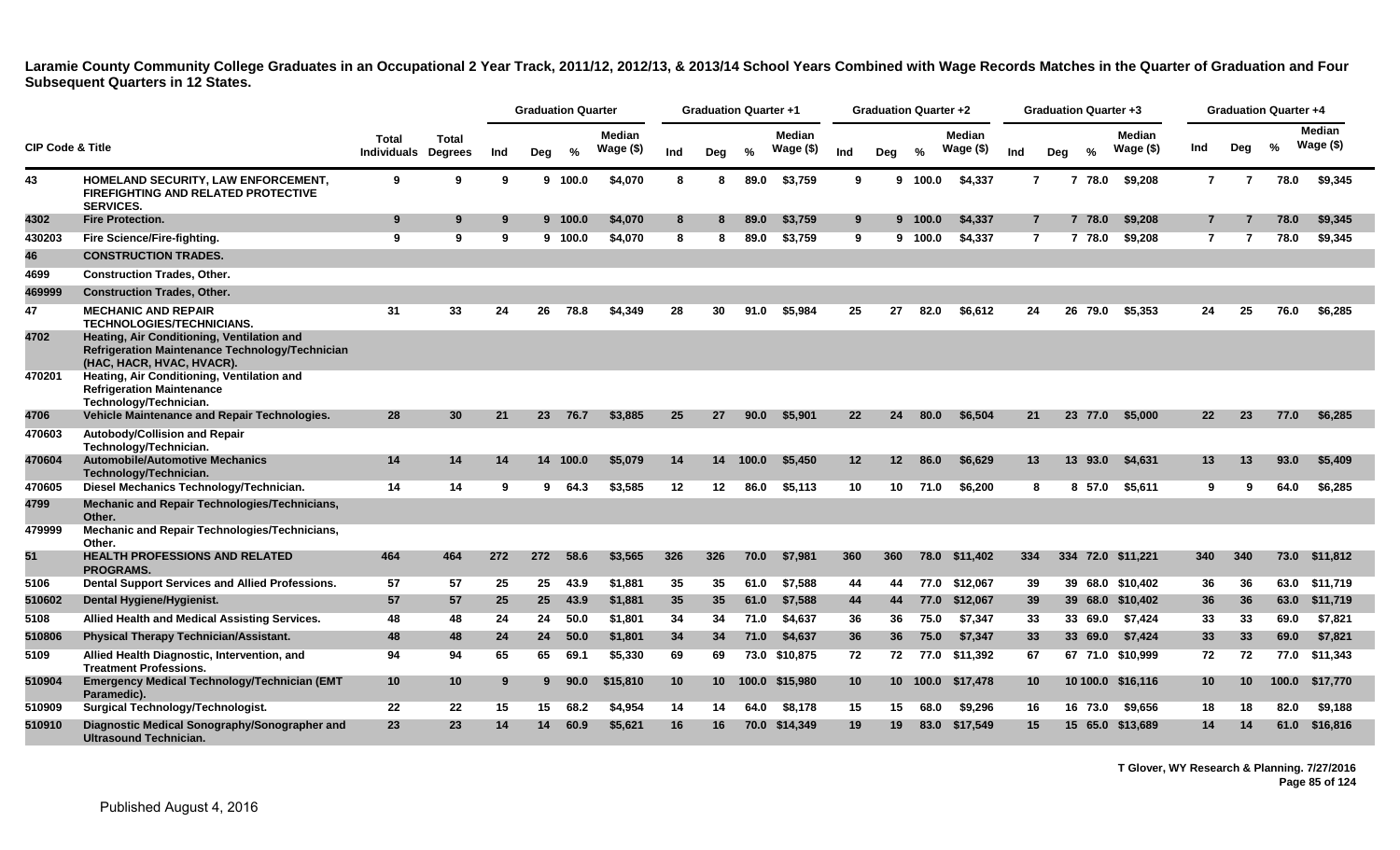|                             |                                                                                                     |                             |                         |     | <b>Graduation Quarter</b> |      |                      |              | <b>Graduation Quarter +1</b> |      |                            |              | <b>Graduation Quarter +2</b> |      |                     |                | <b>Graduation Quarter +3</b> |          |                            |              |     | <b>Graduation Quarter +4</b> |                     |
|-----------------------------|-----------------------------------------------------------------------------------------------------|-----------------------------|-------------------------|-----|---------------------------|------|----------------------|--------------|------------------------------|------|----------------------------|--------------|------------------------------|------|---------------------|----------------|------------------------------|----------|----------------------------|--------------|-----|------------------------------|---------------------|
| <b>CIP Code &amp; Title</b> |                                                                                                     | Total<br><b>Individuals</b> | <b>Total</b><br>Degrees | Ind | Deg                       | %    | Median<br>Wage $($)$ | Ind          | Deg                          | %    | <b>Median</b><br>Wage (\$) | Ind          | Deg                          | %    | Median<br>Wage (\$) | Ind            | Deg                          | %        | <b>Median</b><br>Wage (\$) | Ind          | Deg | %                            | Median<br>Wage (\$) |
| 510911                      | Radiologic Technology/Science - Radiographer.                                                       | 39                          | 39                      | 27  | 27                        | 69.2 | \$5.086              | 29           | 29                           | 74.0 | \$9.444                    | 28           | 28                           | 72.0 | \$9,558             | 26             |                              | 26 67.0  | \$9,712                    | 30           | 30  | 77.0                         | \$10,077            |
| 5138                        | <b>Registered Nursing, Nursing Administration,</b><br><b>Nursing Research and Clinical Nursing.</b> | 265                         | 265                     | 158 | 158                       | 59.6 | \$3,839              | 188          | 188                          | 71.0 | \$7,872                    | 208          | 208                          | 79.0 | \$11,760            | 195            |                              | 195 74.0 | \$12,493                   | 199          | 199 | 75.0                         | \$12,288            |
| 513801                      | Registered Nursing/Registered Nurse.                                                                | 265                         | 265                     | 158 | 158                       | 59.6 | \$3,839              | 188          | 188                          | 71.0 | \$7,872                    | 208          | 208                          | 79.0 | \$11,760            | 195            |                              |          | 195 74.0 \$12,493          | 199          | 199 | 75.0                         | \$12,288            |
| 52                          | <b>BUSINESS, MANAGEMENT, MARKETING, AND</b><br><b>RELATED SUPPORT SERVICES.</b>                     | 36                          | 37                      | 27  | 27                        | 73.0 | \$5,702              | 27           | 27                           | 73.0 | \$5,852                    | 24           | 24                           | 65.0 | \$7,227             | 24             |                              | 24 65.0  | \$7,327                    | 25           | 25  | 68.0                         | \$7,535             |
| 5201                        | Business/Commerce, General.                                                                         |                             |                         |     |                           |      |                      |              |                              |      |                            |              |                              |      |                     |                |                              |          |                            |              |     |                              |                     |
| 520101                      | <b>Business/Commerce, General.</b>                                                                  |                             |                         |     |                           |      |                      |              |                              |      |                            |              |                              |      |                     |                |                              |          |                            |              |     |                              |                     |
| 5202                        | <b>Business Administration, Management and</b><br>Operations.                                       | 25                          | 25                      | 20  | 20                        | 80.0 | \$4,924              | 20           | 20                           | 80.0 | \$4,979                    | 17           | 17                           | 68.0 | \$6,975             | 17             |                              | 17 68.0  | \$6,851                    | 17           | 17  | 68.0                         | \$6,137             |
| 520201                      | <b>Business Administration and Management,</b><br>General.                                          | 25                          | 25                      | 20  | 20                        | 80.0 | \$4,924              | 20           | 20                           | 80.0 | \$4,979                    | 17           | 17                           | 68.0 | \$6,975             | 17             |                              | 17 68.0  | \$6,851                    | 17           | 17  | 68.0                         | \$6,137             |
| 5203                        | <b>Accounting and Related Services.</b>                                                             | 7                           |                         |     |                           |      |                      |              |                              |      |                            |              |                              |      |                     |                |                              |          |                            | 5            |     | 71.0                         | \$4,992             |
| 520301                      | Accounting.                                                                                         | $\overline{7}$              |                         |     |                           |      |                      |              |                              |      |                            |              |                              |      |                     |                |                              |          |                            | 5            |     | 71.0                         | \$4,992             |
| 5207                        | <b>Entrepreneurial and Small Business Operations.</b>                                               |                             |                         |     |                           |      |                      |              |                              |      |                            |              |                              |      |                     |                |                              |          |                            |              |     |                              |                     |
| 520701                      | <b>Entrepreneurship/Entrepreneurial Studies.</b>                                                    |                             |                         |     |                           |      |                      |              |                              |      |                            |              |                              |      |                     |                |                              |          |                            |              |     |                              |                     |
| ND2Dxx                      |                                                                                                     | 3                           | 3                       |     |                           |      | \$6,975              | $\mathbf{2}$ | $\mathbf{2}$                 |      | \$5,360                    | $\mathbf{2}$ | $\mathbf{2}$                 |      | \$5,227             | $\overline{2}$ |                              |          | \$5,511                    | $\mathbf{2}$ | -2  |                              | \$5,473             |
| ND4Dxx                      |                                                                                                     | 19                          | 19                      | 19  | 20                        |      | \$4,993              | 20           | 21                           |      | \$6,822                    | <b>20</b>    | 21                           |      | \$6,975             | 20             | 21                           |          | \$6,720                    | 15           | 16  |                              | \$6,153             |
| ND6Dxx                      |                                                                                                     | 24                          | 24                      | 22  | 23                        |      | \$5,089              | 24           | 25                           |      | \$6,874                    | 24           | 25                           |      | \$6,975             | 24             | 25                           |          | \$6,720                    | 18           | 19  |                              | \$6,302             |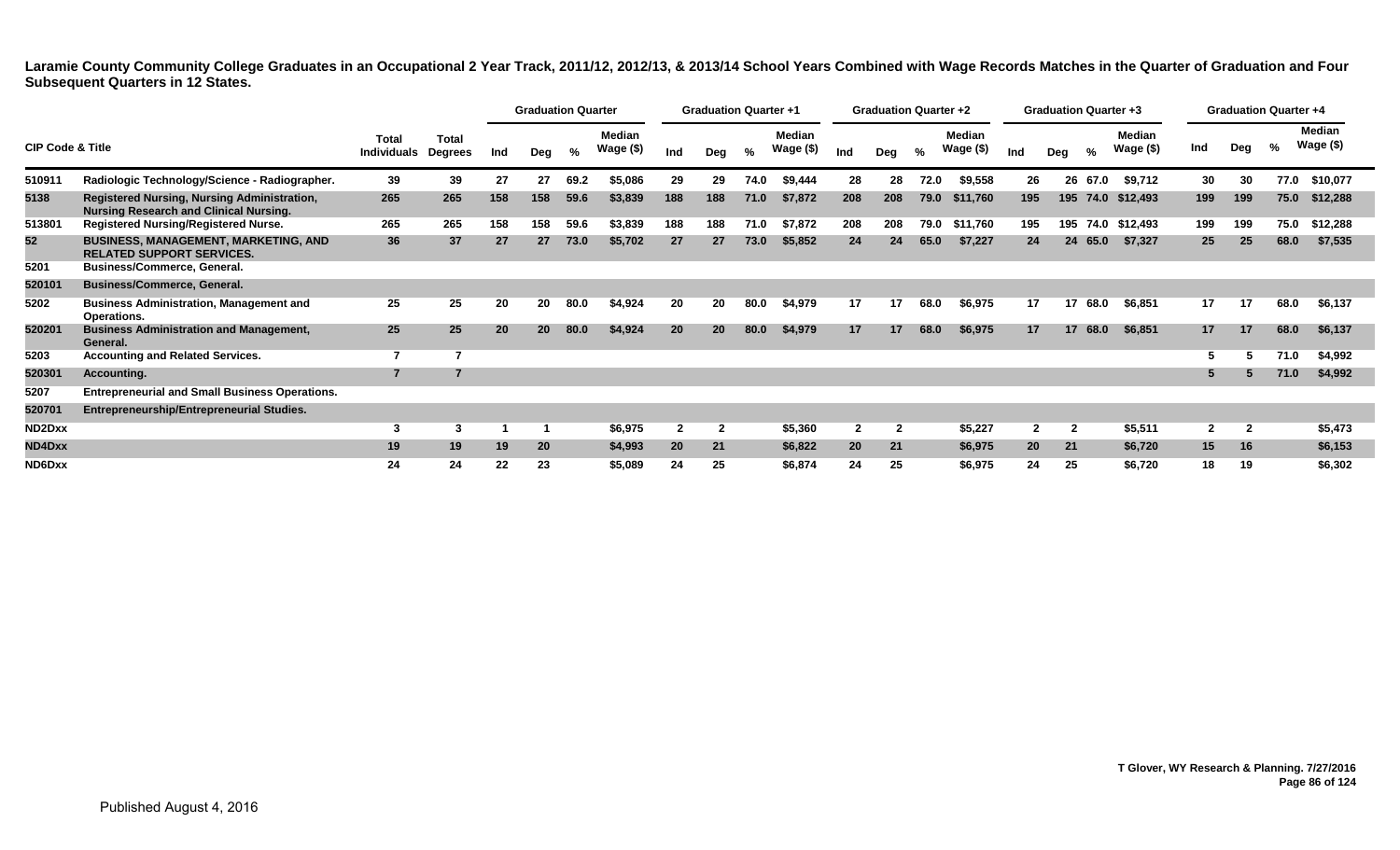|                             |                                                                                        |                      |                                |                | <b>Graduation Quarter</b> |         |                            |                 | <b>Graduation Quarter +1</b> |       |                     |                | <b>Graduation Quarter +2</b> |         |                            |                 |     | <b>Graduation Quarter +3</b> |                      |                | <b>Graduation Quarter +4</b> |               |                             |
|-----------------------------|----------------------------------------------------------------------------------------|----------------------|--------------------------------|----------------|---------------------------|---------|----------------------------|-----------------|------------------------------|-------|---------------------|----------------|------------------------------|---------|----------------------------|-----------------|-----|------------------------------|----------------------|----------------|------------------------------|---------------|-----------------------------|
| <b>CIP Code &amp; Title</b> |                                                                                        | Total<br>Individuals | <b>Total</b><br><b>Degrees</b> | Ind            | Deg                       | %       | <b>Median</b><br>Wage (\$) | Ind             | Deg                          | %     | Median<br>Wage (\$) | Ind            | Deg                          | $\%$    | <b>Median</b><br>Wage (\$) | Ind             | Deg | $\frac{0}{0}$                | Median<br>Wage $($)$ | Ind            | Deg                          | $\frac{9}{6}$ | <b>Median</b><br>Wage $($)$ |
| All                         | <b>All CIP Codes</b>                                                                   | 1,371                | 1,859                          | 1,030          | 1,386                     | 74.6    | \$3,728                    | 1,053           | 1,424                        | 77.0  | \$5,508             | 1,000          | 1,347                        | 73.0    | \$6,473                    |                 |     | 998 1,344 72.0               | \$6,803              | 1,011          | 1,354                        | 73.0          | \$7,127                     |
| 01                          | AGRICULTURE, AGRICULTURE OPERATIONS.<br>AND RELATED SCIENCES.                          | 61                   | 62                             | 36             | 36                        | 58.1    | \$2.395                    | 33              | 33                           | 53.0  | \$3,827             | 30             | 30                           | 48.0    | \$3,880                    | 30              |     | 31<br>50.0                   | \$4,544              | 31             | -31                          | 50.0          | \$3.610                     |
| 0101                        | <b>Agricultural Business and Management.</b>                                           | 13                   | 13                             | 9              | 9                         | 69.2    | \$2,917                    | 8               |                              | 62.0  | \$5.554             | 8              | 8                            | 62.0    | \$5.141                    | 9               |     | 9<br>69.0                    | \$6.247              | 8              | 8                            | 62.0          | \$4,930                     |
| 010101                      | Agricultural Business and Management, General.                                         | 13                   | 13                             | -9             | 9                         | 69.2    | \$2,917                    | 8               | 8                            | 62.0  | \$5,554             | 8              | 8                            | 62.0    | \$5,141                    | 9               |     | 969.0                        | \$6,247              | 8              | 8                            | 62.0          | \$4,930                     |
| 0103                        | <b>Agricultural Production Operations.</b>                                             | 28                   | 28                             | 8              |                           | 8 28.6  | \$1,956                    | 9               |                              | 32.0  | \$3,215             | $\overline{7}$ |                              | 25.0    | \$3,400                    | $\overline{7}$  |     | 725.0                        | \$4,086              | 8              | 8                            | 29.0          | \$3,291                     |
| 010307                      | Horse Husbandry/Equine Science and<br>Management.                                      | 28                   | 28                             | 8              | 8                         | 28.6    | \$1,956                    | 9               | 9                            | 32.0  | \$3,215             | $\mathbf{7}$   | 7                            | 25.0    | \$3,400                    | $\mathbf{7}$    |     | 25.0<br>7                    | \$4,086              | 8              | 8                            | 29.0          | \$3,291                     |
| 0111                        | <b>Plant Sciences.</b>                                                                 | 6                    | 6                              | 6              |                           | 6 100.0 | \$2,974                    | $5\overline{5}$ | 5                            | 83.0  | \$3,827             | 6              |                              | 6 100.0 | \$3,811                    | 6               |     | 6 100.0                      | \$4,583              | 6              | 6                            | 100.0         | \$4,229                     |
| 011103                      | <b>Horticultural Science.</b>                                                          | 6                    | 6                              | 6              |                           | 6 100.0 | \$2.974                    | 5               | 5                            | 83.0  | \$3,827             | 6              | 6.                           | 100.0   | \$3,811                    | 6               |     | 6 100.0                      | \$4,583              | 6              | 6                            | 100.0         | \$4,229                     |
| 0199                        | Agriculture, Agriculture Operations, and Related<br><b>Sciences. Other.</b>            | 11                   | 11                             | 5              |                           | 5, 45.5 | \$2,343                    |                 |                              |       |                     | 5 <sup>5</sup> | 5.                           | 46.0    | \$4,050                    | $5\overline{5}$ |     | $5\,46.0$                    | \$2,540              |                |                              |               |                             |
| 019999                      | Agriculture, Agriculture Operations, and Related<br>Sciences, Other.                   | 11                   | 11                             | 5              | 5                         | 45.5    | \$2,343                    |                 |                              |       |                     | 5              | 5.                           | 46.0    | \$4,050                    | 5               |     | 46.0<br>5.                   | \$2.540              |                |                              |               |                             |
| 11                          | <b>COMPUTER AND INFORMATION SCIENCES AND</b><br><b>SUPPORT SERVICES.</b>               | 9                    | 9                              | 5              |                           | 5, 55.6 | \$10,397                   | $\overline{7}$  |                              | 78.0  | \$9,852             | $\overline{7}$ |                              | 78.0    | \$9.168                    | $\overline{7}$  |     | 7 78.0                       | \$11.861             | $\overline{7}$ |                              | 78.0          | \$10,130                    |
| 1101                        | <b>Computer and Information Sciences, General.</b>                                     | 5                    | 5                              |                |                           |         |                            |                 |                              |       |                     |                |                              |         |                            |                 |     |                              |                      |                |                              |               |                             |
| 110101                      | <b>Computer and Information Sciences, General.</b>                                     | $5\phantom{1}$       | 5                              |                |                           |         |                            |                 |                              |       |                     |                |                              |         |                            |                 |     |                              |                      |                |                              |               |                             |
| 1110                        | <b>Computer/Information Technology Administration</b><br>and Management.               | 5                    | 5                              |                |                           |         |                            | 5               | 5.                           | 100.0 | \$5,010             | 5              | 5.                           | 100.0   | \$5.790                    |                 |     |                              |                      |                |                              |               |                             |
| 12 <sub>2</sub>             | PERSONAL AND CULINARY SERVICES.                                                        | 75                   | 100                            | 64             | 85                        | 85.0    | \$2,969                    | 69              | 91                           | 91.0  | \$3,954             | 64             | 82                           | 82.0    | \$4.067                    | 63              |     | 79 79.0                      | \$4.255              | 63             | 78                           | 78.0          | \$4,184                     |
| 1205                        | <b>Culinary Arts and Related Services.</b>                                             | 75                   | 100                            | 64             | 85                        | 85.0    | \$2,969                    | 69              | 91                           | 91.0  | \$3,954             | 64             | 82                           | 82.0    | \$4,067                    | 63              |     | 79 79.0                      | \$4,255              | 63             | 78                           | 78.0          | \$4,184                     |
| 120503                      | <b>Culinary Arts/Chef Training.</b>                                                    | 75                   | 100                            | 64             | 85                        | 85.0    | \$2,969                    | 69              | 91                           | 91.0  | \$3,954             | 64             | 82                           | 82.0    | \$4,067                    | 63              |     | 79 79.0                      | \$4,255              | 63             | 78                           | 78.0          | \$4,184                     |
| 13                          | <b>EDUCATION.</b>                                                                      | 69                   | 74                             | 51             | 53                        | 71.6    | \$2,354                    | 47              | 49                           | 66.0  | \$3,209             | 47             | 50                           | 68.0    | \$2.422                    | 47              |     | 49 66.0                      | \$3,163              | 50             | 53                           | 72.0          | \$3,449                     |
| 1312                        | <b>Teacher Education and Professional</b><br>Development, Specific Levels and Methods. | 58                   | 61                             | 42             | 44                        | 72.1    | \$2,460                    | 38              | 40                           | 66.0  | \$3,212             | 39             | 41                           | 67.0    | \$2,432                    | 39              |     | 41 67.0                      | \$2,910              | 41             | 43                           | 71.0          | \$3,449                     |
| 131202                      | <b>Elementary Education and Teaching.</b>                                              | 47                   | 47                             | 36             | 36                        | 76.6    | \$1,905                    | 32              | 32                           | 68.0  | \$2.854             | 32             | 32                           | 68.0    | \$1,925                    | 32              |     | 32 68.0                      | \$2.155              | 33             | 33                           | 70.0          | \$3,449                     |
| 131205                      | <b>Secondary Education and Teaching.</b>                                               | 9                    | 9                              | -5             | $5^{\circ}$               | 55.6    | \$2,679                    | $5\phantom{1}$  | 5                            | 56.0  | \$4,045             | $5^{\circ}$    | 5                            | 56.0    | \$3,924                    | 6               |     | 6, 67.0                      | \$2,065              | 5              | 5                            | 56.0          | \$4,398                     |
| 131210                      | Early Childhood Education and Teaching.                                                | $\overline{7}$       | $\overline{7}$                 | -5             |                           | 5 71.4  | \$4,070                    | 5               | 5                            | 71.0  | \$4.944             | 6              | 6.                           | 86.0    | \$4.896                    | 5               |     | 5 71.0                       | \$5.225              | $\overline{7}$ |                              | 100.0         | \$3.201                     |
| 1313                        | <b>Teacher Education and Professional</b><br>Development, Specific Subject Areas.      | 12                   | 12 <sup>2</sup>                | 9              |                           | 975.0   | \$1,274                    | 9               | 9                            | 75.0  | \$2,229             | 8              | 8                            | 67.0    | \$1,943                    | 8               |     | 8 67.0                       | \$4,045              | 9              | 9                            | 75.0          | \$4,451                     |
| 131314                      | <b>Physical Education Teaching and Coaching.</b>                                       | 12                   | 12                             | 9              |                           | 975.0   | \$1,274                    | 9               | 9                            | 75.0  | \$2,229             | 8              | 8                            | 67.0    | \$1,943                    | 8               |     | 8 67.0                       | \$4,045              | 9              | 9                            | 75.0          | \$4,451                     |
| 14                          | <b>ENGINEERING.</b>                                                                    | 9                    | 9                              | -7             |                           | 7 77.8  | \$4,063                    | $\overline{7}$  | 7                            | 78.0  | \$2,183             |                |                              |         |                            |                 |     |                              |                      |                |                              | 78.0          | \$4,180                     |
| 1401                        | <b>Engineering, General.</b>                                                           | 9                    | 9                              | 7              | $7^{\circ}$               | 77.8    | \$4,063                    | $\overline{7}$  | -7                           | 78.0  | \$2,183             |                |                              |         |                            |                 |     |                              |                      | 7              | 7                            | 78.0          | \$4,180                     |
| 140101                      | Engineering, General.                                                                  | 9                    | 9                              | $\overline{7}$ |                           | 7 77.8  | \$4,063                    | $\overline{7}$  | 7                            | 78.0  | \$2,183             |                |                              |         |                            |                 |     |                              |                      |                |                              | 78.0          | \$4,180                     |
| 15                          | <b>ENGINEERING TECHNOLOGIES AND</b><br><b>ENGINEERING-RELATED FIELDS.</b>              | 100                  | 151                            | 95             | 142                       | 94.0    | \$14.714                   | 95              | 140                          |       | 93.0 \$16.797       | 94             | 138                          | 91.0    | \$18.621                   | 91              | 136 |                              | 90.0 \$18.031        | 90             | 137                          | 91.0          | \$19.245                    |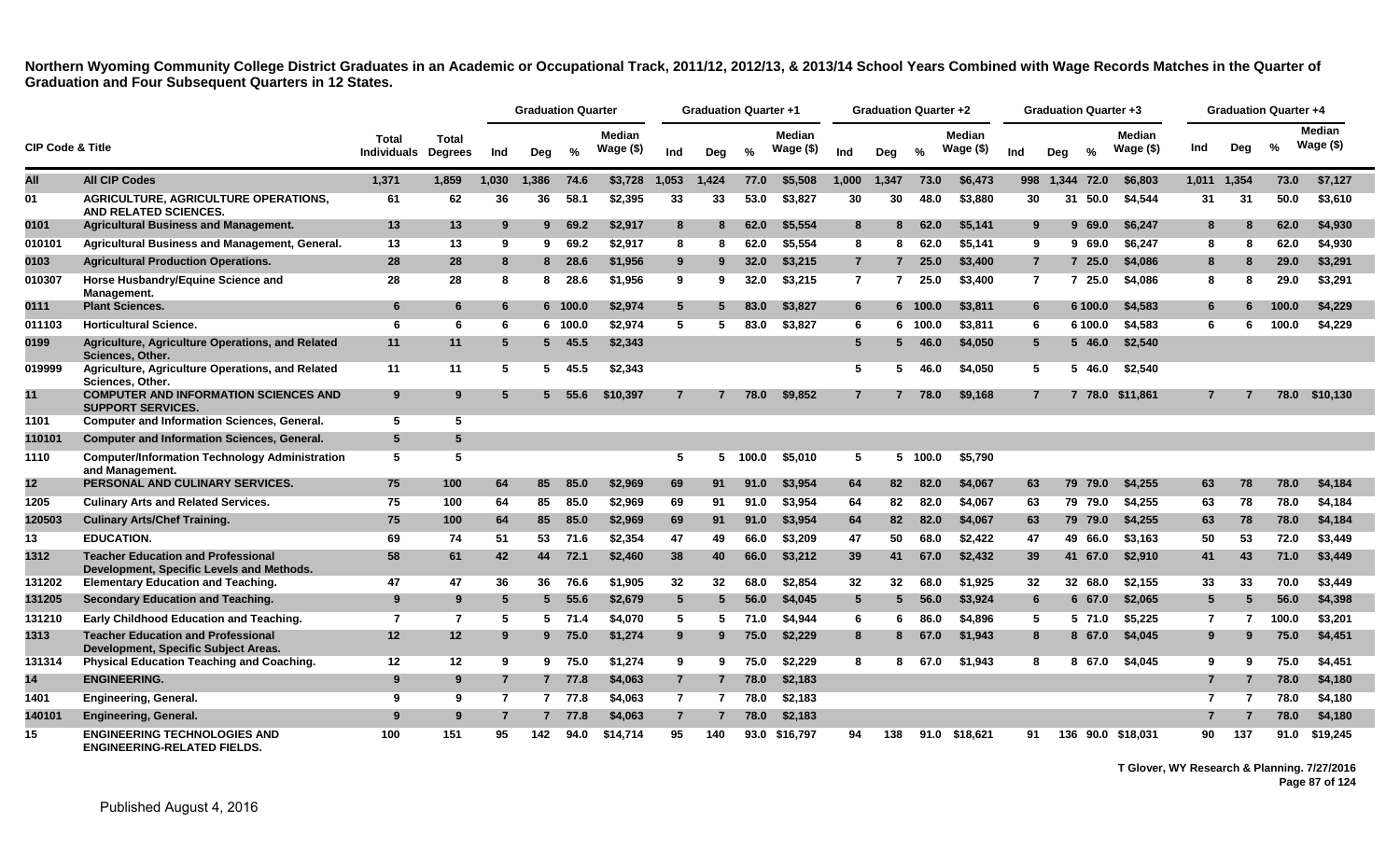|                             |                                                                                                       |                                     |                |     |                 | <b>Graduation Quarter</b> |                            |                 | <b>Graduation Quarter +1</b> |                 |                            |                 | <b>Graduation Quarter +2</b> |         |                            |                 |     | <b>Graduation Quarter +3</b> |                            |                | <b>Graduation Quarter +4</b> |      |                             |
|-----------------------------|-------------------------------------------------------------------------------------------------------|-------------------------------------|----------------|-----|-----------------|---------------------------|----------------------------|-----------------|------------------------------|-----------------|----------------------------|-----------------|------------------------------|---------|----------------------------|-----------------|-----|------------------------------|----------------------------|----------------|------------------------------|------|-----------------------------|
| <b>CIP Code &amp; Title</b> |                                                                                                       | Total<br><b>Individuals Degrees</b> | <b>Total</b>   | Ind | Deg             | %                         | <b>Median</b><br>Wage (\$) | Ind             | Deg                          | %               | <b>Median</b><br>Wage (\$) | Ind             | Deg                          | $\%$    | <b>Median</b><br>Wage (\$) | Ind             | Deg | $\frac{0}{2}$                | <b>Median</b><br>Wage (\$) | Ind            | Deg                          | %    | <b>Median</b><br>Wage $($)$ |
| 1503                        | <b>Electrical Engineering Technologies/Technicians.</b>                                               | 68                                  | 119            | 65  | 112             | 94.1                      | \$13,333                   | 63              | 108                          |                 | 91.0 \$16,380              | 62              | 106                          | 89.0    | \$18,294                   | 62              |     |                              | 107 90.0 \$17,656          | 62             | 109                          | 92.0 | \$19,245                    |
| 150399                      | <b>Electrical and Electronic Engineering</b><br>Technologies/Technicians, Other.                      | 68                                  | 119            | 65  | 112             | 94.1                      | \$13,333                   | 63              | 108                          |                 | 91.0 \$16,380              | 62              | 106                          | 89.0    | \$18,294                   | 62              | 107 |                              | 90.0 \$17,656              | 62             | 109                          |      | 92.0 \$19,245               |
| 1509                        | Mining and Petroleum Technologies/Technicians.                                                        | 20                                  | 20             | 20  |                 | 20 100.0                  | \$20,459                   | 20              | 20                           | 100.0           | \$20,989                   | 20              | 20 <sub>2</sub>              | 100.0   | \$21,724                   | 19              |     | 19 95.0                      | \$22,974                   | 18             | 18                           | 90.0 | \$22,127                    |
| 150901                      | Mining Technology/Technician.                                                                         | 20                                  | 20             | 20  |                 | 20 100.0                  | \$20,459                   | 20              | 20                           | 100.0           | \$20.989                   | 20              | 20                           | 100.0   | \$21,724                   | 19              |     |                              | 19 95.0 \$22,974           | 18             | 18                           | 90.0 | \$22,127                    |
| 1511                        | <b>Engineering-Related Technologies.</b>                                                              | $\overline{7}$                      | $\overline{7}$ | 6   | 6.              | 85.7                      | \$13,639                   | $\overline{7}$  |                              | 7 100.0         | \$16,624                   | $\overline{7}$  |                              | 7 100.0 | \$15,634                   | $\overline{7}$  |     |                              | 7 100.0 \$12,105           | 6              | 6                            | 86.0 | \$16,740                    |
| 151102                      | <b>Surveying Technology/Surveying.</b>                                                                | $\overline{7}$                      | $\overline{7}$ | 6   | 6.              | 85.7                      | \$13,639                   | $\overline{7}$  |                              |                 | 7 100.0 \$16,624           | $\overline{7}$  |                              | 7 100.0 | \$15.634                   | $\overline{7}$  |     |                              | 7 100.0 \$12,105           | 6              | 6                            | 86.0 | \$16,740                    |
| 23                          | <b>ENGLISH LANGUAGE AND</b><br>LITERATURE/LETTERS.                                                    | $5\overline{5}$                     | 5              |     |                 |                           |                            |                 |                              |                 |                            |                 |                              |         |                            |                 |     |                              |                            |                |                              |      |                             |
| 2301                        | English Language and Literature, General.                                                             | 5                                   | 5              |     |                 |                           |                            |                 |                              |                 |                            |                 |                              |         |                            |                 |     |                              |                            |                |                              |      |                             |
| 230101                      | English Language and Literature, General.                                                             | 5                                   | 5              |     |                 |                           |                            |                 |                              |                 |                            |                 |                              |         |                            |                 |     |                              |                            |                |                              |      |                             |
| 24                          | <b>LIBERAL ARTS AND SCIENCES, GENERAL</b><br><b>STUDIES AND HUMANITIES.</b>                           | 437                                 | 439            | 314 | 315             | 71.8                      | \$2,663                    | 300             | 301                          | 69.0            | \$4,330                    | 288             | 289                          | 66.0    | \$5.055                    | 285             | 286 | 65.0                         | \$5,438                    | 292            | 294                          | 67.0 | \$5,461                     |
| 2401                        | Liberal Arts and Sciences, General Studies and<br><b>Humanities.</b>                                  | 437                                 | 439            | 314 | 315             | 71.8                      | \$2,663                    | 300             | 301                          | 69.0            | \$4,330                    | 288             | 289                          | 66.0    | \$5,055                    | 285             |     | 286 65.0                     | \$5,438                    | 292            | 294                          | 67.0 | \$5,461                     |
| 240102                      | <b>General Studies.</b>                                                                               | 437                                 | 439            | 314 | 315             | 71.8                      | \$2,663                    | 300             | 301                          | 69.0            | \$4,330                    | 288             | 289                          | 66.0    | \$5.055                    | 285             |     | 286 65.0                     | \$5.438                    | 292            | 294                          | 67.0 | \$5.461                     |
| 27                          | <b>MATHEMATICS AND STATISTICS.</b>                                                                    | 6                                   | 6              | 6   |                 | 6 100.0                   | \$4,371                    | 6               | $6 -$                        | 100.0           | \$4,416                    |                 |                              |         |                            |                 |     |                              |                            |                |                              |      |                             |
| 2701                        | <b>Mathematics.</b>                                                                                   | 6                                   | 6              | 6   |                 | 6 100.0                   | \$4,371                    | 6               | -6                           | 100.0           | \$4,416                    |                 |                              |         |                            |                 |     |                              |                            |                |                              |      |                             |
| 270101                      | <b>Mathematics, General.</b>                                                                          | 6                                   | 6              | 6   |                 | 6 100.0                   | \$4,371                    | 6               | 6                            | 100.0           | \$4,416                    |                 |                              |         |                            |                 |     |                              |                            |                |                              |      |                             |
| 30                          | <b>MULTI/INTERDISCIPLINARY STUDIES.</b>                                                               | 22                                  | 22             | 18  | 18              | 81.8                      | \$2,763                    | 19              | 19                           | 86.0            | \$3,311                    | 10              | 10                           | 46.0    | \$3,344                    | 11              |     | 50.0<br>11                   | \$3,098                    | 14             | 14                           | 64.0 | \$4,042                     |
| 3001                        | <b>Biological and Physical Sciences.</b>                                                              | 13                                  | 13             | 10  | 10 <sup>1</sup> | 76.9                      | \$4,371                    | 10 <sup>°</sup> | 10                           | 77.0            | \$3,720                    | $5^{\circ}$     | 5                            | 39.0    | \$7,894                    | 5               |     | $5\,39.0$                    | \$7,841                    |                | $\overline{7}$               | 54.0 | \$4,703                     |
| 300101                      | <b>Biological and Physical Sciences.</b>                                                              | 13                                  | 13             | 10  | 10              | 76.9                      | \$4,371                    | 10              | 10                           | 77.0            | \$3,720                    | $5^{\circ}$     | 5.                           | 39.0    | \$7.894                    | 5               |     | 5 39.0                       | \$7,841                    | $\overline{7}$ | -7                           | 54.0 | \$4,703                     |
| 3099                        | Multi/Interdisciplinary Studies, Other.                                                               | 9                                   | 9              | 8   | 8               | 88.9                      | \$2,251                    | 9               |                              | 9 100.0         | \$2,345                    | 5 <sup>5</sup>  | 5                            | 56.0    | \$2,767                    | 6               |     | 6 67.0                       | \$2,575                    |                |                              | 78.0 | \$3,354                     |
| 309999                      | Multi-/Interdisciplinary Studies, Other.                                                              | 9                                   | 9              | -8  | 8               | 88.9                      | \$2,251                    | 9               | 9                            | 100.0           | \$2,345                    | 5               | 5.                           | 56.0    | \$2,767                    | 6               |     | 6 67.0                       | \$2,575                    | $\overline{7}$ | 7                            | 78.0 | \$3,354                     |
| 31                          | <b>PARKS, RECREATION, LEISURE, AND FITNESS</b><br><b>STUDIES.</b>                                     | 5                                   | 5              | 5   |                 | 5 100.0                   | \$3,182                    | $5\phantom{.0}$ |                              | 5 100.0         | \$4,069                    |                 |                              |         |                            |                 |     |                              |                            |                |                              |      |                             |
| 3105                        | <b>Health and Physical Education/Fitness.</b>                                                         | 5                                   | 5              | 5   |                 | 5 100.0                   | \$3,182                    | 5               |                              | $5 \quad 100.0$ | \$4,069                    |                 |                              |         |                            |                 |     |                              |                            |                |                              |      |                             |
| 42                          | PSYCHOLOGY.                                                                                           | 17                                  | 17             | 10  | 10 <sup>1</sup> | 58.8                      | \$3,522                    | 14              | 14                           | 82.0            | \$2,184                    | 12 <sub>2</sub> | 12 <sub>2</sub>              | 71.0    | \$1,262                    | 12              |     | 12 <sup>2</sup><br>71.0      | \$1,875                    | 11             | -11                          | 65.0 | \$3,847                     |
| 4201                        | Psychology, General.                                                                                  | 17                                  | 17             | 10  | 10              | 58.8                      | \$3,522                    | 14              | 14                           | 82.0            | \$2,184                    | 12              | 12                           | 71.0    | \$1.262                    | 12              |     | 12 71.0                      | \$1,875                    | 11             | 11                           | 65.0 | \$3,847                     |
| 420101                      | Psychology, General.                                                                                  | 17                                  | 17             | 10  | 10 <sup>1</sup> | 58.8                      | \$3,522                    | 14              | 14                           | 82.0            | \$2,184                    | 12              | 12 <sub>2</sub>              | 71.0    | \$1,262                    | 12              |     | 12 71.0                      | \$1,875                    | 11             | 11                           | 65.0 | \$3,847                     |
| 43                          | HOMELAND SECURITY, LAW ENFORCEMENT,<br><b>FIREFIGHTING AND RELATED PROTECTIVE</b><br><b>SERVICES.</b> | 44                                  | 60             | 38  | 54              | 90.0                      | \$4,007                    | 36              | 52                           | 87.0            | \$3,884                    | 30              | 44                           | 73.0    | \$5,792                    | 32              |     | 45 75.0                      | \$6,371                    | 33             | 48                           | 80.0 | \$5,423                     |
| 4301                        | <b>Criminal Justice and Corrections.</b>                                                              | 44                                  | 60             | 38  | 54              | 90.0                      | \$4,007                    | 36              | 52                           | 87.0            | \$3,884                    | 30              | 44                           | 73.0    | \$5.792                    | 32 <sub>2</sub> |     | 45 75.0                      | \$6,371                    | 33             | 48                           | 80.0 | \$5,423                     |
| 430104                      | <b>Criminal Justice/Safety Studies.</b>                                                               | 44                                  | 60             | 38  | 54              | 90.0                      | \$4,007                    | 36              | 52                           | 87.0            | \$3,884                    | 30              | 44                           | 73.0    | \$5,792                    | 32              |     | 45 75.0                      | \$6,371                    | 33             | 48                           | 80.0 | \$5,423                     |
| 45                          | <b>SOCIAL SCIENCES.</b>                                                                               | 14                                  | 14             |     | 8.              | 57.1                      | \$3,134                    | 10              | 10                           | 71.0            | \$3,468                    | 10              | 10                           | 71.0    | \$3,477                    | 11              |     | 11 79.0                      | \$3,850                    | 10             | 10                           | 71.0 | \$3,702                     |

**T Glover, WY Research & Planning. 7/27/2016 Page 88 of 124**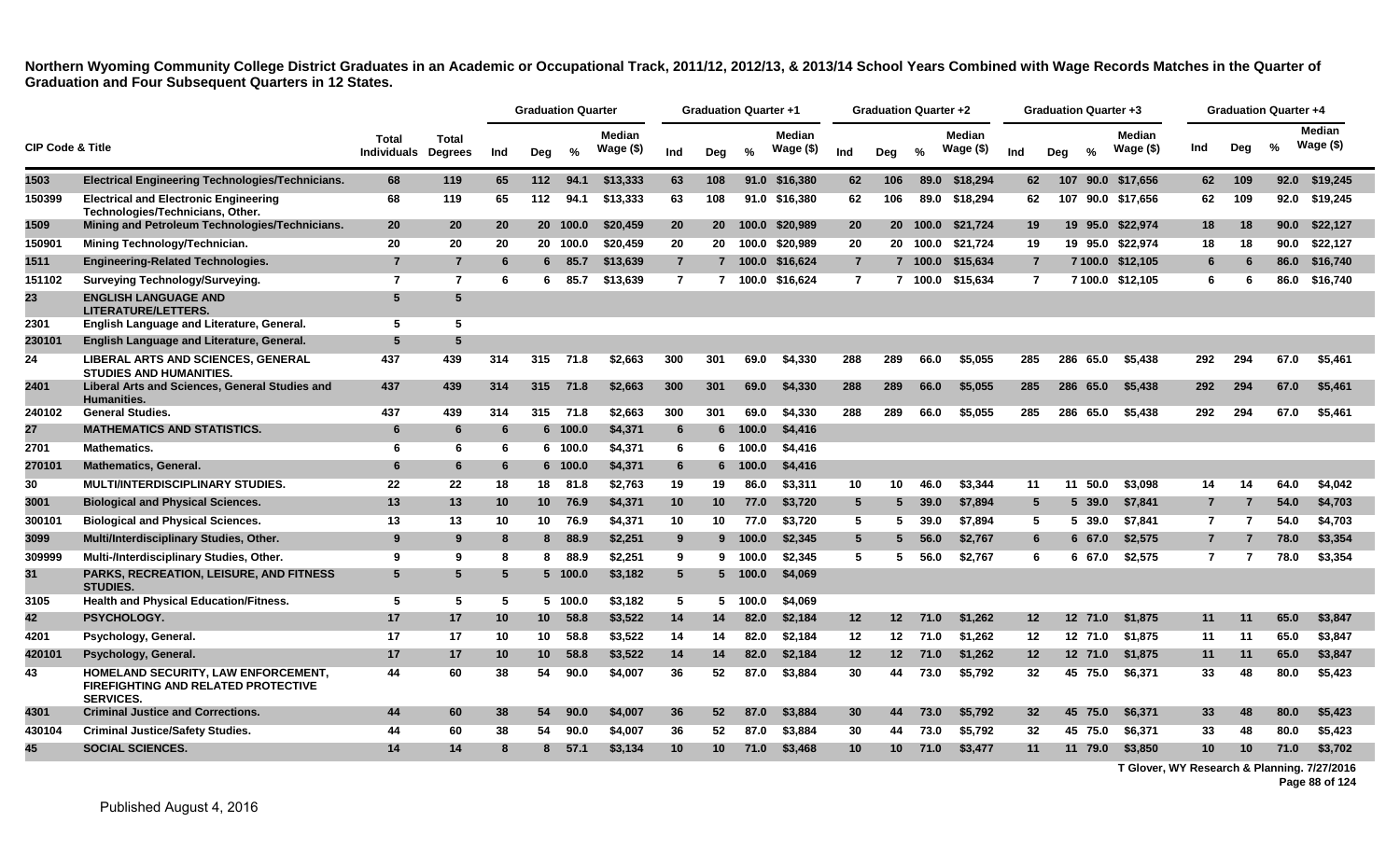|                             |                                                                                                     |                                    |                                |                | <b>Graduation Quarter</b> |         |                            |                | <b>Graduation Quarter +1</b> |         |                            |                | Graduation Quarter +2 |         |                            |                | Graduation Quarter +3 |               |                            |                 | Graduation Quarter +4 |       |                            |
|-----------------------------|-----------------------------------------------------------------------------------------------------|------------------------------------|--------------------------------|----------------|---------------------------|---------|----------------------------|----------------|------------------------------|---------|----------------------------|----------------|-----------------------|---------|----------------------------|----------------|-----------------------|---------------|----------------------------|-----------------|-----------------------|-------|----------------------------|
| <b>CIP Code &amp; Title</b> |                                                                                                     | <b>Total</b><br><b>Individuals</b> | <b>Total</b><br><b>Degrees</b> | Ind            | Deg                       | %       | <b>Median</b><br>Wage (\$) | Ind            | Dea                          | $\%$    | <b>Median</b><br>Wage (\$) | Ind            | Dea                   | $\%$    | <b>Median</b><br>Wage (\$) | Ind            | Deg                   | $\frac{0}{0}$ | <b>Median</b><br>Wage (\$) | Ind             | Deg                   | %     | <b>Median</b><br>Wage (\$) |
| 4501                        | Social Sciences, General.                                                                           | 14                                 | 14                             | 8              | 8                         | 57.1    | \$3,134                    | 10             | 10                           | 71.0    | \$3,468                    | 10             | 10                    | 71.0    | \$3,477                    | 11             |                       | 11 79.0       | \$3,850                    | 10              | 10                    | 71.0  | \$3,702                    |
| 450101                      | Social Sciences, General.                                                                           | 14                                 | 14                             | 8              | 8                         | 57.1    | \$3,134                    | 10             | 10                           | 71.0    | \$3,468                    | 10             | 10                    | 71.0    | \$3,477                    | 11             |                       | 11 79.0       | \$3,850                    | 10 <sup>°</sup> | 10                    | 71.0  | \$3,702                    |
| 46                          | <b>CONSTRUCTION TRADES.</b>                                                                         | 23                                 | 28                             | 22             | 27                        | 96.4    | \$3,098                    | 21             | 25                           | 89.0    | \$4,827                    | 18             | 21                    | 75.0    | \$6,109                    | 18             |                       | 21 75.0       | \$4,827                    | 17              | 21                    | 75.0  | \$7,256                    |
| 4603                        | <b>Electrical and Power Transmission Installers.</b>                                                | $\overline{7}$                     | $\overline{7}$                 | $\overline{7}$ |                           | 7 100.0 | \$11,251                   | $\overline{7}$ |                              |         | 7 100.0 \$11,085           | $\overline{7}$ |                       | 7 100.0 | \$18,192                   | $\overline{7}$ |                       |               | 7 100.0 \$14,049           | $\overline{7}$  |                       | 100.0 | \$14,742                   |
| 460302                      | Electrician.                                                                                        | $\overline{7}$                     | $\overline{7}$                 | $\overline{7}$ |                           | 7 100.0 | \$11,251                   | $\overline{7}$ | 7                            |         | 100.0 \$11,085             | $\overline{7}$ |                       | 7 100.0 | \$18,192                   | $\overline{7}$ |                       |               | 7 100.0 \$14,049           | $\overline{7}$  |                       | 100.0 | \$14,742                   |
| 4604                        | <b>Building/Construction Finishing, Management,</b><br>and Inspection.                              | 16                                 | 21                             | 15             | 20 <sub>2</sub>           | 95.2    | \$1,922                    | 14             | 18                           | 86.0    | \$4,292                    | 11             | 14                    | 67.0    | \$2,068                    | 11             |                       | 14 67.0       | \$3,659                    | 10 <sup>1</sup> | 14                    | 67.0  | \$5,263                    |
| 460415                      | <b>Building Construction Technology.</b>                                                            | 16                                 | 21                             | 15             | 20                        | 95.2    | \$1.922                    | 14             | 18                           | 86.0    | \$4.292                    | 11             | 14                    | 67.0    | \$2.068                    | 11             |                       | 14 67.0       | \$3.659                    | 10              | 14                    | 67.0  | \$5.263                    |
| 47                          | <b>MECHANIC AND REPAIR</b><br>TECHNOLOGIES/TECHNICIANS.                                             | 107                                | 183                            | 89             | 155                       | 84.7    | \$8,022                    | 91             | 155                          |         | 85.0 \$12,684              | 86             | 149                   | 81.0    | \$15,235                   | 88             |                       |               | 152 83.0 \$15,805          | 85              | 145                   | 79.0  | \$15,786                   |
| 4706                        | Vehicle Maintenance and Repair Technologies.                                                        | 107                                | 183                            | 89             | 155                       | 84.7    | \$8,022                    | 91             | 155                          |         | 85.0 \$12,684              | 86             | 149                   | 81.0    | \$15,235                   | 88             |                       |               | 152 83.0 \$15.805          | 85              | 145                   | 79.0  | \$15.786                   |
| 470605                      | Diesel Mechanics Technology/Technician.                                                             | 107                                | 183                            | 89             | 155                       | 84.7    | \$8,022                    | 91             | 155                          |         | 85.0 \$12,684              | 86             | 149                   | 81.0    | \$15,235                   | 88             |                       |               | 152 83.0 \$15,805          | 85              | 145                   | 79.0  | \$15,786                   |
| 48                          | <b>PRECISION PRODUCTION.</b>                                                                        | 94                                 | 135                            | 71             | 99                        | 73.3    | \$4,596                    | 77             | 109                          | 81.0    | \$7.103                    | 69             | 94                    | 70.0    | \$8.360                    | 70             |                       | 99 73.0       | \$7.770                    | 73              | 102                   | 76.0  | \$8,066                    |
| 4805                        | <b>Precision Metal Working.</b>                                                                     | 93                                 | 134                            | 70             | 98                        | 73.1    | \$4,619                    | 76             | 108                          | 81.0    | \$7,301                    | 68             | 93                    | 69.0    | \$8,463                    | 69             |                       | 98 73.0       | \$7,835                    | 73              | 102                   | 76.0  | \$8,066                    |
| 480501                      | Machine Tool Technology/Machinist.                                                                  | 25                                 | 41                             | 20             |                           | 32 78.0 | \$4.592                    | 22             | 36                           | 88.0    | \$7.510                    | 20             | 30                    | 73.0    | \$10,880                   | 24             |                       | 39 95.0       | \$9,558                    | 22              | 35                    | 85.0  | \$9.407                    |
| 480508                      | <b>Welding Technology/Welder.</b>                                                                   | 72                                 | 95                             | 54             |                           | 68 71.6 | \$4,695                    | 58             | 74                           | 78.0    | \$6,328                    | 52             | 65                    | 68.0    | \$5,650                    | 49             |                       | 61 64.0       | \$7,289                    | 55              | 69                    | 73.0  | \$6,811                    |
| 50                          | <b>VISUAL AND PERFORMING ARTS.</b>                                                                  | 33                                 | 37                             | 22             | 26                        | 70.3    | \$2,467                    | 23             | 26                           | 70.0    | \$3,337                    | 22             | 26                    | 70.0    | \$3,374                    | 20             |                       | 23 62.0       | \$3,017                    | 22              | 25                    | 68.0  | \$3,193                    |
| 5005                        | <b>Drama/Theatre Arts and Stagecraft.</b>                                                           | $\overline{7}$                     | $\overline{7}$                 | 7              |                           | 7 100.0 | \$2,310                    | $\overline{7}$ |                              | 7 100.0 | \$3,348                    | $\overline{7}$ |                       | 7 100.0 | \$3,682                    | $5^{\circ}$    |                       | 5 71.0        | \$3,017                    | 5               | 5                     | 71.0  | \$3,193                    |
| 500501                      | Drama and Dramatics/Theatre Arts, General.                                                          | $\overline{7}$                     | $\overline{7}$                 | 7              |                           | 7 100.0 | \$2,310                    | $\overline{7}$ | $\mathbf{7}$                 | 100.0   | \$3,348                    | $\overline{7}$ |                       | 7 100.0 | \$3,682                    | 5              |                       | 571.0         | \$3,017                    | 5               | 5                     | 71.0  | \$3,193                    |
| 5007                        | <b>Fine and Studio Arts.</b>                                                                        | 9                                  | 9                              |                |                           |         |                            | $5^{\circ}$    | 5                            | 56.0    | \$1,156                    |                |                       |         |                            |                |                       |               |                            | 6               | 6                     | 67.0  | \$2,092                    |
| 500701                      | Art/Art Studies, General.                                                                           | 9                                  | 9                              |                |                           |         |                            | 5              | 5                            | 56.0    | \$1,156                    |                |                       |         |                            |                |                       |               |                            | 6               | -6                    | 67.0  | \$2,092                    |
| 5009                        | Music.                                                                                              | 17                                 | 21                             | 11             | 15                        | 71.4    | \$2,725                    | 11             | 14                           | 67.0    | \$4,269                    | 11             | 15                    | 71.0    | \$3,456                    | 11             | 14                    | 67.0          | \$3,100                    | 11              | 14                    | 67.0  | \$4,063                    |
| 500901                      | Music, General.                                                                                     | 17                                 | 21                             | 11             | 15                        | 71.4    | \$2,725                    | 11             | 14                           | 67.0    | \$4,269                    | 11             | 15                    | 71.0    | \$3,456                    | 11             |                       | 14 67.0       | \$3,100                    | 11              | 14                    | 67.0  | \$4,063                    |
| 51                          | <b>HEALTH PROFESSIONS AND RELATED</b><br><b>PROGRAMS.</b>                                           | 322                                | 417                            | 214            | 269                       | 64.5    | \$2,522                    | 246            | 309                          | 74.0    | \$5,382                    | 250            | 308                   | 74.0    | \$6,623                    | 250            | 305 73.0              |               | \$7,699                    | 239             | 298                   | 72.0  | \$8,109                    |
| 5106                        | <b>Dental Support Services and Allied Professions.</b>                                              | 65                                 | 65                             | 37             | 37                        | 56.9    | \$1,172                    | 45             | 45                           | 69.0    | \$5,819                    | 48             | 48                    | 74.0    | \$10,091                   | 50             |                       | 50 77.0       | \$9,709                    | 41              | 41                    | 63.0  | \$12,104                   |
| 510602                      | Dental Hygiene/Hygienist.                                                                           | 65                                 | 65                             | 37             | 37                        | 56.9    | \$1,172                    | 45             | 45                           | 69.0    | \$5,819                    | 48             | 48                    | 74.0    | \$10,091                   | 50             |                       | 50 77.0       | \$9,709                    | 41              | 41                    | 63.0  | \$12,104                   |
| 5107                        | <b>Health and Medical Administrative Services.</b>                                                  | 9                                  | 9                              | 5              |                           | 5, 55.6 | \$4,200                    | 5              | 5                            | 56.0    | \$4,575                    | 6              | 6                     | 67.0    | \$4,370                    | 6              |                       | 6 67.0        | \$4,842                    | 5               | 5                     | 56.0  | \$5,867                    |
| 510708                      | <b>Medical Transcription/Transcriptionist.</b>                                                      | 9                                  | 9                              | 5              | 5 <sup>5</sup>            | 55.6    | \$4,200                    | 5              |                              | 56.0    | \$4,575                    | 6              |                       | 67.0    | \$4,370                    | 6              |                       | 6 67.0        | \$4,842                    | 5               |                       | 56.0  | \$5,867                    |
| 5135                        | <b>Somatic Bodywork and Related Therapeutic</b><br>Services.                                        | 37                                 | 45                             | 28             | 34                        | 75.6    | \$1,854                    | 31             | 37                           | 82.0    | \$2,877                    | 29             | 35                    | 78.0    | \$2,692                    | 27             |                       | 33 73.0       | \$2,701                    | 24              | 31                    | 69.0  | \$3,367                    |
| 513501                      | Massage Therapy/Therapeutic Massage.                                                                | 37                                 | 45                             | 28             | 34                        | 75.6    | \$1,854                    | 31             | 37                           | 82.0    | \$2,877                    | 29             | 35                    | 78.0    | \$2,692                    | 27             |                       | 33 73.0       | \$2,701                    | 24              | 31                    | 69.0  | \$3,367                    |
| 5138                        | <b>Registered Nursing, Nursing Administration,</b><br><b>Nursing Research and Clinical Nursing.</b> | 138                                | 138                            | 95             | 95                        | 68.8    | \$3,154                    | 113            | 113                          | 82.0    | \$9,210                    | 120            | 120                   | 87.0    | \$12,514                   | 116            |                       |               | 116 84.0 \$10,813          | 112             | 112                   | 81.0  | \$12,658                   |
| 513801                      | <b>Registered Nursing/Registered Nurse.</b>                                                         | 138                                | 138                            | 95             | 95                        | 68.8    | \$3,154                    | 113            | 113                          | 82.0    | \$9,210                    | 120            | 120                   | 87.0    | \$12,514                   | 116            |                       |               | 116 84.0 \$10,813          | 112             | 112                   | 81.0  | \$12,658                   |

**T Glover, WY Research & Planning. 7/27/2016 Page 89 of 124**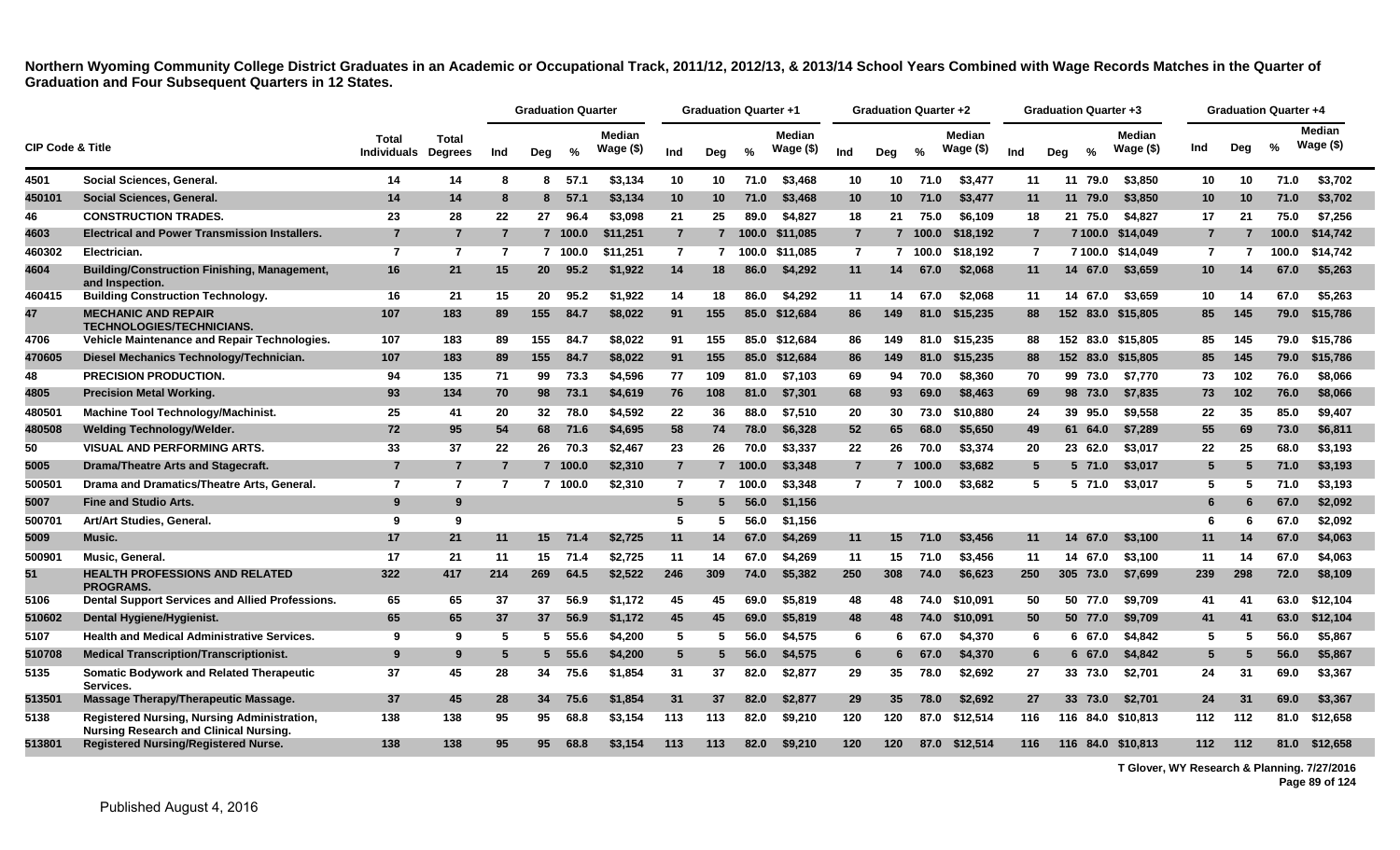|                             |                                                                                 |                             |                                |     | <b>Graduation Quarter</b> |      |                     |     | <b>Graduation Quarter +1</b> |      |                     |                 | <b>Graduation Quarter +2</b> |      |                            |                 |     | <b>Graduation Quarter +3</b> |                            |     |     | <b>Graduation Quarter +4</b> |                        |
|-----------------------------|---------------------------------------------------------------------------------|-----------------------------|--------------------------------|-----|---------------------------|------|---------------------|-----|------------------------------|------|---------------------|-----------------|------------------------------|------|----------------------------|-----------------|-----|------------------------------|----------------------------|-----|-----|------------------------------|------------------------|
| <b>CIP Code &amp; Title</b> |                                                                                 | Total<br><b>Individuals</b> | <b>Total</b><br><b>Degrees</b> | Ind | Dea                       | %    | Median<br>Wage (\$) | Ind | Deg                          | %    | Median<br>Wage (\$) | Ind             | Deg                          | %    | <b>Median</b><br>Wage (\$) | Ind             | Deg | %                            | <b>Median</b><br>Wage (\$) | Ind | Deg | $\frac{9}{6}$                | Median<br>Wage $($ \$) |
| 5139                        | <b>Practical Nursing, Vocational Nursing and Nursing</b><br>Assistants.         | 146                         | 146                            | 89  | 89                        | 61.0 | \$2,606             | 96  | 96                           | 66.0 | \$4,414             | 89              | 89                           | 61.0 | \$2,735                    | 90              |     | 90 62.0                      | \$3,104                    | 99  | 99  | 68.0                         | \$3,344                |
| 513901                      | <b>Licensed Practical/Vocational Nurse Training.</b>                            | 146                         | 146                            | 89  | 89                        | 61.0 | \$2,606             | 96  | 96                           | 66.0 | \$4,414             | 89              | 89                           | 61.0 | \$2,735                    | 90              |     | 90 62.0                      | \$3,104                    | 99  | 99  | 68.0                         | \$3,344                |
| 5199                        | <b>Health Professions and Related Clinical Sciences,</b><br>Other.              | 14                          | 14                             | 9   |                           | 64.3 | \$5,115             | 13  | 13                           | 93.0 | \$3,455             | 10              | 10                           | 71.0 | \$5,178                    | 10              |     | 10 71.0                      | \$3,664                    | 10  | 10  | 71.0                         | \$3,394                |
| 519999                      | <b>Health Professions and Related Clinical Sciences,</b><br>Other.              | 14                          | 14                             | -9  |                           | 64.3 | \$5,115             | 13  | 13                           | 93.0 | \$3,455             | 10 <sup>°</sup> | 10 <sup>°</sup>              | 71.0 | \$5,178                    | 10 <sup>1</sup> |     | 10 71.0                      | \$3,664                    | 10  | 10  | 71.0                         | \$3,394                |
| 52                          | <b>BUSINESS, MANAGEMENT, MARKETING, AND</b><br><b>RELATED SUPPORT SERVICES.</b> | 99                          | 122                            | 74  | 92                        | 75.4 | \$4,158             | 77  | 96                           | 79.0 | \$5,107             | 76              | 94                           | 77.0 | \$5,929                    | 74              |     | 89 73.0                      | \$5,695                    | 75  | 89  | 73.0                         | \$6,590                |
| 5201                        | <b>Business/Commerce, General.</b>                                              | 65                          | 65                             | 49  | 49                        | 75.4 | \$4.365             | 48  | 48                           | 74.0 | \$6,442             | 48              | 48                           | 74.0 | \$6,548                    | 48              |     | 48 74.0                      | \$6,957                    | 50  | 50  | 77.0                         | \$6,854                |
| 520101                      | <b>Business/Commerce, General.</b>                                              | 65                          | 65                             | 49  | 49                        | 75.4 | \$4,365             | 48  | 48                           | 74.0 | \$6,442             | 48              | 48                           | 74.0 | \$6,548                    | 48              |     | 48 74.0                      | \$6,957                    | 50  | 50  | 77.0                         | \$6,854                |
| 5204                        | <b>Business Operations Support and Assistant</b><br>Services.                   | 14                          | 16                             | 9   |                           | 56.3 | \$3,100             | 9   |                              | 56.0 | \$3,565             | 9               |                              | 56.0 | \$5,953                    |                 |     | 9, 56.0                      | \$6,039                    | 9   |     | 56.0                         | \$6,381                |
| 520401                      | Administrative Assistant and Secretarial Science,<br>General.                   | 14                          | 16                             | 9   |                           | 56.3 | \$3,100             | 9   |                              | 56.0 | \$3,565             | 9               |                              | 56.0 | \$5,953                    |                 |     | $9\,56.0$                    | \$6,039                    | 9   |     | 56.0                         | \$6,381                |
| 5209                        | <b>Hospitality Administration/Management.</b>                                   | 23                          | 40                             | 19  | 32 <sup>2</sup>           | 80.0 | \$3,716             | 21  | 35 <sub>5</sub>              | 88.0 | \$3,842             | 19              | 32 <sup>2</sup>              | 80.0 | \$4,898                    | 17              |     | 27 68.0                      | \$4,631                    | 16  | 25  | 63.0                         | \$6,590                |
| 520901                      | <b>Hospitality Administration/Management, General.</b>                          | 23                          | 40                             | 19  | 32                        | 80.0 | \$3,716             | 21  | 35                           | 88.0 | \$3,842             | 19              | $32\phantom{a}$              | 80.0 | \$4,898                    | 17              |     | 27 68.0                      | \$4,631                    | 16  | 25  | 63.0                         | \$6,590                |
| ND2Dxx                      |                                                                                 | 20                          | 20                             | 21  | 21                        |      | \$4,046             | 21  | 21                           |      | \$3,808             | 20              | 23                           |      | \$4,951                    | 22              | 25  |                              | \$2,899                    | 24  | 25  |                              | \$3,671                |
| ND4Dxx                      |                                                                                 | 35                          | 35                             | 48  | 48                        |      | \$3,915             | 47  | 47                           |      | \$3,900             | 45              | 48                           |      | \$4,951                    | 48              | -51 |                              | \$5,314                    | 52  | 53  |                              | \$5,126                |
| ND6Dxx                      |                                                                                 | 42                          | 45.                            | 50  | 53                        |      | \$3,785             | 53  | 56                           |      | \$4,069             | 49              | 52                           |      | \$5,020                    | 48              | -51 |                              | \$5,314                    | 52  | 53  |                              | \$5,126                |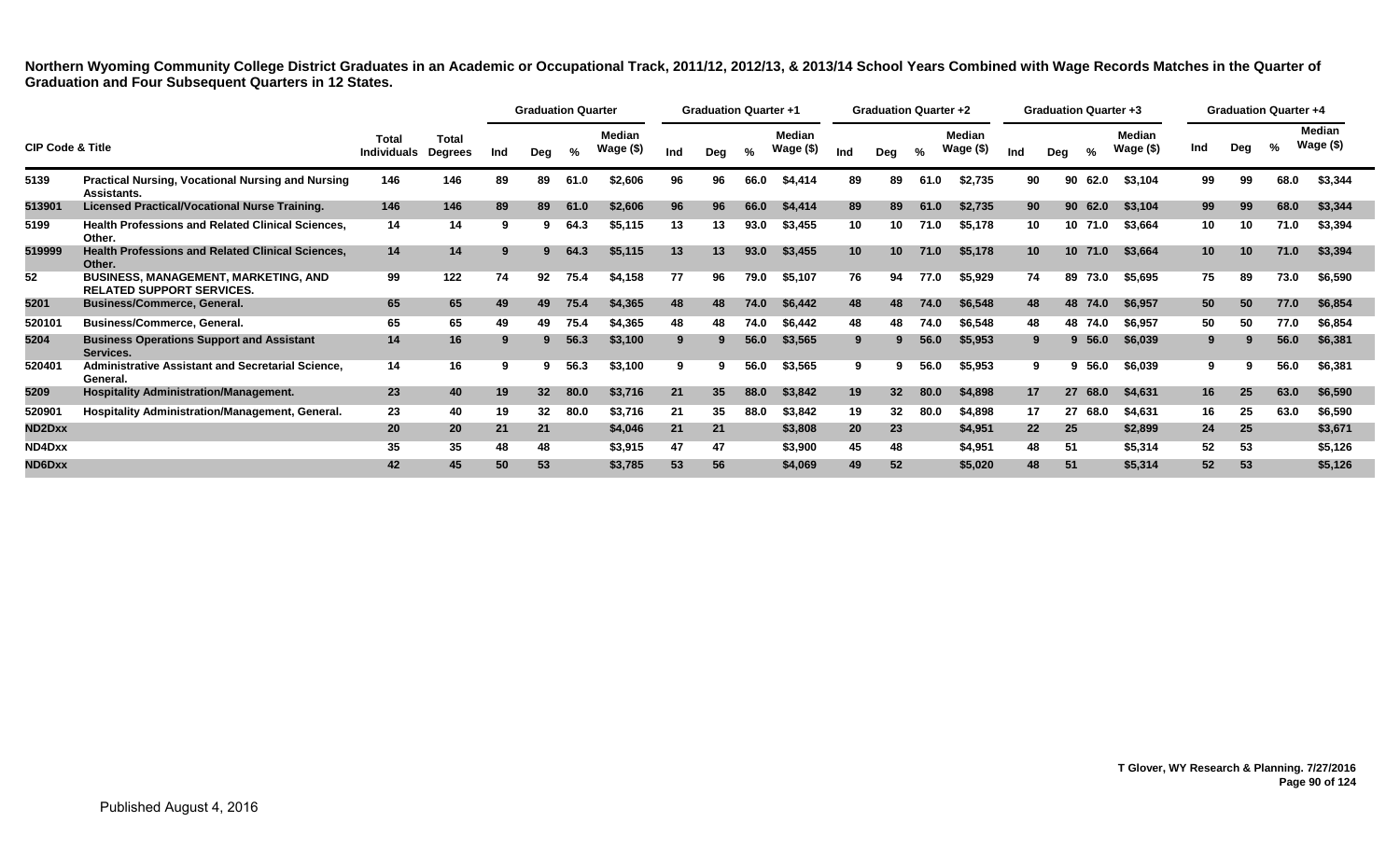|                             |                                                                                        |                                    |                                |                | <b>Graduation Quarter</b> |          |                            |                | <b>Graduation Quarter +1</b> |      |                            |                 | <b>Graduation Quarter +2</b> |      |                            |     | <b>Graduation Quarter +3</b> |                             |                |          | Graduation Quarter +4 |                             |
|-----------------------------|----------------------------------------------------------------------------------------|------------------------------------|--------------------------------|----------------|---------------------------|----------|----------------------------|----------------|------------------------------|------|----------------------------|-----------------|------------------------------|------|----------------------------|-----|------------------------------|-----------------------------|----------------|----------|-----------------------|-----------------------------|
| <b>CIP Code &amp; Title</b> |                                                                                        | <b>Total</b><br><b>Individuals</b> | <b>Total</b><br><b>Degrees</b> | Ind            | Deg                       | %        | <b>Median</b><br>Wage (\$) | Ind            | Deg                          | $\%$ | <b>Median</b><br>Wage (\$) | Ind             | Deg                          | %    | <b>Median</b><br>Wage (\$) | Ind | %<br>Deg                     | <b>Median</b><br>Wage $($)$ | Ind            | Deg      | %                     | <b>Median</b><br>Wage $($)$ |
| All                         | <b>All CIP Codes</b>                                                                   | 696                                | 716                            | 508            |                           | 518 72.3 | \$2,889                    | 497            | 507                          | 71.0 | \$4,000                    | 457             | 465                          | 65.0 | \$4,616                    | 459 | 468 65.0                     | \$4,582                     | 476            | 486      | 68.0                  | \$4,592                     |
| 01                          | <b>AGRICULTURE, AGRICULTURE OPERATIONS,</b><br><b>AND RELATED SCIENCES.</b>            | 22                                 | 22                             | 17             |                           | 17 77.3  | \$2,410                    | 15             | 15                           | 68.0 | \$3,900                    | $12 \,$         | $12 \,$                      | 55.0 | \$3,880                    | 13  | 13 59.0                      | \$4,817                     | 14             | 14       | 64.0                  | \$3,282                     |
| 0101                        | <b>Agricultural Business and Management.</b>                                           | 13                                 | 13                             | 9              | 9                         | 69.2     | \$2,917                    | 8              |                              | 62.0 | \$5,554                    | 8               | 8                            | 62.0 | \$5,141                    | 9   | 969.0                        | \$6,247                     | 8              | 8        | 62.0                  | \$4,930                     |
| 010101                      | Agricultural Business and Management, General.                                         | 13                                 | 13                             | 9              | $9^{\circ}$               | 69.2     | \$2,917                    | 8              | 8                            | 62.0 | \$5,554                    | 8               | 8                            | 62.0 | \$5,141                    | 9   | 969.0                        | \$6,247                     | 8              | <b>R</b> | 62.0                  | \$4,930                     |
| 0111                        | <b>Plant Sciences.</b>                                                                 |                                    |                                |                |                           |          |                            |                |                              |      |                            |                 |                              |      |                            |     |                              |                             |                |          |                       |                             |
| 011106                      | <b>Range Science and Management.</b>                                                   |                                    |                                |                |                           |          |                            |                |                              |      |                            |                 |                              |      |                            |     |                              |                             |                |          |                       |                             |
| 0199                        | Agriculture, Agriculture Operations, and Related<br>Sciences, Other.                   | 5                                  | 5                              |                |                           |          |                            |                |                              |      |                            |                 |                              |      |                            |     |                              |                             |                |          |                       |                             |
| 019999                      | Agriculture, Agriculture Operations, and Related<br>Sciences, Other.                   | 5                                  | 5                              |                |                           |          |                            |                |                              |      |                            |                 |                              |      |                            |     |                              |                             |                |          |                       |                             |
| 09                          | <b>COMMUNICATION, JOURNALISM, AND RELATED</b><br><b>PROGRAMS.</b>                      |                                    |                                |                |                           |          |                            |                |                              |      |                            |                 |                              |      |                            |     |                              |                             |                |          |                       |                             |
| 0999                        | Communication, Journalism, and Related<br>Programs, Other.                             |                                    |                                |                |                           |          |                            |                |                              |      |                            |                 |                              |      |                            |     |                              |                             |                |          |                       |                             |
| 099999                      | <b>Communication, Journalism, and Related</b><br>Programs, Other.                      |                                    |                                |                |                           |          |                            |                |                              |      |                            |                 |                              |      |                            |     |                              |                             |                |          |                       |                             |
| 11                          | <b>COMPUTER AND INFORMATION SCIENCES AND</b><br><b>SUPPORT SERVICES.</b>               |                                    |                                |                |                           |          |                            |                |                              |      |                            |                 |                              |      |                            |     |                              |                             |                |          |                       |                             |
| 1104                        | <b>Information Science/Studies.</b>                                                    |                                    |                                |                |                           |          |                            |                |                              |      |                            |                 |                              |      |                            |     |                              |                             |                |          |                       |                             |
| 110401                      | <b>Information Science/Studies.</b>                                                    |                                    |                                |                |                           |          |                            |                |                              |      |                            |                 |                              |      |                            |     |                              |                             |                |          |                       |                             |
| 13                          | <b>EDUCATION.</b>                                                                      | 53                                 | 54                             | 39             | 39                        | 72.2     | \$2,354                    | 35             | 35                           | 65.0 | \$3,111                    | 35              | 35                           | 65.0 | \$2,073                    | 36  | 36 67.0                      | \$2.449                     | 36             | 36       | 67.0                  | \$3,523                     |
| 1312                        | <b>Teacher Education and Professional</b><br>Development, Specific Levels and Methods. | 53                                 | 54                             | 39             |                           | 39 72.2  | \$2,354                    | 35             | 35                           | 65.0 | \$3,111                    | 35              | 35                           | 65.0 | \$2,073                    | 36  | 36 67.0                      | \$2,449                     | 36             | 36       | 67.0                  | \$3,523                     |
| 131202                      | <b>Elementary Education and Teaching.</b>                                              | 47                                 | 47                             | 36             | 36                        | 76.6     | \$1,905                    | 32             | 32                           | 68.0 | \$2,854                    | 32              | 32                           | 68.0 | \$1,925                    | 32  | 32 68.0                      | \$2,155                     | 33             | 33       | 70.0                  | \$3,449                     |
| 131205                      | <b>Secondary Education and Teaching.</b>                                               | 9                                  | 9                              | 5              |                           | 5, 55.6  | \$2,679                    | $5^{\circ}$    | 5                            | 56.0 | \$4,045                    | $5\phantom{.0}$ |                              | 56.0 | \$3,924                    | 6   | 667.0                        | \$2,065                     | $5^{\circ}$    | 5        | 56.0                  | \$4,398                     |
| 14                          | <b>ENGINEERING.</b>                                                                    | 9                                  | 9                              | 7              |                           | 7 77.8   | \$4,063                    | $\overline{7}$ | $\overline{7}$               | 78.0 | \$2,183                    |                 |                              |      |                            |     |                              |                             | $\overline{7}$ | 7        | 78.0                  | \$4,180                     |
| 1401                        | <b>Engineering, General.</b>                                                           | 9                                  | 9                              |                |                           | 7 77.8   | \$4,063                    | $\overline{7}$ |                              | 78.0 | \$2,183                    |                 |                              |      |                            |     |                              |                             | $\overline{7}$ |          | 78.0                  | \$4,180                     |
| 140101                      | <b>Engineering, General.</b>                                                           | 9                                  | 9                              | $\overline{7}$ | $\overline{7}$            | 77.8     | \$4,063                    | $\overline{7}$ | $\overline{7}$               | 78.0 | \$2,183                    |                 |                              |      |                            |     |                              |                             | $\overline{7}$ | 7        | 78.0                  | \$4,180                     |
| 16                          | <b>FOREIGN LANGUAGES, LITERATURES, AND</b><br><b>LINGUISTICS.</b>                      |                                    |                                |                |                           |          |                            |                |                              |      |                            |                 |                              |      |                            |     |                              |                             |                |          |                       |                             |
| 1601                        | Linguistic, Comparative, and Related Language<br><b>Studies and Services.</b>          |                                    |                                |                |                           |          |                            |                |                              |      |                            |                 |                              |      |                            |     |                              |                             |                |          |                       |                             |
| 160101                      | Foreign Languages and Literatures, General.                                            |                                    |                                |                |                           |          |                            |                |                              |      |                            |                 |                              |      |                            |     |                              |                             |                |          |                       |                             |
| 23                          | <b>ENGLISH LANGUAGE AND</b><br><b>LITERATURE/LETTERS.</b>                              | 5                                  | 5                              |                |                           |          |                            |                |                              |      |                            |                 |                              |      |                            |     |                              |                             |                |          |                       |                             |
| 2301                        | English Language and Literature, General.                                              | 5                                  | $5\phantom{.0}$                |                |                           |          |                            |                |                              |      |                            |                 |                              |      |                            |     |                              |                             |                |          |                       |                             |
| 230101                      | English Language and Literature, General.                                              | 5                                  | 5                              |                |                           |          |                            |                |                              |      |                            |                 |                              |      |                            |     |                              |                             |                |          |                       |                             |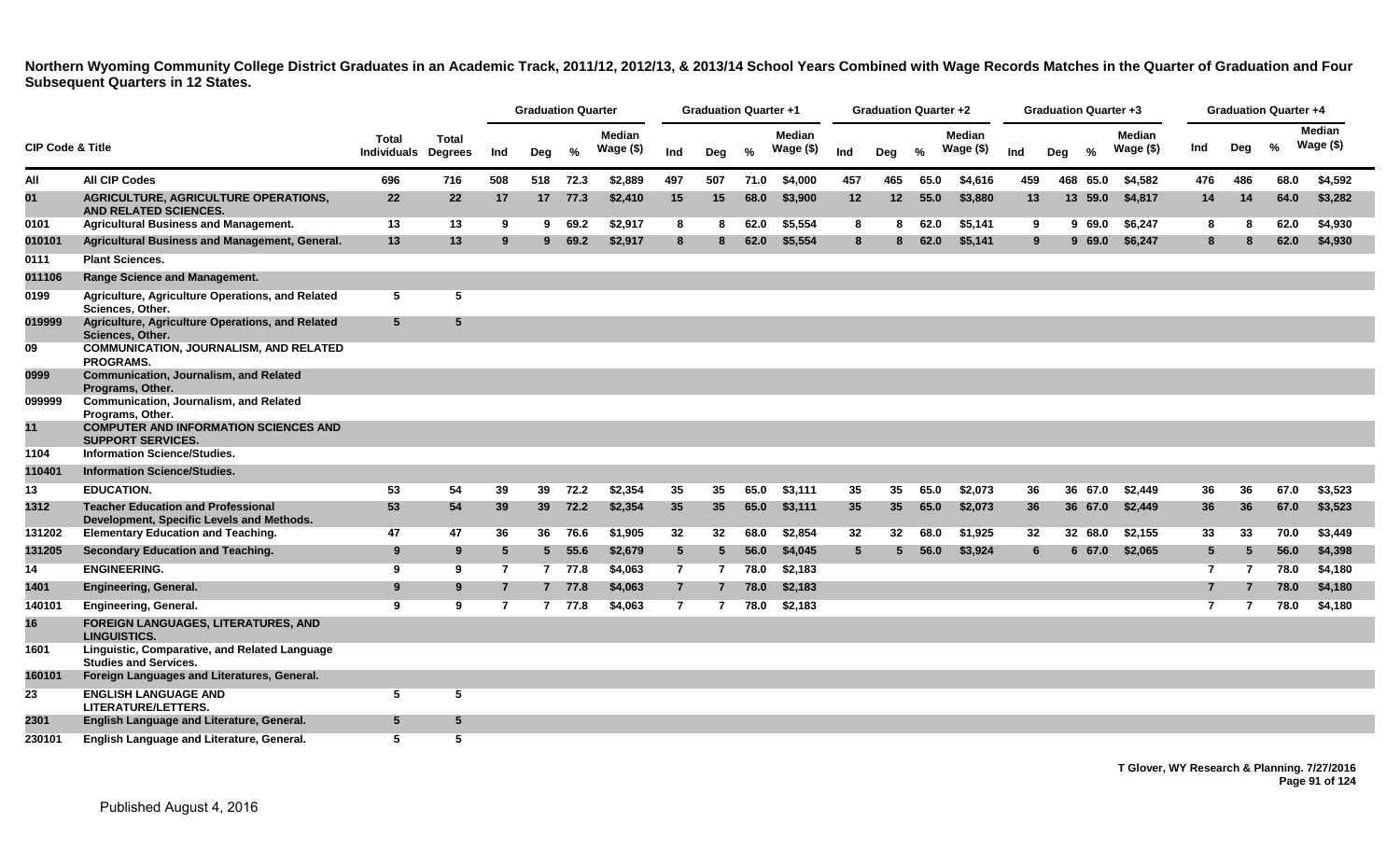|                             |                                                                                                |                                    |                                |                | <b>Graduation Quarter</b> |          |                             |                | <b>Graduation Quarter +1</b> |                 |                             |                 | Graduation Quarter +2 |               |                             |                 | <b>Graduation Quarter +3</b> |               |                     |                 |                          | <b>Graduation Quarter +4</b> |                               |
|-----------------------------|------------------------------------------------------------------------------------------------|------------------------------------|--------------------------------|----------------|---------------------------|----------|-----------------------------|----------------|------------------------------|-----------------|-----------------------------|-----------------|-----------------------|---------------|-----------------------------|-----------------|------------------------------|---------------|---------------------|-----------------|--------------------------|------------------------------|-------------------------------|
| <b>CIP Code &amp; Title</b> |                                                                                                | <b>Total</b><br><b>Individuals</b> | <b>Total</b><br><b>Degrees</b> | Ind            | Deg                       | $\%$     | <b>Median</b><br>Wage $($)$ | Ind            | Dea                          | $\frac{9}{6}$   | <b>Median</b><br>Wage $($)$ | Ind             | Dea                   | $\frac{9}{6}$ | <b>Median</b><br>Wage $($)$ | Ind             | Dea                          | $\frac{0}{0}$ | Median<br>Wage (\$) | Ind             | Deg                      | %                            | <b>Median</b><br>Wage $($ \$) |
| 24                          | <b>LIBERAL ARTS AND SCIENCES, GENERAL</b><br><b>STUDIES AND HUMANITIES.</b>                    | 437                                | 439                            | 314            |                           | 315 71.8 | \$2,663                     | 300            | 301                          | 69.0            | \$4,330                     | 288             | 289                   | 66.0          | \$5,055                     | 285             |                              | 286 65.0      | \$5,438             | 292             | 294                      | 67.0                         | \$5,461                       |
| 2401                        | Liberal Arts and Sciences, General Studies and<br>Humanities.                                  | 437                                | 439                            | 314            | 315                       | 71.8     | \$2,663                     | 300            | 301                          | 69.0            | \$4,330                     | 288             | 289                   | 66.0          | \$5,055                     | 285             |                              | 286 65.0      | \$5.438             | 292             | 294                      | 67.0                         | \$5.461                       |
| 240102                      | <b>General Studies.</b>                                                                        | 437                                | 439                            | 314            | 315                       | 71.8     | \$2,663                     | 300            | 301                          | 69.0            | \$4,330                     | 288             | 289                   | 66.0          | \$5,055                     | 285             |                              | 286 65.0      | \$5,438             | 292             | 294                      | 67.0                         | \$5,461                       |
| 26                          | <b>BIOLOGICAL AND BIOMEDICAL SCIENCES.</b>                                                     |                                    |                                |                |                           |          |                             |                |                              |                 |                             |                 |                       |               |                             |                 |                              |               |                     |                 |                          |                              |                               |
| 2601                        | Biology, General.                                                                              |                                    |                                |                |                           |          |                             |                |                              |                 |                             |                 |                       |               |                             |                 |                              |               |                     |                 |                          |                              |                               |
| 260101                      | <b>Biology/Biological Sciences, General.</b>                                                   |                                    |                                |                |                           |          |                             |                |                              |                 |                             |                 |                       |               |                             |                 |                              |               |                     |                 |                          |                              |                               |
| 27                          | <b>MATHEMATICS AND STATISTICS.</b>                                                             | 6                                  | 6                              | 6              |                           | 6 100.0  | \$4,371                     | 6              |                              | 6 100.0         | \$4,416                     |                 |                       |               |                             |                 |                              |               |                     |                 |                          |                              |                               |
| 2701                        | <b>Mathematics.</b>                                                                            | 6                                  | 6                              | 6              |                           | 6 100.0  | \$4,371                     | 6              |                              | 6 100.0         | \$4,416                     |                 |                       |               |                             |                 |                              |               |                     |                 |                          |                              |                               |
| 270101                      | <b>Mathematics, General.</b>                                                                   | -6                                 | 6                              | 6              |                           | 6 100.0  | \$4,371                     | 6              |                              | 6 100.0         | \$4,416                     |                 |                       |               |                             |                 |                              |               |                     |                 |                          |                              |                               |
| 30                          | <b>MULTI/INTERDISCIPLINARY STUDIES.</b>                                                        | 22                                 | 22                             | 18             | 18                        | 81.8     | \$2,763                     | 19             | 19                           | 86.0            | \$3,311                     | 10              | 10                    | 46.0          | \$3,344                     | 11              | 11                           | 50.0          | \$3,098             | 14              | 14                       | 64.0                         | \$4,042                       |
| 3001                        | <b>Biological and Physical Sciences.</b>                                                       | 13                                 | 13                             | 10             | 10                        | 76.9     | \$4,371                     | 10             | 10 <sup>°</sup>              | 77.0            | \$3,720                     | $5\overline{5}$ | 5.                    | 39.0          | \$7,894                     | $5^{\circ}$     |                              | $5\,39.0$     | \$7,841             | $\overline{7}$  |                          | 54.0                         | \$4,703                       |
| 300101                      | <b>Biological and Physical Sciences.</b>                                                       | 13                                 | 13                             | 10             | 10                        | 76.9     | \$4,371                     | 10             | 10                           | 77.0            | \$3.720                     | 5               | 5                     | 39.0          | \$7.894                     | 5               |                              | 5 39.0        | \$7.841             | $\overline{7}$  | $\overline{\phantom{a}}$ | 54.0                         | \$4.703                       |
| 3099                        | Multi/Interdisciplinary Studies, Other.                                                        | 9                                  | 9                              | 8              | 8                         | 88.9     | \$2,251                     | 9              |                              | 9 100.0         | \$2,345                     | $5\overline{5}$ |                       | 56.0          | \$2,767                     | 6               |                              | 667.0         | \$2,575             | $\overline{7}$  |                          | 78.0                         | \$3,354                       |
| 309999                      | Multi-/Interdisciplinary Studies, Other.                                                       | -9                                 | 9                              | 8              | 8                         | 88.9     | \$2,251                     | 9              |                              | 9 100.0         | \$2.345                     | 5               | 5                     | 56.0          | \$2,767                     | 6               |                              | 6 67.0        | \$2,575             | $\overline{7}$  |                          | 78.0                         | \$3,354                       |
| 31                          | <b>PARKS, RECREATION, LEISURE, AND FITNESS</b><br><b>STUDIES.</b>                              | 5                                  | 5                              | 5              |                           | 5 100.0  | \$3,182                     | 5              |                              | $5 \quad 100.0$ | \$4,069                     |                 |                       |               |                             |                 |                              |               |                     |                 |                          |                              |                               |
| 3105                        | <b>Health and Physical Education/Fitness.</b>                                                  | 5                                  | 5                              | 5              |                           | 5 100.0  | \$3,182                     | 5              |                              | 5 100.0         | \$4,069                     |                 |                       |               |                             |                 |                              |               |                     |                 |                          |                              |                               |
| 310501                      | Health and Physical Education/Fitness, General.                                                |                                    |                                |                |                           |          |                             |                |                              |                 |                             |                 |                       |               |                             |                 |                              |               |                     |                 |                          |                              |                               |
| 310505                      | <b>Kinesiology and Exercise Science.</b>                                                       |                                    |                                |                |                           |          |                             |                |                              |                 |                             |                 |                       |               |                             |                 |                              |               |                     |                 |                          |                              |                               |
| 42                          | <b>PSYCHOLOGY.</b>                                                                             | 17                                 | 17                             | 10             | $10-1$                    | 58.8     | \$3,522                     | 14             | 14                           | 82.0            | \$2,184                     | 12              | 12 <sub>2</sub>       | 71.0          | \$1,262                     | 12 <sub>2</sub> |                              | 12 71.0       | \$1,875             | 11              | 11                       | 65.0                         | \$3,847                       |
| 4201                        | Psychology, General.                                                                           | 17                                 | 17                             | 10             | 10                        | 58.8     | \$3,522                     | 14             | 14                           | 82.0            | \$2,184                     | 12              | 12 <sub>1</sub>       | 71.0          | \$1,262                     | 12              |                              |               | 12 71.0 \$1,875     | 11              | 11                       | 65.0                         | \$3,847                       |
| 420101                      | Psychology, General.                                                                           | 17                                 | 17                             | 10             | 10                        | 58.8     | \$3,522                     | 14             | 14                           | 82.0            | \$2,184                     | 12              | 12 <sup>2</sup>       | 71.0          | \$1,262                     | 12 <sub>2</sub> |                              | 12 71.0       | \$1,875             | 11              | 11                       | 65.0                         | \$3,847                       |
| 43                          | HOMELAND SECURITY, LAW ENFORCEMENT,<br>FIREFIGHTING AND RELATED PROTECTIVE<br><b>SERVICES.</b> | 26                                 | 26                             | 22             | 22                        | 84.6     | \$4,486                     | 20             | 20                           | 77.0            | \$3,626                     | 15              | 15                    | 58.0          | \$7,240                     | 16              |                              | 16 62.0       | \$6,436             | 18              | 18                       | 69.0                         | \$5,180                       |
| 4301                        | <b>Criminal Justice and Corrections.</b>                                                       | 26                                 | 26                             | 22             | 22                        | 84.6     | \$4,486                     | 20             | 20 <sub>2</sub>              | 77.0            | \$3,626                     | 15              | 15                    | 58.0          | \$7,240                     | 16              | 16                           | 62.0          | \$6,436             | 18              | 18                       | 69.0                         | \$5,180                       |
| 430104                      | <b>Criminal Justice/Safety Studies.</b>                                                        | 26                                 | 26                             | 22             |                           | 22 84.6  | \$4,486                     | 20             | 20                           | 77.0            | \$3,626                     | 15              | 15                    | 58.0          | \$7,240                     | 16              |                              | 16 62.0       | \$6,436             | 18              | 18                       | 69.0                         | \$5,180                       |
| 45                          | <b>SOCIAL SCIENCES.</b>                                                                        | 14                                 | 14                             | 8              | 8                         | 57.1     | \$3,134                     | 10             | 10 <sup>°</sup>              | 71.0            | \$3,468                     | 10 <sup>1</sup> | 10 <sup>1</sup>       | 71.0          | \$3,477                     | 11              |                              | 11 79.0       | \$3,850             | 10 <sub>1</sub> | 10                       | 71.0                         | \$3,702                       |
| 4501                        | Social Sciences, General.                                                                      | 14                                 | 14                             | -8             | 8                         | 57.1     | \$3,134                     | 10             | 10                           | 71.0            | \$3,468                     | 10              | 10                    | 71.0          | \$3,477                     | 11              |                              | 11 79.0       | \$3,850             | 10              | 10                       | 71.0                         | \$3,702                       |
| 450101                      | Social Sciences, General.                                                                      | 14                                 | 14                             | 8              |                           | 8, 57.1  | \$3,134                     | 10             | 10                           | 71.0            | \$3,468                     | 10              | 10 <sup>°</sup>       | 71.0          | \$3,477                     | 11              |                              | 11 79.0       | \$3,850             | 10 <sup>°</sup> | 10                       | 71.0                         | \$3,702                       |
| 50                          | <b>VISUAL AND PERFORMING ARTS.</b>                                                             | 27                                 | 27                             | 18             |                           | 18 66.7  | \$2,518                     | 19             | 19                           | 70.0            | \$3,000                     | 18              | 18                    | 67.0          | \$3,066                     | 16              |                              | 16 59.0       | \$2,897             | 18              | 18                       | 67.0                         | \$2,945                       |
| 5005                        | Drama/Theatre Arts and Stagecraft.                                                             | $\overline{7}$                     | $\overline{7}$                 |                |                           | 7 100.0  | \$2,310                     | $\overline{7}$ |                              | 7 100.0         | \$3,348                     | $\overline{7}$  |                       | 7 100.0       | \$3,682                     | $5^{\circ}$     |                              | 5 71.0        | \$3,017             | 5               |                          | 71.0                         | \$3,193                       |
| 500501                      | Drama and Dramatics/Theatre Arts. General.                                                     | $\overline{7}$                     | $\overline{7}$                 | $\overline{7}$ |                           | 7 100.0  | \$2,310                     | 7              |                              | 7 100.0         | \$3,348                     | $\overline{7}$  |                       | 7 100.0       | \$3,682                     | 5               |                              | 5 71.0        | \$3.017             | 5               | 5                        | 71.0                         | \$3.193                       |

**T Glover, WY Research & Planning. 7/27/2016**

**Page 92 of 124**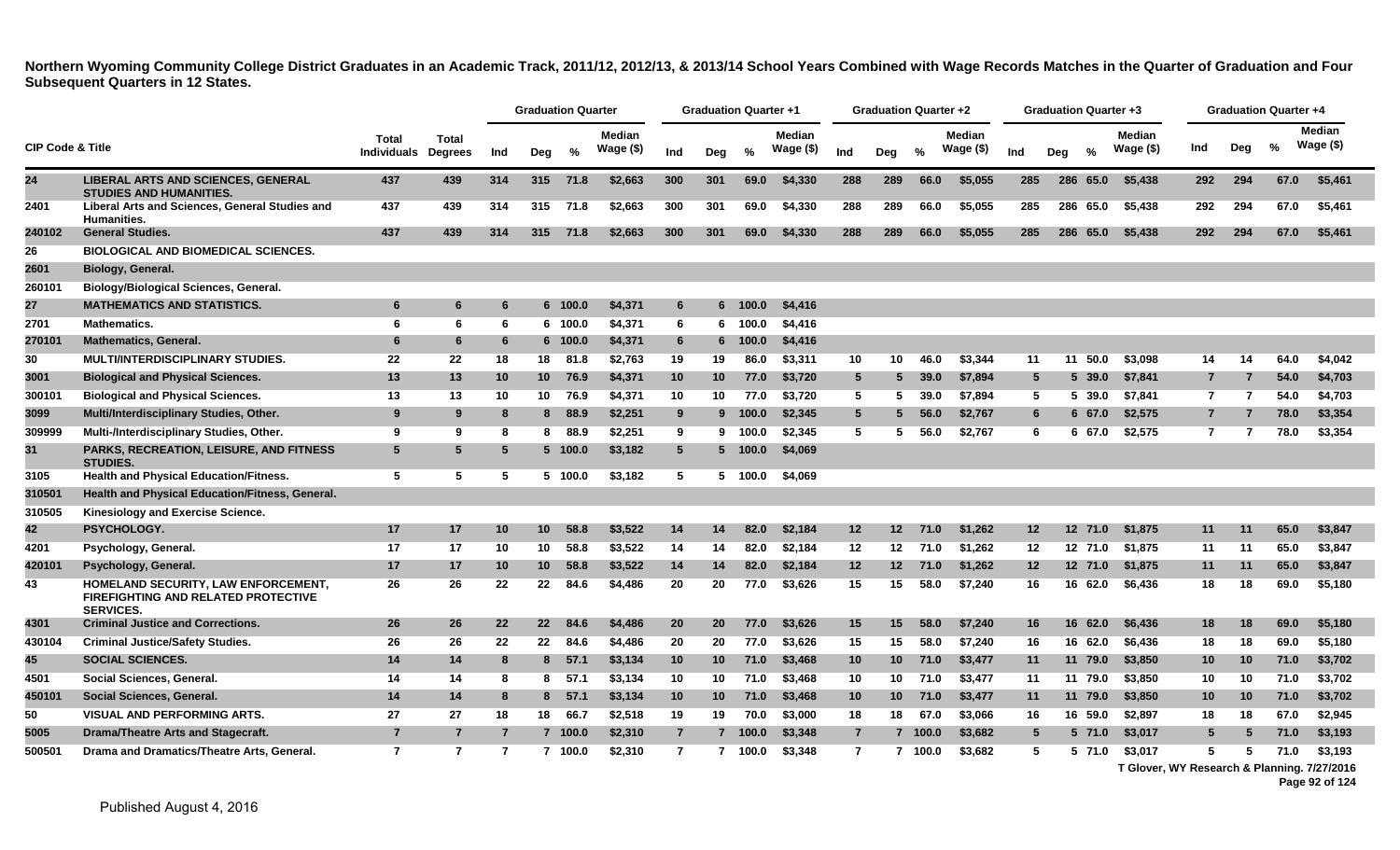|                             |                                                                                 |                             |                                |     | <b>Graduation Quarter</b> |      |                            |                 | <b>Graduation Quarter +1</b> |      |                            |                 | <b>Graduation Quarter +2</b> |      |                     |                 | <b>Graduation Quarter +3</b> |             |                     |                 | <b>Graduation Quarter +4</b> |               |                            |
|-----------------------------|---------------------------------------------------------------------------------|-----------------------------|--------------------------------|-----|---------------------------|------|----------------------------|-----------------|------------------------------|------|----------------------------|-----------------|------------------------------|------|---------------------|-----------------|------------------------------|-------------|---------------------|-----------------|------------------------------|---------------|----------------------------|
| <b>CIP Code &amp; Title</b> |                                                                                 | Total<br><b>Individuals</b> | <b>Total</b><br><b>Degrees</b> | Ind | Deg                       | %    | <b>Median</b><br>Wage (\$) | Ind             | Deg                          | %    | <b>Median</b><br>Wage (\$) | Ind             | Deg                          | %    | Median<br>Wage (\$) | Ind             | Deg                          | %           | Median<br>Wage (\$) | Ind             | Deg                          | $\frac{0}{0}$ | <b>Median</b><br>Wage (\$) |
| 5007                        | <b>Fine and Studio Arts.</b>                                                    | 9                           | 9                              |     |                           |      |                            | $5\phantom{.0}$ |                              | 56.0 | \$1,156                    |                 |                              |      |                     |                 |                              |             |                     |                 |                              | 67.0          | \$2,092                    |
| 500701                      | Art/Art Studies, General.                                                       | -9                          | 9                              |     |                           |      |                            | -5              |                              | 56.0 | \$1,156                    |                 |                              |      |                     |                 |                              |             |                     | 6               |                              | 67.0          | \$2,092                    |
| 5009                        | Music.                                                                          | 11                          | 11                             |     |                           | 63.6 | \$3,106                    |                 |                              | 64.0 | \$4,494                    | $\overline{7}$  |                              | 64.0 | \$4,222             |                 |                              | 64.0        | \$2,778             |                 |                              | 64.0          | \$2,585                    |
| 500901                      | Music, General.                                                                 | 11                          | 11                             |     |                           | 63.6 | \$3.106                    |                 |                              | 64.0 | \$4.494                    | 7               |                              | 64.0 | \$4,222             |                 |                              | 64.0        | \$2,778             |                 |                              | 64.0          | \$2,585                    |
| 51                          | <b>HEALTH PROFESSIONS AND RELATED</b><br><b>PROGRAMS.</b>                       | 14                          | 14                             | -9  |                           | 64.3 | \$5,115                    | 13              | 13                           | 93.0 | \$3,455                    | 10 <sup>1</sup> | 10                           | 71.0 | \$5,178             | 10 <sup>°</sup> |                              | $10$ $71.0$ | \$3,664             | 10 <sup>1</sup> | 10                           | 71.0          | \$3,394                    |
| 5199                        | <b>Health Professions and Related Clinical Sciences,</b><br>Other.              | 14                          | 14                             | 9   | 9                         | 64.3 | \$5,115                    | 13              | 13                           | 93.0 | \$3,455                    | 10              | 10                           | 71.0 | \$5,178             | 10              |                              | 10 71.0     | \$3,664             | 10              | 10                           | 71.0          | \$3,394                    |
| 519999                      | <b>Health Professions and Related Clinical Sciences,</b><br>Other.              | 14                          | 14                             | 9   | 9.                        | 64.3 | \$5,115                    | 13              | 13                           | 93.0 | \$3,455                    | 10 <sup>°</sup> | 10 <sup>1</sup>              | 71.0 | \$5,178             | 10 <sup>1</sup> |                              | 10 71.0     | \$3,664             | 10 <sup>1</sup> | 10 <sup>°</sup>              | 71.0          | \$3,394                    |
| 52                          | <b>BUSINESS, MANAGEMENT, MARKETING, AND</b><br><b>RELATED SUPPORT SERVICES.</b> | 58                          | 58                             | 42  | 42                        | 72.4 | \$4,258                    | 42              | 42                           | 72.0 | \$6,253                    | 42              | 42                           | 72.0 | \$6,315             | 42              |                              | 42 72.0     | \$6,131             | 44              | 44                           | 76.0          | \$6,156                    |
| 5201                        | <b>Business/Commerce, General.</b>                                              | 58                          | 58                             | 42  | 42                        | 72.4 | \$4,258                    | 42              | 42                           | 72.0 | \$6,253                    | 42              | 42                           | 72.0 | \$6,315             | 42              |                              | 42 72.0     | \$6,131             | 44              | 44                           | 76.0          | \$6,156                    |
| 520101                      | Business/Commerce, General.                                                     | 58                          | 58                             | 42  | 42                        | 72.4 | \$4,258                    | 42              | 42                           | 72.0 | \$6,253                    | 42              | 42                           | 72.0 | \$6,315             | 42              |                              | 42 72.0     | \$6,131             | 44              | 44                           | 76.0          | \$6,156                    |
| 54                          | <b>HISTORY.</b>                                                                 |                             |                                |     |                           |      |                            |                 |                              |      |                            |                 |                              |      |                     |                 |                              |             |                     |                 |                              |               |                            |
| 5401                        | History.                                                                        |                             |                                |     |                           |      |                            |                 |                              |      |                            |                 |                              |      |                     |                 |                              |             |                     |                 |                              |               |                            |
| 540101                      | History, General.                                                               |                             |                                |     |                           |      |                            |                 |                              |      |                            |                 |                              |      |                     |                 |                              |             |                     |                 |                              |               |                            |
| ND2Dxx                      |                                                                                 | 16                          | 16                             | 17  | 17                        |      | \$4,084                    | 17              | 17                           |      | \$3,808                    | 19              | 19                           |      | \$5,262             | 21              | 21                           |             | \$2,899             | 23              | 23                           |               | \$3,671                    |
| ND4Dxx                      |                                                                                 | 20                          | 20                             | 29  | 29                        |      | \$2,463                    | 24              | 24                           |      | \$3,726                    | 27              | 27                           |      | \$3,773             | 29              | 29                           |             | \$3,306             | 29              | 29                           |               | \$3,412                    |
| ND6Dxx                      |                                                                                 | 25                          | 25                             | 34  | 34                        |      | \$2,766                    | 29              | 29                           |      | \$3,808                    | 27              | 27                           |      | \$3,773             | 29              | 29                           |             | \$3,306             | 29              | 29                           |               | \$3,412                    |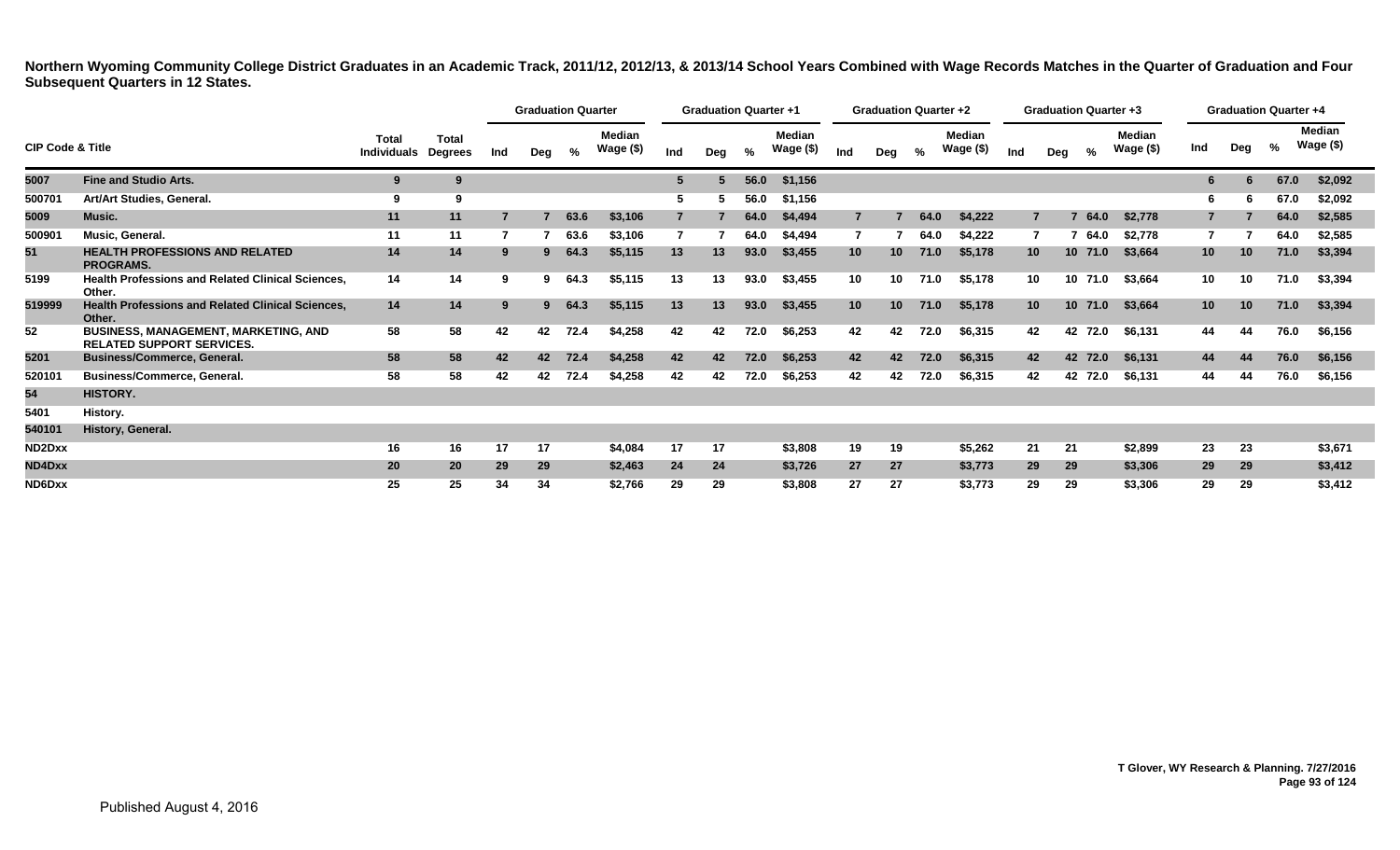|                             |                                                                                                                                   |                                    |                         |     | <b>Graduation Quarter</b> |          |                            |                | <b>Graduation Quarter +1</b> |          |                            |                | <b>Graduation Quarter +2</b> |       |                            |                |     | <b>Graduation Quarter +3</b> |                            |     |     | <b>Graduation Quarter +4</b> |                             |  |
|-----------------------------|-----------------------------------------------------------------------------------------------------------------------------------|------------------------------------|-------------------------|-----|---------------------------|----------|----------------------------|----------------|------------------------------|----------|----------------------------|----------------|------------------------------|-------|----------------------------|----------------|-----|------------------------------|----------------------------|-----|-----|------------------------------|-----------------------------|--|
| <b>CIP Code &amp; Title</b> |                                                                                                                                   | <b>Total</b><br><b>Individuals</b> | Total<br><b>Degrees</b> | Ind | Deg                       | %        | <b>Median</b><br>Wage (\$) | Ind            | Deg                          | %        | <b>Median</b><br>Wage (\$) | Ind            | Deg                          | $\%$  | <b>Median</b><br>Wage (\$) | Ind            | Deg | $\%$                         | <b>Median</b><br>Wage (\$) | Ind | Deg | %                            | <b>Median</b><br>Wage $($)$ |  |
| All                         | <b>All CIP Codes</b>                                                                                                              | 612                                | 627                     | 461 | 471                       | 75.1     | \$4,053                    | 480            | 490                          | 78.0     | \$5,381                    | 443            | 452                          | 72.0  | \$5,349                    | 443            |     | 452 72.0                     | \$5,621                    | 454 | 463 | 74.0                         | \$5,992                     |  |
| 01                          | AGRICULTURE, AGRICULTURE OPERATIONS,<br>AND RELATED SCIENCES.                                                                     | 28                                 | 28                      | 8   | 8                         | 28.6     | \$1,956                    | 9              | 9                            | 32.0     | \$3,215                    | $\overline{7}$ | 7                            | 25.0  | \$3,400                    | $\overline{7}$ |     | 25.0<br>$\overline{7}$       | \$4,086                    | 8   | 8   | 29.0                         | \$3,291                     |  |
| 0103                        | <b>Agricultural Production Operations.</b>                                                                                        | 28                                 | 28                      | 8   |                           | 8 28.6   | \$1,956                    | 9              | 9                            | 32.0     | \$3,215                    | $\overline{7}$ | 7                            | 25.0  | \$3,400                    | $\overline{7}$ |     | 725.0                        | \$4,086                    | 8   | 8   | 29.0                         | \$3,291                     |  |
| 010307                      | Horse Husbandry/Equine Science and<br>Management.                                                                                 | 28                                 | 28                      | 8   | 8                         | 28.6     | \$1,956                    | 9              | ്യ                           | 32.0     | \$3,215                    | $\overline{7}$ | 7                            | 25.0  | \$3,400                    | $\overline{7}$ |     | 7 25.0                       | \$4,086                    | 8   | 8   | 29.0                         | \$3,291                     |  |
| 12                          | PERSONAL AND CULINARY SERVICES.                                                                                                   | 74                                 | 74                      | 63  | 63                        | 85.1     | \$2,624                    | 68             | 68                           | 92.0     | \$3,846                    | 63             | 63                           | 85.0  | \$3,945                    | 61             |     | 61 82.0                      | \$4,176                    | 61  | 61  | 82.0                         | \$4,072                     |  |
| 1205                        | <b>Culinary Arts and Related Services.</b>                                                                                        | 74                                 | 74                      | 63  | 63                        | 85.1     | \$2,624                    | 68             | 68                           | 92.0     | \$3.846                    | 63             | 63                           | 85.0  | \$3.945                    | 61             |     | 61 82.0                      | \$4,176                    | 61  | 61  | 82.0                         | \$4,072                     |  |
| 120503                      | <b>Culinary Arts/Chef Training.</b>                                                                                               | 74                                 | 74                      | 63  | 63                        | 85.1     | \$2,624                    | 68             | 68                           | 92.0     | \$3,846                    | 63             | 63                           | 85.0  | \$3,945                    | 61             |     | 61 82.0                      | \$4,176                    | 61  | 61  | 82.0                         | \$4,072                     |  |
| 13                          | <b>EDUCATION.</b>                                                                                                                 | 13                                 | 13                      | 9   | 9                         | 69.2     | \$1,274                    | 9              | ്യ                           | 69.0     | \$2,229                    | 9              | 9                            | 69.0  | \$1,071                    | 8              |     | 862.0                        | \$4,045                    | 10  | 10  | 77.0                         | \$3,317                     |  |
| 1312<br>131210              | <b>Teacher Education and Professional</b><br>Development, Specific Levels and Methods.<br>Early Childhood Education and Teaching. |                                    |                         |     |                           |          |                            |                |                              |          |                            |                |                              |       |                            |                |     |                              |                            |     |     |                              |                             |  |
| 1313                        | <b>Teacher Education and Professional</b><br>Development, Specific Subject Areas.                                                 | 12                                 | 12                      | 9   |                           | 975.0    | \$1,274                    | 9              | 9                            | 75.0     | \$2.229                    | 8              | 8                            | 67.0  | \$1.943                    | 8              |     | 67.0<br>8.                   | \$4.045                    | 9   | 9   | 75.0                         | \$4,451                     |  |
| 131314                      | <b>Physical Education Teaching and Coaching.</b>                                                                                  | 12                                 | 12                      | 9   | 9                         | 75.0     | \$1,274                    | 9              | 9                            | 75.0     | \$2,229                    | 8              | 8                            | 67.0  | \$1.943                    | 8              |     | 8 67.0                       | \$4,045                    | 9   | 9   | 75.0                         | \$4,451                     |  |
| 15                          | <b>ENGINEERING TECHNOLOGIES AND</b><br><b>ENGINEERING-RELATED FIELDS.</b>                                                         | 66                                 | 66                      | 63  | 63                        | 95.5     | \$12,242                   | 61             | 61                           | 92.0     | \$15,400                   | 57             | 57                           | 86.0  | \$15,523                   | 58             |     |                              | 58 88.0 \$16,904           | 60  | 60  | 91.0                         | \$18,328                    |  |
| 1503                        | Electrical Engineering Technologies/Technicians.                                                                                  | 65                                 | 65                      | 62  | 62                        | 95.4     | \$12,429                   | 60             | 60                           |          | 92.0 \$15,613              | 56             | 56                           | 86.0  | \$15,767                   | 57             |     |                              | 57 88.0 \$16,993           | 59  | -59 | 91.0                         | \$18,330                    |  |
| 150399                      | <b>Electrical and Electronic Engineering</b><br>Technologies/Technicians, Other.                                                  | 65                                 | 65                      | 62  | 62                        | 95.4     | \$12,429                   | 60             | 60                           | 92.0     | \$15,613                   | 56             | 56                           | 86.0  | \$15,767                   | 57             |     |                              | 57 88.0 \$16,993           | 59  | 59  | 91.0                         | \$18,330                    |  |
| 1513                        | <b>Drafting/Design Engineering</b><br>Technologies/Technicians.                                                                   |                                    |                         |     |                           |          |                            |                |                              |          |                            |                |                              |       |                            |                |     |                              |                            |     |     |                              |                             |  |
| 151302                      | <b>CAD/CADD Drafting and/or Design</b><br>Technology/Technician.                                                                  |                                    |                         |     |                           |          |                            |                |                              |          |                            |                |                              |       |                            |                |     |                              |                            |     |     |                              |                             |  |
| 31                          | <b>PARKS, RECREATION, LEISURE, AND FITNESS</b><br><b>STUDIES.</b>                                                                 |                                    |                         |     |                           |          |                            |                |                              |          |                            |                |                              |       |                            |                |     |                              |                            |     |     |                              |                             |  |
| 3105                        | <b>Health and Physical Education/Fitness.</b>                                                                                     |                                    |                         |     |                           |          |                            |                |                              |          |                            |                |                              |       |                            |                |     |                              |                            |     |     |                              |                             |  |
| 310507                      | <b>Physical Fitness Technician.</b>                                                                                               |                                    |                         |     |                           |          |                            |                |                              |          |                            |                |                              |       |                            |                |     |                              |                            |     |     |                              |                             |  |
| 43                          | HOMELAND SECURITY, LAW ENFORCEMENT,<br><b>FIREFIGHTING AND RELATED PROTECTIVE</b><br><b>SERVICES.</b>                             | 16                                 | 16                      | 16  |                           | 16 100.0 | \$3,891                    | 16             | 16                           | 100.0    | \$3,461                    | 14             | 14                           | 88.0  | \$5,055                    | 14             |     | 14 88.0                      | \$5,389                    | 15  | 15  | 94.0                         | \$4,609                     |  |
| 4301                        | <b>Criminal Justice and Corrections.</b>                                                                                          | 16                                 | 16                      | 16  |                           | 16 100.0 | \$3,891                    | 16             | 16                           | 100.0    | \$3,461                    | 14             | 14                           | 88.0  | \$5.055                    | 14             |     | 14 88.0                      | \$5,389                    | 15  | 15  | 94.0                         | \$4,609                     |  |
| 430104                      | <b>Criminal Justice/Safety Studies.</b>                                                                                           | 16                                 | 16                      | 16  |                           | 16 100.0 | \$3,891                    | 16             |                              | 16 100.0 | \$3,461                    | 14             | 14                           | 88.0  | \$5,055                    | 14             |     | 14 88.0                      | \$5,389                    | 15  | 15  | 94.0                         | \$4,609                     |  |
| 46                          | <b>CONSTRUCTION TRADES.</b>                                                                                                       | 21                                 | 21                      | 21  | 21                        | 100.0    | \$4,072                    | 19             | 19                           | 91.0     | \$5,668                    | 16             | 16                           | 76.0  | \$7,290                    | 16             |     | 16 76.0                      | \$5,325                    | 16  | 16  | 76.0                         | \$8,294                     |  |
| 4603                        | <b>Electrical and Power Transmission Installers.</b>                                                                              | $\overline{7}$                     | 7                       | 7   |                           | 7 100.0  | \$11,251                   | $\overline{7}$ |                              | 100.0    | \$11,085                   | $\overline{7}$ | 7                            | 100.0 | \$18,192                   | $\overline{7}$ |     | 7 100.0                      | \$14,049                   | 7   |     | 100.0                        | \$14,742                    |  |
| 460302                      | Electrician.                                                                                                                      | $\overline{7}$                     | $\overline{7}$          | 7   |                           | 7, 100.0 | \$11.251                   | $\overline{7}$ | $\overline{7}$               |          | 100.0 \$11.085             | $\overline{7}$ | $\overline{7}$               | 100.0 | \$18.192                   | $\overline{7}$ |     |                              | 7 100.0 \$14,049           | 7   | 7   | 100.0                        | \$14,742                    |  |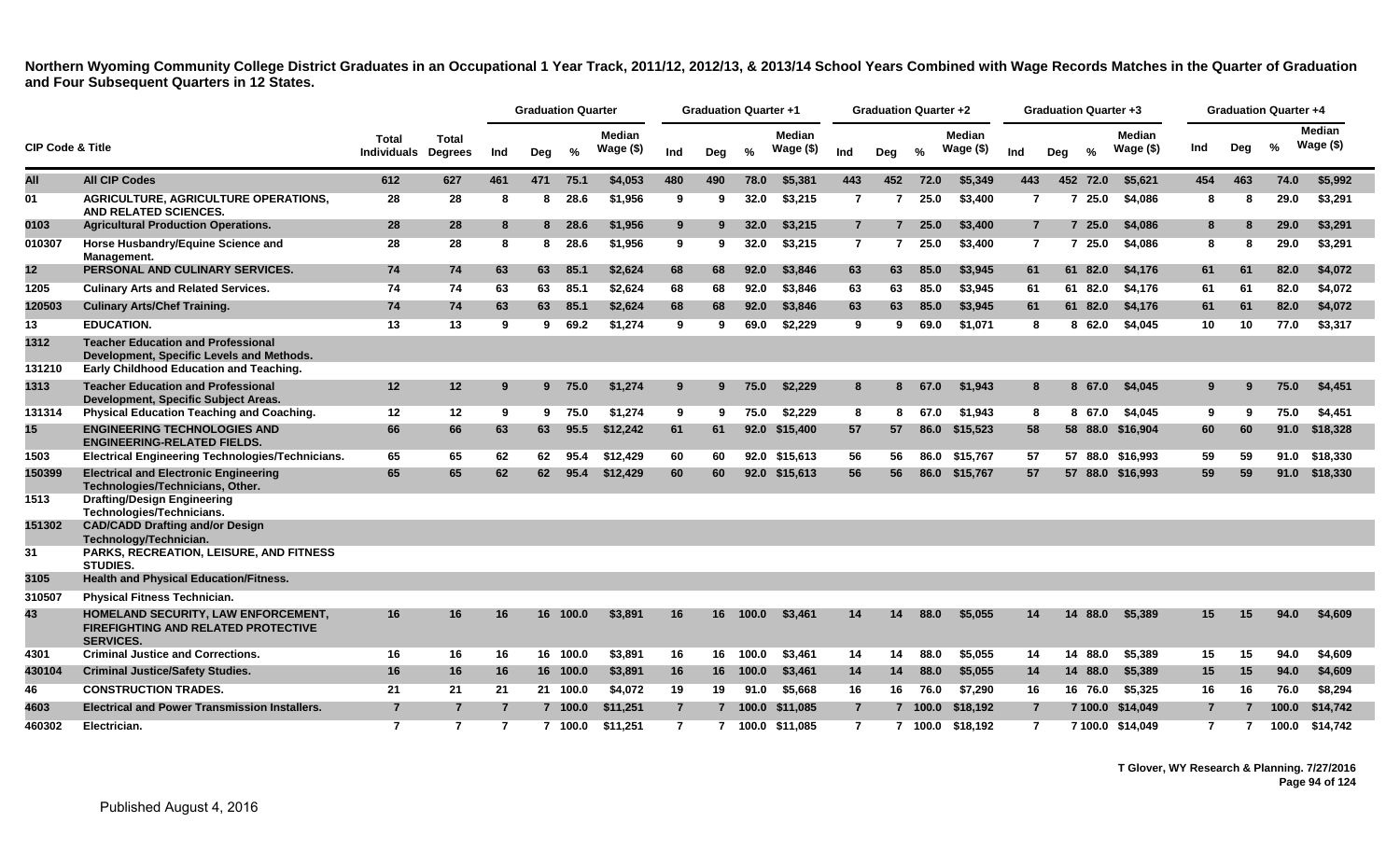|                             |                                                                                 |                             |                                |     | <b>Graduation Quarter</b> |          |                             |                 | <b>Graduation Quarter +1</b> |               |                     |                | Graduation Quarter +2 |               |                             |                |     | <b>Graduation Quarter +3</b> |                     |                | <b>Graduation Quarter +4</b> |      |                               |
|-----------------------------|---------------------------------------------------------------------------------|-----------------------------|--------------------------------|-----|---------------------------|----------|-----------------------------|-----------------|------------------------------|---------------|---------------------|----------------|-----------------------|---------------|-----------------------------|----------------|-----|------------------------------|---------------------|----------------|------------------------------|------|-------------------------------|
| <b>CIP Code &amp; Title</b> |                                                                                 | Total<br><b>Individuals</b> | <b>Total</b><br><b>Degrees</b> | Ind | Deg                       | %        | <b>Median</b><br>Wage $($)$ | Ind             | Dea                          | $\frac{0}{0}$ | Median<br>Wage (\$) | Ind            | Deg                   | $\frac{0}{2}$ | <b>Median</b><br>Wage $($)$ | Ind            | Dea | $\frac{1}{2}$                | Median<br>Wage (\$) | Ind            | Dea                          | $\%$ | <b>Median</b><br>Wage $($ \$) |
| 4604                        | <b>Building/Construction Finishing, Management,</b><br>and Inspection.          | 14                          | 14                             | 14  |                           | 14 100.0 | \$2,788                     | 12              | 12                           | 86.0          | \$4,562             | 9              | 9                     | 64.0          | \$1,645                     | 9              |     | 64.0<br>$\mathbf{Q}$         | \$2,441             | 9              | 9                            | 64.0 | \$5,601                       |
| 460415                      | <b>Building Construction Technology.</b>                                        | 14                          | 14                             | 14  |                           | 14 100.0 | \$2,788                     | 12              | 12                           | 86.0          | \$4,562             | 9              | 9                     | 64.0          | \$1.645                     | 9              |     | 64.0<br>9                    | \$2,441             | 9              | 9                            | 64.0 | \$5.601                       |
| 47                          | <b>MECHANIC AND REPAIR</b><br><b>TECHNOLOGIES/TECHNICIANS.</b>                  | 103                         | 103                            | 85  | 85                        | 82.5     | \$7,833                     | 87              | 87                           |               | 85.0 \$11,697       | 83             | 83                    | 81.0          | \$14,077                    | 85             |     |                              | 85 83.0 \$14,674    | 82             | 82                           | 80.0 | \$14,261                      |
| 4706                        | <b>Vehicle Maintenance and Repair Technologies.</b>                             | 103                         | 103                            | 85  | 85                        | 82.5     | \$7,833                     | 87              | 87                           |               | 85.0 \$11.697       | 83             | 83                    | 81.0          | \$14.077                    | 85             |     |                              | 85 83.0 \$14.674    | 82             | 82                           | 80.0 | \$14.261                      |
| 470605                      | Diesel Mechanics Technology/Technician.                                         | 103                         | 103                            | 85  | 85                        | 82.5     | \$7,833                     | 87              | 87                           |               | 85.0 \$11,697       | 83             | 83                    | 81.0          | \$14,077                    | 85             |     |                              | 85 83.0 \$14,674    | 82             | 82                           | 80.0 | \$14,261                      |
| 48                          | <b>PRECISION PRODUCTION.</b>                                                    | 85                          | 86                             | 61  | 62                        | 72.1     | \$4,285                     | 68              | 69                           | 80.0          | \$6.084             | 58             | 59                    | 69.0          | \$5.925                     | 60             |     | 61 71.0                      | \$7,500             | 64             | 65                           | 76.0 | \$7,030                       |
| 4805                        | <b>Precision Metal Working.</b>                                                 | 85                          | 86                             | 61  |                           | 62 72.1  | \$4,285                     | 68              | 69                           | 80.0          | \$6,084             | 58             | 59                    | 69.0          | \$5,925                     | 60             |     | 61 71.0                      | \$7,500             | 64             | 65                           | 76.0 | \$7,030                       |
| 480501                      | <b>Machine Tool Technology/Machinist.</b>                                       | 23                          | 23                             | 18  | 18                        | 78.3     | \$4,442                     | 20              | 20                           | 87.0          | \$5,882             | 17             | 17                    | 74.0          | \$10,255                    | 22             |     | 22 96.0                      | \$9,125             | 20             | 20                           | 87.0 | \$9,100                       |
| 480508                      | <b>Welding Technology/Welder.</b>                                               | 65                          | 65                             | 46  | 46                        | 70.8     | \$4,285                     | 51              | 51                           | 79.0          | \$5,381             | 44             | 44                    | 68.0          | \$5,250                     | 41             |     | 41 63.0                      | \$6,440             | 47             | 47                           | 72.0 | \$5,905                       |
| 50                          | <b>VISUAL AND PERFORMING ARTS.</b>                                              | 10                          | 10                             | -8  | 8                         | 80.0     | \$2,467                     | $\overline{7}$  | 7                            | 70.0          | \$4,215             | 8              | 8                     | 80.0          | \$3,374                     | $\overline{7}$ |     | 7 70.0                       | \$3,351             | 7              | -7                           | 70.0 | \$4,250                       |
| 5009                        | Music.                                                                          | 10                          | 10                             | -8  | 8                         | 80.0     | \$2,467                     | $\overline{7}$  |                              | 70.0          | \$4,215             | 8              | 8                     | 80.0          | \$3,374                     | $\overline{7}$ |     | 7 70.0                       | \$3,351             | $\overline{7}$ |                              | 70.0 | \$4,250                       |
| 50090 <sup>-</sup>          | Music. General.                                                                 | 10                          | 10                             | -8  | 8                         | 80.0     | \$2,467                     | $\overline{7}$  |                              | 70.0          | \$4,215             | 8              | 8                     | 80.0          | \$3,374                     | $\overline{7}$ |     | 7 70.0                       | \$3,351             | $\overline{7}$ | 7                            | 70.0 | \$4,250                       |
| 51                          | <b>HEALTH PROFESSIONS AND RELATED</b><br><b>PROGRAMS.</b>                       | 186                         | 187                            | 116 | 117                       | 62.6     | \$2,473                     | 125             | 126                          | 67.0          | \$4,145             | 117            | 118                   | 63.0          | \$2,659                     | 117            | 118 | 63.0                         | \$3,071             | 123            | 124                          | 66.0 | \$3,355                       |
| 5107                        | <b>Health and Medical Administrative Services.</b>                              | 9                           | 9                              | 5   | 5.                        | 55.6     | \$4,200                     | 5               | 5                            | 56.0          | \$4,575             | 6              | 6                     | 67.0          | \$4,370                     | 6              |     | 67.0<br>6.                   | \$4,842             | 5              | 5                            | 56.0 | \$5,867                       |
| 510708                      | <b>Medical Transcription/Transcriptionist.</b>                                  | 9                           | 9                              | -5  | 5.                        | 55.6     | \$4,200                     | $5\overline{5}$ |                              | 56.0          | \$4,575             | 6              | 6                     | 67.0          | \$4,370                     | 6              |     | 6 67.0                       | \$4,842             | 5              | 5                            | 56.0 | \$5,867                       |
| 5135                        | <b>Somatic Bodywork and Related Therapeutic</b><br>Services.                    | 32                          | 32                             | 23  |                           | 23 71.9  | \$1,516                     | 25              | 25                           | 78.0          | \$2,763             | 23             | 23                    | 72.0          | \$2,289                     | $22\,$         |     | 22 69.0                      | \$2,301             | 20             | 20                           | 63.0 | \$2,841                       |
| 513501                      | Massage Therapy/Therapeutic Massage.                                            | 32                          | 32                             | 23  | 23 <sub>2</sub>           | 71.9     | \$1,516                     | 25              | 25                           | 78.0          | \$2,763             | 23             | 23                    | 72.0          | \$2,289                     | 22             |     | 22 69.0                      | \$2,301             | 20             | 20                           | 63.0 | \$2,841                       |
| 5139                        | <b>Practical Nursing, Vocational Nursing and Nursing</b><br>Assistants.         | 146                         | 146                            | 89  | 89                        | 61.0     | \$2,606                     | 96              | 96                           | 66.0          | \$4,414             | 89             | 89                    | 61.0          | \$2,735                     | 90             |     | 90 62.0                      | \$3,104             | 99             | 99                           | 68.0 | \$3,344                       |
| 513901                      | <b>Licensed Practical/Vocational Nurse Training.</b>                            | 146                         | 146                            | 89  | 89                        | 61.0     | \$2,606                     | 96              | 96                           | 66.0          | \$4,414             | 89             | 89                    | 61.0          | \$2,735                     | 90             |     | 9062.0                       | \$3,104             | 99             | 99                           | 68.0 | \$3,344                       |
| 52                          | <b>BUSINESS, MANAGEMENT, MARKETING, AND</b><br><b>RELATED SUPPORT SERVICES.</b> | 36                          | 36                             | 30  | 30                        | 83.3     | \$4,044                     | 32              | 32                           | 89.0          | \$3,923             | 30             | 30                    | 83.0          | \$5,710                     | 28             |     | 28 78.0                      | \$5,574             | 27             | 27                           | 75.0 | \$6,720                       |
| 5201                        | <b>Business/Commerce, General.</b>                                              | $\overline{7}$              | $\overline{7}$                 |     |                           | 7 100.0  | \$6,347                     | 6               |                              | 86.0          | \$7.167             | 6              |                       | 86.0          | \$8,377                     | 6              |     | 86.0<br>6                    | \$8,252             | 6              | 6                            | 86.0 | \$9,483                       |
| 520101                      | <b>Business/Commerce, General.</b>                                              | $\overline{7}$              | $\overline{7}$                 | -7  |                           | 7 100.0  | \$6,347                     | 6               |                              | 86.0          | \$7.167             | 6              | 6                     | 86.0          | \$8,377                     | 6              |     | 86.0<br>6                    | \$8,252             | 6              | 6                            | 86.0 | \$9,483                       |
| 5204                        | <b>Business Operations Support and Assistant</b><br>Services.                   | 11                          | 11                             | -9  |                           | 9 81.8   | \$3,100                     | 9               | 9                            | 82.0          | \$3,565             | 9              | 9                     | 82.0          | \$5,953                     | 9              |     | 982.0                        | \$6,039             | 9              | 9                            | 82.0 | \$6,381                       |
| 520401                      | Administrative Assistant and Secretarial Science.<br>General.                   | 11                          | 11                             | 9   |                           | $9$ 81.8 | \$3,100                     | 9               | 9                            | 82.0          | \$3.565             | 9              | 9                     | 82.0          | \$5.953                     | 9              |     | 982.0                        | \$6.039             | 9              | 9                            | 82.0 | \$6,381                       |
| 5209                        | <b>Hospitality Administration/Management.</b>                                   | 21                          | 21                             | 17  | 17                        | 81.0     | \$2,994                     | 19              | 19                           | 91.0          | \$3,191             | 17             | 17                    | 81.0          | \$4,765                     | 15             |     | 15 71.0                      | \$4,271             | 14             | 14                           | 67.0 | \$6,175                       |
| 520901                      | <b>Hospitality Administration/Management, General.</b>                          | 21                          | 21                             | 17  | 17                        | 81.0     | \$2,994                     | 19              | 19                           | 91.0          | \$3,191             | 17             | 17                    | 81.0          | \$4,765                     | 15             |     | 15 71.0                      | \$4,271             | 14             | 14                           | 67.0 | \$6.175                       |
| <b>ND2Dxx</b>               |                                                                                 |                             | 4                              |     | 4                         |          | \$2,900                     | 4               | 4                            |               | \$3,463             | $\overline{4}$ | 4                     |               | \$4,191                     | 4              |     | 4                            | \$2,899             | $\overline{2}$ | $\overline{2}$               |      | \$4,147                       |
| ND4Dxx                      |                                                                                 | 6                           | 6                              | 5   | 5                         |          | \$3.182                     | 5               | 5                            |               | \$3.762             | 6              | 6                     |               | \$4.191                     | 5              |     | 5                            | \$3.165             | 4              | Δ                            |      | \$4.147                       |

**T Glover, WY Research & Planning. 7/27/2016 Page 95 of 124**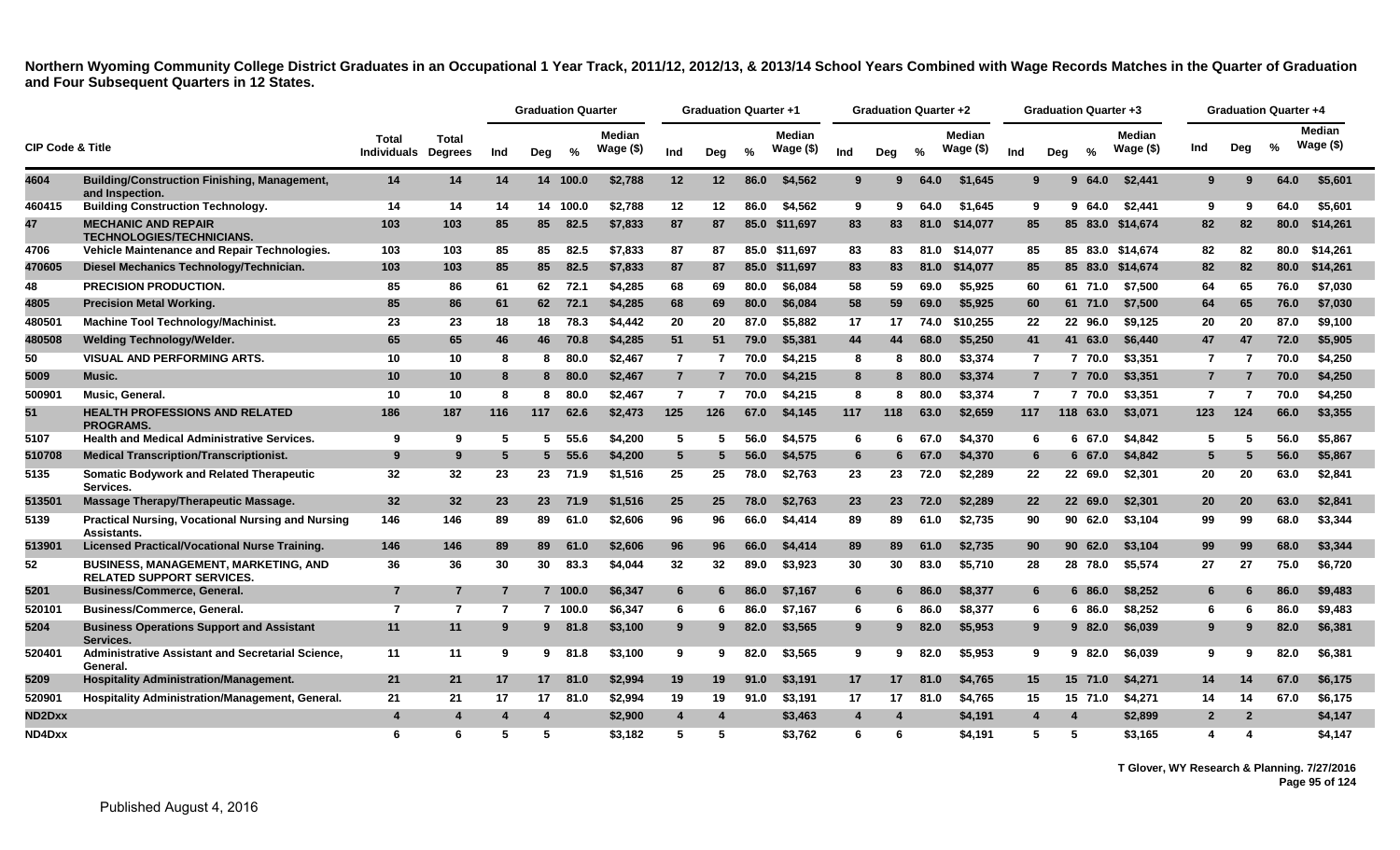|                             |                                     |       |     | <b>Graduation Quarter</b> |                     |     | <b>Graduation Quarter +1</b> |   |                            |     | <b>Graduation Quarter +2</b> |                     |     |     |   | <b>Graduation Quarter +3</b> |     |     | <b>Graduation Quarter +4</b> |  |
|-----------------------------|-------------------------------------|-------|-----|---------------------------|---------------------|-----|------------------------------|---|----------------------------|-----|------------------------------|---------------------|-----|-----|---|------------------------------|-----|-----|------------------------------|--|
| <b>CIP Code &amp; Title</b> | Total<br><b>Individuals Degrees</b> | Total | Ind | Deg %                     | Median<br>Wage (\$) | Ind | Deg                          | % | <b>Median</b><br>Wage (\$) | Ind | Deg $\%$                     | Median<br>Wage (\$) | Ind | Dea | % | Median<br>Wage (\$)          | Ind | Deg | Median<br>Wage (\$)          |  |
| ND6Dxx                      |                                     |       |     |                           | \$3,182             |     |                              |   | \$3,762                    |     |                              | \$4,191             |     |     |   | \$3,165                      |     |     | \$4,147                      |  |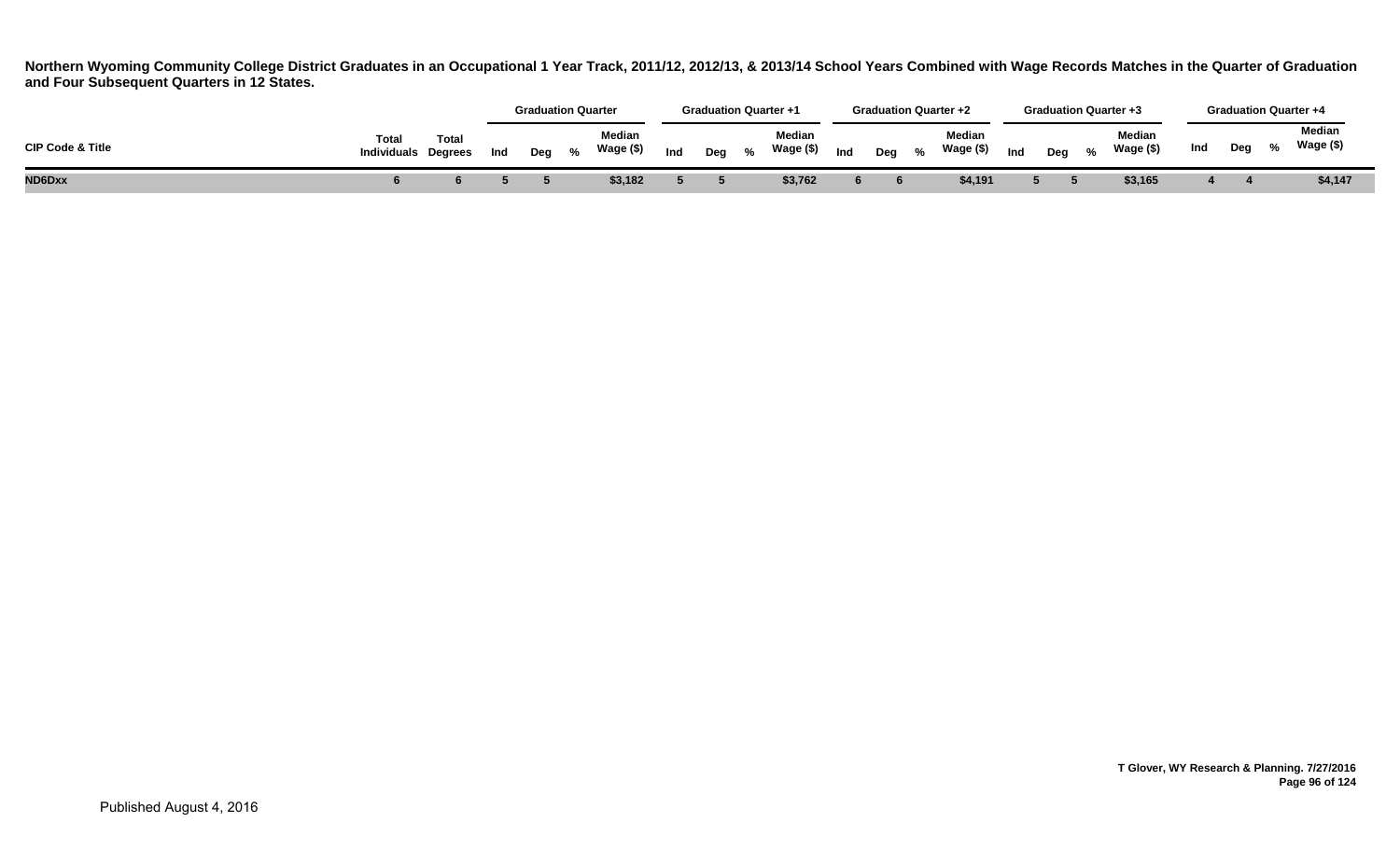|        |                                                                                        |                 |                                               |     | <b>Graduation Quarter</b> |               |                            |                 | <b>Graduation Quarter +1</b> |               |                            |                | <b>Graduation Quarter +2</b> |          |                            |                |     |          | <b>Graduation Quarter +3</b> |                |     | <b>Graduation Quarter +4</b> |                            |
|--------|----------------------------------------------------------------------------------------|-----------------|-----------------------------------------------|-----|---------------------------|---------------|----------------------------|-----------------|------------------------------|---------------|----------------------------|----------------|------------------------------|----------|----------------------------|----------------|-----|----------|------------------------------|----------------|-----|------------------------------|----------------------------|
|        | <b>CIP Code &amp; Title</b>                                                            |                 | Total<br><b>Individuals</b><br><b>Degrees</b> | Ind | Deg                       | $\frac{9}{6}$ | <b>Median</b><br>Wage (\$) | Ind             | Deg                          | $\frac{9}{6}$ | <b>Median</b><br>Wage (\$) | Ind            | Deg                          | $\%$     | <b>Median</b><br>Wage (\$) | Ind            | Deg | %        | Median<br>Wage (\$)          | Ind            | Deg | $\frac{9}{6}$                | <b>Median</b><br>Wage (\$) |
| All    | <b>All CIP Codes</b>                                                                   | 515             | 516                                           | 396 | 397                       | 76.9          | \$4,891                    | 426             | 427                          | 83.0          | \$8,855                    | 429            | 430                          | 83.0     | \$11,798                   | 423            |     | 424 82.0 | \$10,819                     | 404            | 405 | 79.0                         | \$12,501                   |
| 01     | <b>AGRICULTURE, AGRICULTURE OPERATIONS,</b><br><b>AND RELATED SCIENCES.</b>            | 12              | 12                                            | 11  | 11                        | 91.7          | \$2,586                    | 9               | 9                            | 75.0          | \$3,827                    | 11             | 11                           | 92.0     | \$4,050                    | 11             |     | 11 92.0  | \$4,270                      | 9              | g   | 75.0                         | \$4,050                    |
| 0111   | <b>Plant Sciences.</b>                                                                 | 6               | 6                                             | 6   |                           | 6 100.0       | \$2,974                    | 5               | 5                            | 83.0          | \$3,827                    | 6              | 6                            | 100.0    | \$3,811                    | 6              |     | 6 100.0  | \$4,583                      | 6              |     | 100.0                        | \$4,229                    |
| 011103 | <b>Horticultural Science.</b>                                                          | 6               | 6                                             | 6   |                           | 6 100.0       | \$2,974                    | $5^{\circ}$     |                              | 83.0          | \$3,827                    | 6              |                              | 6 100.0  | \$3,811                    | 6              |     | 6 100.0  | \$4,583                      |                |     | 100.0                        | \$4,229                    |
| 0199   | Agriculture, Agriculture Operations, and Related<br>Sciences, Other.                   | 6               | 6                                             | 5   | 5.                        | 83.3          | \$2,343                    |                 |                              |               |                            | 5              | 5.                           | 83.0     | \$4,050                    | 5              |     | 5 83.0   | \$2,540                      |                |     |                              |                            |
| 019999 | Agriculture, Agriculture Operations, and Related<br>Sciences, Other.                   | 6               | 6.                                            | 5   |                           | 583.3         | \$2,343                    |                 |                              |               |                            | 5              | 5                            | 83.0     | \$4,050                    | 5.             |     | 5 83.0   | \$2,540                      |                |     |                              |                            |
| 11     | <b>COMPUTER AND INFORMATION SCIENCES AND</b><br><b>SUPPORT SERVICES.</b>               | 9               | 9                                             | 5   |                           | 55.6          | \$10,397                   | $\overline{7}$  |                              | 78.0          | \$9.852                    | $\overline{7}$ |                              | 78.0     | \$9,168                    | $\overline{7}$ |     |          | 7 78.0 \$11.861              | 7              |     | 78.0                         | \$10,130                   |
| 1101   | <b>Computer and Information Sciences, General.</b>                                     | $5\phantom{.0}$ | 5                                             |     |                           |               |                            |                 |                              |               |                            |                |                              |          |                            |                |     |          |                              |                |     |                              |                            |
| 110101 | <b>Computer and Information Sciences, General.</b>                                     | 5               | 5                                             |     |                           |               |                            |                 |                              |               |                            |                |                              |          |                            |                |     |          |                              |                |     |                              |                            |
| 1110   | <b>Computer/Information Technology Administration</b><br>and Management.               | 5               | 5                                             |     |                           |               |                            | 5               |                              | 100.0         | \$5,010                    | 5              | 5                            | 100.0    | \$5,790                    |                |     |          |                              |                |     |                              |                            |
| 111003 | <b>Computer and Information Systems</b><br>Security/Information Assurance.             |                 |                                               |     |                           |               |                            |                 |                              |               |                            |                |                              |          |                            |                |     |          |                              |                |     |                              |                            |
| 111004 | Web/Multimedia Management and Webmaster.                                               |                 |                                               |     |                           |               |                            |                 |                              |               |                            |                |                              |          |                            |                |     |          |                              |                |     |                              |                            |
| 12     | PERSONAL AND CULINARY SERVICES.                                                        | 26              | 26                                            | 22  | 22                        | 84.6          | \$3,900                    | 23              | 23                           | 89.0          | \$4,307                    | 19             | 19                           | 73.0     | \$5,031                    | 18             |     | 18 69.0  | \$4,679                      | 17             | 17  | 65.0                         | \$5,859                    |
| 1205   | <b>Culinary Arts and Related Services.</b>                                             | 26              | 26                                            | 22  | $22 \,$                   | 84.6          | \$3,900                    | 23              | 23                           | 89.0          | \$4,307                    | 19             | 19                           | 73.0     | \$5,031                    | 18             |     | 18 69.0  | \$4,679                      | 17             | 17  | 65.0                         | \$5,859                    |
| 120503 | <b>Culinary Arts/Chef Training.</b>                                                    | 26              | 26                                            | 22  | 22                        | 84.6          | \$3,900                    | 23              | 23                           | 89.0          | \$4,307                    | 19             | 19                           | 73.0     | \$5,031                    | 18             |     | 18 69.0  | \$4,679                      | 17             | 17  | 65.0                         | \$5,859                    |
| 13     | <b>EDUCATION.</b>                                                                      | $\overline{7}$  | $\overline{7}$                                | 5   |                           | $5$ 71.4      | \$4,070                    | $5\overline{)}$ | 5.                           | 71.0          | \$4,944                    | 6              | 6                            | 86.0     | \$4,896                    | 5              |     | 5 71.0   | \$5,225                      | $\overline{7}$ |     | 100.0                        | \$3,201                    |
| 1312   | <b>Teacher Education and Professional</b><br>Development, Specific Levels and Methods. | $\overline{7}$  | $\overline{7}$                                | 5   |                           | $5$ 71.4      | \$4,070                    | 5               | 5                            | 71.0          | \$4,944                    | 6              | 6                            | 86.0     | \$4,896                    | 5              |     | 5 71.0   | \$5,225                      | 7              | 7   | 100.0                        | \$3,201                    |
| 131210 | Early Childhood Education and Teaching.                                                | $\overline{7}$  | $\overline{7}$                                | 5   |                           | $5$ 71.4      | \$4,070                    | $5\phantom{.0}$ | 5                            | 71.0          | \$4,944                    | 6              |                              | 86.0     | \$4,896                    | 5              |     | 5 71.0   | \$5,225                      | 7              |     | 100.0                        | \$3,201                    |
| 15     | <b>ENGINEERING TECHNOLOGIES AND</b><br><b>ENGINEERING-RELATED FIELDS.</b>              | 85              | 85                                            | 79  | 79                        | 92.9          | \$16,165                   | 79              | 79                           | 93.0          | \$17,440                   | 81             | 81                           | 95.0     | \$19,105                   | 78             |     | 78 92.0  | \$18,829                     | 77             | 77  | 91.0                         | \$19,863                   |
| 1503   | Electrical Engineering Technologies/Technicians.                                       | 54              | 54                                            | 50  | 50                        | 92.6          | \$15,041                   | 48              | 48                           | 89.0          | \$17.201                   | 50             | 50                           | 93.0     | \$19.016                   | 50             |     | 50 93.0  | \$18,202                     | 50             | 50  | 93.0                         | \$19,807                   |
| 150399 | <b>Electrical and Electronic Engineering</b><br>Technologies/Technicians, Other.       | 54              | 54                                            | 50  | 50                        | 92.6          | \$15,041                   | 48              | 48                           |               | 89.0 \$17,201              | 50             | 50                           |          | 93.0 \$19,016              | 50             |     |          | 50 93.0 \$18,202             | 50             | 50  |                              | 93.0 \$19,807              |
| 1505   | Environmental Control Technologies/Technicians.                                        |                 |                                               |     |                           |               |                            |                 |                              |               |                            |                |                              |          |                            |                |     |          |                              |                |     |                              |                            |
| 150507 | <b>Environmental Engineering</b><br>Technology/Environmental Technology.               |                 |                                               |     |                           |               |                            |                 |                              |               |                            |                |                              |          |                            |                |     |          |                              |                |     |                              |                            |
| 1509   | Mining and Petroleum Technologies/Technicians.                                         | <b>20</b>       | 20                                            | 20  |                           | 20 100.0      | \$20,459                   | 20              | 20                           | 100.0         | \$20,989                   | 20             |                              | 20 100.0 | \$21,724                   | 19             |     | 19 95.0  | \$22,974                     | 18             | 18  | 90.0                         | \$22,127                   |
| 150901 | Mining Technology/Technician.                                                          | 20              | 20                                            | 20  |                           | 20 100.0      | \$20,459                   | 20              | 20                           | 100.0         | \$20,989                   | 20             |                              | 20 100.0 | \$21,724                   | 19             |     |          | 19 95.0 \$22,974             | 18             | 18  | 90.0                         | \$22,127                   |
| 1511   | <b>Engineering-Related Technologies.</b>                                               | $\overline{7}$  |                                               | 6   |                           | 85.7          | \$13,639                   | $\overline{7}$  |                              | 100.0         | \$16,624                   | $\overline{7}$ |                              | 100.0    | \$15,634                   |                |     |          | 7 100.0 \$12,105             | 6              |     | 86.0                         | \$16,740                   |
| 151102 | Surveying Technology/Surveying.                                                        | $\overline{7}$  | 7                                             | 6   | 6                         | 85.7          | \$13,639                   | $\overline{7}$  | $\overline{7}$               |               | 100.0 \$16.624             | $\overline{7}$ | 7                            |          | 100.0 \$15.634             | 7              |     |          | 7 100.0 \$12.105             | 6              | 6   | 86.0                         | \$16,740                   |

**T Glover, WY Research & Planning. 7/27/2016 Page 97 of 124**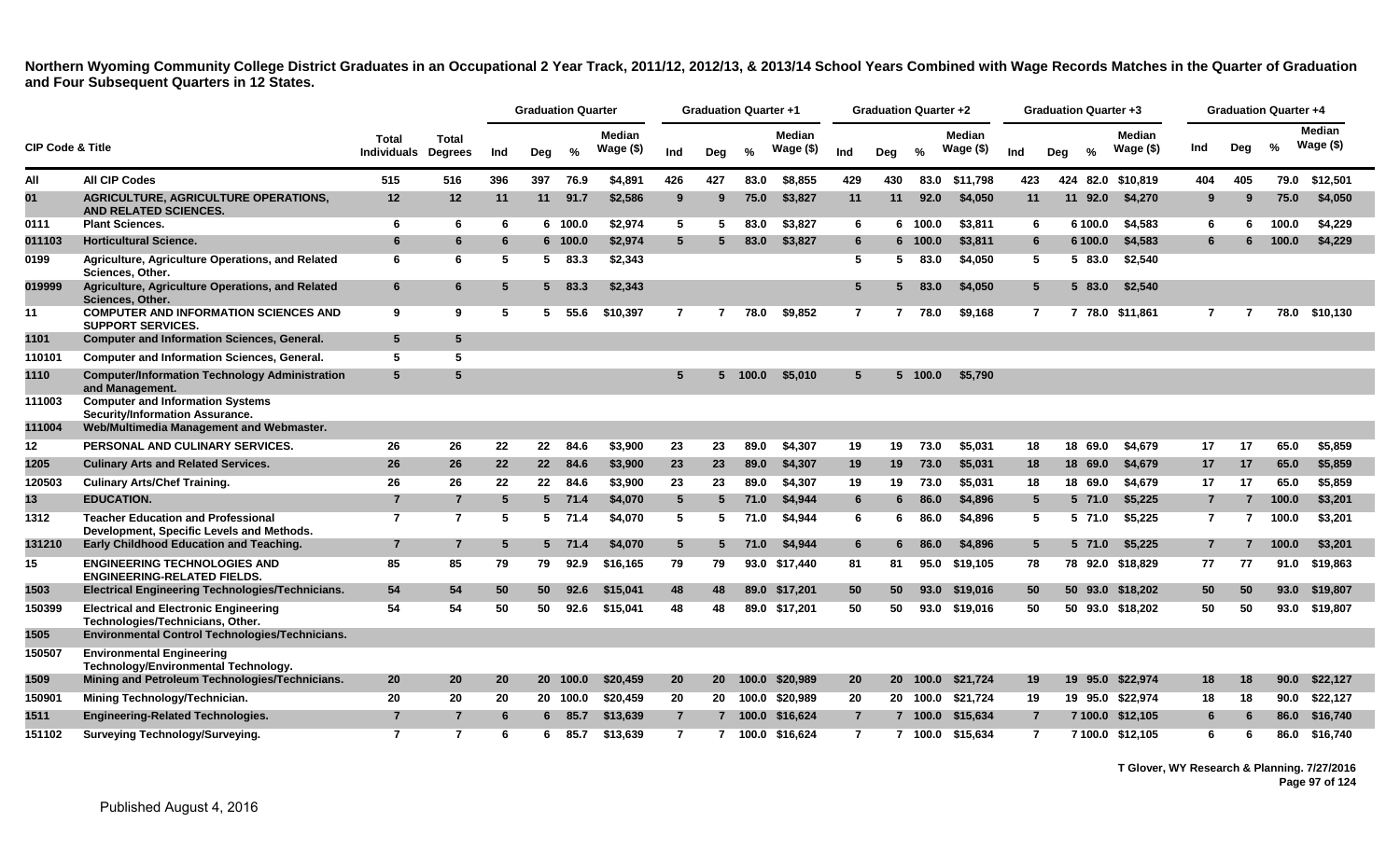|                             |                                                                                                       |                                     |                 |           | <b>Graduation Quarter</b> |         |                     |     | <b>Graduation Quarter +1</b> |      |                            |                   | <b>Graduation Quarter +2</b> |               |                            |     |     | <b>Graduation Quarter +3</b> |                      |                 | <b>Graduation Quarter +4</b> |               |                            |
|-----------------------------|-------------------------------------------------------------------------------------------------------|-------------------------------------|-----------------|-----------|---------------------------|---------|---------------------|-----|------------------------------|------|----------------------------|-------------------|------------------------------|---------------|----------------------------|-----|-----|------------------------------|----------------------|-----------------|------------------------------|---------------|----------------------------|
| <b>CIP Code &amp; Title</b> |                                                                                                       | Total<br><b>Individuals Degrees</b> | Total           | Ind       | Deg                       | %       | Median<br>Wage (\$) | Ind | Deg                          | $\%$ | <b>Median</b><br>Wage (\$) | Ind               | Deg                          | $\frac{9}{6}$ | <b>Median</b><br>Wage (\$) | Ind | Dea | $\frac{9}{6}$                | Median<br>Wage $($)$ | Ind             | Deg                          | $\frac{6}{6}$ | <b>Median</b><br>Wage (\$) |
| 1513                        | <b>Drafting/Design Engineering</b><br>Technologies/Technicians.                                       |                                     |                 |           |                           |         |                     |     |                              |      |                            |                   |                              |               |                            |     |     |                              |                      |                 |                              |               |                            |
| 151302                      | <b>CAD/CADD Drafting and/or Design</b><br>Technology/Technician.                                      |                                     |                 |           |                           |         |                     |     |                              |      |                            |                   |                              |               |                            |     |     |                              |                      |                 |                              |               |                            |
| 43                          | HOMELAND SECURITY, LAW ENFORCEMENT,<br><b>FIREFIGHTING AND RELATED PROTECTIVE</b><br><b>SERVICES.</b> | 18                                  | 18              | 16        | 16                        | 88.9    | \$4,083             | 16  | 16                           | 89.0 | \$4,856                    | 15                | 15                           | 83.0          | \$6,010                    | 15  |     | 15 <sup>1</sup><br>83.0      | \$6.401              | 15              | 15                           | 83.0          | \$6.699                    |
| 4301                        | <b>Criminal Justice and Corrections.</b>                                                              | 18                                  | 18              | 16        | 16                        | 88.9    | \$4,083             | 16  | 16                           | 89.0 | \$4,856                    | 15                | 15                           | 83.0          | \$6,010                    | 15  |     | 83.0<br>15                   | \$6.401              | 15              | 15                           | 83.0          | \$6,699                    |
| 430104                      | <b>Criminal Justice/Safety Studies.</b>                                                               | 18                                  | 18              | 16        | 16                        | 88.9    | \$4,083             | 16  | 16                           | 89.0 | \$4,856                    | 15                | 15                           | 83.0          | \$6,010                    | 15  |     | 15<br>83.0                   | \$6,401              | 15 <sub>1</sub> | 15                           | 83.0          | \$6,699                    |
| 46                          | <b>CONSTRUCTION TRADES.</b>                                                                           | $\overline{7}$                      | $\overline{7}$  | 6         | 6                         | 85.7    | \$1,168             | 6   |                              | 86.0 | \$3,088                    | 5                 | 5.                           | 71.0          | \$4,140                    | 5   |     | 5 71.0                       | \$4,017              | 5               | 5                            | 71.0          | \$4,083                    |
| 4604                        | <b>Building/Construction Finishing, Management,</b><br>and Inspection.                                | $\overline{7}$                      | $\overline{7}$  | 6         | 6                         | 85.7    | \$1,168             | 6   |                              | 86.0 | \$3,088                    | 5                 |                              | 5 71.0        | \$4,140                    | 5   |     | 5 71.0                       | \$4,017              | $5^{\circ}$     |                              | 71.0          | \$4,083                    |
| 460415                      | <b>Building Construction Technology.</b>                                                              | $\overline{7}$                      | $\overline{7}$  | 6         | 6                         | 85.7    | \$1.168             | 6   | -6                           | 86.0 | \$3.088                    | 5                 |                              | 5, 71.0       | \$4.140                    | 5   |     | 5 71.0                       | \$4.017              | 5               | -5                           | 71.0          | \$4.083                    |
| 47                          | <b>MECHANIC AND REPAIR</b><br><b>TECHNOLOGIES/TECHNICIANS.</b>                                        | 80                                  | 80              | 70        | 70                        | 87.5    | \$8,221             | 68  | 68                           |      | 85.0 \$13.354              | 66                | 66                           | 83.0          | \$15,752                   | 67  |     |                              | 67 84.0 \$16.499     | 63              | 63                           | 79.0          | \$17.076                   |
| 4706                        | Vehicle Maintenance and Repair Technologies.                                                          | 80                                  | 80              | 70        |                           | 70 87.5 | \$8.221             | 68  | 68                           |      | 85.0 \$13.354              | 66                | 66                           | 83.0          | \$15.752                   | 67  |     |                              | 67 84.0 \$16.499     | 63              | 63                           | 79.0          | \$17.076                   |
| 470605                      | Diesel Mechanics Technology/Technician.                                                               | 80                                  | 80              | 70        | 70                        | 87.5    | \$8,221             | 68  | 68                           |      | 85.0 \$13,354              | 66                | 66                           | 83.0          | \$15,752                   | 67  |     |                              | 67 84.0 \$16,499     | 63              | 63                           | 79.0          | \$17,076                   |
| 48                          | <b>PRECISION PRODUCTION.</b>                                                                          | 49                                  | 49              | 37        | 37                        | 75.5    | \$5.572             | 40  | 40                           | 82.0 | \$8.718                    | 35                | 35                           | 71.0          | \$10,255                   | 38  |     | 38 78.0                      | \$8.812              | 37              | 37                           | 76.0          | \$8,325                    |
| 4805                        | <b>Precision Metal Working.</b>                                                                       | 48                                  | 48              | 36        | 36 <sup>2</sup>           | 75.0    | \$5,622             | 39  | 39                           | 81.0 | \$8,855                    | 34                | 34                           | 71.0          | \$10,702                   | 37  |     | 37 77.0                      | \$8,931              | 37              | 37                           | 77.0          | \$8,325                    |
| 480501                      | Machine Tool Technology/Machinist.                                                                    | 18                                  | 18              | -14       |                           | 14 77.8 | \$4,768             | 16  | 16                           | 89.0 | \$9.431                    | 13                | 13                           | 72.0          | \$11.850                   | 17  |     | 17 94.0                      | \$9.568              | 15              | 15                           | 83.0          | \$10,148                   |
| 480508                      | <b>Welding Technology/Welder.</b>                                                                     | 30                                  | 30 <sup>°</sup> | 22        | 22                        | 73.3    | \$7,217             | 23  | 23                           | 77.0 | \$8,580                    | 21                | 21                           | 70.0          | \$9,869                    | 20  |     | 20 67.0                      | \$7,700              | $22 \,$         | 22                           | 73.0          | \$7,685                    |
| 4899                        | Precision Production, Other.                                                                          |                                     |                 |           |                           |         |                     |     |                              |      |                            |                   |                              |               |                            |     |     |                              |                      |                 |                              |               |                            |
| 489999                      | <b>Precision Production, Other.</b>                                                                   |                                     |                 |           |                           |         |                     |     |                              |      |                            |                   |                              |               |                            |     |     |                              |                      |                 |                              |               |                            |
| 51                          | <b>HEALTH PROFESSIONS AND RELATED</b><br><b>PROGRAMS.</b>                                             | 216                                 | 216             | 143       | 143                       | 66.2    | \$2,522             | 170 | 170                          | 79.0 | \$7,820                    | 180               | 180                          |               | 83.0 \$11,752              | 177 |     | 177                          | 82.0 \$10,582        | 164             | 164                          |               | 76.0 \$12,374              |
| 5106                        | Dental Support Services and Allied Professions.                                                       | 65                                  | 65              | 37        | 37                        | 56.9    | \$1,172             | 45  | 45                           | 69.0 | \$5,819                    | 48                | 48                           | 74.0          | \$10,091                   | 50  |     | 50 77.0                      | \$9,709              | 41              | 41                           | 63.0          | \$12,104                   |
| 510602                      | Dental Hygiene/Hygienist.                                                                             | 65                                  | 65              | 37        | 37                        | 56.9    | \$1,172             | 45  | 45                           | 69.0 | \$5,819                    | 48                | 48                           | 74.0          | \$10,091                   | 50  |     | 50 77.0                      | \$9,709              | 41              | 41                           | 63.0          | \$12,104                   |
| 5135                        | <b>Somatic Bodywork and Related Therapeutic</b><br>Services.                                          | 13                                  | 13              | 11        | 11                        | 84.6    | \$2,476             | 12  | 12 <sub>2</sub>              | 92.0 | \$3,352                    | 12                | 12                           | 92.0          | \$3,815                    | 11  |     | 11 85.0                      | \$3,414              | 11              | 11                           | 85.0          | \$4,301                    |
| 513501                      | Massage Therapy/Therapeutic Massage.                                                                  | 13                                  | 13              | 11        | 11                        | 84.6    | \$2,476             | 12  | 12                           | 92.0 | \$3,352                    | 12                | $12 \,$                      | 92.0          | \$3,815                    | 11  |     | 11 85.0                      | \$3.414              | 11              | 11                           | 85.0          | \$4,301                    |
| 5138                        | Registered Nursing, Nursing Administration,<br><b>Nursing Research and Clinical Nursing.</b>          | 138                                 | 138             | 95        | 95                        | 68.8    | \$3,154             | 113 | 113                          | 82.0 | \$9,210                    | 120               | 120                          | 87.0          | \$12,514                   | 116 |     | 116                          | 84.0 \$10,813        | 112             | 112                          | 81.0          | \$12,658                   |
| 513801                      | <b>Registered Nursing/Registered Nurse.</b>                                                           | 138                                 | 138             | 95        | 95                        | 68.8    | \$3,154             | 113 | 113                          | 82.0 | \$9,210                    | 120               | 120                          | 87.0          | \$12,514                   | 116 |     |                              | 116 84.0 \$10.813    | 112             | 112                          | 81.0          | \$12,658                   |
| 52                          | <b>BUSINESS, MANAGEMENT, MARKETING, AND</b><br><b>RELATED SUPPORT SERVICES.</b>                       | 28                                  | 28              | <b>20</b> | 20 <sub>2</sub>           | 71.4    | \$4,506             | 22  | 22                           | 79.0 | \$4,831                    | $22 \overline{ }$ | 22 <sub>2</sub>              | 79.0          | \$5,710                    | 19  |     | 68.0<br>19                   | \$5,621              | 18              | 18                           | 64.0          | \$6,832                    |
| 5201                        | <b>Business/Commerce, General.</b>                                                                    |                                     |                 |           |                           |         |                     |     |                              |      |                            |                   |                              |               |                            |     |     |                              |                      |                 |                              |               |                            |
| 520101                      | <b>Business/Commerce, General,</b>                                                                    |                                     |                 |           |                           |         |                     |     |                              |      |                            |                   |                              |               |                            |     |     |                              |                      |                 |                              |               |                            |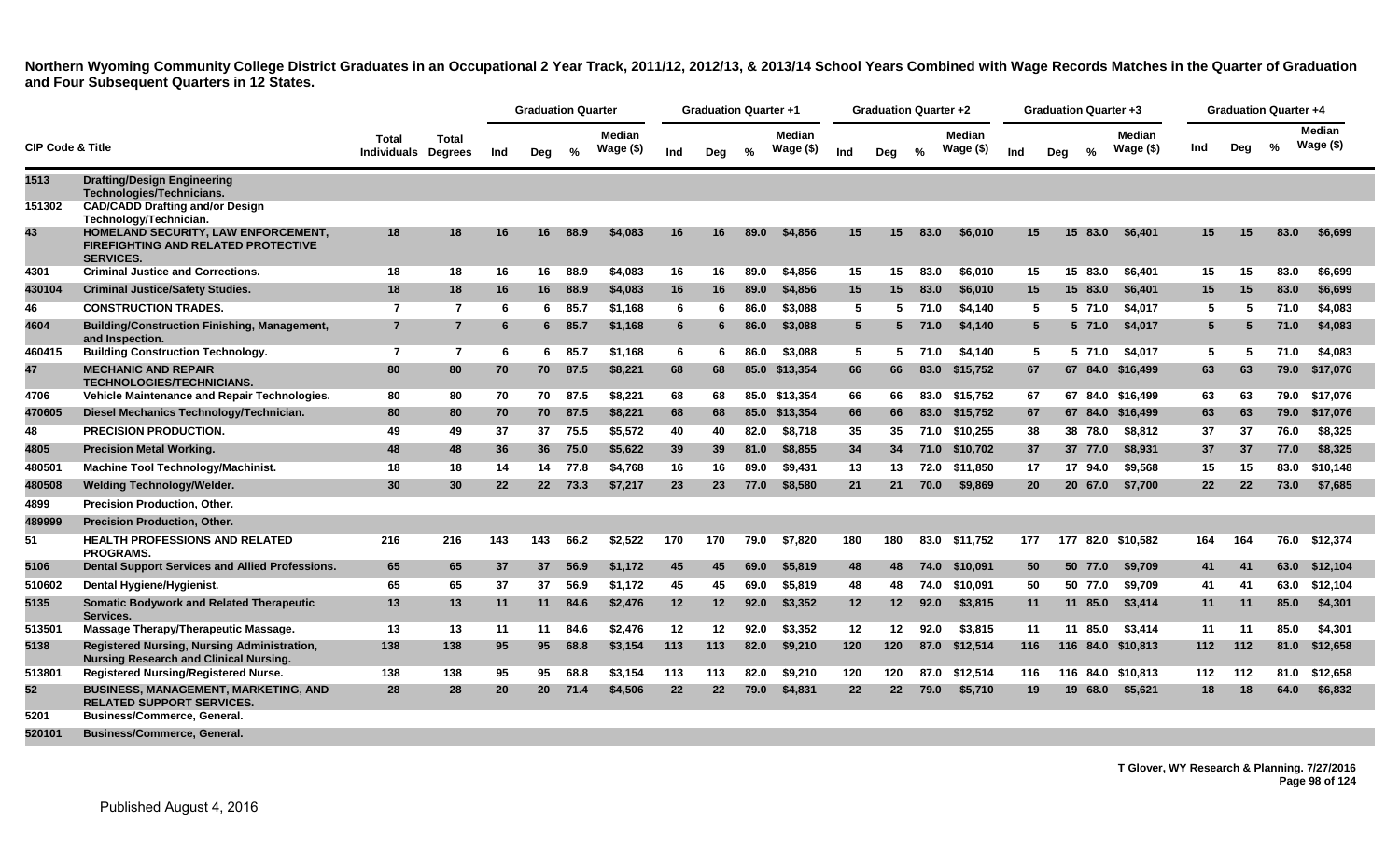|                             |                                                                      |                                     |              |     |     | <b>Graduation Quarter</b> |                     |     |     | <b>Graduation Quarter +1</b> |                            |     | <b>Graduation Quarter +2</b> |      |                     |                 | <b>Graduation Quarter +3</b> |         |                            |                 | <b>Graduation Quarter +4</b> |      |                     |
|-----------------------------|----------------------------------------------------------------------|-------------------------------------|--------------|-----|-----|---------------------------|---------------------|-----|-----|------------------------------|----------------------------|-----|------------------------------|------|---------------------|-----------------|------------------------------|---------|----------------------------|-----------------|------------------------------|------|---------------------|
| <b>CIP Code &amp; Title</b> |                                                                      | Total<br><b>Individuals Degrees</b> | <b>Total</b> | Ind | Deg | %                         | Median<br>Wage (\$) | Ind | Deg | %                            | <b>Median</b><br>Wage (\$) | Ind | Deg                          | %    | Median<br>Wage (\$) | Ind             | Deg                          | %       | <b>Median</b><br>Wage (\$) | Ind             | Deg                          | %    | Median<br>Wage (\$) |
| 5204                        | <b>Business Operations Support and Assistant</b><br>Services.        |                                     |              |     |     |                           |                     |     |     |                              |                            |     |                              |      |                     |                 |                              |         |                            |                 |                              |      |                     |
| 520401                      | <b>Administrative Assistant and Secretarial Science,</b><br>General. | 5                                   |              |     |     |                           |                     |     |     |                              |                            |     |                              |      |                     |                 |                              |         |                            |                 |                              |      |                     |
| 5209                        | <b>Hospitality Administration/Management.</b>                        | 19                                  | 19           | 15  | 15  | 78.9                      | \$4.084             | 16  | 16  | 84.0                         | \$4,439                    | 15  | 15                           | 79.0 | \$5,031             | 12              |                              | 12 63.0 | \$4,679                    | 11              |                              | 58.0 | \$6,590             |
| 520901                      | <b>Hospitality Administration/Management, General.</b>               | 19                                  | 19           | 15  | 15  | 78.9                      | \$4,084             | 16  | 16  | 84.0                         | \$4,439                    | 15  | 15                           | 79.0 | \$5,031             | 12 <sup>7</sup> |                              | 12 63.0 | \$4,679                    | 11              | 11                           | 58.0 | \$6,590             |
| ND4Dxx                      |                                                                      |                                     | 9            | 14  | 14  |                           | \$6,338             | 18  | 18  |                              | \$5,005                    | 15  | 15                           |      | \$7,125             | 17              | -17                          |         | \$9,306                    | 20              | 20                           |      | \$8,675             |
| ND6Dxx                      |                                                                      | 14                                  | 14           | 14  | 14  |                           | \$6,338             | 22  | 22  |                              | \$5,010                    | 19  | 19                           |      | \$6,799             | 17              | 17                           |         | \$9,306                    | 20 <sup>°</sup> | 20                           |      | \$8,675             |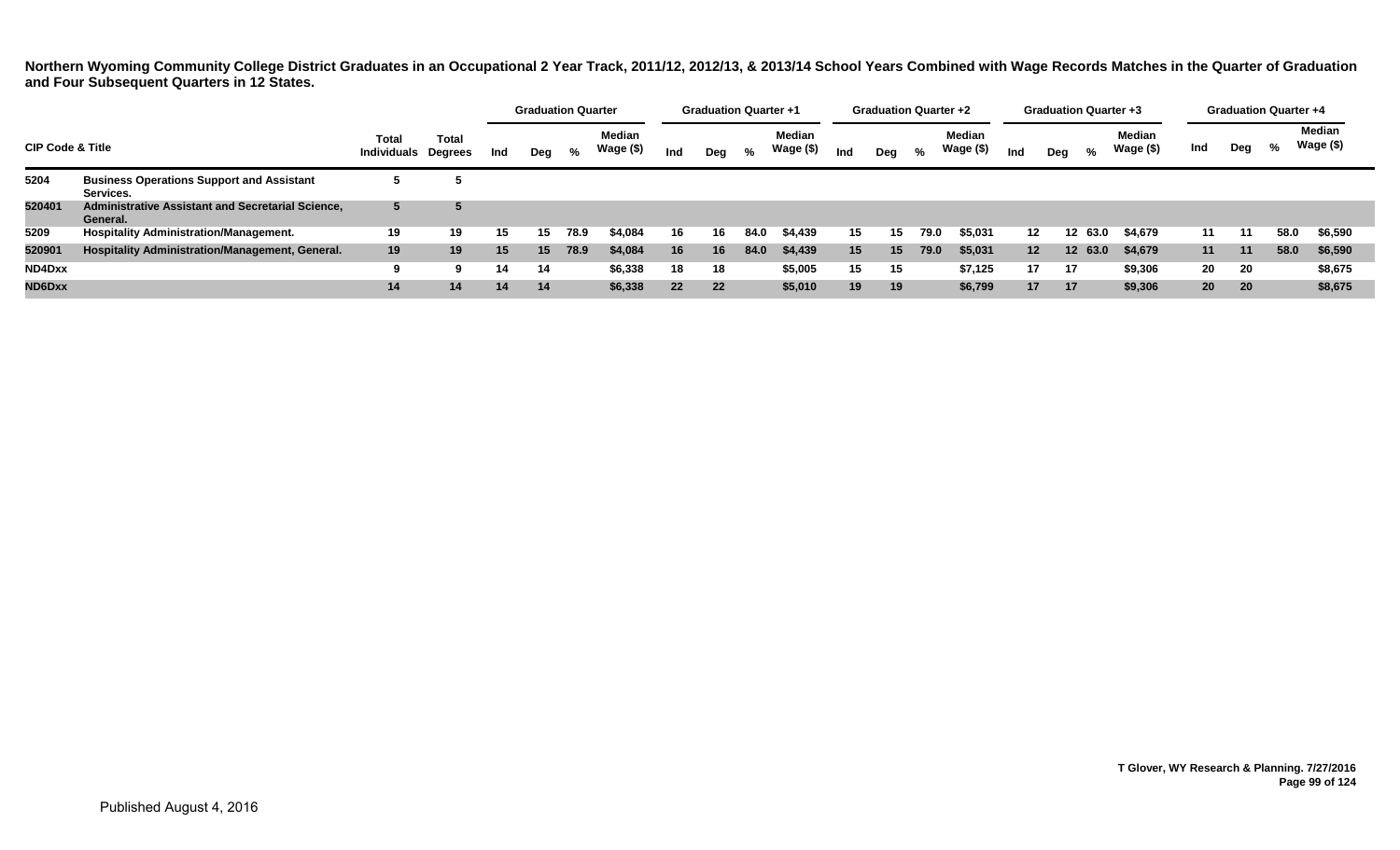|                             |                                                                                          |                             |                                |                | <b>Graduation Quarter</b> |               |                     |                 | <b>Graduation Quarter +1</b> |      |                     |                 | <b>Graduation Quarter +2</b> |               |                     |     | <b>Graduation Quarter +3</b> |           |                     |                |                 | <b>Graduation Quarter +4</b> |                      |
|-----------------------------|------------------------------------------------------------------------------------------|-----------------------------|--------------------------------|----------------|---------------------------|---------------|---------------------|-----------------|------------------------------|------|---------------------|-----------------|------------------------------|---------------|---------------------|-----|------------------------------|-----------|---------------------|----------------|-----------------|------------------------------|----------------------|
| <b>CIP Code &amp; Title</b> |                                                                                          | Total<br><b>Individuals</b> | <b>Total</b><br><b>Degrees</b> | Ind            | Deg                       | $\frac{9}{6}$ | Median<br>Wage (\$) | Ind             | Deg                          | %    | Median<br>Wage (\$) | Ind             | Deg                          | $\frac{0}{2}$ | Median<br>Wage (\$) | Ind | Deg                          | $\%$      | Median<br>Wage (\$) | Ind            | Deg             | %                            | Median<br>Wage $($)$ |
| All                         | <b>All CIP Codes</b>                                                                     | 975                         | 1,143                          | 602            | 699                       | 61.2          | \$2.287             | 627             | 728                          | 64.0 | \$3.971             | 550             | 645                          | 56.0          | \$4,516             | 569 |                              | 665 58.0  | \$4.254             | 581            | 689             | 60.0                         | \$4,444              |
| 01                          | <b>AGRICULTURE, AGRICULTURE OPERATIONS,</b><br><b>AND RELATED SCIENCES.</b>              | 77                          | 87                             | 36             | 37                        | 42.5          | \$1.639             | 32              | 32                           | 37.0 | \$4,207             | 30              | 30 <sup>°</sup>              | 35.0          | \$3,953             | 31  | 31                           | 36.0      | \$3,787             | 32             | 32 <sup>2</sup> | 37.0                         | \$3,172              |
| 0101                        | <b>Agricultural Business and Management.</b>                                             | 28                          | 29                             | 10             | 10                        | 34.5          | \$1,381             | 10              | 10                           | 35.0 | \$4,389             | 11              | 11                           | 38.0          | \$5,821             | 13  |                              | 13 45.0   | \$3,787             | 13             | 13              | 45.0                         | \$3,387              |
| 010102                      | <b>Agribusiness/Agricultural Business Operations.</b>                                    | 22                          | 22                             | 10             | 10 <sup>°</sup>           | 45.5          | \$1,381             | 10              | 10                           | 46.0 | \$4,389             | 11              | 11                           | 50.0          | \$5,821             | 13  |                              | 13 59.0   | \$3,787             | 13             | 13              | 59.0                         | \$3,387              |
| 010104                      | Farm/Farm and Ranch Management.                                                          | $\overline{7}$              | $\overline{7}$                 |                |                           |               |                     |                 |                              |      |                     |                 |                              |               |                     |     |                              |           |                     |                |                 |                              |                      |
| 0103                        | <b>Agricultural Production Operations.</b>                                               | 13                          | 13                             |                |                           |               |                     |                 |                              |      |                     |                 |                              |               |                     | 5   |                              | $5\,39.0$ | \$2,356             |                |                 |                              |                      |
| 010301                      | <b>Agricultural Production Operations, General.</b>                                      | $\overline{7}$              | $\overline{7}$                 |                |                           |               |                     |                 |                              |      |                     |                 |                              |               |                     |     |                              |           |                     |                |                 |                              |                      |
| 010304                      | <b>Crop Production.</b>                                                                  | 6                           | 6                              |                |                           |               |                     |                 |                              |      |                     |                 |                              |               |                     | 5   |                              | 583.0     | \$2,356             |                |                 |                              |                      |
| 0105                        | <b>Agricultural and Domestic Animal Services.</b>                                        | 18                          | 18                             | $\overline{7}$ | $\overline{7}$            | 38.9          | \$2.467             | 6               | 6                            | 33.0 | \$2.882             | 5               | 5                            | 28.0          | \$5.088             | -6  |                              | 6 33.0    | \$4.067             | $\overline{7}$ | 7               | 39.0                         | \$3,938              |
| 010507                      | <b>Equestrian/Equine Studies.</b>                                                        | 18                          | 18                             | $\overline{7}$ |                           | 38.9          | \$2,467             | $6\phantom{.}6$ | 6                            | 33.0 | \$2,882             | 5 <sup>5</sup>  | 5                            | 28.0          | \$5,088             | 6   |                              | 6 33.0    | \$4,067             | 7              |                 | 39.0                         | \$3,938              |
| 0109                        | <b>Animal Sciences.</b>                                                                  | 19                          | 19                             | 10             | 10                        | 52.6          | \$1,091             | 8               | 8                            | 42.0 | \$4,574             | $\overline{7}$  | 7                            | 37.0          | \$1,941             | -6  |                              | 6 32.0    | \$2,705             | $\overline{7}$ | 7               | 37.0                         | \$2,365              |
| 010901                      | Animal Sciences, General.                                                                | 19                          | 19                             | 10             | 10 <sup>1</sup>           | 52.6          | \$1,091             | 8               |                              | 42.0 | \$4,574             | $\overline{7}$  |                              | 37.0          | \$1,941             |     |                              | 632.0     | \$2,705             | $\overline{7}$ |                 | 37.0                         | \$2,365              |
| 0111                        | <b>Plant Sciences.</b>                                                                   | 11                          | 11                             |                |                           |               |                     |                 |                              |      |                     | 5               | 5                            | 46.0          | \$4,485             |     |                              |           |                     | 5              | 5               | 46.0                         | \$2,409              |
| 011106                      | <b>Range Science and Management.</b>                                                     | 11                          | 11                             |                |                           |               |                     |                 |                              |      |                     | 5               |                              | 46.0          | \$4,485             |     |                              |           |                     | 5              | 5               | 46.0                         | \$2,409              |
| 03                          | <b>NATURAL RESOURCES AND CONSERVATION.</b>                                               | 20                          | 20                             | 14             | 14                        | 70.0          | \$2,899             | 14              | 14                           | 70.0 | \$4,758             | 8               | 8                            | 40.0          | \$5,091             | -8  |                              | 8 40.0    | \$4,006             | 10             | 10              | 50.0                         | \$4,279              |
| 0302                        | Natural Resources Management and Policy.                                                 | 20                          | 20                             | 14             | 14                        | 70.0          | \$2,899             | 14              | 14                           | 70.0 | \$4,758             | 8               | 8                            | 40.0          | \$5,091             | -8  |                              | $8\,40.0$ | \$4,006             | 10             | 10              | 50.0                         | \$4,279              |
| 030201                      | Natural Resources Management and Policy.                                                 | 20                          | 20                             | 14             | 14                        | 70.0          | \$2,899             | 14              | 14                           | 70.0 | \$4,758             | 8               | 8                            | 40.0          | \$5,091             | -8  |                              | 8 40.0    | \$4,006             | 10             | 10              | 50.0                         | \$4,279              |
| 09                          | <b>COMMUNICATION, JOURNALISM, AND RELATED</b><br><b>PROGRAMS.</b>                        | 28                          | 28                             | 14             | 14                        | 50.0          | \$1,640             | 15              | 15                           | 54.0 | \$2,108             | 14              | 14                           | 50.0          | \$3,343             | 14  |                              | 14 50.0   | \$2,638             | 13             | 13              | 46.0                         | \$2,714              |
| 0901                        | <b>Communication and Media Studies.</b>                                                  | 18                          | 18                             | 8              | 8                         | 44.4          | \$2.709             | 9               | 9                            | 50.0 | \$1.665             | $\overline{7}$  | $\overline{7}$               | 39.0          | \$3.014             | 8   |                              | 8 44.0    | \$1.477             | $\overline{7}$ | 7               | 39.0                         | \$1,905              |
| 090101                      | Speech Communication and Rhetoric.                                                       | 18                          | 18                             | 8              |                           | 8 44.4        | \$2,709             | 9               | 9                            | 50.0 | \$1,665             | $\overline{7}$  | $\overline{7}$               | 39.0          | \$3,014             | 8   |                              | 8 44.0    | \$1,477             | $\overline{7}$ | 7               | 39.0                         | \$1,905              |
| 0904                        | Journalism.                                                                              | 10                          | 10                             | 6              | 6                         | 60.0          | \$1.543             | 6               | 6                            | 60.0 | \$3,275             | $\overline{7}$  | 7                            | 70.0          | \$3,672             | 6   |                              | 660.0     | \$4,007             | 6              | 6               | 60.0                         | \$2,889              |
| 090401                      | Journalism.                                                                              | 8                           | 8                              |                |                           |               |                     | $5\phantom{.0}$ | 5                            | 63.0 | \$2,108             | $5\phantom{.0}$ | 5                            | 63.0          | \$3,346             | 5   |                              | 563.0     | \$3,572             | 5              | 5               | 63.0                         | \$2,714              |
| 10                          | <b>COMMUNICATIONS</b><br><b>TECHNOLOGIES/TECHNICIANS AND SUPPORT</b><br><b>SERVICES.</b> | $\overline{7}$              | $\overline{7}$                 |                |                           |               |                     | 5               |                              | 71.0 | \$2,787             | 6               | 6                            | 86.0          | \$4,442             | 6   |                              | 6 86.0    | \$5,950             | 6              | 6               | 86.0                         | \$4,377              |
| 1002                        | <b>Audiovisual Communications</b><br>Technologies/Technicians.                           | 5 <sup>5</sup>              | 5                              |                |                           |               |                     |                 |                              |      |                     | 5               | 5.                           | 100.0         | \$3,542             | 5   |                              | 5 100.0   | \$5,250             | 5              | 5               | 100.0                        | \$5,223              |
| 100202                      | <b>Radio and Television Broadcasting</b><br>Technology/Technician.                       | 5                           | 5                              |                |                           |               |                     |                 |                              |      |                     | 5               |                              | 5 100.0       | \$3,542             | -5  |                              | 5 100.0   | \$5,250             | -5             | 5               | 100.0                        | \$5,223              |
| 13                          | <b>EDUCATION.</b>                                                                        | 96                          | 99                             | 63             | 65                        | 65.7          | \$2,174             | 61              | 62                           | 63.0 | \$2,890             | 52              | 54                           | 55.0          | \$2,919             | 56  |                              | 59 60.0   | \$2,716             | 60             | 63              | 64.0                         | \$2,612              |
| 1312                        | <b>Teacher Education and Professional</b><br>Development, Specific Levels and Methods.   | 94                          | 97                             | 62             | 64                        | 66.0          | \$2,197             | 60              | 61                           | 63.0 | \$2,953             | 51              | 53                           | 55.0          | \$2,914             | 55  |                              | 58 60.0   | \$2,549             | 59             | 62              | 64.0                         | \$2,754              |
| 131202                      | <b>Elementary Education and Teaching.</b>                                                | 60                          | 62                             | 43             | 44                        | 71.0          | \$1.963             | 41              | 41                           | 66.0 | \$2.703             | 36              | 37                           | 60.0          | \$2,590             | 37  |                              | 39 63.0   | \$2.234             | 38             | 40              | 65.0                         | \$2,754              |
| 131205                      | Secondary Education and Teaching.                                                        | 31                          | 31                             | 17             | 17                        | 54.8          | \$1.466             | 15              | 15                           | 48.0 | \$2.760             | 10              | 10                           | 32.0          | \$2,077             | 12  |                              | 12 39.0   | \$2,180             | 17             | 17              | 55.0                         | \$2,033              |

**T Glover, WY Research & Planning. 7/27/2016**

**Page 100 of 124**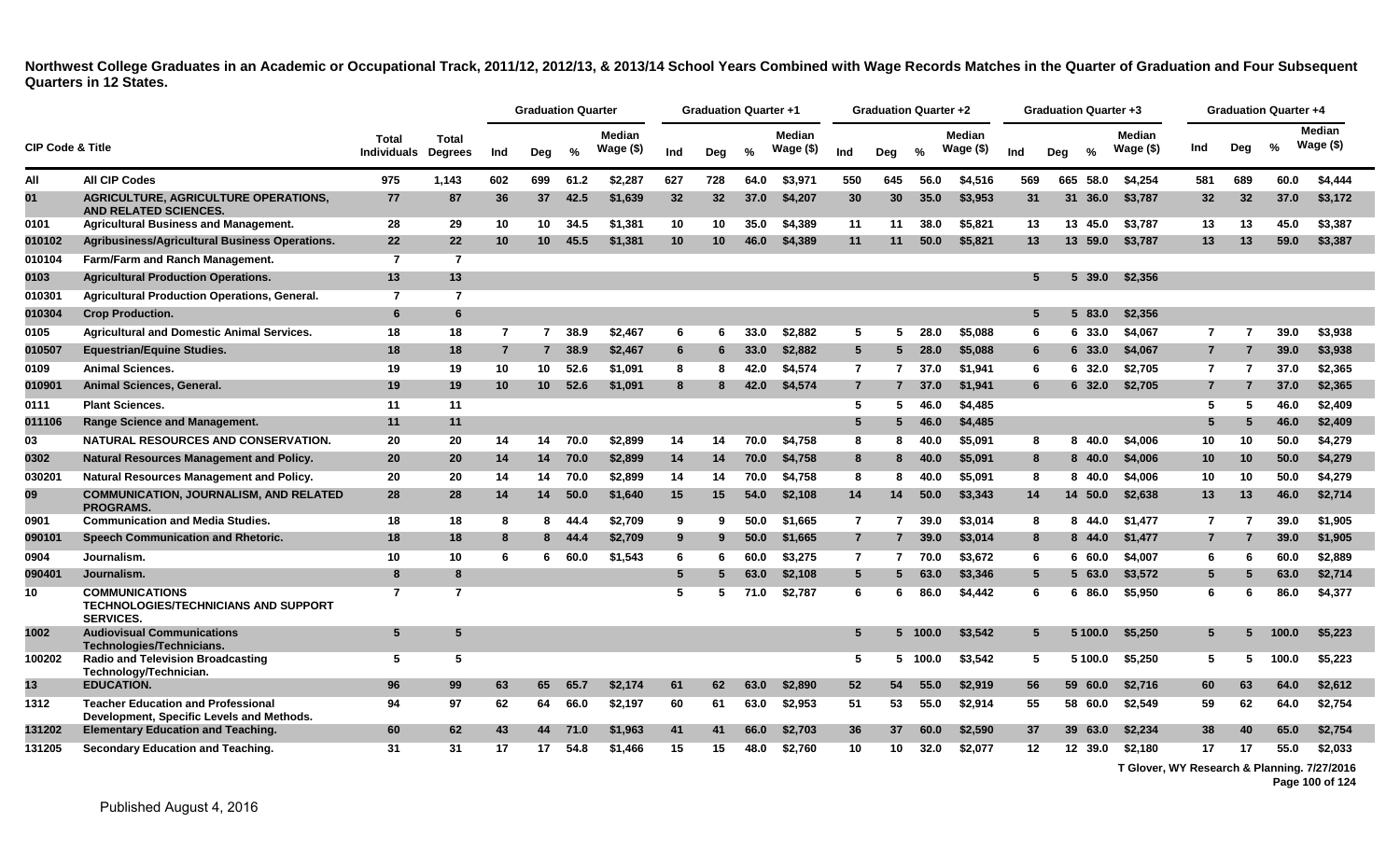|                             |                                                                           |                                     |                |     | <b>Graduation Quarter</b> |          |                            |                 | <b>Graduation Quarter +1</b> |               |                            |                | <b>Graduation Quarter +2</b> |      |                               |                |     | <b>Graduation Quarter +3</b> |                             |     |     | <b>Graduation Quarter +4</b> |                            |
|-----------------------------|---------------------------------------------------------------------------|-------------------------------------|----------------|-----|---------------------------|----------|----------------------------|-----------------|------------------------------|---------------|----------------------------|----------------|------------------------------|------|-------------------------------|----------------|-----|------------------------------|-----------------------------|-----|-----|------------------------------|----------------------------|
| <b>CIP Code &amp; Title</b> |                                                                           | Total<br><b>Individuals Degrees</b> | Total          | Ind | Deg                       | $\%$     | <b>Median</b><br>Wage (\$) | Ind             | Deg                          | $\frac{0}{2}$ | <b>Median</b><br>Wage (\$) | Ind            | Deg                          | $\%$ | <b>Median</b><br>Wage $($ \$) | Ind            | Deg | $\frac{0}{2}$                | <b>Median</b><br>Wage $($)$ | Ind | Deg | $\%$                         | <b>Median</b><br>Wage (\$) |
| 131209                      | Kindergarten/Preschool Education and Teaching.                            | 14                                  | 14             | 10  |                           | 10 71.4  | \$5,157                    | 10              | 10                           | 71.0          | \$5,398                    | 11             | 11                           | 79.0 | \$5,462                       | 11             |     | 11 79.0                      | \$5,131                     | 11  | 11  | 79.0                         | \$5,396                    |
| 14                          | <b>ENGINEERING.</b>                                                       | 21                                  | 21             | 14  | 14                        | 66.7     | \$2,098                    | 13              | 13                           | 62.0          | \$4.522                    | 9              | 9                            | 43.0 | \$3.774                       | 9              |     | 9 43.0                       | \$4,258                     | 16  | 16  | 76.0                         | \$4,573                    |
| 1401                        | <b>Engineering, General.</b>                                              | 21                                  | 21             | 14  | 14                        | 66.7     | \$2,098                    | 13              | 13                           | 62.0          | \$4,522                    | 9              | 9                            | 43.0 | \$3,774                       | 9              |     | 943.0                        | \$4,258                     | 16  | 16  | 76.0                         | \$4,573                    |
| 140101                      | <b>Engineering, General.</b>                                              | 21                                  | 21             | 14  | 14                        | 66.7     | \$2.098                    | 13              | 13                           | 62.0          | \$4.522                    | 9              | 9                            | 43.0 | \$3.774                       | 9              |     | 943.0                        | \$4.258                     | 16  | 16  | 76.0                         | \$4,573                    |
| 15 <sup>15</sup>            | <b>ENGINEERING TECHNOLOGIES AND</b><br><b>ENGINEERING-RELATED FIELDS.</b> | 23                                  | 41             | 14  | 25                        | 61.0     | \$2,628                    | 16              | 28                           | 68.0          | \$4,968                    | 15             | 27                           | 66.0 | \$5,461                       | 13             |     | 23 56.0                      | \$6,475                     | 14  | 25  | 61.0                         | \$9,156                    |
| 1513                        | <b>Drafting/Design Engineering</b><br>Technologies/Technicians.           | 23                                  | 41             | 14  | 25                        | 61.0     | \$2,628                    | 16              | 28                           | 68.0          | \$4,968                    | 15             | 27                           | 66.0 | \$5,461                       | 13             |     | 23 56.0                      | \$6,475                     | 14  | 25  | 61.0                         | \$9,156                    |
| 151302                      | <b>CAD/CADD Drafting and/or Design</b><br>Technology/Technician.          | 23                                  | 41             | 14  | 25                        | 61.0     | \$2.628                    | 16              | 28                           | 68.0          | \$4.968                    | 15             | 27                           | 66.0 | \$5,461                       | 13             |     | 23 56.0                      | \$6.475                     | 14  | 25  | 61.0                         | \$9,156                    |
| 16                          | <b>FOREIGN LANGUAGES, LITERATURES, AND</b><br><b>LINGUISTICS.</b>         | $\overline{7}$                      | $\overline{7}$ | 5   |                           | $5$ 71.4 | \$2,170                    |                 |                              |               |                            |                |                              |      |                               |                |     |                              |                             | -5  | 5   | 71.0                         | \$945                      |
| 1609                        | Romance Languages, Literatures, and Linguistics.                          | $\overline{7}$                      | $\overline{7}$ | -5  |                           | $5$ 71.4 | \$2,170                    |                 |                              |               |                            |                |                              |      |                               |                |     |                              |                             |     | 5.  | 71.0                         | \$945                      |
| 160905                      | Spanish Language and Literature.                                          | 6                                   | 6              |     |                           |          |                            |                 |                              |               |                            |                |                              |      |                               |                |     |                              |                             |     |     |                              |                            |
| 23                          | <b>ENGLISH LANGUAGE AND</b><br>LITERATURE/LETTERS.                        | 13                                  | 13             | -8  |                           | 8 61.5   | \$1,466                    | 8               |                              | 62.0          | \$3,663                    | 6              | 6                            | 46.0 | \$3,378                       | 7              |     | 54.0<br>7                    | \$2,120                     |     |     | 69.0                         | \$2,359                    |
| 2301                        | English Language and Literature, General.                                 | 13                                  | 13             | -8  | 8                         | 61.5     | \$1,466                    | 8               | 8                            | 62.0          | \$3.663                    | 6              | 6.                           | 46.0 | \$3,378                       | $\overline{7}$ |     | $\overline{7}$<br>54.0       | \$2.120                     | -9  | q   | 69.0                         | \$2.359                    |
| 230101                      | English Language and Literature, General.                                 | 13                                  | 13             | -8  | 8                         | 61.5     | \$1,466                    | 8               |                              | 62.0          | \$3,663                    | 6              | 6                            | 46.0 | \$3,378                       | 7              |     | 54.0                         | \$2,120                     | 9   | 9   | 69.0                         | \$2,359                    |
| 24                          | LIBERAL ARTS AND SCIENCES, GENERAL<br><b>STUDIES AND HUMANITIES.</b>      | 165                                 | 166            | 97  | 97                        | 58.4     | \$2,382                    | 102             | 103                          | 62.0          | \$3,504                    | 82             | 82                           | 49.0 | \$3,960                       | 93             |     | 93 56.0                      | \$3,199                     | 93  | 93  | 56.0                         | \$3,846                    |
| 2401                        | Liberal Arts and Sciences, General Studies and<br><b>Humanities.</b>      | 165                                 | 166            | 97  | 97                        | 58.4     | \$2,382                    | 102             | 103                          | 62.0          | \$3,504                    | 82             | 82                           | 49.0 | \$3,960                       | 93             |     | 93 56.0                      | \$3,199                     | 93  | 93  | 56.0                         | \$3,846                    |
| 240102                      | <b>General Studies.</b>                                                   | 165                                 | 166            | 97  | 97                        | 58.4     | \$2,382                    | 102             | 103                          | 62.0          | \$3.504                    | 82             | 82                           | 49.0 | \$3,960                       | 93             |     | 93 56.0                      | \$3,199                     | 93  | 93  | 56.0                         | \$3,846                    |
| 26                          | <b>BIOLOGICAL AND BIOMEDICAL SCIENCES.</b>                                | $\overline{7}$                      | $\overline{7}$ |     |                           |          |                            | $5\phantom{.0}$ | -5                           | 71.0          | \$3,662                    |                |                              |      |                               |                |     |                              |                             |     |     |                              |                            |
| 2601                        | Biology, General.                                                         | $\overline{7}$                      | $\overline{7}$ |     |                           |          |                            | 5               | -5                           | 71.0          | \$3,662                    |                |                              |      |                               |                |     |                              |                             |     |     |                              |                            |
| 260101                      | Biology/Biological Sciences, General.                                     | $\overline{7}$                      | $\overline{7}$ |     |                           |          |                            | $5\phantom{.0}$ | 5                            | 71.0          | \$3,662                    |                |                              |      |                               |                |     |                              |                             |     |     |                              |                            |
| 27                          | <b>MATHEMATICS AND STATISTICS.</b>                                        | 27                                  | 27             | 18  | 18                        | 66.7     | \$1,250                    | 14              | 14                           | 52.0          | \$2,952                    | $\overline{7}$ | 7                            | 26.0 | \$1,385                       | 11             |     | 11<br>41.0                   | \$1,235                     | 18  | 18  | 67.0                         | \$3,112                    |
| 2701                        | <b>Mathematics.</b>                                                       | 27                                  | 27             | 18  | 18                        | 66.7     | \$1,250                    | 14              | 14                           | 52.0          | \$2,952                    | $\overline{7}$ |                              | 26.0 | \$1,385                       | 11             |     | 11 41.0                      | \$1,235                     | 18  | 18  | 67.0                         | \$3,112                    |
| 270101                      | <b>Mathematics, General,</b>                                              | 27                                  | 27             | 18  | 18                        | 66.7     | \$1,250                    | 14              | 14                           | 52.0          | \$2.952                    | $\overline{7}$ | 7                            | 26.0 | \$1,385                       | 11             |     | $11 \t 41.0$                 | \$1,235                     | 18  | 18  | 67.0                         | \$3,112                    |
| 31                          | <b>PARKS, RECREATION, LEISURE, AND FITNESS</b><br><b>STUDIES.</b>         | 32 <sub>2</sub>                     | 43             | 25  | 33 <sup>°</sup>           | 76.7     | \$2,324                    | 23              | 30 <sup>°</sup>              | 70.0          | \$4,028                    | 20             | 25 <sub>2</sub>              | 58.0 | \$4,359                       | 23             |     | 29 67.0                      | \$2,624                     | 22  | 30  | 70.0                         | \$3,755                    |
| 3101                        | Parks. Recreation and Leisure Studies.                                    | 18                                  | 26             | 15  | 21                        | 80.8     | \$2.324                    | 14              | 19                           | 73.0          | \$3.844                    | 13             | 18                           | 69.0 | \$4.359                       | 14             |     | 20 77.0                      | \$3.053                     | 15  | 21  | 81.0                         | \$3,755                    |
| 310101                      | Parks, Recreation and Leisure Studies.                                    | 18                                  | 26             | 15  | 21                        | 80.8     | \$2,324                    | 14              | 19                           | 73.0          | \$3,844                    | 13             | 18                           | 69.0 | \$4,359                       | 14             |     | 20 77.0                      | \$3,053                     | 15  | 21  | 81.0                         | \$3,755                    |
| 3105                        | <b>Health and Physical Education/Fitness.</b>                             | 16                                  | 18             | 11  | 13                        | 72.2     | \$3,131                    | 10              | 12                           | 67.0          | \$5,336                    | 5              | 5                            | 28.0 | \$2,062                       | 6              |     | 6 33.0                       | \$1,204                     | -6  | 6   | 33.0                         | \$2,076                    |
| 310501                      | <b>Health and Physical Education/Fitness, General.</b>                    | 16                                  | 18             | 11  | 13                        | 72.2     | \$3,131                    | 10 <sup>°</sup> | 12                           | 67.0          | \$5,336                    | $5^{\circ}$    | 5                            | 28.0 | \$2,062                       | 6              |     | 6 33.0                       | \$1,204                     | 6   |     | 33.0                         | \$2,076                    |
| 40                          | <b>PHYSICAL SCIENCES.</b>                                                 | 8                                   | Q              | 5   | 5                         | 55.6     | \$2.514                    |                 |                              |               |                            |                |                              |      |                               |                |     |                              |                             |     |     |                              |                            |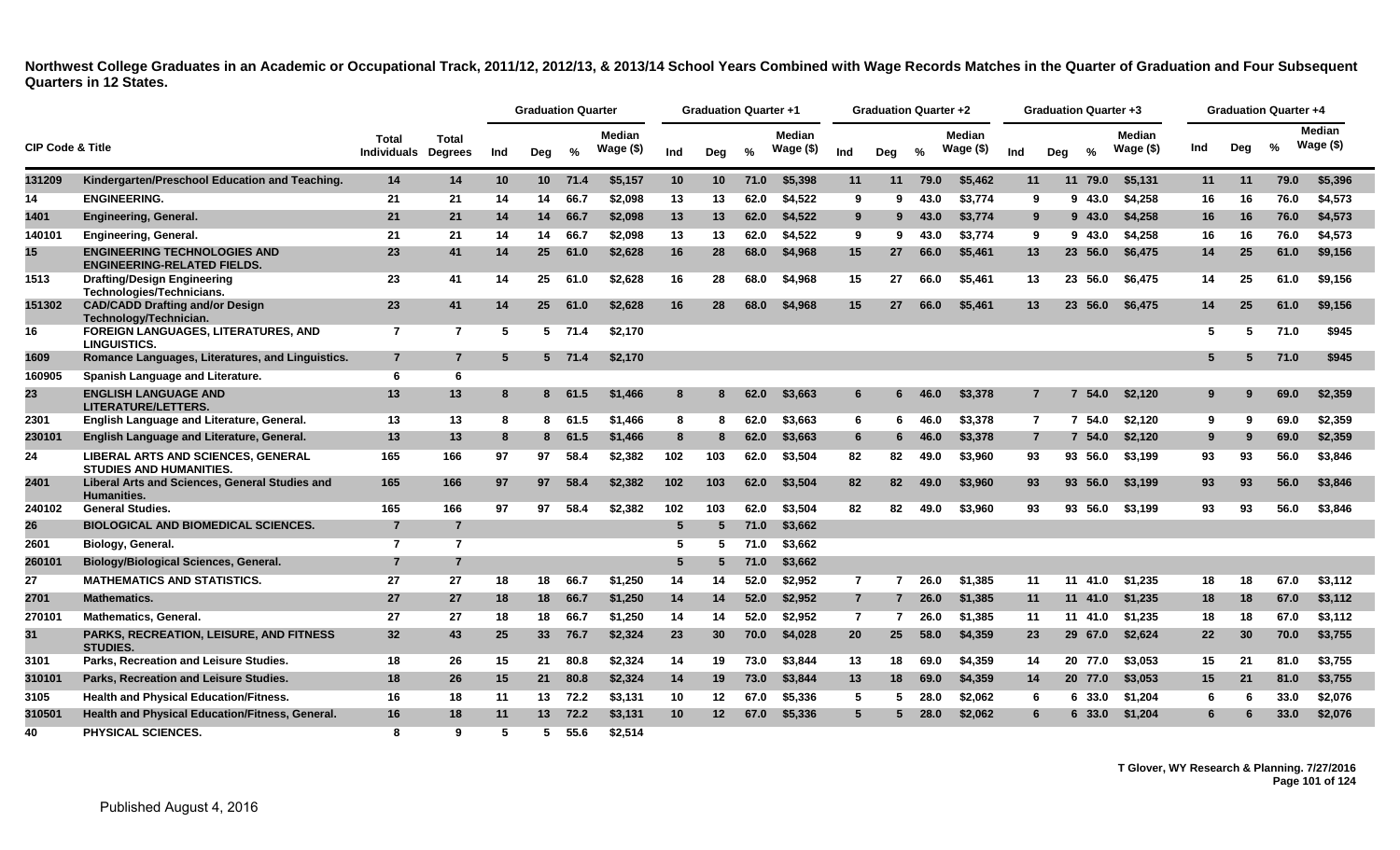|                             |                                                                                                       |                             |                                |                 | <b>Graduation Quarter</b> |          |                     |                 | <b>Graduation Quarter +1</b> |      |                            |     | <b>Graduation Quarter +2</b> |      |                            |                |     | <b>Graduation Quarter +3</b> |                     |     | Graduation Quarter +4 |               |                     |  |
|-----------------------------|-------------------------------------------------------------------------------------------------------|-----------------------------|--------------------------------|-----------------|---------------------------|----------|---------------------|-----------------|------------------------------|------|----------------------------|-----|------------------------------|------|----------------------------|----------------|-----|------------------------------|---------------------|-----|-----------------------|---------------|---------------------|--|
| <b>CIP Code &amp; Title</b> |                                                                                                       | Total<br><b>Individuals</b> | <b>Total</b><br><b>Degrees</b> | Ind             | Deg                       | %        | Median<br>Wage (\$) | Ind             | Deg                          | %    | <b>Median</b><br>Wage (\$) | Ind | Deg                          | %    | <b>Median</b><br>Wage (\$) | Ind            | Deg | %                            | Median<br>Wage (\$) | Ind | Deg                   | $\frac{9}{6}$ | Median<br>Wage (\$) |  |
| 4005                        | Chemistry.                                                                                            | 6                           | 6                              |                 |                           |          |                     |                 |                              |      |                            |     |                              |      |                            |                |     |                              |                     |     |                       |               |                     |  |
| 400501                      | <b>Chemistry, General.</b>                                                                            | 6                           | 6                              |                 |                           |          |                     |                 |                              |      |                            |     |                              |      |                            |                |     |                              |                     |     |                       |               |                     |  |
| 42                          | PSYCHOLOGY.                                                                                           | 23                          | 23                             | 12              | 12                        | 52.2     | \$2.604             | 13              | 13                           | 57.0 | \$2,946                    | 10  | 10                           | 44.0 | \$2,304                    | 10             |     | 10 44.0                      | \$3.913             | 13  | 13                    | 57.0          | \$3,932             |  |
| 4201                        | Psychology, General.                                                                                  | 23                          | 23                             | 12              | 12                        | 52.2     | \$2,604             | 13              | 13                           | 57.0 | \$2,946                    | 10  | 10                           | 44.0 | \$2,304                    | 10             |     | 10 44.0                      | \$3,913             | 13  | 13                    | 57.0          | \$3,932             |  |
| 420101                      | Psychology, General.                                                                                  | 23                          | 23                             | 12              | $12 \,$                   | 52.2     | \$2,604             | 13              | 13                           | 57.0 | \$2,946                    | 10  | 10 <sup>°</sup>              | 44.0 | \$2,304                    | 10             |     | 10 44.0                      | \$3,913             | 13  | 13                    | 57.0          | \$3,932             |  |
| 43                          | HOMELAND SECURITY, LAW ENFORCEMENT,<br><b>FIREFIGHTING AND RELATED PROTECTIVE</b><br><b>SERVICES.</b> | 42                          | 42                             | 25              | 25                        | 59.5     | \$1,929             | 27              | 27                           | 64.0 | \$3,971                    | 21  | 21                           | 50.0 | \$2,641                    | 23             |     | 23 55.0                      | \$4,376             | 26  | 26                    | 62.0          | \$3,894             |  |
| 4301                        | <b>Criminal Justice and Corrections.</b>                                                              | 42                          | 42                             | 25              | 25                        | 59.5     | \$1,929             | 27              | 27                           | 64.0 | \$3,971                    | 21  | 21                           | 50.0 | \$2,641                    | 23             |     | 23 55.0                      | \$4,376             | 26  | 26                    | 62.0          | \$3,894             |  |
| 430103                      | <b>Criminal Justice/Law Enforcement Administration.</b>                                               | 42                          | 42                             | 25              | 25                        | 59.5     | \$1.929             | 27              | 27                           | 64.0 | \$3.971                    | 21  | 21                           | 50.0 | \$2,641                    | 23             |     | 23 55.0                      | \$4,376             | 26  | 26                    | 62.0          | \$3,894             |  |
| 45                          | <b>SOCIAL SCIENCES.</b>                                                                               | 47                          | 48                             | 33              | 33                        | 68.8     | \$1,954             | 33              | 33                           | 69.0 | \$3,509                    | 28  | 28                           | 58.0 | \$2,646                    | 28             |     | 28 58.0                      | \$4,153             | 32  | 32                    | 67.0          | \$3,558             |  |
| 4501                        | Social Sciences, General.                                                                             | 6                           | 6                              | 5               | 5                         | 83.3     | \$2,984             | 5               | -5                           | 83.0 | \$3,539                    |     |                              |      |                            |                |     |                              |                     |     |                       |               |                     |  |
| 450101                      | Social Sciences, General.                                                                             | 6                           | 6                              | 5               | 5.                        | 83.3     | \$2,984             | 5               |                              | 83.0 | \$3,539                    |     |                              |      |                            |                |     |                              |                     |     |                       |               |                     |  |
| 4502                        | Anthropology.                                                                                         | 5                           | 5                              |                 |                           |          |                     |                 |                              |      |                            |     |                              |      |                            |                |     |                              |                     |     |                       |               |                     |  |
| 450201                      | Anthropology.                                                                                         | 5                           | 5                              |                 |                           |          |                     |                 |                              |      |                            |     |                              |      |                            |                |     |                              |                     |     |                       |               |                     |  |
| 4510                        | <b>Political Science and Government.</b>                                                              | 8                           | 8                              | 5               | 5                         | 62.5     | \$1.954             | 5               | 5                            | 63.0 | \$3,168                    |     |                              |      |                            |                |     |                              |                     | 5   | -5                    | 63.0          | \$3,274             |  |
| 451001                      | <b>Political Science and Government, General.</b>                                                     | 8                           | 8                              | 5               | 5 <sup>5</sup>            | 62.5     | \$1,954             | $5^{\circ}$     | 5                            | 63.0 | \$3,168                    |     |                              |      |                            |                |     |                              |                     | 5   |                       | 63.0          | \$3,274             |  |
| 4511                        | Sociology.                                                                                            | 25                          | 25                             | 15              | 15                        | 60.0     | \$1,842             | 18              | 18                           | 72.0 | \$3,030                    | 16  | 16                           | 64.0 | \$3,338                    | 16             |     | 16 64.0                      | \$4,530             | 17  | 17                    | 68.0          | \$4,178             |  |
| 451101                      | Sociology.                                                                                            | 25                          | 25                             | 15              | 15                        | 60.0     | \$1,842             | 18              | 18                           | 72.0 | \$3,030                    | 16  | 16                           | 64.0 | \$3,338                    | 16             |     | 16 64.0                      | \$4,530             | 17  | 17                    | 68.0          | \$4,178             |  |
| 48                          | <b>PRECISION PRODUCTION.</b>                                                                          | 41                          | 63                             | 26              | 41                        | 65.1     | \$3,020             | 27              | 43                           | 68.0 | \$7.077                    | 24  | 37                           | 59.0 | \$8,106                    | 23             |     | 34 54.0                      | \$8,096             | 24  | 40                    | 64.0          | \$6,963             |  |
| 4805                        | <b>Precision Metal Working.</b>                                                                       | 41                          | 63                             | 26              | 41                        | 65.1     | \$3,020             | 27              | 43                           | 68.0 | \$7,077                    | 24  | 37                           | 59.0 | \$8,106                    | 23             |     | 34 54.0                      | \$8,096             | 24  | 40                    | 64.0          | \$6,963             |  |
| 480508                      | Welding Technology/Welder.                                                                            | 41                          | 63                             | 26              | 41                        | 65.1     | \$3,020             | 27              | 43                           | 68.0 | \$7,077                    | 24  | 37                           | 59.0 | \$8,106                    | 23             |     | 34 54.0                      | \$8,096             | 24  | 40                    | 64.0          | \$6,963             |  |
| 50                          | <b>VISUAL AND PERFORMING ARTS.</b>                                                                    | 150                         | 168                            | 90              | 100                       | 59.5     | \$1.628             | 94              | 105                          | 63.0 | \$3,388                    | 83  | 91                           | 54.0 | \$3,542                    | 89             |     | 98 58.0                      | \$3,803             | 82  | 91                    | 54.0          | \$4,422             |  |
| 5004                        | Design and Applied Arts.                                                                              | 95                          | 112                            | 56              | 66                        | 58.9     | \$2,015             | 58              | 69                           | 62.0 | \$3,531                    | 51  | 59                           | 53.0 | \$3,399                    | 55             |     | 64 57.0                      | \$4,012             | 49  | 58                    | 52.0          | \$4,443             |  |
| 500402                      | <b>Commercial and Advertising Art.</b>                                                                | 21                          | 21                             | 13              | 13                        | 61.9     | \$2,593             | 14              | 14                           | 67.0 | \$3,594                    | 11  | 11                           | 52.0 | \$2,856                    | $12 \,$        |     | 12 57.0                      | \$4,282             | 12  | $12 \,$               | 57.0          | \$4,565             |  |
| 500406                      | <b>Commercial Photography.</b>                                                                        | 74                          | 91                             | 42              | 52                        | 57.1     | \$1,549             | 43              | 54                           | 59.0 | \$3,458                    | 39  | 47                           | 52.0 | \$3,623                    | 42             |     | 51 56.0                      | \$3,885             | 36  | 45                    | 50.0          | \$4,422             |  |
| 5006                        | Film/Video and Photographic Arts.                                                                     | 6                           | 6                              | 5               | 5.                        | 83.3     | \$1,076             |                 |                              |      |                            | 5   | 5                            | 83.0 | \$4,911                    | 5              |     | 583.0                        | \$4,843             | 5   |                       | 83.0          | \$4,945             |  |
| 500602                      | Cinematography and Film/Video Production.                                                             | 6                           | 6                              | 5               |                           | $5$ 83.3 | \$1,076             |                 |                              |      |                            | 5   | 5                            | 83.0 | \$4,911                    | 5              |     | 583.0                        | \$4,843             | 5   | -5                    | 83.0          | \$4,945             |  |
| 5007                        | <b>Fine and Studio Arts.</b>                                                                          | 21                          | 21                             | 8               |                           | 8 38.1   | \$1,290             | 9               | 9                            | 43.0 | \$3,767                    | 11  | 11                           | 52.0 | \$3,894                    | 13             |     | 13 62.0                      | \$3,028             | 12  | 12                    | 57.0          | \$2,859             |  |
| 500701                      | Art/Art Studies, General.                                                                             | 21                          | 21                             | 8               | 8                         | 38.7     | \$1,290             | 9               | 9                            | 43.0 | \$3,767                    | 11  | 11                           | 52.0 | \$3,894                    | 13             |     | 13 62.0                      | \$3,028             | 12  | 12                    | 57.0          | \$2,859             |  |
| 5009                        | Music.                                                                                                | 15                          | 15                             | 10              | 10 <sup>1</sup>           | 66.7     | \$1,090             | 10 <sup>°</sup> | 10                           | 67.0 | \$2,350                    | 6   | 6                            | 40.0 | \$2,481                    | $\overline{7}$ |     | 7 47.0                       | \$1,753             | 9   | 9                     | 60.0          | \$2,840             |  |
| 500901                      | Music, General.                                                                                       | 15                          | 15                             | 10              | 10                        | 66.7     | \$1,090             | 10              | 10                           | 67.0 | \$2,350                    | 6   | 6                            | 40.0 | \$2,481                    | $\mathbf{7}$   |     | 7 47.0                       | \$1,753             | 9   | 9                     | 60.0          | \$2,840             |  |
| 5099                        | Visual and Performing Arts, Other.                                                                    | 13                          | 13                             | 10 <sup>1</sup> | 10                        | 76.9     | \$2.443             | 12              | $12 \,$                      | 92.0 | \$3.225                    | 9   | 9                            | 69.0 | \$3,816                    | 8              |     | 8 62.0                       | \$2.347             |     |                       | 46.0          | \$6.700             |  |

**T Glover, WY Research & Planning. 7/27/2016 Page 102 of 124**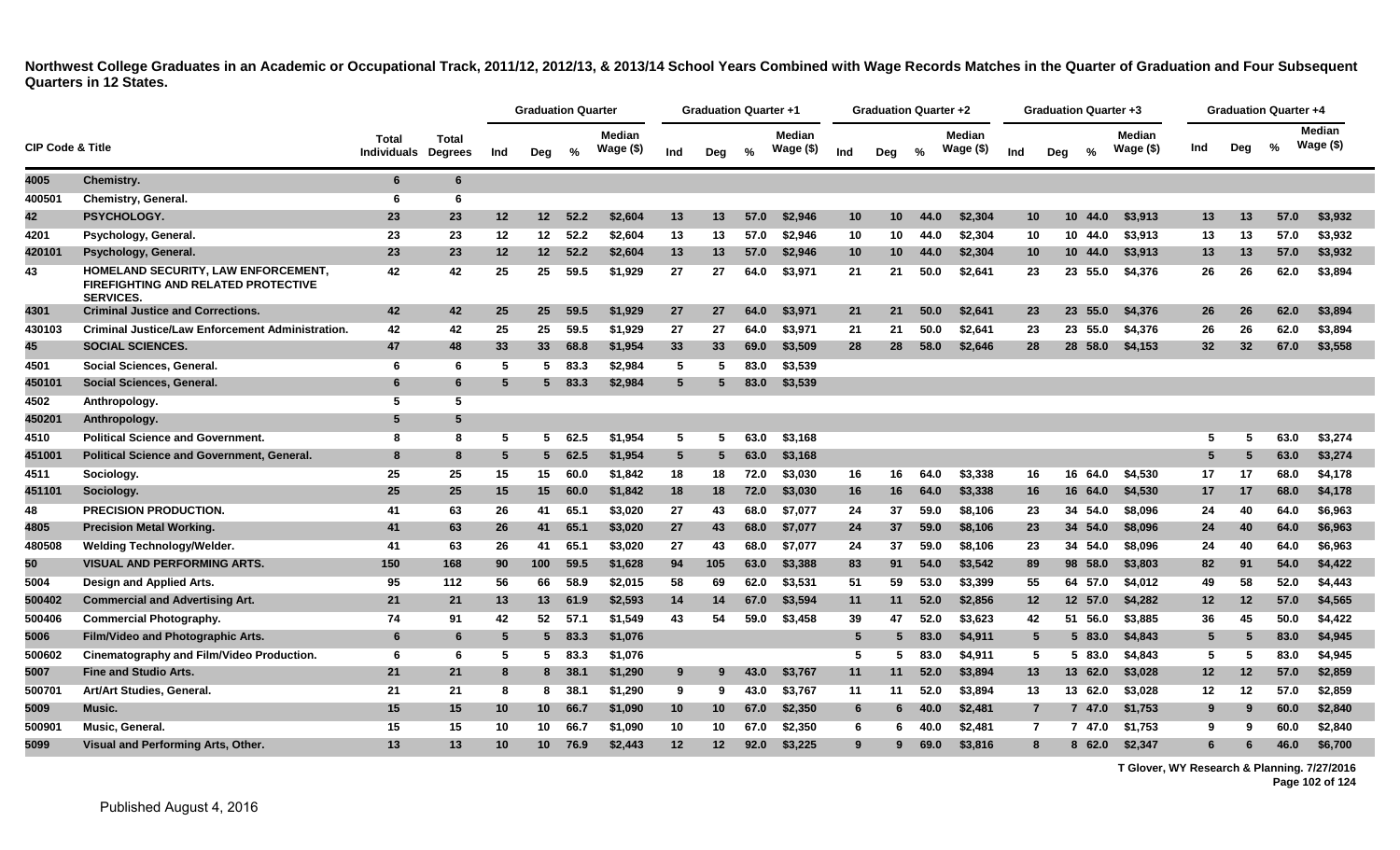|                             |                                                                                              |                             |                                |     | <b>Graduation Quarter</b> |         |                            |     | <b>Graduation Quarter +1</b> |               |                            |                | <b>Graduation Quarter +2</b> |      |                     |                 |     |               | <b>Graduation Quarter +3</b> |                  |     | <b>Graduation Quarter +4</b> |                            |
|-----------------------------|----------------------------------------------------------------------------------------------|-----------------------------|--------------------------------|-----|---------------------------|---------|----------------------------|-----|------------------------------|---------------|----------------------------|----------------|------------------------------|------|---------------------|-----------------|-----|---------------|------------------------------|------------------|-----|------------------------------|----------------------------|
| <b>CIP Code &amp; Title</b> |                                                                                              | Total<br><b>Individuals</b> | <b>Total</b><br><b>Degrees</b> | Ind | Deg                       | %       | <b>Median</b><br>Wage (\$) | Ind | Deg                          | $\frac{0}{0}$ | <b>Median</b><br>Wage (\$) | Ind            | Deg                          | $\%$ | Median<br>Wage (\$) | Ind             | Deg | $\frac{0}{0}$ | <b>Median</b><br>Wage (\$)   | Ind              | Dea | $\frac{9}{6}$                | <b>Median</b><br>Wage (\$) |
| 509999                      | Visual and Performing Arts, Other.                                                           | 13                          | 13                             | 10  | 10 <sup>1</sup>           | 76.9    | \$2,443                    | 12  | 12                           | 92.0          | \$3,225                    | 9              | 9                            | 69.0 | \$3,816             | 8               |     | 62.0<br>8     | \$2,347                      | 6                | 6   | 46.0                         | \$6,700                    |
| 51                          | <b>HEALTH PROFESSIONS AND RELATED</b><br><b>PROGRAMS.</b>                                    | 182                         | 199                            | 116 | 130                       | 65.3    | \$2.802                    | 136 | 152                          | 76.0          | \$5,863                    | 132            | 149                          | 75.0 | \$8.728             | 134             | 151 | 76.0          | \$8.778                      | 132              | 149 | 75.0                         | \$10.196                   |
| 5108                        | Allied Health and Medical Assisting Services.                                                | 49                          | 49                             | 30  | 30                        | 61.2    | \$3,615                    | 36  | 36                           | 74.0          | \$5,198                    | 42             | 42                           | 86.0 | \$4,369             | 39              |     | 39 80.0       | \$5,571                      | 39               | 39  | 80.0                         | \$5,792                    |
| 510808                      | Veterinary/Animal Health Technology/Technician<br>and Veterinary Assistant.                  | 17                          | 17                             | -9  | 9                         | 52.9    | \$1,371                    | 11  | 11                           | 65.0          | \$3,319                    | 14             | 14                           | 82.0 | \$2,914             | 12              |     | 12 71.0       | \$3,852                      | 11               | 11  | 65.0                         | \$4,481                    |
| 510899                      | Allied Health and Medical Assisting Services,<br>Other.                                      | 32                          | 32                             | 21  | 21                        | 65.6    | \$5,008                    | 25  | 25                           | 78.0          | \$8.174                    | 28             | 28                           | 88.0 | \$7,280             | 27              |     | 27 84.0       | \$8.778                      | 28               | 28  | 88.0                         | \$9,168                    |
| 5109                        | Allied Health Diagnostic, Intervention, and<br><b>Treatment Professions.</b>                 | 16                          | 16                             | 12  | 12 <sup>2</sup>           | 75.0    | \$863                      | 12  | 12                           | 75.0          | \$2,149                    | 8              | 8                            | 50.0 | \$5,556             | 6               |     | 638.0         | \$6,118                      | 8                | 8   | 50.0                         | \$3,585                    |
| 510913                      | <b>Athletic Training/Trainer.</b>                                                            | 16                          | 16                             | 12  | 12 <sup>12</sup>          | 75.0    | \$863                      | 12  | 12                           | 75.0          | \$2,149                    | 8              | 8                            | 50.0 | \$5,556             | 6               |     | 6 38.0        | \$6.118                      | 8                | 8   | 50.0                         | \$3,585                    |
| 5111                        | <b>Health/Medical Preparatory Programs.</b>                                                  | 31                          | 32                             | 18  | 19 <sup>°</sup>           | 59.4    | \$1,511                    | 19  | <b>20</b>                    | 63.0          | \$3,079                    | 13             | 14                           | 44.0 | \$2,728             | 15              |     | 16 50.0       | \$2,820                      | 16               | 17  | 53.0                         | \$3,345                    |
| 511103                      | <b>Pre-Pharmacy Studies.</b>                                                                 | 8                           | 8                              |     |                           |         |                            |     |                              |               |                            |                |                              |      |                     | 5               |     | 563.0         | \$1,235                      | 5                | 5   | 63.0                         | \$2,224                    |
| 511199                      | Health/Medical Preparatory Programs, Other.                                                  | 24                          | 25                             | 14  | 15                        | 60.0    | \$1.881                    | 15  | 16                           | 64.0          | \$4,495                    | 10             | 11                           | 44.0 | \$2.799             | 10              | 11  | 44.0          | \$4,067                      | 12               | 13  | 52.0                         | \$3,951                    |
| 5138                        | Registered Nursing, Nursing Administration,<br><b>Nursing Research and Clinical Nursing.</b> | 71                          | 71                             | 48  | 48                        | 67.6    | \$3,537                    | 60  | 60                           | 85.0          | \$8,733                    | 62             | 62                           |      | 87.0 \$12,016       | 66              |     |               | 66 93.0 \$11,565             | 62               | 62  | 87.0                         | \$12,394                   |
| 513801                      | <b>Registered Nursing/Registered Nurse.</b>                                                  | 71                          | 71                             | 48  | 48                        | 67.6    | \$3,537                    | 60  | 60                           | 85.0          | \$8,733                    | 62             | 62                           | 87.0 | \$12,016            | 66              |     |               | 66 93.0 \$11,565             | 62               | 62  | 87.0                         | \$12,394                   |
| 5139                        | <b>Practical Nursing, Vocational Nursing and Nursing</b><br>Assistants.                      | 31                          | 31                             | 21  | 21                        | 67.7    | \$3,618                    | 24  | 24                           | 77.0          | \$4,140                    | 23             | 23                           | 74.0 | \$8,233             | 24              |     | 24 77.0       | \$7,398                      | 23               | 23  | 74.0                         | \$8,948                    |
| 513901                      | <b>Licensed Practical/Vocational Nurse Training.</b>                                         | 21                          | 21                             | 15  |                           | 15 71.4 | \$1,792                    | 18  | 18                           | 86.0          | \$3,873                    | 18             | 18                           | 86.0 | \$8,496             | 18              |     | 18 86.0       | \$8,037                      | 18               | 18  | 86.0                         | \$9,597                    |
| 513902                      | <b>Nursing Assistant/Aide and Patient Care</b><br>Assistant/Aide.                            | 10                          | 10                             | 6   | 6                         | 60.0    | \$3,992                    | 6   | -6                           | 60.0          | \$4,492                    | 5              | -5                           | 50.0 | \$4.755             | 6               |     | 660.0         | \$629                        | 5                | 5   | 50.0                         | \$3,992                    |
| 52                          | BUSINESS, MANAGEMENT, MARKETING, AND<br><b>RELATED SUPPORT SERVICES.</b>                     | 90                          | 91                             | 52  | 53                        | 58.2    | \$2,103                    | 56  | 57                           | 63.0          | \$3.783                    | 55             | 56                           | 62.0 | \$4,023             | 52 <sub>2</sub> |     | 53 58.0       | \$3,771                      | 50               | 51  | 56.0                         | \$4,512                    |
| 5201                        | <b>Business/Commerce, General.</b>                                                           | 31                          | 31                             | 20  | 20                        | 64.5    | \$2.035                    | 22  | 22                           | 71.0          | \$3,774                    | 23             | 23                           | 74.0 | \$3.718             | 23              |     | 23 74.0       | \$4.996                      | 21               | 21  | 68.0                         | \$4,613                    |
| 520101                      | <b>Business/Commerce, General.</b>                                                           | 31                          | 31                             | 20  | 20                        | 64.5    | \$2,035                    | 22  | 22                           | 71.0          | \$3,774                    | 23             | 23                           | 74.0 | \$3,718             | 23              |     | 23 74.0       | \$4,996                      | 21               | 21  | 68.0                         | \$4,613                    |
| 5202                        | <b>Business Administration, Management and</b><br>Operations.                                | 31                          | 31                             | 16  | 16                        | 51.6    | \$2,579                    | 17  | 17                           | 55.0          | \$3,783                    | 16             | 16                           | 52.0 | \$4,273             | 14              |     | 14 45.0       | \$3.419                      | 13               | 13  | 42.0                         | \$3,755                    |
| 520201                      | <b>Business Administration and Management,</b><br>General.                                   | 31                          | 31                             | 16  | 16                        | 51.6    | \$2,579                    | 17  | 17                           | 55.0          | \$3,783                    | 16             | 16                           | 52.0 | \$4.273             | 14              |     | 14 45.0       | \$3,419                      | 13               | 13  | 42.0                         | \$3.755                    |
| 5203                        | <b>Accounting and Related Services.</b>                                                      | 19                          | 19                             | 13  | 13                        | 68.4    | \$942                      | 13  | 13                           | 68.0          | \$3.712                    | 11             | 11                           | 58.0 | \$3,668             | $12 \,$         |     | 12 63.0       | \$3.665                      | 12 <sup>12</sup> | 12  | 63.0                         | \$3.117                    |
| 520301                      | Accounting.                                                                                  | 19                          | 19                             | 13  | 13                        | 68.4    | \$942                      | 13  | 13                           | 68.0          | \$3,712                    | 11             | 11                           | 58.0 | \$3,668             | 12              |     | 12 63.0       | \$3,665                      | 12               | 12  | 63.0                         | \$3,117                    |
| 5204                        | <b>Business Operations Support and Assistant</b><br>Services.                                | 11                          | 11                             | -5  | 5.                        | 45.5    | \$2,634                    | 6   | 6                            | 55.0          | \$5,366                    | $\overline{7}$ | 7                            | 64.0 | \$6,258             | 5.              |     | 46.0<br>5.    | \$6,254                      | 6                | 6   | 55.0                         | \$6,212                    |
| 520401                      | Administrative Assistant and Secretarial Science,<br>General.                                | 11                          | 11                             | 5   | 5                         | 45.5    | \$2.634                    | 6   |                              | 55.0          | \$5,366                    | $\overline{7}$ |                              | 64.0 | \$6.258             | 5.              |     | 5 46.0        | \$6.254                      | 6.               |     | 55.0                         | \$6,212                    |
| 54                          | <b>HISTORY.</b>                                                                              | $\overline{7}$              | $\overline{7}$                 |     |                           |         |                            |     |                              |               |                            |                |                              |      |                     |                 |     |               |                              |                  |     |                              |                            |
| 5401                        | History.                                                                                     | $\overline{7}$              | $\overline{7}$                 |     |                           |         |                            |     |                              |               |                            |                |                              |      |                     |                 |     |               |                              |                  |     |                              |                            |
| 540101                      | History, General.                                                                            | 7                           | $\overline{7}$                 |     |                           |         |                            |     |                              |               |                            |                |                              |      |                     |                 |     |               |                              |                  |     |                              |                            |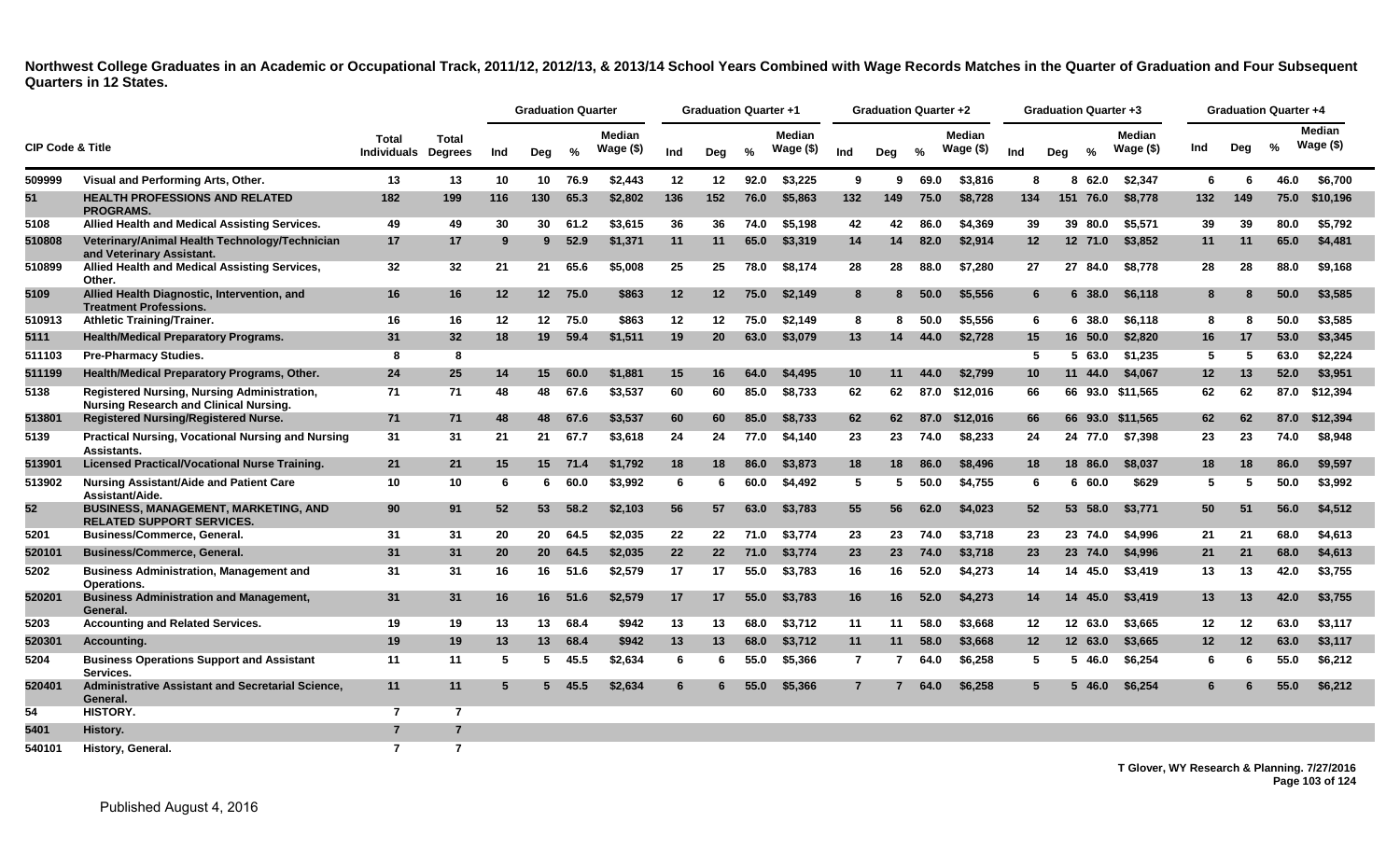|                             |                                            |              |     |       | <b>Graduation Quarter</b> | <b>Graduation Quarter +1</b> |     |   |                     | <b>Graduation Quarter +2</b> |     |      |                     |                 |                 | <b>Graduation Quarter +3</b> |                     |     |       | <b>Graduation Quarter +4</b> |                     |
|-----------------------------|--------------------------------------------|--------------|-----|-------|---------------------------|------------------------------|-----|---|---------------------|------------------------------|-----|------|---------------------|-----------------|-----------------|------------------------------|---------------------|-----|-------|------------------------------|---------------------|
| <b>CIP Code &amp; Title</b> | <b>Total</b><br><b>Individuals Degrees</b> | <b>Total</b> | Ind | Deg % | Median<br>Wage (\$)       | Ind                          | Deg | % | Median<br>Wage (\$) | Ind                          | Deg | $\%$ | Median<br>Wage (\$) | Ind             | Dea             | %                            | Median<br>Wage (\$) | Ind | Deg   | %                            | Median<br>Wage (\$) |
| ND2Dxx                      | 14                                         |              | 20  | 20    | \$3,200                   | 17 <sup>2</sup>              | 17  |   | \$4,940             | 22                           | 22  |      | \$4,820             | 20 <sub>2</sub> | 20 <sub>2</sub> |                              | \$3,553             | 21  | 21    |                              | \$4,435             |
| ND4Dxx                      | 36                                         | 37           | 49  | 50    | \$2,415                   | 45                           | 46  |   | \$3,637             | 47                           | 47  |      | \$3,210             | 47              | 47              |                              | \$3,546             | 44  | - 45  |                              | \$3,387             |
| ND6Dxx                      | 42                                         | 43           | 63  | - 64  | \$1,883                   | 52                           | 53  |   | \$3,581             | 55                           | 55  |      | \$3,346             | 51              | 51              |                              | \$3,893             | 52  | $-53$ |                              | \$3,112             |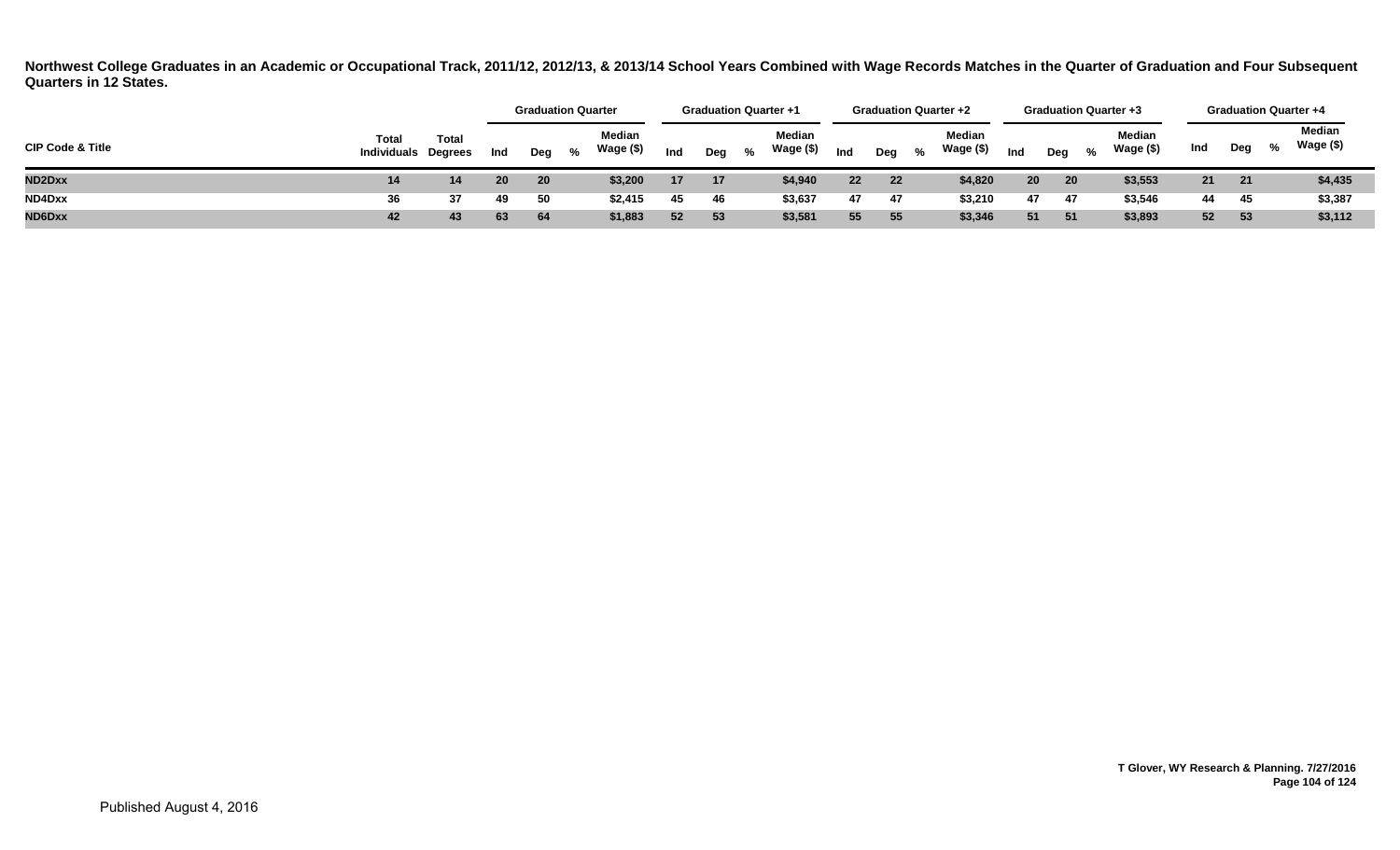|                             |                                                                                        |                             |                         |     | <b>Graduation Quarter</b> |      |                            |                 | <b>Graduation Quarter +1</b> |      |                            |                 | <b>Graduation Quarter +2</b> |      |                            |     |     |          | <b>Graduation Quarter +3</b> |                |     | <b>Graduation Quarter +4</b> |                            |
|-----------------------------|----------------------------------------------------------------------------------------|-----------------------------|-------------------------|-----|---------------------------|------|----------------------------|-----------------|------------------------------|------|----------------------------|-----------------|------------------------------|------|----------------------------|-----|-----|----------|------------------------------|----------------|-----|------------------------------|----------------------------|
| <b>CIP Code &amp; Title</b> |                                                                                        | Total<br><b>Individuals</b> | Total<br><b>Degrees</b> | Ind | Deg                       | %    | <b>Median</b><br>Wage (\$) | Ind             | Deg                          | %    | <b>Median</b><br>Wage (\$) | Ind             | Dea                          | %    | <b>Median</b><br>Wage (\$) | Ind | Deg | %        | <b>Median</b><br>Wage $($)$  | Ind            | Deg | $\%$                         | <b>Median</b><br>Wage (\$) |
| All                         | <b>All CIP Codes</b>                                                                   | 668                         | 696                     | 417 | 426                       | 61.2 | \$2,117                    | 418             | 427                          | 61.0 | \$3.614                    | 353             | 361                          | 52.0 | \$3.453                    | 373 |     | 383 55.0 | \$3.429                      | 397            | 410 | 59.0                         | \$3,426                    |
| 01                          | <b>AGRICULTURE, AGRICULTURE OPERATIONS,</b><br><b>AND RELATED SCIENCES.</b>            | 47                          | 49                      | 23  | 23                        | 46.9 | \$1,438                    | 20              | <b>20</b>                    | 41.0 | \$5,507                    | 20              | <b>20</b>                    | 41.0 | \$5,102                    | 22  |     | 22 45.0  | \$5.129                      | 22             | 22  | 45.0                         | \$3,056                    |
| 0101                        | <b>Agricultural Business and Management.</b>                                           | 22                          | 22                      | 10  | 10                        | 45.5 | \$1,381                    | 10              | 10                           | 46.0 | \$4,389                    | 11              | 11                           | 50.0 | \$5.821                    | 13  |     | 13 59.0  | \$3,787                      | 13             | 13  | 59.0                         | \$3,387                    |
| 010102                      | Agribusiness/Agricultural Business Operations.                                         | 22                          | $22 \overline{ }$       | 10  | 10 <sup>1</sup>           | 45.5 | \$1,381                    | 10 <sup>°</sup> | 10                           | 46.0 | \$4,389                    | 11              | 11                           | 50.0 | \$5,821                    | 13  |     | 13 59.0  | \$3,787                      | 13             | 13  | 59.0                         | \$3,387                    |
| 0103                        | <b>Agricultural Production Operations.</b>                                             | 6                           | 6                       |     |                           |      |                            |                 |                              |      |                            |                 |                              |      |                            | 5   |     | 583.0    | \$2,356                      |                |     |                              |                            |
| 010304                      | <b>Crop Production.</b>                                                                | 6                           | 6                       |     |                           |      |                            |                 |                              |      |                            |                 |                              |      |                            | 5   |     | 5 83.0   | \$2,356                      |                |     |                              |                            |
| 0108                        | <b>Agricultural Public Services.</b>                                                   |                             |                         |     |                           |      |                            |                 |                              |      |                            |                 |                              |      |                            |     |     |          |                              |                |     |                              |                            |
| 010802                      | <b>Agricultural Communication/Journalism.</b>                                          |                             |                         |     |                           |      |                            |                 |                              |      |                            |                 |                              |      |                            |     |     |          |                              |                |     |                              |                            |
| 0109                        | <b>Animal Sciences.</b>                                                                | 19                          | 19                      | 10  | 10                        | 52.6 | \$1.091                    | 8               | я                            | 42.0 | \$4.574                    | $\overline{7}$  | 7                            | 37.0 | \$1.941                    | 6   |     | 6 32.0   | \$2.705                      | 7              |     | 37.0                         | \$2,365                    |
| 010901                      | Animal Sciences, General.                                                              | 19                          | 19                      | 10  | 10 <sup>1</sup>           | 52.6 | \$1,091                    | 8               | 8                            | 42.0 | \$4,574                    | $\overline{7}$  | 7                            | 37.0 | \$1,941                    | 6   |     | 6 32.0   | \$2,705                      | $\overline{7}$ |     | 37.0                         | \$2,365                    |
| 0111                        | <b>Plant Sciences.</b>                                                                 | 11                          | 11                      |     |                           |      |                            |                 |                              |      |                            | 5               | 5                            | 46.0 | \$4,485                    |     |     |          |                              | 5              | 5   | 46.0                         | \$2,409                    |
| 011106                      | <b>Range Science and Management.</b>                                                   | 11                          | 11                      |     |                           |      |                            |                 |                              |      |                            | $5\phantom{.0}$ | 5                            | 46.0 | \$4,485                    |     |     |          |                              | 5              | 5   | 46.0                         | \$2,409                    |
| 03                          | <b>NATURAL RESOURCES AND CONSERVATION.</b>                                             | 20                          | 20                      | 14  | 14                        | 70.0 | \$2,899                    | 14              | 14                           | 70.0 | \$4.758                    | 8               | 8                            | 40.0 | \$5.091                    | 8   |     | 8 40.0   | \$4,006                      | 10             | 10  | 50.0                         | \$4,279                    |
| 0302                        | <b>Natural Resources Management and Policy.</b>                                        | 20                          | 20                      | 14  | 14                        | 70.0 | \$2,899                    | 14              | 14                           | 70.0 | \$4,758                    | 8               | 8                            | 40.0 | \$5,091                    | 8   |     | 8 40.0   | \$4,006                      | 10             | 10  | 50.0                         | \$4,279                    |
| 030201                      | Natural Resources Management and Policy.                                               | 20                          | 20                      | 14  | 14                        | 70.0 | \$2,899                    | 14              | 14                           | 70.0 | \$4,758                    | 8               | 8                            | 40.0 | \$5.091                    | 8   |     | 8 40.0   | \$4,006                      | 10             | 10  | 50.0                         | \$4,279                    |
| 09                          | <b>COMMUNICATION, JOURNALISM, AND RELATED</b><br><b>PROGRAMS.</b>                      | 28                          | 28                      | 14  | 14                        | 50.0 | \$1,640                    | 15              | 15                           | 54.0 | \$2,108                    | 14              | 14                           | 50.0 | \$3,343                    | 14  |     | 14 50.0  | \$2,638                      | 13             | 13  | 46.0                         | \$2,714                    |
| 0901                        | <b>Communication and Media Studies.</b>                                                | 18                          | 18                      | 8   | 8                         | 44.4 | \$2,709                    | 9               | 9                            | 50.0 | \$1,665                    | $\overline{7}$  | 7                            | 39.0 | \$3,014                    | 8   |     | 8 44.0   | \$1,477                      | $\overline{7}$ |     | 39.0                         | \$1,905                    |
| 090101                      | <b>Speech Communication and Rhetoric.</b>                                              | 18                          | 18                      | 8   | 8                         | 44.4 | \$2,709                    | 9               |                              | 50.0 | \$1,665                    | $\overline{7}$  |                              | 39.0 | \$3,014                    | 8   |     | 8 44.0   | \$1,477                      |                |     | 39.0                         | \$1,905                    |
| 0904                        | Journalism.                                                                            | 10                          | 10                      | -6  | 6.                        | 60.0 | \$1,543                    | 6               | -6                           | 60.0 | \$3.275                    | $\overline{7}$  |                              | 70.0 | \$3,672                    | 6   |     | 660.0    | \$4.007                      | 6              |     | 60.0                         | \$2,889                    |
| 090401                      | Journalism.                                                                            | -8                          | 8                       |     |                           |      |                            | $5\phantom{.0}$ | 5                            | 63.0 | \$2,108                    | $5^{\circ}$     | 5.                           | 63.0 | \$3,346                    | 5   |     | 563.0    | \$3.572                      | 5              |     | 63.0                         | \$2,714                    |
| 090402                      | <b>Broadcast Journalism.</b>                                                           |                             |                         |     |                           |      |                            |                 |                              |      |                            |                 |                              |      |                            |     |     |          |                              |                |     |                              |                            |
| 13                          | <b>EDUCATION.</b>                                                                      | 96                          | 99                      | 63  | 65                        | 65.7 | \$2,174                    | 61              | 62                           | 63.0 | \$2,890                    | 52              | 54                           | 55.0 | \$2,919                    | 56  |     | 59 60.0  | \$2,716                      | 60             | 63  | 64.0                         | \$2,612                    |
| 1312                        | <b>Teacher Education and Professional</b><br>Development, Specific Levels and Methods. | 94                          | 97                      | 62  | 64                        | 66.0 | \$2,197                    | 60              | 61                           | 63.0 | \$2.953                    | 51              | 53                           | 55.0 | \$2.914                    | 55  |     | 58 60.0  | \$2.549                      | 59             | 62  | 64.0                         | \$2,754                    |
| 131202                      | <b>Elementary Education and Teaching.</b>                                              | 60                          | 62                      | 43  | 44                        | 71.0 | \$1,963                    | 41              | 41                           | 66.0 | \$2,703                    | 36              | 37                           | 60.0 | \$2,590                    | 37  |     | 39 63.0  | \$2,234                      | 38             | 40  | 65.0                         | \$2,754                    |
| 131205                      | Secondary Education and Teaching.                                                      | 31                          | 31                      | 17  | 17                        | 54.8 | \$1,466                    | 15              | 15                           | 48.0 | \$2,760                    | 10              | 10                           | 32.0 | \$2.077                    | 12  |     | 12 39.0  | \$2,180                      | 17             | 17  | 55.0                         | \$2,033                    |
| 131209                      | Kindergarten/Preschool Education and Teaching.                                         | 14                          | 14                      | 10  | 10 <sup>1</sup>           | 71.4 | \$5,157                    | 10 <sup>°</sup> | 10                           | 71.0 | \$5,398                    | 11              | 11                           | 79.0 | \$5,462                    | 11  |     | 11 79.0  | \$5,131                      | 11             | 11  | 79.0                         | \$5,396                    |
| 1313                        | <b>Teacher Education and Professional</b><br>Development, Specific Subject Areas.      |                             |                         |     |                           |      |                            |                 |                              |      |                            |                 |                              |      |                            |     |     |          |                              |                |     |                              |                            |
| 131301                      | <b>Agricultural Teacher Education.</b>                                                 |                             |                         |     |                           |      |                            |                 |                              |      |                            |                 |                              |      |                            |     |     |          |                              |                |     |                              |                            |
| 14                          | <b>ENGINEERING.</b>                                                                    | 21                          | 21                      | 14  | 14                        | 66.7 | \$2,098                    | 13              | 13                           | 62.0 | \$4.522                    | 9               | 9                            | 43.0 | \$3.774                    | 9   |     | 943.0    | \$4.258                      | 16             | 16  | 76.0                         | \$4,573                    |
| 1401                        | <b>Engineering, General.</b>                                                           | 21                          | 21                      | 14  | 14                        | 66.7 | \$2,098                    | 13              | 13                           | 62.0 | \$4,522                    | 9               |                              | 43.0 | \$3,774                    | 9   |     | 9,43.0   | \$4,258                      | 16             | 16  | 76.0                         | \$4,573                    |

**T Glover, WY Research & Planning. 7/27/2016 Page 105 of 124**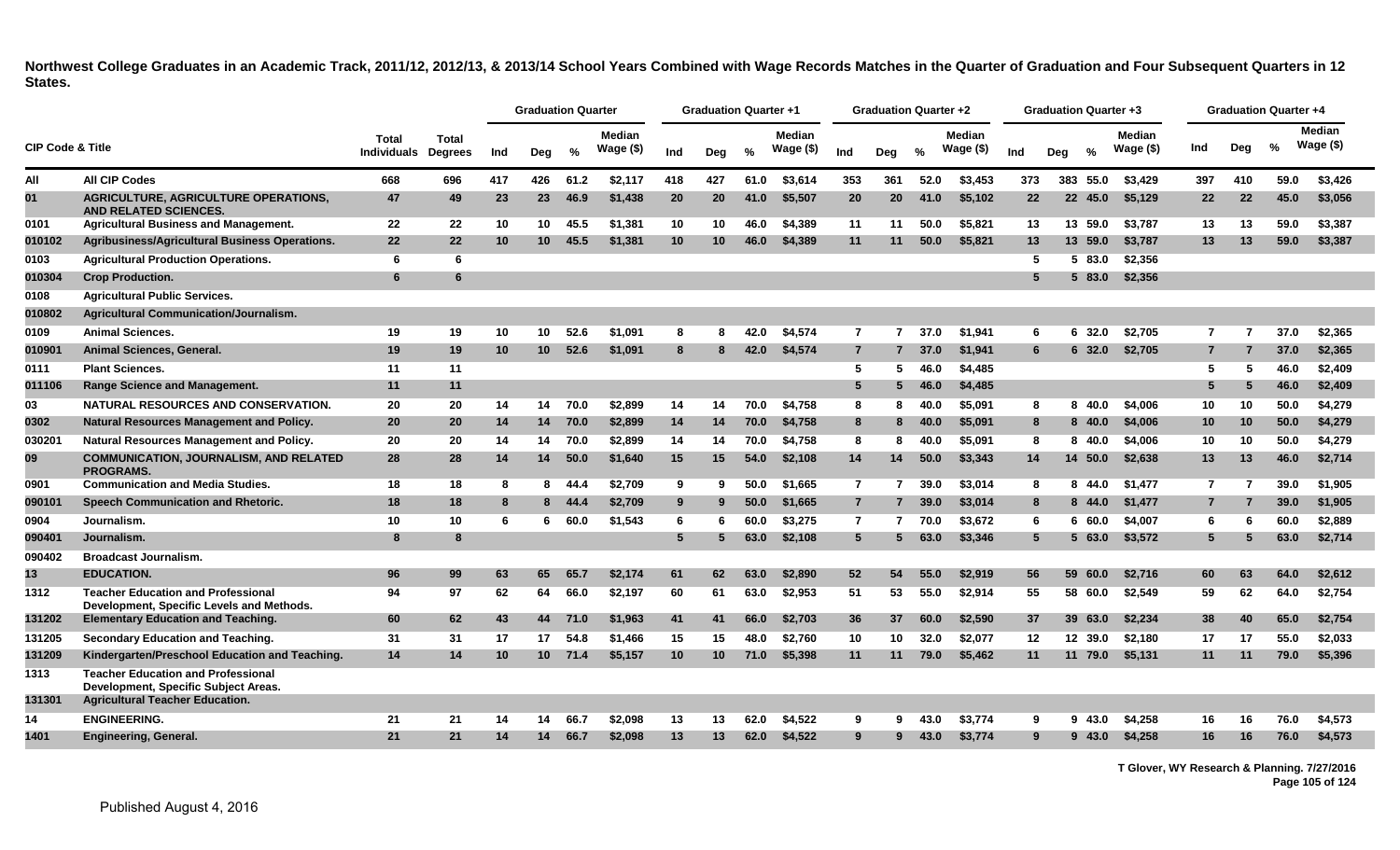|                             |                                                                             |                             |                                |     | <b>Graduation Quarter</b> |          |                            |                 | <b>Graduation Quarter +1</b> |      |                            |                 | Graduation Quarter +2 |       |                            |     |                 | <b>Graduation Quarter +3</b> |                            |                 |     | <b>Graduation Quarter +4</b> |                      |
|-----------------------------|-----------------------------------------------------------------------------|-----------------------------|--------------------------------|-----|---------------------------|----------|----------------------------|-----------------|------------------------------|------|----------------------------|-----------------|-----------------------|-------|----------------------------|-----|-----------------|------------------------------|----------------------------|-----------------|-----|------------------------------|----------------------|
| <b>CIP Code &amp; Title</b> |                                                                             | <b>Total</b><br>Individuals | <b>Total</b><br><b>Degrees</b> | Ind | Deg                       | %        | <b>Median</b><br>Wage (\$) | Ind             | Dea                          | $\%$ | <b>Median</b><br>Wage (\$) | Ind             | Deg                   | $\%$  | <b>Median</b><br>Wage (\$) | Ind | Deg             | $\%$                         | <b>Median</b><br>Wage (\$) | Ind             | Deg | %                            | Median<br>Wage $($)$ |
| 140101                      | Engineering, General.                                                       | 21                          | 21                             | 14  | 14                        | 66.7     | \$2,098                    | 13              | 13                           | 62.0 | \$4,522                    | 9               | 9                     | 43.0  | \$3,774                    |     | 9               | 9 43.0                       | \$4,258                    | 16              | 16  | 76.0                         | \$4,573              |
| 16                          | FOREIGN LANGUAGES, LITERATURES, AND<br><b>LINGUISTICS.</b>                  | $\overline{7}$              | $\overline{7}$                 | 5   |                           | $5$ 71.4 | \$2,170                    |                 |                              |      |                            |                 |                       |       |                            |     |                 |                              |                            | 5               | 5   | 71.0                         | \$945                |
| 1609                        | Romance Languages, Literatures, and Linguistics.                            | $\overline{7}$              | $\overline{7}$                 | 5   |                           | $5$ 71.4 | \$2,170                    |                 |                              |      |                            |                 |                       |       |                            |     |                 |                              |                            | 5               | 5   | 71.0                         | \$945                |
| 160901                      | French Language and Literature.                                             |                             |                                |     |                           |          |                            |                 |                              |      |                            |                 |                       |       |                            |     |                 |                              |                            |                 |     |                              |                      |
| 160905                      | Spanish Language and Literature.                                            | 6                           | 6                              |     |                           |          |                            |                 |                              |      |                            |                 |                       |       |                            |     |                 |                              |                            |                 |     |                              |                      |
| 23                          | <b>ENGLISH LANGUAGE AND</b><br><b>LITERATURE/LETTERS.</b>                   | 13                          | 13                             | 8   | 8                         | 61.5     | \$1,466                    | 8               |                              | 62.0 | \$3,663                    | 6               | 6                     | 46.0  | \$3,378                    |     | $\overline{7}$  | 54.0<br>7                    | \$2,120                    | 9               |     | 69.0                         | \$2,359              |
| 2301                        | English Language and Literature, General.                                   | 13                          | 13                             | 8   | 8                         | 61.5     | \$1,466                    | 8               | 8                            | 62.0 | \$3,663                    | 6               | 6                     | 46.0  | \$3,378                    |     | $\mathbf{7}$    | 7 54.0                       | \$2,120                    | 9               | -9  | 69.0                         | \$2,359              |
| 230101                      | English Language and Literature, General.                                   | 13                          | 13                             | 8   | 8                         | 61.5     | \$1,466                    | 8               |                              | 62.0 | \$3,663                    | 6               |                       | 46.0  | \$3,378                    |     | $\overline{7}$  | 54.0                         | \$2,120                    | 9               | -9  | 69.0                         | \$2,359              |
| 24                          | LIBERAL ARTS AND SCIENCES, GENERAL<br><b>STUDIES AND HUMANITIES.</b>        | 165                         | 166                            | 97  | 97                        | 58.4     | \$2,382                    | 102             | 103                          | 62.0 | \$3,504                    | 82              | 82                    | 49.0  | \$3,960                    | 93  |                 | 93 56.0                      | \$3,199                    | 93              | 93  | 56.0                         | \$3,846              |
| 2401                        | <b>Liberal Arts and Sciences, General Studies and</b><br><b>Humanities.</b> | 165                         | 166                            | 97  | 97                        | 58.4     | \$2,382                    | 102             | 103                          | 62.0 | \$3,504                    | 82              | 82                    | 49.0  | \$3,960                    |     | 93              | 93 56.0                      | \$3,199                    | 93              | 93  | 56.0                         | \$3,846              |
| 240102                      | <b>General Studies.</b>                                                     | 165                         | 166                            | 97  | 97                        | 58.4     | \$2,382                    | 102             | 103                          | 62.0 | \$3,504                    | 82              | 82                    | 49.0  | \$3,960                    |     | 93              | 93 56.0                      | \$3.199                    | 93              | 93  | 56.0                         | \$3,846              |
| 26                          | <b>BIOLOGICAL AND BIOMEDICAL SCIENCES.</b>                                  | $\overline{7}$              | $\overline{7}$                 |     |                           |          |                            | 5               | 5                            | 71.0 | \$3,662                    |                 |                       |       |                            |     |                 |                              |                            |                 |     |                              |                      |
| 2601                        | Biology, General.                                                           | $\overline{7}$              | $\overline{7}$                 |     |                           |          |                            | 5               | 5                            | 71.0 | \$3,662                    |                 |                       |       |                            |     |                 |                              |                            |                 |     |                              |                      |
| 260101                      | <b>Biology/Biological Sciences, General.</b>                                | $\overline{7}$              | $\overline{7}$                 |     |                           |          |                            | $5\phantom{.0}$ | 5                            | 71.0 | \$3,662                    |                 |                       |       |                            |     |                 |                              |                            |                 |     |                              |                      |
| 27                          | <b>MATHEMATICS AND STATISTICS.</b>                                          | 27                          | 27                             | 18  | 18                        | 66.7     | \$1,250                    | 14              | 14                           | 52.0 | \$2,952                    | $\overline{7}$  |                       | 726.0 | \$1,385                    | 11  |                 | 11 41.0                      | \$1,235                    | 18              | 18  | 67.0                         | \$3,112              |
| 2701                        | <b>Mathematics.</b>                                                         | 27                          | 27                             | 18  | 18                        | 66.7     | \$1,250                    | 14              | 14                           | 52.0 | \$2,952                    | $\overline{7}$  | $7^{\circ}$           | 26.0  | \$1,385                    | 11  |                 | 11 41.0                      | \$1,235                    | 18              | 18  | 67.0                         | \$3,112              |
| 270101                      | <b>Mathematics, General.</b>                                                | 27                          | 27                             | 18  | 18                        | 66.7     | \$1,250                    | 14              | 14                           | 52.0 | \$2,952                    | $\overline{7}$  | 7                     | 26.0  | \$1,385                    | 11  |                 | 11 41.0                      | \$1,235                    | 18              | 18  | 67.0                         | \$3,112              |
| 31                          | <b>PARKS, RECREATION, LEISURE, AND FITNESS</b><br><b>STUDIES.</b>           | 26                          | 26                             | 20  | 20 <sub>2</sub>           | 76.9     | \$2,309                    | 18              | 18                           | 69.0 | \$3,764                    | 16              | 16                    | 62.0  | \$4,252                    |     | 18              | 18 69.0                      | \$2,086                    | 17              | 17  | 65.0                         | \$3,168              |
| 3101                        | Parks, Recreation and Leisure Studies.                                      | 14                          | 14                             | 12  | 12 <sup>12</sup>          | 85.7     | \$2,305                    | 11              | 11                           | 79.0 | \$3.794                    | 11              | 11                    | 79.0  | \$4,732                    |     | $12 \,$         | 12 86.0                      | \$3.416                    | 11              | 11  | 79.0                         | \$3,755              |
| 310101                      | Parks, Recreation and Leisure Studies.                                      | 14                          | 14                             | 12  | 12                        | 85.7     | \$2,305                    | 11              | 11                           | 79.0 | \$3,794                    | 11              | 11                    | 79.0  | \$4,732                    |     | 12              | 12 86.0                      | \$3,416                    | 11              | 11  | 79.0                         | \$3,755              |
| 3105                        | <b>Health and Physical Education/Fitness.</b>                               | 12                          | 12                             | -8  | 8                         | 66.7     | \$2,712                    | $\overline{7}$  | 7                            | 58.0 | \$3,014                    | 5               | 5                     | 42.0  | \$2,062                    |     | 6               | $6\,50.0$                    | \$1,204                    | 6               | -6  | 50.0                         | \$2,076              |
| 310501                      | Health and Physical Education/Fitness, General.                             | 12                          | 12                             | 8   | 8                         | 66.7     | \$2,712                    | $\overline{7}$  |                              | 58.0 | \$3,014                    | $5\phantom{.0}$ |                       | 42.0  | \$2,062                    |     | 6               | $6\,50.0$                    | \$1,204                    | 6               |     | 50.0                         | \$2,076              |
| 40                          | <b>PHYSICAL SCIENCES.</b>                                                   | 8                           | 9                              | 5   | 5                         | 55.6     | \$2,514                    |                 |                              |      |                            |                 |                       |       |                            |     |                 |                              |                            |                 |     |                              |                      |
| 4005                        | <b>Chemistry.</b>                                                           | 6                           | 6                              |     |                           |          |                            |                 |                              |      |                            |                 |                       |       |                            |     |                 |                              |                            |                 |     |                              |                      |
| 400501                      | <b>Chemistry, General.</b>                                                  | 6                           | 6                              |     |                           |          |                            |                 |                              |      |                            |                 |                       |       |                            |     |                 |                              |                            |                 |     |                              |                      |
| 4008                        | Physics.                                                                    |                             |                                |     |                           |          |                            |                 |                              |      |                            |                 |                       |       |                            |     |                 |                              |                            |                 |     |                              |                      |
| 400801                      | Physics, General.                                                           |                             |                                |     |                           |          |                            |                 |                              |      |                            |                 |                       |       |                            |     |                 |                              |                            |                 |     |                              |                      |
| 42                          | PSYCHOLOGY.                                                                 | 23                          | 23                             | 12  | 12 <sup>7</sup>           | 52.2     | \$2,604                    | 13              | 13                           | 57.0 | \$2,946                    | 10              | 10                    | 44.0  | \$2,304                    |     | 10 <sup>1</sup> | 10 <sup>1</sup><br>44.0      | \$3,913                    | 13 <sup>°</sup> | 13  | 57.0                         | \$3,932              |
| 4201                        | Psychology, General.                                                        | 23                          | 23                             | 12  | 12 <sup>°</sup>           | 52.2     | \$2.604                    | 13              | 13                           | 57.0 | \$2.946                    | 10              | 10                    | 44.0  | \$2.304                    | 10  |                 | 10 44.0                      | \$3.913                    | 13              | 13  | 57.0                         | \$3,932              |
| 420101                      | Psychology, General.                                                        | 23                          | 23                             | 12  | 12 <sup>2</sup>           | 52.2     | \$2,604                    | 13              | 13                           | 57.0 | \$2,946                    | 10              | 10 <sup>°</sup>       | 44.0  | \$2,304                    |     | 10 <sup>1</sup> | 10 44.0                      | \$3,913                    | 13              | 13  | 57.0                         | \$3,932              |

**T Glover, WY Research & Planning. 7/27/2016 Page 106 of 124**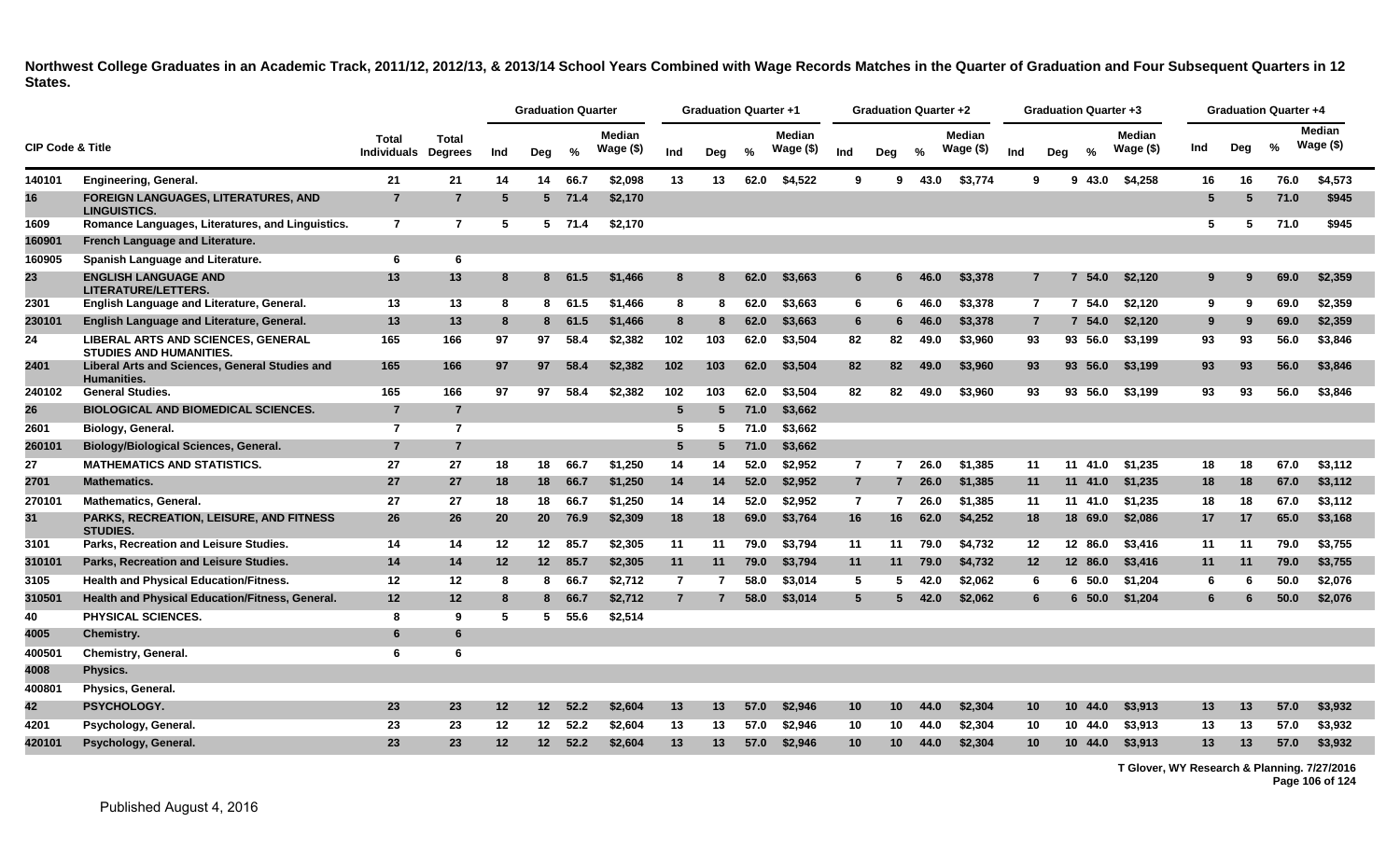|                             |                                                                                                       |                                    |                                |     | <b>Graduation Quarter</b> |         |                            |                 | <b>Graduation Quarter +1</b> |      |                            |                 | <b>Graduation Quarter +2</b> |      |                            |                 | <b>Graduation Quarter +3</b> |            |                             |                 | <b>Graduation Quarter +4</b> |      |                            |
|-----------------------------|-------------------------------------------------------------------------------------------------------|------------------------------------|--------------------------------|-----|---------------------------|---------|----------------------------|-----------------|------------------------------|------|----------------------------|-----------------|------------------------------|------|----------------------------|-----------------|------------------------------|------------|-----------------------------|-----------------|------------------------------|------|----------------------------|
| <b>CIP Code &amp; Title</b> |                                                                                                       | <b>Total</b><br><b>Individuals</b> | <b>Total</b><br><b>Degrees</b> | Ind | Deg                       | %       | <b>Median</b><br>Wage (\$) | Ind             | Deg                          | %    | <b>Median</b><br>Wage (\$) | Ind             | Deg                          | %    | <b>Median</b><br>Wage (\$) | Ind             | Deg                          | $\%$       | <b>Median</b><br>Wage $($)$ | Ind             | Deg                          | %    | <b>Median</b><br>Wage (\$) |
| 43                          | HOMELAND SECURITY, LAW ENFORCEMENT,<br><b>FIREFIGHTING AND RELATED PROTECTIVE</b><br><b>SERVICES.</b> | 42                                 | 42                             | 25  | 25                        | 59.5    | \$1,929                    | 27              | 27                           | 64.0 | \$3,971                    | 21              | 21                           | 50.0 | \$2,641                    | 23              | 23                           | 55.0       | \$4,376                     | 26              | 26                           | 62.0 | \$3,894                    |
| 4301                        | <b>Criminal Justice and Corrections.</b>                                                              | 42                                 | 42                             | 25  | 25                        | 59.5    | \$1,929                    | 27              | 27                           | 64.0 | \$3,971                    | 21              | 21                           | 50.0 | \$2,641                    | 23              |                              | 23 55.0    | \$4,376                     | 26              | 26                           | 62.0 | \$3,894                    |
| 430103                      | <b>Criminal Justice/Law Enforcement Administration.</b>                                               | 42                                 | 42                             | 25  |                           | 25 59.5 | \$1.929                    | 27              | 27                           | 64.0 | \$3,971                    | 21              | 21                           | 50.0 | \$2.641                    | 23              |                              | 23 55.0    | \$4,376                     | 26              | 26                           | 62.0 | \$3.894                    |
| 45                          | <b>SOCIAL SCIENCES.</b>                                                                               | 47                                 | 48                             | 33  | 33 <sup>1</sup>           | 68.8    | \$1,954                    | 33              | 33                           | 69.0 | \$3,509                    | 28              | 28                           | 58.0 | \$2,646                    | 28              |                              | 28 58.0    | \$4,153                     | 32 <sub>2</sub> | 32                           | 67.0 | \$3,558                    |
| 4501                        | Social Sciences, General.                                                                             | 6                                  | 6                              | 5   | 5                         | 83.3    | \$2.984                    | 5               | 5                            | 83.0 | \$3,539                    |                 |                              |      |                            |                 |                              |            |                             |                 |                              |      |                            |
| 450101                      | Social Sciences, General.                                                                             | 6                                  | 6                              | 5   | $5 -$                     | 83.3    | \$2,984                    | $5\phantom{.0}$ | 5                            | 83.0 | \$3,539                    |                 |                              |      |                            |                 |                              |            |                             |                 |                              |      |                            |
| 4502                        | Anthropology.                                                                                         | 5                                  | 5                              |     |                           |         |                            |                 |                              |      |                            |                 |                              |      |                            |                 |                              |            |                             |                 |                              |      |                            |
| 450201                      | Anthropology.                                                                                         | 5                                  | 5                              |     |                           |         |                            |                 |                              |      |                            |                 |                              |      |                            |                 |                              |            |                             |                 |                              |      |                            |
| 4503                        | Archeology.                                                                                           |                                    |                                |     |                           |         |                            |                 |                              |      |                            |                 |                              |      |                            |                 |                              |            |                             |                 |                              |      |                            |
| 450301                      | Archeology.                                                                                           |                                    |                                |     |                           |         |                            |                 |                              |      |                            |                 |                              |      |                            |                 |                              |            |                             |                 |                              |      |                            |
| 4509                        | <b>International Relations and National Security</b><br>Studies.                                      |                                    |                                |     |                           |         |                            |                 |                              |      |                            |                 |                              |      |                            |                 |                              |            |                             |                 |                              |      |                            |
| 450901                      | <b>International Relations and Affairs.</b>                                                           |                                    |                                |     |                           |         |                            |                 |                              |      |                            |                 |                              |      |                            |                 |                              |            |                             |                 |                              |      |                            |
| 4510                        | <b>Political Science and Government.</b>                                                              | 8                                  | 8                              | -5  | 5                         | 62.5    | \$1,954                    | 5               | 5                            | 63.0 | \$3,168                    |                 |                              |      |                            |                 |                              |            |                             | 5               | -5                           | 63.0 | \$3,274                    |
| 451001                      | <b>Political Science and Government, General.</b>                                                     | 8                                  | 8                              | 5   | 5 <sub>5</sub>            | 62.5    | \$1,954                    | $5\overline{)}$ | 5                            | 63.0 | \$3,168                    |                 |                              |      |                            |                 |                              |            |                             | $5^{\circ}$     | 5                            | 63.0 | \$3,274                    |
| 4511                        | Sociology.                                                                                            | 25                                 | 25                             | 15  | 15                        | 60.0    | \$1.842                    | 18              | 18                           | 72.0 | \$3,030                    | 16              | 16                           | 64.0 | \$3,338                    | 16              |                              | 16 64.0    | \$4,530                     | 17              | 17                           | 68.0 | \$4,178                    |
| 451101                      | Sociology.                                                                                            | 25                                 | 25                             | 15  | 15 <sup>1</sup>           | 60.0    | \$1,842                    | 18              | 18                           | 72.0 | \$3,030                    | 16              | 16                           | 64.0 | \$3,338                    | 16              |                              | 16 64.0    | \$4,530                     | 17              | 17                           | 68.0 | \$4,178                    |
| 49                          | <b>TRANSPORTATION AND MATERIALS MOVING.</b>                                                           |                                    |                                |     |                           |         |                            |                 |                              |      |                            |                 |                              |      |                            |                 |                              |            |                             |                 |                              |      |                            |
| 4901                        | Air Transportation.                                                                                   |                                    |                                |     |                           |         |                            |                 |                              |      |                            |                 |                              |      |                            |                 |                              |            |                             |                 |                              |      |                            |
| 490101                      | Aeronautics/Aviation/Aerospace Science and<br>Technology, General.                                    |                                    |                                |     |                           |         |                            |                 |                              |      |                            |                 |                              |      |                            |                 |                              |            |                             |                 |                              |      |                            |
| 50                          | <b>VISUAL AND PERFORMING ARTS.</b>                                                                    | 50                                 | 51                             | 29  | 29                        | 56.9    | \$1,269                    | 30 <sup>°</sup> | 30                           | 59.0 | \$2,761                    | 28              | 28                           | 55.0 | \$3,139                    | 31              | 31                           | 61.0       | \$3,580                     | 32 <sub>2</sub> | 32                           | 63.0 | \$2,930                    |
| 5004                        | Design and Applied Arts.                                                                              | 8                                  | 8                              | 5   | 5                         | 62.5    | \$1.976                    | -6              | 6                            | 75.0 | \$2.607                    | 5               | 5                            | 63.0 | \$2,406                    | -5              |                              | 63.0<br>5. | \$4,131                     | 5               | -5                           | 63.0 | \$3,916                    |
| 500402                      | <b>Commercial and Advertising Art.</b>                                                                | 8                                  | 8                              | 5   | 5 <sub>1</sub>            | 62.5    | \$1,976                    | 6               | 6                            | 75.0 | \$2,607                    | $5\overline{5}$ | 5                            | 63.0 | \$2,406                    | $5\phantom{.0}$ |                              | 563.0      | \$4,131                     | $5^{\circ}$     | 5                            | 63.0 | \$3,916                    |
| 5005                        | Drama/Theatre Arts and Stagecraft.                                                                    |                                    |                                |     |                           |         |                            |                 |                              |      |                            |                 |                              |      |                            |                 |                              |            |                             |                 |                              |      |                            |
| 500504                      | <b>Playwriting and Screenwriting.</b>                                                                 |                                    |                                |     |                           |         |                            |                 |                              |      |                            |                 |                              |      |                            |                 |                              |            |                             |                 |                              |      |                            |
| 5006                        | Film/Video and Photographic Arts.                                                                     | 6                                  | 6                              | 5   | 5 <sub>5</sub>            | 83.3    | \$1,076                    |                 |                              |      |                            | 5               | 5                            | 83.0 | \$4,911                    | 5               |                              | 5 83.0     | \$4,843                     | 5               | -5                           | 83.0 | \$4,945                    |
| 500602                      | Cinematography and Film/Video Production.                                                             | 6                                  | 6                              | 5   | $5 -$                     | 83.3    | \$1,076                    |                 |                              |      |                            | $5\overline{5}$ | 5                            | 83.0 | \$4.911                    | $5\phantom{.0}$ |                              | 5 83.0     | \$4,843                     | $5^{\circ}$     | 5                            | 83.0 | \$4,945                    |
| 5007                        | <b>Fine and Studio Arts.</b>                                                                          | 21                                 | 21                             | 8   | 8                         | 38.1    | \$1,290                    | 9               | 9                            | 43.0 | \$3,767                    | 11              | 11                           | 52.0 | \$3,894                    | 13              |                              | 13 62.0    | \$3,028                     | 12              | 12                           | 57.0 | \$2,859                    |
| 500701                      | Art/Art Studies, General.                                                                             | 21                                 | 21                             | 8   |                           | 8 38.1  | \$1,290                    | 9               | 9                            | 43.0 | \$3,767                    | 11              | 11                           | 52.0 | \$3,894                    | 13              |                              | 13 62.0    | \$3,028                     | 12              | 12                           | 57.0 | \$2,859                    |
| 5009                        | Music.                                                                                                | 15                                 | 15                             | 10  | 10                        | 66.7    | \$1,090                    | 10              | 10                           | 67.0 | \$2,350                    | 6               | 6                            | 40.0 | \$2,481                    | $\overline{7}$  |                              | 7 47.0     | \$1,753                     | 9               | 9                            | 60.0 | \$2,840                    |
| 500901                      | <b>Music, General.</b>                                                                                | 15                                 | 15                             | 10  | 10 <sup>1</sup>           | 66.7    | \$1,090                    | 10              | 10                           | 67.0 | \$2,350                    | 6               | 6                            | 40.0 | \$2,481                    | $\overline{7}$  |                              | 7 47.0     | \$1,753                     | 9               | 9                            | 60.0 | \$2,840                    |

**T Glover, WY Research & Planning. 7/27/2016 Page 107 of 124**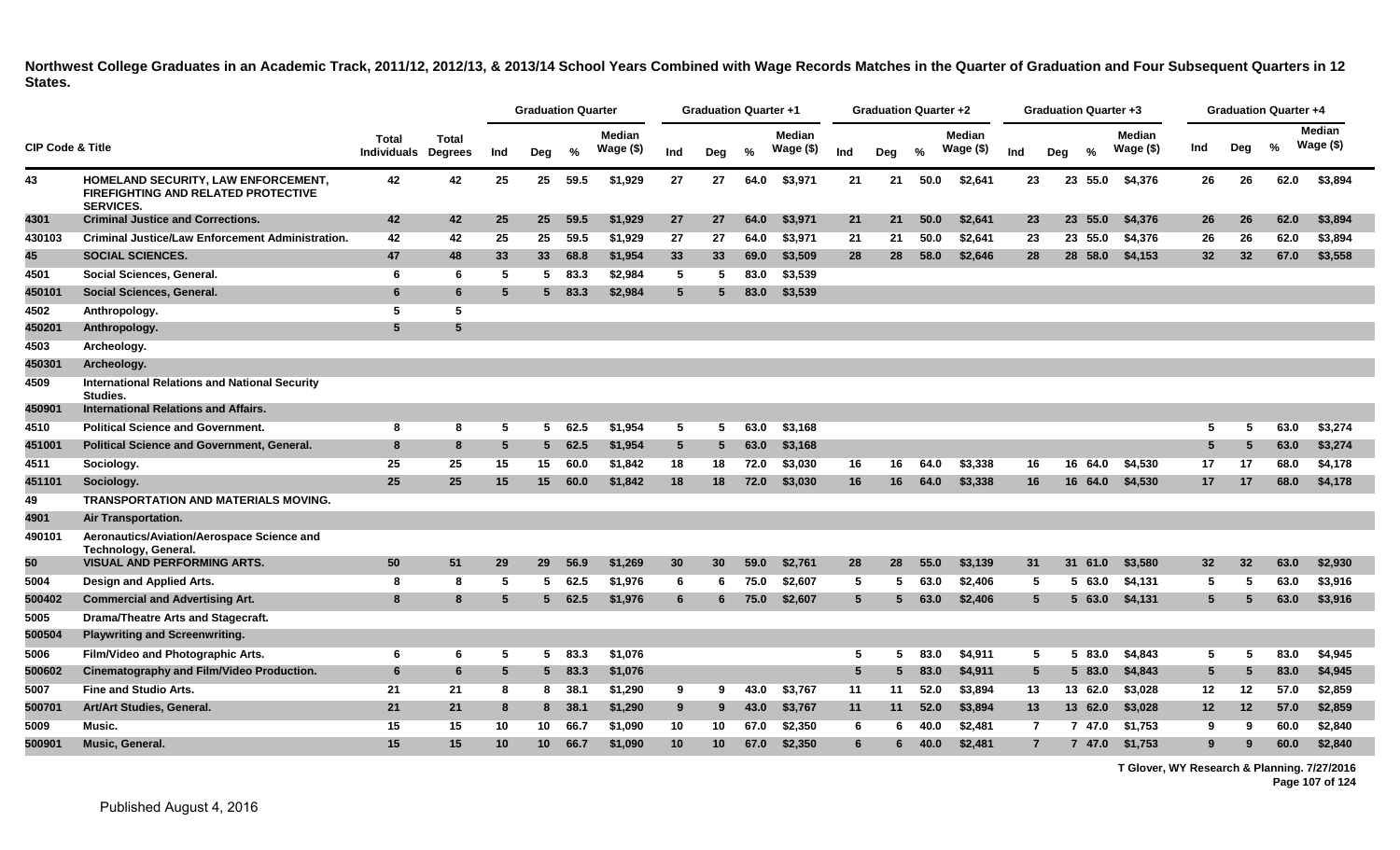|                                 |                                                                                 |                                    |                                |     | <b>Graduation Quarter</b> |      |                            |     | <b>Graduation Quarter +1</b> |      |                            |     | <b>Graduation Quarter +2</b> |      |                               |     | <b>Graduation Quarter +3</b> |         |                            |     | <b>Graduation Quarter +4</b> |      |                            |
|---------------------------------|---------------------------------------------------------------------------------|------------------------------------|--------------------------------|-----|---------------------------|------|----------------------------|-----|------------------------------|------|----------------------------|-----|------------------------------|------|-------------------------------|-----|------------------------------|---------|----------------------------|-----|------------------------------|------|----------------------------|
| <b>CIP Code &amp; Title</b>     |                                                                                 | <b>Total</b><br><b>Individuals</b> | <b>Total</b><br><b>Degrees</b> | Ind | Deg                       | %    | <b>Median</b><br>Wage (\$) | Ind | Deg                          | %    | <b>Median</b><br>Wage (\$) | Ind | Deg                          | %    | <b>Median</b><br>Wage $($ \$) | Ind | Deg                          | %       | <b>Median</b><br>Wage (\$) | Ind | Deg                          | %    | <b>Median</b><br>Wage (\$) |
| 51                              | <b>HEALTH PROFESSIONS AND RELATED</b><br><b>PROGRAMS.</b>                       | 78                                 | 80                             | 50  | 52                        | 65.0 | \$2,064                    | 55  | 57                           | 71.0 | \$4.810                    | 48  | 50                           | 63.0 | \$5,037                       | 47  |                              | 49 61.0 | \$6.061                    | 51  | 53                           | 66.0 | \$5,325                    |
| 5108                            | Allied Health and Medical Assisting Services.                                   | 32                                 | 32                             | 21  | 21                        | 65.6 | \$5,008                    | 25  | 25                           | 78.0 | \$8.174                    | 28  | 28                           | 88.0 | \$7,280                       | 27  |                              | 27 84.0 | \$8.778                    | 28  | 28                           | 88.0 | \$9,168                    |
| 510899                          | Allied Health and Medical Assisting Services,<br>Other.                         | 32                                 | 32                             | 21  | 21                        | 65.6 | \$5,008                    | 25  | 25                           | 78.0 | \$8,174                    | 28  | 28                           | 88.0 | \$7,280                       | 27  |                              | 27 84.0 | \$8,778                    | 28  | 28                           | 88.0 | \$9,168                    |
| 5109                            | Allied Health Diagnostic, Intervention, and<br><b>Treatment Professions.</b>    | 16                                 | 16                             | 12  | 12 <sup>7</sup>           | 75.0 | \$863                      | 12  | 12                           | 75.0 | \$2,149                    | 8   | 8                            | 50.0 | \$5,556                       |     |                              | 6 38.0  | \$6,118                    | 8   | -8                           | 50.0 | \$3,585                    |
| 510913                          | <b>Athletic Training/Trainer.</b>                                               | 16                                 | 16                             | 12  | 12                        | 75.0 | \$863                      | 12  | 12                           | 75.0 | \$2.149                    | 8   | 8                            | 50.0 | \$5,556                       | 6   |                              | 6 38.0  | \$6,118                    | 8   |                              | 50.0 | \$3,585                    |
| 5111                            | <b>Health/Medical Preparatory Programs.</b>                                     | 31                                 | 32                             | 18  | 19                        | 59.4 | \$1,511                    | 19  | <b>20</b>                    | 63.0 | \$3,079                    | 13  | 14                           | 44.0 | \$2,728                       | 15  |                              | 16 50.0 | \$2,820                    | 16  | 17                           | 53.0 | \$3,345                    |
| 511103                          | <b>Pre-Pharmacy Studies.</b>                                                    | 8                                  | 8                              |     |                           |      |                            |     |                              |      |                            |     |                              |      |                               |     |                              | 5 63.0  | \$1,235                    | 5   |                              | 63.0 | \$2,224                    |
| 511199                          | Health/Medical Preparatory Programs, Other.                                     | 24                                 | 25                             | 14  | 15                        | 60.0 | \$1,881                    | 15  | 16                           | 64.0 | \$4,495                    | 10  | 11                           | 44.0 | \$2,799                       | 10  |                              | 11 44.0 | \$4.067                    | 12  | 13                           | 52.0 | \$3,951                    |
| 52                              | <b>BUSINESS, MANAGEMENT, MARKETING, AND</b><br><b>RELATED SUPPORT SERVICES.</b> | 50                                 | 50                             | 29  | 29                        | 58.0 | \$2,103                    | 30  | 30                           | 60.0 | \$3,758                    | 27  | 27                           | 54.0 | \$3,991                       | 26  |                              | 26 52.0 | \$3,529                    | 25  | 25                           | 50.0 | \$3,672                    |
| 5202                            | <b>Business Administration, Management and</b><br>Operations.                   | 31                                 | 31                             | 16  | 16                        | 51.6 | \$2,579                    | 17  | 17                           | 55.0 | \$3,783                    | 16  | 16                           | 52.0 | \$4,273                       | 14  |                              | 14 45.0 | \$3,419                    | 13  | 13                           | 42.0 | \$3,755                    |
| 520201                          | <b>Business Administration and Management,</b><br>General.                      | 31                                 | 31                             | 16  | 16                        | 51.6 | \$2,579                    | 17  | 17                           | 55.0 | \$3.783                    | 16  | 16                           | 52.0 | \$4.273                       | 14  |                              | 14 45.0 | \$3.419                    | 13  | 13                           | 42.0 | \$3,755                    |
| 5203                            | <b>Accounting and Related Services.</b>                                         | 19                                 | 19                             | 13  | 13                        | 68.4 | \$942                      | 13  | 13                           | 68.0 | \$3.712                    | 11  | 11                           | 58.0 | \$3,668                       | 12  |                              | 12 63.0 | \$3,665                    | 12  | 12                           | 63.0 | \$3,117                    |
| 520301                          | Accounting.                                                                     | 19                                 | 19                             | 13  | 13                        | 68.4 | \$942                      | 13  | 13                           | 68.0 | \$3,712                    | 11  | 11                           | 58.0 | \$3,668                       | 12  | 12                           | 63.0    | \$3,665                    | 12  | 12                           | 63.0 | \$3,117                    |
| 54                              | <b>HISTORY.</b>                                                                 | $\overline{7}$                     |                                |     |                           |      |                            |     |                              |      |                            |     |                              |      |                               |     |                              |         |                            |     |                              |      |                            |
| 5401                            | History.                                                                        | 7                                  | 7                              |     |                           |      |                            |     |                              |      |                            |     |                              |      |                               |     |                              |         |                            |     |                              |      |                            |
| 540101                          | History, General.                                                               | $\overline{7}$                     |                                |     |                           |      |                            |     |                              |      |                            |     |                              |      |                               |     |                              |         |                            |     |                              |      |                            |
| ND <sub>2</sub> D <sub>xx</sub> |                                                                                 | $\overline{2}$                     | $\overline{\mathbf{2}}$        | 8   | 8                         |      | \$3,200                    | 10  | 10                           |      | \$5,062                    | 14  | 14                           |      | \$5,096                       | 12  | 12                           |         | \$3,605                    | 13  | 13                           |      | \$3,544                    |
| ND4Dxx                          |                                                                                 | 17                                 | 17                             | 31  | 31                        |      | \$2,342                    | 28  | 28                           |      | \$3,843                    | 31  | 31                           |      | \$3,102                       | 32  | 32                           |         | \$3,827                    | 29  | 29                           |      | \$3,112                    |
| ND6Dxx                          |                                                                                 | 21                                 | 21                             | 44  | 44                        |      | \$1,772                    | 33  | 33                           |      | \$3,617                    | 37  | 37                           |      | \$3,102                       | 34  | 34                           |         | \$4,249                    | 35  | 35                           |      | \$2,529                    |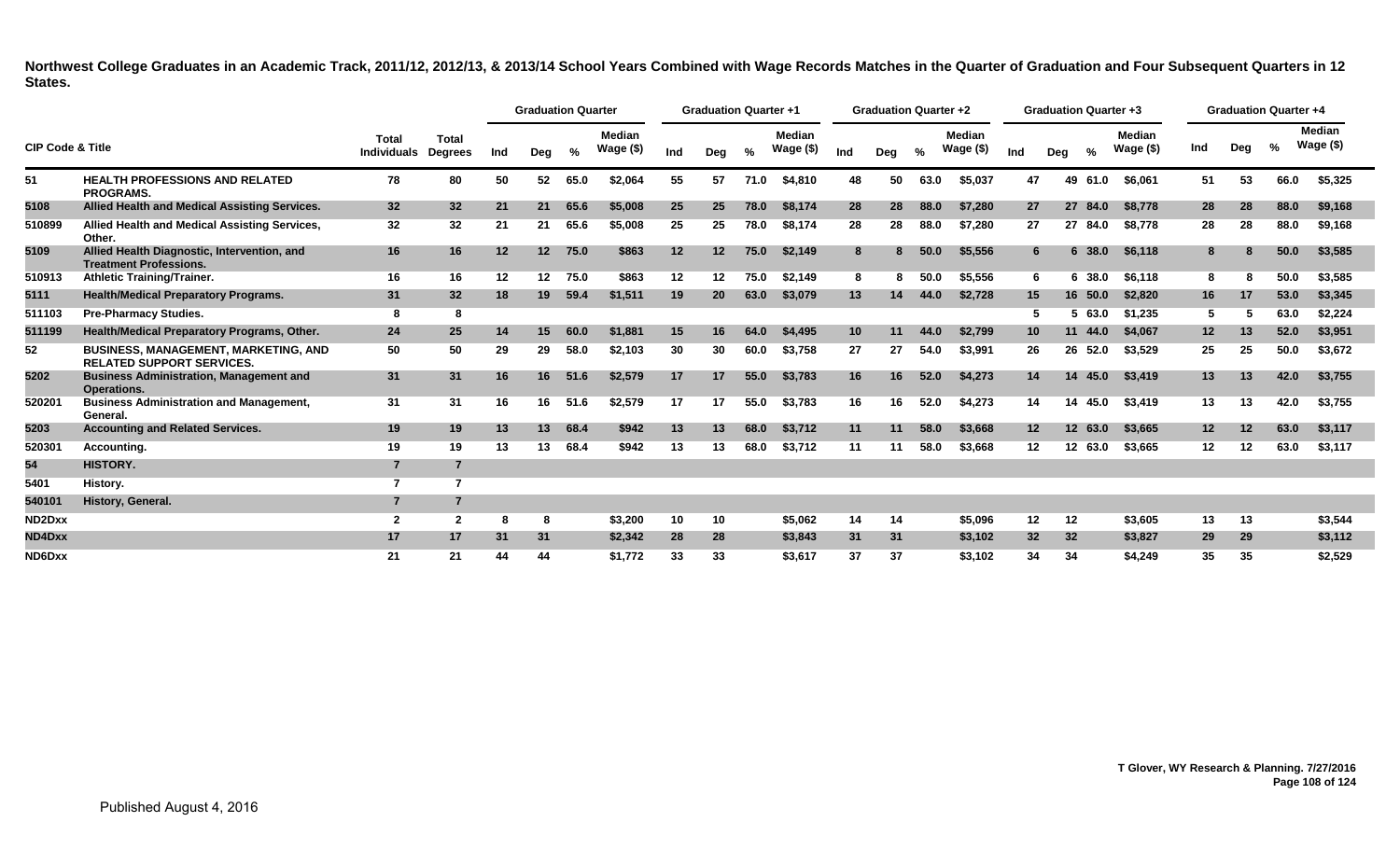**Northwest College Graduates in an Occupational 1 Year Track, 2011/12, 2012/13, & 2013/14 School Years Combined with Wage Records Matches in the Quarter of Graduation and Four Subsequent Quarters in 12 States.**

|                             |                                                                                          |                                            |       |     | <b>Graduation Quarter</b> |         |                            |     | <b>Graduation Quarter +1</b> |         |                            |                | Graduation Quarter +2 |         |                            |     |     | <b>Graduation Quarter +3</b> |                            |     |     | <b>Graduation Quarter +4</b> |                                                        |
|-----------------------------|------------------------------------------------------------------------------------------|--------------------------------------------|-------|-----|---------------------------|---------|----------------------------|-----|------------------------------|---------|----------------------------|----------------|-----------------------|---------|----------------------------|-----|-----|------------------------------|----------------------------|-----|-----|------------------------------|--------------------------------------------------------|
| <b>CIP Code &amp; Title</b> |                                                                                          | <b>Total</b><br><b>Individuals Degrees</b> | Total | Ind | Deg                       | %       | <b>Median</b><br>Wage (\$) | Ind | Deg                          | %       | <b>Median</b><br>Wage (\$) | Ind            | Deg                   | $\%$    | <b>Median</b><br>Wage (\$) | Ind | Deg | $\%$                         | <b>Median</b><br>Wage (\$) | Ind | Deg | %                            | Median<br>Wage $($)$                                   |
| All                         | <b>All CIP Codes</b>                                                                     | 127                                        | 136   | 80  |                           | 86 63.2 | \$2,418                    | 86  | 93                           | 68.0    | \$4,867                    | 77             | 83                    | 61.0    | \$5,942                    | 78  |     | 83 61.0                      | \$6,475                    | 83  | 90  | 66.0                         | \$5,761                                                |
| 01                          | AGRICULTURE, AGRICULTURE OPERATIONS,<br>AND RELATED SCIENCES.                            | 6                                          | 6     |     |                           |         |                            |     |                              |         |                            |                |                       |         |                            |     |     |                              |                            |     |     |                              |                                                        |
| 0103                        | <b>Agricultural Production Operations.</b>                                               |                                            |       |     |                           |         |                            |     |                              |         |                            |                |                       |         |                            |     |     |                              |                            |     |     |                              |                                                        |
| 010301                      | <b>Agricultural Production Operations, General.</b>                                      |                                            |       |     |                           |         |                            |     |                              |         |                            |                |                       |         |                            |     |     |                              |                            |     |     |                              |                                                        |
| 0105                        | <b>Agricultural and Domestic Animal Services.</b>                                        |                                            |       |     |                           |         |                            |     |                              |         |                            |                |                       |         |                            |     |     |                              |                            |     |     |                              |                                                        |
| 010507                      | <b>Equestrian/Equine Studies.</b>                                                        |                                            |       |     |                           |         |                            |     |                              |         |                            |                |                       |         |                            |     |     |                              |                            |     |     |                              |                                                        |
| 09                          | <b>COMMUNICATION, JOURNALISM, AND RELATED</b><br><b>PROGRAMS.</b>                        |                                            |       |     |                           |         |                            |     |                              |         |                            |                |                       |         |                            |     |     |                              |                            |     |     |                              |                                                        |
| 0904                        | Journalism.                                                                              |                                            |       |     |                           |         |                            |     |                              |         |                            |                |                       |         |                            |     |     |                              |                            |     |     |                              |                                                        |
| 090401                      | Journalism.                                                                              |                                            |       |     |                           |         |                            |     |                              |         |                            |                |                       |         |                            |     |     |                              |                            |     |     |                              |                                                        |
| 10                          | <b>COMMUNICATIONS</b><br><b>TECHNOLOGIES/TECHNICIANS AND SUPPORT</b><br><b>SERVICES.</b> |                                            |       |     |                           |         |                            |     |                              |         |                            |                |                       |         |                            |     |     |                              |                            |     |     |                              |                                                        |
| 1002                        | <b>Audiovisual Communications</b><br>Technologies/Technicians.                           |                                            |       |     |                           |         |                            |     |                              |         |                            |                |                       |         |                            |     |     |                              |                            |     |     |                              |                                                        |
| 100203                      | Recording Arts Technology/Technician.                                                    |                                            |       |     |                           |         |                            |     |                              |         |                            |                |                       |         |                            |     |     |                              |                            |     |     |                              |                                                        |
| 11                          | <b>COMPUTER AND INFORMATION SCIENCES AND</b><br><b>SUPPORT SERVICES.</b>                 |                                            |       |     |                           |         |                            |     |                              |         |                            |                |                       |         |                            |     |     |                              |                            |     |     |                              |                                                        |
| 1103                        | Data Processing.                                                                         |                                            |       |     |                           |         |                            |     |                              |         |                            |                |                       |         |                            |     |     |                              |                            |     |     |                              |                                                        |
| 110301                      | Data Processing and Data Processing<br>Technology/Technician.                            |                                            |       |     |                           |         |                            |     |                              |         |                            |                |                       |         |                            |     |     |                              |                            |     |     |                              |                                                        |
| 13                          | <b>EDUCATION.</b>                                                                        |                                            |       |     |                           |         |                            |     |                              |         |                            |                |                       |         |                            |     |     |                              |                            |     |     |                              |                                                        |
| 1312                        | <b>Teacher Education and Professional</b><br>Development, Specific Levels and Methods.   |                                            |       |     |                           |         |                            |     |                              |         |                            |                |                       |         |                            |     |     |                              |                            |     |     |                              |                                                        |
| 131209                      | Kindergarten/Preschool Education and Teaching.                                           |                                            |       |     |                           |         |                            |     |                              |         |                            |                |                       |         |                            |     |     |                              |                            |     |     |                              |                                                        |
| 15 <sub>1</sub>             | <b>ENGINEERING TECHNOLOGIES AND</b><br><b>ENGINEERING-RELATED FIELDS.</b>                | 21                                         | 21    | 12  | 12                        | 57.1    | \$2,514                    | 15  | 15                           | 71.0    | \$5,184                    | 15             | 15                    | 71.0    | \$5,461                    |     | 13  | 13 62.0                      | \$6,790                    | 14  | 14  | 67.0                         | \$6,796                                                |
| 1513                        | <b>Drafting/Design Engineering</b><br>Technologies/Technicians.                          | 21                                         | 21    | 12  |                           | 12 57.1 | \$2,514                    | 15  | 15                           | 71.0    | \$5,184                    | 15             | 15                    | 71.0    | \$5,461                    |     | 13  | 13 62.0                      | \$6.790                    | 14  | 14  | 67.0                         | \$6,796                                                |
| 151302                      | <b>CAD/CADD Drafting and/or Design</b><br>Technology/Technician.                         | 21                                         | 21    | 12  |                           | 12 57.1 | \$2,514                    | 15  | 15                           | 71.0    | \$5,184                    | 15             | 15                    | 71.0    | \$5,461                    |     | 13  | 13 62.0                      | \$6,790                    | 14  | 14  | 67.0                         | \$6,796                                                |
| 24                          | LIBERAL ARTS AND SCIENCES, GENERAL<br><b>STUDIES AND HUMANITIES.</b>                     |                                            |       |     |                           |         |                            |     |                              |         |                            |                |                       |         |                            |     |     |                              |                            |     |     |                              |                                                        |
| 2401                        | Liberal Arts and Sciences, General Studies and<br><b>Humanities.</b>                     |                                            |       |     |                           |         |                            |     |                              |         |                            |                |                       |         |                            |     |     |                              |                            |     |     |                              |                                                        |
| 240101                      | Liberal Arts and Sciences/Liberal Studies.                                               |                                            |       |     |                           |         |                            |     |                              |         |                            |                |                       |         |                            |     |     |                              |                            |     |     |                              |                                                        |
| 31                          | PARKS, RECREATION, LEISURE, AND FITNESS<br><b>STUDIES.</b>                               | 17                                         | 17    | 13  |                           | 13 76.5 | \$2,324                    | 12  |                              | 12 71.0 | \$5,289                    | 9              |                       | 9, 53.0 | \$4,359                    |     | 11  | 11 65.0                      | \$3,294                    | 13  | 13  | 77.0                         | \$4,378                                                |
| 3101                        | Parks, Recreation and Leisure Studies.                                                   | 12                                         | 12    | 9   |                           | 975.0   | \$2,324                    | 8   | 8                            | 67.0    | \$4,261                    | $\overline{7}$ |                       | 7 58.0  | \$4,211                    |     | 8   | 8 67.0                       | \$2,786                    | 10  | 10  | 83.0                         | \$3,686<br>T Glover, WY Research & Planning, 7/27/2016 |

**T Glover, WY Research & Planning. 7/27/2016**

**Page 109 of 124**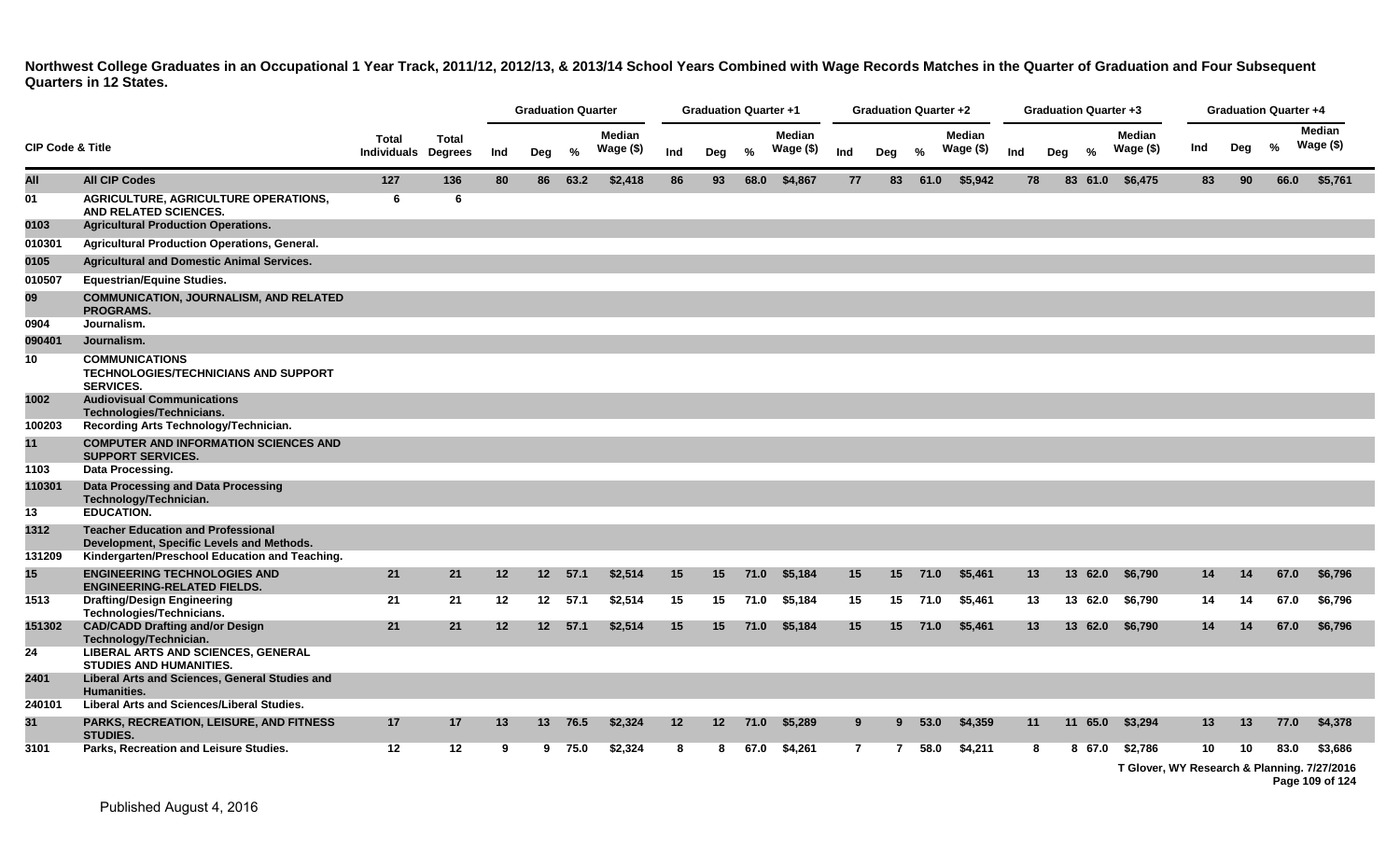**Northwest College Graduates in an Occupational 1 Year Track, 2011/12, 2012/13, & 2013/14 School Years Combined with Wage Records Matches in the Quarter of Graduation and Four Subsequent Quarters in 12 States.**

|                             |                                                                                 |                             |                                |     | <b>Graduation Quarter</b> |         |                            |                | <b>Graduation Quarter +1</b> |      |                             |                 | <b>Graduation Quarter +2</b> |      |                             |     |     | <b>Graduation Quarter +3</b> |                            |                 | <b>Graduation Quarter +4</b> |      |                             |
|-----------------------------|---------------------------------------------------------------------------------|-----------------------------|--------------------------------|-----|---------------------------|---------|----------------------------|----------------|------------------------------|------|-----------------------------|-----------------|------------------------------|------|-----------------------------|-----|-----|------------------------------|----------------------------|-----------------|------------------------------|------|-----------------------------|
| <b>CIP Code &amp; Title</b> |                                                                                 | Total<br><b>Individuals</b> | <b>Total</b><br><b>Degrees</b> | Ind | Deg                       | %       | <b>Median</b><br>Wage (\$) | Ind            | Deg                          | $\%$ | <b>Median</b><br>Wage $($)$ | Ind             | Deg                          | %    | <b>Median</b><br>Wage $($)$ | Ind | Deg | %                            | <b>Median</b><br>Wage (\$) | Ind             | Deg                          | %    | <b>Median</b><br>Wage $($)$ |
| 310101                      | Parks, Recreation and Leisure Studies.                                          | 12                          | 12                             | -9  |                           | 9 75.0  | \$2,324                    | 8              |                              | 67.0 | \$4,261                     | $\overline{7}$  |                              | 58.0 | \$4,211                     | 8   |     | 8 67.0                       | \$2,786                    | 10 <sup>°</sup> | 10 <sup>°</sup>              | 83.0 | \$3,686                     |
| 3105                        | <b>Health and Physical Education/Fitness.</b>                                   | 6                           | 6                              | -5  | 5.                        | 83.3    | \$3.131                    | 5              |                              | 83.0 | \$7,567                     |                 |                              |      |                             |     |     |                              |                            |                 |                              |      |                             |
| 310501                      | Health and Physical Education/Fitness, General.                                 | 6                           | 6                              | -5  | 5.                        | 83.3    | \$3,131                    | $5^{\circ}$    |                              | 83.0 | \$7,567                     |                 |                              |      |                             |     |     |                              |                            |                 |                              |      |                             |
| 45                          | <b>SOCIAL SCIENCES.</b>                                                         |                             |                                |     |                           |         |                            |                |                              |      |                             |                 |                              |      |                             |     |     |                              |                            |                 |                              |      |                             |
| 4503                        | Archeology.                                                                     |                             |                                |     |                           |         |                            |                |                              |      |                             |                 |                              |      |                             |     |     |                              |                            |                 |                              |      |                             |
| 450301                      | Archeology.                                                                     |                             |                                |     |                           |         |                            |                |                              |      |                             |                 |                              |      |                             |     |     |                              |                            |                 |                              |      |                             |
| 48                          | <b>PRECISION PRODUCTION.</b>                                                    | 22                          | 29                             | 15  | <b>20</b>                 | 69.0    | \$2,982                    | 16             | 22                           | 76.0 | \$7,077                     | 13              | 18                           | 62.0 | \$8,931                     | 12  |     | 16<br>55.0                   | \$8,443                    | 16              | 22                           | 76.0 | \$6,963                     |
| 4805                        | <b>Precision Metal Working.</b>                                                 | 22                          | 29                             | 15  | 20                        | 69.0    | \$2.982                    | 16             | 22                           | 76.0 | \$7.077                     | 13              | 18                           | 62.0 | \$8.931                     | 12  |     | 16 55.0                      | \$8.443                    | 16              | 22                           | 76.0 | \$6.963                     |
| 480508                      | <b>Welding Technology/Welder.</b>                                               | 22                          | 29                             | 15  | 20                        | 69.0    | \$2,982                    | 16             | 22                           | 76.0 | \$7.077                     | 13              | 18                           | 62.0 | \$8.931                     | 12  |     | 16 55.0                      | \$8,443                    | 16              | 22                           | 76.0 | \$6.963                     |
| 50                          | <b>VISUAL AND PERFORMING ARTS.</b>                                              | 22                          | 22                             | 13  | 13                        | 59.1    | \$1,373                    | 15             | 15                           | 68.0 | \$3,098                     | 12              | 12                           | 55.0 | \$4.084                     | 13  |     | 13 59.0                      | \$3,220                    | 12              | $12 \,$                      | 55.0 | \$4.020                     |
| 5004                        | Design and Applied Arts.                                                        | 22                          | 22                             | 13  | 13                        | 59.1    | \$1,373                    | 15             | 15 <sub>7</sub>              | 68.0 | \$3,098                     | 12 <sub>2</sub> | 12 <sup>2</sup>              | 55.0 | \$4,084                     | 13  |     | 13 59.0                      | \$3,220                    | 12              | 12                           | 55.0 | \$4,020                     |
| 500406                      | <b>Commercial Photography.</b>                                                  | 21                          | 21                             | 12  | $12 \,$                   | 57.1    | \$1,365                    | 14             | 14                           | 67.0 | \$2,618                     | 11              | 11                           | 52.0 | \$3,399                     | 12  |     | 12 57.0                      | \$3,078                    | 11              | 11                           | 52.0 | \$3,617                     |
| 500409                      | <b>Graphic Design.</b>                                                          |                             |                                |     |                           |         |                            |                |                              |      |                             |                 |                              |      |                             |     |     |                              |                            |                 |                              |      |                             |
| 51                          | <b>HEALTH PROFESSIONS AND RELATED</b><br><b>PROGRAMS.</b>                       | 31                          | 31                             | 21  | 21                        | 67.7    | \$3,618                    | 24             | 24                           | 77.0 | \$4,140                     | 23              | 23                           | 74.0 | \$8,233                     | 24  |     | 24 77.0                      | \$7,398                    | 23              | 23                           | 74.0 | \$8,948                     |
| 5139                        | <b>Practical Nursing, Vocational Nursing and Nursing</b><br>Assistants.         | 31                          | 31                             | 21  | 21                        | 67.7    | \$3,618                    | 24             | 24                           | 77.0 | \$4,140                     | 23              | 23                           | 74.0 | \$8,233                     | 24  |     | 24 77.0                      | \$7,398                    | 23              | 23                           | 74.0 | \$8,948                     |
| 513901                      | <b>Licensed Practical/Vocational Nurse Training.</b>                            | 21                          | 21                             | 15  |                           | 15 71.4 | \$1.792                    | 18             | 18                           | 86.0 | \$3,873                     | 18              | 18                           | 86.0 | \$8.496                     | 18  |     | 18 86.0                      | \$8,037                    | 18              | 18                           | 86.0 | \$9,597                     |
| 513902                      | Nursing Assistant/Aide and Patient Care<br>Assistant/Aide.                      | 10                          | 10 <sub>1</sub>                | 6   | 6.                        | 60.0    | \$3,992                    | 6              |                              | 60.0 | \$4,492                     | $5\phantom{.0}$ | -5                           | 50.0 | \$4,755                     | 6   |     | 660.0                        | \$629                      | 5               |                              | 50.0 | \$3,992                     |
| 52                          | <b>BUSINESS, MANAGEMENT, MARKETING, AND</b><br><b>RELATED SUPPORT SERVICES.</b> |                             |                                |     |                           |         |                            |                |                              |      |                             |                 |                              |      |                             |     |     |                              |                            |                 |                              |      |                             |
| 5204                        | <b>Business Operations Support and Assistant</b><br>Services.                   |                             |                                |     |                           |         |                            |                |                              |      |                             |                 |                              |      |                             |     |     |                              |                            |                 |                              |      |                             |
| 520401                      | <b>Administrative Assistant and Secretarial Science.</b><br>General.            |                             |                                |     |                           |         |                            |                |                              |      |                             |                 |                              |      |                             |     |     |                              |                            |                 |                              |      |                             |
| ND2Dxx                      |                                                                                 | 12                          | 12 <sub>2</sub>                | -9  | 9                         |         | \$3,569                    | $\overline{7}$ | -7                           |      | \$4,559                     | 8               | 8                            |      | \$3,963                     | 8   |     | 8                            | \$3,553                    | 8               | 8                            |      | \$5,457                     |
| ND4Dxx                      |                                                                                 | 18                          | 18                             | -9  | 9                         |         | \$3.569                    | $\overline{7}$ | -7                           |      | \$4.559                     | 10              | 10                           |      | \$5,083                     | 11  |     | 11                           | \$3,560                    | 12              | 12 <sup>12</sup>             |      | \$5,457                     |
| ND6Dxx                      |                                                                                 | 20                          | 20                             | 10  | 10 <sup>1</sup>           |         | \$3,102                    | 9              | 9                            |      | \$4,559                     | 12 <sub>2</sub> | 12                           |      | \$5,701                     | 13  |     | 13                           | \$3,560                    | 14              | 14                           |      | \$5,772                     |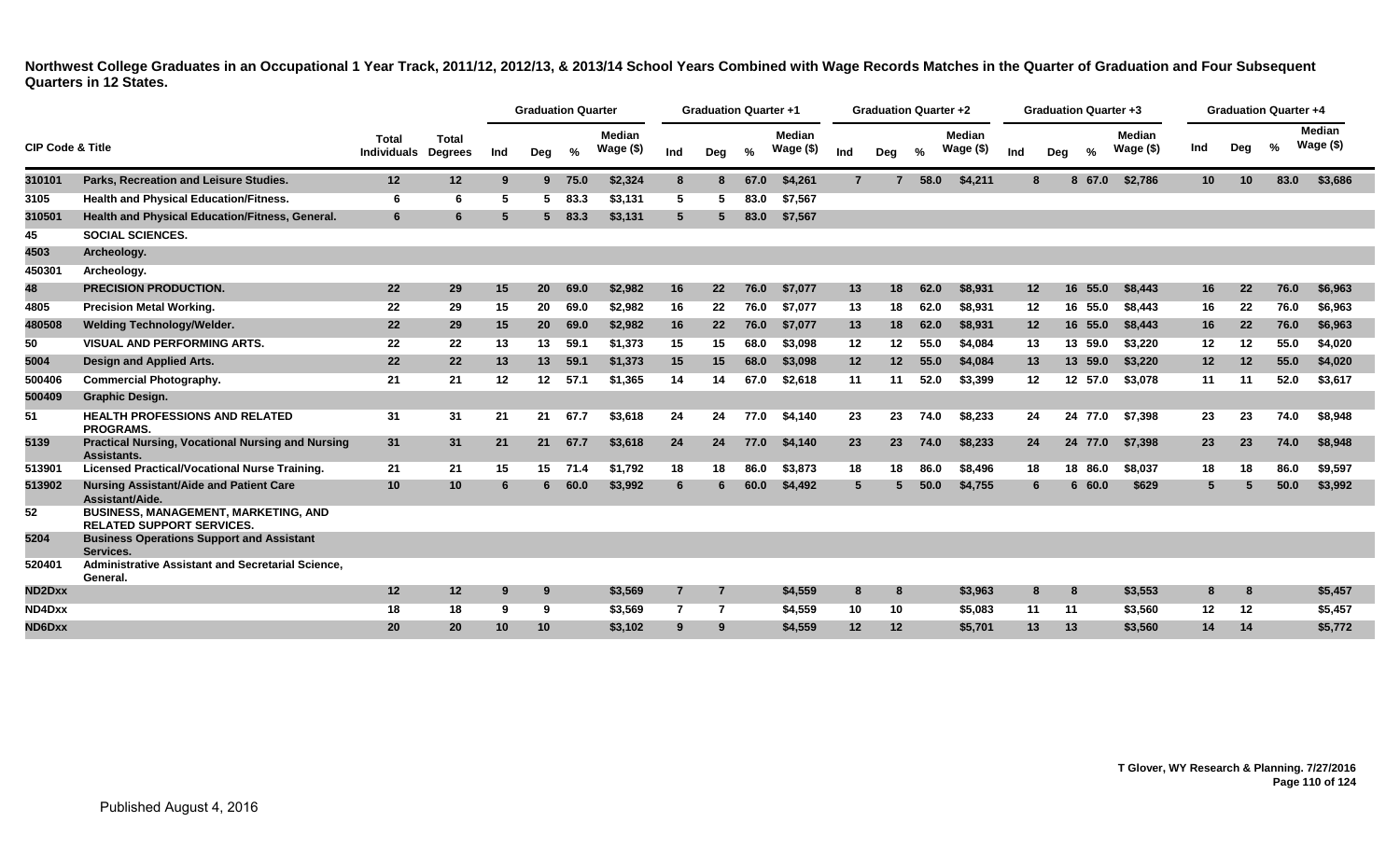**Northwest College Graduates in an Occupational 2 Year Track, 2011/12, 2012/13, & 2013/14 School Years Combined with Wage Records Matches in the Quarter of Graduation and Four Subsequent Quarters in 12 States.**

|                             |                                                                                          |                             |                                |     | <b>Graduation Quarter</b> |        |                            |     | <b>Graduation Quarter +1</b> |               |                             |                 | <b>Graduation Quarter +2</b> |         |                             |                 | <b>Graduation Quarter +3</b> |               |                            |                |     | <b>Graduation Quarter +4</b> |                      |
|-----------------------------|------------------------------------------------------------------------------------------|-----------------------------|--------------------------------|-----|---------------------------|--------|----------------------------|-----|------------------------------|---------------|-----------------------------|-----------------|------------------------------|---------|-----------------------------|-----------------|------------------------------|---------------|----------------------------|----------------|-----|------------------------------|----------------------|
| <b>CIP Code &amp; Title</b> |                                                                                          | <b>Total</b><br>Individuals | <b>Total</b><br><b>Degrees</b> | Ind | Deg                       | $\%$   | <b>Median</b><br>Wage (\$) | Ind | Deg                          | $\frac{6}{6}$ | <b>Median</b><br>Wage $($)$ | Ind             | Deg                          | $\%$    | <b>Median</b><br>Wage $($)$ | Ind             | Dea                          | $\frac{9}{6}$ | <b>Median</b><br>Wage (\$) | Ind            | Deg | %                            | Median<br>Wage $($)$ |
| All                         | <b>All CIP Codes</b>                                                                     | 311                         | 311                            | 187 | 187                       | 60.1   | \$2,526                    | 208 | 208                          | 67.0          | \$4,710                     | 201             | 201                          | 65.0    | \$5,459                     | 199             |                              | 199 64.0      | \$6,058                    | 189            | 189 | 61.0                         | \$6,333              |
| 01                          | <b>AGRICULTURE, AGRICULTURE OPERATIONS,</b><br><b>AND RELATED SCIENCES.</b>              | 32                          | 32 <sub>2</sub>                | 14  | 14                        | 43.8   | \$1.656                    | 12  | 12                           | 38.0          | \$2,619                     | 10              | 10                           | 31.0    | \$2,492                     | 9               |                              | 928.0         | \$2,400                    | 10             | 10  | 31.0                         | \$3,725              |
| 0101                        | <b>Agricultural Business and Management.</b>                                             | $\overline{7}$              | $\overline{7}$                 |     |                           |        |                            |     |                              |               |                             |                 |                              |         |                             |                 |                              |               |                            |                |     |                              |                      |
| 010104                      | Farm/Farm and Ranch Management.                                                          | $\overline{7}$              | $\overline{7}$                 |     |                           |        |                            |     |                              |               |                             |                 |                              |         |                             |                 |                              |               |                            |                |     |                              |                      |
| 0103                        | <b>Agricultural Production Operations.</b>                                               | $\overline{7}$              | $\overline{7}$                 |     |                           |        |                            |     |                              |               |                             |                 |                              |         |                             |                 |                              |               |                            |                |     |                              |                      |
| 010301                      | <b>Agricultural Production Operations, General.</b>                                      | $\overline{7}$              | $\overline{7}$                 |     |                           |        |                            |     |                              |               |                             |                 |                              |         |                             |                 |                              |               |                            |                |     |                              |                      |
| 0105                        | <b>Agricultural and Domestic Animal Services.</b>                                        | 18                          | 18                             | 7   | $\overline{7}$            | 38.9   | \$2.467                    | 6   | 6                            | 33.0          | \$2.882                     | 5               | 5                            | 28.0    | \$5.088                     | 6               |                              | 6 33.0        | \$4.067                    | $\overline{7}$ |     | 39.0                         | \$3,938              |
| 010507                      | <b>Equestrian/Equine Studies.</b>                                                        | 18                          | 18                             | 7   |                           | 7 38.9 | \$2,467                    | 6   |                              | 33.0          | \$2,882                     | $5\overline{5}$ |                              | 28.0    | \$5,088                     | 6               |                              | 6 33.0        | \$4,067                    | $\overline{7}$ |     | 39.0                         | \$3,938              |
| 10                          | <b>COMMUNICATIONS</b><br><b>TECHNOLOGIES/TECHNICIANS AND SUPPORT</b><br><b>SERVICES.</b> | $\overline{7}$              | $\overline{7}$                 |     |                           |        |                            | 5   | 5                            | 71.0          | \$2,787                     | 6               | 6                            | 86.0    | \$4,442                     | 6               |                              | 6 86.0        | \$5,950                    | 6              | 6   | 86.0                         | \$4,377              |
| 1002                        | <b>Audiovisual Communications</b><br>Technologies/Technicians.                           | 5                           | 5                              |     |                           |        |                            |     |                              |               |                             | $5\phantom{.0}$ |                              | 5 100.0 | \$3,542                     | 5               |                              | 5 100.0       | \$5.250                    | $5^{\circ}$    | 5   | 100.0                        | \$5,223              |
| 100202                      | <b>Radio and Television Broadcasting</b><br>Technology/Technician.                       | 5                           | 5                              |     |                           |        |                            |     |                              |               |                             | -5              |                              | 5 100.0 | \$3.542                     | 5               |                              | 5 100.0       | \$5.250                    | 5              | 5   | 100.0                        | \$5,223              |
| 1003                        | <b>Graphic Communications.</b>                                                           |                             |                                |     |                           |        |                            |     |                              |               |                             |                 |                              |         |                             |                 |                              |               |                            |                |     |                              |                      |
| 100303                      | Prepress/Desktop Publishing and Digital Imaging<br>Design.                               |                             |                                |     |                           |        |                            |     |                              |               |                             |                 |                              |         |                             |                 |                              |               |                            |                |     |                              |                      |
| 100305                      | <b>Graphic and Printing Equipment Operator,</b><br><b>General Production.</b>            |                             |                                |     |                           |        |                            |     |                              |               |                             |                 |                              |         |                             |                 |                              |               |                            |                |     |                              |                      |
| 15                          | <b>ENGINEERING TECHNOLOGIES AND</b><br><b>ENGINEERING-RELATED FIELDS.</b>                | 20                          | 20                             | 13  | 13                        | 65.0   | \$2,628                    | 13  | 13                           | 65.0          | \$4,752                     | 12              | 12                           | 60.0    | \$5,940                     | 10              | 10                           | 50.0          | \$6,365                    | 11             | 11  | 55.0                         | \$9,156              |
| 1513                        | <b>Drafting/Design Engineering</b><br>Technologies/Technicians.                          | 20                          | 20                             | 13  | 13                        | 65.0   | \$2,628                    | 13  | 13                           | 65.0          | \$4,752                     | 12              | 12 <sub>2</sub>              | 60.0    | \$5,940                     | 10 <sub>1</sub> | 10 <sup>1</sup>              | 50.0          | \$6,365                    | 11             | 11  | 55.0                         | \$9,156              |
| 151302                      | <b>CAD/CADD Drafting and/or Design</b><br>Technology/Technician.                         | 20                          | 20                             | 13  | 13                        | 65.0   | \$2,628                    | 13  | 13                           | 65.0          | \$4,752                     | 12 <sub>2</sub> | 12 <sup>12</sup>             | 60.0    | \$5.940                     | 10              |                              | 10 50.0       | \$6,365                    | 11             | 11  | 55.0                         | \$9,156              |
| 48                          | <b>PRECISION PRODUCTION.</b>                                                             | 34                          | 34                             | 21  | 21                        | 61.8   | \$3,020                    | 21  | 21                           | 62.0          | \$7.289                     | 19              | 19                           | 56.0    | \$8,030                     | 18              | 18                           | 53.0          | \$7,800                    | 18             | 18  | 53.0                         | \$7,056              |
| 4805                        | <b>Precision Metal Working.</b>                                                          | 34                          | 34                             | 21  | 21                        | 61.8   | \$3,020                    | 21  | 21                           | 62.0          | \$7,289                     | 19              | 19                           | 56.0    | \$8,030                     | 18              |                              | 18 53.0       | \$7,800                    | 18             | 18  | 53.0                         | \$7,056              |
| 480508                      | <b>Welding Technology/Welder.</b>                                                        | 34                          | 34                             | 21  | 21                        | 61.8   | \$3,020                    | 21  | 21                           | 62.0          | \$7,289                     | 19              | 19                           | 56.0    | \$8,030                     | 18              |                              | 18 53.0       | \$7,800                    | 18             | 18  | 53.0                         | \$7,056              |
| 50                          | <b>VISUAL AND PERFORMING ARTS.</b>                                                       | 95                          | 95                             | 58  | 58                        | 61.1   | \$2,155                    | 60  | 60                           | 63.0          | \$3,594                     | 51              | 51                           | 54.0    | \$3,816                     | 54              |                              | 54 57.0       | \$3,902                    | 47             | 47  | 50.0                         | \$4,786              |
| 5004                        | Design and Applied Arts.                                                                 | 82                          | 82                             | 48  | 48                        | 58.5   | \$2,155                    | 48  | 48                           | 59.0          | \$3,735                     | 42              | 42                           | 51.0    | \$3,917                     | 46              |                              | 46 56.0       | \$4,082                    | 41             | 41  | 50.0                         | \$4,502              |
| 500402                      | <b>Commercial and Advertising Art.</b>                                                   | 13                          | 13                             | -8  |                           | 8 61.5 | \$2,903                    | 8   | 8                            | 62.0          | \$4,462                     | 6               | 6                            | 46.0    | \$3.906                     | $\overline{7}$  |                              | 7 54.0        | \$4,725                    | 7              | 7   | 54.0                         | \$4,786              |
| 500406                      | <b>Commercial Photography.</b>                                                           | 70                          | 70                             | 40  | 40                        | 57.1   | \$2,071                    | 40  | 40                           | 57.0          | \$3,529                     | 36              | 36                           | 51.0    | \$3,917                     | 39              |                              | 39 56.0       | \$3,919                    | 34             | 34  | 49.0                         | \$4,443              |
| 5099                        | Visual and Performing Arts, Other.                                                       | 13                          | 13                             | 10  | 10 <sup>°</sup>           | 76.9   | \$2,443                    | 12  | 12                           | 92.0          | \$3,225                     | 9               | 9                            | 69.0    | \$3,816                     | 8               |                              | 8 62.0        | \$2,347                    | 6              | 6   | 46.0                         | \$6,700              |
| 509999                      | Visual and Performing Arts, Other.                                                       | 13                          | 13                             | 10  | 10 <sup>1</sup>           | 76.9   | \$2,443                    | 12  | 12                           | 92.0          | \$3,225                     | 9               | 9                            | 69.0    | \$3,816                     | 8               |                              | 8 62.0        | \$2,347                    | 6              | 6   | 46.0                         | \$6,700              |
| 51                          | <b>HEALTH PROFESSIONS AND RELATED</b><br><b>PROGRAMS.</b>                                | 88                          | 88                             | 57  | 57                        | 64.8   | \$3,364                    | 71  | 71                           | 81.0          | \$7.940                     | 76              | 76                           | 86.0    | \$11.390                    | 78              |                              |               | 78 89.0 \$10.381           | 73             | 73  | 83.0                         | \$11.956             |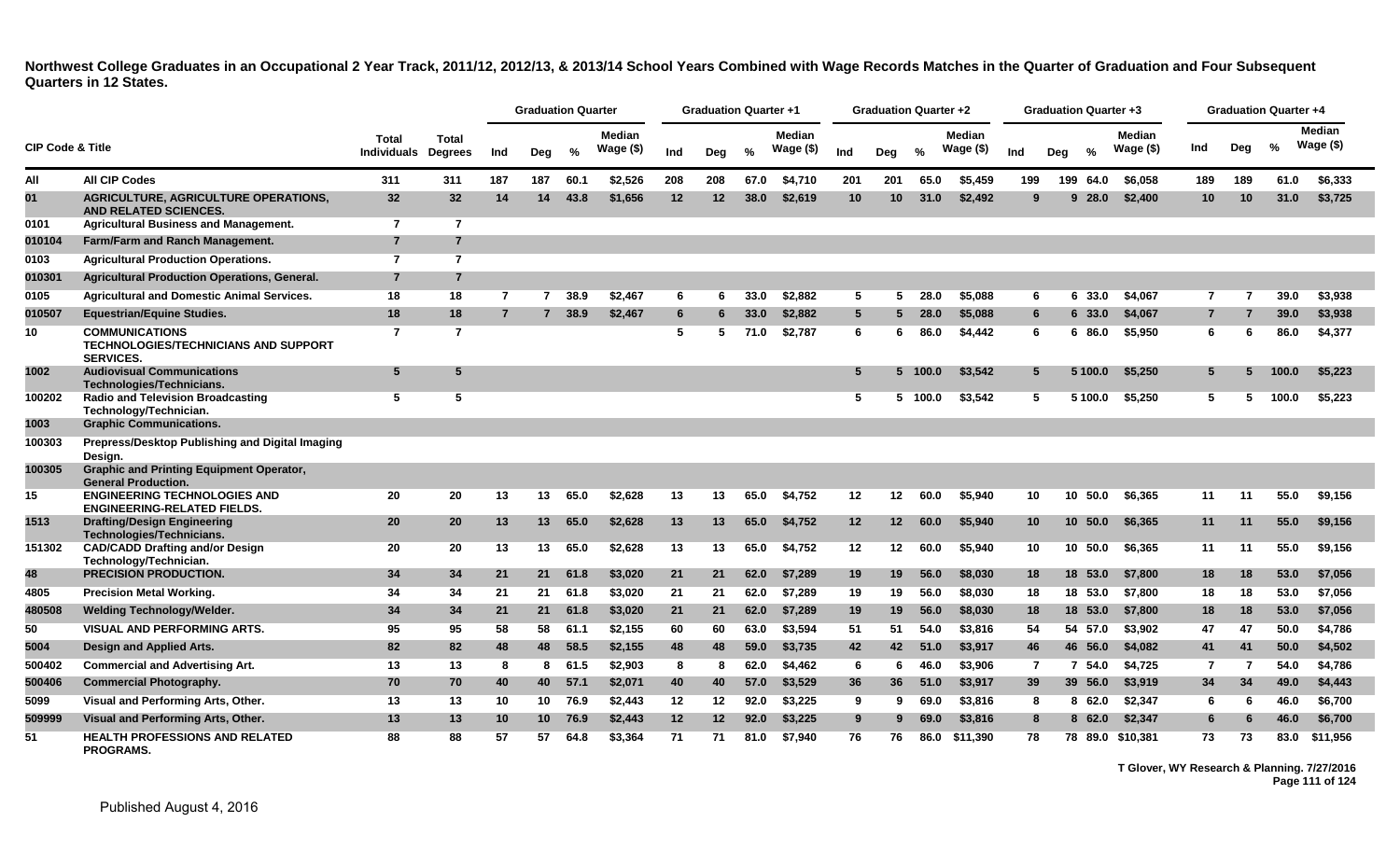**Northwest College Graduates in an Occupational 2 Year Track, 2011/12, 2012/13, & 2013/14 School Years Combined with Wage Records Matches in the Quarter of Graduation and Four Subsequent Quarters in 12 States.**

|                             |                                                                                                     |                             |                                |     | <b>Graduation Quarter</b> |      |                            |     | <b>Graduation Quarter +1</b> |      |                            |     | <b>Graduation Quarter +2</b> |      |                     |     |     |         | <b>Graduation Quarter +3</b> |     | <b>Graduation Quarter +4</b> |      |                     |
|-----------------------------|-----------------------------------------------------------------------------------------------------|-----------------------------|--------------------------------|-----|---------------------------|------|----------------------------|-----|------------------------------|------|----------------------------|-----|------------------------------|------|---------------------|-----|-----|---------|------------------------------|-----|------------------------------|------|---------------------|
| <b>CIP Code &amp; Title</b> |                                                                                                     | Total<br><b>Individuals</b> | <b>Total</b><br><b>Degrees</b> | Ind | Deg                       | %    | <b>Median</b><br>Wage (\$) | Ind | Deg                          | %    | <b>Median</b><br>Wage (\$) | Ind | Deg                          | %    | Median<br>Wage (\$) | Ind | Deg | %       | Median<br>Wage (\$)          | Ind | Deg                          | %    | Median<br>Wage (\$) |
| 5108                        | Allied Health and Medical Assisting Services.                                                       | 17                          | 17                             | -9  | 9.                        | 52.9 | \$1,371                    | 11  | 11                           | 65.0 | \$3,319                    | 14  | 14                           | 82.0 | \$2,914             | 12  |     | 12 71.0 | \$3,852                      | 11  | 11                           | 65.0 | \$4,481             |
| 510808                      | Veterinary/Animal Health Technology/Technician<br>and Veterinary Assistant.                         | 17                          | 17                             | 9   |                           | 52.9 | \$1,371                    | 11  | 11                           | 65.0 | \$3,319                    | 14  | 14                           | 82.0 | \$2,914             | 12  |     | 12 71.0 | \$3,852                      | 11  | -11                          | 65.0 | \$4,481             |
| 5138                        | <b>Registered Nursing, Nursing Administration,</b><br><b>Nursing Research and Clinical Nursing.</b> | 71                          | 71                             | 48  | 48                        | 67.6 | \$3,537                    | 60  | 60                           | 85.0 | \$8,733                    | 62  | 62                           | 87.0 | \$12,016            | 66  |     |         | 66 93.0 \$11,565             | 62  | 62                           | 87.0 | \$12,394            |
| 513801                      | <b>Registered Nursing/Registered Nurse.</b>                                                         | 71                          | 71                             | 48  | 48                        | 67.6 | \$3,537                    | 60  | 60                           | 85.0 | \$8,733                    | 62  | 62                           | 87.0 | \$12,016            | 66  |     | 66 93.0 | \$11,565                     | 62  | 62                           | 87.0 | \$12,394            |
| 52                          | <b>BUSINESS, MANAGEMENT, MARKETING, AND</b><br><b>RELATED SUPPORT SERVICES.</b>                     | 41                          | 41                             | 24  | 24                        | 58.5 | \$2,154                    | 27  | 27                           | 66.0 | \$4,136                    | 29  | 29                           | 71.0 | \$4,055             | 27  |     | 27 66.0 | \$4,996                      | 26  | 26                           | 63.0 | \$5,020             |
| 5201                        | <b>Business/Commerce, General.</b>                                                                  | 31                          | 31                             | 20  | 20                        | 64.5 | \$2,035                    | 22  | 22                           | 71.0 | \$3,774                    | 23  | 23                           | 74.0 | \$3,718             | 23  |     | 23 74.0 | \$4,996                      | 21  | -21                          | 68.0 | \$4,613             |
| 520101                      | <b>Business/Commerce, General.</b>                                                                  | 31                          | 31                             | 20  | 20 <sup>°</sup>           | 64.5 | \$2,035                    | 22  | 22                           | 71.0 | \$3,774                    | 23  | 23                           | 74.0 | \$3,718             | 23  |     | 23 74.0 | \$4,996                      | 21  | 21                           | 68.0 | \$4,613             |
| 5204                        | <b>Business Operations Support and Assistant</b><br>Services.                                       | 11                          | 11                             |     |                           | 45.5 | \$2,634                    | 6   |                              | 55.0 | \$5,366                    |     |                              | 64.0 | \$6,258             |     |     | 46.0    | \$6,254                      | 6.  |                              | 55.0 | \$6,212             |
| 520401                      | <b>Administrative Assistant and Secretarial Science,</b><br>General.                                | 11                          | 11                             |     |                           | 45.5 | \$2,634                    | 6   |                              | 55.0 | \$5,366                    |     |                              | 64.0 | \$6,258             | 5   |     | 46.0    | \$6,254                      |     |                              | 55.0 | \$6,212             |
| ND2Dxx                      |                                                                                                     |                             |                                | 3   |                           |      | \$1,308                    |     |                              |      |                            |     |                              |      |                     |     |     |         |                              |     |                              |      |                     |
| ND4Dxx                      |                                                                                                     | $\overline{2}$              | $\overline{2}$                 | 10  | 10                        |      | \$1,570                    | 11  | 11                           |      | \$2,787                    | 6   | 6                            |      | \$2,492             |     |     |         | \$2,076                      |     |                              |      | \$2,787             |
| ND6Dxx                      |                                                                                                     |                             |                                | 10  |                           |      | \$1,570                    | 11  | 11                           |      | \$2,593                    | 6   | 6                            |      | \$2,585             |     |     |         | \$2,400                      |     |                              |      | \$1,436             |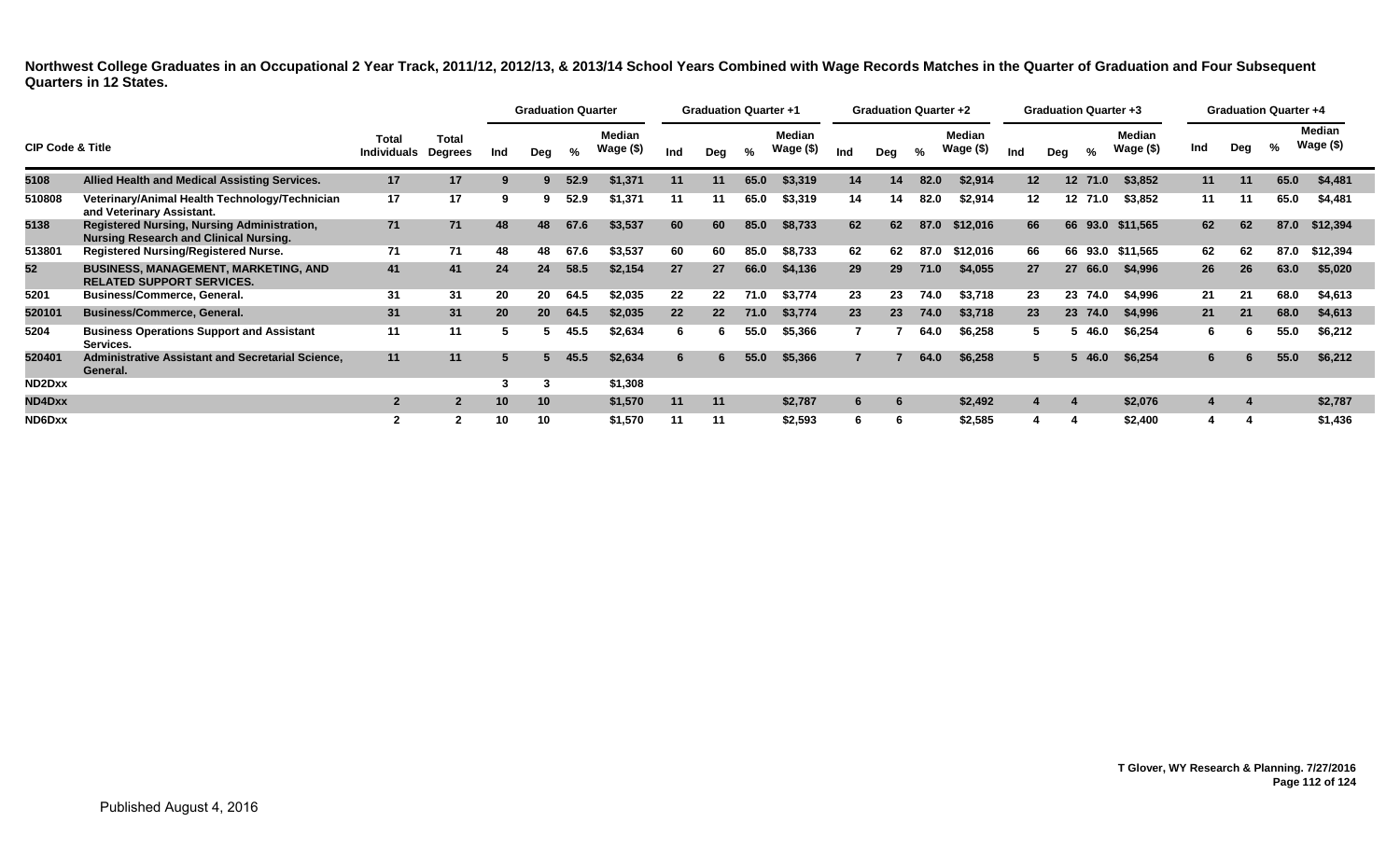|                             |                                                                                        |                             |                         |     | <b>Graduation Quarter</b> |         |                            |                 | <b>Graduation Quarter +1</b> |               |                            |                 | <b>Graduation Quarter +2</b> |      |                             |           | <b>Graduation Quarter +3</b> |               |                             |     | <b>Graduation Quarter +4</b> |      |                             |
|-----------------------------|----------------------------------------------------------------------------------------|-----------------------------|-------------------------|-----|---------------------------|---------|----------------------------|-----------------|------------------------------|---------------|----------------------------|-----------------|------------------------------|------|-----------------------------|-----------|------------------------------|---------------|-----------------------------|-----|------------------------------|------|-----------------------------|
| <b>CIP Code &amp; Title</b> |                                                                                        | Total<br><b>Individuals</b> | Total<br><b>Degrees</b> | Ind | Deg                       | %       | <b>Median</b><br>Wage (\$) | Ind             | Deg                          | $\frac{1}{2}$ | <b>Median</b><br>Wage (\$) | Ind             | Deg                          | $\%$ | <b>Median</b><br>Wage $($)$ | Ind       | Deg                          | $\frac{6}{6}$ | <b>Median</b><br>Wage $($)$ | Ind | Dea                          | %    | <b>Median</b><br>Wage $($)$ |
| All                         | <b>All CIP Codes</b>                                                                   | 1,241                       | 1,473                   | 905 | 1.045                     | 70.9    | \$3,706                    |                 | 930 1.084                    | 74.0          | \$5,097                    | 848             | 993                          | 67.0 | \$5.695                     |           | 866 1.011 69.0               |               | \$5.602                     |     | 900 1,057                    | 72.0 | \$6,042                     |
| 09                          | <b>COMMUNICATION, JOURNALISM, AND RELATED</b><br><b>PROGRAMS.</b>                      | 33                          | 33                      | 17  | 17                        | 51.5    | \$3,604                    | 17              | 17                           | 52.0          | \$2.560                    | 16              | 16                           | 49.0 | \$3,336                     | 17        | 17 <sup>2</sup>              | 52.0          | \$4,214                     | 17  | 17                           | 52.0 | \$3,867                     |
| 0901                        | <b>Communication and Media Studies.</b>                                                | 27                          | 27                      | 13  | 13                        | 48.1    | \$2,804                    | 13              | 13                           | 48.0          | \$2,497                    | 11              | 11                           | 41.0 | \$2,502                     | 13        |                              | 13 48.0       | \$3,895                     | 13  | 13                           | 48.0 | \$3,326                     |
| 090101                      | Speech Communication and Rhetoric.                                                     | 27                          | 27                      | 13  | 13                        | 48.1    | \$2.804                    | 13              | 13                           | 48.0          | \$2,497                    | 11              | 11                           | 41.0 | \$2.502                     | 13        |                              | 13 48.0       | \$3.895                     | 13  | 13                           | 48.0 | \$3,326                     |
| 0904                        | Journalism.                                                                            | 6                           | 6                       |     |                           |         |                            |                 |                              |               |                            | $5\overline{)}$ | 5                            | 83.0 | \$4,171                     |           |                              |               |                             |     |                              |      |                             |
| 090401                      | Journalism.                                                                            | 6                           | 6                       |     |                           |         |                            |                 |                              |               |                            | 5               | 5.                           | 83.0 | \$4,171                     |           |                              |               |                             |     |                              |      |                             |
| 11                          | <b>COMPUTER AND INFORMATION SCIENCES AND</b><br><b>SUPPORT SERVICES.</b>               | 35                          | 47                      | 22  | 29                        | 61.7    | \$3.644                    | <b>20</b>       | 28                           | 60.0          | \$3,730                    | 21              | 28                           | 60.0 | \$3,877                     | <b>20</b> |                              | 27 57.0       | \$3,991                     | 21  | 27                           | 57.0 | \$4,298                     |
| 1104                        | <b>Information Science/Studies.</b>                                                    | 15                          | 15                      | 10  | 10                        | 66.7    | \$4,848                    | 12              | 12                           | 80.0          | \$4,021                    | 11              | 11                           | 73.0 | \$3,991                     | 10        |                              | 10 67.0       | \$4,328                     | 9   | -9                           | 60.0 | \$5,034                     |
| 110401                      | <b>Information Science/Studies.</b>                                                    | 15                          | 15                      | 10  | 10 <sup>1</sup>           | 66.7    | \$4,848                    | 12              | 12                           | 80.0          | \$4,021                    | 11              | 11                           | 73.0 | \$3,991                     | 10        |                              | 10, 67.0      | \$4,328                     | 9   | 9                            | 60.0 | \$5,034                     |
| 1108                        | <b>Computer Software and Media Applications.</b>                                       | 30                          | 32                      | 18  | 19                        | 59.4    | \$2,069                    | 16              | 16                           | 50.0          | \$3,121                    | 17              | 17                           | 53.0 | \$2,900                     | 16        |                              | 17 53.0       | \$3,991                     | 18  | 18                           | 56.0 | \$3,553                     |
| 110801                      | Web Page, Digital/Multimedia and Information<br><b>Resources Design.</b>               | 30                          | 32                      | 18  | 19 <sup>°</sup>           | 59.4    | \$2,069                    | 16              | 16                           | 50.0          | \$3,121                    | 17              | 17                           | 53.0 | \$2,900                     | 16        |                              | 17 53.0       | \$3,991                     | 18  | 18                           | 56.0 | \$3,553                     |
| 13                          | <b>EDUCATION.</b>                                                                      | 141                         | 144                     | 107 | 108                       | 75.0    | \$3,077                    | 108             | 111                          | 77.0          | \$3,089                    | 91              | 94                           | 65.0 | \$4.057                     | 90        |                              | 93 65.0       | \$3.519                     | 105 | 108                          | 75.0 | \$3.702                     |
| 1312                        | <b>Teacher Education and Professional</b><br>Development, Specific Levels and Methods. | 141                         | 144                     | 107 | 108                       | 75.0    | \$3,077                    | 108             | 111                          | 77.0          | \$3,089                    | 91              | 94                           | 65.0 | \$4.057                     | 90        |                              | 93 65.0       | \$3,519                     | 105 | 108                          | 75.0 | \$3,702                     |
| 131202                      | <b>Elementary Education and Teaching.</b>                                              | 101                         | 101                     | 76  | 76                        | 75.2    | \$3,363                    | 77              | 77                           | 76.0          | \$3,334                    | 69              | 69                           | 68.0 | \$4,096                     | 67        |                              | 67 66.0       | \$3,588                     | 75  | 75                           | 74.0 | \$3,799                     |
| 131205                      | <b>Secondary Education and Teaching.</b>                                               | 41                          | 43                      | 32  |                           | 32 74.4 | \$2,281                    | 32              | 34                           | 79.0          | \$1,976                    | 23              | 25 <sub>2</sub>              | 58.0 | \$3,529                     | 24        |                              | 26 61.0       | \$3,306                     | 31  | 33                           | 77.0 | \$3,136                     |
| 14                          | <b>ENGINEERING.</b>                                                                    | 34                          | 34                      | 23  | 23                        | 67.6    | \$4,209                    | 26              | 26                           | 77.0          | \$6,257                    | 18              | 18                           | 53.0 | \$8,300                     | 19        |                              | 19 56.0       | \$6,530                     | 27  | 27                           | 79.0 | \$3,991                     |
| 1401                        | Engineering, General.                                                                  | 34                          | 34                      | 23  | 23                        | 67.6    | \$4,209                    | 26              | 26                           | 77.0          | \$6,257                    | 18              | 18                           | 53.0 | \$8,300                     | 19        |                              | 19 56.0       | \$6,530                     | 27  | 27                           | 79.0 | \$3,991                     |
| 140101                      | <b>Engineering, General.</b>                                                           | 34                          | 34                      | 23  | 23                        | 67.6    | \$4,209                    | 26              | 26                           | 77.0          | \$6,257                    | 18              | 18                           | 53.0 | \$8,300                     | 19        |                              | 19 56.0       | \$6,530                     | 27  | 27                           | 79.0 | \$3,991                     |
| 15                          | <b>ENGINEERING TECHNOLOGIES AND</b><br><b>ENGINEERING-RELATED FIELDS.</b>              | 18                          | 23                      | 13  | 18                        | 78.3    | \$5,426                    | 16              | <b>20</b>                    | 87.0          | \$13,131                   | 16              | 21                           | 91.0 | \$15,270                    | 15        |                              | 19 83.0       | \$18,318                    | 15  | 19                           | 83.0 | \$16,894                    |
| 1509                        | Mining and Petroleum Technologies/Technicians.                                         | 18                          | 23                      | 13  | 18                        | 78.3    | \$5.426                    | 15              | 15                           |               | 65.0 \$13.557              | 16              | 16                           | 70.0 | \$15.091                    | 14        |                              |               | 14 61.0 \$18.070            | 14  | -14                          | 61.0 | \$16,739                    |
| 150903                      | Petroleum Technology/Technician.                                                       | 18                          | 23                      | 13  | 18                        | 78.3    | \$5,426                    | 15              | 15                           | 65.0          | \$13,557                   | 16              | 16                           | 70.0 | \$15,091                    | 14        |                              | 14 61.0       | \$18.070                    | 14  | 14                           | 61.0 | \$16,739                    |
| 16                          | <b>FOREIGN LANGUAGES, LITERATURES, AND</b><br>LINGUISTICS.                             | $\overline{7}$              | $\overline{7}$          |     |                           |         |                            |                 |                              |               |                            |                 |                              |      |                             |           |                              |               |                             |     |                              |      |                             |
| 1609                        | Romance Languages, Literatures, and Linguistics.                                       | $\overline{7}$              | $\overline{7}$          |     |                           |         |                            |                 |                              |               |                            |                 |                              |      |                             |           |                              |               |                             |     |                              |      |                             |
| 160905                      | Spanish Language and Literature.                                                       | $\overline{7}$              | $\overline{7}$          |     |                           |         |                            |                 |                              |               |                            |                 |                              |      |                             |           |                              |               |                             |     |                              |      |                             |
| 22                          | <b>LEGAL PROFESSIONS AND STUDIES.</b>                                                  | 8                           | 8                       |     |                           |         |                            | 5               |                              | 63.0          | \$3,485                    |                 |                              |      |                             |           |                              |               |                             |     |                              | 63.0 | \$4,331                     |
| 2200                        | <b>Non-Professional General Legal Studies</b><br>(Undergraduate).                      | 8                           | 8                       |     |                           |         |                            | 5               | 5                            | 63.0          | \$3,485                    |                 |                              |      |                             |           |                              |               |                             | -5  | 5                            | 63.0 | \$4,331                     |
| 220001                      | <b>Pre-Law Studies.</b>                                                                | 8                           | 8                       |     |                           |         |                            | $5\phantom{.0}$ |                              | 63.0          | \$3,485                    |                 |                              |      |                             |           |                              |               |                             |     |                              | 63.0 | \$4,331                     |
| 23                          | <b>ENGLISH LANGUAGE AND</b><br><b>LITERATURE/LETTERS.</b>                              | 19                          | 21                      | 9   | 9                         | 42.9    | \$3,684                    | 12              | 12                           | 57.0          | \$2,034                    | 11              | 11                           | 52.0 | \$2,924                     | 10        | 10                           | 48.0          | \$3,186                     | 10  | 10                           | 48.0 | \$4,478                     |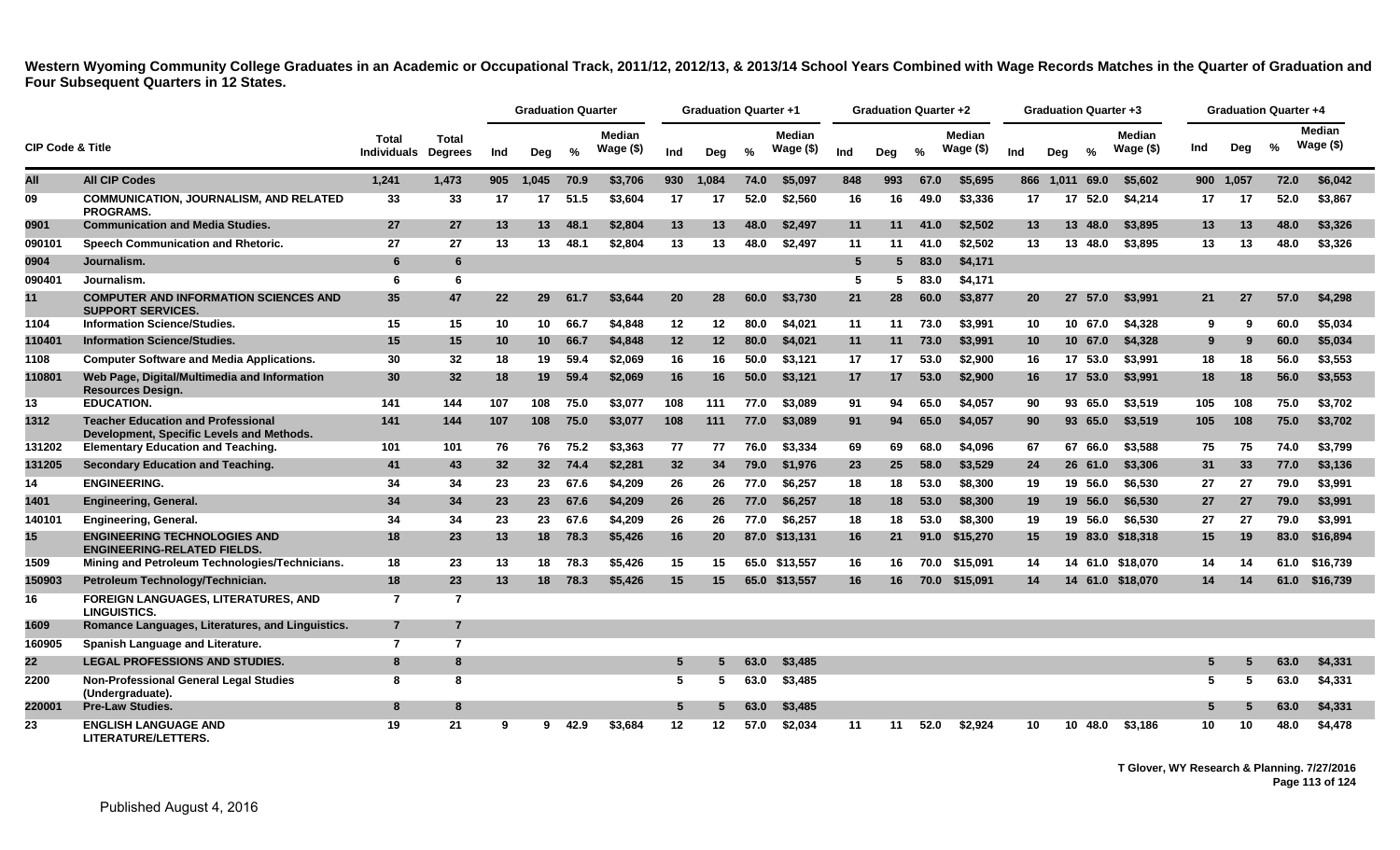|                             |                                                                                                |                             |                                |     | <b>Graduation Quarter</b> |          |                             |                 | <b>Graduation Quarter +1</b> |               |                            |                   | Graduation Quarter +2 |      |                      |                 | <b>Graduation Quarter +3</b> |                                                        |                |                | <b>Graduation Quarter +4</b> |                             |
|-----------------------------|------------------------------------------------------------------------------------------------|-----------------------------|--------------------------------|-----|---------------------------|----------|-----------------------------|-----------------|------------------------------|---------------|----------------------------|-------------------|-----------------------|------|----------------------|-----------------|------------------------------|--------------------------------------------------------|----------------|----------------|------------------------------|-----------------------------|
| <b>CIP Code &amp; Title</b> |                                                                                                | Total<br><b>Individuals</b> | <b>Total</b><br><b>Degrees</b> | Ind | Deg                       | %        | <b>Median</b><br>Wage $($)$ | Ind             | Deg                          | $\frac{0}{0}$ | <b>Median</b><br>Wage (\$) | Ind               | Dea                   | $\%$ | Median<br>Wage $($)$ | Ind             | Deg<br>$\frac{0}{2}$         | <b>Median</b><br>Wage (\$)                             | Ind            | Deg            | $\frac{0}{2}$                | <b>Median</b><br>Wage $($)$ |
| 2301                        | English Language and Literature, General.                                                      | 16                          | 16                             | 9   | 9                         | 56.3     | \$3,684                     | 12              | $12 \,$                      | 75.0          | \$2,034                    | 11                | 11                    | 69.0 | \$2,924              | 10 <sup>°</sup> | 10 <sup>1</sup><br>63.0      | \$3,186                                                | 10             | 10             | 63.0                         | \$4,478                     |
| 230101                      | English Language and Literature, General.                                                      | 16                          | 16                             | 9   | 9                         | 56.3     | \$3,684                     | 12              | 12                           | 75.0          | \$2,034                    | 11                | 11                    | 69.0 | \$2,924              | 10              | 10 63.0                      | \$3,186                                                | 10             | 10             | 63.0                         | \$4,478                     |
| 2313                        | <b>Rhetoric and Composition/Writing Studies.</b>                                               | 5                           | -5                             |     |                           |          |                             |                 |                              |               |                            |                   |                       |      |                      |                 |                              |                                                        |                |                |                              |                             |
| 231302                      | <b>Creative Writing.</b>                                                                       | 5                           | 5                              |     |                           |          |                             |                 |                              |               |                            |                   |                       |      |                      |                 |                              |                                                        |                |                |                              |                             |
| 24                          | <b>LIBERAL ARTS AND SCIENCES, GENERAL</b><br><b>STUDIES AND HUMANITIES.</b>                    | 276                         | 296                            | 203 | 211                       | 71.3     | \$3,325                     | 199             | 209                          | 71.0          | \$4,113                    | 177               | 187                   | 63.0 | \$4.324              | 177             | 187<br>63.0                  | \$4,463                                                | 180            | 188            | 64.0                         | \$4,819                     |
| 2401                        | Liberal Arts and Sciences, General Studies and<br><b>Humanities.</b>                           | 276                         | 296                            | 203 | 211                       | 71.3     | \$3,325                     | 199             | 209                          | 71.0          | \$4,113                    | 177               | 187                   | 63.0 | \$4,324              | 177             | 187<br>63.0                  | \$4,463                                                | 180            | 188            | 64.0                         | \$4,819                     |
| 240101                      | Liberal Arts and Sciences/Liberal Studies.                                                     | 20                          | 20                             | -5  | 5                         | 25.0     | \$2,318                     | $5\phantom{.0}$ |                              | 25.0          | \$2.412                    | $5^{\circ}$       | 5                     | 25.0 | \$2.604              | 6               | 30.0<br>6                    | \$1,616                                                | 6              | 6              | 30.0                         | \$3,962                     |
| 240102                      | <b>General Studies.</b>                                                                        | 256                         | 274                            | 197 | 204                       | 74.5     | \$3,331                     | 193             | 202                          | 74.0          | \$4,148                    | 171               | 180                   | 66.0 | \$4,430              | 170             | 179 65.0                     | \$4,525                                                | 173            | 180            | 66.0                         | \$4,819                     |
| 26                          | <b>BIOLOGICAL AND BIOMEDICAL SCIENCES.</b>                                                     | 38                          | 38                             | 32  | 32 <sup>2</sup>           | 84.2     | \$2,926                     | 29              | 29                           | 76.0          | \$5,825                    | $22 \overline{ }$ | 22                    | 58.0 | \$4,548              | 27              | 27 71.0                      | \$3,632                                                | 29             | 29             | 76.0                         | \$3,546                     |
| 2601                        | Biology, General.                                                                              | 38                          | 38                             | 32  | 32                        | 84.2     | \$2,926                     | 29              | 29                           | 76.0          | \$5,825                    | 22                | 22                    | 58.0 | \$4,548              | 27              | 27 71.0                      | \$3,632                                                | 29             | 29             | 76.0                         | \$3,546                     |
| 260101                      | <b>Biology/Biological Sciences, General.</b>                                                   | 38                          | 38                             | 32  |                           | 32 84.2  | \$2,926                     | 29              | 29                           | 76.0          | \$5,825                    | 22                | 22                    | 58.0 | \$4,548              | 27              | 27 71.0                      | \$3,632                                                | 29             | 29             | 76.0                         | \$3,546                     |
| 27                          | <b>MATHEMATICS AND STATISTICS.</b>                                                             | 11                          | 11                             | 8   | 8                         | 72.7     | \$1,883                     | 8               | 8                            | 73.0          | \$1,763                    | 6                 | 6                     | 55.0 | \$2.065              | 6               | 6 55.0                       | \$2,059                                                | 7              | 7              | 64.0                         | \$1,778                     |
| 2701                        | <b>Mathematics.</b>                                                                            | 11                          | 11                             | 8   |                           | 8 72.7   | \$1,883                     | 8               | 8                            | 73.0          | \$1,763                    | 6                 | 6                     | 55.0 | \$2.065              | 6               | 6 55.0                       | \$2,059                                                | $\overline{7}$ | $\overline{7}$ | 64.0                         | \$1,778                     |
| 270101                      | <b>Mathematics, General.</b>                                                                   | 11                          | 11                             | 8   |                           | 8 72.7   | \$1,883                     | 8               | 8                            | 73.0          | \$1,763                    | 6                 | 6                     | 55.0 | \$2.065              | 6               | 6 55.0                       | \$2,059                                                | $\overline{7}$ | $\overline{7}$ | 64.0                         | \$1,778                     |
| 31                          | <b>PARKS, RECREATION, LEISURE, AND FITNESS</b><br><b>STUDIES.</b>                              | 21                          | 29                             | 16  |                           | 21 72.4  | \$2,309                     | 16              | <b>22</b>                    | 76.0          | \$2,481                    | 11                | 11                    | 38.0 | \$1,879              | 10 <sup>°</sup> | 10, 35.0                     | \$3,158                                                | 11             | 11             | 38.0                         | \$4,003                     |
| 3105                        | <b>Health and Physical Education/Fitness.</b>                                                  | 21                          | 29                             | 16  | 21                        | 72.4     | \$2,309                     | 16              | 22                           | 76.0          | \$2.481                    | 11                | 11                    | 38.0 | \$1.879              | 10              | 10 35.0                      | \$3,158                                                | 11             | 11             | 38.0                         | \$4,003                     |
| 310505                      | Kinesiology and Exercise Science.                                                              | 21                          | 29                             | 16  |                           | 21 72.4  | \$2,309                     | 16              | 22                           | 76.0          | \$2,481                    | 11                | 11                    | 38.0 | \$1.879              | 10 <sup>°</sup> | 10, 35.0                     | \$3,158                                                | 11             | 11             | 38.0                         | \$4,003                     |
| 40                          | <b>PHYSICAL SCIENCES.</b>                                                                      | 10                          | 10                             | 8   | 8                         | 80.0     | \$2,455                     | 8               | 8                            | 80.0          | \$3,101                    | $\overline{7}$    |                       | 70.0 | \$1,171              | 6               | 6 60.0                       | \$4,617                                                | $\overline{7}$ | 7              | 70.0                         | \$3,136                     |
| 4006                        | <b>Geological and Earth Sciences/Geosciences.</b>                                              | $\overline{7}$              | $\overline{7}$                 | 5   |                           | $5$ 71.4 | \$2,736                     | $5\overline{5}$ | 5                            | 71.0          | \$2,079                    | $5\phantom{.0}$   | 5                     | 71.0 | \$1,171              | $5^{\circ}$     | $5\,71.0$                    | \$4,358                                                |                |                |                              |                             |
| 400601                      | Geology/Earth Science, General.                                                                | $\overline{7}$              | $\overline{7}$                 | -5  |                           | $5$ 71.4 | \$2,736                     | -5              | 5                            | 71.0          | \$2.079                    | 5                 | -5                    | 71.0 | \$1.171              | 5               | 5 71.0                       | \$4.358                                                |                |                |                              |                             |
| 42                          | PSYCHOLOGY.                                                                                    | 70                          | 70                             | 47  | 47                        | 67.1     | \$3,392                     | 42              | 42                           | 60.0          | \$3,348                    | 42                | 42                    | 60.0 | \$3.201              | 42              | 42 60.0                      | \$3,295                                                | 40             | 40             | 57.0                         | \$4,347                     |
| 4201                        | Psychology, General.                                                                           | 70                          | 70                             | 47  | 47                        | 67.1     | \$3,392                     | 42              | 42                           | 60.0          | \$3,348                    | 42                | 42                    | 60.0 | \$3.201              | 42              | 42 60.0                      | \$3,295                                                | 40             | 40             | 57.0                         | \$4,347                     |
| 420101                      | Psychology, General.                                                                           | 70                          | 70                             | 47  | 47                        | 67.1     | \$3,392                     | 42              | 42                           | 60.0          | \$3,348                    | 42                | 42                    | 60.0 | \$3,201              | 42              | 42 60.0                      | \$3,295                                                | 40             | 40             | 57.0                         | \$4,347                     |
| 43                          | HOMELAND SECURITY, LAW ENFORCEMENT,<br>FIREFIGHTING AND RELATED PROTECTIVE<br><b>SERVICES.</b> | 48                          | 48                             | 37  | 37                        | 77.1     | \$6,240                     | 36              | 36                           | 75.0          | \$7,052                    | 34                | 34                    | 71.0 | \$7,068              | 37              | 37 77.0                      | \$7,170                                                | 37             | 37             | 77.0                         | \$7,672                     |
| 4301                        | <b>Criminal Justice and Corrections.</b>                                                       | 48                          | 48                             | 37  | 37                        | 77.1     | \$6,240                     | 36              | 36                           | 75.0          | \$7,052                    | 34                | 34                    | 71.0 | \$7,068              | 37              | 37<br>77.0                   | \$7.170                                                | 37             | 37             | 77.0                         | \$7,672                     |
| 430103                      | <b>Criminal Justice/Law Enforcement Administration.</b>                                        | 48                          | 48                             | 37  | 37                        | 77.1     | \$6,240                     | 36              | 36                           | 75.0          | \$7,052                    | 34                | 34                    | 71.0 | \$7,068              | 37              | 37 77.0                      | \$7,170                                                | 37             | 37             | 77.0                         | \$7,672                     |
| 45                          | <b>SOCIAL SCIENCES.</b>                                                                        | 37                          | 37                             | 24  | 24                        | 64.9     | \$2,845                     | 25              | 25                           | 68.0          | \$3,957                    | $22 \,$           | $22 \overline{ }$     | 60.0 | \$3,806              | 22              | 22 60.0                      | \$3,560                                                | 18             | 18             | 49.0                         | \$3,575                     |
| 4501                        | Social Sciences, General.                                                                      | 6                           | 6                              |     |                           |          |                             |                 |                              |               |                            |                   |                       |      |                      |                 |                              |                                                        |                |                |                              |                             |
| 450101                      | Social Sciences, General.                                                                      | 6                           | 6                              |     |                           |          |                             |                 |                              |               |                            |                   |                       |      |                      |                 |                              |                                                        |                |                |                              |                             |
| 4502                        | Anthropology.                                                                                  | 13                          | 13                             | 8   | 8                         | 61.5     | \$2,204                     | 8               |                              | 62.0          | \$2,360                    | $\mathbf{7}$      |                       | 54.0 | \$2,628              | $\overline{7}$  | 54.0<br>7                    | \$3,338<br>T Glover, WY Research & Planning, 7/27/2016 |                |                | 46.0                         | \$2,088                     |

**Page 114 of 124**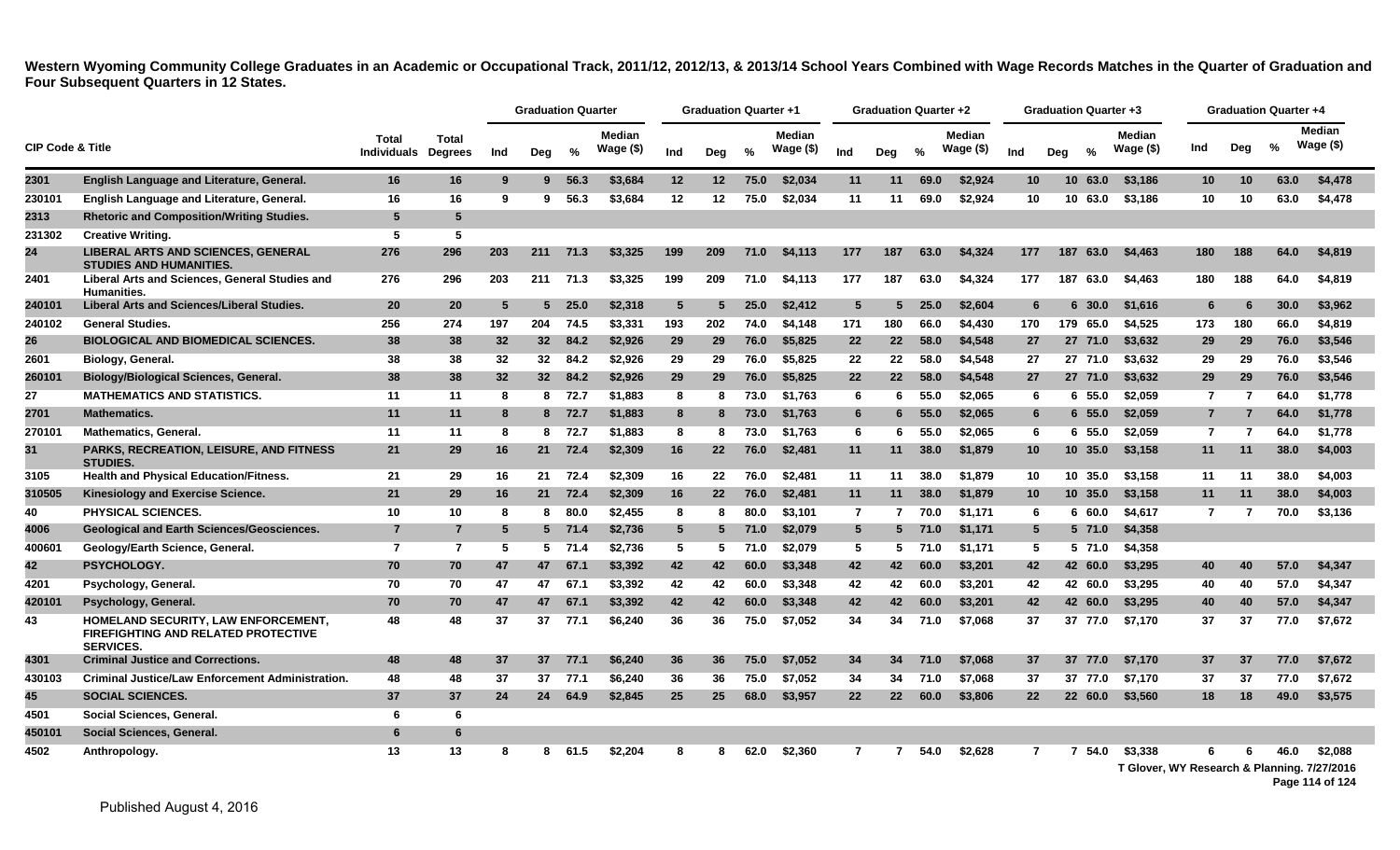|                             |                                                                              |                             |                         |     | <b>Graduation Quarter</b> |          |                            |                   | <b>Graduation Quarter +1</b> |               |                             |                 | <b>Graduation Quarter +2</b> |      |                             |                |     | <b>Graduation Quarter +3</b> |                             |                |     | <b>Graduation Quarter +4</b> |                            |
|-----------------------------|------------------------------------------------------------------------------|-----------------------------|-------------------------|-----|---------------------------|----------|----------------------------|-------------------|------------------------------|---------------|-----------------------------|-----------------|------------------------------|------|-----------------------------|----------------|-----|------------------------------|-----------------------------|----------------|-----|------------------------------|----------------------------|
| <b>CIP Code &amp; Title</b> |                                                                              | Total<br><b>Individuals</b> | Total<br><b>Degrees</b> | Ind | Deg                       | %        | <b>Median</b><br>Wage (\$) | Ind               | Deg                          | $\frac{0}{0}$ | <b>Median</b><br>Wage $($)$ | Ind             | Deg                          | $\%$ | <b>Median</b><br>Wage $($)$ | Ind            | Deg | $\frac{1}{2}$                | <b>Median</b><br>Wage $($)$ | Ind            | Deg | %                            | <b>Median</b><br>Wage (\$) |
| 450201                      | Anthropology.                                                                | 13                          | 13                      | 8   |                           | 8 61.5   | \$2,204                    | 8                 | 8                            | 62.0          | \$2,360                     | $\overline{7}$  | $\overline{7}$               | 54.0 | \$2,628                     | $\overline{7}$ |     | 54.0<br>7                    | \$3,338                     | 6              | 6   | 46.0                         | \$2,088                    |
| 4511                        | Sociology.                                                                   | 14                          | 14                      | 11  | 11                        | 78.6     | \$3,128                    | 13                | 13                           | 93.0          | \$4,607                     | 12              | 12                           | 86.0 | \$5,945                     | 11             |     | 11 79.0                      | \$4,522                     | 10             | 10  | 71.0                         | \$5,950                    |
| 451101                      | Sociology.                                                                   | 14                          | 14                      | 11  | 11                        | 78.6     | \$3,128                    | 13                | 13                           | 93.0          | \$4,607                     | 12              | 12 <sup>2</sup>              | 86.0 | \$5,945                     | 11             |     | 11 79.0                      | \$4,522                     | 10             | 10  | 71.0                         | \$5,950                    |
| 47                          | <b>MECHANIC AND REPAIR</b><br><b>TECHNOLOGIES/TECHNICIANS.</b>               | 142                         | 159                     | 123 | 136                       | 85.5     | \$15,811                   | 128               | 142                          | 89.0          | \$16,610                    | 128             | 143                          | 90.0 | \$18,441                    | 129            |     |                              | 143 90.0 \$17,359           | 131            | 146 | 92.0                         | \$17,887                   |
| 4701                        | <b>Electrical/Electronics Maintenance and Repair</b><br>Technology.          | 74                          | 85                      | 63  | 71                        | 83.5     | \$15,237                   | 69                | 79                           |               | 93.0 \$14,481               | 69              | 79                           | 93.0 | \$18,226                    | 68             |     |                              | 77 91.0 \$17.368            | 71             | 81  | 95.0                         | \$18,275                   |
| 470101                      | <b>Electrical/Electronics Equipment Installation and</b><br>Repair, General. | 74                          | 85                      | 63  | 71                        | 83.5     | \$15,237                   | 69                | 79                           |               | 93.0 \$14,481               | 69              | 79                           | 93.0 | \$18,226                    | 68             |     |                              | 77 91.0 \$17,368            | 71             | 81  | 95.0                         | \$18,275                   |
| 4703                        | <b>Heavy/Industrial Equipment Maintenance</b><br><b>Technologies.</b>        | 36                          | 36                      | 34  | 34                        | 94.4     | \$21,479                   | 35                | 35                           | 97.0          | \$22,409                    | 34              | 34                           | 94.0 | \$22.055                    | 33             |     | 33 92.0                      | \$23.635                    | 34             | 34  | 94.0                         | \$22,864                   |
| 470303                      | <b>Industrial Mechanics and Maintenance</b><br>Technology.                   | 36                          | 36                      | 34  | 34                        | 94.4     | \$21,479                   | 35                | 35                           | 97.0          | \$22,409                    | 34              | 34                           | 94.0 | \$22,055                    | 33             |     | 33 92.0                      | \$23,635                    | 34             | 34  | 94.0                         | \$22,864                   |
| 4706                        | Vehicle Maintenance and Repair Technologies.                                 | 25                          | 29                      | 22  | 25                        | 86.2     | \$5,104                    | 20                | $22 \overline{ }$            | 76.0          | \$6,950                     | 20              | 23                           | 79.0 | \$7,539                     | 22             |     | 25 86.0                      | \$7,693                     | 21             | -24 | 83.0                         | \$11,329                   |
| 470604                      | <b>Automobile/Automotive Mechanics</b><br>Technology/Technician.             | 9                           | 9                       | 6   | 6                         | 66.7     | \$3,866                    | 5                 | 5                            | 56.0          | \$6,458                     | $\overline{7}$  |                              | 78.0 | \$7,539                     | 8              |     | 8 89.0                       | \$5,129                     | $\overline{7}$ | -7  | 78.0                         | \$7,582                    |
| 470605                      | Diesel Mechanics Technology/Technician.                                      | 12                          | 12                      | 12  |                           | 12 100.0 | \$6.084                    | 12                | 12 <sup>7</sup>              | 100.0         | \$7,386                     | 10 <sup>°</sup> | 10 <sup>°</sup>              | 83.0 | \$8,244                     | 11             |     | 11 92.0                      | \$10,233                    | 10             | 10  | 83.0                         | \$13,997                   |
| 4799                        | Mechanic and Repair Technologies/Technicians,<br>Other.                      | 25                          | 25                      | 21  | 21                        | 84.0     | \$25,187                   | 22                | 22                           | 88.0          | \$23,051                    | 22              | 22                           | 88.0 | \$22,538                    | 23             |     | 23 92.0                      | \$24,597                    | 23             | 23  | 92.0                         | \$23,941                   |
| 479999                      | Mechanic and Repair Technologies/Technicians,<br>Other.                      | 25                          | 25                      | 21  | -21                       | 84.0     | \$25,187                   | $22 \overline{ }$ | 22                           | 88.0          | \$23,051                    | $22 \,$         | 22                           | 88.0 | \$22,538                    | 23             |     | 23 92.0                      | \$24.597                    | 23             | 23  | 92.0                         | \$23,941                   |
| 48                          | PRECISION PRODUCTION.                                                        | 6                           | 6                       |     |                           |          |                            |                   |                              |               |                             |                 |                              |      |                             | -5             |     | 5 83.0                       | \$3,282                     |                |     |                              |                            |
| 4805                        | <b>Precision Metal Working.</b>                                              | 6                           | 6                       |     |                           |          |                            |                   |                              |               |                             |                 |                              |      |                             | 5              |     | 5 83.0                       | \$3,282                     |                |     |                              |                            |
| 480508                      | Welding Technology/Welder.                                                   | 6                           | 6                       |     |                           |          |                            |                   |                              |               |                             |                 |                              |      |                             | 5              |     | 83.0<br>5.                   | \$3,282                     |                |     |                              |                            |
| 50                          | <b>VISUAL AND PERFORMING ARTS.</b>                                           | 80                          | 84                      | 60  | 63                        | 75.0     | \$1.156                    | 59                | 61                           | 73.0          | \$2,447                     | 42              | 42                           | 50.0 | \$2.597                     | 44             |     | 45 54.0                      | \$3.056                     | 49             | 50  | 60.0                         | \$2,593                    |
| 5003                        | Dance.                                                                       | 10                          | 10                      | 10  |                           | 10 100.0 | \$338                      | $\overline{7}$    |                              | 70.0          | \$4,701                     | 5               | 5.                           | 50.0 | \$1,515                     |                |     |                              |                             |                |     |                              |                            |
| 500301                      | Dance, General.                                                              | 10                          | 10 <sup>1</sup>         | 10  |                           | 10 100.0 | \$338                      | $\overline{7}$    | 7                            | 70.0          | \$4,701                     | 5 <sup>5</sup>  | 5                            | 50.0 | \$1,515                     |                |     |                              |                             |                |     |                              |                            |
| 5005                        | Drama/Theatre Arts and Stagecraft.                                           | 48                          | 51                      | 34  | 36                        | 70.6     | \$1,126                    | 36                | 38                           | 75.0          | \$1.838                     | 27              | 27                           | 53.0 | \$2.593                     | 28             |     | 29 57.0                      | \$3.108                     | 30             | -31 | 61.0                         | \$2,700                    |
| 500501                      | Drama and Dramatics/Theatre Arts, General.                                   | 47                          | 50                      | 33  | 35                        | 70.0     | \$1,144                    | 36                | 38                           | 76.0          | \$1,838                     | 27              | 27                           | 54.0 | \$2,593                     | 27             |     | 28 56.0                      | \$3,172                     | 29             | 30  | 60.0                         | \$2,930                    |
| 5007                        | <b>Fine and Studio Arts.</b>                                                 | 12                          | $12 \,$                 | 8   | 8                         | 66.7     | \$2,203                    | 8                 | 8                            | 67.0          | \$4,006                     |                 |                              |      |                             | -6             |     | $6\,50.0$                    | \$2,273                     | 6              | 6   | 50.0                         | \$2,855                    |
| 500701                      | Art/Art Studies, General.                                                    | 11                          | 11                      | -8  |                           | 8 72.7   | \$2,203                    | $\overline{7}$    |                              | 64.0          | \$4,092                     |                 |                              |      |                             | 6              |     | 55.0<br>6                    | \$2,273                     | 6              | 6   | 55.0                         | \$2,855                    |
| 5009                        | Music.                                                                       | 11                          | 11                      | ്യ  | 9                         | 81.8     | \$1,263                    | 8                 | 8                            | 73.0          | \$2,106                     | 6               | 6                            | 55.0 | \$2.651                     | $\overline{7}$ |     | 64.0<br>$\overline{7}$       | \$2,098                     | -9             | 9   | 82.0                         | \$2,046                    |
| 500901                      | Music, General.                                                              | 11                          | 11                      | 9   | 9                         | 81.8     | \$1,263                    | 8                 |                              | 73.0          | \$2,106                     | 6               | 6                            | 55.0 | \$2,651                     |                |     | 64.0<br>7                    | \$2,098                     | 9              |     | 82.0                         | \$2,046                    |
| 51                          | <b>HEALTH PROFESSIONS AND RELATED</b><br><b>PROGRAMS.</b>                    | 210                         | 267                     | 137 | 168                       | 62.9     | \$3,583                    | 164               | 197                          | 74.0          | \$6,074                     | 163             | 198                          | 74.0 | \$6.944                     | 169            |     | 206 77.0                     | \$7.540                     | 174            | 221 | 83.0                         | \$8,988                    |
| 5107                        | <b>Health and Medical Administrative Services.</b>                           | 16                          | 22                      | 8   | 8.                        | 36.4     | \$5,386                    | 11                | 15                           | 68.0          | \$3.879                     | $12 \,$         | 16                           | 73.0 | \$6,567                     | 13             |     | 17 77.0                      | \$6.973                     | $12 \,$        | 15  | 68.0                         | \$7,345                    |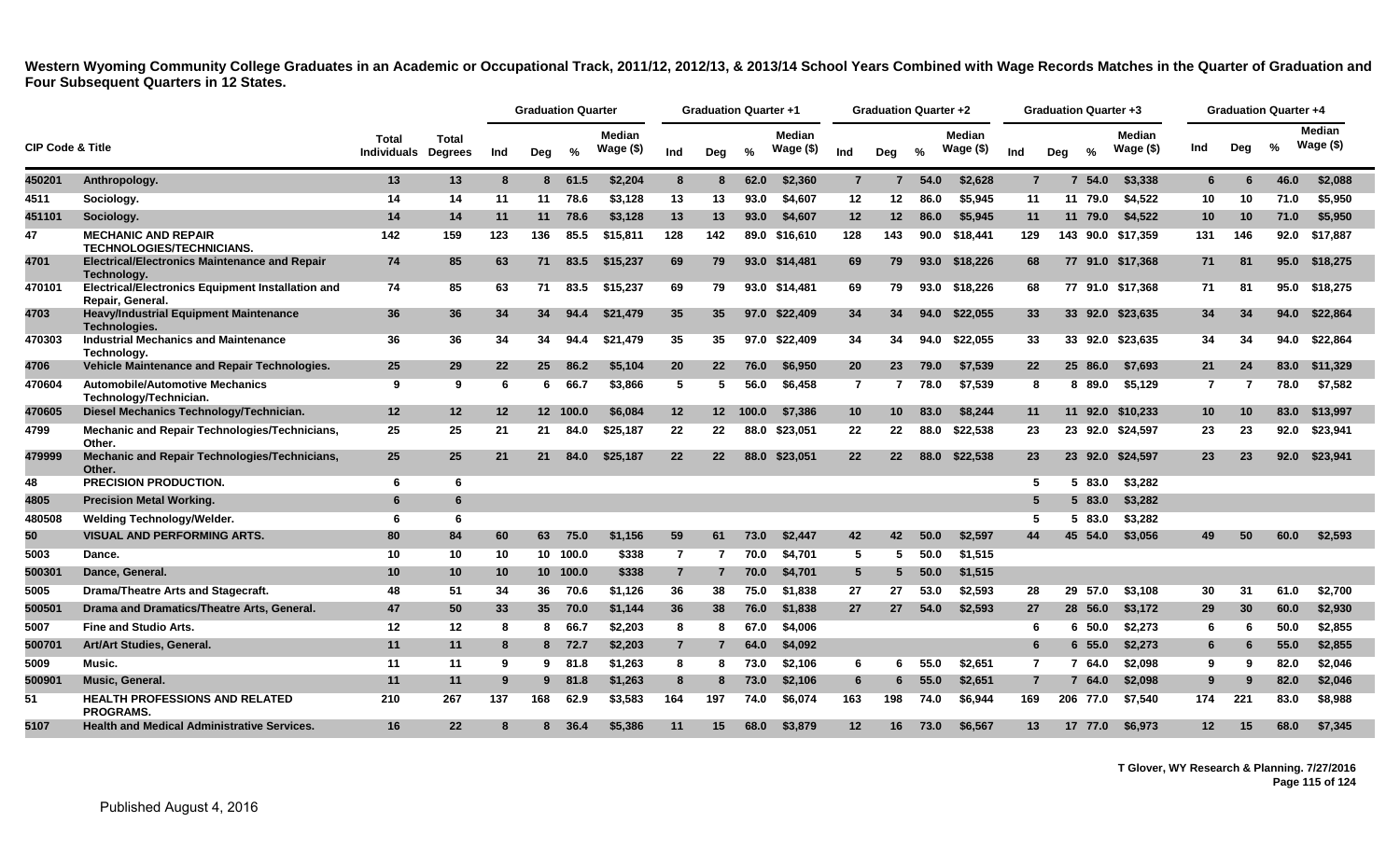|                             |                                                                                              |                             |                                |     | <b>Graduation Quarter</b> |               |                             |                 | <b>Graduation Quarter +1</b> |               |                      |                | <b>Graduation Quarter +2</b> |               |                            |                | Graduation Quarter +3 |               |                             |                   | <b>Graduation Quarter +4</b> |      |                            |
|-----------------------------|----------------------------------------------------------------------------------------------|-----------------------------|--------------------------------|-----|---------------------------|---------------|-----------------------------|-----------------|------------------------------|---------------|----------------------|----------------|------------------------------|---------------|----------------------------|----------------|-----------------------|---------------|-----------------------------|-------------------|------------------------------|------|----------------------------|
| <b>CIP Code &amp; Title</b> |                                                                                              | Total<br><b>Individuals</b> | <b>Total</b><br><b>Degrees</b> | Ind | Deg                       | $\frac{9}{6}$ | <b>Median</b><br>Wage $($)$ | Ind             | Deg                          | $\frac{0}{2}$ | Median<br>Wage $($)$ | Ind            | Deg                          | $\frac{0}{2}$ | <b>Median</b><br>Wage (\$) | Ind            | Deg                   | $\frac{9}{6}$ | <b>Median</b><br>Wage $($)$ | Ind               | Deg                          | %    | <b>Median</b><br>Wage (\$) |
| 510716                      | <b>Medical Administrative/Executive Assistant and</b><br><b>Medical Secretary.</b>           | 16                          | 22                             | 8   |                           | 8 36.4        | \$5,386                     | 11              | 15                           | 68.0          | \$3,879              | 12             | 16                           | 73.0          | \$6,567                    | 13             |                       | 17 77.0       | \$6.973                     | 12                | 15                           | 68.0 | \$7,345                    |
| 5109                        | Allied Health Diagnostic, Intervention, and<br><b>Treatment Professions.</b>                 | 24                          | 24                             | 20  | 20                        | 83.3          | \$2.548                     | 20              | <b>20</b>                    | 83.0          | \$5,380              | 17             | 17                           | 71.0          | \$5.365                    | 19             |                       | 19 79.0       | \$5,406                     | 19                | 19                           | 79.0 | \$5,357                    |
| 510907                      | Medical Radiologic Technology/Science -<br><b>Radiation Therapist.</b>                       | 24                          | 24                             | 20  | 20                        | 83.3          | \$2.548                     | 20              | 20                           | 83.0          | \$5.380              | 17             | 17                           | 71.0          | \$5.365                    | 19             |                       | 19 79.0       | \$5,406                     | 19                | 19                           | 79.0 | \$5,357                    |
| 5111                        | <b>Health/Medical Preparatory Programs.</b>                                                  | 52                          | 52                             | 37  | 37                        | 71.2          | \$3,203                     | 38              | 38                           | 73.0          | \$3,857              | 29             | 29                           | 56.0          | \$3,758                    | 34             |                       | 34 65.0       | \$3,223                     | 40                | 40                           | 77.0 | \$3,949                    |
| 511101                      | <b>Pre-Dentistry Studies.</b>                                                                | 10                          | 10                             | 6   | 6                         | 60.0          | \$3,872                     | 6               | 6                            | 60.0          | \$2,201              | 5              | -5                           | 50.0          | \$2,091                    | 7              |                       | 7 70.0        | \$1,510                     | 8                 | -8                           | 80.0 | \$3,657                    |
| 511102                      | <b>Pre-Medicine/Pre-Medical Studies.</b>                                                     | 19                          | 19                             | 16  | 16                        | 84.2          | \$3,396                     | 15 <sub>1</sub> | 15                           | 79.0          | \$5,107              | 11             | 11                           | 58.0          | \$4,600                    | 12             |                       | 12 63.0       | \$3,391                     | 13                | 13                           | 68.0 | \$4,801                    |
| 511103                      | <b>Pre-Pharmacy Studies.</b>                                                                 | 9                           | 9                              | 7   |                           | 7 77.8        | \$2,599                     | 8               | 8                            | 89.0          | \$3,797              | 5              | 5                            | 56.0          | \$3,559                    | 6              |                       | 6 67.0        | \$3,693                     | -8                | 8                            | 89.0 | \$2,583                    |
| 511109                      | <b>Pre-Physical Therapy Studies.</b>                                                         | 11                          | 11                             | 6   | 6                         | 54.5          | \$3,330                     | 8               | 8                            | 73.0          | \$2.342              | $\overline{7}$ |                              | 64.0          | \$3,645                    | $\overline{7}$ |                       | 7 64.0        | \$4,959                     | 8                 | -8                           | 73.0 | \$3,845                    |
| 5138                        | Registered Nursing, Nursing Administration,<br><b>Nursing Research and Clinical Nursing.</b> | 102                         | 102                            | 58  | 58                        | 56.9          | \$3,547                     | 83              | 83                           | 81.0          | \$9,381              | 92             | 92                           | 90.0          | \$11,217                   | 91             |                       | 91 89.0       | \$11.548                    | 90                | 90                           | 88.0 | \$11,572                   |
| 513801                      | <b>Registered Nursing/Registered Nurse.</b>                                                  | 94                          | 94                             | 52  | 52 <sub>2</sub>           | 55.3          | \$4,108                     | 77              | 77                           | 82.0          | \$9,955              | 86             | 86                           | 92.0          | \$11,446                   | 84             |                       | 84 89.0       | \$11,747                    | 84                | 84                           | 89.0 | \$11,682                   |
| 513899                      | Registered Nursing, Nursing Administration,<br>Nursing Research and Clinical Nursing, Other. | 8                           | 8                              | 6   | 6                         | 75.0          | \$1,512                     | 6               | 6                            | 75.0          | \$3,653              | 6              | 6                            | 75.0          | \$3,308                    | 7              |                       | 7 88.0        | \$3,468                     | 6                 | -6                           | 75.0 | \$944                      |
| 5139                        | <b>Practical Nursing, Vocational Nursing and Nursing</b><br>Assistants.                      | 67                          | 67                             | 42  | 42                        | 62.7          | \$5.152                     | 41              | 41                           | 61.0          | \$4,542              | 44             | 44                           | 66.0          | \$4,626                    | 45             |                       | 45 67.0       | \$5.258                     | 57                | 57                           | 85.0 | \$9,381                    |
| 513901                      | Licensed Practical/Vocational Nurse Training.                                                | 67                          | 67                             | 42  | 42                        | 62.7          | \$5,152                     | 41              | 41                           | 61.0          | \$4,542              | 44             | 44                           | 66.0          | \$4,626                    | 45             |                       | 45 67.0       | \$5,258                     | 57                | 57                           | 85.0 | \$9,381                    |
| 52                          | <b>BUSINESS, MANAGEMENT, MARKETING, AND</b><br><b>RELATED SUPPORT SERVICES.</b>              | 81                          | 90                             | 59  | 64                        | 71.1          | \$6,910                     | 63              | 67                           | 74.0          | \$6,277              | 64             | 69                           | 77.0          | \$5,369                    | 67             |                       | 72 80.0       | \$6,173                     | 65                | 69                           | 77.0 | \$7,967                    |
| 5202                        | <b>Business Administration, Management and</b><br>Operations.                                | 39                          | 39                             | 28  | 28                        | 71.8          | \$9.355                     | 29              | 29                           | 74.0          | \$7.184              | 30             | 30                           | 77.0          | \$6.032                    | 32             |                       | 32 82.0       | \$7.823                     | 32                | 32                           | 82.0 | \$7,674                    |
| 520201                      | <b>Business Administration and Management,</b><br>General.                                   | 28                          | 28                             | 20  | 20 <sub>2</sub>           | 71.4          | \$6,228                     | 19              | 19                           | 68.0          | \$4,584              | 20             | 20 <sub>2</sub>              | 71.0          | \$4,933                    | 22             |                       | 22 79.0       | \$5,167                     | $22 \overline{ }$ | 22                           | 79.0 | \$5,993                    |
| 520204                      | <b>Office Management and Supervision.</b>                                                    | 11                          | 11                             | 8   | 8                         | 72.7          | \$19,523                    | 10              | 10                           | 91.0          | \$17,929             | 10             | 10                           | 91.0          | \$19.104                   | 10             |                       |               | 10 91.0 \$16.801            | 10                | 10                           | 91.0 | \$15,477                   |
| 5203                        | <b>Accounting and Related Services.</b>                                                      | 26                          | 26                             | 18  | 18                        | 69.2          | \$4,921                     | 20              | 20                           | 77.0          | \$3,799              | 19             | 19                           | 73.0          | \$4,246                    | 19             |                       | 19 73.0       | \$5,148                     | 16                | 16                           | 62.0 | \$7,602                    |
| 520301                      | Accounting.                                                                                  | 26                          | 26                             | 18  | 18                        | 69.2          | \$4.921                     | 20              | 20                           | 77.0          | \$3.799              | 19             | 19                           | 73.0          | \$4.246                    | 19             |                       | 19 73.0       | \$5.148                     | 16                | 16                           | 62.0 | \$7,602                    |
| 5204                        | <b>Business Operations Support and Assistant</b><br>Services.                                | 24                          | 29                             | 17  | 21                        | 72.4          | \$3,783                     | 19              | 22 <sub>2</sub>              | 76.0          | \$6,528              | 20             | 23                           | 79.0          | \$5,838                    | 21             |                       | 24 83.0       | \$6,173                     | 21                | 24                           | 83.0 | \$6,107                    |
| 520401                      | Administrative Assistant and Secretarial Science,<br>General.                                | 24                          | 29                             | 17  | 21                        | 72.4          | \$3,783                     | 19              | 22                           | 76.0          | \$6,520              | 20             | 23                           | 79.0          | \$5,838                    | 21             |                       | 24 83.0       | \$5,819                     | 21                | 24                           | 83.0 | \$6,056                    |
| 54                          | HISTORY.                                                                                     | 6                           | 6                              |     |                           |               |                             |                 |                              |               |                      |                |                              |               |                            |                |                       |               |                             |                   |                              |      |                            |
| 5401                        | History.                                                                                     | 6                           | 6                              |     |                           |               |                             |                 |                              |               |                      |                |                              |               |                            |                |                       |               |                             |                   |                              |      |                            |
| 540101                      | History, General.                                                                            | 6                           | 6                              |     |                           |               |                             |                 |                              |               |                      |                |                              |               |                            |                |                       |               |                             |                   |                              |      |                            |
| ND2Dxx                      |                                                                                              | 10                          | 11                             | 26  | 27                        |               | \$5,714                     | 22              | 23                           |               | \$7,509              | 26             | 27                           |               | \$6,892                    | 23             | 24                    |               | \$8,051                     | 26                | 27                           |      | \$8,505                    |
| ND4Dxx                      |                                                                                              | 21                          | 22                             | 43  | 45                        |               | \$4,250                     | 40              | 41                           |               | \$6,100              | 43             | 45                           |               | \$6,174                    | 43             | 45                    |               | \$6,035                     | 50                | 52                           |      | \$6,852                    |
| ND6Dxx                      |                                                                                              | 37                          | 40                             | 56  | 60                        |               | \$4.092                     | 50              | 53                           |               | \$6,618              | 53             | 57                           |               | \$6.781                    | 55             | 59                    |               | \$6.035                     | 64                | 68                           |      | \$6.852                    |

**T Glover, WY Research & Planning. 7/27/2016 Page 116 of 124**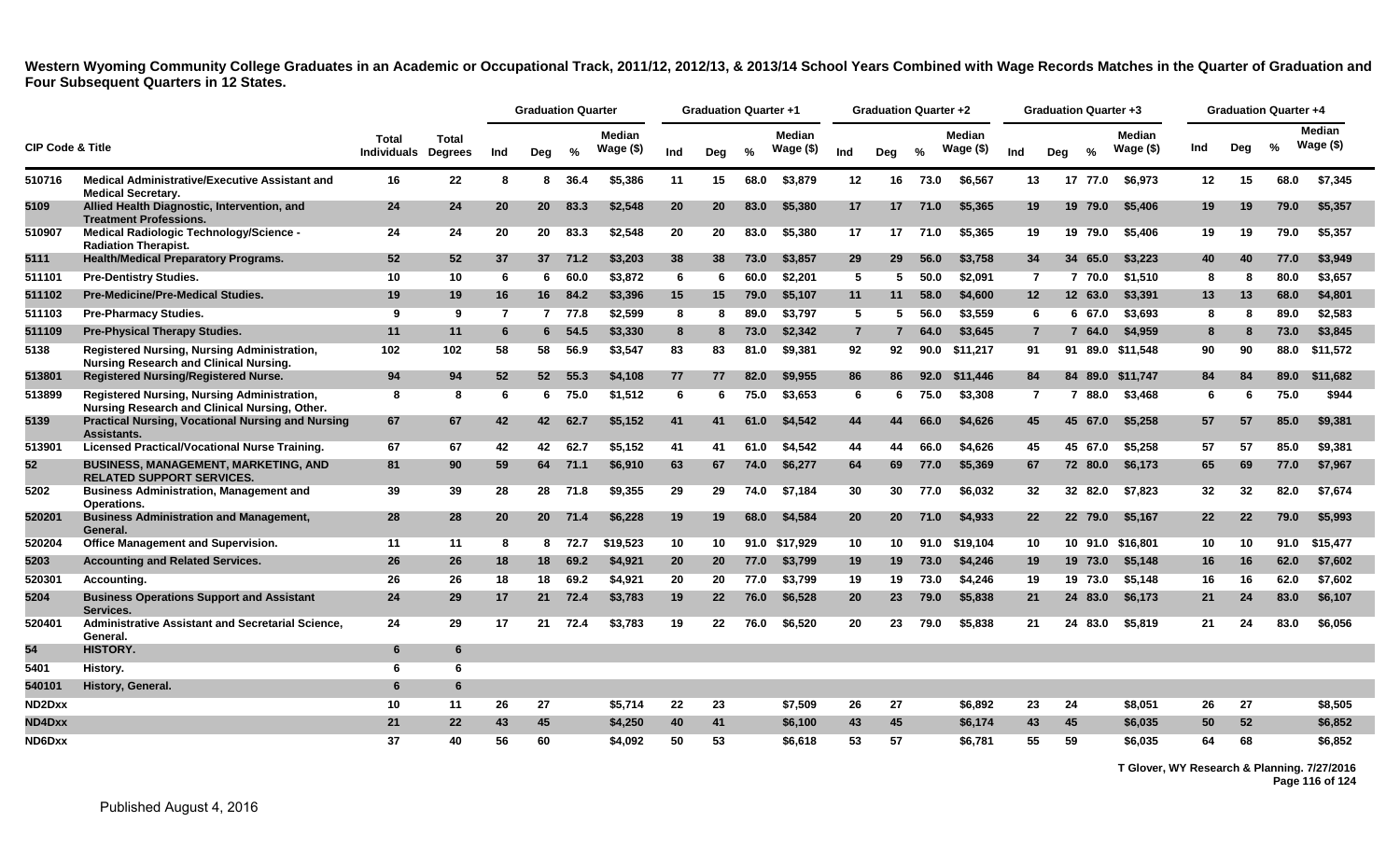|                             |                                                                                        |                      |                         |     | <b>Graduation Quarter</b> |         |                            |         | <b>Graduation Quarter +1</b> |      |                            |     | <b>Graduation Quarter +2</b> |               |                            |                 | <b>Graduation Quarter +3</b> |               |                            |                 |     | <b>Graduation Quarter +4</b> |                            |
|-----------------------------|----------------------------------------------------------------------------------------|----------------------|-------------------------|-----|---------------------------|---------|----------------------------|---------|------------------------------|------|----------------------------|-----|------------------------------|---------------|----------------------------|-----------------|------------------------------|---------------|----------------------------|-----------------|-----|------------------------------|----------------------------|
| <b>CIP Code &amp; Title</b> |                                                                                        | Total<br>Individuals | Total<br><b>Degrees</b> | Ind | Deg                       | %       | <b>Median</b><br>Wage (\$) | Ind     | Dea                          | $\%$ | <b>Median</b><br>Wage (\$) | Ind | Deg                          | $\frac{0}{2}$ | <b>Median</b><br>Wage (\$) | Ind             | Deg                          | $\frac{0}{2}$ | <b>Median</b><br>Wage (\$) | Ind             | Deg | $\%$                         | <b>Median</b><br>Wage (\$) |
| All                         | <b>All CIP Codes</b>                                                                   | 909                  | 991                     | 667 | 716                       | 72.3    | \$3,134                    | 665     | 718                          | 73.0 | \$3,917                    | 566 | 613                          | 62.0          | \$4,171                    | 584             | 630                          | 64.0          | \$4,191                    | 617             | 664 | 67.0                         | \$4,312                    |
| 03                          | NATURAL RESOURCES AND CONSERVATION.                                                    |                      |                         |     |                           |         |                            |         |                              |      |                            |     |                              |               |                            |                 |                              |               |                            |                 |     |                              |                            |
| 0301                        | <b>Natural Resources Conservation and Research.</b>                                    |                      |                         |     |                           |         |                            |         |                              |      |                            |     |                              |               |                            |                 |                              |               |                            |                 |     |                              |                            |
| 030101                      | Natural Resources/Conservation, General.                                               |                      |                         |     |                           |         |                            |         |                              |      |                            |     |                              |               |                            |                 |                              |               |                            |                 |     |                              |                            |
| 09                          | <b>COMMUNICATION, JOURNALISM, AND RELATED</b><br><b>PROGRAMS.</b>                      | 33                   | 33                      | 17  | 17 <sup>2</sup>           | 51.5    | \$3,604                    | 17      | 17                           | 52.0 | \$2,560                    | 16  | 16                           | 49.0          | \$3,336                    | 17              | 17 <sup>2</sup>              | 52.0          | \$4,214                    | 17              | -17 | 52.0                         | \$3,867                    |
| 0901                        | <b>Communication and Media Studies.</b>                                                | 27                   | 27                      | 13  | 13                        | 48.1    | \$2,804                    | 13      | 13                           | 48.0 | \$2,497                    | 11  | 11                           | 41.0          | \$2,502                    | 13              |                              | 13 48.0       | \$3,895                    | 13              | 13  | 48.0                         | \$3,326                    |
| 090101                      | Speech Communication and Rhetoric.                                                     | 27                   | 27                      | 13  | 13                        | 48.1    | \$2,804                    | 13      | 13                           | 48.0 | \$2,497                    | 11  | 11                           | 41.0          | \$2,502                    | 13              |                              | 13 48.0       | \$3,895                    | 13              | 13  | 48.0                         | \$3,326                    |
| 0904                        | Journalism.                                                                            | 6                    | 6                       |     |                           |         |                            |         |                              |      |                            | -5  | 5                            | 83.0          | \$4,171                    |                 |                              |               |                            |                 |     |                              |                            |
| 090401                      | Journalism.                                                                            | 6                    | 6                       |     |                           |         |                            |         |                              |      |                            | 5   |                              | 83.0          | \$4,171                    |                 |                              |               |                            |                 |     |                              |                            |
| 11                          | <b>COMPUTER AND INFORMATION SCIENCES AND</b><br><b>SUPPORT SERVICES.</b>               | 15                   | 15                      | 10  | 10                        | 66.7    | \$4,848                    | $12 \,$ | 12                           | 80.0 | \$4.021                    | 11  | 11                           | 73.0          | \$3,991                    | 10              |                              | 10 67.0       | \$4,328                    | 9               | -9  | 60.0                         | \$5,034                    |
| 1104                        | <b>Information Science/Studies.</b>                                                    | 15                   | 15                      | 10  | 10 <sup>1</sup>           | 66.7    | \$4,848                    | 12      | 12                           | 80.0 | \$4,021                    | 11  | 11                           | 73.0          | \$3,991                    | 10 <sub>1</sub> |                              | 10 67.0       | \$4,328                    | 9               | 9   | 60.0                         | \$5,034                    |
| 11040 <sup>-</sup>          | <b>Information Science/Studies.</b>                                                    | 15                   | 15                      | 10  | 10                        | 66.7    | \$4,848                    | $12 \,$ | 12                           | 80.0 | \$4.021                    | 11  | 11                           | 73.0          | \$3.991                    | 10              |                              | 10 67.0       | \$4.328                    | 9               | 9   | 60.0                         | \$5.034                    |
| 13                          | <b>EDUCATION.</b>                                                                      | 141                  | 144                     | 107 | 108                       | 75.0    | \$3,077                    | 108     | 111                          | 77.0 | \$3,089                    | 91  | 94                           | 65.0          | \$4,057                    | 90              |                              | 93 65.0       | \$3,519                    | 105             | 108 | 75.0                         | \$3,702                    |
| 1312                        | <b>Teacher Education and Professional</b><br>Development, Specific Levels and Methods. | 141                  | 144                     | 107 | 108                       | 75.0    | \$3,077                    | 108     | 111                          | 77.0 | \$3,089                    | 91  | 94                           | 65.0          | \$4,057                    | 90              |                              | 93 65.0       | \$3,519                    | 105             | 108 | 75.0                         | \$3,702                    |
| 131202                      | <b>Elementary Education and Teaching.</b>                                              | 101                  | 101                     | 76  | 76                        | 75.2    | \$3,363                    | 77      | 77                           | 76.0 | \$3,334                    | 69  | 69                           | 68.0          | \$4,096                    | 67              |                              | 67 66.0       | \$3,588                    | 75              | 75  | 74.0                         | \$3,799                    |
| 131205                      | Secondary Education and Teaching.                                                      | 41                   | 43                      | 32  | 32 <sub>2</sub>           | 74.4    | \$2,281                    | 32      | 34                           | 79.0 | \$1,976                    | 23  | 25                           | 58.0          | \$3,529                    | 24              |                              | 26 61.0       | \$3,306                    | 31              | 33  | 77.0                         | \$3,136                    |
| 14                          | <b>ENGINEERING.</b>                                                                    | 34                   | 34                      | 23  |                           | 23 67.6 | \$4,209                    | 26      | 26                           | 77.0 | \$6,257                    | 18  | 18                           | 53.0          | \$8,300                    | 19              |                              | 19 56.0       | \$6,530                    | 27              | 27  | 79.0                         | \$3,991                    |
| 1401                        | <b>Engineering, General.</b>                                                           | 34                   | 34                      | 23  | 23                        | 67.6    | \$4.209                    | 26      | 26                           | 77.0 | \$6,257                    | 18  | 18                           | 53.0          | \$8,300                    | 19              |                              | 19 56.0       | \$6,530                    | 27              | 27  | 79.0                         | \$3,991                    |
| 140101                      | Engineering, General.                                                                  | 34                   | 34                      | 23  | 23 <sup>2</sup>           | 67.6    | \$4,209                    | 26      | 26                           | 77.0 | \$6,257                    | 18  | 18                           | 53.0          | \$8,300                    | 19              |                              | 19 56.0       | \$6,530                    | 27              | 27  | 79.0                         | \$3,991                    |
| 16                          | <b>FOREIGN LANGUAGES, LITERATURES, AND</b><br>LINGUISTICS.                             | $\overline{7}$       | $\overline{7}$          |     |                           |         |                            |         |                              |      |                            |     |                              |               |                            |                 |                              |               |                            |                 |     |                              |                            |
| 1609                        | Romance Languages, Literatures, and Linguistics.                                       | $\overline{7}$       | $\overline{7}$          |     |                           |         |                            |         |                              |      |                            |     |                              |               |                            |                 |                              |               |                            |                 |     |                              |                            |
| 160905                      | Spanish Language and Literature.                                                       | $\overline{7}$       | $\overline{7}$          |     |                           |         |                            |         |                              |      |                            |     |                              |               |                            |                 |                              |               |                            |                 |     |                              |                            |
| 22                          | <b>LEGAL PROFESSIONS AND STUDIES.</b>                                                  | 8                    | 8                       |     |                           |         |                            | 5       |                              | 63.0 | \$3,485                    |     |                              |               |                            |                 |                              |               |                            | 5               |     | 63.0                         | \$4,331                    |
| 2200                        | <b>Non-Professional General Legal Studies</b><br>(Undergraduate).                      | -8                   | 8                       |     |                           |         |                            | 5       | 5.                           | 63.0 | \$3,485                    |     |                              |               |                            |                 |                              |               |                            | 5.              | -5  | 63.0                         | \$4,331                    |
| 220001                      | <b>Pre-Law Studies.</b>                                                                | 8                    | 8                       |     |                           |         |                            | 5       |                              | 63.0 | \$3,485                    |     |                              |               |                            |                 |                              |               |                            | 5               |     | 63.0                         | \$4,331                    |
| 23                          | <b>ENGLISH LANGUAGE AND</b><br>LITERATURE/LETTERS.                                     | 16                   | 16                      | 9   | 9                         | 56.3    | \$3,684                    | 12      | 12                           | 75.0 | \$2,034                    | 11  | 11                           | 69.0          | \$2,924                    | 10              |                              | 10 63.0       | \$3,186                    | 10              | 10  | 63.0                         | \$4,478                    |
| 2301                        | English Language and Literature, General.                                              | 16                   | 16                      | 9   | $9^{\circ}$               | 56.3    | \$3,684                    | 12      | $12 \,$                      | 75.0 | \$2,034                    | 11  | 11                           | 69.0          | \$2,924                    | 10 <sup>°</sup> |                              | 10 63.0       | \$3,186                    | 10 <sub>1</sub> | 10  | 63.0                         | \$4,478                    |
| 230101                      | English Language and Literature, General.                                              | 16                   | 16                      | -9  | 9                         | 56.3    | \$3,684                    | 12      | 12                           | 75.0 | \$2,034                    | 11  | 11                           | 69.0          | \$2,924                    | 10              |                              | 10 63.0       | \$3,186                    | 10              | 10  | 63.0                         | \$4,478                    |
| 24                          | <b>LIBERAL ARTS AND SCIENCES, GENERAL</b><br><b>STUDIES AND HUMANITIES.</b>            | 257                  | 275                     | 198 | 205                       | 74.5    | \$3,337                    | 194     | 203                          | 74.0 | \$4,182                    | 172 | 181                          | 66.0          | \$4,496                    | 171             | 180                          | 66.0          | \$4,537                    | 174             | 181 | 66.0                         | \$4,844                    |

**T Glover, WY Research & Planning. 7/27/2016 Page 117 of 124**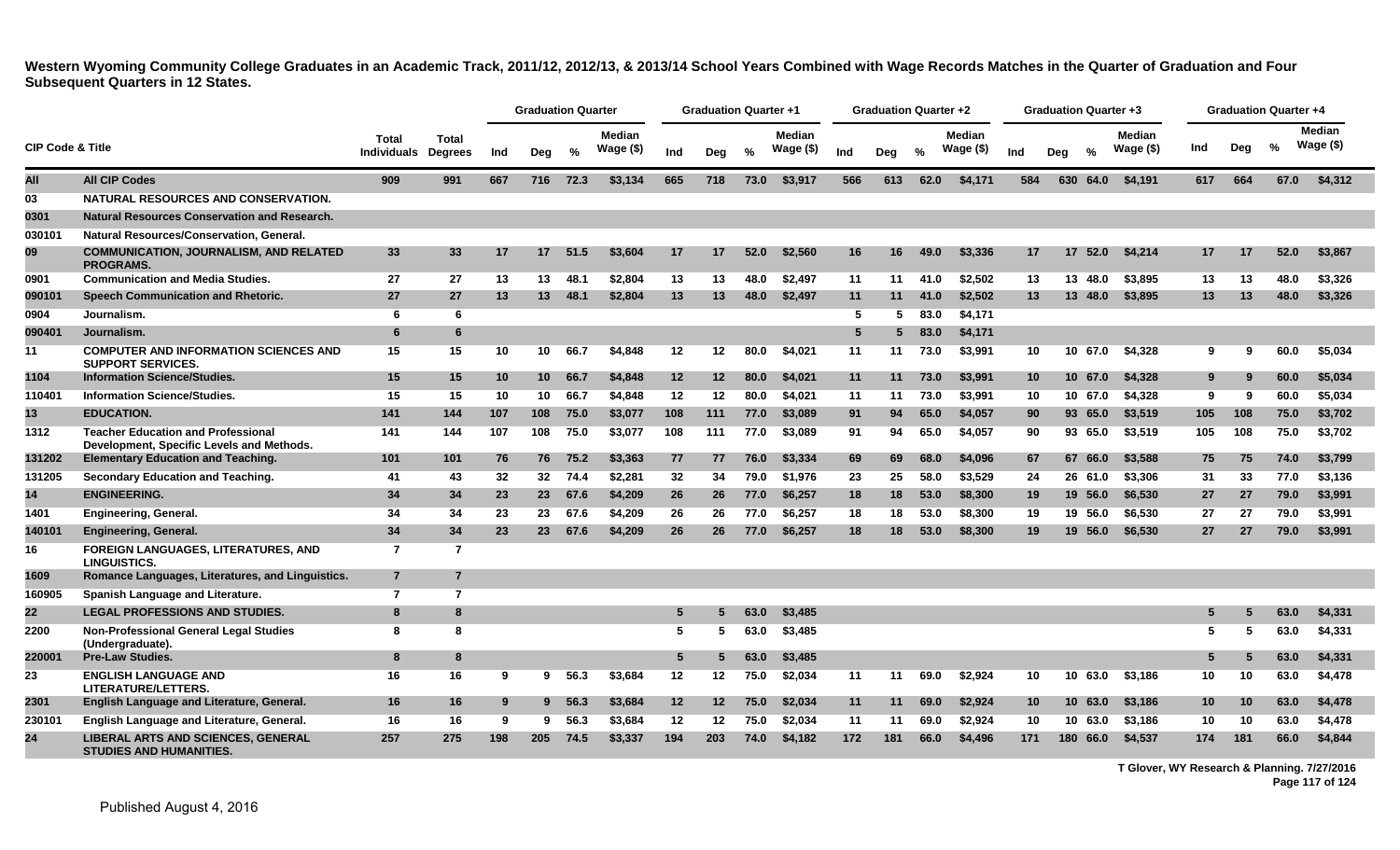|                             |                                                                                                       |                             |                         |     | <b>Graduation Quarter</b> |         |                            |     | <b>Graduation Quarter +1</b> |      |                            |                 | Graduation Quarter +2 |       |                            |                 | <b>Graduation Quarter +3</b> |               |                            |                |                | <b>Graduation Quarter +4</b> |                            |
|-----------------------------|-------------------------------------------------------------------------------------------------------|-----------------------------|-------------------------|-----|---------------------------|---------|----------------------------|-----|------------------------------|------|----------------------------|-----------------|-----------------------|-------|----------------------------|-----------------|------------------------------|---------------|----------------------------|----------------|----------------|------------------------------|----------------------------|
| <b>CIP Code &amp; Title</b> |                                                                                                       | Total<br><b>Individuals</b> | Total<br><b>Degrees</b> | Ind | Deg                       | $\%$    | <b>Median</b><br>Wage (\$) | Ind | Deg                          | $\%$ | <b>Median</b><br>Wage (\$) | Ind             | Deg                   | $\%$  | <b>Median</b><br>Wage (\$) | Ind             | Dea                          | $\frac{6}{6}$ | <b>Median</b><br>Wage (\$) | Ind            | Deg            | %                            | <b>Median</b><br>Wage (\$) |
| 2401                        | Liberal Arts and Sciences, General Studies and<br><b>Humanities.</b>                                  | 257                         | 275                     | 198 | 205                       | 74.5    | \$3,337                    | 194 | 203                          | 74.0 | \$4,182                    | 172             | 181                   | 66.0  | \$4,496                    | 171             |                              | 180 66.0      | \$4,537                    | 174            | 181            | 66.0                         | \$4,844                    |
| 240102                      | <b>General Studies.</b>                                                                               | 256                         | 274                     | 197 | 204                       | 74.5    | \$3,331                    | 193 | <b>202</b>                   | 74.0 | \$4,148                    | 171             | 180                   | 66.0  | \$4,430                    | 170             |                              | 179 65.0      | \$4,525                    | 173            | 180            | 66.0                         | \$4,819                    |
| 240103                      | <b>Humanities/Humanistic Studies.</b>                                                                 |                             |                         |     |                           |         |                            |     |                              |      |                            |                 |                       |       |                            |                 |                              |               |                            |                |                |                              |                            |
| 26                          | <b>BIOLOGICAL AND BIOMEDICAL SCIENCES.</b>                                                            | 38                          | 38                      | 32  | 32 <sup>2</sup>           | 84.2    | \$2,926                    | 29  | 29                           | 76.0 | \$5,825                    | $22 \,$         | 22                    | 58.0  | \$4,548                    | 27              |                              | 27 71.0       | \$3,632                    | 29             | 29             | 76.0                         | \$3,546                    |
| 2601                        | Biology, General.                                                                                     | 38                          | 38                      | 32  | 32 <sub>2</sub>           | 84.2    | \$2,926                    | 29  | 29                           | 76.0 | \$5,825                    | 22              | 22                    | 58.0  | \$4,548                    | 27              |                              | 27 71.0       | \$3,632                    | 29             | 29             | 76.0                         | \$3,546                    |
| 260101                      | <b>Biology/Biological Sciences, General.</b>                                                          | 38                          | 38                      | 32  |                           | 32 84.2 | \$2,926                    | 29  | 29                           | 76.0 | \$5,825                    | 22              | 22                    | 58.0  | \$4,548                    | 27              |                              | 27 71.0       | \$3,632                    | 29             | 29             | 76.0                         | \$3,546                    |
| 27                          | <b>MATHEMATICS AND STATISTICS.</b>                                                                    | 11                          | 11                      | 8   | 8                         | 72.7    | \$1,883                    | 8   | 8                            | 73.0 | \$1,763                    | 6               | -6                    | 55.0  | \$2.065                    | 6               |                              | 6, 55.0       | \$2,059                    | $\overline{7}$ | $\overline{7}$ | 64.0                         | \$1,778                    |
| 2701                        | <b>Mathematics.</b>                                                                                   | 11                          | 11                      | -8  |                           | 8 72.7  | \$1,883                    | 8   | 8                            | 73.0 | \$1,763                    | $6\phantom{1}6$ | 6                     | 55.0  | \$2,065                    | 6               |                              | 6 55.0        | \$2,059                    | $\overline{7}$ | $\overline{7}$ | 64.0                         | \$1,778                    |
| 270101                      | <b>Mathematics, General.</b>                                                                          | 11                          | 11                      | -8  |                           | 8 72.7  | \$1.883                    | 8   | 8                            | 73.0 | \$1,763                    | 6               | -6                    | 55.0  | \$2.065                    | 6               |                              | 6 55.0        | \$2.059                    | $\overline{7}$ | 7              | 64.0                         | \$1,778                    |
| 31                          | <b>PARKS, RECREATION, LEISURE, AND FITNESS</b><br><b>STUDIES.</b>                                     | 21                          | 21                      | 16  |                           | 16 76.2 | \$2,327                    | 16  | 16                           | 76.0 | \$2.974                    | 11              | 11                    | 52.0  | \$1,879                    | 10 <sup>°</sup> |                              | 10 48.0       | \$3.158                    | 11             | 11             | 52.0                         | \$4,003                    |
| 3105                        | Health and Physical Education/Fitness.                                                                | 21                          | 21                      | 16  |                           | 16 76.2 | \$2,327                    | 16  | 16                           | 76.0 | \$2,974                    | 11              | 11                    | 52.0  | \$1,879                    | 10              |                              | 10 48.0       | \$3,158                    | 11             | 11             | 52.0                         | \$4.003                    |
| 310505                      | Kinesiology and Exercise Science.                                                                     | 21                          | 21                      | 16  |                           | 16 76.2 | \$2,327                    | 16  | 16                           | 76.0 | \$2,974                    | 11              | 11                    | 52.0  | \$1,879                    | 10 <sup>°</sup> |                              | 10 48.0       | \$3,158                    | 11             | 11             | 52.0                         | \$4,003                    |
| 40                          | PHYSICAL SCIENCES.                                                                                    | 10                          | 10                      | -8  | 8                         | 80.0    | \$2,455                    | 8   | 8                            | 80.0 | \$3,101                    | $\overline{7}$  | 7                     | 70.0  | \$1,171                    | 6               |                              | 6 60.0        | \$4,617                    | $\overline{7}$ |                | 70.0                         | \$3,136                    |
| 4005                        | <b>Chemistry.</b>                                                                                     |                             |                         |     |                           |         |                            |     |                              |      |                            |                 |                       |       |                            |                 |                              |               |                            |                |                |                              |                            |
| 400501                      | <b>Chemistry, General.</b>                                                                            |                             |                         |     |                           |         |                            |     |                              |      |                            |                 |                       |       |                            |                 |                              |               |                            |                |                |                              |                            |
| 4006                        | <b>Geological and Earth Sciences/Geosciences.</b>                                                     | 7                           | 7                       | 5   |                           | 5 71.4  | \$2,736                    | 5   | 5                            | 71.0 | \$2,079                    | $5\overline{5}$ | 5                     | 71.0  | \$1.171                    | 5               |                              | 5 71.0        | \$4,358                    |                |                |                              |                            |
| 400601                      | Geology/Earth Science, General.                                                                       | $\overline{7}$              | $\overline{7}$          | 5   |                           | 571.4   | \$2,736                    | 5   | 5                            | 71.0 | \$2,079                    | 5               |                       | 571.0 | \$1,171                    | 5               |                              | 5 71.0        | \$4,358                    |                |                |                              |                            |
| 42                          | PSYCHOLOGY.                                                                                           | 70                          | 70                      | 47  | 47                        | 67.1    | \$3,392                    | 42  | 42                           | 60.0 | \$3,348                    | 42              | 42                    | 60.0  | \$3,201                    | 42              |                              | 42 60.0       | \$3,295                    | 40             | 40             | 57.0                         | \$4,347                    |
| 4201                        | Psychology, General.                                                                                  | 70                          | 70                      | 47  | 47                        | 67.1    | \$3,392                    | 42  | 42                           | 60.0 | \$3,348                    | 42              | 42                    | 60.0  | \$3,201                    | 42              |                              | 42 60.0       | \$3,295                    | 40             | 40             | 57.0                         | \$4,347                    |
| 420101                      | Psychology, General.                                                                                  | 70                          | 70                      | 47  | 47                        | 67.1    | \$3,392                    | 42  | 42                           | 60.0 | \$3,348                    | 42              | 42                    | 60.0  | \$3,201                    | 42              |                              | 42 60.0       | \$3,295                    | 40             | 40             | 57.0                         | \$4,347                    |
| 43                          | HOMELAND SECURITY, LAW ENFORCEMENT,<br><b>FIREFIGHTING AND RELATED PROTECTIVE</b><br><b>SERVICES.</b> | 48                          | 48                      | 37  | 37                        | 77.1    | \$6,240                    | 36  | 36                           | 75.0 | \$7.052                    | 34              | 34                    | 71.0  | \$7.068                    | 37              |                              |               | 37 77.0 \$7.170            | 37             | 37             | 77.0                         | \$7.672                    |
| 4301                        | <b>Criminal Justice and Corrections.</b>                                                              | 48                          | 48                      | 37  |                           | 37 77.1 | \$6,240                    | 36  | 36                           | 75.0 | \$7.052                    | 34              | 34                    | 71.0  | \$7,068                    | 37              |                              | 37 77.0       | \$7.170                    | 37             | 37             | 77.0                         | \$7.672                    |
| 430103                      | <b>Criminal Justice/Law Enforcement Administration.</b>                                               | 48                          | 48                      | 37  | 37                        | 77.1    | \$6,240                    | 36  | 36                           | 75.0 | \$7,052                    | 34              | 34                    | 71.0  | \$7,068                    | 37              |                              | 37 77.0       | \$7,170                    | 37             | 37             | 77.0                         | \$7,672                    |
| 45                          | <b>SOCIAL SCIENCES.</b>                                                                               | 37                          | 37                      | 24  | 24                        | 64.9    | \$2,845                    | 25  | 25                           | 68.0 | \$3,957                    | 22              | 22                    | 60.0  | \$3,806                    | 22              |                              | 22 60.0       | \$3,560                    | 18             | 18             | 49.0                         | \$3,575                    |
| 4501                        | Social Sciences, General.                                                                             | 6                           | 6                       |     |                           |         |                            |     |                              |      |                            |                 |                       |       |                            |                 |                              |               |                            |                |                |                              |                            |
| 450101                      | Social Sciences, General.                                                                             | 6                           | 6                       |     |                           |         |                            |     |                              |      |                            |                 |                       |       |                            |                 |                              |               |                            |                |                |                              |                            |
| 4502                        | Anthropology.                                                                                         | 13                          | 13                      | 8   | 8.                        | 61.5    | \$2,204                    | 8   | 8                            | 62.0 | \$2,360                    | 7               |                       | 54.0  | \$2,628                    | $\overline{7}$  |                              | 54.0          | \$3,338                    | 6              | 6              | 46.0                         | \$2,088                    |
| 450201                      | Anthropology.                                                                                         | 13                          | 13                      | 8   | 8                         | 61.5    | \$2,204                    | 8   |                              | 62.0 | \$2,360                    | $\overline{7}$  |                       | 54.0  | \$2,628                    | $\overline{7}$  |                              | 7 54.0        | \$3,338                    | 6              | 6              | 46.0                         | \$2,088                    |
| 4510                        | <b>Political Science and Government.</b>                                                              |                             |                         |     |                           |         |                            |     |                              |      |                            |                 |                       |       |                            |                 |                              |               |                            |                |                |                              |                            |
| 451001                      | <b>Political Science and Government. General.</b>                                                     |                             |                         |     |                           |         |                            |     |                              |      |                            |                 |                       |       |                            |                 |                              |               |                            |                |                |                              |                            |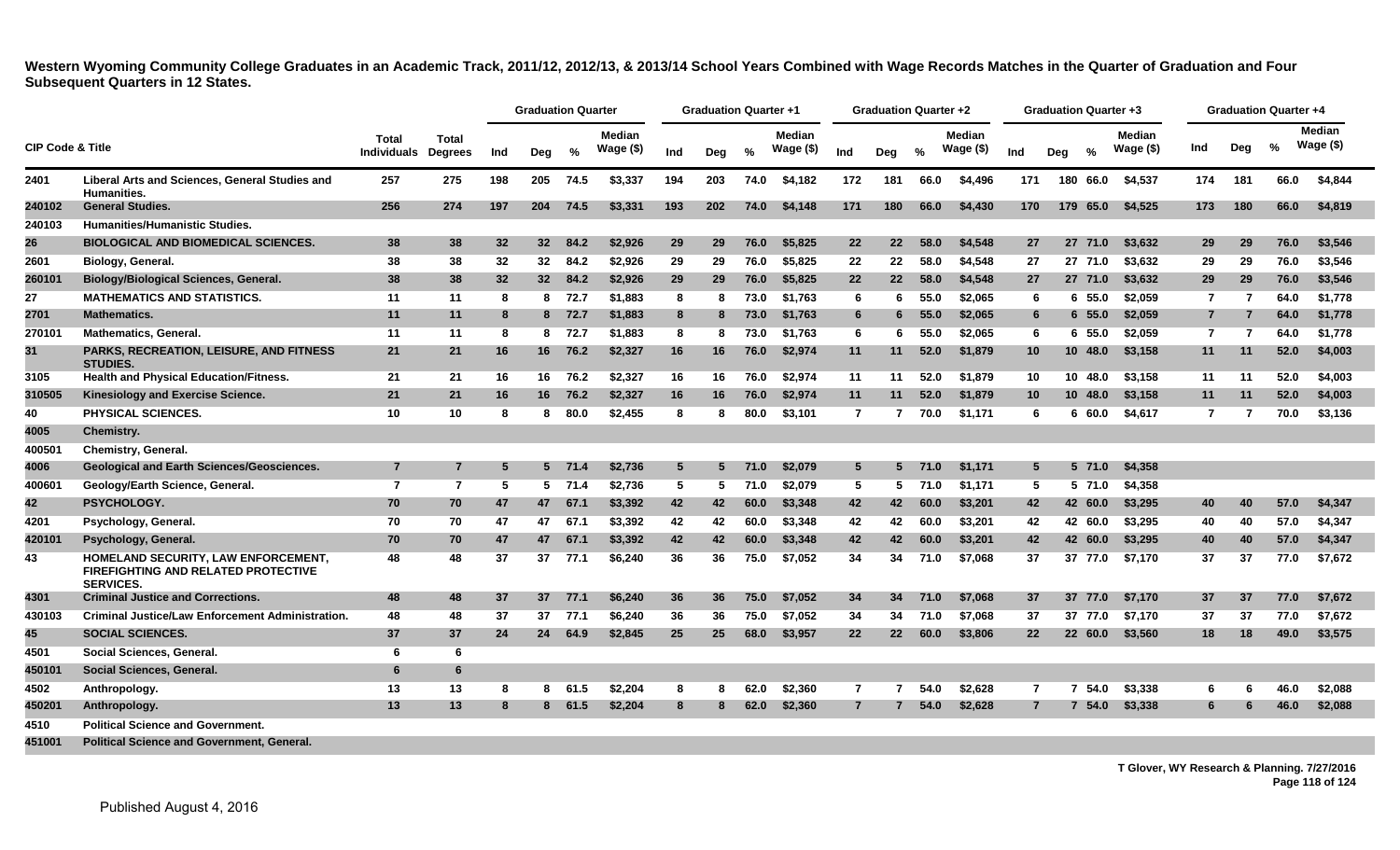|                             |                                                                                              |                      |                         |     | <b>Graduation Quarter</b> |          |                            |                | <b>Graduation Quarter +1</b> |               |                            |                 | <b>Graduation Quarter +2</b> |               |                            |                 |           | <b>Graduation Quarter +3</b> |                            |     |     | <b>Graduation Quarter +4</b> |                             |
|-----------------------------|----------------------------------------------------------------------------------------------|----------------------|-------------------------|-----|---------------------------|----------|----------------------------|----------------|------------------------------|---------------|----------------------------|-----------------|------------------------------|---------------|----------------------------|-----------------|-----------|------------------------------|----------------------------|-----|-----|------------------------------|-----------------------------|
| <b>CIP Code &amp; Title</b> |                                                                                              | Total<br>Individuals | Total<br><b>Degrees</b> | Ind | Deg                       | %        | <b>Median</b><br>Wage (\$) | Ind            | Dea                          | $\frac{0}{0}$ | <b>Median</b><br>Wage (\$) | Ind             | Dea                          | $\frac{0}{2}$ | <b>Median</b><br>Wage (\$) | Ind             | Deg       | $\frac{0}{2}$                | <b>Median</b><br>Wage (\$) | Ind | Deg | %                            | <b>Median</b><br>Wage $($)$ |
| 4511                        | Sociology.                                                                                   | 14                   | 14                      | 11  | 11                        | 78.6     | \$3,128                    | 13             | 13                           | 93.0          | \$4,607                    | 12              | 12                           | 86.0          | \$5,945                    | 11              |           | 11 79.0                      | \$4.522                    | 10  | 10  | 71.0                         | \$5,950                     |
| 451101                      | Sociology.                                                                                   | 14                   | 14                      | 11  | 11                        | 78.6     | \$3,128                    | 13             | 13                           | 93.0          | \$4,607                    | $12 \,$         | $12 \,$                      | 86.0          | \$5,945                    | 11              | 11        | 79.0                         | \$4,522                    | 10  | 10  | 71.0                         | \$5,950                     |
| 50                          | <b>VISUAL AND PERFORMING ARTS.</b>                                                           | 80                   | 84                      | 60  | 63                        | 75.0     | \$1.156                    | 59             | 61                           | 73.0          | \$2.447                    | 42              | 42                           | 50.0          | \$2.597                    | 44              |           | 45 54.0                      | \$3.056                    | 49  | 50  | 60.0                         | \$2.593                     |
| 5003                        | Dance.                                                                                       | 10                   | 10                      | 10  |                           | 10 100.0 | \$338                      | $\overline{7}$ | $\mathbf{7}$                 | 70.0          | \$4,701                    | $5\overline{5}$ | 5                            | 50.0          | \$1,515                    |                 |           |                              |                            |     |     |                              |                             |
| 500301                      | Dance, General.                                                                              | 10                   | 10                      | 10  |                           | 10 100.0 | \$338                      | $\overline{7}$ | 7                            | 70.0          | \$4,701                    | -5              | 5                            | 50.0          | \$1,515                    |                 |           |                              |                            |     |     |                              |                             |
| 5005                        | Drama/Theatre Arts and Stagecraft.                                                           | 48                   | 51                      | 34  |                           | 36 70.6  | \$1,126                    | 36             | 38                           | 75.0          | \$1,838                    | 27              | 27                           | 53.0          | \$2,593                    | 28              | <b>29</b> | 57.0                         | \$3.108                    | 30  | -31 | 61.0                         | \$2,700                     |
| 500501                      | Drama and Dramatics/Theatre Arts, General.                                                   | 47                   | 50                      | 33  | 35                        | 70.0     | \$1,144                    | 36             | 38                           | 76.0          | \$1,838                    | 27              | 27                           | 54.0          | \$2,593                    | 27              |           | 28 56.0                      | \$3,172                    | 29  | 30  | 60.0                         | \$2,930                     |
| 500502                      | <b>Technical Theatre/Theatre Design and</b><br>Technology.                                   |                      |                         |     |                           |          |                            |                |                              |               |                            |                 |                              |               |                            |                 |           |                              |                            |     |     |                              |                             |
| 5007                        | <b>Fine and Studio Arts.</b>                                                                 | 12                   | 12                      | 8   | 8                         | 66.7     | \$2.203                    | 8              | я                            | 67.0          | \$4,006                    |                 |                              |               |                            | 6               |           | 50.0<br>6                    | \$2,273                    | 6   | 6   | 50.0                         | \$2,855                     |
| 500701                      | Art/Art Studies, General.                                                                    | 11                   | 11                      | 8   |                           | 8 72.7   | \$2,203                    | $\overline{7}$ |                              | 64.0          | \$4,092                    |                 |                              |               |                            | 6               |           | 6 55.0                       | \$2,273                    | 6   | 6   | 55.0                         | \$2,855                     |
| 500711                      | <b>Ceramic Arts and Ceramics.</b>                                                            |                      |                         |     |                           |          |                            |                |                              |               |                            |                 |                              |               |                            |                 |           |                              |                            |     |     |                              |                             |
| 5009                        | Music.                                                                                       | 11                   | 11                      | -9  |                           | 9 81.8   | \$1,263                    | 8              | 8                            | 73.0          | \$2,106                    | 6               |                              | 55.0          | \$2,651                    | $\overline{7}$  |           | 64.0                         | \$2,098                    | 9   |     | 82.0                         | \$2,046                     |
| 500901                      | Music, General.                                                                              | 11                   | 11                      | 9   | 9                         | 81.8     | \$1,263                    | 8              | -8                           | 73.0          | \$2,106                    | -6              | -6                           | 55.0          | \$2,651                    | $\overline{7}$  |           | 764.0                        | \$2.098                    | 9   | 9   | 82.0                         | \$2,046                     |
| 51                          | <b>HEALTH PROFESSIONS AND RELATED</b><br><b>PROGRAMS.</b>                                    | 84                   | 84                      | 63  | 63                        | 75.0     | \$2,976                    | 64             | 64                           | 76.0          | \$4,199                    | 52              | 52                           | 62.0          | \$4,064                    | 60              |           | 60 71.0                      | \$4.188                    | 65  | 65  | 77.0                         | \$4.297                     |
| 5109                        | Allied Health Diagnostic, Intervention, and<br><b>Treatment Professions.</b>                 | 24                   | 24                      | 20  | 20                        | 83.3     | \$2,548                    | 20             | 20                           | 83.0          | \$5,380                    | 17              | 17                           | 71.0          | \$5.365                    | 19              |           | 19 79.0                      | \$5,406                    | 19  | 19  | 79.0                         | \$5,357                     |
| 510907                      | Medical Radiologic Technology/Science -<br><b>Radiation Therapist.</b>                       | 24                   | 24                      | 20  | 20 <sub>2</sub>           | 83.3     | \$2,548                    | 20             | 20                           | 83.0          | \$5,380                    | 17              | 17                           | 71.0          | \$5,365                    | 19              |           | 19 79.0                      | \$5,406                    | 19  | 19  | 79.0                         | \$5,357                     |
| 5111                        | <b>Health/Medical Preparatory Programs.</b>                                                  | 52                   | 52                      | 37  | 37                        | 71.2     | \$3,203                    | 38             | 38                           | 73.0          | \$3,857                    | 29              | 29                           | 56.0          | \$3,758                    | 34              | 34        | 65.0                         | \$3,223                    | 40  | 40  | 77.0                         | \$3,949                     |
| 511101                      | <b>Pre-Dentistry Studies.</b>                                                                | 10                   | 10                      | -6  | 6                         | 60.0     | \$3,872                    | $6\phantom{1}$ | 6                            | 60.0          | \$2,201                    | $\sqrt{5}$      | 5                            | 50.0          | \$2,091                    | $\overline{7}$  |           | 7 70.0                       | \$1,510                    | 8   | 8   | 80.0                         | \$3,657                     |
| 511102                      | <b>Pre-Medicine/Pre-Medical Studies.</b>                                                     | 19                   | 19                      | 16  | 16                        | 84.2     | \$3,396                    | 15             | 15                           | 79.0          | \$5,107                    | 11              | 11                           | 58.0          | \$4,600                    | 12              |           | 12 63.0                      | \$3,391                    | 13  | 13  | 68.0                         | \$4,801                     |
| 511103                      | <b>Pre-Pharmacy Studies.</b>                                                                 | 9                    | 9                       |     | $7^{\circ}$               | 77.8     | \$2,599                    | 8              |                              | 89.0          | \$3,797                    | 5               |                              | 56.0          | \$3,559                    | 6               |           | 6 67.0                       | \$3,693                    | 8   |     | 89.0                         | \$2,583                     |
| 511104                      | <b>Pre-Veterinary Studies.</b>                                                               |                      |                         |     |                           |          |                            |                |                              |               |                            |                 |                              |               |                            |                 |           |                              |                            |     |     |                              |                             |
| 511109                      | <b>Pre-Physical Therapy Studies.</b>                                                         | 11                   | 11                      | 6   | 6                         | 54.5     | \$3,330                    | 8              | 8                            | 73.0          | \$2,342                    | $\overline{7}$  |                              | 64.0          | \$3,645                    | $\overline{7}$  |           | 64.0                         | \$4,959                    | 8   |     | 73.0                         | \$3,845                     |
| 5138                        | <b>Registered Nursing, Nursing Administration,</b><br>Nursing Research and Clinical Nursing. | -8                   | 8                       | 6   | 6.                        | 75.0     | \$1,512                    | 6              | 6                            | 75.0          | \$3.653                    | 6               | 6                            | 75.0          | \$3,308                    | $\overline{7}$  |           | 7 88.0                       | \$3,468                    | 6   | 6   | 75.0                         | \$944                       |
| 513899                      | Registered Nursing, Nursing Administration,<br>Nursing Research and Clinical Nursing, Other. | 8                    | 8                       | 6   | 6                         | 75.0     | \$1,512                    | 6              | 6                            | 75.0          | \$3.653                    | 6               |                              | 6 75.0        | \$3,308                    | $\overline{7}$  |           | 7 88.0                       | \$3,468                    | 6   | 6   | 75.0                         | \$944                       |
| 52                          | <b>BUSINESS, MANAGEMENT, MARKETING, AND</b><br><b>RELATED SUPPORT SERVICES.</b>              | 45                   | 47                      | 33  | 33                        | 70.2     | \$6,638                    | 34             | 34                           | 72.0          | \$4,939                    | 33              | 33                           | 70.0          | \$5,025                    | 35              |           | 35 75.0                      | \$5,477                    | 33  | 33  | 70.0                         | \$8,397                     |
| 5202                        | <b>Business Administration, Management and</b><br><b>Operations.</b>                         | 28                   | 28                      | 20  | 20 <sub>2</sub>           | 71.4     | \$6,228                    | 19             | 19                           | 68.0          | \$4,584                    | 20              | <b>20</b>                    | 71.0          | \$4,933                    | 22 <sub>2</sub> |           | 22 79.0                      | \$5,167                    | 22  | 22  | 79.0                         | \$5,993                     |
| 520201                      | <b>Business Administration and Management,</b><br>General.                                   | 28                   | 28                      | 20  | 20                        | 71.4     | \$6,228                    | 19             | 19                           | 68.0          | \$4,584                    | 20              | 20                           | 71.0          | \$4,933                    | 22              |           | 22 79.0                      | \$5.167                    | 22  | 22  | 79.0                         | \$5.993                     |
| 5203                        | <b>Accounting and Related Services.</b>                                                      | 26                   | 26                      | 18  | 18                        | 69.2     | \$4,921                    | <b>20</b>      | 20                           | 77.0          | \$3,799                    | 19              | 19                           | 73.0          | \$4,246                    | 19              |           | 19 73.0                      | \$5,148                    | 16  | 16  | 62.0                         | \$7,602                     |

**T Glover, WY Research & Planning. 7/27/2016 Page 119 of 124**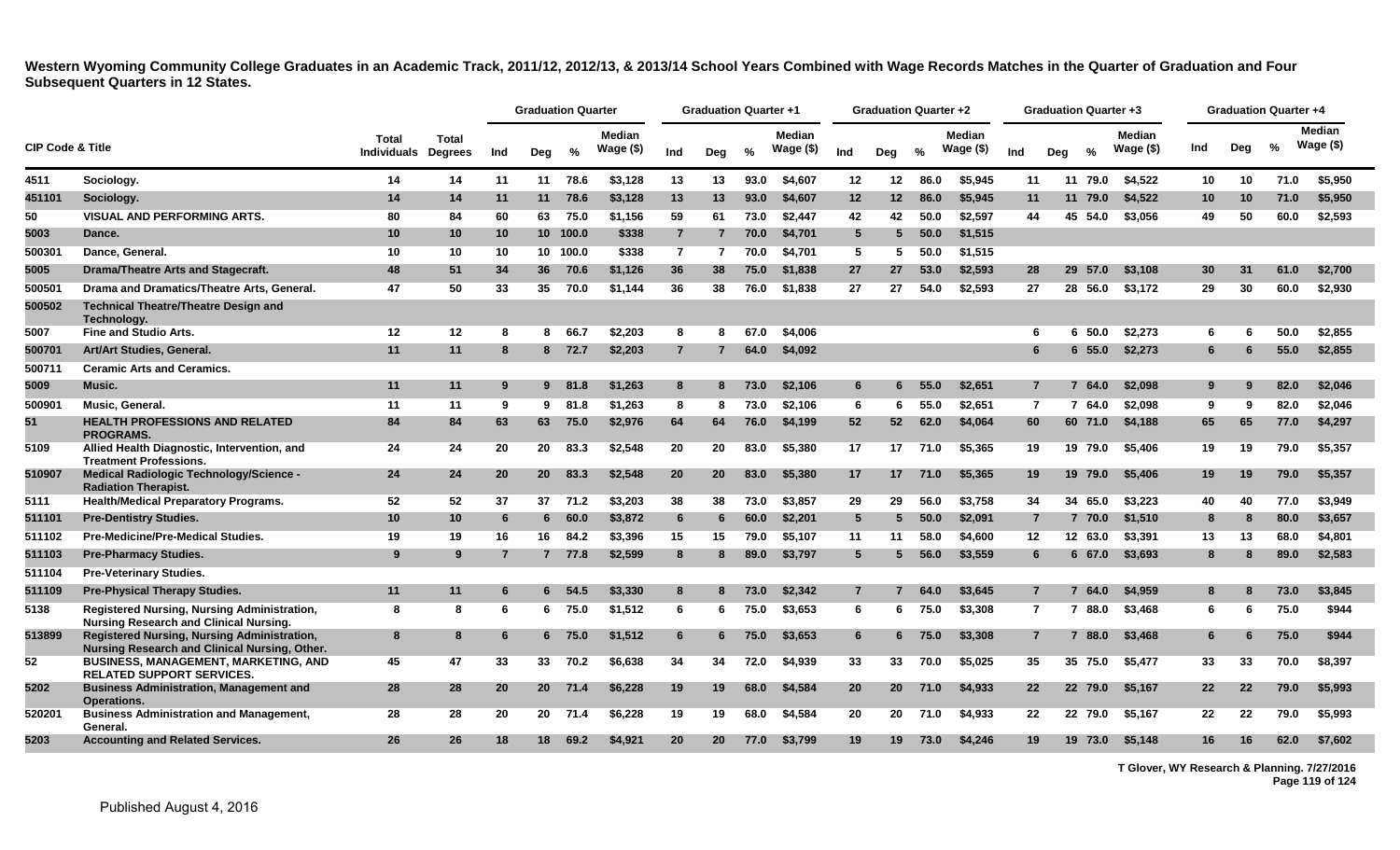|                             |                                          |                                    |                                |     | <b>Graduation Quarter</b> |      |                     |     | <b>Graduation Quarter +1</b> |      |                     |     | <b>Graduation Quarter +2</b> |      |                            |     |      | <b>Graduation Quarter +3</b> |                     |     |     | <b>Graduation Quarter +4</b> |                     |
|-----------------------------|------------------------------------------|------------------------------------|--------------------------------|-----|---------------------------|------|---------------------|-----|------------------------------|------|---------------------|-----|------------------------------|------|----------------------------|-----|------|------------------------------|---------------------|-----|-----|------------------------------|---------------------|
| <b>CIP Code &amp; Title</b> |                                          | <b>Total</b><br><b>Individuals</b> | <b>Total</b><br><b>Degrees</b> | Ind | Deg                       | %    | Median<br>Wage (\$) | Ind | Deg                          | %    | Median<br>Wage (\$) | Ind | Deg                          | %    | <b>Median</b><br>Wage (\$) | Ind | Deg  | %                            | Median<br>Wage (\$) | Ind | Deg | %                            | Median<br>Wage (\$) |
| 520301                      | <b>Accounting.</b>                       | 26                                 | 26                             | 18  | 18                        | 69.2 | \$4,921             | 20  | 20                           | 77.0 | \$3,799             | 19  | 19                           | 73.0 | \$4,246                    | 19  |      | 19 73.0                      | \$5,148             | 16  | 16  | 62.0                         | \$7,602             |
| 5214                        | <b>Marketing.</b>                        |                                    |                                |     |                           |      |                     |     |                              |      |                     |     |                              |      |                            |     |      |                              |                     |     |     |                              |                     |
| 521401                      | Marketing/Marketing Management, General. |                                    |                                |     |                           |      |                     |     |                              |      |                     |     |                              |      |                            |     |      |                              |                     |     |     |                              |                     |
| 54                          | <b>HISTORY.</b>                          | 6                                  | 6                              |     |                           |      |                     |     |                              |      |                     |     |                              |      |                            |     |      |                              |                     |     |     |                              |                     |
| 5401                        | History.                                 | 6                                  | b                              |     |                           |      |                     |     |                              |      |                     |     |                              |      |                            |     |      |                              |                     |     |     |                              |                     |
| 540101                      | History, General.                        | 6                                  | 6                              |     |                           |      |                     |     |                              |      |                     |     |                              |      |                            |     |      |                              |                     |     |     |                              |                     |
| ND2Dxx                      |                                          | -3                                 | 3                              | 13  | 13                        |      | \$4,800             | 9   | 9                            |      | \$3,977             | 11  | 11                           |      | \$5,319                    | 11  | - 11 |                              | \$6,539             | 10  | 10  |                              | \$5,717             |
| ND4Dxx                      |                                          | 11                                 | 11                             | 26  | 26                        |      | \$3,976             | 21  | 21                           |      | \$4,451             | 21  | 21                           |      | \$4,804                    | 24  | 24   |                              | \$5,027             | 27  | 28  |                              | \$3,885             |
| ND6Dxx                      |                                          | 17                                 | 17                             | 30  | 30                        |      | \$3,652             | 24  | 24                           |      | \$4,432             | 23  | 23                           |      | \$4,804                    | 28  | 28   |                              | \$4,417             | 32  | 33  |                              | \$3,501             |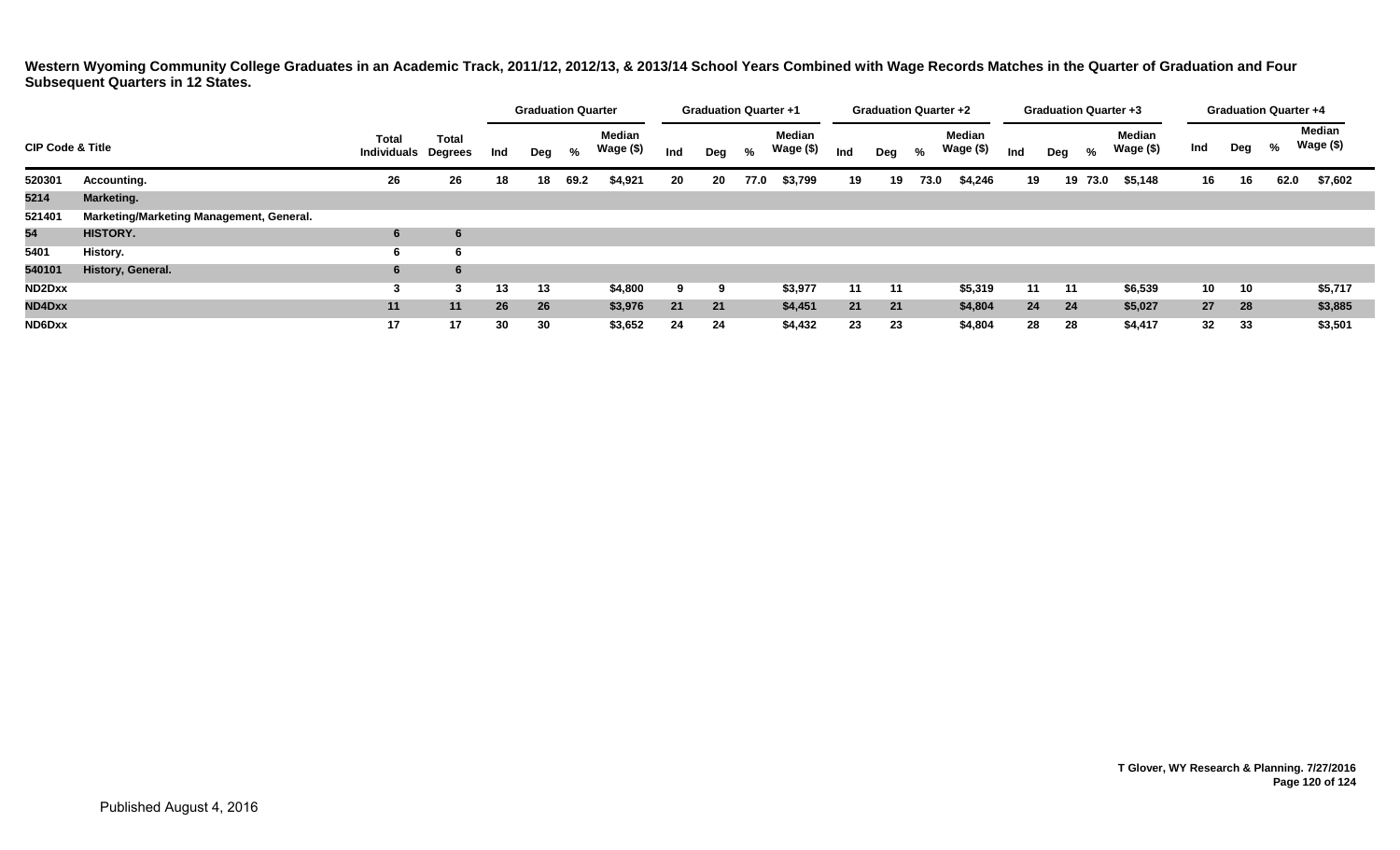|                             |                                                                                                |                                            |              |     | <b>Graduation Quarter</b> |               |                     |     | <b>Graduation Quarter +1</b> |               |                            |                 | <b>Graduation Quarter +2</b> |      |                             |                |     | <b>Graduation Quarter +3</b> |                             |                | <b>Graduation Quarter +4</b> |      |                            |
|-----------------------------|------------------------------------------------------------------------------------------------|--------------------------------------------|--------------|-----|---------------------------|---------------|---------------------|-----|------------------------------|---------------|----------------------------|-----------------|------------------------------|------|-----------------------------|----------------|-----|------------------------------|-----------------------------|----------------|------------------------------|------|----------------------------|
| <b>CIP Code &amp; Title</b> |                                                                                                | <b>Total</b><br><b>Individuals Degrees</b> | <b>Total</b> | Ind | Deg                       | %             | Median<br>Wage (\$) | Ind | Deg                          | $\frac{0}{2}$ | <b>Median</b><br>Wage (\$) | Ind             | Deg                          | $\%$ | <b>Median</b><br>Wage $($)$ | Ind            | Deg | $\frac{0}{2}$                | <b>Median</b><br>Wage $($)$ | Ind            | Deg                          | $\%$ | <b>Median</b><br>Wage (\$) |
| All                         | <b>All CIP Codes</b>                                                                           | 236                                        | 240          | 161 | 164                       | 68.3          | \$6,551             | 162 | 164                          | 68.0          | \$8,056                    | 164             | 166                          | 69.0 | \$7,368                     | 166            |     | 169 70.0                     | \$7,545                     | 178            | 180                          | 75.0 | \$10,490                   |
| 11                          | <b>COMPUTER AND INFORMATION SCIENCES AND</b><br><b>SUPPORT SERVICES.</b>                       | 30                                         | 32           | 18  | 19                        | 59.4          | \$2,069             | 16  | 16                           | 50.0          | \$3,121                    | 17              | 17                           | 53.0 | \$2,900                     | 16             |     | 17 53.0                      | \$3,991                     | 18             | 18                           | 56.0 | \$3,553                    |
| 1108                        | <b>Computer Software and Media Applications.</b>                                               | 30                                         | 32           | 18  | 19                        | 59.4          | \$2,069             | 16  | 16                           | 50.0          | \$3,121                    | 17              | 17                           | 53.0 | \$2,900                     | 16             |     | 17 53.0                      | \$3,991                     | 18             | 18                           | 56.0 | \$3,553                    |
| 110801                      | Web Page, Digital/Multimedia and Information<br><b>Resources Design.</b>                       | 30                                         | 32           | 18  | 19                        | 59.4          | \$2,069             | 16  | 16                           | 50.0          | \$3,121                    | 17              | 17                           | 53.0 | \$2.900                     | 16             |     | 17 53.0                      | \$3.991                     | 18             | 18                           | 56.0 | \$3,553                    |
| 15 <sub>1</sub>             | <b>ENGINEERING TECHNOLOGIES AND</b><br><b>ENGINEERING-RELATED FIELDS.</b>                      | 6                                          | 6            | -6  |                           | 6 100.0       | \$5.206             | 5   | 5                            | 83.0          | \$12,045                   | $5^{\circ}$     | 5.                           | 83.0 | \$18,213                    | $5^{\circ}$    |     | 583.0                        | \$20,939                    | 5              | 5                            | 83.0 | \$16,894                   |
| 1509                        | Mining and Petroleum Technologies/Technicians.                                                 | 6                                          | 6            | -6  |                           | 6 100.0       | \$5,206             |     |                              |               |                            |                 |                              |      |                             |                |     |                              |                             |                |                              |      |                            |
| 150903                      | Petroleum Technology/Technician.                                                               | 6                                          | 6            | 6   |                           | 6 100.0       | \$5,206             |     |                              |               |                            |                 |                              |      |                             |                |     |                              |                             |                |                              |      |                            |
| 23                          | <b>ENGLISH LANGUAGE AND</b><br><b>LITERATURE/LETTERS.</b>                                      | 5                                          | 5            |     |                           |               |                     |     |                              |               |                            |                 |                              |      |                             |                |     |                              |                             |                |                              |      |                            |
| 2313                        | <b>Rhetoric and Composition/Writing Studies.</b>                                               | $5\phantom{.0}$                            | 5            |     |                           |               |                     |     |                              |               |                            |                 |                              |      |                             |                |     |                              |                             |                |                              |      |                            |
| 231302                      | <b>Creative Writing.</b>                                                                       | 5                                          | 5            |     |                           |               |                     |     |                              |               |                            |                 |                              |      |                             |                |     |                              |                             |                |                              |      |                            |
| 24                          | <b>LIBERAL ARTS AND SCIENCES, GENERAL</b><br><b>STUDIES AND HUMANITIES.</b>                    | 21                                         | 21           | 6   |                           | $6\quad 28.6$ | \$2,375             | 6   | 6                            | 29.0          | \$2.861                    | 6               | 6                            | 29.0 | \$2.799                     | $\overline{7}$ |     | 7, 33.0                      | \$2.326                     |                |                              | 33.0 | \$4,331                    |
| 2401                        | Liberal Arts and Sciences, General Studies and<br><b>Humanities.</b>                           | 21                                         | 21           | 6   |                           | $6\quad 28.6$ | \$2,375             | 6   | -6                           | 29.0          | \$2,861                    | 6               | 6                            | 29.0 | \$2.799                     | $\overline{7}$ |     | 7 33.0                       | \$2,326                     | $\overline{7}$ | $\overline{7}$               | 33.0 | \$4,331                    |
| 240101                      | Liberal Arts and Sciences/Liberal Studies.                                                     | 20                                         | 20           | -5  |                           | $5\quad 25.0$ | \$2,318             | 5   | 5                            | 25.0          | \$2,412                    | $5^{\circ}$     | 5.                           | 25.0 | \$2,604                     | 6              |     | $6\,30.0$                    | \$1,616                     | 6              | 6                            | 30.0 | \$3,962                    |
| 240103                      | <b>Humanities/Humanistic Studies.</b>                                                          |                                            |              |     |                           |               |                     |     |                              |               |                            |                 |                              |      |                             |                |     |                              |                             |                |                              |      |                            |
| 31                          | <b>PARKS, RECREATION, LEISURE, AND FITNESS</b><br><b>STUDIES.</b>                              | 8                                          | 8            | -5  | 5                         | 62.5          | \$1,348             | 6   | 6                            | 75.0          | \$1,024                    |                 |                              |      |                             |                |     |                              |                             |                |                              |      |                            |
| 3105                        | Health and Physical Education/Fitness.                                                         | 8                                          | 8            | -5  | 5                         | 62.5          | \$1,348             | 6   | 6                            | 75.0          | \$1,024                    |                 |                              |      |                             |                |     |                              |                             |                |                              |      |                            |
| 310505                      | Kinesiology and Exercise Science.                                                              | 8                                          | 8            | -5  | 5 <sup>1</sup>            | 62.5          | \$1,348             | 6   | 6                            | 75.0          | \$1,024                    |                 |                              |      |                             |                |     |                              |                             |                |                              |      |                            |
| 43                          | HOMELAND SECURITY, LAW ENFORCEMENT,<br>FIREFIGHTING AND RELATED PROTECTIVE<br><b>SERVICES.</b> |                                            |              |     |                           |               |                     |     |                              |               |                            |                 |                              |      |                             |                |     |                              |                             |                |                              |      |                            |
| 4399                        | Homeland Security, Law Enforcement, Firefighting<br>and Related Protective Services, Other.    |                                            |              |     |                           |               |                     |     |                              |               |                            |                 |                              |      |                             |                |     |                              |                             |                |                              |      |                            |
| 439999                      | Homeland Security, Law Enforcement, Firefighting<br>and Related Protective Services, Other.    |                                            |              |     |                           |               |                     |     |                              |               |                            |                 |                              |      |                             |                |     |                              |                             |                |                              |      |                            |
| 47                          | <b>MECHANIC AND REPAIR</b><br><b>TECHNOLOGIES/TECHNICIANS.</b>                                 | 63                                         | 65           | 57  | 59                        | 90.8          | \$18,414            | 58  | 60                           |               | 92.0 \$20,540              | 58              | 60                           | 92.0 | \$20,906                    | 58             |     |                              | 60 92.0 \$19.086            | 59             | -61                          | 94.0 | \$20,621                   |
| 4701                        | <b>Electrical/Electronics Maintenance and Repair</b><br>Technology.                            | 31                                         | 31           | 27  | 27                        | 87.1          | \$16,677            | 30  | 30                           |               | 97.0 \$19,329              | 30              | 30                           |      | 97.0 \$18,838               | 29             |     |                              | 29 94.0 \$17,226            | 30             | 30                           |      | 97.0 \$19,768              |
| 470101                      | Electrical/Electronics Equipment Installation and<br>Repair, General.                          | 31                                         | 31           | 27  | 27                        | 87.1          | \$16,677            | 30  | 30                           |               | 97.0 \$19.329              | 30 <sub>o</sub> | 30 <sup>°</sup>              | 97.0 | \$18,838                    | 29             |     |                              | 29 94.0 \$17,226            | 30             | 30                           | 97.0 | \$19,768                   |
| 4703                        | <b>Heavy/Industrial Equipment Maintenance</b><br>Technologies.                                 | 21                                         | 21           | 20  | 20                        | 95.2          | \$25,283            | 21  | 21                           |               | 100.0 \$22,910             | 20              | 20                           | 95.0 | \$22.538                    | 20             |     |                              | 20 95.0 \$24,276            | 20             | 20                           | 95.0 | \$23,864                   |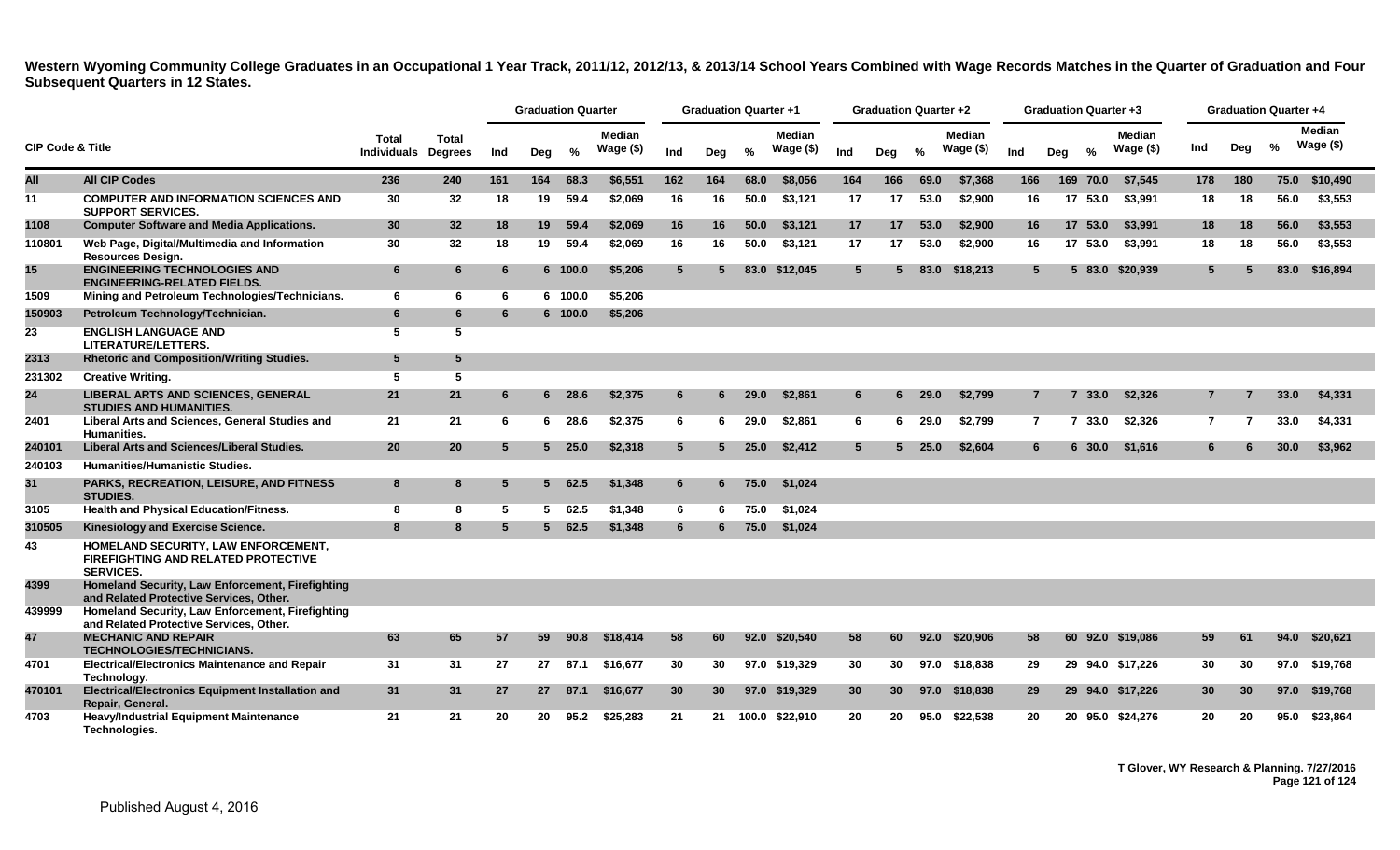|                             |                                                                                 |                             |                         |     | <b>Graduation Quarter</b> |         |                            |                 | <b>Graduation Quarter +1</b> |               |                            |                 | <b>Graduation Quarter +2</b> |      |                     |                 |                | <b>Graduation Quarter +3</b> |                             |                 | <b>Graduation Quarter +4</b> |               |                            |
|-----------------------------|---------------------------------------------------------------------------------|-----------------------------|-------------------------|-----|---------------------------|---------|----------------------------|-----------------|------------------------------|---------------|----------------------------|-----------------|------------------------------|------|---------------------|-----------------|----------------|------------------------------|-----------------------------|-----------------|------------------------------|---------------|----------------------------|
| <b>CIP Code &amp; Title</b> |                                                                                 | Total<br><b>Individuals</b> | Total<br><b>Degrees</b> | Ind | Deg                       | %       | <b>Median</b><br>Wage (\$) | Ind             | Deg                          | $\frac{9}{6}$ | <b>Median</b><br>Wage (\$) | Ind             | Deg                          | $\%$ | Median<br>Wage (\$) | Ind             | Deg            | $\frac{0}{2}$                | <b>Median</b><br>Wage $($)$ | Ind             | Deg                          | $\frac{9}{6}$ | <b>Median</b><br>Wage (\$) |
| 470303                      | <b>Industrial Mechanics and Maintenance</b><br>Technology.                      | 21                          | 21                      | 20  |                           | 20 95.2 | \$25,283                   | 21              |                              |               | 21 100.0 \$22,910          | 20              | 20                           |      | 95.0 \$22,538       | <b>20</b>       |                |                              | 20 95.0 \$24,276            | <b>20</b>       | <b>20</b>                    |               | 95.0 \$23,864              |
| 4706                        | Vehicle Maintenance and Repair Technologies.                                    | 8                           | 9                       | -7  | 8                         | 88.9    | \$4,092                    | 5               | 6.                           | 67.0          | \$7,483                    | 6               | $\overline{7}$               | 78.0 | \$6,768             |                 | 6              | 7 78.0                       | \$6,264                     | $\overline{7}$  | 8                            | 89.0          | \$7,502                    |
| 470604                      | <b>Automobile/Automotive Mechanics</b><br>Technology/Technician.                |                             |                         |     |                           |         |                            |                 |                              |               |                            |                 |                              |      |                     |                 |                |                              |                             |                 |                              |               |                            |
| 470605                      | Diesel Mechanics Technology/Technician.                                         |                             |                         |     |                           |         |                            |                 |                              |               |                            |                 |                              |      |                     |                 |                |                              |                             |                 |                              |               |                            |
| 470614                      | Alternative Fuel Vehicle Technology/Technician.                                 |                             |                         |     |                           |         |                            |                 |                              |               |                            |                 |                              |      |                     |                 |                |                              |                             |                 |                              |               |                            |
| 4799                        | <b>Mechanic and Repair Technologies/Technicians,</b><br>Other.                  | 16                          | 16                      | 15  | 15                        | 93.8    | \$25.379                   | 15              | 15                           |               | 94.0 \$23,466              | 14              | 14                           | 88.0 | \$22,538            | 15              |                |                              | 15 94.0 \$25.753            | 15              | 15                           | 94.0          | \$23.956                   |
| 479999                      | Mechanic and Repair Technologies/Technicians,<br>Other.                         | 16                          | 16                      | 15  | 15                        | 93.8    | \$25,379                   | 15              | 15                           |               | 94.0 \$23,466              | 14              | 14                           | 88.0 | \$22,538            | 15              |                |                              | 15 94.0 \$25,753            | 15              | 15                           |               | 94.0 \$23,956              |
| 48                          | PRECISION PRODUCTION.                                                           | 6                           | 6                       |     |                           |         |                            |                 |                              |               |                            |                 |                              |      |                     |                 | 5.             | 83.0<br>-5                   | \$3,282                     |                 |                              |               |                            |
| 4805                        | <b>Precision Metal Working.</b>                                                 | 6                           | 6                       |     |                           |         |                            |                 |                              |               |                            |                 |                              |      |                     | 5               |                | 583.0                        | \$3,282                     |                 |                              |               |                            |
| 480508                      | Welding Technology/Welder.                                                      | 6                           | 6                       |     |                           |         |                            |                 |                              |               |                            |                 |                              |      |                     | 5               |                | 5 83.0                       | \$3,282                     |                 |                              |               |                            |
| 51                          | <b>HEALTH PROFESSIONS AND RELATED</b><br><b>PROGRAMS.</b>                       | 75                          | 75                      | 45  | 45.                       | 60.0    | \$5,119                    | 46              | 46                           | 61.0          | \$4,500                    | 50              | 50                           | 67.0 | \$4,626             | 51              |                | 51 68.0                      | \$5,493                     | 62              | 62                           | 83.0          | \$8,994                    |
| 5107                        | <b>Health and Medical Administrative Services.</b>                              | 8                           | 8                       |     |                           |         |                            | -5              | 5                            | 63.0          | \$3,259                    | 6               | 6                            | 75.0 | \$5.667             | 6               |                | 6 75.0                       | \$6,562                     | 5               | 5                            | 63.0          | \$7,345                    |
| 510716                      | Medical Administrative/Executive Assistant and<br><b>Medical Secretary.</b>     | 8                           | 8                       |     |                           |         |                            | $5\phantom{.0}$ | 5                            | 63.0          | \$3,259                    | 6               | 6                            | 75.0 | \$5,667             | 6               |                | 6 75.0                       | \$6,562                     | 5               | 5                            | 63.0          | \$7,345                    |
| 5139                        | <b>Practical Nursing, Vocational Nursing and Nursing</b><br>Assistants.         | 67                          | 67                      | 42  | 42                        | 62.7    | \$5.152                    | 41              | 41                           | 61.0          | \$4.542                    | 44              | 44                           | 66.0 | \$4.626             | 45              |                | 45 67.0                      | \$5.258                     | 57              | 57                           | 85.0          | \$9.381                    |
| 513901                      | <b>Licensed Practical/Vocational Nurse Training.</b>                            | 67                          | 67                      | 42  | 42                        | 62.7    | \$5,152                    | 41              | 41                           | 61.0          | \$4,542                    | 44              | 44                           | 66.0 | \$4.626             | 45              |                | 45 67.0                      | \$5,258                     | 57              | 57                           | 85.0          | \$9,381                    |
| 52                          | <b>BUSINESS, MANAGEMENT, MARKETING, AND</b><br><b>RELATED SUPPORT SERVICES.</b> | 23                          | 23                      | 18  | 18                        | 78.3    | \$9,908                    | 18              | 18                           |               | 78.0 \$10,548              | 20              | 20                           | 87.0 | \$6.267             | 20              |                | 20 87.0                      | \$7.703                     | 19              | 19                           | 83.0          | \$7,150                    |
| 5202                        | <b>Business Administration, Management and</b><br>Operations.                   | 11                          | 11                      | 8   |                           | 8 72.7  | \$19,523                   | 10              | 10                           |               | 91.0 \$17,929              | 10 <sub>1</sub> | 10                           | 91.0 | \$19,104            | 10 <sup>°</sup> |                |                              | 10 91.0 \$16,801            | 10 <sup>°</sup> | 10                           |               | 91.0 \$15,477              |
| 520204                      | <b>Office Management and Supervision.</b>                                       | 11                          | 11                      | 8   |                           | 8 72.7  | \$19,523                   | 10              | 10                           |               | 91.0 \$17,929              | 10              | 10                           |      | 91.0 \$19,104       | 10              |                | 10 91.0 \$16,801             |                             | 10              | 10                           |               | 91.0 \$15,477              |
| 5203                        | <b>Accounting and Related Services.</b>                                         |                             |                         |     |                           |         |                            |                 |                              |               |                            |                 |                              |      |                     |                 |                |                              |                             |                 |                              |               |                            |
| 520301                      | Accounting.                                                                     |                             |                         |     |                           |         |                            |                 |                              |               |                            |                 |                              |      |                     |                 |                |                              |                             |                 |                              |               |                            |
| 5204                        | <b>Business Operations Support and Assistant</b><br>Services.                   | 9                           | 9                       |     | 8                         | 88.9    | \$3,493                    | 7               |                              | 78.0          | \$4,158                    | 7               |                              | 78.0 | \$4,940             | 7               |                | 7 78.0                       | \$5.453                     |                 |                              | 78.0          | \$6,056                    |
| 520401                      | Administrative Assistant and Secretarial Science,<br>General.                   | 9                           | 9                       | 8   | 8                         | 88.9    | \$3,493                    | $\overline{7}$  |                              | 78.0          | \$4,158                    | $\overline{7}$  |                              | 78.0 | \$4.940             |                 | $\overline{7}$ | 7 78.0                       | \$5.453                     | $\overline{7}$  |                              | 78.0          | \$6.042                    |
| 520408                      | <b>General Office Occupations and Clerical Services.</b>                        |                             |                         |     |                           |         |                            |                 |                              |               |                            |                 |                              |      |                     |                 |                |                              |                             |                 |                              |               |                            |
| ND <sub>2</sub> Dxx         |                                                                                 | $\overline{2}$              | $\mathbf{2}$            | -8  | 8                         |         | \$3,940                    | 8               | 8                            |               | \$7,497                    | 10              | 10                           |      | \$5.944             | $\overline{7}$  |                | $\overline{7}$               | \$3,996                     | 11              | 11                           |               | \$6,577                    |
| ND4Dxx                      |                                                                                 | -5                          | 5                       | 13  | 13                        |         | \$2,009                    | 14              | 14                           |               | \$8,534                    | 18              | 18                           |      | \$7,671             | 15              |                | 15                           | \$4,779                     | 18              | 18                           |               | \$9,249                    |
| ND6Dxx                      |                                                                                 | 16                          | 17                      | 23  | 24                        |         | \$3,844                    | 22              | 23                           |               | \$8,348                    | 27              | 28                           |      | \$7.974             | 24              |                | 25                           | \$6.264                     | 28              | 29                           |               | \$8.938                    |

**T Glover, WY Research & Planning. 7/27/2016 Page 122 of 124**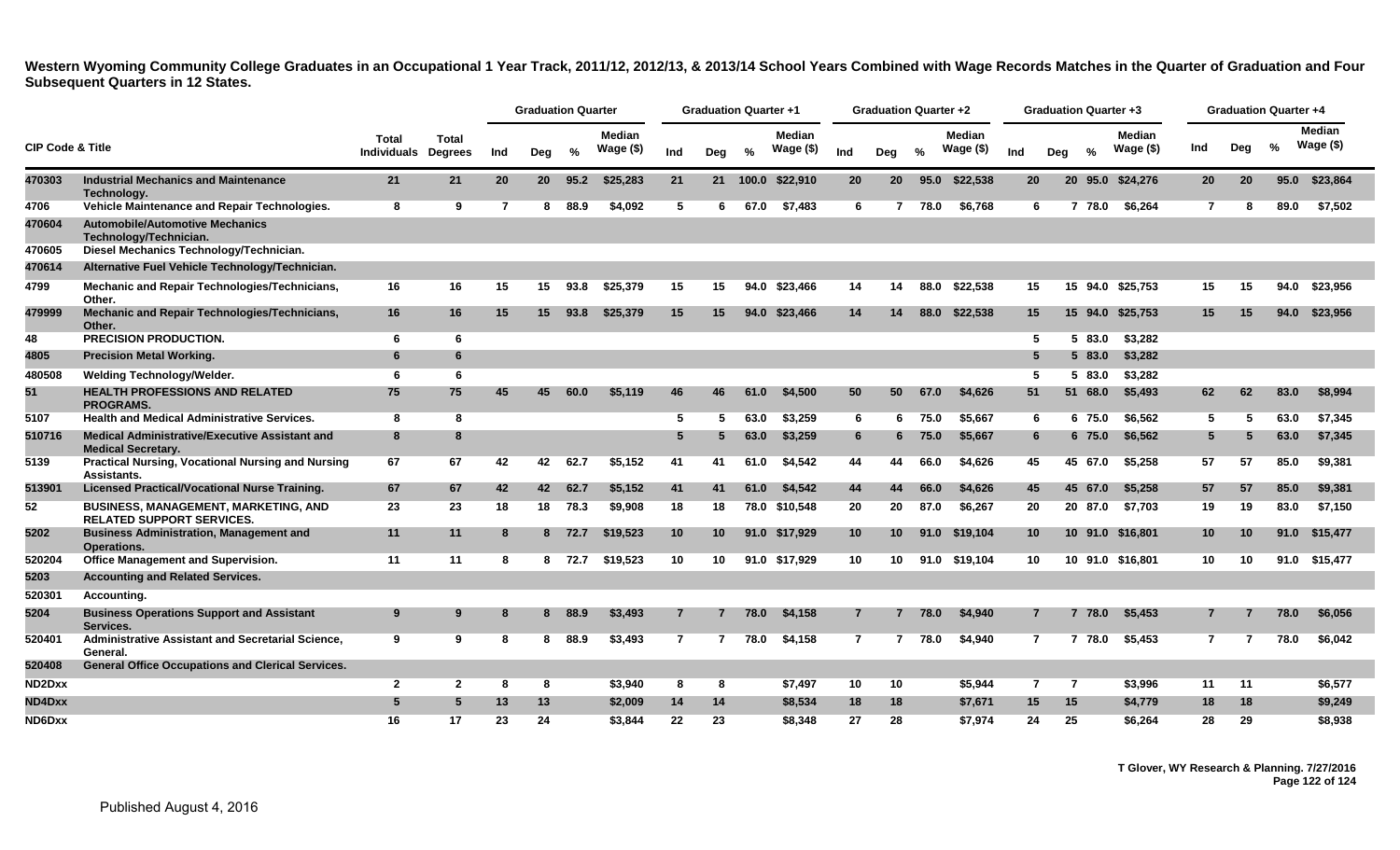|                             |                                                                                                       |                             |                         |         | <b>Graduation Quarter</b> |          |                            |                 | <b>Graduation Quarter +1</b> |       |                            |                 | <b>Graduation Quarter +2</b> |      |                            |     |     |               | <b>Graduation Quarter +3</b> |     | <b>Graduation Quarter +4</b> |               |                             |
|-----------------------------|-------------------------------------------------------------------------------------------------------|-----------------------------|-------------------------|---------|---------------------------|----------|----------------------------|-----------------|------------------------------|-------|----------------------------|-----------------|------------------------------|------|----------------------------|-----|-----|---------------|------------------------------|-----|------------------------------|---------------|-----------------------------|
| <b>CIP Code &amp; Title</b> |                                                                                                       | Total<br><b>Individuals</b> | Total<br><b>Degrees</b> | Ind     | Deg                       | %        | <b>Median</b><br>Wage (\$) | Ind             | Deg                          | $\%$  | <b>Median</b><br>Wage (\$) | Ind             | Deg                          | $\%$ | <b>Median</b><br>Wage (\$) | Ind | Deg | $\frac{9}{6}$ | <b>Median</b><br>Wage (\$)   | Ind | Dea                          | $\frac{9}{6}$ | <b>Median</b><br>Wage $($)$ |
| All                         | <b>All CIP Codes</b>                                                                                  | 240                         | 242                     | 164     | 165                       | 68.2     | \$5,900                    | 201             | 202                          | 84.0  | \$10,690                   | 213             | 214                          | 88.0 | \$12,298                   | 211 |     |               | 212 88.0 \$12,152            | 212 | 213                          |               | 88.0 \$12,384               |
| 15                          | <b>ENGINEERING TECHNOLOGIES AND</b><br><b>ENGINEERING-RELATED FIELDS.</b>                             | 17                          | 17                      | 12      | 12                        | 70.6     | \$6,127                    | 15              | 15                           |       | 88.0 \$13,557              | 16              | 16                           |      | 94.0 \$15,091              | 14  |     |               | 14 82.0 \$18,070             | 14  | -14                          |               | 82.0 \$16,739               |
| 1509                        | Mining and Petroleum Technologies/Technicians.                                                        | 17                          | 17                      | $12 \,$ | 12 <sup>12</sup>          | 70.6     | \$6,127                    | 15              | 15                           |       | 88.0 \$13,557              | 16              | 16                           | 94.0 | \$15,091                   | 14  |     |               | 14 82.0 \$18.070             | 14  | -14                          | 82.0          | \$16,739                    |
| 150903                      | Petroleum Technology/Technician.                                                                      | 17                          | 17                      | $12 \,$ | 12 <sup>12</sup>          | 70.6     | \$6,127                    | 15              | 15                           |       | 88.0 \$13,557              | 16              | 16                           | 94.0 | \$15.091                   | 14  |     |               | 14 82.0 \$18.070             | 14  | 14                           |               | 82.0 \$16,739               |
| 43                          | HOMELAND SECURITY, LAW ENFORCEMENT,<br><b>FIREFIGHTING AND RELATED PROTECTIVE</b><br><b>SERVICES.</b> |                             |                         |         |                           |          |                            |                 |                              |       |                            |                 |                              |      |                            |     |     |               |                              |     |                              |               |                             |
| 4301                        | <b>Criminal Justice and Corrections.</b>                                                              |                             |                         |         |                           |          |                            |                 |                              |       |                            |                 |                              |      |                            |     |     |               |                              |     |                              |               |                             |
| 430103                      | <b>Criminal Justice/Law Enforcement Administration.</b>                                               |                             |                         |         |                           |          |                            |                 |                              |       |                            |                 |                              |      |                            |     |     |               |                              |     |                              |               |                             |
| 47                          | <b>MECHANIC AND REPAIR</b><br><b>TECHNOLOGIES/TECHNICIANS.</b>                                        | 93                          | 94                      | 77      | 77                        | 81.9     | \$8,503                    | 82              | 82                           |       | 87.0 \$12,840              | 83              | 83                           | 88.0 | \$15,815                   | 83  |     |               | 83 88.0 \$15,808             | 85  | 85                           |               | 90.0 \$16,076               |
| 4701                        | <b>Electrical/Electronics Maintenance and Repair</b><br>Technology.                                   | 54                          | 54                      | 44      | 44                        | 81.5     | \$8,070                    | 49              | 49                           |       | 91.0 \$13,549              | 49              | 49                           | 91.0 | \$17,299                   | 48  |     |               | 48 89.0 \$17,444             | 51  | 51                           |               | 94.0 \$16,988               |
| 470101                      | <b>Electrical/Electronics Equipment Installation and</b><br>Repair, General.                          | 54                          | 54                      | 44      | 44                        | 81.5     | \$8,070                    | 49              | 49                           |       | 91.0 \$13.549              | 49              | 49                           |      | 91.0 \$17.299              | 48  |     |               | 48 89.0 \$17.444             | 51  | -51                          |               | 94.0 \$16.988               |
| 4703                        | Heavy/Industrial Equipment Maintenance<br>Technologies.                                               | 15                          | 15                      | 14      | 14                        | 93.3     | \$15,992                   | 14              | 14                           |       | 93.0 \$20,302              | 14              | 14                           | 93.0 | \$18,915                   | 13  |     |               | 13 87.0 \$21,418             | 14  | 14                           |               | 93.0 \$17,554               |
| 470303                      | <b>Industrial Mechanics and Maintenance</b><br>Technology.                                            | 15                          | 15                      | 14      | 14                        | 93.3     | \$15,992                   | 14              | 14                           |       | 93.0 \$20,302              | 14              | 14                           | 93.0 | \$18.915                   | 13  |     |               | 13 87.0 \$21,418             | 14  | 14                           |               | 93.0 \$17.554               |
| 4706                        | Vehicle Maintenance and Repair Technologies.                                                          | 19                          | 20                      | 17      | 17                        | 85.0     | \$5,143                    | 16              | 16                           | 80.0  | \$6,870                    | 16              | 16                           | 80.0 | \$7,729                    | 18  |     | 18 90.0       | \$8,167                      | 16  | 16                           | 80.0          | \$13,244                    |
| 470604                      | <b>Automobile/Automotive Mechanics</b><br>Technology/Technician.                                      | 9                           | 9                       | 6       | 6                         | 66.7     | \$3,866                    | 5               | -5                           | 56.0  | \$6,458                    | $\overline{7}$  | 7                            | 78.0 | \$7.539                    | 8   |     | 8 89.0        | \$5.129                      | 7   | $\overline{7}$               | 78.0          | \$7,582                     |
| 470605                      | Diesel Mechanics Technology/Technician.                                                               | 12                          | 12                      | 12      |                           | 12 100.0 | \$6,084                    | 12 <sub>2</sub> | 12 <sub>2</sub>              | 100.0 | \$7,386                    | 10 <sup>°</sup> | 10 <sup>°</sup>              | 83.0 | \$8,244                    | 11  |     | 11 92.0       | \$10,233                     | 10  | 10                           | 83.0          | \$13,997                    |
| 4799                        | Mechanic and Repair Technologies/Technicians,<br>Other.                                               | 9                           | 9                       | 6       | 6                         | 66.7     | \$17,504                   | $\overline{7}$  | 7                            | 78.0  | \$21,934                   | 8               | 8                            | 89.0 | \$21,316                   | 8   |     |               | 8 89.0 \$22,560              | 8   | -8                           | 89.0          | \$20,298                    |
| 479999                      | Mechanic and Repair Technologies/Technicians,<br>Other.                                               | 9                           | 9                       | -6      | 6.                        | 66.7     | \$17.504                   | $\overline{7}$  |                              |       | 78.0 \$21.934              | 8               | 8                            | 89.0 | \$21,316                   | 8   |     |               | 8 89.0 \$22,560              | 8   |                              | 89.0          | \$20,298                    |
| 48                          | <b>PRECISION PRODUCTION.</b>                                                                          |                             |                         |         |                           |          |                            |                 |                              |       |                            |                 |                              |      |                            |     |     |               |                              |     |                              |               |                             |
| 4805                        | <b>Precision Metal Working.</b>                                                                       |                             |                         |         |                           |          |                            |                 |                              |       |                            |                 |                              |      |                            |     |     |               |                              |     |                              |               |                             |
| 480508                      | <b>Welding Technology/Welder.</b>                                                                     |                             |                         |         |                           |          |                            |                 |                              |       |                            |                 |                              |      |                            |     |     |               |                              |     |                              |               |                             |
| 51                          | <b>HEALTH PROFESSIONS AND RELATED</b><br><b>PROGRAMS.</b>                                             | 108                         | 108                     | 60      | 60                        | 55.6     | \$4,175                    | 87              | 87                           | 81.0  | \$9,330                    | 96              | 96                           | 89.0 | \$11.084                   | 95  |     |               | 95 88.0 \$11.358             | 94  | -94                          | 87.0          | \$11,490                    |
| 5107                        | <b>Health and Medical Administrative Services.</b>                                                    | 14                          | 14                      | 8       | 8                         | 57.1     | \$5,386                    | 10              | 10                           | 71.0  | \$5,278                    | 10              | 10                           | 71.0 | \$6.567                    | 11  |     | 11 79.0       | \$6,973                      | 10  | 10                           | 71.0          | \$7,290                     |
| 510716                      | <b>Medical Administrative/Executive Assistant and</b><br><b>Medical Secretary.</b>                    | 14                          | 14                      | 8       | 8                         | 57.1     | \$5,386                    | 10 <sub>1</sub> | 10                           | 71.0  | \$5,278                    | 10              | 10 <sup>°</sup>              | 71.0 | \$6,567                    | 11  |     | 11 79.0       | \$6,973                      | 10  | 10                           | 71.0          | \$7,290                     |
| 5138                        | Registered Nursing, Nursing Administration,<br>Nursing Research and Clinical Nursing.                 | 94                          | 94                      | 52      | 52                        | 55.3     | \$4,108                    | 77              | 77                           | 82.0  | \$9,955                    | 86              | 86                           | 92.0 | \$11.446                   | 84  |     |               | 84 89.0 \$11.747             | 84  | 84                           |               | 89.0 \$11.682               |
| 513801                      | <b>Registered Nursing/Registered Nurse.</b>                                                           | 94                          | 94                      | 52      | 52 <sub>2</sub>           | 55.3     | \$4,108                    | 77              | 77                           | 82.0  | \$9,955                    | 86              | 86                           | 92.0 | \$11,446                   | 84  |     |               | 84 89.0 \$11,747             | 84  | 84                           |               | 89.0 \$11,682               |

**T Glover, WY Research & Planning. 7/27/2016 Page 123 of 124**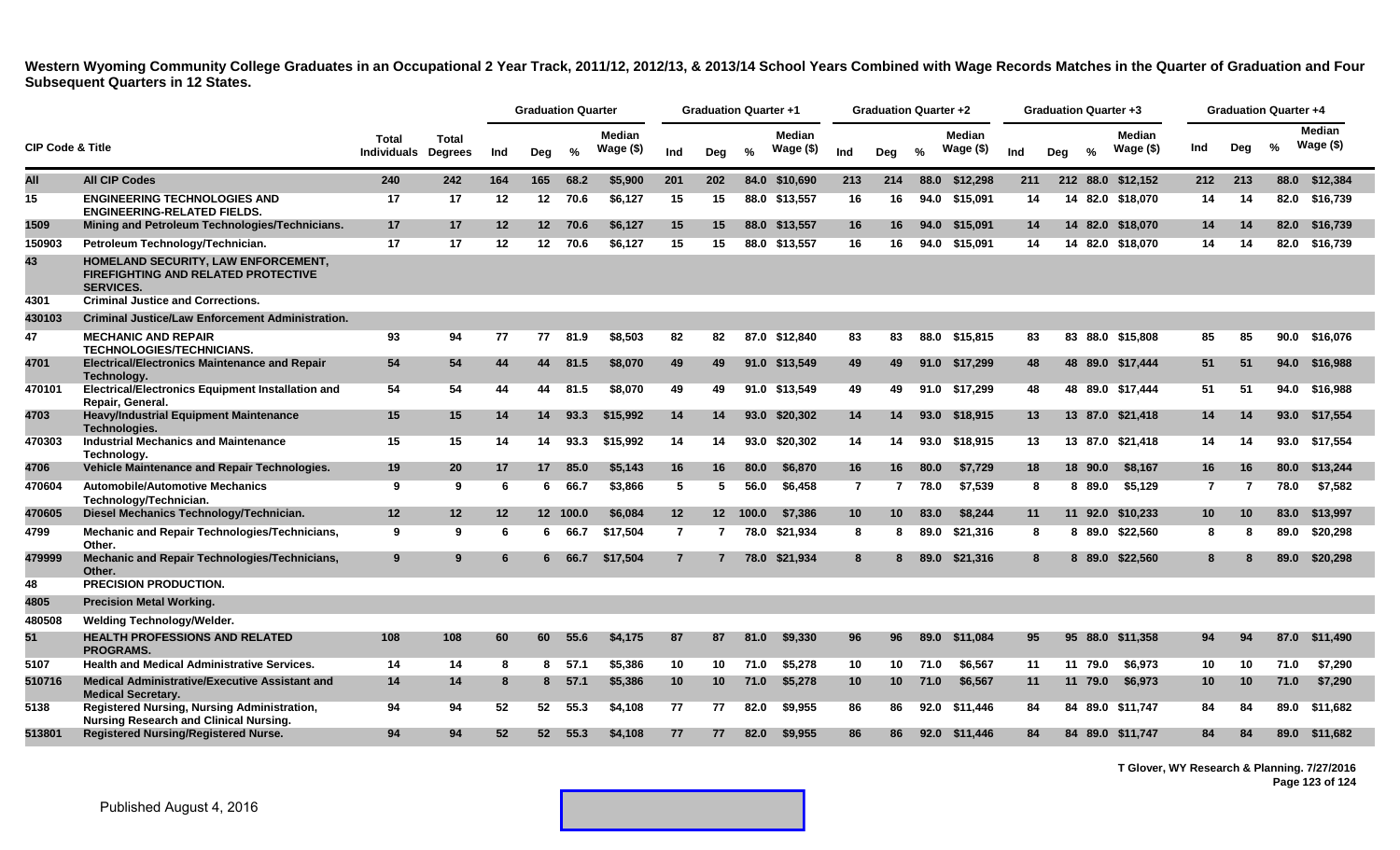|                             |                                                                                 |                                     |                 |     | <b>Graduation Quarter</b> |      |                     |     | <b>Graduation Quarter +1</b> |      |                            |     | <b>Graduation Quarter +2</b> |      |                            |     | <b>Graduation Quarter +3</b> |         |                     |     |     | <b>Graduation Quarter +4</b> |                     |
|-----------------------------|---------------------------------------------------------------------------------|-------------------------------------|-----------------|-----|---------------------------|------|---------------------|-----|------------------------------|------|----------------------------|-----|------------------------------|------|----------------------------|-----|------------------------------|---------|---------------------|-----|-----|------------------------------|---------------------|
| <b>CIP Code &amp; Title</b> |                                                                                 | Total<br><b>Individuals Degrees</b> | <b>Total</b>    | Ind | Dea                       | %    | Median<br>Wage (\$) | Ind | Dea                          | %    | <b>Median</b><br>Wage (\$) | Ind | Deg                          | %    | <b>Median</b><br>Wage (\$) | Ind | Dea                          | %       | Median<br>Wage (\$) | Ind | Deg | %                            | Median<br>Wage (\$) |
| 52                          | <b>BUSINESS, MANAGEMENT, MARKETING, AND</b><br><b>RELATED SUPPORT SERVICES.</b> | 20                                  | 20              | 13  | 13                        | 65.0 | \$7,333             | 15  | 15.                          | 75.0 | \$6,536                    | 16  | 16                           | 80.0 | \$6,873                    | 17  |                              | 17 85.0 | \$6.334             | 17  | 17  | 85.0                         | \$6,157             |
| 5204                        | <b>Business Operations Support and Assistant</b><br>Services.                   | 20                                  | 20 <sub>2</sub> | 13  | 13                        | 65.0 | \$7.333             | 15  | 15                           | 75.0 | \$6,536                    | 16  | 16                           | 80.0 | \$6,873                    | 17  |                              | 17 85.0 | \$6,334             | 17  | 17  | 85.0                         | \$6,157             |
| 520401                      | Administrative Assistant and Secretarial Science,<br>General.                   | 20                                  | 20              | 13  | 13                        | 65.0 | \$7,333             | 15  | 15                           | 75.0 | \$6,536                    | 16  | 16                           | 80.0 | \$6,873                    | 17  |                              | 17 85.0 | \$6,334             | 17  | 17  | 85.0                         | \$6,157             |
| ND2Dxx                      |                                                                                 |                                     | 6               |     |                           |      | \$13,504            |     | 6                            |      | \$14,828                   |     |                              |      | \$17,966                   |     | 6                            |         | \$17,164            |     | -6  |                              | \$18,051            |
| ND4Dxx                      |                                                                                 |                                     | 6               |     |                           |      | \$13.504            |     | 6                            |      | \$14,828                   |     |                              |      | \$17.966                   |     | n                            |         | \$17.164            |     | - 6 |                              | \$18,051            |
| ND6Dxx                      |                                                                                 |                                     | 6               |     |                           |      | \$13,504            |     | 6                            |      | \$14,828                   | 5.  | 6                            |      | \$17,966                   |     | $\mathbf b$                  |         | \$17,164            |     | -6  |                              | \$18,051            |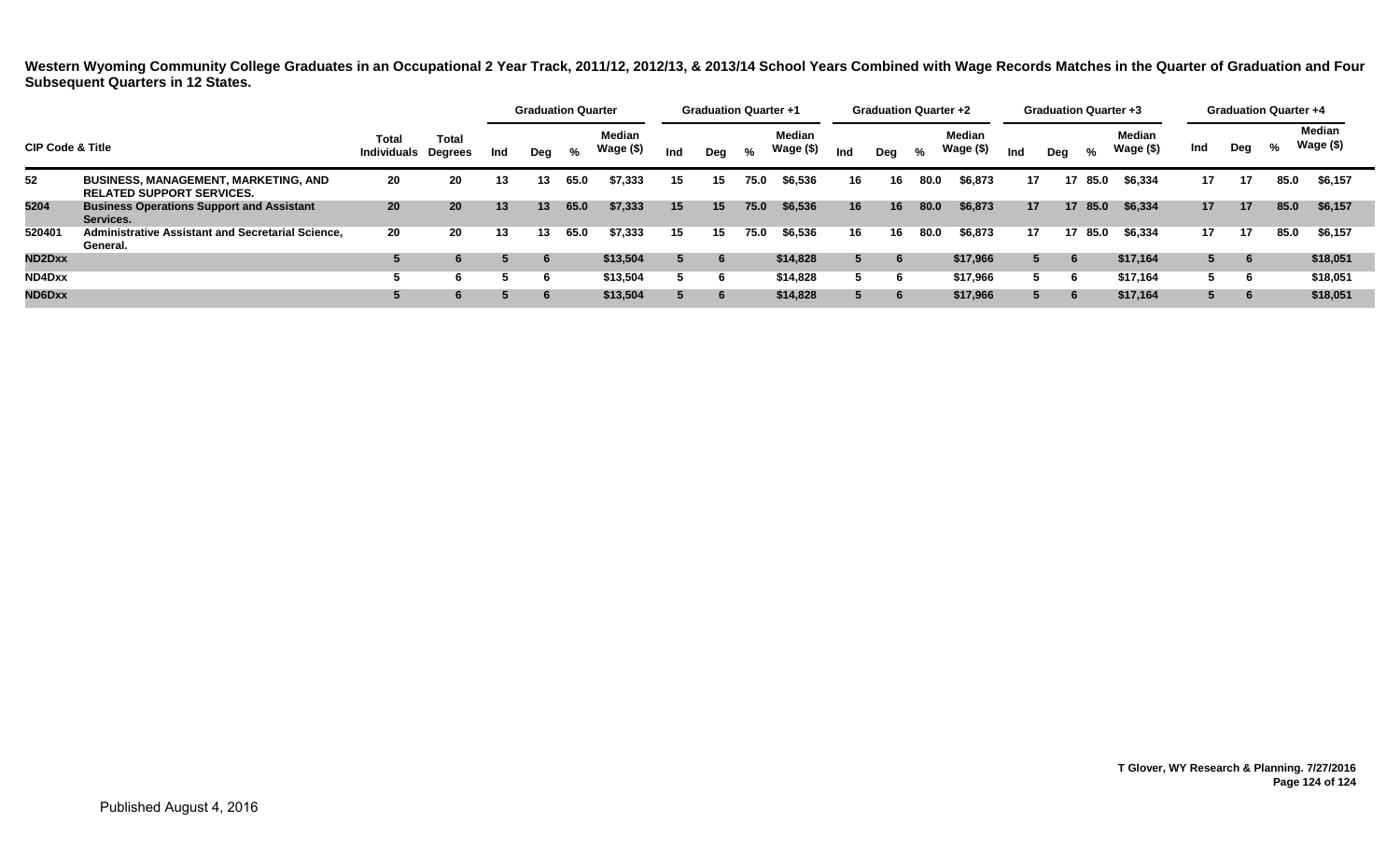# **Community College and UW Graduate Wage Record Reports Operational Definitions.**

# **Definitions:**

### **Columns to the left of the thick vertical line.**

**College** - As identified in the data supplied to Research & Planning (R&P).

**Graduation Year** – Includes the summer, fall, and spring semesters of two consecutive calendar years. For example, 2007 / 2008 would include the summer 2007, fall 2007, and spring 2008 graduates.

#### *Persons*

**Total Individuals** – Number of distinct individual SSNs graduating in a given year. Each individual is only counted once for each **College** in the given **Graduation Year** even if they received multiple degrees in multiple disciplines in the same **Graduation Year** from the same **College**.

#### *Degrees*

**Total Degrees** – Number of distinct SSN, degree, graduation date, and full CIP code (6 digit) combinations within the **College** and **Graduation Year**. For example, one graduate of at a single **College** in a single **Graduation Year** received the following; an AAS (degree) with CIP 47.0604, an AAS (degree) with CIP 48.0508, a CCD (degree) with CIP 47.0604, and a CCD (degree) with CIP 48.0508. Therefore, this graduate would be counted as 1 in the **Total Individuals** column and 4 in the **Total Degrees** column.

**Total Degrees** only includes data to the 6 digit CIP Code level any additional programmatic data are not included. For example, at one college a welding certificate can have several Academic Program specialties. This distinct SSN, degree, graduation date, and full CIP code (6 digit) would only count as 1 degree.

### **Columns to the right of the thick vertical line that repeat for each quarter of wage records follow-up.**

To be included in the counts to the right of the vertical line the individuals had to have wages in Wyoming's wage records or the wage records of one of our partner states.

### *Individuals (Ind)*

**N Individuals** – Number of distinct individual SSNs with any wages in the quarter specified.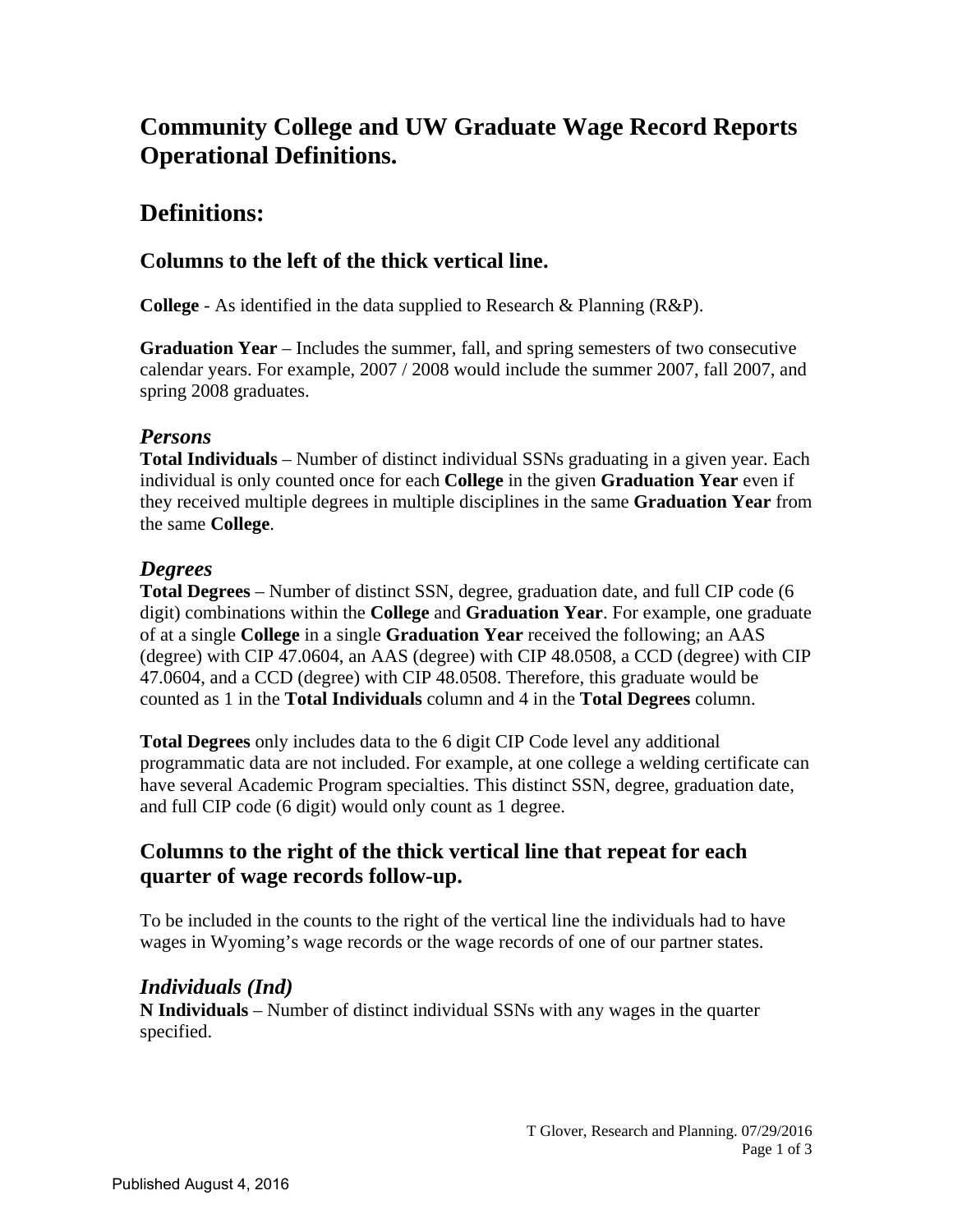#### *Degrees (Deg)*

**N Degrees** - Number of distinct SSN, degree, graduation date, and full CIP code combinations with wages in the quarter specified.

**% Degrees** – **N Degrees** divided by **Total Degrees**. –in expanded report table

**Median Wage** – Midpoint of distribution of wages ordered by wages for degrees.

#### *Quarters*

**Quarters** – Quarters are based on the calendar quarters, so persons graduating in the Spring Semester 2010 would fall in 2010Q2.  $Q1 =$  January to March,  $Q2 =$  April to June,  $Q3 =$  July to September,  $Q4 =$  October to December.

Relative Quarters – Graduation Quarter is to Quarter of Graduation, Graduation Quarter +1 is the first Quarter following the Graduation Quarter. For example, Spring Semester 2010 graduates would have a Graduation Quarter =  $201Q2$  their Graduation Quarter +1 would be calendar quarter 2010Q3, Graduation Quarter  $+2 = 2010Q4$ , Graduation Quarter  $+3 = 2011Q1$ , and Graduation Quarter  $+4 = 2011Q2$ .

Example of quarter relative to Graduation Quarter (using graduation date) used to allocate graduates to Graduation Year when combined with wage records.

*Actual quarters with wage records quarter alignment.* 

|                                  |                  | 2007q3 | 2007q4 | 2008q1 | . .<br>2008q2 | 2008q3 | 2008 <sub>a4</sub> | 2009a1 | 2009q2 |
|----------------------------------|------------------|--------|--------|--------|---------------|--------|--------------------|--------|--------|
| 2008<br>$\overline{\phantom{0}}$ | 2007 Summer      | Grad   | $G+1$  | $G+2$  | $G+3$         | $G+4$  |                    |        |        |
|                                  | <b>2007 Fall</b> |        | Grad   | $G+1$  | $G+2$         | $G+3$  | $G+4$              |        |        |
| $\boldsymbol{5}$                 | 2008 Spring      |        |        |        | Grad          | $G+1$  | $G+2$              | $G+3$  | $G+4$  |

| Relative quarters with wage records calendar quarter. |
|-------------------------------------------------------|
|-------------------------------------------------------|

|     |                  | Grad   | $Grad + 1$ | $Grad + 2$    | $Grad + 3$    | $Grad+4$ |
|-----|------------------|--------|------------|---------------|---------------|----------|
| 608 | 2007 Summer      | 2007q3 | 2007q4     | 2008q1        | <b>2008O2</b> | 2008q3   |
|     | <b>2007 Fall</b> | 2007q4 | 2008q1     | <b>2008Q2</b> | 2008q3        | 2008q4   |
| ິ   | 2008 Spring      | 2008q2 | 2008q3     | 2008q4        | 2009q1        | 2009q2   |

### **Twelve states used in this report.**

WY, CO, UT, ID, MT, SD, NE, AK, NM, OH, TX, and OK.

## **Cell Independence**

Cells are independent across time. For example, the 1,724 degrees found in wage records are not the same degrees found in wage records in WR Graduation Quarter +1. Most of them probably are but some could have started working in the quarter and others could have stopped working in the previous quarter.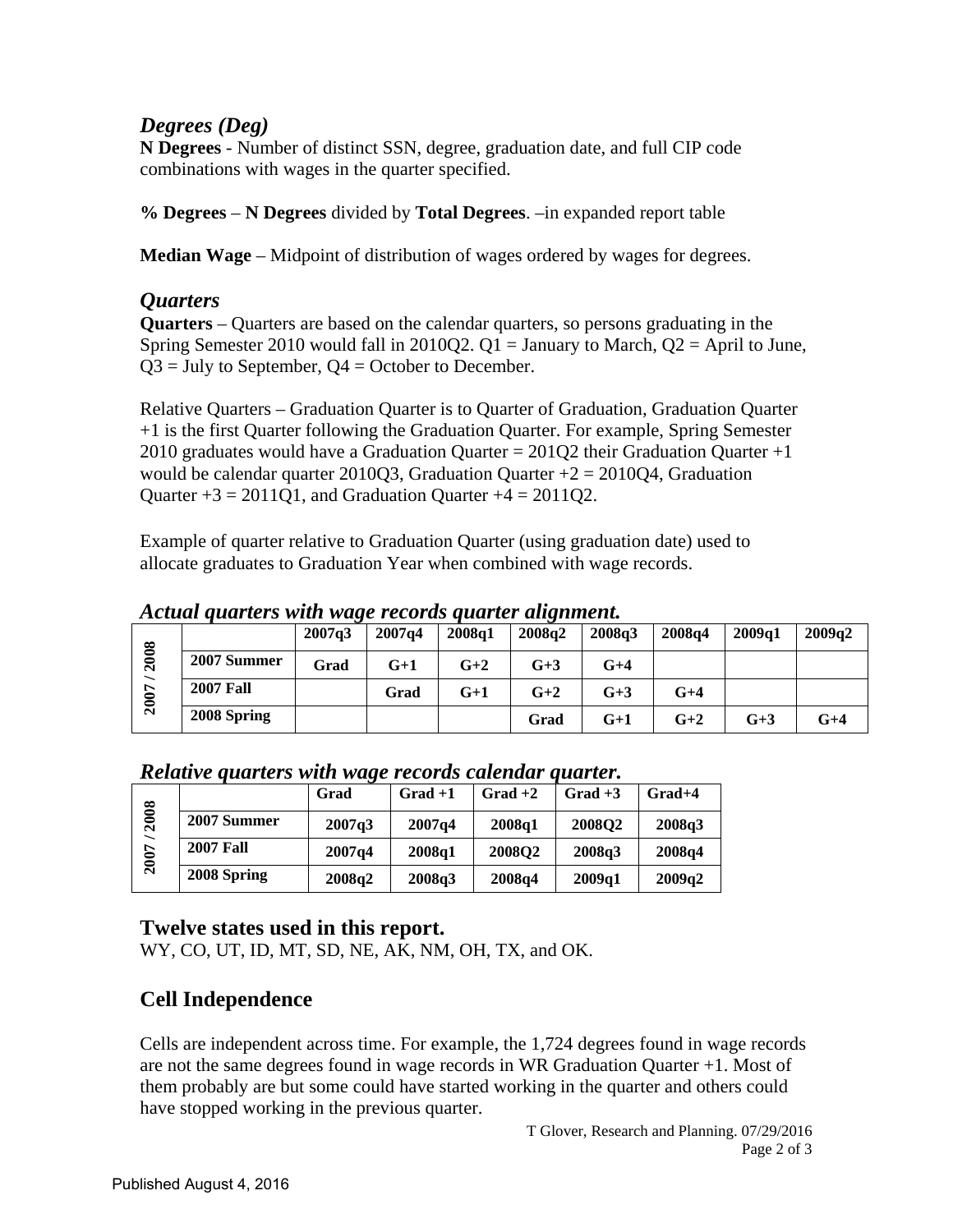## **Suppression Rules**

All School Year, College, Academic or Occupational Tracks, and CIP Code combinations that have a resultant count of individuals between 1 and 4 recoded to ND2Dxx, ND4Dxx, or ND6Dxx prior to aggregation. Therefore a 6 digit CIP that is nondisclosable does not appear in the consequent 4 and 2 digit CIP rollups but does occur in the ND6Dxx, ND4Dxx, ND2Dxx, and All CIP Code rows in the table.

The same rule applied to any cell where there were between 1 and 3 employers hiring all of the individuals for a particular School Year, College, Academic or Occupational Tracks, and CIP Code combination. For example, if only 3 employers hired all the nursing graduates from Casper College then the data are suppressed at the 513801 CIP Code level.